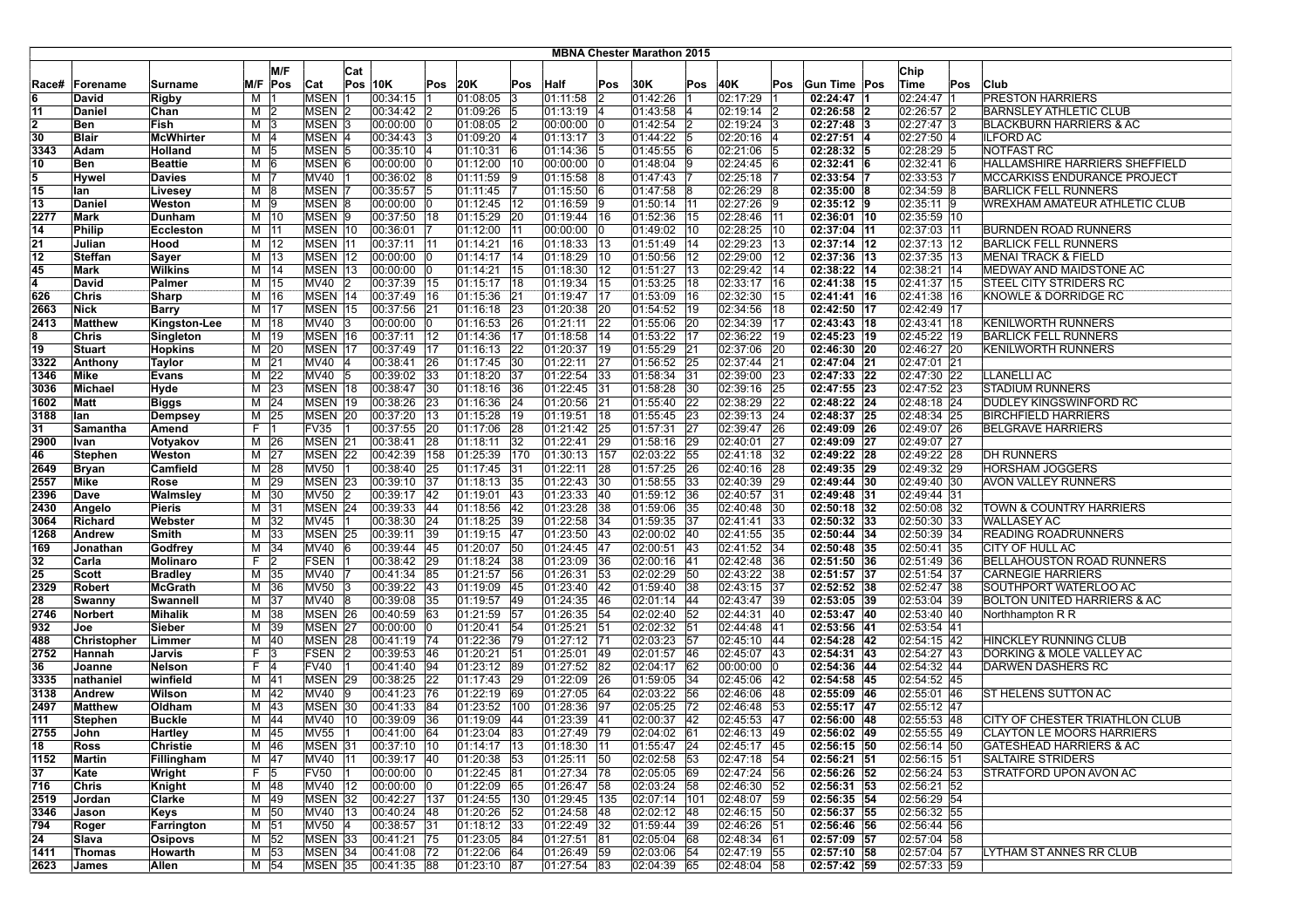| <b>MBNA Chester Marathon 2015</b> |                   |                              |   |                    |                        |                |                              |               |                                |           |                          |            |                          |           |                                |                 |                              |                                |     |                                                       |
|-----------------------------------|-------------------|------------------------------|---|--------------------|------------------------|----------------|------------------------------|---------------|--------------------------------|-----------|--------------------------|------------|--------------------------|-----------|--------------------------------|-----------------|------------------------------|--------------------------------|-----|-------------------------------------------------------|
|                                   |                   |                              |   | M/F                |                        |                |                              |               |                                |           |                          |            |                          |           |                                |                 |                              | Chip                           |     |                                                       |
|                                   |                   |                              |   | M/F Pos            |                        | Cat            | $Pos$ 10K                    | Pos           | 20K                            |           |                          |            | 30K                      | Pos       | 40K                            | Pos             | Gun Time Pos                 | Time                           | Pos | Club                                                  |
| Race#<br>913                      | Forename<br>Craig | Surname<br><b>Stansfield</b> | М | 55                 | Cat<br>MV45            | 12             | 00:40:43                     | 56            | 01:22:28                       | Pos<br>75 | Half<br> 01:27:21        | Pos<br> 73 | 02:05:08                 | 70        | 02:48:42                       | 64              | $02:57:49$ 60                | 02:57:45 61                    |     | <b>TODMORDEN HARRIERS</b>                             |
| 1120                              | David             | Tait                         |   | M 56               | MV45                   | -13            | 00:41:24                     | 80            | 01:23:07                       | 86        | 01:27:49                 | 180        | 02:05:12 71              |           | 02:48:28                       | 160             | $02:57:51$ 61                | 02:57:45 60                    |     | WEST CHESHIRE ATHLETIC CLUB                           |
| 2669                              | Duncan            | Anderson                     |   | M   57             | MSEN 36                |                | 00:37:54                     | 19            | 01:16:50                       | 25        | 01:21:19                 | 23         | 01:57:55                 | 28        | 02:45:45                       | 46              | $02:57:52$ 62                | 02:57:49 63                    |     | <b>RED ROSE ROAD RUNNERS</b>                          |
| 390                               | Will              | <b>Tuckett</b>               |   | M   58             | MSEN 37                |                | 00:00:00                     |               | 01:24:04                       | 108       | 01:28:52                 | 104        | 02:06:19                 | 84        | 02:48:47                       | 65              | 02:57:55 63                  | 02:57:48 62                    |     | VALE OF AYLESBURY                                     |
| 2286                              | Andrew            | Graham                       |   | M 59               | MV45 4                 |                | 00:41:47   100               |               | $01:23:53$ 101                 |           | 01:28:35                 | 96         | 02:06:00                 | 79        | 02:48:41                       | 63              | 02:57:58 64                  | 02:57:53 64                    |     | <b>SPA STRIDERS</b>                                   |
| 34                                | Emily             | Gelder                       |   | F 6                | FV40 2                 |                | 00:42:31 156                 |               | 01:25:03 156                   |           | 01:29:50                 | 147        | 02:07:24 117             |           | 02:49:30                       | $\overline{70}$ | $02:58:15$ 65                | 02:58:13 65                    |     | DULWICH RUNNERS AC                                    |
| 2537                              | Paul              | <b>Davies</b>                |   | M 60               | MV50 5                 |                | 00:40:21 47                  |               | 01:22:03                       | 60        | 01:26:46                 | 56         | 02:04:19                 | 63        | 02:48:38                       | 162             | 02:58:32 66                  | 02:58:29 66                    |     | <b>CENTURION RC</b>                                   |
| 1503                              | Martin            | Winch                        |   | M 61               | MSEN 38                |                | 00:40:30 51                  |               | 01:20:54                       | 55        | 01:25:33                 | 52         | 02:02:23                 | 49        | 02:48:02                       | 57              | 02:58:45 67                  | 02:58:34 67                    |     | NORTHBROOK ATHLETIC CLUB                              |
| 20                                | Stuart            | Carroll                      |   | $M$ 62             | MV40 14                |                | 00:41:32 82                  |               | 01:23:25 96                    |           | 01:28:07                 | 187        | 02:05:43                 | 75        | 02:49:28                       | 69              | 02:58:47 68                  | 02:58:39 69                    |     | ROYTON ROAD RUNNERS                                   |
| 1849                              | Richard           | Hunter                       |   | M 63               | MSEN 39                |                | 00:43:01   169               |               | 01:25:17                       | 161       | 01:29:57                 | 151        | 02:06:46                 | 91        | 02:49:44                       | 73              | 02:59:09 69                  | 02:58:38 68                    |     | <b>SHROPSHIRE SHUFFLERS</b>                           |
| 2305                              | Sean              | Fenwick                      |   | M 64               | MV40 15                |                | 00:42:28 145                 |               | 01:24:57 139                   |           | 01:29:43                 | 131        | 02:07:17                 | 104       | 02:50:13                       | 76              | 02:59:19 70                  | 02:59:12 71                    |     |                                                       |
| 729                               | Stephen           | Bass                         |   | M 65               | MSEN 40                |                | 00:39:11                     | 38            | $01:18:42$ 40                  |           | 01:23:25                 | 137        | 02:01:58                 | <b>47</b> | 02:49:27 68                    |                 | 02:59:23 71                  | 02:59:19 74                    |     | <b>REIGATE PRIORY AC</b>                              |
| 2258                              | Richard           | Ramsey                       |   | M 66               | MSEN 41                |                | 00:41:34 87                  |               | $01:23:25$ 95                  |           | 01:28:15                 | 93         | 02:06:14                 | 81        | 02:50:11                       | 175             | 02:59:23 72                  | 02:59:13 73                    |     |                                                       |
| 3067                              | Alex              | Cowin                        |   | M 67               | MSEN 42                |                | 00:40:26 50                  |               | 01:22:06                       | 62        | 01:27:01                 | 63         | 02:06:26                 | 87        | 02:50:06                       | 74              | 02:59:28 73                  | 02:59:13 72                    |     | PENNY LANE STRIDERS                                   |
| 1815                              | Paul              | Jennings                     |   | M 68               | MSEN 43                |                | 00:41:06 69                  |               | 01:22:29                       | 76        | 01:27:09                 | 68         | 02:03:35                 | 60        | 02:48:52                       | 66              | 02:59:37 74                  | 02:58:51 70                    |     |                                                       |
| 1286                              | Oliver            | Barnsley                     |   | M 69               | MV40 16                |                | 00:41:55   105               |               | 01:24:11                       | 115       | 01:28:58                 | 110        | 02:07:11                 | 99        | 02:50:15                       | 77              | 02:59:38 75                  | 02:59:29 75                    |     |                                                       |
| 2580                              | Chris             | March                        |   | M 70               | MSEN 44                |                | 00:40:33 53                  |               | 01:22:00                       | 58        | 01:26:45                 | 55         | 02:04:39                 | 66        | 02:49:44                       | 72              | 02:59:41 76                  | 02:59:38 76                    |     | <b>MANCHESTER YMCA HARRIERS</b>                       |
| 82                                | Kelvin            | <b>Dickinson</b>             |   | M  71              | MV40 17                |                | 00:42:28 147                 |               | 01:24:58 143                   |           | 01:29:46                 | 142        | 02:07:21                 | 112       | 02:50:16 78                    |                 | 02:59:45 77                  | 02:59:41 77                    |     | <b>WIRRAL AC</b>                                      |
| 1972                              | Christian         | Preece                       |   | M  72              | MSEN 45                |                | 00:37:39   14                |               | 01:16:55 27                    |           | 01:21:33                 | 24         | 01:58:37                 | 32        | 02:49:16 67                    |                 | 02:59:59 78                  | 02:59:54 78                    |     |                                                       |
| 1103                              | Lee               | Fuller                       |   | M  73              | MSEN 46                |                | 00:41:23                     | 77            | 01:22:24 73                    |           | 01:27:28                 | 76         | 02:06:36                 | 90        | 02:50:34                       | 79              | 03:00:13 79                  | 03:00:06 79                    |     |                                                       |
| 1852                              | Emilio            | Cosimo                       |   | $M$ 74             | MV40 18                |                | 00:41:47 101                 |               | 01:23:54 102                   |           | 01:28:38                 | 198        | 02:06:10                 | 80        | 02:50:50 81                    |                 | 03:00:36 80                  | 03:00:32 81                    |     | <b>SPRINGBURN HARRIERS</b>                            |
| 1439                              | Robert            | Beech                        |   | M 75               | MSEN 47                |                | 00:44:12 224                 |               | 01:26:47                       | 190       | 01:31:28                 | 179        | 02:08:16                 | 132       | 02:51:20                       | 189             | 03:00:40 81                  | 03:00:25 80                    |     | PENSBY RUNNERS                                        |
| 2831                              | David             | Daniels                      |   | $M$  76            | MV40 19                |                | 00:41:01                     | 66            | 01:24:07                       | 112       | 01:28:53                 | 105        | 02:06:17                 | 82        | 02:50:55<br>02:51:18 87        | 84              | 03:00:46 82                  | 03:00:39 82                    |     | <b>TYNE BRIDGE HARRIERS</b>                           |
| 38                                | Karen             | <b>Murphy</b>                |   | F 7<br>M 77        | <b>FV45</b><br>MSEN 48 |                | 00:40:49 60<br> 00:39:00 32  |               | 01:22:29 77<br>$01:19:10$ 46   |           | 01:27:23<br>01:23:52     | 174<br> 44 | 02:05:51<br>02:01:23     | 78<br>45  | 02:49:43                       | 71              | 03:00:51 83<br>03:00:53 84   | 03:00:49 86<br>03:00:43 83     |     | <b>BARNET &amp; DISTRICT AC</b><br><b>TRENTHAM RC</b> |
| 2482<br>2901                      | lan<br>Gary       | Cawley<br><b>English</b>     |   | M   78             | MV50 6                 |                | 00:42:27 139                 |               | 01:24:57 135                   |           | 01:29:44                 | 134        | 02:07:18                 | 106       | 02:50:53                       | 83              | 03:00:54 85                  | 03:00:48 85                    |     | LIVERPOOL RUNNING CLUB                                |
| 2617                              | jason             | cook                         |   | M  79              | MV45 5                 |                | 00:42:51                     | 162           | 01:25:30                       | 163       | 01:30:21                 | 161        | 02:08:42                 | 138       | 02:51:20                       | 88              | 03:00:57 86                  | 03:00:47 84                    |     |                                                       |
| 129                               | Jonathan          | Salisbury                    |   | M 80               | MV45 6                 |                | 00:42:13                     | 114           | 01:24:08                       | 113       | 01:28:58                 | 109        | 02:06:57                 | 94        | 02:50:52                       | 82              | 03:01:01 87                  | 03:00:53 87                    |     |                                                       |
| 1140                              | Stuart            | Christian                    |   | M 81               | MSEN 49                |                | 00:42:26                     | 134           | 01:24:57                       | 137       | 01:29:44                 | 132        | 02:07:18                 | 105       | 02:51:09                       | 86              | 03:01:06 88                  | 03:00:58 89                    |     | <b>MANX HARRIERS</b>                                  |
| 83                                | Richard           | Spooner                      |   | M 82               | MSEN 50                |                | 00:42:29 149                 |               | 01:24:59 146                   |           | 01:29:46                 | 143        | 02:07:21                 | 114       | 02:51:27 91                    |                 | 03:01:07 89                  | 03:01:03 90                    |     | <b>BARNSLEY HARRIERS</b>                              |
| 645                               | Geoffrey          | Donohoe                      |   | M 83               | MSEN 51                |                | 00:41:08 71                  |               | 01:22:10 66                    |           | 01:26:54                 | 161        | 02:04:32                 | 64        | 02:50:42 80                    |                 | 03:01:18 90                  | 03:00:55 88                    |     |                                                       |
| 3289                              | Tony              | muir                         |   | M 84               | MSEN 52                |                | 00:42:27 141                 |               | 01:24:59 145                   |           | 01:29:45                 | 139        | 02:07:20                 | 108       | 02:51:26 90                    |                 | 03:01:22 91                  | 03:01:17 91                    |     |                                                       |
| 525                               | Leon              | <b>Flesher</b>               |   | M 85               | MV40 20                |                | 00:41:24 79                  |               | $ 01:23:15 $  90               |           | 01:28:14                 | 191        | 02:06:59                 | 96        | 02:51:33                       | 92              | 03:01:25 92                  | 03:01:17 92                    |     | THORNTON CLEVELEYS RUNNING CLUB                       |
| 2113                              | Rithy             | Нy                           | M | 86                 | MSEN 53                |                | 00:41:32 83                  |               | 01:23:12 88                    |           | 01:27:56                 | 85         | 02:06:21                 | 85        | 02:51:38                       | $\overline{93}$ | 03:01:47 93                  | 03:01:39 93                    |     | CITY OF SALISBURY AC & RC                             |
| 1007                              | <b>Steve</b>      | Linton                       |   | M 87               | MV40 21                |                | 00:42:10 113                 |               | 01:24:06                       | 111       | 01:28:54                 | 106        | 02:06:58                 | 95        | 02:52:19                       | $\sqrt{99}$     | 03:01:52 94                  | 03:01:46 97                    |     | <b>ALMOST ATHLETES</b>                                |
| 2394                              | Gary              | Dover                        |   | M 88               | MV50                   |                | 00:42:28                     | 146           | 01:25:26 162                   |           | 01:30:05                 | 154        | 02:08:17                 | 134       | 02:52:47                       | 104             | 03:01:54 95                  | 03:01:46 96                    |     | <b>GLAXO HOAD HILL HARRIERS</b>                       |
| 2799                              | Katherine         | Cousins                      |   | F 8                | FSEN 3                 |                | 00:41:36 90                  |               | $ 01:24:18 $ 118               |           | 01:29:19 116             |            | 02:07:24                 | 116       | 02:52:10                       | 97              | 03:01:55 96                  | 03:01:50 98                    |     | LANCASTER & MORECAMBE AC                              |
| 2311                              | Frazer            | <b>Durris</b>                |   | M 89               | MSEN 54                |                | 00:43:23                     | 192           | 01:25:31 165                   |           | 01:30:18                 | 160        | 02:08:09                 | 131       | 02:52:11                       | 98              | 03:02:03 97                  | 03:01:45 95                    |     | <b>TRAWDEN ATHLETIC CLUB</b>                          |
| 3053                              | Elton             | Hood                         |   | M 90<br>M 91       | MV40 22<br>MV55        | $\overline{2}$ | 00:42:01<br>00:42:19         | 107<br>117    | 01:24:02<br>01:24:55 131       | 107       | 01:28:50<br>01:29:45     | 101<br>137 | 02:06:34<br>02:07:56     | 89<br>127 | 02:52:08<br>02:52:21           | 95<br>100       | 03:02:16 98<br>03:02:22 99   | 03:02:07 101<br>03:02:07   100 |     | <b>TYNEDALE HARRIERS</b>                              |
| 1601<br>2852                      | lan<br>Robert     | <b>Brown</b><br>Johnson      |   | $M$ 92             | MSEN 55                |                | 00:42:09                     | $ 112\rangle$ | 01:24:31                       | 120       | 01:29:20                 | 117        | 02:06:53                 | 93        | 02:52:06                       | 194             | 03:02:27  100                | 03:01:56 99                    |     |                                                       |
| 911                               | Chris             | Winnard                      |   | M 93               | <b>MSEN 56</b>         |                | 00:42:21                     | 120           | 01:24:51                       | 127       | 01:29:37                 | 120        | 02:07:14                 | 102       | 02:52:22                       | 101             | 03:02:38 101                 | 03:02:24 102                   |     |                                                       |
| 3191                              | Dan               | Grundy                       |   | M 94               | MV40 23                |                | 00:41:34                     | 86            | $ 01:23:19$ 93                 |           | 01:28:13                 | 190        | 02:07:15                 | 103       | 02:52:32                       | $ 102\rangle$   | 03:02:40 102                 | 03:02:28 103                   |     | WARRINGTON RUNNING CLUB                               |
| 2376                              | James             | <b>Hynes</b>                 |   | M 95               | MV45                   |                | 00:00:00                     | 10            | 01:24:02 106                   |           | 01:28:45                 | 100        | 02:06:19                 | 83        | 02:51:01                       | 185             | 03:02:49   103               | 03:01:41 94                    |     |                                                       |
| 822                               | Mark              | Jackson                      |   | M 96               | MV45 8                 |                | 00:42:26 135                 |               | 01:24:59 144                   |           | 01:29:46                 | 144        | 02:07:21                 | 111       | 02:52:52                       | 105             | 03:02:52 104                 | 03:02:47 104                   |     |                                                       |
| 2089                              | Andrew            | <b>Dalton</b>                |   | M  97              | MV45 9                 |                | 00:43:04                     | 171           | 01:26:25   180                 |           | 01:31:18                 | 175        | 02:09:42                 | 144       | 02:53:32                       | 107             | 03:03:04   105               | 03:02:52 105                   |     | WARRINGTON ROAD RUNNERS                               |
| 2185                              | Craig             | Allen                        |   | M 98               | MSEN 57                |                | 00:42:20                     | 118           | 01:24:50                       | 125       | 01:29:38                 | 121        | 02:07:13                 | 100       | 02:52:46                       | 103             | 03:03:47   106               | 03:03:34 107                   |     | MATLOCK ATHLETIC CLUB                                 |
| 2194                              | James             | <b>Murray</b>                |   | M 99               | <b>MSEN 58</b>         |                | 00:42:29                     | 150           | 01:25:00                       | 147       | 01:29:48                 | 146        | 02:07:49                 | 124       | 02:54:33                       | 111             | 03:03:53 107                 | 03:03:49   108                 |     | <b>AYR SEAFORTH AAC</b>                               |
| 2832                              | Nathan            | Ames                         |   | M   100            | MSEN 59                |                | 00:41:24 78                  |               | 01:22:06 63                    |           | 01:26:51                 | 60         | 02:05:29 73              |           | 02:53:17   106                 |                 | $03:04:00$ 108               | 03:03:54 109                   |     | NEWCASTLE (STAFFS) TRI CLUB                           |
| 42                                | ∣Emma             | Styles                       |   | $F$ 9              | FSEN  4                |                |                              |               | 00:42:25  132  01:24:56  134   |           | 01:29:43 130             |            | 02:08:07   130           |           | 02:53:59 109                   |                 | $03:04:07$  109              | 03:03:59 110                   |     | HINCKLEY RUNNING CLUB                                 |
| 3309                              | Paul              | Ross                         |   | M   101            | MV40 24                |                | 00:43:57 212 01:27:15 200    |               |                                |           | 01:32:05 193             |            | 02:10:28 152             |           | 02:54:25 110                   |                 | 03:04:09 110                 | 03:03:30 106                   |     |                                                       |
| 2536                              | Amanda            | Deavy                        |   | $F$ 10             | FV35                   | 2              | 00:42:22 122                 |               | $ 01:24:53 $ 129               |           | 01:29:41 127             |            | 02:07:47 123             |           | 02:53:39 108                   |                 | $03:04:10$ 111               | $03:03:59$ 111                 |     | NORTHBROOK ATHLETIC CLUB                              |
| 3043                              | Michael           | King                         |   | M   102            | MSEN 60                |                | 00:42:53                     | 165           | 01:26:27 182                   |           | 01:31:23                 | 176        | 02:10:33                 | 153       | 02:55:20                       | $ 117\rangle$   | 03:04:56 112                 | 03:04:41 112                   |     |                                                       |
| 44<br>1164                        | Melissah          | Gibson                       |   | $F$  11<br>M   103 | FSEN 5<br>MV40 25      |                | 00:42:23<br>$ 00:42:27 $ 142 | 124           | 01:25:45 172<br>$01:25:00$ 148 |           | 01:30:43<br>01:29:45 138 | 167        | 02:10:08<br>02:07:28 118 | 147       | $02:55:12$ 116<br>02:54:44 112 |                 | 03:04:58 113<br>03:05:03 114 | 03:04:56 114<br>03:04:55 113   |     |                                                       |
| 210                               | Mike<br>John      | King<br>Gray                 |   | M 104              | MV50 8                 |                | 00:42:58 167                 |               | 01:26:26 181                   |           | 01:31:24 177             |            | 02:10:14 150             |           | 02:55:08 114                   |                 | 03:05:14 115                 | $03:05:05$ 116                 |     | <b>BILLINGHAM MARSH HSE H &amp; AC</b>                |
| 2723                              | David             | <b>Emanuel</b>               |   | M   105            | MV50 9                 |                | 00:42:17 116                 |               | 01:24:53 128                   |           | 01:29:39                 | 124        | 02:07:38 120             |           | 02:54:56 113                   |                 | 03:05:30 116                 | 03:05:15 117                   |     | <b>ROYTON ROAD RUNNERS</b>                            |
| 39                                | Christina         | Singleton                    |   | $F$ 12             | FV35 3                 |                | 00:42:35 157                 |               | 01:26:12 179                   |           | 01:31:13 174             |            | 02:10:38                 | 156       | 02:55:42 119                   |                 | 03:05:34 117                 | 03:05:31 118                   |     | TRAWDEN ATHLETIC CLUB                                 |
| 2535                              | Paul              | Alexander                    |   | M   106            | MSEN 61                |                | 00:00:00 0                   |               | 01:24:57 140                   |           | 01:29:46 141             |            | 02:07:22 115             |           | 02:55:45 120                   |                 | 03:06:01 118                 | 03:05:56 120                   |     | <b>TODMORDEN HARRIERS</b>                             |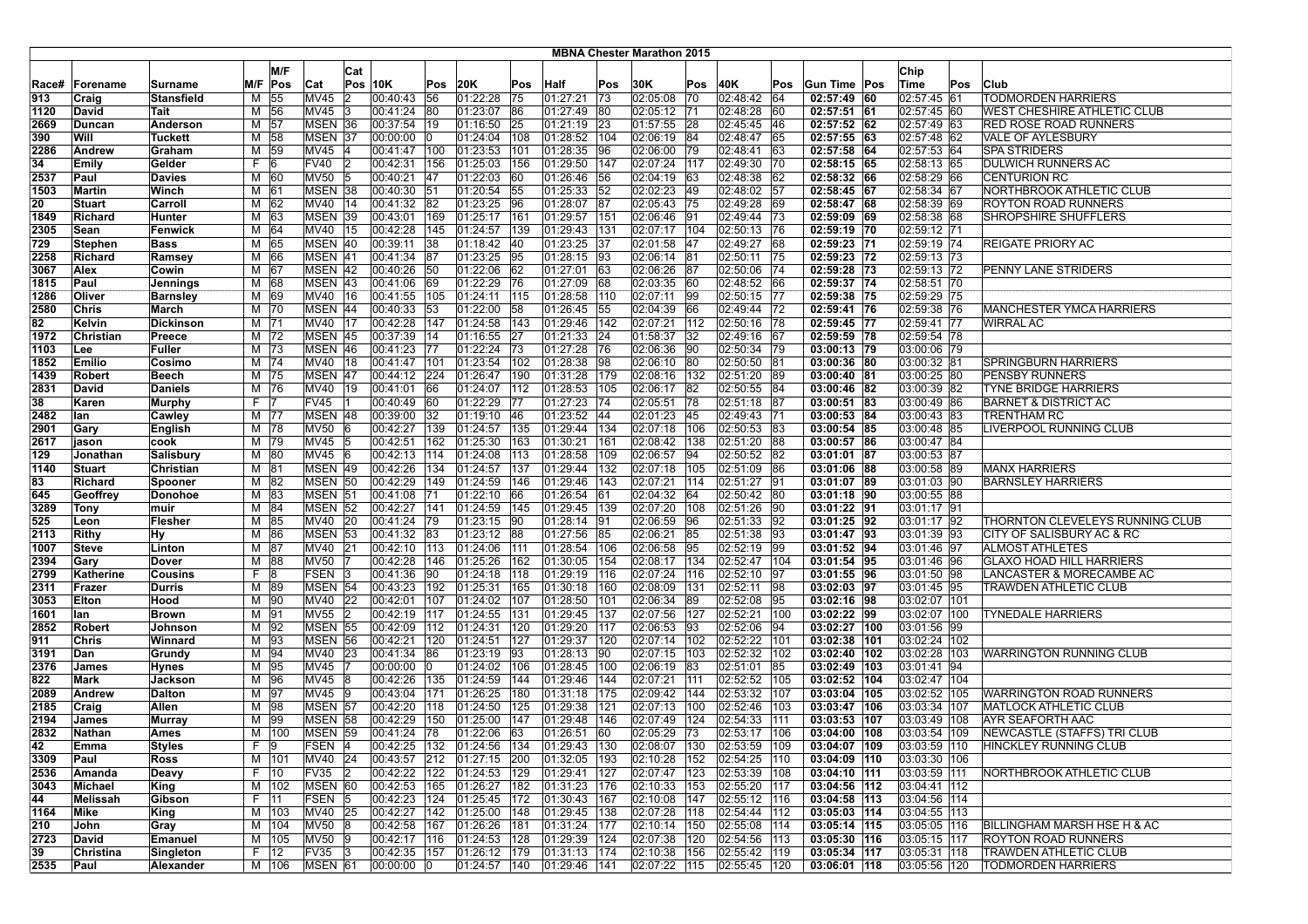|               |                       |                           |     |                    |                    |              |                              |            |                              |     |                                             |            | <b>MBNA Chester Marathon 2015</b> |     |                              |            |                               |                                |     |                                         |
|---------------|-----------------------|---------------------------|-----|--------------------|--------------------|--------------|------------------------------|------------|------------------------------|-----|---------------------------------------------|------------|-----------------------------------|-----|------------------------------|------------|-------------------------------|--------------------------------|-----|-----------------------------------------|
|               |                       |                           |     | M/F                |                    |              |                              |            |                              |     |                                             |            |                                   |     |                              |            |                               | Chip                           |     |                                         |
|               |                       |                           | M/F | Pos                |                    | Cat          | <b>Pos 10K</b>               |            | 20K                          | Pos |                                             | Pos        | 30K                               | Pos | 40K                          |            | Gun Time Pos                  | Time                           |     | Club                                    |
| Race#<br>3272 | Forename<br>Rory      | Surname<br>Longmore       | м   | 107                | Cat<br>MV55        | 13           | 00:43:59                     | Pos<br>213 | 01:27:44                     | 212 | <b>Half</b><br> 01:32:44                    | 206        | 02:11:32                          | 165 | 02:56:11                     | Pos<br>126 | 03:06:06   119                | 03:05:55 119                   | Pos | <b>ANNAN &amp; DISTRICT</b>             |
| 2208          | Thomas                | Bell                      | M   | 108                | MSEN 62            |              | 00:42:27                     | 138        | 01:24:57                     | 136 | 01:29:44                                    | 133        | 02:07:20 110                      |     | 02:55:57                     | 125        | 03:06:09 120                  | 03:06:02   121                 |     | <b>HEATON HARRIERS &amp; AC</b>         |
| 1941          | Kyle                  | <b>Williams</b>           | M   | 109                | <b>MSEN</b>        | 63           | 00:42:06                     | 111        | 01:24:29                     | 119 | 01:29:15                                    | 115        | 02:07:19                          | 107 | 02:55:38                     | 118        | 03:06:19   121                | 03:06:12 122                   |     |                                         |
| 3265          | <b>CARL</b>           | <b>KRYSTEK</b>            | м   | 110                | MSEN 64            |              | 00:42:02                     | 108        | 01:27:01                     | 194 | 01:31:49                                    | 189        | 02:10:07                          | 146 | 02:55:09                     | 115        | 03:06:31 122                  | 03:05:01 115                   |     |                                         |
| 1293          | Andrew                | <b>Draper</b>             | м   | 111                | MSEN 65            |              | 00:41:52 103                 |            | 01:24:09 114                 |     | 01:28:57                                    | 108        | 02:07:40 121                      |     | 02:55:46                     | 121        | 03:06:33 123                  | 03:06:28 123                   |     | LYTHAM ST ANNES RR CLUB                 |
| 719           | Julian                | Ayres                     |     | M 112              | MSEN 66            |              | 00:43:20   187               |            | 01:25:56 173                 |     | 01:30:54                                    | 169        | 02:11:17   164                    |     | 02:57:29                     | 132        | 03:06:59 124                  | 03:06:38 124                   |     |                                         |
| 1750          | Tom                   | Longan                    |     | M   113            | MV40               | 26           | 00:43:56                     | 209        | 01:28:17 219                 |     | 01:33:18                                    | 217        | 02:12:56                          | 183 | 02:57:45                     | 135        | 03:07:08 125                  | 03:06:58 126                   |     |                                         |
| 2994          | Garry                 | Owens                     | м   | 114                | <b>MV50</b>        | 10           | 00:00:00                     | 10         | 01:24:50                     | 126 | 01:29:40                                    | 126        | 02:07:38                          | 119 | 02:55:48                     | 122        | 03:07:09   126                | 03:06:59 127                   |     | <b>OSWESTRY OLYMPIANS</b>               |
| 2878          | Jay                   | MacDonald                 | M   | 115                | MSEN 67            |              | 00:43:14   183               |            | 01:27:38                     | 206 | 01:32:30                                    | 201        | 02:12:10                          | 178 | 02:57:31                     | 133        | 03:07:11 127                  | 03:06:56 125                   |     | <b>WATFORD HARRIERS</b>                 |
| 2646          | Antony                | Robinson                  | М   | 116                | <b>MV40</b>        | 27           | 00:43:09                     | 177        | 01:26:42 185                 |     | 01:31:38                                    | 182        | 02:10:34   154                    |     | 02:56:33                     | 127        | 03:07:23 128                  | 03:07:05 128                   |     | <b>ST THERESAS A.C.</b>                 |
| 2506          | Chris                 | Lowe                      | M   | 117                | MV40 28            |              | 00:41:36                     | 91         | 01:23:25                     | 97  | 01:28:08                                    | 89         | 02:05:44 77                       |     | 02:55:48                     | 123        | 03:07:39   129                | 03:07:32 129                   |     | <b>ROYTON ROAD RUNNERS</b>              |
| 3242          | Tom                   | Gregory                   |     | M   118            | MSEN 68            |              | 00:45:05 282                 |            | 01:30:03 278                 |     | 01:35:02 271                                |            | 02:14:14 215                      |     | 02:58:06                     | 139        | 03:07:50 130                  | 03:07:40 130                   |     |                                         |
| 2564          | Andrew                | Fairbairn                 |     | M   119            | MV40               | 29           | 00:41:37                     | 93         | 01:23:16 92                  |     | 01:28:04                                    | 186        | 02:06:32 88                       |     | 02:56:44                     | 128        | 03:08:01   131                | 03:07:54 131                   |     | <b>ITHORNTON CLEVELEYS RUNNING CLUB</b> |
| 1722          | Sean                  | Procter                   | м   | 120                | MV40               | $ 30\rangle$ | 00:43:18                     | 185        | 01:27:24                     | 202 | 01:32:30                                    | 200        | 02:12:02   174                    |     | 02:58:03                     | 138        | 03:08:06 132                  | 03:07:55 133                   |     | DARWEN DASHERS RC                       |
| 2667          | David                 | Owen                      | М   | 121                | MSEN 69            |              | 00:43:56                     | 210        | 01:27:41                     | 209 | 01:32:35                                    | 202        | 02:11:13                          | 163 | 02:57:24                     | 130        | 03:08:07   133                | 03:07:55 132                   |     |                                         |
| 2251          | Tracie                | Trueman                   | F   | 13                 | <b>FV45</b>        |              | 00:42:28                     | 148        | 01:25:10                     | 159 | [01:30:17]                                  | 158        | 02:10:58                          | 161 | 02:58:00                     | 137        | 03:08:12  134                 | 03:08:07 137                   |     | LAWLEY RUNNING CLUB                     |
| 977           | James                 | <b>Holland</b>            | М   | 122                | MV40 31            |              | 00:43:08                     | 175        | 01:26:53                     | 192 | 01:32:00                                    | 191        | 02:11:39                          | 166 | 02:58:29                     | 142        | 03:08:24 135                  | 03:08:04 136                   |     | <b>STONE MASTER MARATHONERS</b>         |
| 2436          | Scott                 | Robinson                  | M   | 123                | MSEN 70            |              | 00:41:59                     | 106        | 01:24:31                     | 121 | 01:29:20                                    | 118        | 02:08:51                          | 139 | 02:58:10                     | 140        | 03:08:34   136                | 03:08:21   138                 |     |                                         |
| 1730          | John                  | Robertshaw                |     | M   124            | MSEN <sub>71</sub> |              | 00:44:40                     | 256        | 01:29:55                     | 273 | 01:34:58                                    | 268        | 02:14:23 219                      |     | 02:58:53                     | 145        | 03:08:44 137                  | 03:08:27 139                   |     | <b>TRAWDEN ATHLETIC CLUB</b>            |
| 2408          | Alistair              | Fisher                    | м   | 125                | MV45               | 10           | 00:44:40                     | 255        | 01:29:41                     | 264 | 01:34:39                                    | 257        | 02:14:16 216                      |     | 02:59:07                     | 147        | 03:08:51   138                | 03:08:35 140                   |     | EVENWOOD ROAD RUNNERS                   |
| 40            | <b>Tracey</b>         | West                      | F.  | 14                 | <b>FV50</b>        | 12           | 00:43:49                     | 205        | 01:28:17                     | 220 | 01:33:24                                    | 222        | 02:13:44 201                      |     | 02:59:19                     | 149        | 03:08:53 139                  | 03:08:52 142                   |     | WORKSOP HARRIERS                        |
| 2620          | Lee                   | Ireland                   | м   | 126                | MV40               | 32           | 00:41:15                     | 73         | 01:23:25                     | 98  | $\sqrt{01:28:14}$                           | 192        | 02:06:50 92                       |     | 02:57:45                     | 134        | 03:08:59 140                  | 03:08:43   141                 |     |                                         |
| 2544          | Jason                 | <b>Blount</b>             | М   | 127                | <b>MSEN 72</b>     |              | 00:44:07                     | 220        | 01:26:45                     | 187 | 01:31:44 186                                |            | 02:10:44   158                    |     | 02:57:56                     | 136        | 03:08:59   141                | 03:08:02 135                   |     | NEWCASTLE STAFFS AC                     |
| 2681          | Mike                  | Smethurst                 | м   | 128                | MSEN 73            |              | 00:45:22                     | 309        | 01:30:50                     | 307 | 01:35:59                                    | 300        | 02:15:43 254                      |     | 02:59:50                     | 157        | 03:09:21 142                  | 03:08:56 143                   |     |                                         |
| 2306          | Joseph                | Newman                    |     | M   129            | MSEN 74            |              | 00:42:28                     | 143        | 01:25:01                     | 151 | 01:29:55                                    | 150        | 02:09:10 142                      |     | 02:58:30                     | 143        | 03:09:23 143                  | 03:09:14 146                   |     |                                         |
| 1284          | <b>Barry</b>          | Fraser                    | м   | 130                | MV45 11            |              | 00:45:14                     | 291        | 01:30:12                     | 283 | 01:35:18                                    | 279        | 02:13:48 205                      |     | 02:59:11                     | 148        | 03:09:24 144                  | 03:09:13   145                 |     |                                         |
| 3137          | Greg                  | Kelly                     | M   | 131                | MSEN 75            |              | 00:40:25                     | 49         | 01:22:27                     | 174 | 01:27:20                                    | 172        | 02:07:45 122                      |     | 02:56:48                     | 129        | 03:09:33 145                  | 03:09:15 147                   |     |                                         |
| 2122          | Darren                | Varley                    | M   | 132                | MSEN 76            |              | 00:45:22                     | 304        | 01:30:53                     | 311 | 01:35:58                                    | 297        | 02:14:55 233                      |     | 02:59:45                     | 156        | 03:09:36 146                  | 03:09:09 144                   |     | <b>SANDBACH STRIDERS</b>                |
| 3263          | Andrew                | Kennedy                   | M   | 133                | MSEN 77            |              | 00:45:27                     | 318        | 01:29:08                     | 243 | 01:34:09                                    | 240        | 02:12:58   184                    |     | 02:58:46                     | 144        | 03:09:42 147                  | 03:07:55 134                   |     |                                         |
| 1296          | Murray                | Taylor                    | M   | 134                | MSEN 78            |              | 00:42:24                     | 126        | 01:24:56 133<br>01:27:28 204 |     | 01:29:45 136                                |            | 02:07:21   113                    |     | 02:55:48                     | 124        | 03:09:57   148                | 03:09:49   151                 |     | MANCHESTER TRIATHLON CLUB               |
| 132           | Andrew<br>William     | Enticknap                 |     | M   135<br>M   136 | MV45 12<br>MV40    | 33           | 00:43:26<br>00:45:08         | 197<br>285 | 01:30:23                     | 293 | 01:32:30                                    | 199<br>287 | 02:12:20 180<br>02:15:43 255      |     | 02:59:38                     | 154<br>161 | 03:09:58  149<br>03:10:01 150 | 03:09:48 150                   |     | HUNTINGDONSHIRE AC                      |
| 1320<br>2710  | Martin                | Aldridge<br><b>Cliffe</b> | М   | 137                | MV45               | $ 13\rangle$ | 00:40:43                     | 57         | 01:22:31                     | 78  | 01:35:36<br>01:27:23                        | 175        | 02:05:43 76                       |     | 03:00:19<br>02:57:27         | 131        | $\overline{03:}10:05$  151    | 03:09:35 148<br>03:10:01   153 |     | <b>ERYRI HARRIERS</b>                   |
| 1663          | Scott                 | Shepherd                  | M   | 138                | MSEN 79            |              | 00:40:31                     | 52         | 01:22:05                     | 61  | 01:26:59                                    | 62         | 02:10:24 151                      |     | 02:59:30                     | 151        | 03:10:06 152                  | 03:09:55 152                   |     | NORTHBROOK ATHLETIC CLUB                |
| 2382          | Nick                  | <b>Bartley</b>            | M   | 139                | MSEN 80            |              | 00:45:21                     | 300        | 01:30:06                     | 281 | 01:35:12 276                                |            | 02:15:09 241                      |     | 03:00:46                     | 166        | 03:10:22  153                 | 03:10:11 154                   |     | DEESTRIDERS RUNNING CLUB                |
| 1004          | Christopher           | Abraham                   | м   | 140                | MSEN 81            |              | 00:44:54                     | 266        | 01:28:38                     | 230 | 01:33:34 224                                |            | 02:12:50 181                      |     | 02:59:43                     | 155        | 03:10:25 154                  | 03:09:39 149                   |     |                                         |
| 267           | Simon                 | <b>Brewer</b>             |     | M   141            | MSEN 82            |              | 00:42:02 109                 |            | 01:24:02 105                 |     | 01:28:51                                    | 102        | 02:07:52 125                      |     | 02:59:03                     | 146        | 03:10:35 155                  | 03:10:27 159                   |     |                                         |
| 3209          | Mike                  | <b>Robbins</b>            |     | M   142            | <b>MV50</b>        | 11           | 00:43:22                     | 191        | 01:27:11                     | 198 | 01:32:13                                    | 195        | 02:11:51                          | 172 | 02:59:37                     | 152        | 03:10:35  156                 | 03:10:24 158                   |     | WREXHAM AMATEUR ATHLETIC CLUB           |
| 1520          | John                  | Dyer                      | м   | 143                | MSEN 83            |              | 00:44:07 219                 |            | 01:29:21                     | 252 | 01:34:23                                    | 243        | 02:14:55 234                      |     | 03:01:01                     | 172        | 03:10:37 157                  | 03:10:19 157                   |     |                                         |
| 2678          | Daniel                | Turner                    | M   | 144                | MSEN 84            |              | 00:40:45                     | 59         | 01:22:40                     | 80  | 01:27:33                                    | 177        | 02:07:20 109                      |     | 02:58:15                     | 141        | 03:10:39 158                  | 03:10:35   161                 |     | LAWLEY RUNNING CLUB                     |
| 1314          | Ashley                | Harris                    | м   | 145                | MV45               | 14           | 00:44:04                     | 217        | 01:28:19                     | 223 | 01:33:24                                    | 221        | 02:13:00 185                      |     | 03:00:16                     | 160        | 03:10:40   159                | 03:10:14   155                 |     | <b>DROITWICH AC</b>                     |
| 1376          | Damian                | Cartland                  | М   | 146                | MV40 34            |              | 00:44:57                     | 270        | 01:28:53 239                 |     | 01:33:52 234                                |            | 02:13:40 200                      |     | 03:00:21                     | 162        | 03:10:42   160                | 03:10:17 156                   |     | <b>DROITWICH AC</b>                     |
| 212           | Chris                 | Smith                     | М   | 147                | <b>MSEN 85</b>     |              | 00:45:31                     | 335        | 01:30:00 277                 |     | 01:35:02 270                                |            | 02:14:46 230                      |     | 03:00:34                     | 164        | 03:10:48   161                | 03:10:27 160                   |     |                                         |
| 759           | Chris                 | Hyndman                   | М   | 148                | MSEN 86            |              | 00:45:17                     | 294        | 01:30:03 279                 |     | 01:35:08                                    | 275        | 02:15:06 240                      |     | 03:01:09                     | 174        | 03:10:57 162                  | 03:10:42 162                   |     | DEESTRIDERS RUNNING CLUB                |
| 624           | lan                   | Cock                      | M   | 149                | MSEN 87            |              | 00:45:29                     | 326        | 01:29:12                     | 246 | 01:34:09                                    | 239        | 02:13:35 197                      |     | 03:00:26                     | 163        | 03:10:57   163                | 03:10:46 163                   |     |                                         |
| 1677          | Alasdair              | <b>Steele</b>             | м   | 150                | MV40               | 35           | 00:44:19                     | 230        | 01:28:41                     | 233 | 01:33:41                                    | 226        | 02:13:17   191                    |     | 03:00:51                     | 170        | 03:11:10   164                | 03:10:55 164                   |     |                                         |
| 2299          | Paul                  | Redman                    | м   | 151                | MV40               | 36           | 00:44:23                     | 233        | 01:28:18                     | 221 | 01:33:17                                    | 215        | 02:13:08                          | 187 | 03:00:13                     | 159        | 03:11:18 165                  | 03:11:00 165                   |     | <b>TRAWDEN ATHLETIC CLUB</b>            |
| 2183          | Scott                 | Thompson                  | М   | 152                | MV40               | 37           | 00:43:12                     | 180        | 01:26:46                     | 188 | 01:31:58                                    | 190        | 02:13:10                          | 190 | 03:00:52                     | 171        | 03:11:32 166                  | 03:11:12   166                 |     |                                         |
| 2659          | Jamie                 | Gavin                     |     | M   153            | MSEN 88            |              | 00:45:29 330                 |            | 01:31:04 329                 |     | 01:36:12 318                                |            | 02:16:29 279                      |     | 03:02:06                     | 190        | 03:11:37 167                  | 03:11:25 168                   |     |                                         |
| 1196          | Chris                 | Lane                      |     | M   154            | MV45  15           |              |                              |            |                              |     | 00:42:25  131  01:24:58  142  01:29:43  129 |            | 02:09:03 141                      |     | 03:00:03 158                 |            | $03:11:40$ 168                | 03:11:31  170                  |     | CHORLEY ATHLETIC AND TRIATHLON          |
| 2196          | Mark                  | Wilson                    |     | M   155            | MV50 12            |              | 00:45:03 278                 |            | 01:29:36 262                 |     | 01:34:39 254                                |            | 02:14:38 224                      |     | 03:01:04 173                 |            | 03:11:42 169                  | 03:11:23 167                   |     | <b>GRANTHAM RUNNING CLUB</b>            |
| 3344          | Adam                  | Lennox                    |     | M   156            | MSEN 89            |              | 00:41:07 70                  |            | 01:22:17 68                  |     | 01:27:10 70                                 |            | 02:06:24 86                       |     | 03:00:49                     | 168        | 03:11:50 170                  | 03:11:41   171                 |     | <b>HIGHGATE HARRIERS</b>                |
| 2640          | Paul                  | Parkinson                 | M   | 157                | MV45               | 16           | 00:42:30 154                 |            | 01:25:34 168                 |     | 01:30:27 164                                |            | 02:10:46 159                      |     | 03:00:43                     | 165        | 03:11:56 171                  | 03:11:46 172                   |     | NEWPORT AND DISTRICT RC                 |
| 1998          | Curtis                | <b>Brennan</b>            |     | M   158            | MSEN 90            |              | 00:42:24                     | 125        | 01:24:57 138                 |     | 01:29:43 128                                |            | 02:08:36 136                      |     | 03:00:50                     | 169        | 03:11:59 172                  | 03:11:50 174                   |     |                                         |
| 1356          | Paul                  | Burke                     |     | M   159            | MV40 38            |              | 00:43:02 170                 |            | 01:26:27 183                 |     | 01:31:32 180<br>$01:34:54$ 266              |            | 02:12:10 179                      |     | 03:01:52 182                 |            | 03:12:05 173                  | 03:11:48 173<br>03:11:28 169   |     | <b>ALDRIDGE RC</b>                      |
| 1189<br>3243  | Kevin                 | Smith                     |     | M   160            | MSEN 91<br>MSEN 92 |              | 00:44:57 272<br>00:43:39 200 |            | 01:29:48 268<br>01:29:02 241 |     | 01:34:16 242                                |            | 02:14:43 227<br>02:15:36 253      |     | 03:01:29 176<br>03:02:41 203 |            | 03:12:06 174<br>03:12:08 175  | 03:12:02 177                   |     | <b>BARNSLEY HARRIERS</b>                |
| 2942          | Tim<br><b>Torsten</b> | Harris<br>Roesler         |     | M   161            | MSEN 93            |              | 00:44:27 243                 |            | $\boxed{01:30:04}$ 280       |     | 01:35:12 277                                |            | 02:15:53 264                      |     | 03:02:08                     | 191        | 03:12:09 176                  | 03:12:00 175                   |     | KNOWLE & DORRIDGE RC                    |
| 1039          | David                 | Worrall                   |     | M   162<br>M   163 | MSEN 94            |              | 00:41:36 92                  |            | $ 01:23:59 $ 103             |     | 01:29:00 111                                |            | 02:10:13 149                      |     | 03:00:48 167                 |            | $03:12:15$ 177                | 03:12:11 182                   |     |                                         |
|               |                       |                           |     |                    |                    |              |                              |            |                              |     |                                             |            |                                   |     |                              |            |                               |                                |     |                                         |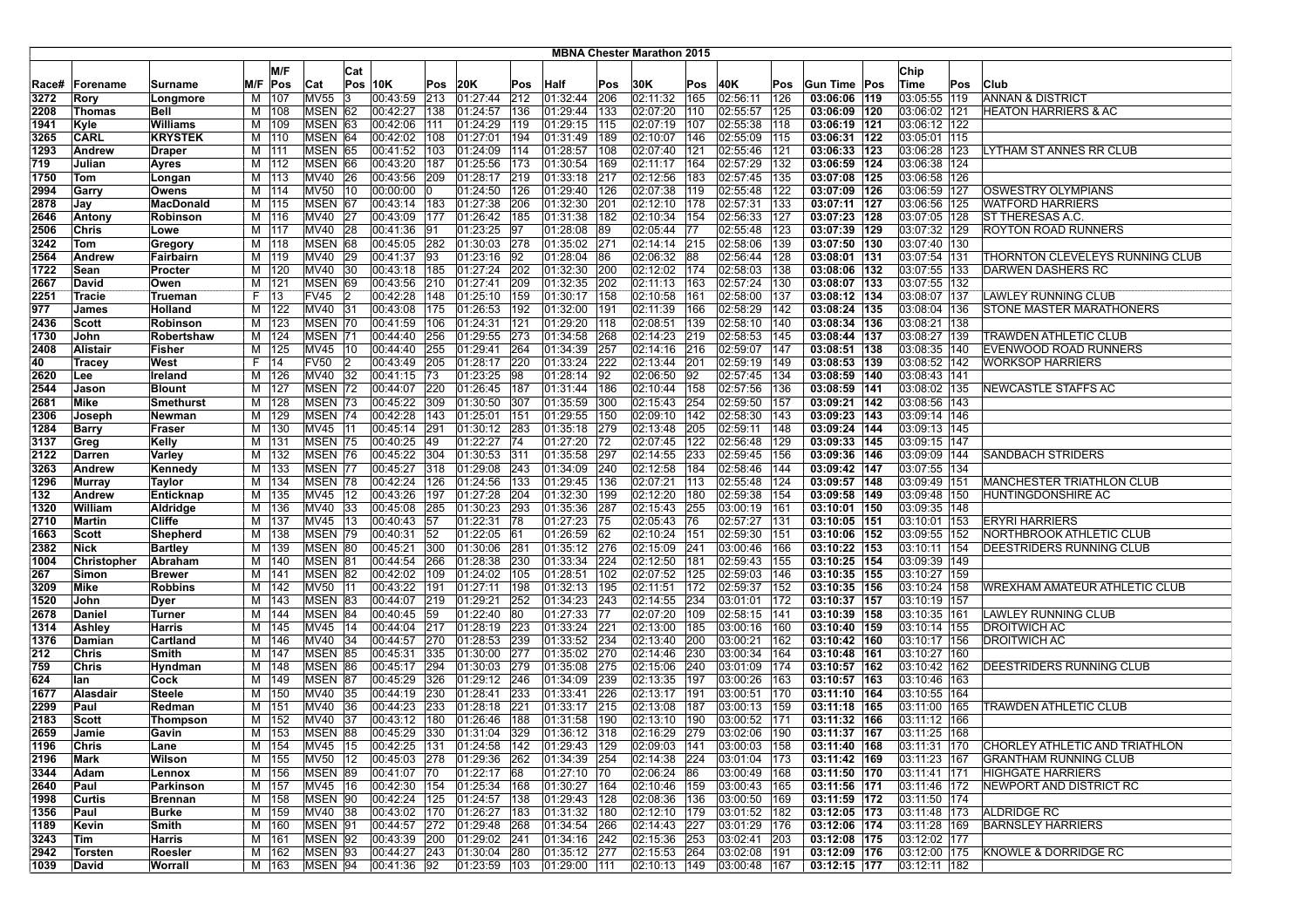|               |                      |                                      |          |                |                                |     |                                          |               |                               |            |                               |            | <b>MBNA Chester Marathon 2015</b> |            |                          |               |                              |                              |     |                                    |
|---------------|----------------------|--------------------------------------|----------|----------------|--------------------------------|-----|------------------------------------------|---------------|-------------------------------|------------|-------------------------------|------------|-----------------------------------|------------|--------------------------|---------------|------------------------------|------------------------------|-----|------------------------------------|
|               |                      |                                      |          | M/F            |                                |     |                                          |               |                               |            |                               |            |                                   |            |                          |               |                              |                              |     |                                    |
|               |                      |                                      |          |                |                                | Cat |                                          |               |                               |            |                               |            |                                   |            |                          |               | Gun Time Pos                 | Chip                         |     |                                    |
| Race#<br>2664 | Forename<br>Kieran   | Surname                              | M/F<br>м | Pos<br>164     | Cat<br><b>MSEN</b>             | 95  | $Pos$ 10K<br>00:41:35                    | Pos<br>89     | 20K<br>01:23:26               | Pos<br>99  | Half<br> 01:28:17             | Pos<br>195 | 30K<br>02:07:07                   | Pos<br>97  | 40K<br>02:59:38          | Pos<br>153    | 03:12:16 178                 | ∣Time<br>03:12:08 179        | Pos | Club                               |
| 3154          | Troy                 | Kapoor<br>Watson                     | M        | 165            | MV45                           | 17  | 00:42:24                                 | 128           | 01:24:49                      | 123        | 01:29:38                      | 122        | 02:08:55                          | 140        | 03:01:39                 | 179           | 03:12:18  179                | 03:12:05   178               |     | WESHAM ROAD RUNNERS & AC           |
| 1179          | <b>Patrick</b>       | <b>Munro</b>                         | м        | 166            | MSEN 96                        |     | 00:45:37                                 | 353           | $ 01:31:03 $ 326              |            | 01:36:14                      | 321        | 02:16:01                          | 271        | 03:01:33                 | 177           | 03:12:21  180                | 03:12:10 180                 |     | <b>SHELTON STRIDERS</b>            |
| 3142          | Andrew               | Dawe                                 | м        | 167            | MV45 18                        |     | 00:44:24                                 | 236           | 01:28:35 228                  |            | 01:33:36                      | 225        | 02:13:38                          | 198        | 03:01:40                 | 180           | 03:12:23 181                 | 03:12:00 176                 |     | CITY OF CHESTER TRIATHLON CLUB     |
| 3342          | robert (Marath Young |                                      | М        | 168            | MSEN 97                        |     | 00:00:00                                 |               | 01:23:15 91                   |            | 01:28:41                      | 199        | 00:00:00                          | 10         | 03:02:23                 | 193           | 03:12:24   182               | 03:12:22 185                 |     | MARATHONMANUK                      |
| 1890          | <b>Matthew</b>       | Peleszok                             | M        | 169            | MSEN 98                        |     | 00:44:03 216                             |               | 01:28:41                      | 231        | 01:33:46                      | 228        | 02:14:23 218                      |            | 03:02:00                 | 186           | 03:12:29 183                 | 03:12:18   183               |     | DESBOROUGH RAPID RUNNING CLUB      |
| 2310          | Peter                | Naylor                               | М        | 170            | MSEN 99                        |     | 00:45:04                                 | 279           | 01:29:47                      | 267        | 01:34:53                      | 264        | 02:14:56                          | 235        | 03:01:54                 | 184           | 03:12:40 184                 | 03:12:11 181                 |     | RAZZERS RUNNERS                    |
| 3307          | <b>Stephen</b>       | <b>Rookes</b>                        | м        | 171            | MV50                           | 13  | 00:45:22                                 | 306           | 01:30:55                      | 313        | 01:36:01                      | 302        | 02:15:46                          | 258        | 03:02:25                 | 196           | 03:12:43   185               | 03:12:19 184                 |     |                                    |
| 3352          | Jim                  | Ohara                                | м        | 172            | <b>MSEN 100</b>                |     | 00:43:20 186                             |               | 01:26:47   189                |            | 01:31:39                      | 183        | 02:13:18                          | 192        | 03:01:37                 | 178           | 03:12:45   186               | 03:12:32 187                 |     | HELSBY RUNNING CLUB                |
| 647           | Paul                 | Scully                               | м        | 173            | <b>MV40</b>                    | 39  | 00:44:00                                 | 214           | 01:28:46                      | 236        | 01:33:51                      | 233        | 02:14:05                          | 207        | 03:02:06                 | 189           | 03:12:46 187                 | 03:12:33   188               |     | WARRINGTON RUNNING CLUB            |
| 1109          | <b>Fulvio</b>        | Taddeo                               | M        | 174            | <b>MV50</b>                    | 14  | 00:44:50                                 | 264           | 01:29:06                      | 242        | 01:34:08                      | 238        | 02:13:38                          | 199        | 03:01:54                 | 185           | 03:12:48   188               | 03:12:45 190                 |     |                                    |
| 3127          | Gaz                  | <b>Davies</b>                        | м        | 175            | <b>MSEN 101</b>                |     | 00:44:01                                 | 215           | 01:28:46 235                  |            | 01:33:50                      | 232        | 02:14:06                          | 208        | 03:02:06                 | 188           | 03:12:52  189                | 03:12:39 189                 |     | WARRINGTON RUNNING CLUB            |
| 3321          | Paul                 | Sutton                               |          | M   176        | MV45 19                        |     | 00:44:29                                 | 244           | 01:29:18 251                  |            | 01:34:23                      | 244        | 02:14:33                          | 221        | 03:02:09                 | 192           | 03:13:00  190                | 03:12:31   186               |     |                                    |
| 285           | Chris                | Quigley                              |          | M 177          | <b>MV45</b>                    | 20  | 00:44:11                                 | 222           | 01:28:19 222                  |            | 01:33:18                      | 218        | 02:13:09                          | 189        | 03:01:27                 | 175           | 03:13:05 191                 | 03:12:49 192                 |     | TRAWDEN ATHLETIC CLUB              |
| 2047          | Bobby                | Riddaway                             | м        | 178            | MV45                           | 21  | 00:43:56                                 | 208           | 01:28:30                      | 226        | 01:33:47                      | 229        | 02:14:07                          | 211        | 03:02:05                 | 187           | 03:13:06   192               | 03:12:49   191               |     | AMPTHILL & FLITWICK FLYERS RC      |
| 1935          | Jimmy                | Carter                               | м        | 179            | <b>MSEN 102</b>                |     | 00:42:49                                 | 160           | 01:27:04                      | 196        | 01:32:12                      | 194        | 02:13:21                          | 193        | 03:02:28                 | 199           | 03:13:09 193                 | 03:13:01   195               |     | <b>VEGAN RUNNERS UK</b>            |
| 1022          | Jonny                | <b>Bromilow</b>                      | M        | 180            | <b>MSEN 103</b>                |     | 00:43:21                                 | 190           | 01:27:47 213                  |            | 01:32:59                      | 210        | 02:14:20                          | 217        | 03:02:45                 | 204           | 03:13:09 194                 | 03:12:57 193                 |     | DARWEN DASHERS RC                  |
| 2756          | Jon                  | <b>Salter</b>                        | M        | 181            |                                |     | MSEN 104 00:42:25                        | 129           | 01:25:01                      | 152        | 01:30:06                      | 155        | 02:10:43                          | 157        | 03:02:24                 | 195           | 03:13:13  195                | 03:13:02 196                 |     |                                    |
| 521           | Rachid               | Taibi                                | М        | 182            |                                |     | MSEN 105 00:43:14                        | $ 182\rangle$ | 01:26:48 191                  |            | 01:31:48                      | 188        | 02:12:07                          | 175        | 03:02:27                 | 197           | 03:13:18  196                | 03:13:08 198                 |     | AMAZING FEET RUNNING CLUB          |
| 2983          | Tim                  | Parker                               | м        | 183            |                                |     | MSEN 106 00:00:00                        |               | 01:26:42 186                  |            | 01:31:46                      | 187        | 02:12:08                          | 176        | 03:01:53                 | 183           | 03:13:21  197                | 03:13:00 194                 |     |                                    |
| 1428          | Nick                 | <b>Portus</b>                        | M        | 184            | <b>MSEN 107</b>                |     | 00:45:25 312                             |               | 01:30:30                      | 295        | 01:35:21                      | 281        | 02:14:44                          | 228        | 03:02:36                 | 201           | 03:13:25  198                | 03:13:06 197                 |     | <b>STEEL CITY STRIDERS RC</b>      |
| 1608          | Lorna                | Hulme                                | F.       | 15             | FSEN 6                         |     | 00:43:53                                 | 206           | 01:28:10                      | 218        | 01:33:18                      | 216        | 02:14:07                          | 210        | 03:02:29                 | 200           | 03:13:27  199                | 03:13:11   199               |     | DUDLEY KINGSWINFORD RC             |
| 85            | Lee                  | Moreton                              | м        | 185            | MV40 40                        |     | 00:45:31                                 | 336           | 01:31:00 320                  |            | 01:36:07                      | 307        | 02:15:56                          | 266        | 03:02:23                 | 194           | 03:13:30 200                 | 03:13:13 200                 |     | <b>WOLVERHAMPTON &amp; BILSTON</b> |
| 84<br>3054    | Paul<br>Oliver       | <b>Simons</b>                        | М<br>м   | 186<br>187     | <b>MV50</b><br><b>MSEN 108</b> | 15  | 00:45:29<br>00:41:44                     | 325<br>99     | 01:31:07<br>01:23:59 104      | 332        | 01:36:12 <br>01:28:55         | 319<br>107 | 02:15:50<br>02:08:02              | 261<br>128 | 03:02:27<br>03:02:38     | 198<br>202    | 03:13:56 201<br>03:13:56 202 | 03:13:38 202<br>03:13:44 204 |     | <b>SALFORD HARRIERS &amp; AC</b>   |
| 2171          | Sam                  | <b>Wilson-Harris</b><br><b>Evans</b> | м        | 188            | <b>MSEN 109</b>                |     | 00:45:32                                 | 341           | 01:31:00 321                  |            | 01:36:10                      | 316        | 02:15:56                          | 267        | 03:03:24                 | 209           | 03:13:58 203                 | 03:13:44 203                 |     | PENNY LANE STRIDERS                |
| 2614          | Gareth               | <b>Roberts</b>                       | M        | 189            | <b>MV40</b>                    | 41  | 00:42:25                                 | 130           | 01:25:02 153                  |            | 01:29:55                      | 148        | 02:08:41                          | 137        | 03:02:55                 | 207           | 03:14:00 204                 | 03:13:52 205                 |     |                                    |
| 1501          | Simon                | Robinson                             | M        | 190            | MV40                           | 42  | 00:45:18                                 | 296           | 01:29:53 272                  |            | 01:34:57                      | 267        | 02:15:12                          | 242        | 03:02:50                 | 206           | 03:14:01 205                 | 03:13:17 201                 |     |                                    |
| 2385          | Darren               | OConnor                              | M        | 191            | <b>MSEN 110</b>                |     | 00:44:15                                 | 227           | 01:28:50                      | 237        | 01:33:54                      | 235        | 02:14:13                          | 214        | 03:03:39                 | 211           | 03:14:15 206                 | 03:14:06 207                 |     | <b>HELSBY RUNNING CLUB</b>         |
| 2244          | Rob                  | Fletcher                             | M        | 192            | MV40 43                        |     | 00:44:10                                 | 221           | 01:28:41                      | 232        | 01:33:46                      | 227        | 02:14:08                          | 212        | 03:02:49                 | 205           | 03:14:19 207                 | 03:14:06 206                 |     |                                    |
| 3082          | Rob                  | Doyle                                | м        | 193            | MV40 44                        |     | 00:44:23 234                             |               | 01:28:24 224                  |            | 01:33:23                      | 219        | 02:13:08                          | 188        | 03:03:25                 | $ 210\rangle$ | 03:14:31 208                 | 03:14:14 208                 |     |                                    |
| 2889          | Russ                 | Corsini                              | М        | 194            | MV55 4                         |     | 00:43:21   188                           |               | 01:27:52 214                  |            | 01:33:04                      | 212        | 02:14:24                          | 220        | 03:03:22                 | 208           | 03:14:38 209                 | 03:14:31 214                 |     | DARWEN DASHERS RC                  |
| 2257          | Javier               | Lopez Luna                           | м        | 195            | <b>MSEN</b> 111                |     | 00:45:34                                 | 346           | 01:32:28                      | 380        | 01:37:30                      | 1371       | 02:17:01                          | 287        | 03:04:30                 | 219           | 03:14:39 210                 | 03:14:25 212                 |     |                                    |
| 2291          | Joe                  | Cavanagh                             | м        | 196            | MV40                           | 45  | 00:00:00                                 | 10            | 01:34:06                      | 444        | 01:39:21                      | 435        | 00:00:00                          | 10         | 03:05:05                 | 229           | 03:14:47 211                 | 03:14:18 210                 |     | <b>RAZZERS RUNNERS</b>             |
| 2406          | Konrad               | Witecki                              | м        | 197            | <b>MSEN 112</b>                |     | 00:44:54                                 | 267           | 01:29:34                      | 259        | 01:34:38                      | 253        | 02:15:32                          | 250        | 03:04:16                 | 217           | 03:14:55 212                 | 03:14:33 215                 |     |                                    |
| 3121          | Paul                 | Mizon                                | M        | 198            | <b>MSEN 113</b>                |     | 00:47:18                                 | 465           | 01:34:26                      | 453        | 01:39:40                      | 444        | 02:19:50                          | 347        | 03:05:15                 | 232           | 03:14:55 213                 | 03:14:37 217                 |     |                                    |
| 2690          | Josie                | <b>Maley</b>                         | F.       | 16             | FV35                           | 14  | 00:47:21 471                             |               | $ 01:34:05 $ 440              |            | 01:39:15                      | 430        | 02:19:24                          | 336        | 03:04:51                 | 226           | 03:14:55 214                 | 03:14:18 211                 |     | ASTLEY & TYLDESLEY ROAD RUNNER     |
| 798           | Pete                 | Waywell                              | М        | 199            | MV45 22                        |     | 00:46:20 406                             |               | 01:32:43 397                  |            | 01:37:58                      | 390        | 02:18:41                          | 314        | 03:04:54                 | 228           | 03:15:01 215                 | 03:14:36 216                 |     | THORNTON CLEVELEYS RUNNING CLUB    |
| 1199          | Mike                 | Lancaster                            | м        | 200            | <b>MSEN 114</b>                |     | 00:45:53 374                             |               | 01:31:55                      | 361        | 01:37:01                      | 352        | 02:18:08                          | 305        | 03:04:45                 | 224           | 03:15:03 216                 | 03:14:28 213                 |     | ST ALBANS STRIDERS                 |
| 3312<br>3257  | Mark<br>Paul         | Sampson<br>Jackson                   | M<br>М   | 201<br>202     | MV45<br><b>MSEN 115</b>        | 23  | 00:45:20<br>00:44:20                     | 299<br>231    | 01:31:01<br>01:30:18          | 323<br>287 | 01:36:09<br> 01:35:15         | 312<br>278 | 02:15:56<br>02:15:04              | 268<br>239 | 03:04:07<br>03:04:34     | 216 <br>222   | 03:15:07 217<br>03:15:07 218 | 03:14:50 220<br>03:14:56 221 |     |                                    |
| 2903          | Neil                 | <b>Phillips</b>                      | M        | 203            | <b>MV55</b>                    | 15  | 00:46:41                                 | 429           | 01:32:32                      | 384        | 01:37:43                      | 375        | 02:18:32                          | 311        | 03:04:33                 | 221           | 03:15:17 219                 | 03:14:41 218                 |     |                                    |
| 2219          | Paul                 | Webster                              | M        | 204            |                                |     | MSEN 116 00:44:57                        | 271           | 01:29:29 255                  |            | 01:34:40                      | 258        | 02:15:24                          | 245        | 03:04:07                 | 215           | 03:15:20 220                 | 03:14:16 209                 |     |                                    |
| 3304          | Darren               | Redmond                              | M        | 205            |                                |     | MSEN 117 00:48:10 540                    |               | $ 01:35:55 $   513            |            | 01:41:21 502                  |            | 02:21:58 395                      |            | 03:05:41                 | 237           | 03:15:26 221                 | 03:14:46 219                 |     |                                    |
| 3030          | Mike                 | <b>Roberts</b>                       | м        | 206            | <b>MSEN 118</b>                |     | 00:39:17 41                              |               | 01:19:34 48                   |            | 01:24:13                      | 45         | 02:03:26                          | 59         | 03:03:54                 | 214           | 03:15:27 222                 | 03:15:21 222                 |     |                                    |
| 119           | Dave                 | <b>Edwards</b>                       | M        | 207            | <b>MSEN 119</b>                |     | 00:40:43                                 | 55            | 01:23:04                      | 82         | 01:28:07                      | 88         | 02:09:54                          | 145        | 03:04:36                 | 223           | 03:15:38 223                 | 03:15:33 225                 |     |                                    |
| 3291          | Modou                | Njie                                 | M        | 208            | <b>MSEN 120</b>                |     | 00:40:59                                 | 62            | 01:22:11                      | 67         | 01:27:09                      | 67         | 02:10:13                          | 148        | 03:03:45                 | 212           | 03:15:44 224                 | 03:15:30 223                 |     |                                    |
| 3219          | Daniel               | Astbury                              | м        | 209            |                                |     | MSEN   121   00:44:27   241              |               | 01:29:46 266                  |            | 01:34:54                      | 265        | 02:15:45                          | 257        | 03:05:32                 | 234           | 03:15:52 225                 | 03:15:47 230                 |     |                                    |
| 1423          | Paddy                | King                                 |          | M 210          |                                |     | MSEN 122 00:45:11 289                    |               | 01:29:49 269                  |            | 01:34:48 261                  |            | 02:14:51 231                      |            | 03:04:52                 | 227           | 03:15:53 226                 | 03:15:32 224                 |     |                                    |
| 2460          | Don                  | Myles                                |          | M 211          | MV45 24                        |     | $ 00:45:33 \t  343 \t  01:31:14 \t  341$ |               |                               |            | 01:36:21 329                  |            | 02:17:13 290                      |            | 03:05:42 238             |               | 03:15:56 227                 | 03:15:40 227                 |     | <b>FALKIRK VICTORIA HARRIERS</b>   |
| 2120          | Stephen              | Lennon                               |          | M 212          | MV40 46                        |     | 00:45:25 313 01:30:53 310                |               |                               |            | 01:36:02 303                  |            | 02:15:46 260                      |            | 03:01:47   181           |               | 03:15:56 228                 | 03:15:34 226                 |     | LIVERPOOL PEMBROKE & SEFTON H      |
| 1754          | llan                 | Kittle                               |          | M 213          | MV50 16                        |     | 00:43:31 198                             |               | 01:27:37 205                  |            | 01:32:42 205                  |            | 02:13:53                          | 206        | 03:04:30                 | 220           | 03:16:04 229                 | 03:15:45 229                 |     |                                    |
| 3279          | david                | mcculloch                            |          | M 214          |                                |     | MSEN 123 00:44:42 260                    |               | 01:28:57 240                  |            | $01:34:03$ 236                |            | 02:14:35 223                      |            | 03:04:49                 | 225           | 03:16:11 230                 | 03:15:44 228                 |     |                                    |
| 2843<br>2979  | Mark<br>Stephen      | Morgan-Hillam<br>Coward              |          | M 215<br>M 216 | MV40 47<br>MV40 48             |     | 00:44:46 262<br>00:43:12 181             |               | 01:29:59 275<br> 01:27:52 215 |            | 01:35:08 273<br> 01:33:00 211 |            | 02:16:05 272<br>02:14:40 225      |            | 03:05:44 239<br>03:05:06 | $ 230\rangle$ | 03:16:15 231<br>03:16:31 232 | 03:15:54 231<br>03:16:21 233 |     |                                    |
| 217           | Trevor               | Cording                              |          | M 217          | MV45 25                        |     | 00:44:32 247                             |               | $01:29:33$ 257                |            | 01:34:39 256                  |            | 02:14:43 226                      |            | 03:05:24 233             |               | 03:16:35 233                 | 03:16:23 234                 |     | <b>FYLDE COAST RUNNERS</b>         |
| 2937          | Craig                | <b>Barstow</b>                       |          | M 218          | MV45 26                        |     | 00:44:34 250                             |               | $01:29:22$ 253                |            | $01:34:36$ 252                |            | 02:15:23 244                      |            | 03:05:34 235             |               | 03:16:40 234                 | 03:16:20 232                 |     | HARROGATE HARRIERS & AC            |
| 3094          | llan                 | <b>Shorrock</b>                      |          | M 219          | MV40 49                        |     | 00:44:12 223 01:28:01 216                |               |                               |            | 01:33:04 213                  |            | 02:13:35 196                      |            | 03:05:11 231             |               | 03:16:41 235                 | 03:16:26 235                 |     | PENSBY RUNNERS                     |
| 1417          | Carl                 | Barker                               |          | M 220          | MV40 50                        |     | $ 00:45:22 \t303 \t 01:31:07 \t331$      |               |                               |            | 01:36:16 324                  |            | 02:18:27 310                      |            | 03:06:41 253             |               | 03:16:48 236                 | 03:16:30 236                 |     |                                    |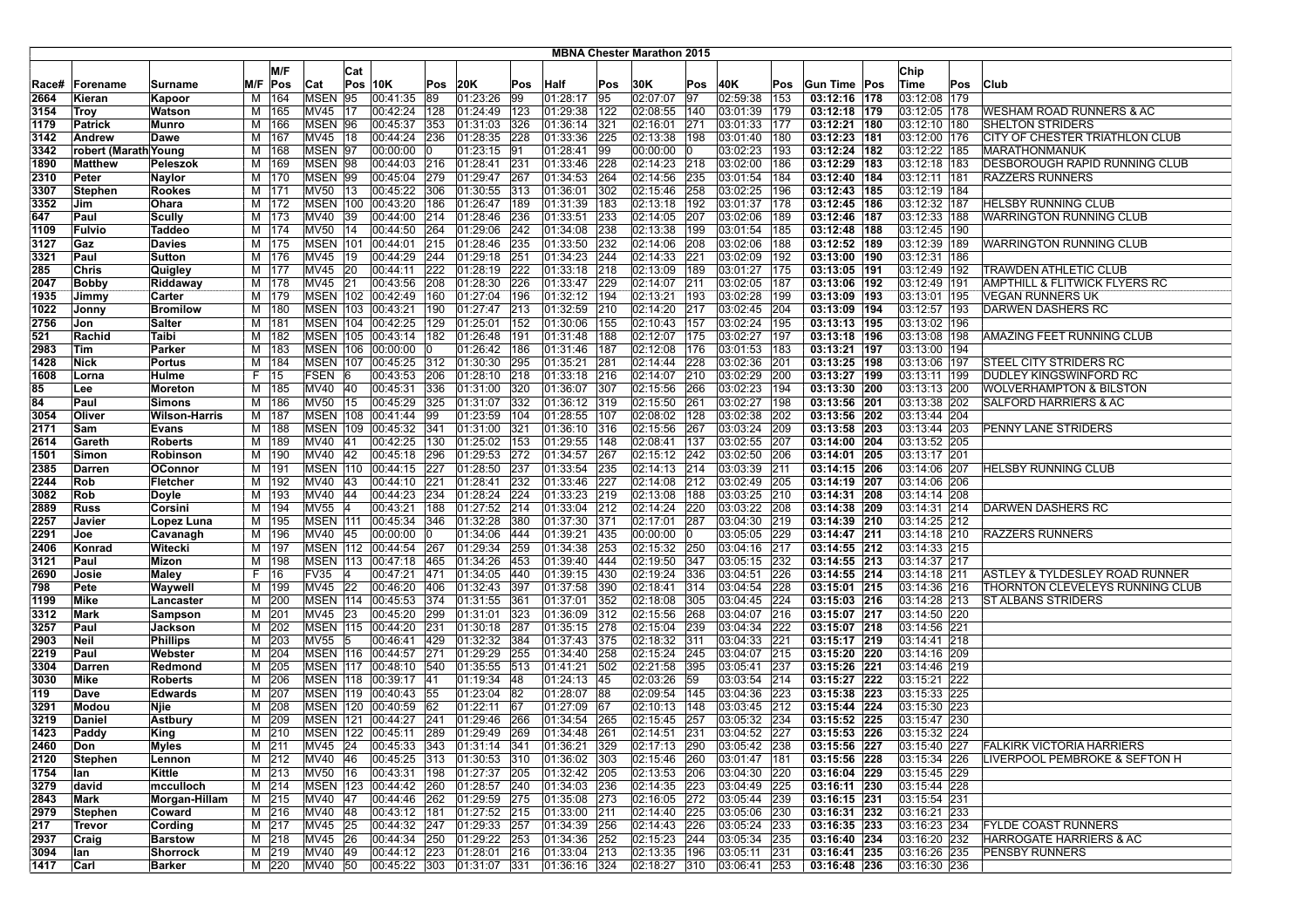|               |                  |                                 |          |                     |                            |          |                                                |            |                              |            |                              |            | <b>MBNA Chester Marathon 2015</b> |            |                              |            |                              |                              |     |                                                      |
|---------------|------------------|---------------------------------|----------|---------------------|----------------------------|----------|------------------------------------------------|------------|------------------------------|------------|------------------------------|------------|-----------------------------------|------------|------------------------------|------------|------------------------------|------------------------------|-----|------------------------------------------------------|
|               |                  |                                 |          | M/F                 |                            |          |                                                |            |                              |            |                              |            |                                   |            |                              |            |                              |                              |     |                                                      |
|               |                  |                                 |          |                     |                            | Cat      |                                                |            |                              |            |                              |            |                                   |            |                              |            |                              | Chip                         |     |                                                      |
| Race#<br>2392 | Forename         | Surname<br>Rumsey               | M/F<br>м | Pos<br>221          | Cat<br>MV45                | 27       | <b>Pos 10K</b><br>00:41:03                     | Pos<br>67  | 20K<br>01:22:23              | Pos<br> 71 | <b>Half</b><br> 01:27:10     | Pos<br>69  | 30K<br>02:04:50                   | Pos<br>67  | 40K<br>02:59:23              | Pos<br>150 | Gun Time Pos<br>03:16:55 237 | <b>Time</b><br>03:16:52 240  | Pos | <b>Club</b><br>ISLE OF WIGHT RR AC                   |
| 466           | Stephen<br>James |                                 | м        | 222                 |                            |          | MSEN 124 00:45:35                              | 348        | 01:30:48                     | 303        | 01:35:50                     | 291        | 02:16:01                          | 270        | 03:06:29                     | 248        | 03:17:01 238                 | 03:16:50 238                 |     | BARLICK FELL RUNNERS                                 |
| 249           | Matthew          | Tingle<br>Hibbert               | М        | 223                 | <b>MSEN</b>                | 125      | 00:45:29                                       | 324        | 01:31:07                     | 333        | 01:36:19                     | 327        | 02:17:24                          | 291        | 03:06:17                     | 245        | 03:17:03 239                 | 03:16:43 237                 |     |                                                      |
| 3079          | Craig            | Trembirth                       | M        | 224                 | MV40                       | 51       | 00:42:26                                       | 133        | 01:25:00                     | 150        | 01:29:48                     | 145        | 02:11:09                          | 162        | 03:06:18                     | 246        | 03:17:10 240                 | 03:17:02 244                 |     | <b>EREWASH VALLEY RC</b>                             |
| 1266          | Jenny            | Murray                          | F.       | 117                 | FV35                       | 15       | 00:44:37                                       | 253        | 01:30:14 285                 |            | 01:35:33                     | 284        | 02:16:09                          | 274        | 03:05:35                     | 236        | 03:17:14 241                 | 03:16:57 243                 |     |                                                      |
| 493           | Mark             | Dalton                          | M        | 225                 | MV50 17                    |          | 00:46:11                                       | 393        | 01:32:49 403                 |            | 01:37:50                     | 380        | 02:17:28                          | 293        | 03:05:55                     | 240        | 03:17:15 242                 | 03:16:53 241                 |     | BEVERLEY ATHLETIC CLUB                               |
| 779           | Les              | Smith                           | M        | 226                 | <b>MV40</b>                | 52       | 00:41:00                                       | 65         | 01:22:23 72                  |            | 01:27:07                     | 65         | 02:05:39                          | 74         | 03:06:05                     | 242        | 03:17:19 243                 | 03:17:12 248                 |     | HEATON HARRIERS & AC                                 |
| 509           | Richard          | <b>Bazeley</b>                  | м        | 227                 | <b>MSEN 126</b>            |          | 00:42:03                                       | 110        | 01:24:04                     | 109        | 01:28:51                     | 103        | 02:07:54                          | 126        | 03:03:50                     | 213        | 03:17:24 244                 | 03:17:17 249                 |     | <b>VALE OF AYLESBURY</b>                             |
| 3195          | Caroline         | Hemming                         | F.       | 18                  | <b>FV45</b>                |          | 00:45:02                                       | 277        | 01:29:51                     | 270        | 01:34:59                     | 269        | 02:16:21                          | 277        | 03:06:03                     | 241        | 03:17:30 245                 | 03:17:12 246                 |     | 100 MARATHON CLUB                                    |
| 1864          | Paresh           | Patel                           | M        | 228                 | <b>MSEN 127</b>            |          | 00:45:27                                       | 317        | 01:30:57 315                 |            | 01:36:09                     | 314        | 02:16:47                          | 283        | 03:06:26                     | 247        | 03:17:35 246                 | 03:17:12 247                 |     |                                                      |
| 349           | Malcolm          | Collins                         | м        | 229                 | MV45 28                    |          | 00:47:05                                       | 449        | $ 01:33:49 $ 434             |            | 01:38:59                     | 421        | 02:19:09                          | 327        | 03:06:36                     | 250        | 03:17:43 247                 | 03:16:50 239                 |     | ASTLEY & TYLDESLEY ROAD RUNNER                       |
| 2613          | David            | <b>Barras</b>                   | м        | 230                 | <b>MSEN 128</b>            |          | 00:46:34                                       | 423        | 01:33:39 432                 |            | 01:39:00                     | 422        | 02:19:41                          | 344        | 03:07:21                     | 260        | 03:17:49 248                 | 03:17:23 250                 |     | THORNTON CLEVELEYS RUNNING CLUB                      |
| 2565          | <b>Neil</b>      | Mason                           | м        | 231                 | <b>MV45</b>                | 29       | 00:47:10                                       | 454        | 01:34:06                     | 442        | [01:39:18]                   | 432        | 02:19:54                          | 350        | 03:06:41                     | 254        | 03:17:53 249                 | 03:17:27 251                 |     | ROTHERHAM HARRIERS AND AC                            |
| 2961          | Paul             | Witt                            | м        | 232                 | <b>MV50</b>                | 18       | 00:43:11                                       | 179        | 01:27:39                     | 207        | 01:32:52                     | 208        | 02:14:56                          | 236        | 03:06:47                     | 255        | 03:17:56 250                 | 03:17:37 252                 |     |                                                      |
| 1839          | Jaro             | Sosko                           | M        | 233                 | MV40                       | 53       | 00:00:00                                       |            | 01:29:34                     | 258        | 01:34:41                     | 259        | 02:15:46                          | 259        | 03:06:48                     | 256        | 03:17:57 251                 | 03:17:43 253                 |     |                                                      |
| 2938          | Mark             | Owen                            | M        | 234                 | <b>MSEN 129</b>            |          | 00:45:28                                       | 320        | 01:32:06                     | 370        | 01:37:25                     | 366        | 02:19:14                          | 331        | 03:07:09                     | 258        | 03:18:04 252                 | 03:17:11 245                 |     |                                                      |
| 3180          | Jonathan         | <b>Bridge</b>                   | M        | 235                 | <b>MV45</b>                | 30       | 00:45:44                                       | 361        | 01:31:58                     | 365        | 01:37:16                     | 359        | 02:18:46                          | 317        | 03:06:55                     | 257        | 03:18:06 253                 | 03:17:49 254                 |     | <b>BLACKBURN HARRIERS &amp; AC</b>                   |
| 429           | Michael          | Good                            | M        | 236                 | <b>MV50</b>                | 19       | 00:45:30                                       | 331        | $ 01:31:17 $ 343             |            | 01:36:25                     | 333        | 02:17:25                          | 292        | 03:06:16                     | 244        | 03:18:16 254                 | 03:17:56 255                 |     | MIDDLESBROUGH & CLEVELAND HARR                       |
| 405           | Andy             | <b>Burden</b>                   | М        | 237                 | MV40                       | 54       | 00:43:08                                       | 176        | 01:26:06                     | 176        | 01:31:08                     | 173        | 02:11:45                          | 168        | 03:06:37                     | 251        | 03:18:20 255                 | 03:18:13 257                 |     | <b>HEATON HARRIERS &amp; AC</b>                      |
| 1527          | Rob              | Seymour                         | м        | 238                 | <b>MSEN 130</b>            |          | 00:47:21 472                                   |            | 01:34:11                     | 447        | 01:39:27                     | 439        | 02:20:14                          | 359        | 03:07:33                     | 262        | 03:18:26 256                 | 03:17:58 256                 |     |                                                      |
| 2027          | lan              | MacKenzie                       | м        | 239                 | MV40                       | 55       | 00:46:25 412                                   |            | 01:31:39                     | 353        | 01:36:48                     | 347        | 02:17:53                          | 299        | 03:06:32                     | 249        | 03:18:46 257                 | 03:16:55 242                 |     |                                                      |
| 1885          | Luke             | Johnson                         | M        | 240                 | <b>MSEN 131</b>            |          | 00:45:40                                       | 357        | 01:30:41                     | 300        | 01:35:52                     | 293        | 02:15:51                          | 262        | 03:06:11                     | 243        | 03:18:54 258                 | 03:18:39 260                 |     | VICTORIA PARK HARRIERS AND TOW                       |
| 1922          | <b>Steve</b>     | Swallow                         | м        | 241                 |                            |          | MSEN 132 00:45:35                              | 350        | 01:31:27                     | 350        | 01:36:38                     | 339        | 02:18:03                          | 303        | 03:07:33                     | 263        | 03:18:55 259                 | 03:18:28 258                 |     |                                                      |
| 512           | Neil             | Foster                          | M        | 242                 | <b>MSEN 133</b>            |          | 00:45:26                                       | 316        | $ 01:31:05 $ 330             |            | 01:36:21                     | 331        | 02:16:49                          | 284        | 03:08:28                     | 268        | 03:19:07 260                 | 03:18:45 261                 |     |                                                      |
| 3171          | Andrew           | <b>Starkey</b>                  | М        | 243                 |                            |          | MSEN 134 00:41:53                              | 104        | 01:24:12 117                 |            | 01:29:10                     | 114        | 02:10:47                          | 160        | 03:06:39                     | 252        | 03:19:14 261                 | 03:19:10 262                 |     |                                                      |
| 2275          | Chris            | Price                           | M        | 244                 | MV45                       | 31       | 00:48:04                                       | 528        | 01:35:23 483                 |            | 01:40:28                     | 465        | 02:21:35                          | 384        | 03:08:22                     | 265        | 03:19:17 262                 | 03:18:35 259                 |     |                                                      |
| 3211          | Paul             | <b>Sellars</b>                  | м        | 245                 | MV45                       | 32       | 00:45:30                                       | 332        | 01:31:27                     | 349        | 01:36:43                     | 345        | 02:19:18                          | 334        | 03:08:28                     | 267        | 03:19:31 263                 | 03:19:14 263                 |     | TRIATHLON ENGLAND                                    |
| 2750          | James            | Darkin                          | M        | 246                 | MV45                       | 33       | 00:44:41                                       | 258        | 01:29:35                     | 260        | 01:34:43                     | 260        | 02:15:35                          | 252        | 03:07:13                     | 259        | 03:19:33 264                 | 03:19:18 264                 |     |                                                      |
| 2603          | chris            | Reid                            | M        | 247                 | <b>MV50</b>                | 20       | 00:42:52                                       | 164        | 01:27:40 208                 |            | 01:32:56                     | 209        | 02:15:24                          | 246        | 03:08:13                     | 264        | 03:19:36 265                 | 03:19:30 267                 |     | <b>ST HELENS STRIDERS</b>                            |
| 268           | Mark             | Westley                         | M        | 248                 |                            |          | MSEN 135 00:42:58                              | 166        | 01:26:35 184                 |            | 01:31:41                     | 184        | 02:13:46                          | 204        | 03:07:32                     | 261        | 03:19:43 266                 | 03:19:34 268                 |     |                                                      |
| 2096          | Michael          | Spencer                         | М        | 249                 | MV50                       | 21<br>22 | 00:45:36                                       | 351        | 01:31:29 351                 |            | 01:36:40                     | 343        | 02:17:53                          | 300        | 03:08:24                     | 266        | 03:19:47 267                 | 03:19:26 265                 |     | SILSON JOGGERS AC<br><b>WAKEFIELD TRIATHLON CLUB</b> |
| 2929<br>1609  | Andrew<br>Laura  | <b>Thompson</b><br>Abolins      | м<br>F.  | 250<br>$ 19\rangle$ | <b>MV50</b><br><b>FSEN</b> |          | 00:44:52<br>00:47:21                           | 265<br>469 | 01:28:44 234<br>01:34:32 458 |            | 01:33:47<br> 01:39:52        | 230<br>448 | 02:14:44<br>02:22:02              | 229<br>396 | 03:08:39<br>03:09:53         | 270<br>282 | 03:19:54 268<br>03:20:20 269 | 03:19:38 269<br>03:19:51 270 |     |                                                      |
| 2794          | Thomas           | Harrison                        | M        | 251                 | <b>MSEN 136</b>            |          | 00:48:06                                       | 533        | 01:35:34 491                 |            | 01:40:50                     | 477        | 02:22:50                          | 418        | 03:09:50                     | 280        | 03:20:27 270                 | 03:19:26 266                 |     |                                                      |
| 2842          | Neil             | Thompson                        | M        | 252                 | <b>MSEN 137</b>            |          | 00:43:36                                       | 199        | 01:27:26 203                 |            | 01:32:35                     | 203        | 02:14:52                          | 232        | 03:08:59                     | 272        | 03:20:43 271                 | 03:20:34 274                 |     | FITMUMS AND FRIENDS                                  |
| 1918          | Lee-Paul         | Field                           | м        | 253                 |                            |          | MSEN 138 00:45:32                              | 338        | 01:31:00 319                 |            | 01:36:07                     | 309        | 02:16:17                          | 276        | 03:09:42                     | 279        | 03:20:48 272                 | 03:20:32 273                 |     |                                                      |
| 1406          | Kevin            | McLoughlin                      | M        | 254                 | MV50 23                    |          | 00:44:42 259                                   |            | 01:29:38 263                 |            | 01:35:04                     | 272        | 02:18:00                          | 301        | 03:09:10                     | 273        | 03:20:52 273                 | 03:20:20 272                 |     |                                                      |
| 1391          | Jonathan         | Goulding                        | м        | 255                 | MV50                       | 24       | 00:45:47                                       | 363        | 01:31:59                     | 366        | 01:37:18                     | 362        | 02:20:08                          | 356        | 03:09:20                     | 275        | 03:20:54 274                 | 03:20:38 276                 |     | CITY OF CHESTER TRIATHLON CLUB                       |
| 3205          | <b>Steve</b>     | Parker                          | M        | 256                 | MV60                       |          | 00:48:00                                       | 517        | 01:36:08                     | 526        | 01:41:35                     | 517        | 02:23:58                          | 436        | 03:10:25                     | 291        | 03:20:54 275                 | 03:20:11 271                 |     | <b>STONE MASTER MARATHONERS</b>                      |
| 1203          | Edward           | McCann                          | M        | 257                 | MV40 56                    |          | 00:47:18                                       | 464        | 01:34:28                     | 456        | 01:39:50                     | 447        | 02:22:12                          | 398        | 03:10:44                     | 296        | 03:20:58 276                 | 03:20:35 275                 |     |                                                      |
| 3374          | Paul             | <b>Bayliss</b>                  | м        | 258                 | <b>MV55</b>                | 16       | 00:44:59                                       | 276        | 01:30:40 298                 |            | 01:35:55                     | 295        | 02:18:22                          | 308        | 03:10:11                     | 289        | 03:21:14 277                 | 03:20:50 278                 |     |                                                      |
| 2702          | Howard           | Shearing                        | M        | 259                 |                            |          | MSEN 139 00:42:24                              | 127        | 01:25:41                     | 171        | 01:30:58                     | 170        | 02:15:53                          | 265        | 03:09:28                     | 276        | 03:21:15 278                 | 03:21:04 280                 |     |                                                      |
| 2621          | James            | Perry                           | M        | 260                 | <b>MSEN 140</b>            |          | 00:43:24                                       | 194        | 01:26:57 193                 |            | 01:32:01                     | 192        | 02:13:35                          | 195        | 03:09:39                     | 277        | 03:21:17 279                 | 03:21:11 282                 |     | MACCLESFIELD HARRIERS & AC                           |
| 1573          | Ruth             | Dadswell                        | F.       | $ 20\rangle$        | <b>FV40</b>                | l3       | 00:46:18                                       | 401        | 01:33:07 414                 |            | 01:38:27                     | 403        | 02:20:12                          | 358        | 03:10:04                     | 284        | 03:21:17 280                 | 03:20:45 277                 |     | <b>BIRTLEY AC</b>                                    |
| 3214          | michael          | watson                          | M        | 261                 | MV40                       | 57       | 00:44:33                                       | 249        | 01:29:36                     | 261        | 01:34:39                     | 255        | 02:15:28                          | 248        | 03:09:14                     | 274        | 03:21:22 281                 | 03:21:03 279                 |     | WAKEFIELD TRIATHLON CLUB                             |
| 1350          | John             | Ashforth                        | м        | 262                 | <b>MSEN 141</b>            |          | 00:46:20                                       | 1405       | $ 01:31:24 $ 347             |            | 01:36:34                     | 337        | 02:17:49                          | 298        | 03:09:41                     | 278        | 03:21:34 282                 | 03:21:11 281                 |     | ISTEEL CITY STRIDERS RC                              |
| 1263          | Colin            | Richmond                        | м        | 263                 | MV40                       | 58       | 00:44:44                                       | 261        | 01:30:08                     | 282        | 01:35:21                     | 280        | 02:16:13                          | 275        | 03:09:51                     | 281        | 03:21:39 283                 | 03:21:15 284                 |     |                                                      |
| 703           | Lee              | wilkinson                       | М        | 264                 |                            |          | MSEN 142 00:45:22                              | 308        | 01:30:55 312                 |            | 01:36:10                     | 315        | 02:18:33                          | $ 312$     | 03:10:01                     | 283        | 03:21:40 284                 | 03:21:14 283                 |     | SOUTH CHESHIRE HARRIERS                              |
| 3212          | mike             | stockton                        |          | M 265               |                            |          | MSEN 143 00:42:30 153                          |            | 01:25:05 157                 |            | 01:29:59 152                 |            | 02:11:50                          | 171        | 03:08:36                     | 269        | 03:21:47 285                 | 03:21:41 289                 |     | <b>KNUTSFORD TRI CLUB</b>                            |
| 869           | Phillip          | Connolly                        |          | M 266               |                            |          | MSEN 144 00:47:44 497 01:35:14 477             |            |                              |            | 01:40:38  469                |            | $ 02:22:41 $ 413                  |            | $ 03:11:02 $  304            |            | 03:21:47 286                 | 03:21:17 286                 |     |                                                      |
| 1713          | Jonathan         | Burke                           |          | M 267               |                            |          | MSEN 145 00:45:18 295                          |            | 01:30:53 309                 |            | 01:36:01 301                 |            | 02:18:04 304                      |            | 03:10:08 287                 |            | 03:21:52 287                 | 03:21:28 287                 |     | RUGBY & NORTHAMPTON AC                               |
| 2648          | Scott            | Slater                          |          | M 268               |                            |          | MSEN  146  00:45:33  342                       |            | $ 01:30:43 $ 301             |            | 01:35:52 294                 |            | 02:17:33 294                      |            | 03:10:10 288                 |            | 03:22:01 288                 | 03:21:46 292                 |     |                                                      |
| 1668          | Clare            | Hinton                          | F.       | 21                  | FV35                       | 16       | 00:47:13 459                                   |            | 01:34:54 471                 |            | $01:40:19$ 460               |            | 02:22:38 411                      |            | 03:10:59                     | 303        | 03:22:02 289                 | 03:21:41 288                 |     | <b>SPA STRIDERS</b>                                  |
| 297           | Paul             | Hyde                            |          | M 269               | MV40 59                    |          | 00:44:16 228                                   |            | 01:29:13 248<br>01:30:20 289 |            | 01:34:26 246                 |            | 02:17:11                          | 289        | 03:10:38                     | 294        | 03:22:06 290<br>03:22:10 291 | 03:21:57 294                 |     | <b>DROITWICH AC</b>                                  |
| 529           | Martin           | Thomerson                       |          | M 270               | MV40 60                    |          | 00:45:05 280                                   |            | $01:28:53$ 238               |            | $01:35:41$ 288               |            | 02:19:18 332                      |            | 03:10:33 292                 |            |                              | 03:21:42 290<br>03:22:01 295 |     | WARRINGTON RUNNING CLUB<br>SOUTHPORT WATERLOO AC     |
| 2017<br>1424  | James<br>Stephen | <b>Brooker</b><br><b>Clarke</b> |          | M 271<br>M 272      |                            |          | MSEN 147 00:43:56 211<br>MSEN 148 00:49:09 663 |            | 01:37:06 569                 |            | 01:34:07 237<br>01:42:34 559 |            | 02:15:26 247<br>02:25:37 477      |            | 03:10:47 298<br>03:11:39 317 |            | 03:22:18 292<br>03:22:22 293 | 03:21:15 285                 |     | <b>STEEL CITY STRIDERS RC</b>                        |
| 1807          | Michael          |                                 |          | M 273               |                            |          | MSEN 149 00:48:04 529                          |            | $ 01:35:40 $ 494             |            | 01:41:01                     | 486        | 02:22:32 408                      |            | 03:11:11                     | 306        | 03:22:35 294                 | 03:21:53 293                 |     |                                                      |
| 3178          | paul             | Pugh<br>barnes                  |          | M 274               |                            |          | MSEN 150 00:46:07 387                          |            | 01:32:14 373                 |            | 01:37:29 370                 |            | 02:19:09 328                      |            | 03:10:08                     | 286        | 03:22:41 295                 | 03:22:23 298                 |     | DAVID LLOYD REDWAY RUNNERS                           |
|               |                  |                                 |          |                     |                            |          |                                                |            |                              |            |                              |            |                                   |            |                              |            |                              |                              |     |                                                      |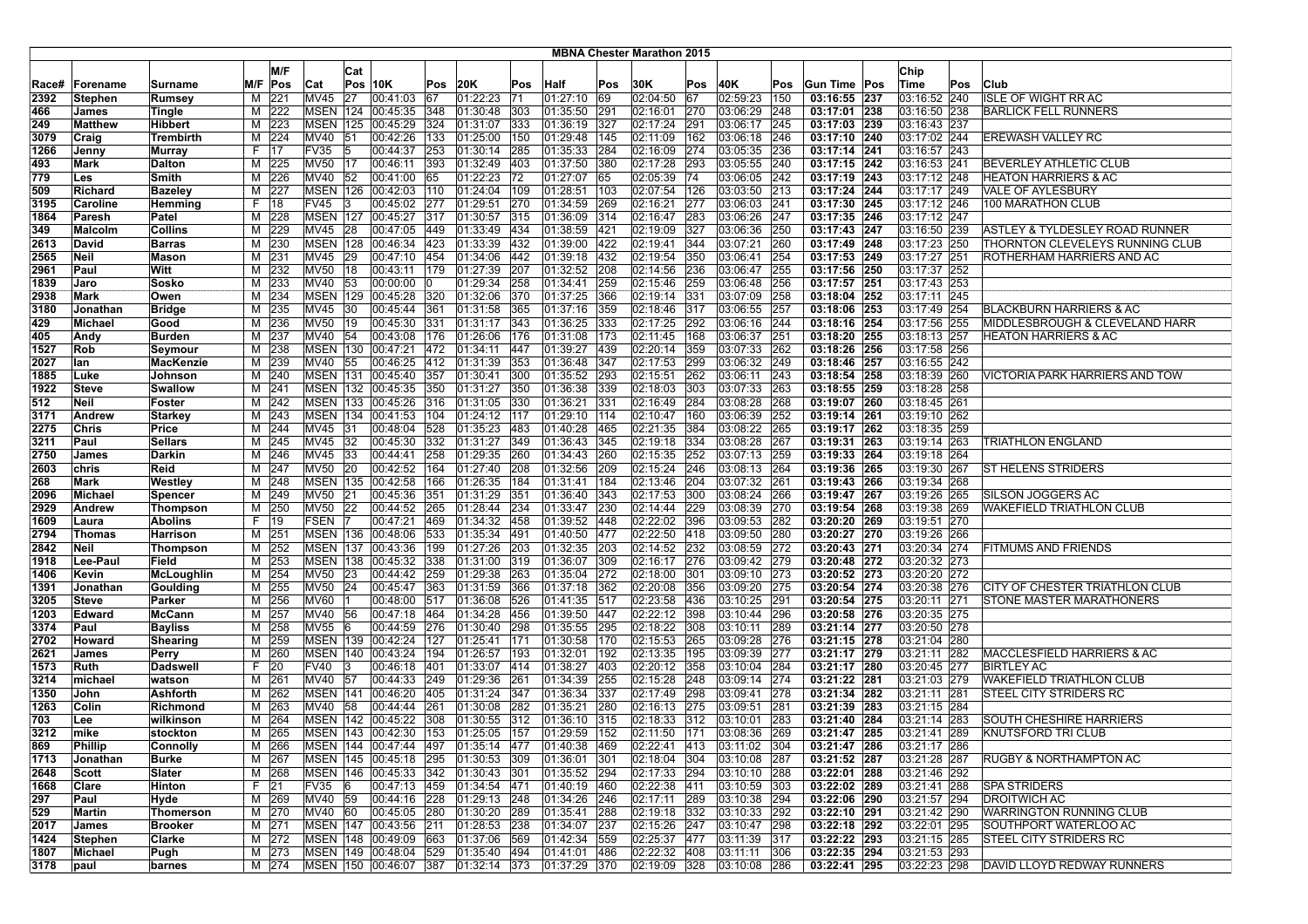|              |                           |                 |        |             |                   |     |                              |     |                  |     |                       |     | <b>MBNA Chester Marathon 2015</b> |     |                  |               |                |                              |     |                                                           |
|--------------|---------------------------|-----------------|--------|-------------|-------------------|-----|------------------------------|-----|------------------|-----|-----------------------|-----|-----------------------------------|-----|------------------|---------------|----------------|------------------------------|-----|-----------------------------------------------------------|
|              |                           |                 |        | M/F         |                   |     |                              |     |                  |     |                       |     |                                   |     |                  |               |                |                              |     |                                                           |
|              |                           |                 |        |             |                   | Cat |                              |     |                  |     |                       |     |                                   |     |                  |               |                | Chip                         |     |                                                           |
| Race#        | Forename                  | Surname         | M/F    | Pos         | Cat               |     | <b>Pos 10K</b>               | Pos | 20K              | Pos | <b>Half</b>           | Pos | 30K                               | Pos | 40K              | Pos           | Gun Time Pos   | Time                         | Pos | Club                                                      |
| 3136         | Alexander Jan Hepplewhite |                 | M      | 275         | MSEN              | 151 | 00:44:29                     | 245 | 01:29:26         | 254 | 01:34:30              | 250 | 02:16:42                          | 282 | 03:11:42         | 319           | 03:22:43 296   | 03:22:24 299                 |     | <b>COD RC</b>                                             |
| 1766         | Michelle                  | Fox             | F.     | 22          | FV35              |     | 00:45:59                     | 378 | 01:32:36         | 389 | 01:37:49              | 379 | 02:20:17                          | 360 | 03:11:27         | $ 312\rangle$ | 03:22:45 297   | 03:22:06 296                 |     | <b>STAFFORD HARRIERS</b>                                  |
| 166          | Rob                       | Foster          | M      | 276         | <b>MV40</b>       | 61  | 00:43:01                     | 168 | 01:31:16         | 342 | 01:31:43              | 185 | 02:12:53                          | 182 | 00:00:00         |               | 03:22:51 298   | 03:22:43 306                 |     |                                                           |
| 2403         | Fran                      | Webb            | M      | 277         | <b>MSEN 152</b>   |     | 00:46:17                     | 400 | 01:32:16 374     |     | 01:37:25              | 367 | 02:19:23                          | 335 | 03:11:26         | 311           | 03:22:53 299   | 03:22:38 302                 |     |                                                           |
| 2568         | David                     | Crerar          | м      | 278         | MV45 34           |     | 00:44:58 273                 |     | 01:32:00 367     |     | 01:37:17              | 360 | 02:20:32                          | 362 | 03:12:17         | 332           | 03:22:54 300   | 03:22:44 307                 |     |                                                           |
| 384          | Jonathan                  | Campbell        | M      | 279         | <b>MSEN 153</b>   |     | 00:43:47 203                 |     | 01:28:03 217     |     | 01:33:12 214          |     | 02:14:59                          | 238 | 03:10:06         | 285           | 03:22:57 301   | 03:22:34 301                 |     |                                                           |
| 1637         | <b>Nick</b>               | Mackay          | M      | 280         | <b>MSEN 154</b>   |     | 00:41:40                     | 95  | 01:24:49 124     |     | 01:29:38              | 123 | 02:08:17                          | 133 | 03:04:28         | 218           | 03:23:05 302   | 03:22:55 311                 |     | <b>SWANSEA HARRIERS AC</b>                                |
| 1291         | <b>Stephen</b>            | Watchorn        | м      | 281         | <b>MSEN 155</b>   |     | 00:46:07                     | 386 | 01:32:38         | 394 | 01:37:53              | 383 | 02:19:26                          | 337 | 03:10:58         | 302           | 03:23:07 303   | 03:22:47 309                 |     |                                                           |
| 1574         | Simon                     | Read            | M      | 282         | <b>MV40</b>       | 62  | 00:46:05                     | 384 | 01:32:12 372     |     | 01:37:28              | 369 | 02:19:07                          | 325 | 03:11:24         | 309           | 03:23:11 304   | 03:22:51 310                 |     | DAVID LLOYD REDWAY RUNNERS                                |
| 2050         | Stephen                   | Richardson      | M      | 283         | MV40              | 63  | 00:43:06                     | 173 | 01:28:33 227     |     | 01:33:50              | 231 | 02:16:56                          | 286 | 03:11:15         | 307           | 03:23:14 305   | 03:22:47 308                 |     |                                                           |
| 1271         | Paul                      | Gallagher       | М      | 284         | MV <sub>55</sub>  |     | 00:42:47                     | 159 | 01:26:08 178     |     | 01:31:26              | 178 | 02:15:15                          | 243 | 03:11:36         | 315           | 03:23:20 306   | 03:23:05 312                 |     | <b>ACCRINGTON ROAD RUNNERS</b>                            |
| 2280         | David                     | Woodhead        | M      | 285         | MV40 64           |     | 00:43:17   184               |     | 01:27:42 210     |     | 01:33:23              | 220 | 02:15:44                          | 256 | 03:10:16         | 290           | 03:23:25 307   | 03:23:07 314                 |     | PUDSEY PACERS RC                                          |
| 2411         | Barry                     | Smith           | M      | 286         | MV45              | 35  | 00:44:59                     | 275 | 01:30:21 290     |     | 01:35:35              | 285 | 02:18:25                          | 309 | 03:11:49         | 324           | 03:23:25 308   | 03:23:14 316                 |     | <b>TRENTHAM RC</b>                                        |
| 3087         | Erika                     | Lamb            | F.     | 23          | <b>FV45</b>       | 14  | 00:46:31                     | 419 | $ 01:33:12 $ 415 |     | 01:38:37              | 410 | 02:21:36                          | 385 | 03:11:35         | 314           | 03:23:28 309   | 03:22:25 300                 |     | WARRINGTON RUNNING CLUB                                   |
| 1274         | <b>Brent</b>              | Nile            | M      | 287         | <b>MSEN 156</b>   |     | 00:46:34                     | 424 | 01:32:56 408     |     | 01:38:13              | 399 | 02:20:33                          | 364 | 03:11:23         | 308           | 03:23:31 310   | 03:22:42 304                 |     |                                                           |
| 1982         | Robin                     | Griffiths       | M      | 288         | <b>MSEN 157</b>   |     | 00:44:05                     | 218 | 01:27:42 211     |     | 01:32:48              | 207 | 02:14:10                          | 213 | 03:10:47         | 299           | 03:23:33 311   | 03:23:11 315                 |     |                                                           |
| 2241         | Luke                      | <b>Potts</b>    | М      | 289         | <b>MSEN 158</b>   |     | 00:46:35                     | 425 | 01:33:18 421     |     | 01:38:36              | 407 | 02:20:24                          | 361 | 03:12:45         | 339           | 03:23:34 312   | 03:23:07 313                 |     | WARRINGTON ROAD RUNNERS                                   |
| 345          | Richard                   | Hayes           | м      | 290         | MV40 65           |     | 00:46:48                     | 435 | 01:33:53 437     |     | 01:39:18 434          |     | 02:21:04                          | 372 | 03:12:22         | 334           | 03:23:35 313   | 03:23:21 322                 |     | <b>WRECSAM TRI</b>                                        |
| 1575         | Jonathan                  | Walker          | M      | 291         |                   |     | MSEN 159 00:48:29            | 568 | 01:35:45 498     |     | 01:41:02              | 488 | 02:22:28                          | 404 | 03:11:42         | 318           | 03:23:35 314   | 03:22:41 303                 |     | <b>STOCKSFIELD STRIDERS</b>                               |
| 1833         | Simon                     | Dean            | M      | 292         | <b>MSEN 160</b>   |     | 00:45:29                     | 329 | 01:30:59         | 318 | 01:36:07              | 308 | 02:18:03                          | 302 | 03:11:45         | 322           | 03:23:36 315   | 03:23:18 320                 |     |                                                           |
| 2814         | <b>Peter Mark</b>         | Eaton           | M      | 293         | MV55              | 18  | 00:46:19                     | 403 | 01:32:27 379     |     | 01:37:30              | 372 | 02:19:18                          | 333 | 03:10:34         | 293           | 03:23:38 316   | 03:21:45 291                 |     |                                                           |
| 1556         | Scott                     | Jones           | M      | 294         | MV40 66           |     | 00:45:24                     | 310 | 01:31:25 348     |     | 01:36:41              | 344 | 02:19:47                          | 346 | 03:12:16         | 331           | 03:23:44 317   | 03:23:18 319                 |     |                                                           |
| 2978         | Paul                      | Higginson       | м      | 295         | MV40 67           |     | 00:45:37                     | 352 | 01:31:07         | 334 | 01:36:12              | 320 | 02:17:33                          | 295 | 03:10:48         | 300           | 03:23:44 318   | 03:23:31 323                 |     | <b>STAFFORD HARRIERS</b>                                  |
| 2563         | Michael                   | Gaddas          | М      | 296         | <b>MSEN 161</b>   |     | 00:48:21                     | 555 | 01:35:54 510     |     | 01:41:29              | 511 | 02:24:10                          | 442 | 03:13:20         | 354           | 03:23:45 319   | 03:23:15 318                 |     |                                                           |
| 2076         | Jay                       | Gilbert         | М      | 297         | MV45              | 36  | 00:45:07                     | 284 | 01:31:11         | 338 | 01:36:31              | 334 | 02:19:51                          | 348 | 03:12:24         | 335           | 03:23:51 320   | 03:23:19 321                 |     |                                                           |
| 1158         | Lee                       | <b>Hughes</b>   | M      | 298         | MV40              | 68  | 00:40:45                     | 58  | 01:22:19 70      |     | 01:27:07              | 166 | 02:08:04                          | 129 | 03:10:45         | 297           | 03:23:52 321   | 03:23:45 333                 |     | LYMM RUNNERS                                              |
| 1050         | Kevin                     | Long            | м      | 299         | MV40              | 69  | 00:48:21                     | 557 | 01:37:10 574     |     | 01:42:39              | 562 | 02:25:18                          | 470 | 03:13:23         | 355           | 03:23:55 322   | 03:23:34 327                 |     | VICTORIA PARK HARRIERS AND TOW                            |
| 992          | lan                       | Warrington      | M      | 300         | <b>MSEN 162</b>   |     | 00:46:42 431                 |     | 01:34:17 450     |     | 01:39:34              | 442 | 02:22:31                          | 406 | 03:13:23         | 356           | 03:23:55 323   | 03:23:32 326                 |     | <b>RADCLIFFE AC</b>                                       |
| 692          | Ben                       | Hall            | M      | 301         | <b>MSEN 163</b>   |     | 00:46:12                     | 397 | 01:32:58         | 409 | 01:38:15              | 400 | 02:20:32                          | 363 | 03:12:07         | 329           | 03:23:55 324   | 03:23:31 324                 |     | <b>ROLLS ROYCE HARRIERS</b>                               |
| 1301         | Craig                     | <b>Sparkes</b>  | M      | 302         | <b>MSEN</b> 164   |     | 00:45:54 375                 |     | 01:32:25 377     |     | 01:37:50              | 381 | 02:20:45                          | 367 | 03:12:43         | 338           | 03:23:56 325   | 03:23:32 325                 |     |                                                           |
| 2379         | Michael                   | Joseph          | М      | 303         | MV50 25           |     | 00:45:26 315                 |     | 01:30:58 317     |     | 01:36:11              | 317 | 02:19:40                          | 342 | 03:11:56         | 327           | 03:23:56 326   | 03:23:34 328                 |     |                                                           |
| 1163         | Steph                     | Jiggins         | F      | 24          | FSEN 8            |     | 00:49:12 674                 |     | 01:37:54 615     |     | 01:43:10              | 589 | 02:24:31                          | 450 | 03:12:51         | 340           | 03:23:58 327   | 03:22:42 305                 |     |                                                           |
| 1764         | Neil                      | King            | M      | 304         | MV45 37           |     | 00:42:27                     | 140 | 01:25:00         | 149 | 01:29:45              | 140 | 02:13:45                          | 202 | 03:10:57         | 1301          | 03:23:59 328   | 03:23:51 334                 |     | EASINGWOLD RUNNING CLUB                                   |
| 3034         | Paul                      | Heath           | M      | 305         | <b>MV40</b>       | 70  | 00:47:20                     | 468 | 01:33:59 438     |     | 01:39:14              | 428 | 02:20:41                          | 366 | 03:11:25         | 310           | 03:23:59 329   | 03:23:15 317                 |     |                                                           |
| 2816         | Andy                      | <b>Veevers</b>  | M      | 306         | <b>MSEN 165</b>   |     | 00:43:26                     | 196 | 01:26:04 174     |     | 01:31:02              | 171 | 02:12:09                          | 177 | 03:08:58         | 271           | 03:24:01 330   | 03:22:22 297                 |     |                                                           |
| 1628         | <b>Hayley</b>             | Veasey          | F.     | 25          | <b>FV40</b>       | 4   | 00:45:56                     | 376 | 01:32:38 392     |     | 01:37:56              | 386 | 02:21:26                          | 382 | 03:13:04         | 348           | 03:24:02 331   | 03:23:39 330                 |     | <b>CORBY AC</b>                                           |
| 678          | Yvonne                    | <b>Scarrott</b> | F.     | 26          | FV45 5            |     | 00:47:40 491                 |     | 01:34:49 468     |     | 01:40:08              | 458 | 02:21:58                          | 394 | 03:12:21         | 333           | 03:24:06 332   | 03:23:55 337                 |     | <b>HARBOROUGH AC</b>                                      |
| 3302         | Phil                      | Pumford         | м      | 307         | <b>MSEN 166</b>   |     | 00:46:27                     | 413 | 01:33:34         | 429 | 01:38:59              | 420 | 02:21:27                          | 383 | 03:13:13         | 350           | 03:24:07 333   | 03:23:52 335                 |     |                                                           |
|              | Chris                     |                 | M      | 308         | <b>MSEN 167</b>   |     | 00:46:59                     | 447 | 01:32:59         | 410 | 01:38:06              | 393 | 02:19:39                          | 341 | 03:11:56         | 326           | 03:24:12 334   | 03:23:42 332                 |     | <b>CYBI STRIDERS</b>                                      |
| 2634<br>2848 | Asif                      | Thomas<br>Dar   | M      | 309         | <b>MSEN 168</b>   |     | 00:48:40                     | 583 | $01:35:52$ 508   |     |                       | 490 | 02:23:15                          | 424 | 03:13:17         | 352           | 03:24:16 335   | 03:24:09 342                 |     |                                                           |
| 594          | Tamas                     | Abai            | M      | 310         | <b>MSEN 169</b>   |     | 00:46:07                     | 385 | 01:33:25 423     |     | 01:41:08<br> 01:38:55 | 419 | 02:22:13                          | 400 | 03:14:48         | 375           | 03:24:18 336   | 03:23:52 336                 |     |                                                           |
| 1363         | William                   | Smith           | M      | 311         | MV40              | 71  | 00:44:36                     | 252 | 01:29:16 250     |     | 01:34:25              | 245 | 02:16:07                          | 273 | 03:12:36         | 337           | 03:24:21 337   | 03:23:58 339                 |     |                                                           |
|              |                           |                 |        |             |                   |     | 00:00:00                     | l0  | 01:26:07 177     |     | 01:31:36              | 181 |                                   | 288 | 03:13:17         |               | 03:24:25 338   |                              |     |                                                           |
| 1887<br>471  | Mark<br>Mark              | Amos            | M<br>м | 312<br> 313 | MV45 38<br>MV45   | 39  | 00:44:40 257                 |     | 01:29:46 265     |     | 01:34:53              | 263 | 02:17:02<br>02:15:30              | 249 | 03:10:43         | 351<br>295    | 03:24:29 339   | 03:24:15 343<br>03:24:08 341 |     | MIDDLESBROUGH & CLEVELAND HARR                            |
|              |                           | <b>Evans</b>    |        |             |                   |     |                              |     |                  |     |                       |     |                                   |     |                  |               |                |                              |     |                                                           |
| 1215         | Tim                       | Hulse           | M      | 314         | MV45 40<br>FSEN 9 |     | 00:45:32                     | 337 | 01:31:02 324     |     | 01:36:18              | 326 | 02:19:05                          | 324 | 03:14:03         | 363           | 03:24:36 340   | 03:24:16 345                 |     | <b>STONE MASTER MARATHONERS</b><br><b>CROFT AMBREY RC</b> |
| 2758         | Gemma                     | <b>Mallett</b>  | F.     | 27          |                   |     | 00:45:39                     | 355 | 01:32:39 395     |     | 01:37:56              | 387 | 02:21:05                          | 373 | 03:13:05         | 349           | 03:24:46 341   | 03:24:23 350                 |     |                                                           |
| 2940         | Clive                     | <b>Boulton</b>  | м      | 315         | MV45 41           |     | 00:42:26                     | 136 | 01:25:32         | 167 | 01:30:32              | 165 | 02:11:58                          | 173 | 03:11:38         | 316           | 03:24:46 342   | 03:24:34 353                 |     |                                                           |
| 2325         | John                      | Witton          | м      | 316         | MV60              | 12  | 00:44:27                     | 242 | 01:29:58 274     |     | 01:35:08              | 274 | 02:17:48                          | 297 | 03:12:00         | 328           | 03:24:47 343   | 03:24:22 349                 |     |                                                           |
| 701          | Daniel                    | <b>Black</b>    |        | M 317       | MV40 72           |     | 00:45:08 286                 |     | 01:31:11         | 337 | 01:36:21              | 330 | 02:18:50 318                      |     | 03:11:05         | 305           | 03:24:51 344   | 03:24:28 352                 |     |                                                           |
| 2721         | Maddy                     | Fisher          | F      | 28          | FSEN 10           |     | 00:46:23  409  01:33:12  416 |     |                  |     | $ 01:38:44 $ 414      |     | 02:22:41 412                      |     | $ 03:14:03 $ 362 |               | 03:24:54 345   | 03:24:38 356                 |     | EVENWOOD ROAD RUNNERS                                     |
| 347          | Mike                      | Wells           |        | M 318       | MV40 73           |     | 00:49:15 691                 |     | 01:37:39 600     |     | 01:43:08 586          |     | 02:26:13 489                      |     | 03:14:58         | 380           | 03:24:56 346   | 03:24:18 346                 |     | CAISTOR RUNNING CLUB                                      |
| 3167         | Wayne                     | Holland         |        | M 319       | MV40 74           |     | 00:48:40 584                 |     | 01:37:27 584     |     | 01:43:03 578          |     | 02:26:31 496                      |     | 03:15:09         | 384           | 03:24:56 347   | 03:24:27 351                 |     |                                                           |
| 3189         | Andrew                    | Fletcher        | м      | 320         | MV45 42           |     | 00:49:14 685                 |     | 01:37:36 591     |     | 01:43:08              | 583 | 02:26:13                          | 488 | 03:14:57 378     |               | 03:24:57 348   | 03:24:18 347                 |     | <b>MOW COP RUNNERS</b>                                    |
| 1077         | <b>Steven</b>             | Fleming         | M      | 321         |                   |     | MSEN 170 00:46:16 398        |     | 01:32:40 396     |     | 01:37:51              | 382 | 02:19:01                          | 321 | 03:11:32 313     |               | 03:25:02 349   | 03:24:34 354                 |     |                                                           |
| 518          | Phil                      | Crowther        |        | M 322       | MV40 75           |     | 00:44:21 232                 |     | 01:28:36 229     |     | 01:34:12 241          |     | 02:16:01                          | 269 | 03:12:54 341     |               | 03:25:04 350   | 03:24:45 359                 |     |                                                           |
| 2792         | Andrew                    | Neale           |        | $M$ 323     | MV45 43           |     | 00:45:29 328                 |     | 01:31:02 325     |     | $01:36:16$ 323        |     | 02:18:54 319                      |     | 03:11:44         | 321           | 03:25:07 351   | 03:24:16 344                 |     | <b>WRECSAM TRI</b>                                        |
| 2996         | Fiona                     | Lynch           | F.     | 29          | FV40 5            |     | 00:45:15 292                 |     | 01:30:45 302     |     | 01:35:59 298          |     | 02:19:41                          | 343 | 03:13:02 347     |               | 03:25:10 352   | 03:24:37 355                 |     | RADCLIFFE AC                                              |
| 3327         | julia                     | trayhorn        |        | F 30        | FV45 6            |     | 00:46:22 408                 |     | $ 01:32:54 $ 407 |     | 01:38:11              | 396 | 02:21:07 375                      |     | 03:13:00         | 345           | $03:25:13$ 353 | 03:24:21 348                 |     |                                                           |
| 2790         | Gary                      | Willcock        |        | M 324       | MV50 26           |     | 00:45:21 301                 |     | 01:30:14 284     |     | 01:35:29 283          |     | 02:17:40 296                      |     | 03:12:58 344     |               | 03:25:16 354   | 03:25:00 362                 |     | MACCLESFIELD HARRIERS & AC                                |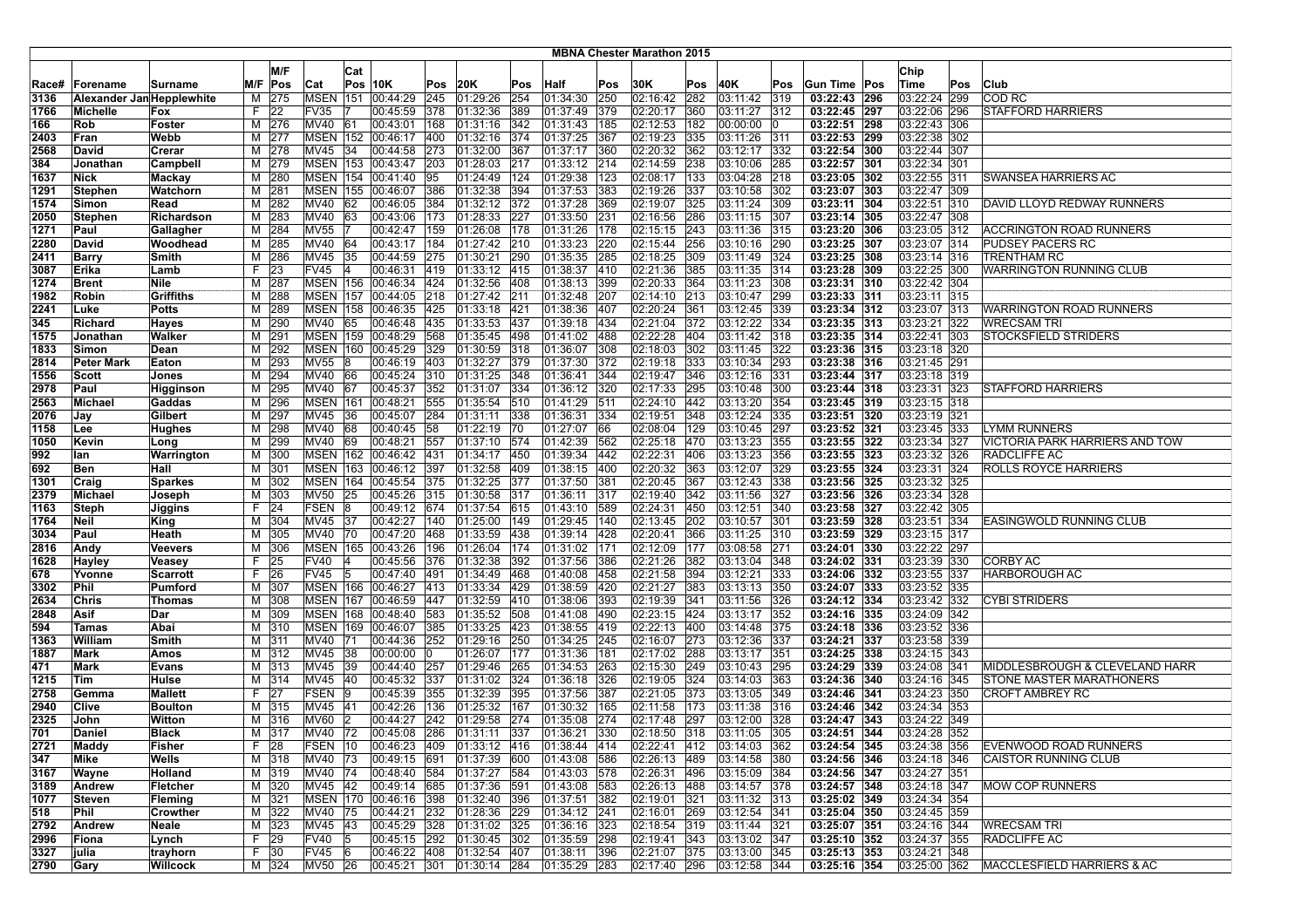|              |                          |                                   |         |             |                                |            |                                    |            |                              |     |                        |            | <b>MBNA Chester Marathon 2015</b> |            |                      |            |                              |                              |     |                                    |
|--------------|--------------------------|-----------------------------------|---------|-------------|--------------------------------|------------|------------------------------------|------------|------------------------------|-----|------------------------|------------|-----------------------------------|------------|----------------------|------------|------------------------------|------------------------------|-----|------------------------------------|
|              |                          |                                   |         | M/F         |                                |            |                                    |            |                              |     |                        |            |                                   |            |                      |            |                              |                              |     |                                    |
|              |                          |                                   |         |             |                                | Cat        |                                    |            |                              |     |                        |            |                                   |            |                      |            |                              | Chip                         |     |                                    |
| Race#        | Forename                 | Surname                           | M/F     | Pos         | Cat                            |            | Pos 10K                            | Pos        | 20K                          | Pos | <b>Half</b>            | Pos        | 30K                               | Pos        | 40K                  | Pos        | Gun Time Pos                 | Time                         | Pos | <b>Club</b>                        |
| 3323         | Martin                   | Thompson                          | M       | 325         | <b>MSEN</b> 171                |            | 00:44:26                           | 240        | 01:32:37                     | 390 | 01:37:55               | 385        | 02:21:05                          | 374        | 03:13:49             | 358        | 03:25:18 355                 | 03:25:08 364                 |     |                                    |
| 3057         | Bree                     | <b>Sutcliffe</b>                  | F.      | 31          | FV35                           | 18         | 00:45:48                           | 368        | 01:32:01                     | 368 | 01:37:19               | 363        | 02:20:10                          | 357        | 03:13:47             | 357        | 03:25:18 356                 | 03:25:04 363                 |     | CITY OF CHESTER TRIATHLON CLUB     |
| 3143         | Jordan                   | Farenden                          | M       | 326         | <b>MSEN 172</b>                |            | 00:49:05                           | 640        | 01:36:19                     | 538 | 01:41:43               | 521        | 02:24:20                          | 446        | 03:13:56             | 361        | 03:25:21 357                 | 03:24:03 340                 |     |                                    |
| 2591         | George                   | Burns                             | M       | 327         | MV55                           | ١9         | 00:45:47                           | 364        | 01:33:17                     | 420 | 01:38:49               | 415        | 02:22:47                          | 416        | 03:13:52             | 360        | 03:25:21 358                 | 03:24:56 361                 |     |                                    |
| 1080         | Nigel                    | Cooley                            | м       | 328         | MV45 44                        |            | 00:48:17                           | 549        | 01:37:20 581                 |     | 01:42:45               | 567        | 02:25:38                          | 478        | 03:14:46             | 374        | 03:25:23 359                 | 03:24:41 357                 |     |                                    |
| 2629         | Michael                  | <b>Downes</b>                     | М       | 329         | MV40 76                        |            | 00:46:36                           | 427        | 01:32:33 387                 |     | 01:37:45               | 377        | 02:19:04                          | 323        | 03:12:33             | 336        | 03:25:29 360                 | 03:24:46 360                 |     | STONE MASTER MARATHONERS           |
| 1631         | Andrew                   | Abraham                           | M       | 330         | <b>MSEN 173</b>                |            | 00:47:43                           | 495        | 01:34:09 446                 |     | 01:39:24               | 437        | 02:21:13                          | 377        | 03:11:42             | 320        | 03:25:29 361                 | 03:23:40 331                 |     |                                    |
| 2417         | Damian                   | <b>Bennett</b>                    | М       | 331         | MV45                           | 45         | 00:42:30                           | 152        | 01:25:02 154                 |     | $\sqrt{01:29:59}$      | 153        | 02:13:33                          | 194        | 03:11:46             | 323        | 03:25:33 362                 | 03:25:28 372                 |     | KNUTSFORD TRI CLUB                 |
| 90           | Mark                     | Vaz                               | M       | 332         | <b>MSEN</b> 174                |            | 00:44:57                           | 269        | 01:30:40                     | 299 | 01:36:09               | 313        | 02:19:04                          | 322        | 03:12:54             | 342        | 03:25:35 363                 | 03:24:45 358                 |     |                                    |
| 1250         | <b>Brett</b>             | Antill                            | M       | 333         |                                |            | MSEN 175 00:45:44                  | 362        | 01:31:46 355                 |     | 01:36:55               | 349        | 02:18:43                          | 315        | 03:14:25             | 367        | 03:25:36 364                 | 03:25:19 367                 |     | <b>ALDRIDGE RC</b>                 |
| 2774         | Jurgen                   | Veenendaal                        | M       | 334         |                                |            | MSEN 176 00:47:53                  | 506        | 01:35:56 515                 |     | 01:41:20               | 500        | 02:23:50 434                      |            | 03:14:31             | 368        | 03:25:37 365<br>03:25:40 366 | 03:25:23 369                 |     | NORTHERN ISLE OF MAN               |
| 3025         | Andrew                   | Wilkinson                         | м       | 335         | MV50 27                        |            | 00:47:31                           | 480        | 01:35:47 501                 |     | 01:41:15               | 495        | 02:24:35<br>02:22:50              | 451        | 03:14:41             | 372        |                              | 03:25:10 365                 |     |                                    |
| 656          | Christopher              | <b>Britton</b>                    | м<br>F. | 336         |                                |            | MSEN 177 100:46:11                 | 394        | 01:34:39                     | 462 | 01:39:57               | 452        |                                   | 417        | 03:14:53             | 377        | 03:25:45 367                 | 03:25:22 368                 |     |                                    |
| 2005         | Alison<br>Paul           | Varley                            |         | 32          | <b>FV45</b><br><b>MSEN 178</b> |            | 00:47:30                           | 477        | 01:35:48                     | 502 | 01:41:20               | 499<br>364 | 02:25:33                          | 475<br>354 | 03:14:37             | 371        | 03:25:47 368                 | 03:25:14 366                 |     | LEEDS CITY ATHLETIC CLUB           |
| 2531<br>611  | Jamie                    | Platt<br>Pearce                   | M<br>M  | 337<br>338  |                                |            | 00:45:49<br>MSEN 179 00:49:06      | 369<br>642 | 01:31:56<br>01:38:14 650     | 364 | 01:37:19<br>[01:43:43] | 637        | 02:20:08<br>02:27:30              | 553        | 03:13:50<br>03:16:28 | 359<br>407 | 03:26:05 369<br>03:26:07 370 | 03:25:52 377<br>03:25:23 370 |     | WIGAN & DISTRICT H & AC            |
| 438          | Gary                     |                                   | М       | 339         |                                |            | MSEN 180 00:48:04                  | 530        | 01:36:14 530                 |     | 01:41:38               | 518        | 02:24:59                          | 460        | 03:14:34             | 370        | 03:26:07 371                 | 03:25:25 371                 |     | OLDHAM & ROYTON H & AC             |
|              |                          | Joyce                             |         |             |                                |            |                                    |            |                              |     |                        |            |                                   | 422        | 03:15:08             |            | 03:26:13 372                 | 03:25:32 373                 |     |                                    |
| 1988<br>193  | Paul<br>David            | Jeanrenaud<br>Joynson             | м<br>M  | 340<br> 341 | MV40 77<br>MV50 28             |            | 00:46:27<br>00:46:10               | 417<br>391 | 01:34:29 457<br>01:32:47 399 |     | 01:39:55<br> 01:38:06  | 450<br>394 | 02:23:11<br>02:21:10              | 376        | 03:14:19             | 383<br>365 | 03:26:13 373                 | 03:25:45 375                 |     | <b>WOLVERHAMPTON &amp; BILSTON</b> |
|              |                          |                                   |         |             | <b>MSEN 181</b>                |            | 00:49:14                           | 683        |                              |     |                        | 584        |                                   | 490        |                      | 399        |                              |                              |     | <b>TOTLEY AC</b>                   |
| 206          | Giacomo                  | Squintani                         | м       | 342         | MV45 46                        |            | 00:41:47 102                       |            | 01:37:37                     | 595 | 01:43:08               | 149        | 02:26:13                          | 169        | 03:15:55             |            | 03:26:14 374<br>03:26:28 375 | 03:25:35 374                 |     | BURNDEN ROAD RUNNERS               |
| 1642<br>2922 | Marcus<br><b>Stephen</b> | Taylor<br>Robinson                | M<br>M  | 343<br>344  | MV40                           | 78         | 00:42:49                           | 161        | 01:25:03 155<br>01:26:05 175 |     | 01:29:55<br> 01:31:07  | 172        | 02:11:45<br>02:13:07              | 186        | 03:12:09<br>03:14:53 | 330<br>376 | 03:26:32 376                 | 03:26:22 381<br>03:26:19 380 |     | PENNY LANE STRIDERS                |
| 3156         | Dave                     | <b>Simmonds</b>                   | M       | 345         | MV45 47                        |            | 00:45:29                           | 323        | 01:31:10 335                 |     | 01:36:17               | 325        | 02:16:21                          | 278        | 03:13:18             | 353        | 03:26:37 377                 | 03:26:30 386                 |     |                                    |
| 3159         | Simeon                   |                                   |         | 346         | MV40 79                        |            | 00:48:29                           | 567        | 01:37:36 593                 |     | 01:43:05               | 580        | 02:27:35                          | 562        | 03:16:43             | 413        | 03:26:45 378                 | 03:26:05 379                 |     |                                    |
| 2179         | Andrew                   | Farrington-Newm M<br><b>Booth</b> | М       | 347         |                                |            | MSEN 182 00:45:50                  | 371        | 01:32:28 381                 |     | 01:37:44               | 376        | 02:19:47                          | 345        | 03:11:52             | 325        | 03:26:46 379                 | 03:23:38 329                 |     |                                    |
| 3045         | Ivan                     | Mazepa                            | M       | 348         |                                |            | MSEN 183 00:47:19 467              |            | 01:36:03 522                 |     | 01:41:26               | 509        | 02:24:52                          | 457        | 03:15:24             | 389        | 03:26:47 380                 | 03:25:51 376                 |     |                                    |
| 1945         | Susan                    | Clark                             | F.      | 33          | FV35                           | 19         | 00:48:01                           | 521        | $ 01:35:55$ 512              |     | 01:41:20               | 1501       | 02:23:49                          | 432        | 03:14:18             | 364        | 03:26:51 381                 | 03:25:54 378                 |     |                                    |
| 1205         | <b>Stephen</b>           | <b>Brooks</b>                     | M       | 349         | <b>MSEN 184</b>                |            | 00:46:35                           | 426        | 01:33:40                     | 433 | 01:39:02               | 424        | 02:22:31                          | 407        | 03:15:31             | 390        | 03:26:54 382                 | 03:26:30 385                 |     | THORNTON CLEVELEYS RUNNING CLUB    |
| 3319         | Gemma                    | <b>Stonehouse</b>                 | F.      | 34          | <b>FSEN</b>                    | <b>111</b> | 00:47:45                           | 498        | 01:35:34                     | 492 | 01:41:01               | 485        | 02:23:40                          | 430        | 03:15:22             | 388        | 03:26:58 383                 | 03:26:27 383                 |     |                                    |
| 844          | Alex                     | <b>Stephens</b>                   | M       | 350         |                                |            | MSEN 185 00:43:11                  | 178        | 01:27:07 197                 |     | 01:32:14               | 196        | 02:14:58                          | 237        | 03:14:58             | 379        | 03:27:03 384                 | 03:26:53 394                 |     |                                    |
| 3055         | David                    | Rimington                         | M       | 351         |                                |            | MSEN 186 00:00:00 0                |            | 01:33:29 426                 |     | 01:38:50               | 416        | 02:21:49 389                      |            | 03:15:02             | 381        | 03:27:05 385                 | 03:26:42 387                 |     |                                    |
| 1280         | Andy                     | Cotgrave                          | м       | 352         | MV40                           | 80         | 00:44:25                           | 237        | 01:29:15 249                 |     | 01:34:28               | 247        | 02:15:53                          | 263        | 03:12:58             | 343        | 03:27:12 386                 | 03:26:28 384                 |     | <b>WALLASEY AC</b>                 |
| 2725         | <b>Steven</b>            | Aliu                              | M       | 353         | <b>MSEN 187</b>                |            | 00:49:20                           | 716        | 01:38:28 688                 |     | 01:43:54               | 664        | 02:27:43                          | 578        | 03:16:55             | 1418       | 03:27:13 387                 | 03:26:42 388                 |     |                                    |
| 2559         | David                    | Fender                            | М       | 354         | <b>MSEN</b>                    | 188        | 00:48:57                           | 615        | 01:37:49 610                 |     | 01:43:20               | 599        | 02:26:51                          | 514        | 03:16:49             | 415        | 03:27:17 388                 | 03:26:48 390                 |     | <b>STOCKTON STRIDERS AC</b>        |
| 555          | Lee                      | Runton                            | M       | 355         | <b>MSEN 189</b>                |            | 00:48:24                           | 562        | 01:36:59 565                 |     | 01:42:26               | 549        | 02:25:33                          | 474        | 03:15:42             | 393        | 03:27:20 389                 | 03:26:48 391                 |     |                                    |
| 2116         | Graeme                   | Alexander                         | M       | 356         |                                |            | MSEN 190 00:00:00                  |            | 01:32:02 369                 |     | 01:37:17               | 361        | 02:21:21                          | 381        | 03:15:33             | 391        | 03:27:23 390                 | 03:26:50 393                 |     | WHITCHURCH WHIPPETS                |
| 2006         | Emma                     | Farrington                        | F.      | 35          | FSEN 12                        |            | 00:49:09                           | 659        | 01:38:11                     | 639 | 01:43:41               | 629        | 02:27:08                          | 526        | 03:16:24             | 404        | 03:27:30 391                 | 03:26:50 392                 |     | STYAL RUNNING CLUB                 |
| 3097         | Simon                    | Kendrick                          | м       | 357         | <b>MSEN 191</b>                |            | 00:48:55                           | 608        | 01:35:50 504                 |     | 01:41:01               | 487        | 02:22:03                          | 397        | 03:13:01             | 346        | 03:27:33 392                 | 03:23:57 338                 |     |                                    |
| 2530         | John                     | Cronin                            | M       | 358         | <b>MV45</b>                    | 48         | 00:45:21                           | 302        | 01:31:34                     | 352 | 01:36:57               | 350        | 02:19:53                          | 349        | 03:15:18             | 387        | 03:27:37 393                 | 03:27:02 400                 |     |                                    |
| 1297         | Michael                  | Knox                              | M       | 359         | MV40                           | 81         | 00:48:49                           | 601        | 01:37:41                     | 603 | 01:43:12               | 590        | 02:26:38                          | 504        | 03:16:26             | 406        | 03:27:39 394                 | 03:27:01 398                 |     |                                    |
| 2470         | Karl                     | Hodgson                           | M       | 360         |                                |            | MSEN 192 00:41:41                  | 96         | 01:24:34                     | 122 | 01:29:36               | 119        | 02:11:42                          | 167        | 03:15:16             | 386        | 03:27:41 395                 | 03:27:28 404                 |     | <b>RED ROSE ROAD RUNNERS</b>       |
| 2147         | Rowan                    | <b>Beaumont Bell</b>              | м       | 361         | <b>MSEN 193</b>                |            | 00:49:14                           | 681        | 01:38:11                     | 635 | 01:43:40               | 626        | 02:27:29                          | 549        | 03:16:56             | 421        | 03:27:45 396                 | 03:27:02 399                 |     |                                    |
| 348          | Jonathan                 | Carter                            | M       | 362         |                                |            | MSEN 194 00:46:57                  | 442        | 01:33:38 431                 |     | 01:38:50               | 417        | 02:20:54                          | 370        | 03:16:16             | 402        | 03:27:47 397                 | 03:26:44 389                 |     |                                    |
| 3216         | Des                      | Anstey                            | М       | 363         |                                |            | MSEN 195 00:46:03                  | 382        | $ 01:33:16 $ 418             |     | 01:39:04               | 426        | 02:26:50                          | 513        | 03:16:55             | 419        | 03:27:52 398                 | 03:26:57 396                 |     |                                    |
| 2787         | Matt                     | Simpson                           | M       | 364         | <b>MSEN 196</b>                |            | 00:42:51                           | 163        | 01:25:31 164                 |     | 01:30:23               | 162        | 02:14:06                          | 209        | 03:14:24             | 366        | 03:27:52 399                 | 03:27:42 413                 |     | <b>BLACKBURN ROAD RUNNERS</b>      |
| 240          | Dave                     | Heslop                            | м       | 365         | MV50                           | 29         | 00:49:08                           | 658        | 01:37:54 616                 |     | 01:43:24               | 607        | 02:27:00                          | 523        | 03:16:56             | 420        | 03:27:53 400                 | 03:27:23 401                 |     | <b>GARSTANG RUNNING CLUB</b>       |
| 2680         | Adam                     | Young                             | м       | 366         | <b>MSEN 197</b>                |            | 00:40:58                           | 61         | 01:23:07                     | 85  | 01:27:54               | 184        | 02:11:45                          | 170        | 03:14:31             | 369        | 03:27:55 401                 | 03:27:47 417                 |     |                                    |
| 705          | David                    | Card                              | М       | 367         | <b>MSEN 198</b>                |            | 00:49:16                           | 698        | 01:38:21                     | 669 | 01:43:50               | 651        | 02:27:38                          | 569        | 03:17:19             | 436        | 03:27:58 402                 | 03:27:26 403                 |     |                                    |
| 2767         | Daniel                   | Horsfield                         | M       | 368         |                                |            | MSEN 199 00:48:58 618              |            | 01:39:04 722                 |     | 01:44:30               | 697        | 02:27:58 588                      |            | 03:17:07             | 429        | 03:27:58 403                 | 03:26:54 395                 |     |                                    |
| 2367         | Michael                  | Clucas                            |         | M 369       |                                |            | MSEN 200 00:49:18 713 01:38:23 678 |            |                              |     | 01:43:53 660           |            | $ 02:27:40 $ 574                  |            | $ 03:17:18$ 435      |            | 03:27:59 404                 | 03:27:29 406                 |     | BLACKBURN ROAD RUNNERS             |
| 301          | Steve                    | <b>Spencer</b>                    |         | M 370       | MV40 82                        |            | 00:49:14 686                       |            | 01:38:19 658                 |     | 01:43:47 643           |            | 02:27:31 556                      |            | 03:16:49 414         |            | 03:28:00 405                 | 03:27:25 402                 |     |                                    |
| 1653         | Andrew                   | Baird                             |         | M 371       | MV40 83                        |            | 00:48:49 600                       |            | 01:37:56 620                 |     | 01:43:25 609           |            | 02:26:03                          | 484        | 03:15:44 395         |            | 03:28:01 406                 | 03:26:59 397                 |     | STAINLAND LIONS RUNNING CLUB       |
| 633          | Rob                      | Eastwood                          | М       | 372         | <b>MSEN 201</b>                |            | 00:42:29 151                       |            | 01:25:32 166                 |     | 01:30:26               | 163        | 02:14:34                          | 222        | 03:15:49             | 396        | 03:28:05 407                 | 03:27:54 419                 |     |                                    |
| 1153         | Stephen                  | Holder                            | M       | 373         | MV45 49                        |            | 00:48:36 576                       |            | 01:37:50 612                 |     | 01:43:26               | 610        | 02:27:32 558                      |            | 03:17:03 423         |            | 03:28:07 408                 | 03:27:34 407                 |     |                                    |
| 1919         | Mike                     | Latham                            |         | M 374       | MV45 50                        |            | 00:48:31 572                       |            | 01:36:57 561                 |     | $01:42:29$ 553         |            | 02:26:43 506                      |            | 03:17:03 422         |            | 03:28:07 409                 | 03:27:34 408                 |     |                                    |
| 840          | lain                     | Davies-Moore                      |         | M 375       | MV45 51                        |            | 00:46:54 438                       |            | $ 01:34:26 $ 454             |     | 01:39:55 449           |            | 02:22:59 419                      |            | 03:14:41 373         |            | 03:28:09 410                 | 03:26:25 382                 |     | <b>WRECSAM TRI</b>                 |
| 1983         | David                    | Downing                           |         | M 376       | MV45 52                        |            | 00:48:44 591                       |            | 01:36:23 540                 |     | 01:41:41 520           |            | 02:25:06 464                      |            | 03:16:42 410         |            | 03:28:10 411                 | 03:27:46 416                 |     |                                    |
| 3129         | Samantha                 | Allen                             |         | F 36        | FV40 6                         |            | 00:48:34 574                       |            | 01:37:30 585                 |     | 01:43:12 591           |            | 02:27:29 548                      |            | 03:17:09 430         |            | 03:28:12 412                 | 03:27:42 414                 |     | <b>BEVERLEY ATHLETIC CLUB</b>      |
| 102          | David                    | <b>Brunton</b>                    |         | M 377       | MV45 53                        |            | 00:45:33 344 01:31:43 354          |            |                              |     | 01:37:00 351           |            | 02:20:53 369                      |            | 03:16:42 412         |            | $03:28:13$ 413               | 03:27:54 420                 |     | <b>RED ROSE ROAD RUNNERS</b>       |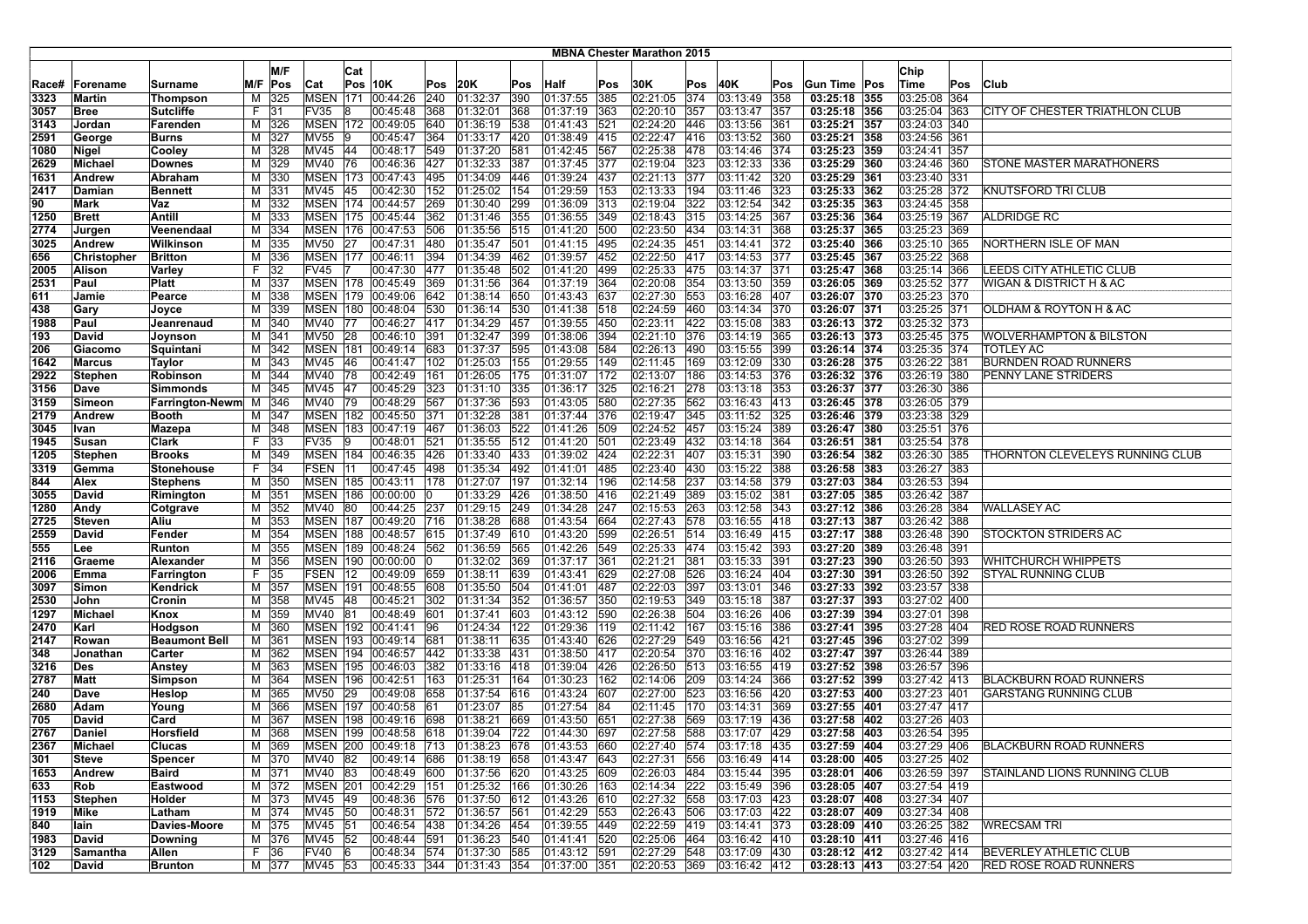|             |                |                  |         |            |                 |              |                                        |            |                          |            |                      |               | <b>MBNA Chester Marathon 2015</b> |            |                               |             |                              |                              |     |                                        |
|-------------|----------------|------------------|---------|------------|-----------------|--------------|----------------------------------------|------------|--------------------------|------------|----------------------|---------------|-----------------------------------|------------|-------------------------------|-------------|------------------------------|------------------------------|-----|----------------------------------------|
|             |                |                  |         | M/F        |                 |              |                                        |            |                          |            |                      |               |                                   |            |                               |             |                              |                              |     |                                        |
|             |                |                  |         |            |                 | Cat          |                                        |            |                          |            |                      |               |                                   |            |                               |             |                              | Chip                         |     |                                        |
| Race#       | Forename       | Surname          |         | M/F Pos    | Cat             |              | $Pos$ 10K                              | Pos        | 20K                      | Pos        | Half                 | Pos           | 30K                               | Pos        | 40K                           | Pos         | Gun Time Pos                 | Time                         | Pos | Club                                   |
| 1658        | Tom            | Miller           | М       | 378        | <b>MV50</b>     | 30           | 00:43:44                               | 202        | 01:30:22                 | 291        | 01:35:56             | 296           | 02:18:57                          | 320        | 03:15:40                      | 392         | 03:28:13 414                 | 03:28:01 424                 |     | NORTHBROOK ATHLETIC CLUB               |
| 3301        | Matthew        | Pritchard        |         | M 379      |                 |              | MSEN 202 00:47:11                      | 456        | 01:35:41                 | 495        | 01:41:17             | 497           | 02:25:29                          | 472        | 03:17:06                      | 427         | 03:28:16 415                 | 03:27:35 410                 |     |                                        |
| 2412        | Dan            | Timms            | М       | 380        | <b>MSEN 203</b> |              | 00:47:18                               | 463        | 01:34:37                 | 460        | 01:40:01             | 454           | 02:22:42                          | 414        | 03:16:18                      | 403         | 03:28:19 416                 | 03:27:40 411                 |     |                                        |
| 543         | Lee            | Johnson          | м       | 381        | <b>MSEN 204</b> |              | 00:47:33                               | 482        | 01:35:18                 | 479        | 01:40:45             | 472           | 02:24:21                          | 447        | 03:17:04                      | 424         | 03:28:20 417                 | 03:27:35 409                 |     |                                        |
| 2823        | Peter          | Rodgers          | м       | 382        | MV50 31         |              | 00:48:07                               | 534        | 01:36:47                 | 553        | 01:42:12             | 538           | 02:25:35                          | 476        | 03:16:31                      | 408         | 03:28:22 418                 | 03:27:29 405                 |     |                                        |
| 3122        | Michael        | Pate             |         | M 383      | MV40 84         |              | 00:45:25                               | 311        | 01:32:18 375             |            | 01:37:55             | 384           | 02:21:55                          | 392        | 03:17:15                      | 431         | 03:28:24 419                 | 03:28:01 423                 |     | RED ROSE ROAD RUNNERS                  |
| 436         | John           | Parker           | м       | 384        | MV40            | 85           | 00:48:18                               | 551        | 01:36:17                 | 535        | 01:41:47             | 525           | 02:24:25                          | 448        | 03:16:25                      | 405         | 03:28:29 420                 | 03:27:42 412                 |     |                                        |
| 259         | Alan           | Reynolds         | м       | 385        | MV45            | 54           | 00:48:16                               | 548        | 01:37:49                 | 609        | 01:43:38             | 623           | 02:27:27                          | 544        | 03:17:06                      | 426         | 03:28:29 421                 | 03:27:49 418                 |     |                                        |
| 2828        | Craig          | Morgan           | M       | 386        | <b>MSEN 205</b> |              | 00:44:14                               | 226        | 01:30:50                 | 306        | 01:36:20             | 328           | 02:21:56                          | 393        | 03:16:50                      | 416         | 03:28:34 422                 | 03:28:11 427                 |     |                                        |
| 1491        | Gareth         | Moyle            | М       | 387        | <b>MSEN 206</b> |              | 00:46:58                               | 444        | 01:36:22                 | 539        | 01:42:01             | 532           | 02:27:30                          | 554        | 03:17:07                      | 428         | 03:28:36 423                 | 03:27:56 421                 |     | CITY OF HULL AC                        |
| 1671        | Adam           | Lowe             | М       | 388        | MV45 55         |              | 00:44:37                               | 254        | 01:29:33                 | 256        | 01:34:51             | 262           | 02:18:40                          | 313        | 03:16:04                      | 400         | 03:28:43 424                 | 03:28:24 430                 |     |                                        |
| 2628        | Gary           | Wilton           | M       | 389        |                 |              | MSEN 207 00:44:59 274                  |            | 01:30:48 304             |            | 01:35:59             | 299           | 02:19:11                          | 329        | 03:15:43                      | 394         | 03:28:44 425                 | 03:28:18 429                 |     |                                        |
| 1338        | Antony         | <b>Stewart</b>   | м       | 390        | <b>MV50</b>     | 32           | 00:49:01                               | 625        | 01:37:50                 | 611        | 01:43:23             | 1606          | 02:27:32                          | 559        | 03:17:33                      | 442         | 03:28:44 426                 | 03:28:09 426                 |     | <b>BOURNVILLE HARRIERS</b>             |
| 595         | Jonathan       | <b>Bradshaw</b>  | М       | 391        | <b>MSEN 208</b> |              | 00:49:15                               | 694        | 01:37:11                 | 575        | 01:42:27             | 550           | 02:24:02                          | 438        | 03:16:32                      | 409         | 03:28:49 427                 | 03:28:17 428                 |     | <b>BUCKLEY RUNNERS</b>                 |
| 1389        | Simon          | <b>Bekker</b>    | М       | 392        | MV40            | 86           | 00:48:57                               | 612        | 01:35:31                 | 487        | 01:41:05             | 489           | 02:24:19                          | 445        | 03:17:42                      | 449         | 03:28:50 428                 | 03:27:57 422                 |     | <b>GREAT YARMOUTH ROAD RUNNERS</b>     |
| 1494        | Phil           | Grayson          | M       | 393        |                 |              | MSEN 209 00:47:47                      | 499        | 01:35:28                 | 485        | 01:40:56             | 480           | 02:23:51                          | 435        | 03:16:11                      | 401         | 03:28:51 429                 | 03:28:03 425                 |     |                                        |
| 2150        | Karolina       | Viquez           | F.      | 37         | <b>FV35</b>     | 10           | 00:47:29                               | 476        | 01:35:20                 | 481        | 01:40:48             | 475           | 02:24:27                          | 449        | 03:16:42                      | 1411        | 03:28:55 430                 | 03:27:46 415                 |     |                                        |
| 2361        | lorwerth       | Jones            | М       | 394        | MV40 87         |              | 00:49:01                               | 626        | 01:37:09 572             |            | 01:42:44             | 565           | 02:26:32                          | 498        | 03:17:47                      | 450         | 03:28:57 431                 | 03:28:33 433                 |     |                                        |
| 286         | John           | McDonald         | м       | 395        | <b>MV50</b>     | $ 33\rangle$ | 00:44:49                               | 263        | 01:31:55                 | 363        | 01:37:24             | 365           | 02:22:17                          | 402        | 03:17:17                      | 433         | 03:28:58 432                 | 03:28:41 440                 |     | TRAWDEN ATHLETIC CLUB                  |
| 865         | Neil           | <b>McCrimmon</b> | М       | 396        | <b>MSEN 210</b> |              | 00:48:41                               | 585        | 01:37:54                 | 614        | 01:43:26             | 611           | 02:26:52                          | 515        | 03:16:51                      | 417         | 03:28:58 433                 | 03:28:38 436                 |     |                                        |
| 2201        | Luke           | Leighfield       | M       | 397        | <b>MSEN 211</b> |              | 00:49:17                               | 705        | $ 01:38:43 $ 701         |            | 01:43:51             | 655           | 02:27:40                          | 575        | 03:17:49                      | 1454        | 03:29:00 434                 | 03:28:28 431                 |     | ONDON HEATHSIDE RUNNERS AC             |
| 113         | Andrew         | <b>Mellon</b>    | M       | 398        | MV55            | 10           | 00:46:57                               | 443        | 01:34:05                 | 441        | 01:39:27             | 438           | 02:21:41                          | 387        | 03:15:52                      | 397         | 03:29:01 435                 | 03:28:29 432                 |     |                                        |
| 2989        | Matthew        | Kilburn          | М       | 399        | MV45            | 56           | 00:46:00                               | 379        | 01:32:32                 | 385        | 01:37:48             | 378           | 02:21:46                          | 388        | 03:17:51                      | 455         | 03:29:02 436                 | 03:28:35 434                 |     | ROYTON ROAD RUNNERS                    |
| 2871        | Steve          | Cullen           | м       | 400        | <b>MV55</b>     | 11           | 00:46:27                               | 416        | 01:33:20                 | 422        | 01:38:44             | 411           | 02:21:15                          | 378        | 03:17:04                      | 425         | 03:29:05 437                 | 03:28:53 448                 |     |                                        |
| 2109        | Janine         | Fallon           | F.      | 38         | <b>FV40</b>     |              | 00:46:59                               | 445        | 01:35:01                 | 473        | 01:40:33             | 468           | 02:25:05                          | 463        | 03:17:37                      | 445         | 03:29:10 438                 | 03:28:39 437                 |     | <b>DARWEN DASHERS RC</b>               |
| 2956        | Tom            | <b>Worboys</b>   | М       | 401        |                 |              | MSEN 212 00:48:21                      | 558        | 01:37:02                 | 567        | 01:42:32             | 556           | 02:26:14                          | 492        | 03:17:25                      | 439         | 03:29:14 439                 | 03:28:52 446                 |     | <b>ILKLEY HARRIERS AC</b>              |
| 1095        | Neil           | Wilkinson        | М       | 402        | <b>MSEN 213</b> |              | 00:46:51                               | 436        | $ 01:34:19$ 452          | 276        | 01:39:33             | 441           | 02:21:54                          | 391        | 03:17:38                      | 447         | 03:29:15 440                 | 03:28:51 444<br>03:29:09 456 |     |                                        |
| 2949        | Adam           | <b>Runacres</b>  | М       | 403        | <b>MSEN 214</b> |              | 00:44:31                               | 246        | 01:29:59                 |            | 01:35:24             | 282           | 02:22:16                          | 401        | 03:18:25                      | 467         | 03:29:21 441                 |                              |     | ABERYSTWYTH UNIVERSITY HARRIER         |
| 86          | Jason          | Rippingale       | М       | 404        | MV40            | 88           | 00:49:18                               | 714        | 01:38:23                 | 677        | 01:43:52             | 658<br>425    | 02:27:41                          | 576        | 03:17:17                      | 434         | 03:29:21 442<br>03:29:22 443 | 03:28:52 445<br>03:28:45 442 |     | <b>BLACKBURN ROAD RUNNERS</b>          |
| 2652        | Paul           | Munro            |         | M 405      | MV40 89         |              | 00:47:52 505                           |            | 01:33:53<br>01:38:22 674 | 436        | 01:39:04             |               | 02:20:01<br>02:27:40              | 351        | 03:15:10                      | 385         | 03:29:23 444                 |                              |     |                                        |
| 87          | Caroline       | Hall             | F.<br>М | 39         | <b>FV45</b>     | 8            | 00:49:17 706                           |            |                          |            | 01:43:52             | 657           |                                   | 571        | 03:17:17 432                  |             |                              | 03:28:53 449                 |     | WIRRAL AC                              |
| 850<br>2319 | Ross<br>Martyn | Walker<br>Jones  | м       | 406<br>407 |                 |              | MSEN 215 00:49:04<br>MSEN 216 00:44:25 | 636<br>238 | 01:37:39<br>01:30:31     | 599<br>296 | 01:43:16<br>01:35:47 | 595<br>289    | 02:27:30<br>02:19:29              | 552<br>339 | 03:18:40<br>$\sqrt{03:17:28}$ | 469<br>1440 | 03:29:24 445<br>03:29:25 446 | 03:28:39 438<br>03:28:40 439 |     |                                        |
| 1084        | Graham         | Halkyard         | M       | 408        | MV45            | 57           | 00:47:55                               | 508        | 01:36:01                 | 520        | 01:41:28             | 510           | 02:24:37                          | 453        | 03:17:20                      | 437         | 03:29:28 447                 | 03:28:37 435                 |     | <b>HARPENDEN ARROWS</b>                |
| 1698        | Phil           | <b>Baird</b>     | М       | 409        |                 |              | MSEN 217 00:47:17                      | 462        | 01:34:18                 | 451        | 01:39:43             | 445           | 02:23:59                          | 437        | 03:17:37                      | 446         | 03:29:31 448                 | 03:28:53 447                 |     |                                        |
| 2359        | Neil           | Worden           |         | M 410      |                 |              | MSEN 218 00:49:08                      | 657        | 01:37:45 605             |            | 01:43:23             | 603           | 02:27:35                          | 563        | 03:18:06                      | 462         | 03:29:33 449                 | 03:28:58 451                 |     | <b>RAZZERS RUNNERS</b>                 |
| 2521        | <b>Siu Wah</b> | Kwan             |         | M 411      | MV45 58         |              | 00:45:41                               | 359        | 01:31:50 359             |            | 01:37:14             | 358           | 02:22:30                          | 405        | 03:18:48                      | 472         | 03:29:37 450                 | 03:29:27 458                 |     |                                        |
| 989         | Jonathan       | Hallam           |         | M 412      | MV40            | $ 90\rangle$ | 00:49:27                               | 731        | 01:39:20                 | 732        | 01:44:49             | 716           | 02:27:38                          | 568        | 03:17:53                      | 456         | 03:29:38 451                 | 03:28:54 450                 |     |                                        |
| 2090        | Thomas         | Forshaw          | М       | 413        |                 |              | MSEN 219 00:48:57                      | 610        | 01:37:33                 | 589        | 01:43:06             | 581           | 02:26:58                          | 522        | 03:17:36                      | 444         | 03:29:39 452                 | 03:28:47 443                 |     |                                        |
| 2340        | Richard        | Slater           |         | M 414      | <b>MV55</b>     | 12           | 00:48:43                               | 589        | 01:37:34                 | 590        | 01:43:03             | 577           | 02:26:20                          | 495        | 03:17:28                      | 441         | 03:29:41 453                 | 03:28:59 452                 |     | BLACKBURN ROAD RUNNERS                 |
| 767         | Thomas         | Kappler          |         | M 415      | MV45            | 59           | 00:45:31                               | 334        | 01:31:00                 | 322        | 01:36:09             | 311           | 02:18:43                          | 316        | 03:17:47                      | 451         | 03:29:45 454                 | 03:29:28 459                 |     |                                        |
| 1654        | Jude           | <b>Eccles</b>    | F.      | 140        | <b>FV40</b>     | 8            | 00:48:21                               | 556        | 01:38:18                 | 657        | 01:43:56             | 668           | 02:27:59                          | 589        | 03:18:17                      | 465         | 03:29:46 455                 | 03:29:08 455                 |     |                                        |
| 2206        | Steve          | Farnell          |         | M 416      | MV40 91         |              | 00:49:02                               | 631        | 01:37:41                 | 602        | 01:43:14             | 593           | 02:27:18                          | 538        | 03:18:04                      | 1460        | 03:29:55 456                 | 03:29:07 454                 |     | <b>SANDBACH STRIDERS</b>               |
| 3096        | Anthony        | Lawton           |         | M 417      | MV40            | 92           | 00:48:36                               | 575        | 01:37:17                 | 578        | 01:42:52             | 568           | 02:26:57                          | 519        | 03:17:48                      | 453         | 03:29:59 457                 | 03:28:44 441                 |     |                                        |
| 3037        | Connor         | Middleton        |         | M 418      | <b>MSEN 220</b> |              | 100:41:43                              | 98         | 01:24:11                 | 116        | 01:29:07             | 113           | 02:09:26                          | 143        | 03:18:16                      | 463         | 03:30:15 458                 | 03:30:07 468                 |     |                                        |
| 3371        | Bryan          | Cherrington      |         | M 419      | MV40            | 93           | 00:49:22                               | 723        | 01:38:25                 | 683        | 01:43:54             | 665           | 02:27:11                          | 531        | 03:18:40                      | 470         | 03:30:21 459                 | 03:29:53 464                 |     |                                        |
| 1891        | Alan           | Clement          |         | M 420      | MV55            | 13           | 00:49:02                               | 629        | 01:38:14                 | 647        | 01:43:45             | 640           | 02:27:29                          | 550        | 03:18:29                      | 1468        | 03:30:22 460                 | 03:29:33 460                 |     | <b>LANCASTER &amp; MORECAMBE AC</b>    |
| 618         | Mike           | Carter           |         | M 421      | <b>MV50</b>     | 34           | 00:47:52                               | 503        | 01:36:03                 | 524        | 01:41:30             | 512           | 02:24:06                          | 439        | 03:17:42                      | 1448        | 03:30:25 461                 | 03:29:38 461                 |     |                                        |
| 2129        | Will           | Kozer            |         | M 422      |                 |              | MSEN 221 00:43:53 207                  |            | 01:29:11                 | 245        | 01:34:30             | $ 249\rangle$ | 02:19:29 338                      |            | 03:17:34 443                  |             | 03:30:28 462                 | 03:30:06 467                 |     |                                        |
| 3177        | <b>Howard</b>  | Avery            |         | M   423    |                 |              | MSEN 222 00:45:52 373 01:32:31 382     |            |                          |            | 01:37:56 389         |               | 02:24:06 440                      |            | 03:19:27  480                 |             | 03:30:36 463                 | 03:30:01 465                 |     | WIGAN & DISTRICT H & AC                |
| 1768        | Lucinda        | Lamb             |         | F 41       |                 |              | FSEN 13 00:48:02 523 01:35:59 517      |            |                          |            | 01:41:21 503         |               | 02:23:38 429                      |            | 03:15:54 398                  |             | 03:30:36 464                 | 03:29:39 462                 |     | <b>DELAMERE SPARTANS</b>               |
| 873         | Christopher    | Green            |         | M 424      |                 |              | MSEN 223 00:45:52 372 01:32:31 383     |            |                          |            | 01:37:56             | 388           | $02:24:12$ 443                    |            | $ 03:19:30 $ 482              |             | 03:30:40 465                 | 03:30:06 466                 |     | <b>WIGAN &amp; DISTRICT H &amp; AC</b> |
| 1452        | Nick           | Burns            |         | M 425      | MV45 60         |              | 00:45:40 356                           |            | 01:32:38 393             |            | 01:38:00             | 391           | 02:22:37 410                      |            | 03:17:54 458                  |             | 03:30:40 466                 | 03:30:20 470                 |     | <b>STEEL CITY STRIDERS RC</b>          |
| 608         | Peter          | Clayton          |         | M 426      | MV50 35         |              | 00:45:22 307                           |            | $01:30:56$ 314           |            | 01:36:08             | 310           | 02:20:06                          | 353        | 03:17:48 452                  |             | 03:30:42 467                 | 03:30:24 472                 |     |                                        |
| 2992        | Christopher    | Redmond          |         | M 427      |                 |              | MSEN 224 00:50:18 797                  |            | 01:39:16 729             |            | 01:44:46             | 712           | 02:28:50 608                      |            | 03:19:17 478                  |             | 03:30:49 468                 | 03:29:20 457                 |     |                                        |
| 2847        | Mark           | Robinson         |         | M 428      |                 |              | MSEN 225 00:43:48 204 01:27:19 201     |            |                          |            | 01:32:29 198         |               | 02:15:34 251                      |            | 03:15:05 382                  |             | 03:30:51 469                 | 03:29:02 453                 |     |                                        |
| 3081        | David          | Chetta           |         | M 429      |                 |              | MSEN 226 00:48:11 542                  |            | 01:36:56 560             |            | 01:42:24             | 548           | 02:26:52 516                      |            | 03:19:08 476                  |             | 03:31:05 470                 | 03:30:30 473                 |     |                                        |
| 2728        | Joanna         | Hill             |         | F 42       | FSEN 14         |              | 00:48:00 518                           |            | 01:37:19 580             |            | 01:42:54             | 569           | 02:27:08 527                      |            | 03:19:04 475                  |             | 03:31:07 471                 | 03:30:11 469                 |     |                                        |
| 149         | Raj            | Rehan            |         | M 430      | MV40 94         |              | $ 00:49:06$ 645 01:37:47 608           |            |                          |            | 01:43:30 614         |               | 02:27:12 533                      |            | 03:18:58 474                  |             | 03:31:08 472                 | 03:30:23 471                 |     |                                        |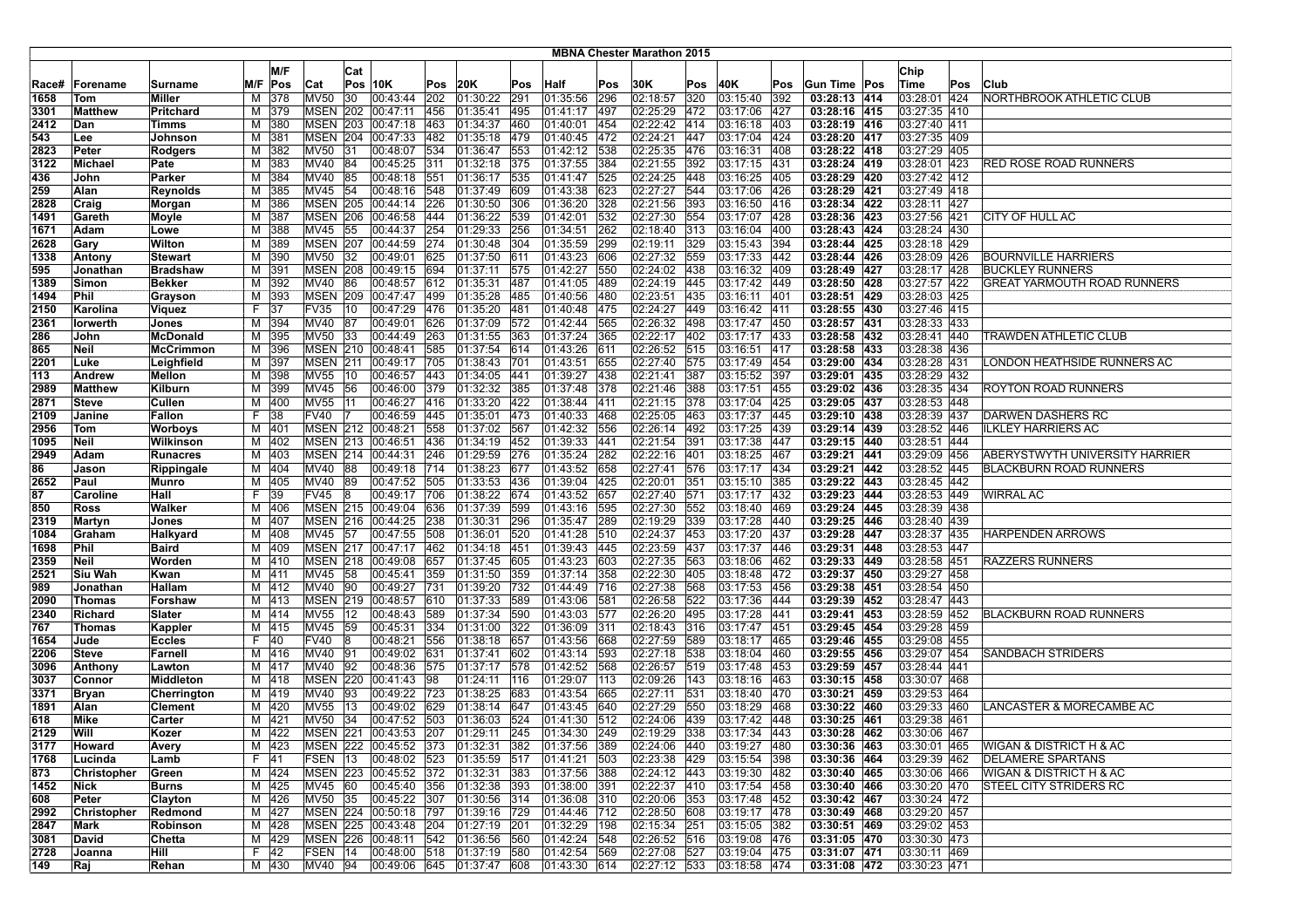|              |                         |                            |    |                |                         |              |                                          |            |                              |            |                      |            | <b>MBNA Chester Marathon 2015</b> |            |                      |               |                              |                              |     |                                    |
|--------------|-------------------------|----------------------------|----|----------------|-------------------------|--------------|------------------------------------------|------------|------------------------------|------------|----------------------|------------|-----------------------------------|------------|----------------------|---------------|------------------------------|------------------------------|-----|------------------------------------|
|              |                         |                            |    | M/F            |                         |              |                                          |            |                              |            |                      |            |                                   |            |                      |               |                              | Chip                         |     |                                    |
|              |                         |                            |    |                |                         | Cat          |                                          |            |                              |            |                      |            |                                   |            |                      |               |                              |                              |     |                                    |
| Race#        | Forename                | Surname                    |    | M/F Pos        | Cat                     |              | $Pos$ 10K                                | Pos        | 20K                          | Pos        | Half                 | Pos        | 30K                               | Pos        | 40K                  | Pos           | Gun Time Pos                 | Time                         | Pos | Club                               |
| 2835         | Craig                   | Appleton                   | М  | 431            | <b>MV40</b>             | 95           | 00:46:03                                 | 381        | 01:33:51                     | 435        | 01:39:18             | 433        | 02:23:01                          | 420        | 03:18:51             | 473           | 03:31:10 473                 | 03:30:43 475                 |     |                                    |
| 2529         | Ricky                   | Johnson                    |    | M 432          |                         |              | MSEN 227 00:45:42                        | 360        | 01:31:54                     | 360        | 01:37:10             | 356        | 02:20:08                          | 355        | 03:17:58             | 459           | 03:31:15 474                 | 03:30:55 479                 |     | SKIPTON AC                         |
| 1476         | Liam                    | <b>Mills</b>               | м  | 433            | <b>MSEN</b>             | 228          | 00:41:05                                 | 68         | 01:25:14                     | 160        | 01:30:36             | 166        | 02:16:33                          | 280        | 03:19:30             | 481           | 03:31:17 475                 | 03:31:07 480                 |     |                                    |
| 1560         | Lisa                    | Smith                      | F. | 143            | <b>FV35</b>             | l 11         | 00:48:49 602<br>MSEN 229 00:48:00 514    |            | 01:38:04                     | 627        | 01:43:35             | 618        | 02:27:47                          | 580        | 03:20:01             | 487           | 03:31:27 476                 | 03:30:41 474                 |     |                                    |
| 1292         | Pawel                   | Turek                      |    | M 434          |                         |              |                                          |            | 01:35:27                     | 484        | 01:40:47             | 473        | 02:23:41                          | 431        | 03:17:25             | 438           | 03:31:29 477                 | 03:30:48 476                 |     |                                    |
| 1006         | Dave                    | <b>Hobbs</b>               |    | M 435          |                         |              | MSEN 230 00:46:07                        | 388        | 01:32:25 378                 |            | 01:37:41             | 374        | 02:19:09                          | 326        | 03:19:15             | 477           | 03:31:36 478                 | 03:31:11 482                 |     | IVANHOE RUNNERS                    |
| 1778         | <b>Steve</b>            | Tingle                     |    | M 436          | <b>MV50</b>             | 36           | 00:00:00                                 |            | 01:35:46 499                 |            | 01:41:12             | 492        | 02:25:18                          | 469        | 03:19:37             | 485           | 03:31:41 479                 | 03:30:55 478                 |     |                                    |
| 544          | Lee                     | Clark                      |    | M 437          | MV40                    | 96           | 00:48:22 559                             |            | 01:37:42 604                 |            | 01:43:17             | 598        | 02:26:48                          | 511        | 03:20:48             | 499           | 03:31:53 480                 | 03:31:11 483                 |     | PENNY LANE STRIDERS                |
| 974          | Dean                    | <b>Mckeown</b>             |    | M 438          | <b>MSEN 231</b>         |              | 00:39:08                                 | 34         | 01:18:47 41                  |            | 01:23:29             | 39         | 02:07:09                          | 98         | 03:18:18             | 466           | 03:31:54 481                 | 03:31:47 489                 |     |                                    |
| 1610         | Chris                   | Wood                       |    | M 439          | MV45                    | 61           | 00:48:50                                 | 603        | 01:38:05 629                 |            | 01:43:35             | 620        | 02:27:47                          | 581        | 03:20:02             | 488           | 03:31:56 482                 | 03:31:10 481                 |     |                                    |
| 887          | Helen                   | Smith                      | F. | 44             | <b>FV35</b>             | $ 12\rangle$ | 00:48:29 566<br>00:46:24 410             |            | 01:37:46 606                 |            | 01:43:21             | 601        | 02:28:21<br>02:21:01              | 598        | 03:20:44<br>03:18:16 | 498           | 03:32:00 483<br>03:32:01 484 | 03:31:32 487                 |     |                                    |
| 610          | Jason                   | <b>Foxwell-Moss</b>        |    | M 440          | MV45 62                 |              |                                          |            | 01:32:47 400                 |            | 01:38:06<br>01:29:06 | 395<br>112 | 02:10:35                          | 371        |                      | 464           | 03:32:04 485                 | 03:31:25 484                 |     |                                    |
| 2248         | David                   | Vaughan                    |    | M 441          | MV40                    | 97           | 00:41:41                                 | 97         | 01:24:05                     | 110        |                      |            |                                   | 155<br>566 | 03:17:54<br>03:20:12 | 457           | 03:32:05 486                 | 03:31:51 491                 |     | CITY OF CHESTER TRIATHLON CLUB     |
| 1829         | David<br>David          | <b>Mercer</b>              | М  | M 442<br>443   | MV45<br><b>MSEN 232</b> | 63           | 00:49:49 763<br>[00:50:15]               | 792        | 01:39:23<br>01:40:07         | 736<br>766 | 01:44:53<br>01:46:01 | 721<br>760 | 02:27:36<br>02:31:28              | 673        | 03:20:24             | 489<br>495    | 03:32:11 487                 | 03:31:26 485<br>03:30:50 477 |     | ASTLEY & TYLDESLEY ROAD RUNNER     |
| 1016         | Richard                 | Sloan                      |    | 444            |                         |              | MSEN 233 00:50:34                        | 820        | 01:40:50                     | 798        | 01:46:43             | 792        | 02:32:09                          | 695        | 03:21:10             | 506           | 03:32:22 488                 | 03:31:42 488                 |     |                                    |
| 2765         |                         | Sample                     | М  |                |                         | 64           |                                          |            |                              |            | 01:41:52             | 526        | 02:25:11                          | 467        | 03:18:40             | 471           | 03:32:22 489                 | 03:29:50 463                 |     |                                    |
| 2673         | Cleveland               | <b>Bennett</b>             | М  | 445            | MV45                    |              | 00:48:47                                 | 596        | 01:36:27                     | 541        |                      |            |                                   |            |                      |               |                              |                              |     |                                    |
| 679<br>557   | <b>Barry</b><br>Andrew  | Warne<br>Eastwood          |    | M 446<br>M 447 | <b>MV50</b><br>MV40     | 37<br>98     | 00:49:57<br>00:48:13                     | 770<br>546 | 01:38:23 679<br>01:36:28 543 |            | 01:43:57<br>01:42:04 | 670<br>534 | 02:28:04<br>02:26:12              | 591<br>486 | 03:20:17<br>03:19:59 | 493<br>486    | 03:32:31 490<br>03:32:43 491 | 03:32:21 492<br>03:31:49 490 |     | NENE VALLEY HARRIERS               |
|              | Thomas                  |                            |    |                | <b>MSEN 234</b>         |              |                                          | 248        |                              |            |                      | 292        | 02:21:38                          | 386        |                      | 496           | 03:32:46 492                 | 03:32:25 494                 |     |                                    |
| 1076         | Phil                    | Robinson                   |    | M 448          | MV40                    | 99           | 00:44:33                                 | 760        | 01:30:19                     | 288        | 01:35:51             | 678        | 02:28:25                          | 600        | 03:20:29             | 483           | 03:32:47 493                 |                              |     |                                    |
| 732          |                         | Cloete                     |    | M 449<br>450   |                         |              | 00:49:48<br>MSEN 235 00:45:34            | 347        | 01:38:29 689<br>01:31:48 358 |            | 01:44:05<br>01:37:05 | 353        | 02:21:18                          | 379        | 03:19:31<br>03:21:50 | 518           | 03:32:55 494                 | 03:31:28 486<br>03:32:41 498 |     | <b>WALLASEY AC</b>                 |
| 1149<br>1483 | Bryan<br><b>Stephen</b> | Stevenson<br><b>MacKin</b> | M  | M 451          | <b>MV50</b>             | 38           | 00:48:37                                 | 579        | 01:37:40 601                 |            | 01:43:10             | 588        | 02:26:33                          | 499        | 03:21:18             | 508           | 03:33:00 495                 | 03:32:22 493                 |     | SOUTH SHIELDS HARRIERS & AC        |
|              | Gavin                   |                            |    | M 452          |                         |              | MSEN 236 00:42:22                        | 121        | 01:24:56 132                 |            | 01:29:40             | 125        | 02:08:21                          | 135        | 03:20:16             | 492           | 03:33:12 496                 | 03:33:00 505                 |     |                                    |
| 2145         |                         | <b>Rogers</b>              |    | M 453          |                         |              | MV40   100   00:45:19   297              |            | 01:30:51                     | 308        | 01:36:03             | 304        | 02:20:02                          | 352        | 03:20:18             | 494           | 03:33:15 497                 | 03:32:47 500                 |     |                                    |
| 1421<br>1195 | Dylan<br>lan            | Gould<br>Holt              | М  | 454            |                         |              | MSEN 237 00:47:32 481                    |            | 01:34:43                     | 463        | 01:40:06             | 457        | 02:25:43                          | 481        | 03:20:43             | 497           | 03:33:23 498                 | 03:32:50 502                 |     |                                    |
| 1136         | Aodhan                  | Carson                     | М  | 455            | <b>MSEN 238</b>         |              | 00:49:59                                 | 772        | 01:39:41                     | 746        | 01:45:17             | 735        | 02:30:28                          | 643        | 03:21:34             | $ 516\rangle$ | 03:33:25 499                 | 03:32:39 496                 |     |                                    |
| 1535         | Gillian                 | <b>Manford</b>             | F. | 45             | FSEN                    | 15           | 00:49:30                                 | 736        | 01:40:06                     | 763        | 01:45:42             | 746        | 02:29:03                          | 611        | 03:21:30             | 512           | 03:33:25 500                 | 03:32:50 501                 |     | <b>GATESHEAD HARRIERS &amp; AC</b> |
| 1137         | Michelle                | <b>Baguley</b>             | F. | 46             | <b>FSEN 16</b>          |              | 00:49:59                                 | 771        | 01:39:41                     | 747        | 01:45:17             | 734        | 02:30:28                          | 645        | 03:21:34             | 515           | 03:33:26 501                 | 03:32:40 497                 |     |                                    |
| 2284         | Les                     | Johnson                    |    | M 456          | MV45 65                 |              | 00:48:00 519                             |            | 01:35:47                     | 500        | 01:41:12             | 1493       | 02:25:43                          | 480        | 03:19:24             | 479           | 03:33:28 502                 | 03:32:25 495                 |     | <b>RAZZERS RUNNERS</b>             |
| 2267         | Mike                    | <b>Bullock</b>             |    | M 457          | MV45 66                 |              | 00:45:47 366                             |            | 01:33:35 430                 |            | 01:39:00             | 423        | 02:23:23                          | 428        | 03:20:16             | 491           | 03:33:30 503                 | 03:32:57 503                 |     |                                    |
| 2854         | James                   | Knott                      |    | M 458          | MV40                    |              | 101 00:49:08                             | 655        | 01:38:14                     | 649        | 01:43:43             | 635        | 02:27:32                          | 557        | 03:20:50             | 500           | 03:33:30 504                 | 03:32:45 499                 |     |                                    |
| 2516         | Gavin                   | Liddle                     | М  | 459            | MV40                    |              | $\boxed{102}$ $\boxed{00:45:30}$         | 333        | 01:32:51                     | 404        | 01:38:36             | 409        | 02:24:49                          | 456        | 03:21:07             | 504           | 03:33:32 505                 | 03:33:12 509                 |     | <b>FALKIRK VICTORIA HARRIERS</b>   |
| 2896         | Dean                    | Allison                    | Μ  | 460            | MSEN                    | 239          | 00:49:03                                 | 634        | 01:37:55                     | 617        | 01:43:26             | 612        | 02:26:57                          | 520        | 03:21:05             | 503           | 03:33:39 506                 | 03:33:16 510                 |     |                                    |
| 3206         | Andrew                  | Pettitt                    | М  | 461            | <b>MV50</b>             | 39           | 00:48:37                                 | 578        | 01:38:09                     | 631        | 01:43:42             | 632        | 02:28:05                          | 592        | 03:21:23             | 510           | 03:33:41 507                 | 03:33:02 507                 |     | PENSBY RUNNERS                     |
| 1487         | Lauren                  | Gora                       | F. | 47             | <b>FSEN 17</b>          |              | 00:49:46                                 | 759        | 01:39:37                     | 744        | 01:45:05             | 727        | 02:29:06                          | 613        | 03:21:31             | 513           | 03:33:46 508                 | 03:33:00 506                 |     | LANCASTER & MORECAMBE AC           |
| 2466         | Mark                    | Cooper                     |    | M 462          | MV45 67                 |              | 00:48:57                                 | 616        | 01:38:09 632                 |            | 01:43:36             | 621        | 02:27:36                          | 567        | 03:21:32 514         |               | 03:33:52 509                 | 03:32:59 504                 |     |                                    |
| 2453         | Andrew                  | <b>McDonald</b>            |    | M 463          |                         |              | MV40 103 00:44:13                        | 225        | 01:29:10 244                 |            | 01:34:29             | 248        | 02:19:11                          | 330        | 03:20:14             | 490           | 03:33:54 510                 | 03:33:27 513                 |     |                                    |
| 1620         | Michael                 | Thompstone                 | M  | 464            |                         |              | MSEN 240 00:49:06                        | 647        | 01:38:13                     | 644        | 01:43:38             | 624        | 02:27:40                          | 572        | 03:21:20             | 509           | 03:33:56 511                 | 03:33:09 508                 |     | <b>WINSTON RUNNERS</b>             |
| 3266         | Andrzej                 | Kubaszczyk                 |    | M 465          | <b>MV50</b>             | 40           | 00:48:29                                 | 565        | 01:36:18                     | 537        | 01:41:43             | 522        | 02:24:44                          | 455        | 03:19:34             | 484           | 03:34:00 512                 | 03:33:23 512                 |     |                                    |
| 2456         | Mark                    | Ashton                     |    | M 466          | <b>MV40</b>             |              | 104 00:49:13                             | 676        | 01:38:23                     | 676        | 01:43:54             | 666        | 02:27:47                          | 582        | 03:21:52             | 520           | 03:34:00 513                 | 03:33:20 511                 |     |                                    |
| 785          | Mark                    | Fullwood                   |    | M 467          |                         |              | MSEN 241 00:42:20                        | 119        | 01:24:57                     | 141        | 01:30:10             | 156        | 02:19:36                          | 340        | 03:22:15             | 524           | 03:34:14 514                 | 03:34:03 523                 |     |                                    |
| 1930         | Keely                   | Smith                      | F. | 48             | FSEN 18                 |              | 00:47:09 452                             |            | 01:34:28 455                 |            | 01:39:57             | 453        | 02:25:04                          | 462        | 03:18:06             | 1461          | 03:34:22 515                 | 03:33:27 514                 |     |                                    |
| 945          | Steven                  | <b>Ball</b>                |    | M 468          | MV45 68                 |              | 00:49:16                                 | 697        | 01:38:19 662                 |            | 01:43:48             | 644        | 02:27:08                          | 528        | 03:22:10             | 522           | 03:34:24 516                 | 03:33:51 518                 |     | <b>STEAD &amp; IFIELD HARRIERS</b> |
| 816          | John                    | Connolly                   | M  | 469            |                         |              | MSEN 242 00:50:34                        | 816        | 01:41:49                     | 831        | 01:47:36             | 811        | 02:31:08                          | 666        | 03:23:08             | 537           | 03:34:27 517                 | 03:33:57 519                 |     |                                    |
| 2639         | <b>Brian</b>            | Sheppard                   |    | M 470          | <b>MV60</b>             | 13           | 00:49:23                                 | 724        | 01:39:28                     | 738        | 01:45:04             | 725        | 02:29:45                          | 625        | 03:22:11             | 523           | 03:34:30 518                 | 03:33:30 515                 |     |                                    |
| 3220         | Nigel                   | <b>Baines</b>              |    | M 471          | MV40                    |              | 105 00:45:35                             | 349        | 01:31:22                     | 346        | 01:36:39             | 341        | 02:23:21                          | 427        | 03:21:40             | 517           | 03:34:37 519                 | 03:34:15 527                 |     |                                    |
| 1394         | Chris                   | Edge                       |    | M 472          | MV40                    | 106          | 00:46:59 446                             |            | 01:34:37                     | 461        | 01:40:05             | 456        | 02:24:15                          | 444        | 03:21:56             | 521           | 03:34:46 520                 | 03:34:10 524                 |     |                                    |
| 1310         | Andy                    | Stanbury                   |    | M 473          |                         |              | MSEN 243 00:48:43 590                    |            | 01:37:56 618                 |            | 01:43:23             | 604        | 02:27:13 535                      |            | 03:22:56             | 531           | 03:34:48 521                 | 03:33:47 517                 |     | <b>READING ROADRUNNERS</b>         |
| 146          | Dominic                 | Scott                      |    | M   474        |                         |              | MV50 41 00:45:29 327 01:32:37 391        |            |                              |            | $ 01:38:19$ $ 402$   |            | 02:24:56 458                      |            | 03:21:23 511         |               | 03:34:50 522                 | 03:34:43 531                 |     |                                    |
| 1835         | Siu Wai                 | Sung                       |    | M 475          |                         |              | MSEN 244 00:49:05 639 01:38:11 638       |            |                              |            | 01:43:40 628         |            | 02:27:28 546                      |            | 03:21:07 505         |               | 03:34:54 523                 | 03:34:11 525                 |     |                                    |
| 1407         | Ashley                  | Cartwright                 |    | M 476          |                         |              | MSEN 245 00:49:05 638                    |            | $ 01:37:46 $ 607             |            | 01:43:20             | 600        | 02:27:32 560                      |            | 03:22:33 527         |               | 03:35:00 524                 | 03:34:21 528                 |     | WREKIN ROAD RUNNERS                |
| 2904         | Jacki                   | Jarvis                     |    | F 49           | <b>FV50</b>             | 13           | 00:49:39 749                             |            | 01:39:10 725                 |            | 01:44:53             | 720        | 02:30:38                          | 648        | 03:23:06 535         |               | 03:35:00 525                 | 03:34:13 526                 |     | <b>OSWESTRY OLYMPIANS</b>          |
| 3348         | George                  | Gaskell                    |    | M 477          |                         |              | MSEN 246 00:47:26 475                    |            | 01:35:35 493                 |            | 01:40:59 484         |            | 02:24:57 459                      |            | 03:22:44 529         |               | 03:35:03 526                 | 03:34:35 529                 |     | <b>WARRINGTON RUNNING CLUB</b>     |
| 2751         | Martin                  | Forster                    |    | M 478          |                         |              | MV40 107 00:49:01 624                    |            | $ 01:38:40$ 700              |            | 01:44:25 693         |            | 02:30:19 637                      |            | 03:23:11 538         |               | 03:35:11 527                 | 03:34:00 521                 |     |                                    |
| 3315         | Merilin                 | Sikk                       |    | F 50           | FSEN 19                 |              | 00:48:13 547                             |            | 01:36:59 564                 |            | 01:42:38 561         |            | 02:28:21 599                      |            | 03:22:36 528         |               | 03:35:14 528                 | 03:34:01 522                 |     |                                    |
| 688          | Lloyd                   | Mardenborough              |    | M 479          | MV50 42                 |              | 00:46:10 390                             |            | 01:34:13 449                 |            | 01:40:03 455         |            | 02:26:36                          | 500        | 03:22:16 525         |               | 03:35:16 529                 | 03:33:41 516                 |     | ALDRIDGE RC                        |
| 1472         | Anna                    | Keys                       |    | $F$ 51         | FSEN 20                 |              | 00:46:47 434                             |            | $ 01:36:05 $ 525             |            | 01:41:53             | 527        | 02:28:43 607                      |            | 03:24:07 552         |               | 03:35:39 530                 | 03:35:10 535                 |     | <b>PUDSEY PACERS RC</b>            |
| 263          | Leon                    | Coppola                    |    | M 480          | MV45 69                 |              | $ 00:47:33 \t  484 \t  01:35:54 \t  509$ |            |                              |            | 01:41:31 514         |            | 02:25:16 468                      |            | 03:21:12 507         |               | 03:35:46 531                 | 03:34:35 530                 |     | MASSEY FERGUSON RC                 |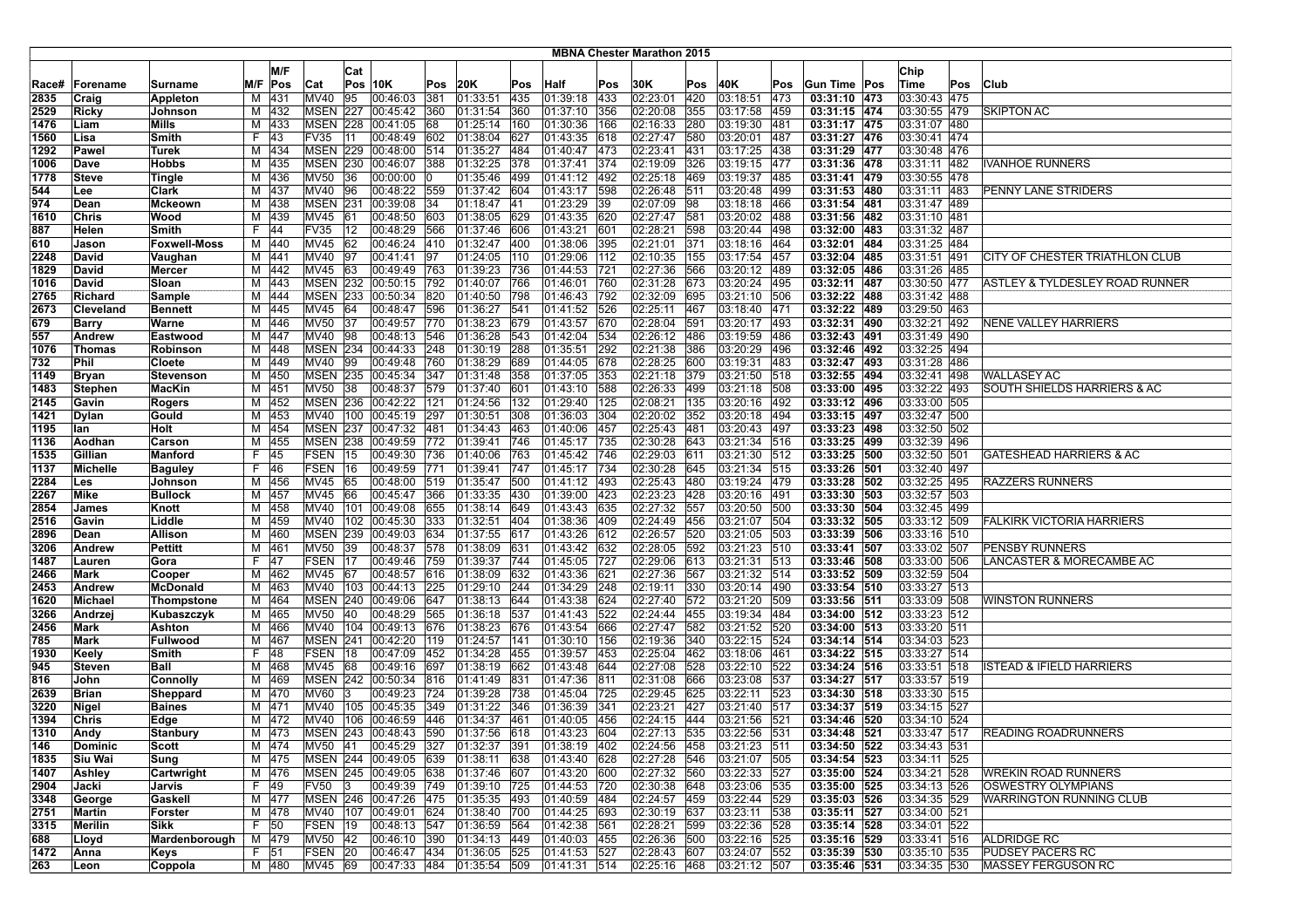|       |                  |                     |    |         |                 |                 |                                    |     |                |     |                |               | <b>MBNA Chester Marathon 2015</b> |     |                   |     |              |              |     |                                           |
|-------|------------------|---------------------|----|---------|-----------------|-----------------|------------------------------------|-----|----------------|-----|----------------|---------------|-----------------------------------|-----|-------------------|-----|--------------|--------------|-----|-------------------------------------------|
|       |                  |                     |    |         |                 |                 |                                    |     |                |     |                |               |                                   |     |                   |     |              |              |     |                                           |
|       |                  |                     |    | M/F     |                 | Cat             |                                    |     |                |     |                |               |                                   |     |                   |     |              | Chip         |     |                                           |
| Race# | Forename         | Surname             |    | M/F Pos | Cat             |                 | $Pos$ 10K                          | Pos | 20K            | Pos | Half           | Pos           | 30K                               | Pos | 40K               | Pos | Gun Time Pos | Time         | Pos | Club                                      |
| 3032  | Christopher      | <b>Draycott</b>     | М  | 481     | <b>MV40</b>     | 108             | 00:49:03                           | 632 | 01:38:06       | 630 | 01:43:35       | 619           | 02:27:25                          | 542 | 03:23:06          | 536 | 03:35:49 532 | 03:35:00 533 |     |                                           |
| 2260  | Simon            | Nixon               | м  | 482     | MV50            | 43              | 00:48:10                           | 541 | 01:36:15       | 532 | 01:41:54       | 529           | 02:26:46 509                      |     | 03:22:25          | 526 | 03:35:49 533 | 03:35:03 534 |     |                                           |
| 3245  | Melanie          | Hayes               | F  | 52      | <b>FV45</b>     |                 | 00:48:23                           | 561 | 01:38:20       | 665 | 01:43:57       | 671           | 02:30:50                          | 654 | 03:24:19          | 558 | 03:35:50 534 | 03:35:13 536 |     |                                           |
| 3222  | <b>DAVE</b>      | <b>BUCKLEY</b>      | М  | 483     | MV50            | 44              | 00:48:45                           | 592 | 01:38:04       | 628 | 01:43:37       | 622           | 02:29:12 616                      |     | 03:22:56          | 532 | 03:35:53 535 | 03:33:58 520 |     |                                           |
| 673   | Michael          | Clarkendale         | М  | 484     |                 |                 | MSEN 247 00:48:56                  | 609 | 01:38:11       | 637 | 01:43:41       | 630           | 02:27:09 529                      |     | 03:21:51 519      |     | 03:35:59 536 | 03:35:19 537 |     |                                           |
| 2706  | Craig            | Hampshire           | м  | 485     |                 |                 | MV40 109 00:46:54                  | 439 | 01:34:06       | 443 | 01:39:23 436   |               | 02:23:16 425                      |     | 03:21:02 502      |     | 03:36:01 537 | 03:35:28 539 |     | WAKEFIELD TRIATHLON CLUB                  |
| 632   | Jon              | Mould               | м  | 486     |                 |                 | MSEN 248 00:49:14                  | 688 | 01:38:20       | 666 | 01:43:49       | 645           | 02:27:34                          | 561 | 03:23:20          | 540 | 03:36:04 538 | 03:35:30 542 |     | <b>BOURNVILLE HARRIERS</b>                |
| 2255  | Peter            | Crockard            | м  | 487     |                 |                 | MSEN 249 00:48:07                  | 535 | 01:36:55       | 559 | 01:42:22       | 544           | 02:26:47 510                      |     | 03:23:32          | 541 | 03:36:07 539 | 03:34:49 532 |     |                                           |
| 1967  | Robert           | <b>Edwards</b>      | М  | 488     | <b>MV50</b>     | $\overline{45}$ | 00:47:15                           | 460 | 01:35:23       | 482 | 01:40:57       | $ 482\rangle$ | 02:27:40 573                      |     | 03:23:55          | 548 | 03:36:14 540 | 03:35:49 547 |     | <b>WOLVERHAMPTON &amp; BILSTON</b>        |
| 1688  | Michael          | Carroll             | М  | 489     | MV40            |                 | 110 00:46:32                       | 421 | 01:35:14       | 476 | 01:40:48 474   |               | 02:25:30 473                      |     | 03:23:05          | 533 | 03:36:25 541 | 03:36:04 553 |     |                                           |
| 2543  | Andy             | <b>Clempson</b>     | м  | 490     | <b>MV50</b>     | 46              | 00:49:17                           | 703 | 01:38:21       | 671 | 01:43:51       | 654           | 02:27:40 570                      |     | 03:24:19          | 557 | 03:36:26 542 | 03:35:55 549 |     | <b>FINCH COASTERS</b>                     |
| 2612  | Paul             | Wilcockson          | м  | 491     |                 |                 | MV40 111 00:47:38                  | 490 | 01:35:33       | 490 | 01:41:10 491   |               | 02:27:00 524                      |     | 03:23:11          | 539 | 03:36:33 543 | 03:36:19 557 |     | <b>HORWICH R M I HARRIERS</b>             |
| 1569  | <b>Stephen</b>   | Jones               | М  | 492     |                 |                 | MSEN 250 00:48:06                  | 532 | 01:36:59       | 563 | 01:42:30       | 554           | 02:26:53 517                      |     | 03:24:05          | 550 | 03:36:36 544 | 03:35:48 546 |     |                                           |
| 2797  | Jonatan          | <b>Pinkse</b>       | М  | 493     | <b>MSEN 251</b> |                 | 00:49:43                           | 756 | 01:38:58       | 710 | 01:44:38       | 702           | 02:30:18 636                      |     | 03:24:07          | 551 | 03:36:37 545 | 03:35:21 538 |     |                                           |
| 669   | Alan             | Percival            | М  | 494     | <b>MV45</b>     | 70              | 00:51:41                           | 899 | 01:41:51       | 834 | 01:47:22       | 806           | 02:31:06                          | 665 | 03:23:36          | 543 | 03:36:37 546 | 03:35:57 550 |     | <b>HERMITAGE HARRIERS</b>                 |
| 2334  | Lee              | Geist               | М  | 495     |                 |                 | MV40   112   00:51:21              | 873 | 01:42:45       | 863 | 01:48:34       | 852           | 02:34:07                          | 749 | 03:24:49          | 565 | 03:36:38 547 | 03:35:35 543 |     | <b>RAZZERS RUNNERS</b>                    |
| 1626  | Murray           | <b>Brindle</b>      | М  | 496     |                 |                 | MSEN 252 00:50:02                  | 773 | 01:40:05       | 762 | 01:45:49       | 752           | 02:32:35                          | 712 | 03:24:56          | 571 | 03:36:45 548 | 03:35:29 541 |     |                                           |
| 2048  | Rob              | Hulme               | М  | 497     |                 |                 | MSEN 253 00:48:19                  | 553 | 01:37:03       | 568 | 01:42:41       | 563           | 02:28:03 590                      |     | 03:25:33          | 585 | 03:36:50 549 | 03:36:32 565 |     |                                           |
| 2993  | lan              | <b>Barker</b>       | М  | 498     | MV50 47         |                 | 00:45:16                           | 293 | 01:31:55       | 362 | 01:37:09       | 355           | 02:21:18 380                      |     | 03:22:54          | 530 | 03:36:51 550 | 03:35:29 540 |     | VALE ROYAL AC                             |
| 769   | <b>Charlotte</b> | East                | F  | 53      | <b>FSEN 21</b>  |                 | 00:50:39                           | 827 | 01:40:18       | 777 | 01:46:01       | 761           | 02:30:32 647                      |     | 03:24:32          | 562 | 03:36:56 551 | 03:35:48 545 |     |                                           |
| 2200  | Dave             | Graham              | М  | 499     |                 |                 | MSEN 254 00:49:15                  | 689 | 01:38:22       | 672 | 01:43:50       | 647           | 02:27:52 586                      |     | 03:24:52 568      |     | 03:36:57 552 | 03:36:23 561 |     |                                           |
| 2393  | <b>Steven</b>    | <b>Edwards</b>      | М  | 500     |                 |                 | MSEN 255 00:50:55                  | 846 | 01:40:18       | 776 | 01:45:50       | 753           | 02:31:10 670                      |     | 03:25:05          | 575 | 03:36:58 553 | 03:35:51 548 |     | ELLESMERE PORT RC                         |
| 308   | <b>Darren</b>    | <b>Huggins</b>      | М  | 501     |                 |                 | MV40 113 00:49:14                  | 682 | 01:37:37       | 594 | 01:43:07       | 582           | 02:26:13 487                      |     | 03:20:55          | 501 | 03:37:03 554 | 03:36:24 562 |     | <b>DROITWICH AC</b>                       |
| 1670  | Lee              | <b>Taylorson</b>    | М  | 502     |                 |                 | MSEN 256 00:49:06                  | 641 | 01:38:47       | 703 | 01:44:26       | 694           | 02:30:51                          | 656 | 03:24:37          | 563 | 03:37:04 555 | 03:36:23 560 |     |                                           |
| 131   | <b>Brian</b>     | <b>Cumpsty</b>      | М  | 503     | <b>MV45</b>     | 71              | 00:46:19                           | 402 | 01:34:00       | 439 | $01:39:35$ 443 |               | 02:24:35 452                      |     | 03:23:06          | 534 | 03:37:07 556 | 03:36:26 563 |     | THORNTON CLEVELEYS RUNNING CLUB           |
| 2105  | Libby            | <b>Dudleston</b>    |    | $F$ 54  | <b>FV35</b>     | 13              | 00:49:51                           | 765 | 01:40:44       | 796 | 01:46:33       | 786           | 02:32:32 710                      |     | 03:25:28          | 582 | 03:37:11 557 | 03:36:22 559 |     | WHITCHURCH WHIPPETS                       |
| 3160  | Shaun            | <b>Dillnutt</b>     | м  | 504     | <b>MSEN 257</b> |                 | 00:47:17                           | 461 | 01:34:45       | 464 | 01:40:26       | 463           | 02:26:18 493                      |     | 03:24:55          | 569 | 03:37:13 558 | 03:36:13 554 |     |                                           |
| 262   | Darren           | Jones               | М  | 505     | <b>MV40</b>     | 114             | 00:48:48                           | 597 | 01:37:51       | 613 | 01:43:22       | 602           | 02:28:34 603                      |     | 03:24:44          | 564 | 03:37:17 559 | 03:36:14 556 |     |                                           |
| 3230  | lan              | Craggs              | М  | 506     | <b>MV55</b>     | 14              | 00:49:04                           | 635 | 01:38:18       | 655 | 01:43:55       | 667           | 02:29:39 621                      |     | 03:25:01          | 574 | 03:37:17 560 | 03:36:32 566 |     |                                           |
| 3288  | Chris            | <b>Moulson</b>      | М  | 507     |                 |                 | MV40   115   00:50:03              | 774 | 01:40:26       | 787 | 01:46:04       | 766           | 02:32:00 689                      |     | 03:24:57 573      |     | 03:37:18 561 | 03:36:13 555 |     |                                           |
| 1958  | David            | Moynihan            | м  | 508     | MV45            | 72              | 00:49:00                           | 622 | 01:38:14 646   |     | 01:43:50       | 650           | 02:30:11 635                      |     | 03:25:24 579      |     | 03:37:19 562 | 03:36:29 564 |     | <b>HYNDBURN AC</b>                        |
| 1035  | lan              | Kirby               | м  | 509     | <b>MV45</b>     | 73              | 00:48:02                           | 524 | 01:36:51       | 556 | 01:42:27       | 551           | 02:27:50 584                      |     | 03:24:28          | 559 | 03:37:23 563 | 03:36:52 572 |     | ELLESMERE PORT RC                         |
| 461   | David            | Reid                | М  | 510     | MV40            | 116             | $\sqrt{00:47:23}$                  | 473 | 01:34:54       | 470 | 01:40:15 459   |               | 02:24:09 441                      |     | 03:24:30          | 560 | 03:37:24 564 | 03:35:57 551 |     |                                           |
| 1345  | Christopher      | <b>Nicholls</b>     | М  | 511     | <b>MV55</b>     | 15              | 00:45:32                           | 339 | 01:31:12       | 339 | 01:36:31       | 335           | 02:23:04 421                      |     | 03:25:16          | 577 | 03:37:25 565 | 03:37:09 579 |     |                                           |
| 1343  | ian              | glover              | M  | 512     | <b>MV40</b>     |                 | 117 00:48:11                       | 543 | 01:35:55       | 514 | 01:41:23       | 506           | 02:27:15 536                      |     | 03:24:16          | 555 | 03:37:26 566 | 03:36:46 569 |     |                                           |
| 2086  | Rob              | Jurkovitsch-Youn M  |    | 513     | MV40            |                 | 118 00:49:21                       | 718 | 01:39:01       | 715 | 01:44:44 710   |               | 02:28:55 609                      |     | 03:24:31 561      |     | 03:37:28 567 | 03:36:44 568 |     |                                           |
| 1821  | Jim              | Armitage            |    | M 514   | <b>MV55</b>     | 16              | 00:47:52                           | 502 | 01:35:43 497   |     | 01:41:21 504   |               | 02:26:31                          | 497 | 03:23:35 542      |     | 03:37:31 568 | 03:36:20 558 |     | <b>ALTON RUNNERS</b>                      |
| 2682  | Gordon           | <b>Hutchins</b>     |    | M 515   | <b>MV50</b>     | 48              | 00:46:46                           | 432 | 01:36:16       | 533 | 01:42:13       | 539           | 02:29:50                          | 626 | 03:25:26          | 581 | 03:37:36 569 | 03:36:47 571 |     | <b>SANDBACH STRIDERS</b>                  |
| 787   | Jo               | <b>Bennett</b>      | F. | 55      | <b>FV40</b>     | 19              | 00:49:13                           | 679 | 01:38:45       | 702 | 01:44:27       | 695           | 02:31:03                          | 664 | 03:25:24          | 580 | 03:37:41 570 | 03:37:02 575 |     |                                           |
| 1027  | Gareth           | <b>Bancroft</b>     | м  | 516     |                 |                 | MSEN 258 00:47:34                  | 485 | 01:36:51       | 557 | 01:42:33       | 557           | 02:27:36                          | 565 | 03:23:44 545      |     | 03:37:42 571 | 03:37:04 576 |     |                                           |
| 2220  | Owen             | <b>Arthurs</b>      | М  | 517     | <b>MSEN</b>     |                 | 259 00:50:37                       | 825 | 01:41:52       | 835 | 01:47:41       | 817           | 02:33:43                          | 735 | 03:26:41 616      |     | 03:37:43 572 | 03:37:06 577 |     |                                           |
| 3241  | Dom              | Garvey              | М  | 518     | MV45            | 74              | 00:47:13                           | 458 | 01:34:07       | 445 | 01:39:32 440   |               | 02:24:38 454                      |     | 03:24:15          | 554 | 03:37:45 573 | 03:37:08 578 |     |                                           |
| 2809  | Karen            | Odonnell            | F  | 56      | FV40            | 10              | 00:47:51                           | 501 | 01:36:57       | 562 | 01:42:45 566   |               | 02:29:20 617                      |     | 03:25:43          | 593 | 03:37:54 574 | 03:37:15 584 |     |                                           |
| 3149  | Lee              | <b>Hemmings</b>     |    | M 519   | <b>MSEN 260</b> |                 | 00:45:22                           | 305 | 01:33:25       | 424 | 01:40:19 461   |               | 02:26:58 521                      |     | 03:25:48          | 596 | 03:37:54 575 | 03:37:26 587 |     | ROCHDALE HARRIERS & AC                    |
| 179   | Mark             | Lee                 | M  | 520     | MV40            | 119             | 00:49:08                           | 652 | 01:38:34       | 695 | 01:44:17       | 685           | 02:30:28                          | 644 | 03:25:36          | 586 | 03:37:56 576 | 03:37:11 582 |     |                                           |
| 178   | Christopher      | Enock               | М  | 521     | <b>MSEN 261</b> |                 | 00:49:08                           | 653 | 01:38:34       | 696 | 01:44:17       | 684           | 02:30:29 646                      |     | 03:25:37          | 587 | 03:37:57 577 | 03:37:12 583 |     |                                           |
| 2520  | Nathan           | Vaughan             | M  | 522     | MV45            | 75              | 00:43:08                           | 174 | 01:27:01       | 195 | 01:32:20       | 197           | 02:18:20 307                      |     | 03:23:52          | 547 | 03:37:57 578 | 03:37:38     | 595 | ST THERESAS A.C.                          |
| 2810  | David            | <b>Malkin</b>       | м  | 523     | <b>MSEN 262</b> |                 | 00:52:11                           | 955 | 01:45:16       | 999 | 01:52:29       | 1082          | 02:37:15 836                      |     | 03:25:42 592      |     | 03:38:00 579 | 03:35:47 544 |     |                                           |
| 2643  | Joanne           | <b>Bramley-Maye</b> |    | F 57    | FV45 10         |                 | 00:49:13 680                       |     | 01:38:19 661   |     | 01:43:50 648   |               | 02:28:41 606                      |     | 03:24:50 567      |     | 03:38:01 580 | 03:37:23 586 |     | <b>HOLME PIERREPONT RC</b>                |
| 153   | Jon              | <b>Devonport</b>    |    | M 524   |                 |                 | MSEN 263 00:48:46 595 01:36:16 534 |     |                |     | 01:41:45 523   |               | 02:25:24 471                      |     | $ 03:24:05 $  549 |     | 03:38:01 581 | 03:36:57 573 |     |                                           |
| 414   | Geoffrey         | Hirst               |    | M 525   |                 |                 | MSEN 264 00:46:41 430              |     | 01:33:01 412   |     | 01:38:33 404   |               | 02:30:40 650                      |     | 03:25:46 594      |     | 03:38:01 582 | 03:37:27 590 |     | HARROGATE HARRIERS & AC                   |
| 2239  | Emma             | Butler              |    | F 58    | FV35 14         |                 | 00:50:44 830                       |     | 01:41:39 819   |     | 01:47:36 812   |               | 02:33:23 728                      |     | 03:26:03 601      |     | 03:38:02 583 | 03:37:10 580 |     | ABERYSTWYTH ATHLETIC CLUB                 |
| 2133  | Malcolm          | Fleming             | М  | 526     | MV45 76         |                 | 00:49:52 767                       |     | 01:40:00       | 757 | 01:45:39 745   |               | 02:30:09 634                      |     | 03:24:19 556      |     | 03:38:04 584 | 03:36:43 567 |     |                                           |
| 1398  | Nathan           | Addlesee            |    | M 527   |                 |                 | MSEN 265 00:49:11                  | 670 | 01:37:38       | 598 | 01:43:08 585   |               | 02:26:13 491                      |     | 03:27:31 627      |     | 03:38:08 585 | 03:37:29 591 |     |                                           |
| 2691  | Stuart           | Jones               |    | M 528   |                 |                 | MSEN 266 00:50:58                  | 850 | 01:42:24 854   |     | 01:48:07 837   |               | 02:33:29 729                      |     | $03:25:59$ 600    |     | 03:38:09 586 | 03:37:30 592 |     | <b>ASTLEY &amp; TYLDESLEY ROAD RUNNER</b> |
| 1176  | Kevin            |                     |    | M 529   |                 |                 | MSEN 267 00:45:34 345              |     | $01:31:04$ 328 |     | $01:36:14$ 322 |               | 02:22:22 403                      |     | 03:24:09 553      |     | 03:38:16 587 | 03:38:02 602 |     | <b>WALLASEY AC</b>                        |
| 2674  | Chris            | Gorry               |    | M 530   |                 |                 | MSEN 268 00:49:18 710              |     | 01:37:57 621   |     | 01:43:30 615   |               | 02:27:41 577                      |     | 03:25:17 578      |     | 03:38:16 588 | 03:37:44 596 |     |                                           |
| 523   | Eduardo          | Jones               |    |         |                 |                 |                                    |     |                |     |                |               |                                   |     |                   |     |              |              |     |                                           |
|       |                  | Garcia Laresgoiti   |    | M 531   |                 |                 | MSEN 269 00:50:33 815              |     | 01:40:13 770   |     | 01:45:46 750   |               | 02:30:06 632                      |     | 03:24:57 572      |     | 03:38:16 589 | 03:37:02 574 |     |                                           |
| 3099  | Pille            | Pedmanson           |    | F 59    |                 |                 | FSEN 22 00:50:54 844 01:41:45 827  |     |                |     | 01:47:28 810   |               | 02:32:37 713                      |     | 03:25:37 588      |     | 03:38:18 590 | 03:37:27 589 |     |                                           |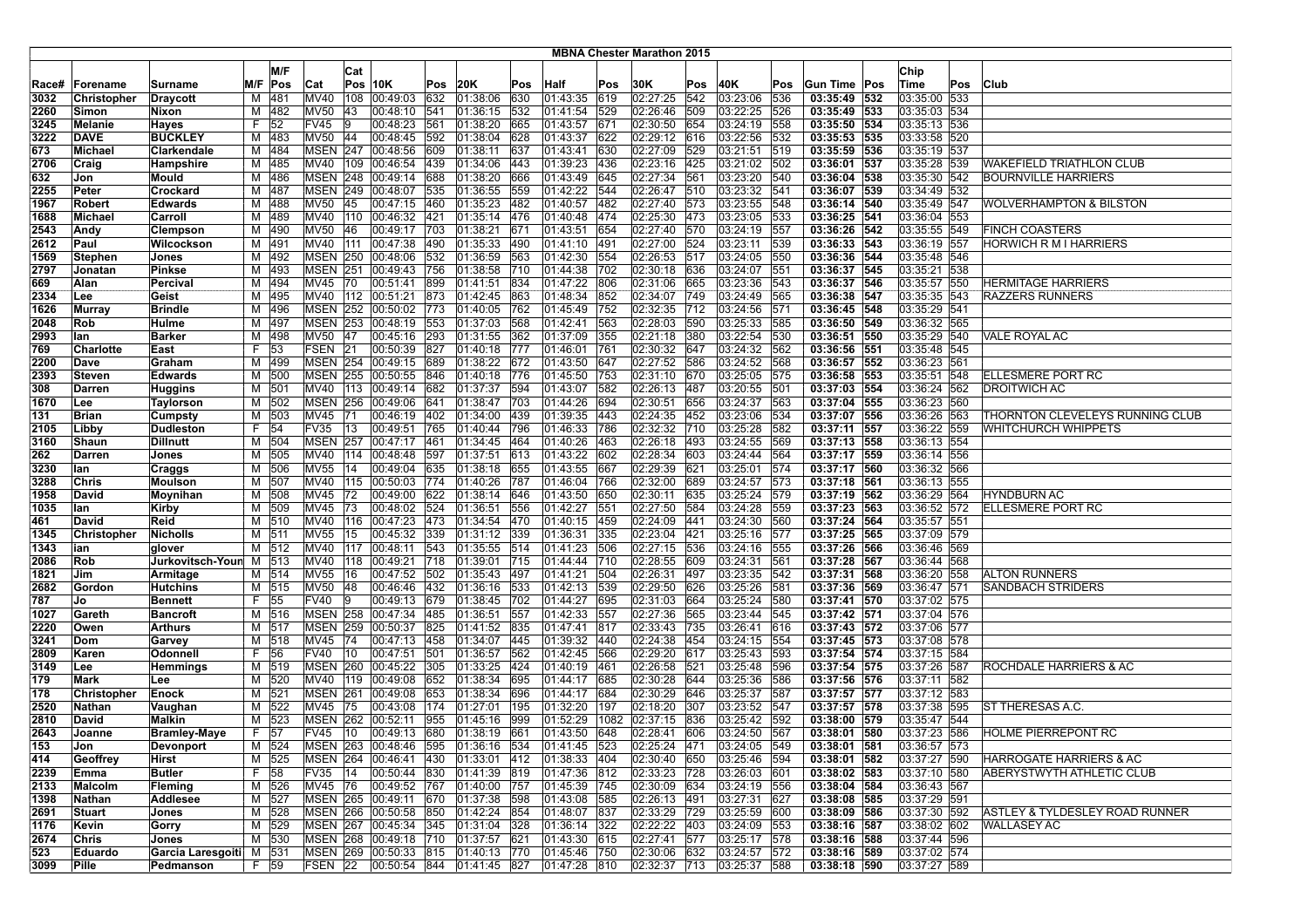|              |                 |                         |        |            |                        |     |                                    |            |                      |            |                                        |            | <b>MBNA Chester Marathon 2015</b> |     |                           |            |                              |                              |     |                                 |
|--------------|-----------------|-------------------------|--------|------------|------------------------|-----|------------------------------------|------------|----------------------|------------|----------------------------------------|------------|-----------------------------------|-----|---------------------------|------------|------------------------------|------------------------------|-----|---------------------------------|
|              |                 |                         |        |            |                        |     |                                    |            |                      |            |                                        |            |                                   |     |                           |            |                              |                              |     |                                 |
|              |                 |                         |        | M/F        |                        | Cat |                                    |            |                      |            |                                        |            |                                   |     |                           |            |                              | Chip                         |     |                                 |
| Race#        | Forename        | Surname                 |        | M/F Pos    | Cat                    |     | $Pos$ 10K                          | Pos        | 20K                  | Pos        | <b>Half</b>                            | Pos        | 30K                               | Pos | 40K                       | Pos        | Gun Time Pos                 | Time                         | Pos | Club                            |
| 1141         | Nigel           | Turner                  | М      | 532        | <b>MV40</b>            | 120 | 00:50:06                           | 778        | 01:39:01             | 716        | 01:44:42                               | 706        | 02:30:05                          | 631 | 03:25:15                  | 576        | 03:38:19 591                 | 03:37:10 581                 |     |                                 |
| 1453         | Martyn          | Goldsack                | M      | 533        | <b>MSEN</b>            |     | 270 00:42:16                       | 115        | 01:30:23             | 292        | 01:36:38                               | 340        | 02:25:01                          | 461 | 03:26:17                  | 1606       | 03:38:19 592                 | 03:38:00 601                 |     | <b>STEEL CITY STRIDERS RC</b>   |
| 2684         | Darren          | Ryder                   | М      | 534        | MV40                   | 121 | 00:46:02                           | 380        | 01:32:53             | 406        | 01:38:12                               | 398        | 02:22:13 399                      |     | 03:23:36                  | 544        | 03:38:20 593                 | 03:38:05 604                 |     | ELLESMERE PORT RC               |
| 2730         | Geoff           | Dignan                  | М      | 1535       | <b>MSEN 271</b>        |     | 00:48:03                           | 526        | 01:37:56             | 619        | 01:43:33                               | 616        | 02:27:13 534                      |     | 03:26:28                  | 610        | 03:38:24 594                 | 03:37:37 593                 |     |                                 |
| 2358         | Chris           | Murphy                  | М      | 536        |                        |     | MSEN 272 00:52:07                  | 945        | 01:44:26             | 945        | 01:50:20                               | 935        | 02:36:07                          | 800 | 03:26:52                  | 620        | 03:38:26 595                 | 03:37:18 585                 |     |                                 |
| 908          | Caroline        | Muhamad                 | F      | 60         | <b>FV40</b>            | 11  | 00:50:44                           | 829        | 01:40:37             | 793        | 01:46:20                               | 778        | 02:32:18 702                      |     | 03:26:04                  | 603        | 03:38:29 596                 | 03:37:26 588                 |     |                                 |
| 2933         | Ann             | <b>Bracegirdle</b>      | F      | 61         | FV35                   | 15  | 00:49:38                           | 745        | 01:40:45 797         |            | 01:46:31                               | 783        | 02:32:22 703                      |     | 03:26:11                  | 604        | 03:38:31 597                 | 03:37:37 594                 |     |                                 |
| 2862         | Ken             | Lamb                    | м      | 537        | <b>MV50</b>            | 49  | 00:47:50                           | 500        | 01:35:42             | 496        | 01:41:13                               | 494        | 02:26:19 494                      |     | 03:26:03                  | 602        | 03:38:32 598                 | 03:38:02 603                 |     | <b>GLAXO HOAD HILL HARRIERS</b> |
| 2773         | Simon           | <b>Illingworth Mbe</b>  | м      | 538        | <b>MV50</b>            | 50  | 00:49:43                           | 754        | 01:39:39             | 745        | 01:45:11                               | 729        | 02:29:32 619                      |     | 03:23:48                  | 546        | 03:38:35 599                 | 03:36:47 570                 |     |                                 |
| 3023         | Danny J         | <b>Platt</b>            | М      | 539        | <b>MSEN 273</b>        |     | 00:46:52                           | 437        | 01:35:00             | 472        | 01:40:42 470                           |            | 02:26:48 512                      |     | 03:25:30                  | 583        | 03:38:35 600                 | 03:37:52 599                 |     |                                 |
| 2921         | Robin           | Hughes                  | М      | 540        | <b>MV50</b><br>MV55 17 | 51  | 00:49:06                           | 646        | 01:38:13             | 643        | 01:43:39                               | 625        | 02:27:15 537                      |     | 03:24:49<br>03:25:42      | 566        | 03:38:36 601<br>03:38:53 602 | 03:37:53 600                 |     | <b>100 MARATHON CLUB</b>        |
| 752          | Gary            | Wade                    | М      | 541        |                        |     | 00:49:29<br>MSEN 274 00:00:00      | 734<br>١O  | 01:39:20             | 731        | 01:45:00 724<br>$ 01:50:09$ 926        |            | 02:30:59 661<br>02:36:14 805      |     | 03:28:17                  | 591        | 03:38:56 603                 | 03:38:17 609<br>03:37:48 597 |     |                                 |
| 2668         | Shaun           | Hughes                  | м      | 542        |                        |     |                                    |            | 01:44:10 935         |            |                                        |            |                                   |     |                           | 637        |                              | 03:38:15 608                 |     | <b>SANDBACH STRIDERS</b>        |
| 1872<br>338  | Giles<br>Andrew | <b>Hodges</b><br>Alcock | М<br>М | 543<br>544 | MV40                   | 122 | MSEN 275 00:47:36<br> 00:50:08     | 486<br>780 | 01:35:50<br>01:40:23 | 505<br>784 | 01:41:16<br> 01:46:08                  | 496<br>770 | 02:25:08 465<br>02:32:00          | 691 | 03:27:29<br>03:26:38      | 626<br>614 | 03:39:02 604<br>03:39:03 605 | 03:37:51 598                 |     |                                 |
| 2955         | Julie           | Hewson                  | F      | 62         | <b>FV50</b>            |     | 00:49:23                           | 725        | 01:39:14             | 727        | 01:44:49                               | 717        | 02:30:41                          | 651 | 03:26:13                  | 605        | 03:39:05 606                 | 03:38:06 606                 |     |                                 |
|              |                 |                         |        |            | <b>MV65</b>            |     | 00:47:40                           | 492        | 01:35:48             | 503        | 01:41:23                               | 507        | 02:26:37                          | 502 | 03:26:21                  | 607        | 03:39:06 607                 | 03:38:25 613                 |     | FORFAR ROAD RUNNERS             |
| 1995         | Jack<br>John    | Davies                  | М<br>М | 545<br>546 | <b>MV45</b>            | 77  | 00:48:09                           | 539        | 01:35:56             | 516        | 01:41:31                               | 513        | 02:27:20 539                      |     | 03:25:32                  | 584        | 03:39:08 608                 | 03:38:18 610                 |     |                                 |
| 2327<br>2274 | Paul            | Howarth                 | м      | 547        | MV40                   |     | 123 00:00:00                       | 10         | 01:40:24 785         |            | 01:46:04                               | 764        | 02:31:01                          | 663 | 03:25:50                  | 597        | 03:39:09 609                 | 03:38:13 607                 |     |                                 |
| 1656         | Glenn           | Young<br>Taylor         | М      | 548        | <b>MV40</b>            |     | 124 00:50:48                       | 838        | 01:38:50             | 704        | 01:44:21                               | 686        | 02:29:04                          | 612 | 03:25:39                  | 589        | 03:39:09 610                 | 03:38:05 605                 |     |                                 |
| 477          | Andrew          | <b>Sankey</b>           | M      | 549        | <b>MV40</b>            | 125 | 00:47:08                           | 450        | 01:35:18             | 480        | 01:40:57                               | 481        | 02:27:30                          | 551 | 03:25:40                  | 1590       | 03:39:12 611                 | 03:38:29 614                 |     |                                 |
| 2180         | Danielle        | <b>Brearton</b>         | F      | 63         | <b>FV35</b>            | 16  | 00:49:07                           | 650        | 01:38:59             | 713        | 01:44:44                               | 711        | 02:31:51                          | 682 | 03:27:33                  | 628        | 03:39:18 612                 | 03:38:31 616                 |     |                                 |
| 3080         | Martin          | Hayward                 | M      | 550        | <b>MV40</b>            | 126 | 00:49:49                           | 762        | 01:40:30             | 790        | 01:46:36                               | 787        | 02:31:55 685                      |     | 03:26:34                  | 612        | 03:39:22 613                 | 03:38:25 612                 |     |                                 |
| 3276         | karen           | massey                  | F      | 64         | <b>FV40</b>            | 12  | 00:48:45                           | 593        | 01:39:59             | 754        | 01:45:46                               | 749        | 02:32:00 690                      |     | 03:26:44                  | 618        | 03:39:28 614                 | 03:38:29 615                 |     |                                 |
| 2276         | Ashley          | Mancey-Johnson          | M      | 551        |                        |     | MSEN 276 00:48:55                  | 607        | 01:38:01             | 625        | 01:43:29                               | 613        | 02:27:26 543                      |     | 03:26:39                  | 615        | 03:39:30 615                 | 03:38:36 618                 |     |                                 |
| 2899         | Mark            | Fieldsend               | М      | 552        | <b>MV40</b>            | 127 | 00:52:22                           | 976        | 01:41:03             | 805        | 01:46:38                               | 788        | 02:31:09 667                      |     | 03:24:56                  | 570        | 03:39:31 616                 | 03:36:03 552                 |     |                                 |
| 649          | Hannah          | <b>Dimelow</b>          | F      | 165        | FSEN                   | 23  | 00:49:54                           | 769        | 01:42:06             | 842        | 01:48:03                               | 832        | 02:34:13 754                      |     | 03:27:56                  | 633        | 03:39:31 617                 | 03:39:05 620                 |     |                                 |
| 991          | lan             | Geraghty                | M      | 553        | MV40                   | 128 | 00:45:28                           | 321        | 01:33:00             | 411        | 01:38:51 418                           |            | 02:27:52 585                      |     | 03:26:47                  | 619        | 03:39:32 618                 | 03:39:07 621                 |     |                                 |
| 3107         | Cathy           | <b>Cresswell</b>        | F      | 66         | <b>FV40</b>            | 13  | 00:50:09                           | 781        | 01:41:56             | 837        | $\sqrt{01:47:43}$                      | 820        | 02:33:52 739                      |     | 03:27:50                  | 630        | 03:39:37 619                 | 03:39:07 623                 |     | <b>RIPLEY RUNNING CLUB</b>      |
| 2761         | Hugh            | <b>Balfour</b>          | М      | 554        | <b>MV60</b>            | 14  | 00:47:09                           | 451        | 01:36:33             | 546        | 01:42:12                               | 537        | 02:27:28                          | 545 | 03:25:46                  | 595        | 03:39:46 620                 | 03:39:17 625                 |     | <b>DULWICH RUNNERS AC</b>       |
| 2034         | David           | Jones                   | М      | 555        | <b>MV40</b>            |     | 129 00:48:00                       | 515        | 01:36:29             | 544        | 01:42:03                               | 533        | 02:27:31                          | 555 | 03:26:38                  | 613        | 03:39:54 621                 | 03:39:12 624                 |     |                                 |
| 1909         | Darrell         | <b>Dunscombe</b>        | М      | 556        | MV45                   | 78  | 00:50:28                           | 811        | 01:40:54             | 799        | 01:46:33                               | 785        | 02:32:01                          | 693 | 03:27:08                  | 622        | 03:40:02 622                 | 03:39:01 619                 |     |                                 |
| 870          | Samantha        | Lea                     | F      | 67         | FSEN 24                |     | 00:52:32                           | 993        | 01:44:58             | 980        | 01:50:47                               | 960        | 02:37:14 835                      |     | 03:29:09                  | 653        | 03:40:05 623                 | 03:39:34 628                 |     |                                 |
| 715          | Chris           | Gibbons                 | м      | 557        | <b>MSEN 277</b>        |     | 00:47:09                           | 453        | 01:33:16             | 419        | 01:38:33                               | 405        | 02:25:39 479                      |     | 03:25:56                  | 599        | 03:40:08 624                 | 03:38:22 611                 |     | LONDON FRONTRUNNERS             |
| 3108         | Karl            | Tietz                   | М      | 558        | MV55                   | 18  | 00:50:09                           | 783        | 01:41:13             | 811        | 01:47:05                               | 799        | 02:33:17 724                      |     | 03:27:18                  | 624        | 03:40:13 625                 | 03:39:43 630                 |     | <b>RIPLEY RUNNING CLUB</b>      |
| 496          | Edward          | Lisney                  | М      | 559        | <b>MSEN 278</b>        |     | 00:50:46                           | 832        | 01:42:17             | 851        | 01:48:16                               | 842        | 02:36:18                          | 806 | 03:28:43                  | 643        | 03:40:15 626                 | 03:38:34 617                 |     | <b>BEVERLEY ATHLETIC CLUB</b>   |
| 1005         | Karen           | Warner                  | F      | 68         | <b>FV40</b>            | 14  | 00:51:41                           | 898        | 01:43:14 882         |            | 01:49:00                               | 867        | 02:34:47 762                      |     | 03:28:07                  | 636        | 03:40:24 627                 | 03:39:21 626                 |     |                                 |
| 2689         | Matthys         | Thomas                  | М      | 560        |                        |     | MSEN 279 00:44:24                  | 235        | 01:30:26 294         |            | 01:36:06                               | 306        | 02:23:49 433                      |     | 03:26:27                  | 608        | 03:40:25 628                 | 03:40:11 636                 |     |                                 |
| 3002         | Garry           | <b>Biddle</b>           | М      | 561        | <b>MV50</b>            | 52  | 00:46:08                           | 389        | 01:32:18 376         |            | 01:37:36                               | 373        | 02:20:38                          | 365 | 03:25:53                  | 598        | 03:40:33 629                 | 03:40:15 639                 |     | AMPTHILL & FLITWICK FLYERS RC   |
| 421          | Richard         | Taylor                  | M      | 562        | <b>MV50</b>            | 53  | 00:47:33                           | 483        | 01:35:54             | 511        | 01:41:32                               | 515        | 02:26:46 508                      |     | 03:27:11                  | 623        | 03:40:35 630                 | 03:39:25 627                 |     | <b>MASSEY FERGUSON RC</b>       |
| 2824         | Gareth          | <b>Bailey</b>           | М      | 563        | <b>MSEN</b>            | 280 | 00:42:23                           | 123        | 01:30:38             | 297        | 01:36:24                               | 332        | 02:20:45 368                      |     | 03:27:57                  | 634        | 03:40:36 631                 | 03:40:24 643                 |     | PRESTATYN RUNNING CLUB          |
| 3238         | Lucy            | <b>Evriviades</b>       | F      | 69         | <b>FV35</b>            | 17  | 00:48:07                           | 537        | 01:37:27             | 583        | 01:43:02                               | 576        | 02:27:56                          | 587 | 03:26:41                  | 617        | 03:40:37 632                 | 03:39:43 631                 |     |                                 |
| 400          | Penny           | Grattan                 | F      | 70         | FSEN 25                |     | 00:50:13                           | 789        | 01:40:58             | 802        | 01:46:54                               | 798        | 02:33:59 743                      |     | 03:29:13                  | 654        | 03:40:40 633                 | 03:40:08 635                 |     |                                 |
| 2780         | Jeff            | Fidler                  | м      | 564        | MV50 54                |     | 00:45:40                           | 358        | 01:32:11             | 371        | 01:38:04                               | 392        | 02:26:54 518                      |     | 03:27:57                  | 635        | 03:40:41 634                 | 03:40:36 651                 |     | KNUTSFORD TRI CLUB              |
| 3153         | Andrew          | <b>Briggs</b>           | М      | 565        | MV45                   | 79  | 00:00:00                           |            | 01:43:10             | 877        | 01:48:59                               | 866        | 02:35:08                          | 771 | 03:28:29                  | 641        | 03:40:51 635                 | 03:39:41 629                 |     |                                 |
| 1240         | Tim             | Gould                   | М      | 566        | <b>MV50</b>            | 55  | 00:48:00                           | 516        | 01:36:44             | 552        | $\sqrt{01:42:14}$                      | 541        | 02:26:45                          | 507 | 03:26:32                  | 611        | 03:40:52 636                 | 03:40:06 634                 |     | <b>PEEL ROAD RUNNERS</b>        |
| 1762         | Suzanne         | <b>Eccleston</b>        | F      | 171        | FV45                   | 111 | 00:48:01                           | 522        | 01:36:01             | 521        | 01:41:40                               | 519        | 02:28:11                          | 594 | 03:28:46                  | 646        | 03:40:59 637                 | 03:40:01 632                 |     | <b>DELAMERE SPARTANS</b>        |
| 1255         | Vanessa         | Harragan                | F.     | 72         | <b>FV35</b>            | 18  | 00:50:25                           | 806        | 01:41:48             | 828        | 01:47:39                               | 816        | 02:34:02 745                      |     | 03:28:45                  | 645        | 03:41:02 638                 | 03:40:23 642                 |     | <b>SWANSEA HARRIERS AC</b>      |
| 2897         | Gyorgy          | Kohan                   |        | M 567      | <b>MSEN 281</b>        |     | 00:44:35 251                       |            | 01:30:57 316         |            | 01:36:32 336                           |            | 02:23:18 426                      |     | 03:26:28                  | 609        | 03:41:05 639                 | 03:40:31 649                 |     |                                 |
| 1652         | Carolyn         | OConnor                 |        | F  73      | FV45  12               |     |                                    |            |                      |            | 00:50:52 841 01:41:19 813 01:47:05 800 |            | 02:33:15 723                      |     | 03:29:05 652              |            | 03:41:12 640                 | 03:40:17 640                 |     |                                 |
| 1936         | Celine          | Guery                   |        | F  74      | FSEN 26                |     | 00:52:07 947                       |            | 01:44:04 930         |            | 01:49:52 902                           |            | 02:36:02 798                      |     | 03:28:51 648              |            | 03:41:13 641                 | 03:40:11 638                 |     | HINCKLEY RUNNING CLUB           |
| 2849         | Laura           | Melvin                  |        | F 75       | FV35                   | 19  | 00:51:43 904                       |            | 01:44:01             | 920        | 01:50:00 915                           |            | 02:36:39 815                      |     | 03:29:46                  | 664        | 03:41:22 642                 | 03:40:31 648                 |     |                                 |
| 2841         | <b>Stephen</b>  | Jenkinson               |        | M 568      | MV50 56                |     | 00:51:37 891                       |            | 01:43:25 890         |            | 01:49:17 876                           |            | 02:35:22 778                      |     | 03:29:23                  | 658        | 03:41:23 643                 | 03:40:25 644                 |     |                                 |
| 2269         | Mathew          | Clarkson                | М      | 569        |                        |     | MSEN 282 00:50:09 782              |            | 01:39:02 720         |            | 01:44:32 699                           |            | 02:30:56 658                      |     | 03:27:36                  | 629        | 03:41:25 644                 | 03:40:40 652                 |     |                                 |
| 2950         | James           | Vickers                 |        | M 570      |                        |     | MSEN 283 00:52:16 963              |            | 01:44:28 947         |            | 01:50:23 937                           |            | 02:36:47 816                      |     | 03:27:56                  | 631        | 03:41:28 645                 | 03:39:07 622                 |     | <b>HYDE PARK HARRIERS</b>       |
| 2641         | Helen           | Fraser                  |        | F 76       | FV50 5                 |     | 00:49:40 751                       |            | 01:39:27 737         |            | $01:45:15$ 733                         |            | 02:31:40 678                      |     | 03:28:47 647              |            | 03:41:33 646                 | 03:40:22 641                 |     | STOCKPORT HARRIERS & AC         |
| 3202         | Phil            | Mason                   |        | M 571      | MV50 57                |     | 00:50:23 803                       |            | 01:40:19 779         |            | 01:45:58 757                           |            | 02:31:12 672                      |     | 03:28:45 644              |            | 03:41:35 647                 | 03:40:34 650                 |     | <b>STEEL CITY STRIDERS RC</b>   |
| 1323         | Taryne          | <b>McPherson</b>        |        | F 77       | FV35 20                |     | 00:49:17 702                       |            | 01:38:21 670         |            | $01:43:51$ 653                         |            | 02:29:02 610                      |     | 03:28:37 642              |            | 03:41:36 648                 | 03:40:59 659                 |     | <b>ETON MANOR AC</b>            |
| 2552         | Harry           | Ruler                   |        | M 572      |                        |     | MSEN 284 00:46:32 420 01:33:32 428 |            |                      |            | $ 01:39:12 $ 427                       |            |                                   |     | 02:26:37 503 03:27:27 625 |            | 03:41:36 649                 | 03:40:56 656                 |     |                                 |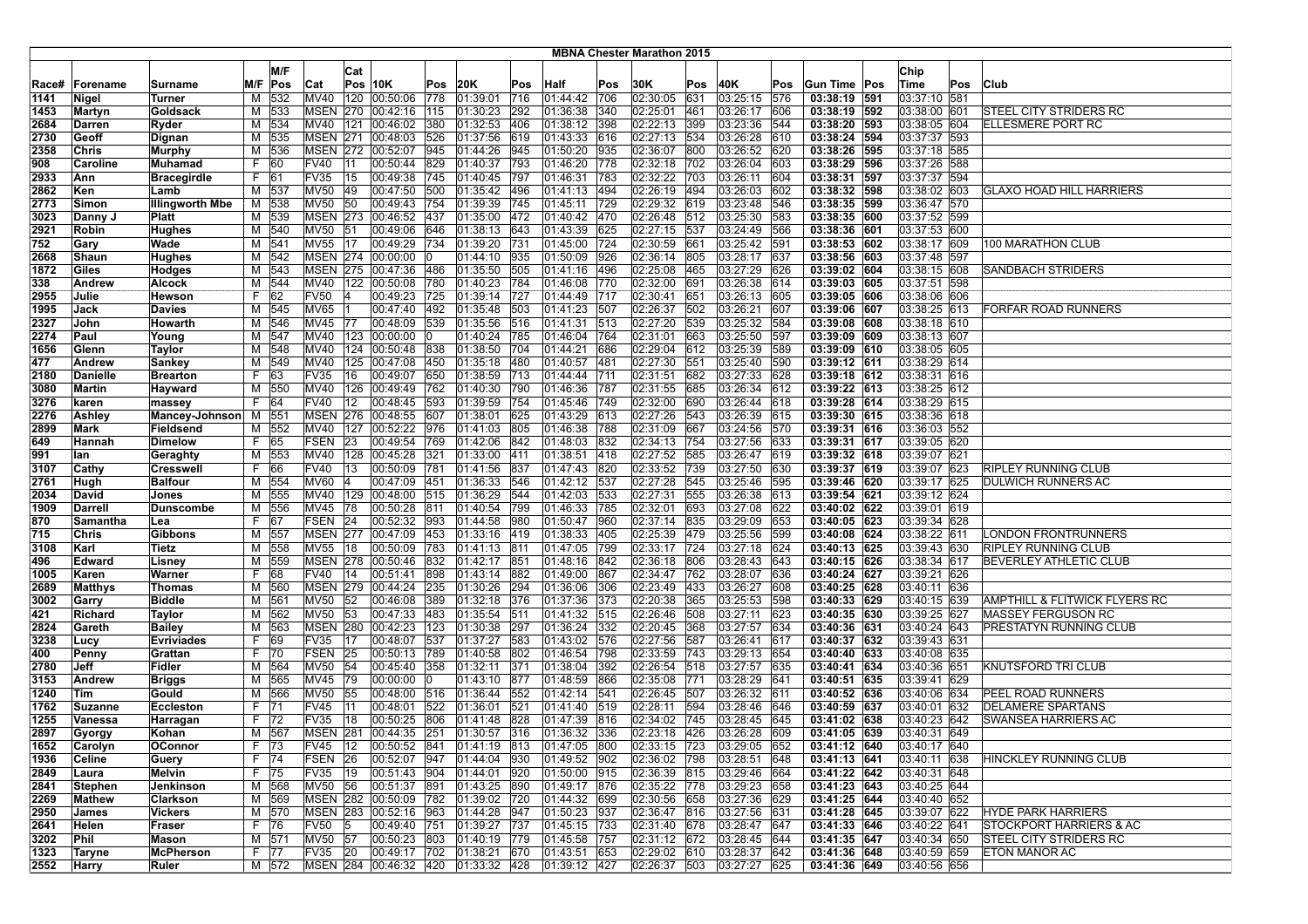|              |                           |                              |          |                |                            |              |                                                           |            |                                  |     |                                |            | <b>MBNA Chester Marathon 2015</b> |            |                                   |            |                              |                              |     |                                               |
|--------------|---------------------------|------------------------------|----------|----------------|----------------------------|--------------|-----------------------------------------------------------|------------|----------------------------------|-----|--------------------------------|------------|-----------------------------------|------------|-----------------------------------|------------|------------------------------|------------------------------|-----|-----------------------------------------------|
|              |                           |                              |          | M/F            |                            |              |                                                           |            |                                  |     |                                |            |                                   |            |                                   |            |                              |                              |     |                                               |
|              |                           |                              |          |                |                            | Cat          |                                                           |            |                                  |     |                                |            |                                   |            |                                   |            |                              | Chip                         |     |                                               |
| Race#        | Forename                  | Surname                      | M/F      | Pos            | Cat                        |              | Pos 10K                                                   | Pos        | 20K                              | Pos | <b>Half</b>                    | Pos        | 30K                               | Pos        | 40K                               | Pos        | Gun Time Pos                 | Time                         | Pos | Club                                          |
| 1846         | David                     | <b>Bickers</b>               | M        | 573            | <b>MV40</b>                | 130          | 00:48:39                                                  | 581        | 01:37:37                         | 596 | 01:43:16                       | 597        | 02:28:28                          | 601        | 03:26:58                          | 621        | 03:41:38 650                 | 03:40:03 633                 |     |                                               |
| 1579         | Sara                      | Owczarczak-Gars              | -F       | 78             | FSEN                       | 27           | 00:51:57                                                  | 924        | 01:43:46                         | 908 | 01:49:40                       | 891        | 02:35:53                          | 793        | 03:29:24                          | 659        | 03:41:49 651                 | 03:40:40 653                 |     | ETON MANOR AC                                 |
| 2046         | Richard                   | Cooper                       | M        | 574            | <b>MV40</b>                | 131          | 00:49:15                                                  | 692        | 01:39:01                         | 717 | 01:44:42                       | 707        | 02:31:31                          | 675        | 03:28:27                          | 640        | 03:41:51 652                 | 03:40:54 655                 |     |                                               |
| 2917         | John                      | Rawlinson                    | M        | 575            | MV45                       | 80           | 00:53:56                                                  | 1192       | 01:47:10 1135                    |     | 01:53:07                       | 1114       | 02:40:01                          | 974        | 03:30:44                          | 679        | 03:41:57 653                 | 03:40:49 654                 |     | <b>STEEL CITY STRIDERS RC</b>                 |
| 2926         | Jacob                     | Robinson                     | м        | 576            | <b>MSEN 285</b>            |              | 00:47:42 493                                              |            | 01:36:52 558                     |     | 01:42:27                       | 552        | 02:27:49                          | 583        | 03:29:20                          | 655        | 03:41:58 654                 | 03:40:59 660                 |     |                                               |
| 431          | Richard                   | Mortimore                    |          | M 577          | MV50 58                    |              | 00:49:16 701                                              |            | 01:38:09 633                     |     | 01:43:44                       | 639        | 02:27:35 564                      |            | 03:29:04                          | 651        | 03:41:59 655                 | 03:40:58 657                 |     |                                               |
| 2043         | Nathan                    | Muir                         | M        | 578            | <b>MSEN 286</b>            |              | 00:49:20                                                  | 715        | 01:38:19 663                     |     | 01:44:00                       | 674        | 02:29:36                          | 620        | 03:29:02                          | 650        | 03:42:27 656                 | 03:41:01 661                 |     |                                               |
| 2875         | Dirk                      | Nolte                        | М        | 579            | <b>MSEN 287</b>            |              | 00:51:04                                                  | 853        | 01:42:02 839                     |     | 01:47:49                       | 825        | 02:33:49                          | 738        | 03:29:28                          | 660        | 03:42:30 657                 | 03:41:33 663                 |     |                                               |
| 3310         | Phil                      | Ross                         | м        | 580            | <b>MSEN 288</b>            |              | 00:52:31                                                  | 990        | 01:42:23                         | 853 | 01:48:08                       | 839        | 02:37:22                          | 841        | 03:30:01                          | 671        | 03:42:31 658                 | 03:40:11 637                 |     |                                               |
| 3350         | Andy                      | Frost                        | M        | 581            | <b>MSEN 289</b>            |              | 00:47:10                                                  | 455        | 01:36:00 519                     |     | 01:42:06                       | 536        | 02:32:03                          | 694        | 03:31:22                          | 701        | 03:42:32 659                 | 03:41:44 668                 |     |                                               |
| 1101         | Geoff                     | Partridge                    | M        | 582            | MV45 81                    |              | 00:49:17                                                  | 708        | 01:38:22 673                     |     | 01:43:51                       | 656        | 02:30:02 630                      |            | 03:29:28                          | 661        | 03:42:37 660                 | 03:42:06 674                 |     | BRISTOL AND WEST AC (EST. 1882                |
| 723          | Zoe                       | Dale                         | F.       | 79             | FV40                       | 15           | 00:52:22 975                                              |            | 01:45:06 989                     |     | 01:51:10                       | 978        | 02:37:48                          | 862        | 03:29:50                          | 666        | 03:42:38 661                 | 03:40:59 658                 |     | BEVERLEY ATHLETIC CLUB                        |
| 2489         | Jo                        | Molyneaux                    | F        | 80             | <b>FV50</b>                | 16           | 00:50:18                                                  | 796        | 01:40:27                         | 788 | 01:46:04                       | 765        | 02:31:32                          | 676        | 03:28:54                          | 649        | 03:42:42 662                 | 03:42:01 673                 |     | KNUTSFORD TRI CLUB                            |
| 3226         | Ben                       | Cleary                       | м        | 583            | <b>MSEN 290</b>            |              | 00:49:21                                                  | 719        | 01:38:34                         | 697 | 01:44:12                       | 681        | 02:30:01                          | 629        | 03:30:54                          | 686        | 03:42:44 663                 | 03:41:40 667                 |     |                                               |
| 1125         | Sarah                     | <b>Duffy</b>                 | F.       | 81             | FSEN 28                    |              | 00:52:54                                                  |            |                                  |     | 1058 01:45:45 1047 01:51:49    | 1033       | 02:38:29                          | 896        | 03:31:02                          | 691        | 03:42:45 664                 | 03:41:37 665                 |     |                                               |
| 2717         | Simon                     | Mann                         | м        | 584            |                            |              | MV40 132 00:53:02                                         |            | 1080 01:45:33                    |     | 1022 01:51:28                  | 1005       | 02:37:25                          | 848        | 03:30:02                          | 673        | 03:42:46 665                 | 03:40:26 647                 |     |                                               |
| 264          | Ben                       | <b>Gnatiuk</b>               | М        | 585            | <b>MSEN 291</b>            |              | 00:48:41                                                  | 586        | 01:37:08 571                     |     | 01:42:36                       | 560        | 02:27:11                          | 532        | 03:29:23                          | 657        | 03:42:50 666                 | 03:41:59 671                 |     |                                               |
| 3170         | Ciara                     | <b>Downes</b>                | F.       | 82             | <b>FV40</b>                | 16           | 00:51:33                                                  | 888        | 01:42:59 872                     |     | 01:48:54                       | 865        | 02:35:18                          | 775        | 03:29:52                          | 667        | 03:42:50 667                 | 03:41:35 664                 |     | STADIUM RUNNERS                               |
| 524          | Egle                      | Gudiskyte                    | F.       | 83             | FSEN 29                    |              | 00:50:34                                                  | 818        | 01:41:17 812                     |     | 01:47:06                       | 801        | 02:33:21                          | 725        | 03:29:43                          | 663        | 03:42:53 668                 | 03:41:38 666                 |     |                                               |
| 786          | Mark                      | Ward                         | M        | 586            | <b>MSEN 292</b>            |              | 00:51:27                                                  | 880        | 01:44:03 927                     |     | 01:50:02                       | 918        | 02:37:08                          | 832        | 03:30:02                          | 672        | 03:42:54 669                 | 03:40:26 645                 |     |                                               |
| 2764         | Michelle                  | <b>Miles</b>                 | F.       | 84             | FV40                       | 17           | 00:51:27                                                  | 879        | 01:44:02 922                     |     | 01:50:01                       | 917        | 02:37:08                          | 830        | 03:30:05                          | 1674       | 03:42:55 670                 | 03:40:26 646                 |     |                                               |
| 1693         | Katherine                 | <b>Caris-Harris</b>          | F.       | 85             | <b>FV40</b>                | 18           | 00:52:58                                                  | 1072       | 01:45:57                         |     | 1066 01:51:57                  | 1041       | 02:38:47                          | 911        | 03:30:45                          | 681        | 03:42:55 671                 | 03:41:55 670                 |     |                                               |
| 2266         | Chris                     | Horridge                     | M        | 587            | <b>MSEN 293</b>            |              | 00:46:11                                                  | 396        | 01:34:36                         | 459 | 01:40:25                       | 462        | 02:28:17                          | 597        | 03:29:38                          | 662        | 03:43:00 672                 | 03:42:27 681                 |     |                                               |
| 1368         | Janis                     | <b>Norviss</b>               | M        | 588            | <b>MSEN 294</b>            |              | 00:44:16                                                  | 229        | 01:30:15 286                     |     | 01:35:47                       | 290        | 02:25:11                          | 466        | 03:29:23                          | 656        | 03:43:03 673                 | 03:42:24 679                 |     |                                               |
| 1511         | <b>Steve</b>              | Hickingbottom                | М        | 589            | MV55 19                    |              | 00:48:19 552                                              |            | 01:36:44 551                     |     | 01:42:31                       | 555        | 02:31:33                          | 677        | 03:30:31                          | 675        | 03:43:04 674                 | 03:42:36 685                 |     | <b>BIRSTALL RC</b>                            |
| 1717         | Andy                      | Milton                       | м        | 590            | <b>MSEN 295</b>            |              | 00:48:13                                                  | 545        | 01:38:33 693                     |     | 01:44:55                       | 723        | 02:33:23                          | 727        | 03:31:26                          | 703        | 03:43:05 675                 | 03:42:27 680                 |     |                                               |
| 2677         | James                     | <b>McMurtry</b>              | м        | 1591           | MV50                       | 59           | 00:51:09                                                  | 860        | 01:43:14 883                     |     | 01:49:10                       | 873        | 02:36:30                          | 811        | 03:30:42                          | 678        | 03:43:08 676                 | 03:42:10 675                 |     | ASHBOURNE RUNNING CLUB                        |
| 1724         | Nicola                    | Cleave                       | F.       | 86             | FSEN                       | 30           | 00:52:16                                                  | 964        | 01:44:35                         | 953 | 01:50:27                       | 941        | 02:37:23                          | 843        | 03:30:44                          | 680        | 03:43:09 677                 | 03:42:12 676                 |     |                                               |
| 2984         | Alan                      | <b>Wilcox</b>                | M        | 592            | MV45                       | 82           | 00:49:16                                                  | 700        | 01:38:19 660                     |     | 01:43:51                       | 652        | 02:32:23                          | 704        | 03:31:59                          | 722        | 03:43:12 678                 | 03:42:41 687                 |     | BRISTOL AND WEST AC (EST. 1882                |
| 2217         | Sean                      | Downey                       | M        | 593            |                            |              | MSEN 296 00:47:59 512                                     |            | 01:37:15 577                     |     | 01:42:58                       | 572        | 02:29:55                          | 627        | 03:29:47                          | 665        | 03:43:20 679                 | 03:41:54 669                 |     | <b>GMP SPORTS &amp; SOCIAL CLUB</b>           |
| 1229         | Jason                     | <b>Beynon</b>                | М        | 594            | MV40 133                   |              | 00:49:31 738                                              |            | 01:39:20 730                     |     | 01:45:04                       | 726        | 02:30:38                          | 649        | 03:29:52                          | 668        | 03:43:35 680                 | 03:42:45 689                 |     |                                               |
| 254          | Katy                      | Garnham-Lee                  | F        | 187            | FSEN                       | 31           | 00:49:18 712                                              |            | 01:38:37 699                     |     | 01:44:25                       | 692        | 02:32:33                          | 1711       | 03:30:49                          | 685        | 03:43:42 681                 | 03:43:12 700                 |     | LEIGHTON FUN RUNNERS                          |
| 3208         | sarah                     | <b>Richards</b>              | F.       | 88             | FV35                       | 21           | 00:51:43                                                  | 908        | 01:44:02 926                     |     | 01:50:00                       | 916        | 02:36:48                          | 820        | 03:31:19                          | 698        | 03:43:44 682                 | 03:42:52 691                 |     | SOUTHPORT WATERLOO AC                         |
| 3026         | Ben                       | Wittenberg                   | M        | 595            | <b>MSEN 297</b>            |              | 00:51:33                                                  | 886        | 01:43:52 911                     |     | 01:49:50                       | 901        | 02:36:37                          | 814        | 03:31:09                          | 695        | 03:43:46 683                 | 03:42:43 688                 |     | SOUTHPORT WATERLOO AC                         |
| 2388         | Richard                   | Whitaker                     | M        | 596            | <b>MSEN 298</b>            |              | 00:50:22                                                  | 799        | 01:42:13 844                     |     | 01:48:06                       | 835        | 02:35:21                          | 777        | 03:31:29                          | 706        | 03:43:48 684                 | 03:43:05 697                 |     |                                               |
| 1785         | Simon                     | Jones                        | M        | 597            | MV45 83                    |              | 00:48:30                                                  | 569        | 01:38:18 656                     |     | 01:43:57                       | 672        | 02:31:57                          | 687        | 03:31:35                          | 709        | 03:43:49 685                 | 03:43:05 696                 |     | <b>SWINDON STRIDERS</b>                       |
| 2939         | lan                       | Kitching                     | M<br>M   | 598            | MV50 60                    |              | 00:52:00                                                  | 931        | 01:45:11                         | 995 | 01:51:03                       | 976        | 02:37:31                          | 850        | 03:31:13                          | 697        | 03:43:52 686<br>03:43:55 687 | 03:42:33 683                 |     | LEEDS & BRADFORD TRIATHLON CLU                |
| 1070         | John                      | Hammond                      |          | 599            | <b>MSEN 299</b>            |              | 00:52:51                                                  |            | 1051 01:45:34                    |     | 1028 01:51:59                  | 1045       | 02:38:48                          | 913        | 03:31:59                          | 721        |                              | 03:42:57 693                 |     |                                               |
| 1151         | Amy                       | <b>Milner</b>                | F.       | 189            | FSEN                       | 32           | 00:49:24                                                  | 726        | 01:39:36                         | 743 | 01:45:21                       | 737        | 02:32:11                          | 696        | 03:30:58                          | 688        | 03:43:55 688                 | 03:42:01 672                 |     |                                               |
| 2927         | James                     | Love                         | M<br>F.  | 600            | <b>MV45</b><br><b>FV40</b> | 84           | 00:50:59<br>00:51:05                                      | 851<br>855 | 01:42:06                         | 841 | 01:47:41                       | 818<br>892 | 02:34:11                          | 751<br>823 | 03:29:58                          | 669<br>702 | 03:43:55 689<br>03:43:57 690 | 03:42:17 678                 |     | ASTLEY & TYLDESLEY ROAD RUNNER                |
| 564          | Lesley                    | Connors<br><b>Barrie</b>     |          | $ 90\rangle$   | <b>MSEN 300</b>            | 19           | 00:52:57                                                  |            | 01:43:38                         | 899 | 01:49:40                       | 973        | 02:36:57                          | 846        | 03:31:24                          | 690        | 03:43:58 691                 | 03:43:01 695                 |     |                                               |
| 1925         | James                     |                              | M        | 1601<br> 91    | FV35                       | 22           |                                                           | 791        | 1069 01:44:59 982                |     | 01:50:57                       | 885        | 02:37:24<br>02:38:02              | 872        | 03:31:01<br>03:31:59              |            | 03:43:59 692                 | 03:42:16 677                 |     | <b>JOG SCOTLAND</b>                           |
| 2484<br>1369 | Carol<br><b>Elizabeth</b> | <b>Pollock</b><br>Caven      | F.<br>F. | 92             | FV45                       | $ 13\rangle$ | 00:50:15<br>00:49:35                                      | 743        | 01:43:18 886<br>$ 01:40:16 $ 773 |     | 01:49:36<br> 01:46:07          | 768        | 02:33:04                          | 720        | 03:30:58                          | 723<br>687 | 03:44:02 693                 | 03:43:07 698<br>03:43:08 699 |     | <b>BAILDON RUNNERS</b>                        |
| 2279         | <b>Steve</b>              | <b>Deakes</b>                | М        | 602            | <b>MSEN 301</b>            |              | 00:43:21                                                  | 189        | 01:27:15   199                   |     | 01:32:36                       | 204        | 02:18:17                          | 306        | 03:30:00                          | 670        | 03:44:05 694                 | 03:43:40 711                 |     |                                               |
| 1093         | Andrea                    | Pendlebury                   | F.       | 93             | FV40                       | 20           | 00:50:48                                                  | 837        | 01:42:21                         | 852 | 01:48:20                       | 845        | 02:36:00                          | 797        | 03:32:08                          | 726        | 03:44:08 695                 | 03:43:26 704                 |     |                                               |
| 457          | Neil                      |                              |          | 603            | <b>MSEN 302</b>            |              | 00:49:10                                                  | 667        | 01:38:15                         | 651 | 01:43:42                       | 631        | 02:29:44                          | 624        | 03:31:02                          | 692        | 03:44:11 696                 | 03:43:28 706                 |     |                                               |
| 318          | Helen                     | Pryce<br><b>Boswell</b>      | M<br>F.  | 94             | FSEN                       | 33           | 00:49:08                                                  | 654        | 01:39:34 741                     |     | 01:45:43                       | 747        | 02:33:48                          | 737        | 03:30:49                          | 684        | 03:44:13 697                 | 03:42:36 686                 |     |                                               |
| 498          | Christopher               | <b>Offord</b>                |          | M 604          |                            |              | MV40 134 00:52:48 1035 01:45:37 1035 01:51:34             |            |                                  |     |                                |            | 1014 02:38:26                     | 891        | 03:31:38                          | 710        | 03:44:16 698                 | 03:42:53 692                 |     | NORTHERN ISLE OF MAN                          |
|              |                           |                              |          |                |                            |              |                                                           |            |                                  |     |                                |            |                                   |            |                                   |            |                              |                              |     |                                               |
| 1451<br>1208 | Ricky<br>Lisa             | Milne<br><b>Scholes</b>      | F.       | M 605<br>95    | MV45 85<br>FV35 23         |              | 00:46:29  418  01:37:07  570<br>00:52:12 957 01:44:21 939 |            |                                  |     | 01:43:16  596<br> 01:50:19 934 |            | 02:32:17 701<br>02:36:47 818      |            | $ 03:31:38 $  711<br>03:31:28 705 |            | 03:44:19 699<br>03:44:19 700 | 03:43:47 719<br>03:42:28 682 |     | PENDLE TRIVCLUB<br><b>FYLDE COAST RUNNERS</b> |
| 2318         | <b>Alice EM</b>           | Lytton                       |          | F 96           | FV55                       |              | 00:50:38 826                                              |            | 01:43:21 887                     |     | 01:49:16 875                   |            | 02:37:20 839                      |            | 03:32:24 734                      |            | 03:44:21 701                 | 03:43:46 718                 |     |                                               |
| 968          | Kevin                     | Coleclough                   | M        | 606            |                            |              | MSEN 303 00:49:06 643                                     |            | 01:38:11 634                     |     | $01:43:40$ 627                 |            | 02:27:28 547                      |            | 03:28:20                          | 638        | 03:44:26 702                 | 03:43:43 717                 |     |                                               |
|              |                           |                              | F        | 97             | FSEN 34                    |              | 00:48:48 599                                              |            |                                  |     | 01:43:47 642                   |            | 02:32:28 707                      |            | 03:31:48 718                      |            | 03:44:26 703                 | 03:43:24 703                 |     |                                               |
| 2532<br>3204 | Gemma<br>Gemma            | Kelly                        |          | F 98           | FSEN 35                    |              | 00:46:39 428                                              |            | 01:37:59 623<br> 01:36:13 528    |     | 01:42:57 570                   |            | 02:33:07 722                      |            | 03:32:08 725                      |            | 03:44:28 704                 | 03:43:53 722                 |     | <b>ERYRI HARRIERS</b>                         |
| 3196         | Steven                    | Morgans                      |          | M 607          | MV45 86                    |              | $ 00:52:11 $ 952                                          |            | 01:43:34 894                     |     | 01:49:35 883                   |            | 02:36:48 819                      |            | 03:31:20 699                      |            | 03:44:28 705                 | 03:42:46 690                 |     | FUL-ON TRI                                    |
| 1028         | Peter                     | Hesssion<br><b>Nicholson</b> |          |                |                            |              | MV40 135 00:46:56 441                                     |            | 01:36:14 529                     |     | 01:42:57 571                   |            | 02:31:54 683                      |            | 03:31:44 716                      |            | 03:44:28 706                 | 03:44:04 724                 |     |                                               |
| 1786         |                           | Kent                         |          | M 608<br>M 609 |                            |              | MSEN 304 00:53:15 1123 01:44:35 954                       |            |                                  |     | 01:50:10 928                   |            | 02:35:09 772                      |            | 03:31:41 714                      |            | 03:44:29 707                 | 03:43:40 713                 |     | <b>ABBEY RUNNERS</b>                          |
| 2146         | Craig<br>Sam              |                              |          | M 610          |                            |              | MSEN 305 00:43:05 172 01:29:51 271                        |            |                                  |     | 01:35:35 286                   |            | 02:27:10 530                      |            |                                   |            |                              | 03:44:17 732                 |     |                                               |
|              |                           | Davies                       |          |                |                            |              |                                                           |            |                                  |     |                                |            |                                   |            | 03:31:30 707                      |            | 03:44:31 708                 |                              |     |                                               |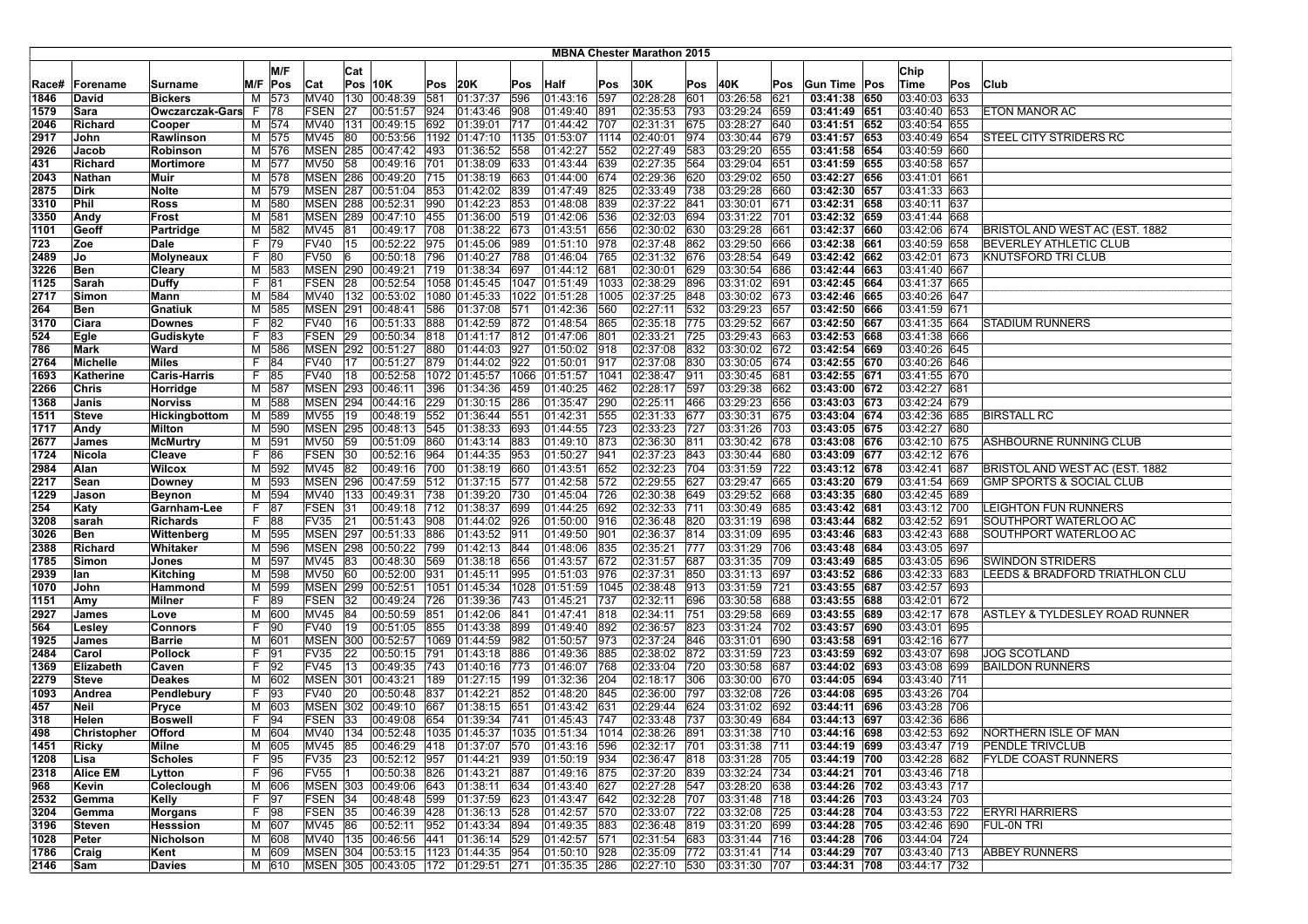| <b>MBNA Chester Marathon 2015</b> |                |                           |    |              |                 |           |                                                    |            |                      |            |                      |            |                           |            |                               |             |                              |                              |     |                                        |
|-----------------------------------|----------------|---------------------------|----|--------------|-----------------|-----------|----------------------------------------------------|------------|----------------------|------------|----------------------|------------|---------------------------|------------|-------------------------------|-------------|------------------------------|------------------------------|-----|----------------------------------------|
|                                   |                |                           |    | M/F          |                 | Cat       |                                                    |            |                      |            |                      |            |                           |            |                               |             |                              | Chip                         |     |                                        |
| Race#                             | Forename       | <b>Surname</b>            |    | M/F Pos      | Cat             |           | Pos 10K                                            | Pos        | 20K                  | Pos        | Half                 | Pos        | 30K                       | Pos        | 40K                           | Pos         | Gun Time Pos                 | Time                         | Pos | <b>Club</b>                            |
| 1606                              | Rory           | Hancock                   | м  | 611          | <b>MV45</b>     | 87        | 00:52:01                                           | 935        | 01:44:37             | 958        | 01:50:21             | 936        | 02:36:31                  | 812        | 03:31:34                      | 708         | 03:44:33 709                 | 03:43:28 707                 |     |                                        |
| 2757                              | Andy           | Heath                     |    | M 612        | MV40            |           | 136 00:46:46                                       | 433        | 01:35:31             | 488        | 01:40:59             | 483        | 02:27:23                  | 541        | 03:31:40                      | 713         | 03:44:34 710                 | 03:44:12 730                 |     |                                        |
| 1516                              | Jeff           | Whitfield                 | м  | 613          | <b>MV40</b>     | 137       | 00:49:18                                           | 709        | 01:38:26             | 684        | 01:43:53             | 661        | 02:28:12                  | 595        | 03:31:00                      | 689         | 03:44:38 711                 | 03:44:07 726                 |     | <b>BLACKBURN ROAD RUNNERS</b>          |
| 1892                              | Jason          | West                      | М  | 614          | <b>MV40</b>     | 138       | 00:51:33                                           | 887        | 01:40:57             | 800        | 01:46:45             | 793        | 02:32:26                  | 705        | 03:30:47                      | 682         | 03:44:40 712                 | 03:43:16 701                 |     |                                        |
| 1825                              | Hannah         | Partner                   | F. | $ 99\rangle$ | <b>FSEN</b>     | 36        | 00:50:34                                           | 817        | 01:43:13             | 880        | 01:49:02             | 868        | 02:36:31                  | 813        | 03:32:02                      | 724         | 03:44:41 713                 | 03:43:36 710                 |     | ILKLEY HARRIERS AC                     |
| 1965                              | Simone         | Verga                     |    | M 615        | <b>MSEN 306</b> |           | 00:48:03                                           | 527        | 01:35:51             | 506        | 01:41:20             | 498        | 02:26:43                  | 505        | 03:27:56                      | 632         | 03:44:42 714                 | 03:42:35 684                 |     |                                        |
| 2176                              | Tim            | <b>Kirkbride</b>          |    | M 616        | <b>MV50</b>     | 161       | 00:53:53                                           |            | 1187 01:44:22        | 940        | 01:50:07             | 924        | 02:36:08                  | 801        | 03:31:13                      | 696         | 03:44:44 715                 | 03:43:00 694                 |     |                                        |
| 2178                              | Thomas         | <b>Mason</b>              |    | M 617        | <b>MSEN 307</b> |           | 00:49:18                                           | 711        | 01:38:25             | 682        | 01:44:04             | 676        | 02:32:48                  | 718        | 03:31:42                      | 715         | 03:44:44 716                 | 03:44:14 731                 |     | <b>HYDE PARK HARRIERS</b>              |
| 622                               | Neil           | Emmott                    | м  | 618          | MV45            | 88        | 00:53:06                                           |            | 1098 01:45:55        | 1062       | 01:52:01             | 1050       | 02:38:54                  | 920        | 03:32:09                      | 727         | 03:44:46 717                 | 03:43:51 721                 |     |                                        |
| 1058                              | Adam           | Topham                    |    | M 619        | <b>MSEN 308</b> |           | 00:49:39                                           | 748        | 01:40:15             | 772        | 01:46:06             | 767        | 02:32:11                  | 697        | 03:31:20                      | 700         | 03:44:47 718                 | 03:44:20 733                 |     |                                        |
| 2813                              | Dominique      | <b>Shrubb</b>             |    | M 620        | <b>MSEN 309</b> |           | 00:51:26                                           | 877        | 01:43:00             | 873        | 01:48:51             | 863        | 02:35:39                  | 784        | 03:31:46                      | 717         | 03:44:49 719                 | 03:43:31 708                 |     |                                        |
| 3157                              | Katie          | <b>Mawdsley</b>           | F. | 100          | FV35            | 24        | 00:52:44                                           |            | 1020 01:45:27        |            | 1017 01:51:33        | 1011       | 02:38:19                  | 887        | 03:31:56                      | 720         | 03:44:52 720                 | 03:43:35 709                 |     |                                        |
| 2869                              | IJo.           | <b>Johnston</b>           | F. | 101          | <b>FV40</b>     | 21        | 00:53:19                                           |            | 1127 01:46:03        |            | 1074 01:51:59        | 1046       | 02:38:26                  | 893        | 03:30:40                      | 676         | 03:44:55 721                 | 03:41:30 662                 |     |                                        |
| 3019                              | Sally          | Tribe                     | F. | 102          | <b>FV40</b>     | 22        | 00:53:12                                           |            | 1116 01:46:04        | 1076       | 01:52:07             | 1061       | 02:39:02                  | 929        | 03:33:06                      | 746         | 03:44:57 722                 | 03:44:05 725                 |     |                                        |
| 2595                              | Warren         | Edwicker                  | м  | 621          | <b>MV45</b>     | 89        | 00:49:09                                           | 666        | 01:38:12             | 641        | 01:44:08             | 680        | 02:32:14                  | 699        | 03:31:39                      | 712         | 03:45:08 723                 | 03:43:43 716                 |     |                                        |
| 3273                              | Moira          | <b>Mains</b>              | F. | 103          | <b>FV45</b>     | 14        | 00:52:26                                           | 982        | 01:45:04             | 987        | 01:51:10             | 982        | 02:38:19                  | 886        | 03:32:13                      | 732         | 03:45:08 724                 | 03:43:40 714                 |     |                                        |
| 2425                              | Craig          | Lewis                     | М  | 622          | MV40            |           | 139 00:50:22                                       | 802        | 01:41:57             | 838        | 01:47:49             | 824        | 02:35:40                  | 785        | 03:32:31                      | 737         | 03:45:11 725                 | 03:43:50 720                 |     |                                        |
| 2391                              | Jason          | Robinson                  |    | M 623        |                 |           | MSEN 310 00:49:11                                  | 671        | 01:37:38             | 597        | 01:43:09             | 587        | 02:30:51                  | 655        | 03:33:52                      | 755         | 03:45:13 726                 | 03:44:33 737                 |     |                                        |
| 2082                              | lan            | Palfrey                   |    | M 624        |                 |           | MSEN 311 00:51:24                                  | 876        | 01:44:07             | 932        | 01:50:04             | 921        | 02:37:36                  | 852        | 03:32:32                      | 738         | 03:45:14 727                 | 03:43:57 723                 |     | PRESTON HARRIERS                       |
| 1649                              | Simon          | <b>Humphreys</b>          | M  | 625          | MV40            | 140       | 00:45:47                                           | 367        | 01:32:53             | 405        | 01:38:12             | 397        | 02:25:43                  | 482        | 03:32:49                      | 741         | 03:45:14 728                 | 03:44:50 743                 |     |                                        |
| 3061                              | Courtney       | Thornberry                |    | F 104        | FSEN            | 37        | 00:48:41                                           | 587        | 01:38:11             | 640        | 01:44:02             | 675        | 02:31:29                  | 674        | 03:31:26                      | 1704        | 03:45:16 729                 | 03:43:27 705                 |     | <b>KENILWORTH RUNNERS</b>              |
| 2409                              | Michael        | <b>Hughes</b>             |    | M 626        | MV45            | 90        | 00:53:32                                           |            | 1151 01:46:38        | 1107       | 01:52:29             | 1083       | 02:39:52                  | 965        | 03:33:40                      | 753         | 03:45:18 730                 | 03:44:10 729                 |     |                                        |
| 88                                | Peter          | Clarkson                  |    | M 627        | MV45            | <b>91</b> | 00:53:11                                           |            | 1115 01:46:04        | 1077       | 01:52:05             | 1057       | 02:38:55                  | 921        | 03:32:09                      | 728         | 03:45:18 731                 | 03:44:26 735                 |     | CITY OF CHESTER TRIATHLON CLUB         |
| 3247                              | Tom            | Hodgson                   | М  | 628          |                 |           | MSEN 312 00:49:09                                  | 660        | 01:39:13             | 726        | 01:44:54             | 722        | 02:29:23                  | 618        | 03:30:48                      | 683         | 03:45:19 732                 | 03:44:22 734                 |     |                                        |
| 2087                              | David          | <b>Blackwell</b>          |    | M 629        |                 |           | MSEN 313 00:49:52                                  | 766        | 01:39:03             | 721        | 01:44:41             | 703        | 02:30:48                  | 653        | 03:31:07                      | 694         | 03:45:22 733                 | 03:43:20 702                 |     |                                        |
| 3290                              | Craig          | Nightingale               |    | M 630        |                 |           | MV40   141   00:46:16                              | 399        | $ 01:35:32 $ 489     |            | 01:41:46             | 524        | 02:31:51                  | 681        | 03:32:28                      | 735         | 03:45:27 734                 | 03:44:53 746                 |     |                                        |
| 89                                | Andy           | Ratcliffe                 |    | M 631        | MSEN 314        |           | 00:53:11                                           | 1112       | 01:46:01             | 1072       | 01:52:06             | 1058       | 02:38:57                  | 924        | 03:32:10                      | 729         | 03:45:28 735                 | 03:44:37 739                 |     | BLACKWATER VALLEY RUNNERS              |
| 3076                              | John           | Hannan                    | м  | 632          | <b>MV50</b>     | 62        | 00:51:53                                           | 919        | 01:43:11             | 878        | 01:49:03             | 869        | 02:35:53                  | 794        | 03:32:30                      | 736         | 03:45:34 736                 | 03:44:37 740                 |     | BLACKBURN ROAD RUNNERS                 |
| 2164                              | Jeremy         | Hall                      | М  | 633          | MV45            | 92        | 00:46:19                                           | 404        | 01:33:15             | 417        | 01:38:36             | 408        | 02:23:13                  | 423        | 03:33:03                      | 745         | 03:45:40 737                 | 03:43:41 715                 |     | <b>BRACKNELL FOREST RUNNERS</b>        |
| 3340                              | Aaron          | Goodier                   |    | M 634        |                 |           | MSEN 315 00:51:27                                  | 878        | 01:42:02 840         |            | 01:47:52             | 829        | 02:33:41                  | 734        | 03:31:03                      | 693         | 03:45:45 738                 | 03:43:40 712                 |     |                                        |
| 1512                              | Gwen           | <b>Tivendale</b>          |    | F   105      | <b>FV45</b>     | 15        | 00:53:03                                           |            | 1084 01:45:53        | 1057       | 01:51:57             | 1042       | 02:38:47                  | 910        | 03:32:11                      | 731         | 03:45:49 739                 | 03:44:48 742                 |     |                                        |
| 1916                              | <b>Jordan</b>  | <b>Davies</b>             |    | M 635        |                 |           | MSEN 316 00:52:36                                  |            | 1005 01:44:58        | 981        | 01:50:58             | 974<br>744 | 02:38:10                  | 881<br>768 | 03:34:32                      | 764         | 03:45:56 740                 | 03:44:29 736                 |     |                                        |
| 1544<br>1378                      | James<br>Simon | Redfern<br><b>Roberts</b> | М  | M 636<br>637 | <b>MV40</b>     | 142       | MSEN 317 00:49:39<br> 00:51:09                     | 746<br>858 | 01:39:53<br>01:41:09 | 750<br>808 | 01:45:36<br>01:46:49 | 795        | 02:35:04<br>02:33:29      | 730        | 03:32:46<br>03:32:11          | 1740<br>730 | 03:46:00 741<br>03:46:00 742 | 03:44:44 741<br>03:44:08 728 |     |                                        |
| 765                               | Michael        | <b>Roberts</b>            | М  | 638          |                 |           | MSEN 318 00:52:30                                  | 986        | 01:45:21             | 1009       | 01:51:24             | 1001       | 02:38:28                  | 894        | 03:33:08                      | 747         | 03:46:03 743                 | 03:44:51 744                 |     |                                        |
| 2209                              | Nathan         | Smith                     |    | M 639        |                 |           | MSEN 319 00:45:32                                  | 340        | 01:31:20             | 344        | 01:36:39             | 342        | 02:22:36                  | 409        | 03:30:41                      | 1677        | 03:46:07 744                 | 03:44:07 727                 |     |                                        |
| 3192                              | Ania           | Gruszczynska              |    | F   106      | <b>FV35</b>     | 25        | 00:54:36                                           |            | 1271 01:47:41        | 1157       | 01:53:43             | 1141       | 02:42:21                  |            | 1043 03:34:13                 | 760         | 03:46:20 745                 | 03:44:34 738                 |     | STEEL CITY STRIDERS RC                 |
| 2322                              | Darren         | <b>Siggers</b>            |    | M 640        |                 |           | MSEN 320 00:45:39                                  | 354        | 01:32:48             | 401        | 01:38:44             | 413        | 02:28:16                  | 596        | 03:32:33                      | 739         | 03:46:23 746                 | 03:45:34 750                 |     |                                        |
| 1633                              | Alan           | Lawson                    | М  | 641          | <b>MV65</b>     | 12        | 00:48:08                                           | 538        | 01:37:33             | 588        | 01:43:23             | 605        | 02:30:26                  | 642        | 03:33:27                      | 750         | 03:46:31 747                 | 03:45:58 754                 |     | DUNDEE HAWKHILL HARRIERS               |
| 2707                              | Richard        | Whitehouse                |    | M 642        | MV45            | 93        | 00:51:58                                           | 930        | 01:44:36             | 957        | 01:50:34             | 949        | 02:38:08                  | 878        | 03:33:52                      | 756         | 03:46:45 748                 | 03:45:26 747                 |     | <b>CROSSGATES HARRIERS</b>             |
| 2985                              | Jasper         | <b>Marriott</b>           |    | M 643        | <b>MSEN 321</b> |           | 00:51:43                                           | 906        | 01:41:41             | 822        | 01:47:23             | 1807       | 02:34:03                  | 746        | 03:33:01                      | 744         | 03:46:53 749                 | 03:45:33 749                 |     |                                        |
| 1519                              | Vanessa        | Cutter                    | F. | 107          | FSEN            | 38        | 00:49:30                                           | 737        | 01:40:07             | 765        | 01:46:08             | 771        | 02:35:27                  | 781        | 03:34:26                      | 762         | 03:46:54 750                 | 03:46:18 758                 |     | <b>GATESHEAD HARRIERS &amp; AC</b>     |
| 2555                              | Neil           | <b>Cuckson</b>            |    | M 644        | <b>MV55</b>     | 20        | 00:52:20 971                                       |            | 01:44:10 934         |            | 01:49:59             | 1911       | 02:37:04                  | 825        | 03:33:44                      | 754         | 03:46:58 751                 | 03:45:51 753                 |     |                                        |
| 750                               | Steve          | McQuade                   |    | M 645        | MV45            | 94        | 00:53:22 1136 01:46:48                             |            |                      | 1117       | 01:52:54             | 1104       | 02:40:00                  | 972        | 03:34:39                      | 766         | 03:47:02 752                 | 03:45:43 752                 |     |                                        |
| 2488                              | Ryan           | Cook                      | М  | 646          | <b>MSEN 322</b> |           | 00:53:22                                           |            | 1133 01:46:45        | 1112       | 01:52:47             | 1101       | 02:40:27                  | 989        | 03:34:53                      | 769         | 03:47:15 753                 | 03:46:08 755                 |     |                                        |
| 1583                              | Paul           | Veevers                   | M  | 647          | <b>MSEN 323</b> |           | 00:51:28                                           | 881        | 01:43:17             | 885        | 01:49:11             | 874        | 02:35:55                  | 796        | 03:33:17                      | 749         | 03:47:15 754                 | 03:45:36 751                 |     |                                        |
| 2518                              | Chris          | Hassal                    | м  | 648          | MSEN            | 324       | 00:52:11                                           | 954        | 01:44:05             | 931        | 01:49:58             | 909        | 02:36:47                  | 817        | 03:33:31                      | 751         | 03:47:16 755                 | 03:46:25 759                 |     | SOUTH CHESHIRE HARRIERS                |
| 3223                              | Matt           | Burns                     | М  | 649          | MV45            | 95        | 00:55:07                                           |            | 1318 01:47:22        | 1145       | 01:53:12             | 1119       | 02:39:23                  | 946        | 03:33:35                      | 752         | 03:47:22 756                 | 03:44:52 745                 |     |                                        |
| 3009                              | Kate           | Taylor                    |    | F   108      | <b>FV40</b>     | 23        | 00:48:48 598                                       |            | 01:39:04             | 723        | 01:45:12             | 730        | 02:34:43                  | 761        | 03:33:54                      | 757         | 03:47:28 757                 | 03:46:33 761                 |     |                                        |
| 1445                              | Mark           | Greenwood                 |    | M 650        | MV45  96        |           | 00:49:40 750 01:38:53 705                          |            |                      |            | 01:44:24 688         |            | 02:29:40 622              |            | $ 03:32:15 $ 733              |             | 03:47:32 758                 | 03:46:17 756                 |     |                                        |
| 683                               | Chris          | Wright                    |    | M 651        |                 |           | MV40 143 00:49:41 752 01:38:54 706                 |            |                      |            | 01:44:24             | 691        | $\overline{02:29:40}$ 623 |            | 03:31:55 719                  |             | 03:47:32 759                 | 03:46:18 757                 |     |                                        |
| 2655                              | ∣Lee           | Green                     |    | M 652        |                 |           | MSEN 325 00:52:07 946                              |            | 01:44:01 919         |            | 01:49:57             | 908        | 02:37:56                  | 868        | 03:35:19 775                  |             | 03:47:40 760                 | 03:46:28 760                 |     | SCUNTHORPE & DISTRICT AC               |
| 3313                              | Andy           | Scargill                  |    | M 653        | <b>MV45</b>     | 97        | 00:47:43 496                                       |            | 01:36:32 545         |            | 01:42:16             | 542        | 02:30:09                  | 633        | 03:34:09                      | 759         | 03:47:43 761                 | 03:47:11 768                 |     |                                        |
| 2697                              | Mike           | Gibson                    |    | M 654        | MV45 98         |           | 00:50:11                                           | 786        | 01:40:04 761         |            | 01:45:44             | 748        | 02:32:30                  | 708        | 03:34:20                      | 761         | 03:47:50 762                 | 03:47:14 769                 |     |                                        |
| 2141                              | Matthew        | Cox                       |    | M 655        |                 |           | MSEN 326 00:53:27 1140 01:46:20 1093 01:52:20      |            |                      |            |                      | 1071       | 02:39:21                  | 943        | 03:35:37 785                  |             | 03:48:16 763                 | 03:47:11 767                 |     |                                        |
| 2007                              | Matt           | Holt                      |    | M 656        |                 |           | MSEN 327 00:42:31 155 01:25:06 158                 |            |                      |            | 01:30:17 159         |            | 02:16:41                  | 281        | 03:35:26 780                  |             | 03:48:17 764                 | 03:48:12 788                 |     |                                        |
| 2941                              | Patrick        | Guerin                    |    | M 657        | MV45 99         |           | 00:52:35 1002 01:45:07 990                         |            |                      |            | 01:51:10             | 979        | 02:39:22                  | 945        | 03:35:23 779                  |             | 03:48:20 765                 | 03:46:50 763                 |     |                                        |
| 300                               | Marco          | Engmann                   |    | M 658        |                 |           | MSEN 328 00:49:01 623 01:37:00 566                 |            |                      |            | 01:42:33             | 558        | 02:26:37                  | 501        | 03:32:58                      | 742         | 03:48:21 766                 | 03:48:09 786                 |     |                                        |
| 3194                              | Stuart         | Hamilton                  |    | M 659        |                 |           | MSEN 329 00:54:13 1223 01:47:42 1159 01:53:45 1144 |            |                      |            |                      |            |                           |            | 02:41:35  1020  03:35:37  784 |             | 03:48:22 767                 | 03:46:43 762                 |     | <b>WIGAN &amp; DISTRICT H &amp; AC</b> |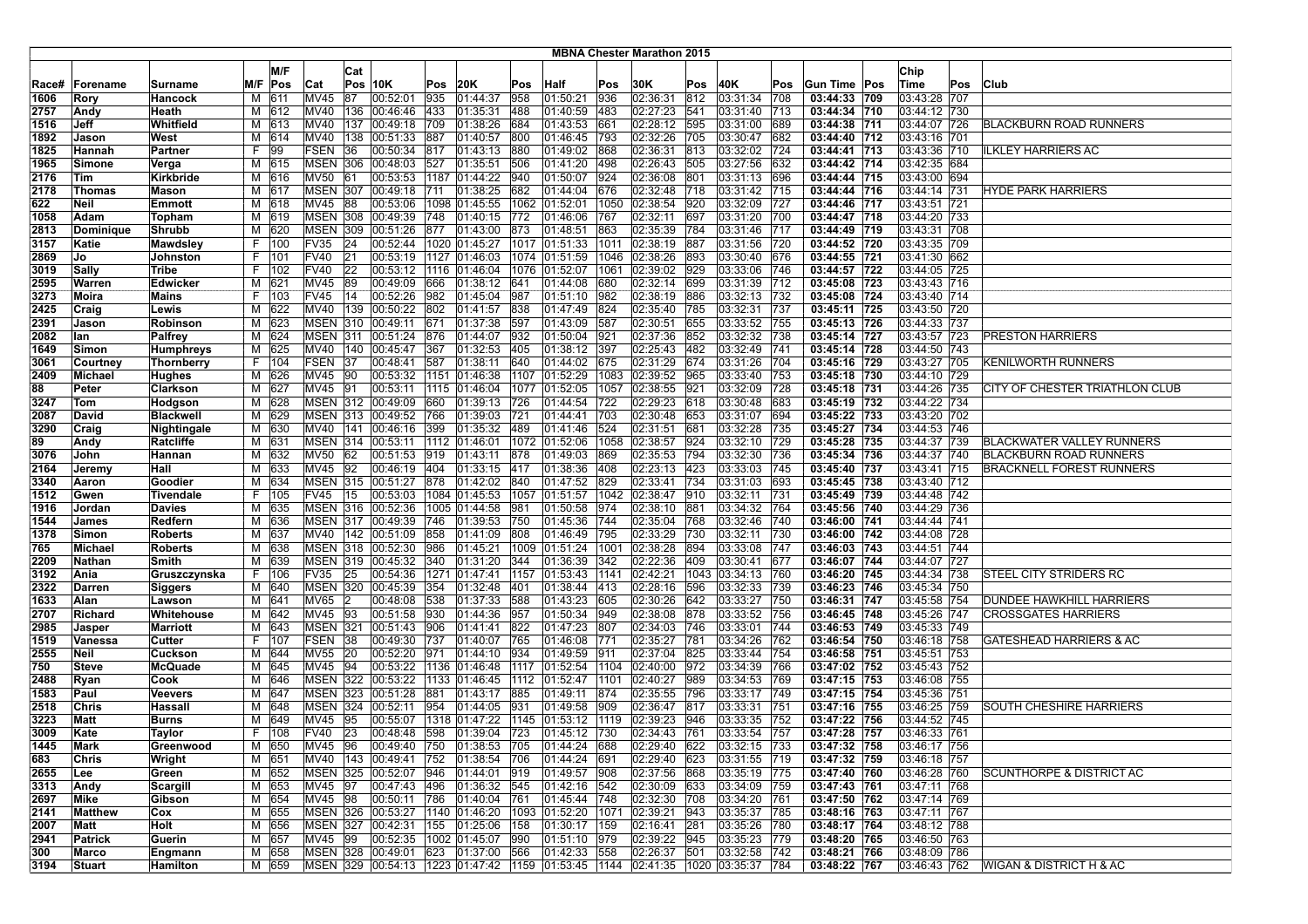| <b>MBNA Chester Marathon 2015</b> |               |                 |    |                |                            |           |                                                          |            |                                           |             |                 |             |                      |            |                      |            |                              |                              |     |                                  |
|-----------------------------------|---------------|-----------------|----|----------------|----------------------------|-----------|----------------------------------------------------------|------------|-------------------------------------------|-------------|-----------------|-------------|----------------------|------------|----------------------|------------|------------------------------|------------------------------|-----|----------------------------------|
|                                   |               |                 |    |                |                            |           |                                                          |            |                                           |             |                 |             |                      |            |                      |            |                              |                              |     |                                  |
|                                   |               |                 |    | M/F            |                            | Cat       |                                                          |            |                                           |             |                 |             |                      |            |                      |            |                              | Chip                         |     |                                  |
| Race#                             | Forename      | Surname         |    | M/F Pos        | Cat                        |           | $Pos$ 10K                                                | Pos        | 20K                                       | Pos         | Half            | Pos         | 30K                  | Pos        | 40K                  | Pos        | Gun Time  Pos                | ∣Time                        | Pos | <b>Club</b>                      |
| 309                               | Tony          | Wolstenholme    | м  | 660            | MV40                       | 144       | 00:48:39                                                 | 582        | 01:39:08                                  | 724         | 01:45:08        | 728         | 02:35:12             | 773        | 03:35:17             | 773        | 03:48:25 768                 | 03:47:58 780                 |     |                                  |
| 2712                              | Chris         | Wise            |    | M 661          | MSEN                       | 330       | 00:00:00                                                 |            | 01:36:47                                  | 554         | 00:00:00        |             | 02:31:09             | 668        | 03:34:05             | 758        | 03:48:29 769                 | 03:47:17 770                 |     |                                  |
| 2913                              | Chris         | Walker          | м  | 662            | <b>MV55</b>                | 21        | 00:52:29                                                 | 984        | 01:44:36                                  | 956         | 01:50:36        | 952         | 02:38:22             | 889        | 03:35:18             | 774        | 03:48:30 770                 | 03:47:04 766                 |     |                                  |
| 3086                              | Richard       | John            | м  | 1663           | MV40                       | 145       | 00:53:09                                                 |            | 1106 01:45:34                             | 1026        | 01:51:31        | 1009        | 02:38:57             | 926        | 03:35:58             | 795        | 03:48:36 771                 | 03:47:42 774                 |     |                                  |
| 2785                              | Peter         | Panacek         | м  | 664            | <b>MSEN 331</b>            |           | 00:47:58 511                                             |            | 01:38:24                                  | 681         | 01:44:32        | 700         | 02:34:01             | 744        | 03:34:50             | 768        | 03:48:38 772                 | 03:47:46 776                 |     |                                  |
| 2461                              | Sean          | Dyer            |    | M 665          |                            |           | MSEN 332 00:53:43 1167 01:46:11                          |            |                                           | 1084        | 01:52:08        | 1062        | 02:39:53             | 966        | 03:35:22             | 777        | 03:48:38 773                 | 03:46:53 764                 |     |                                  |
| 2455                              | Dave          | <b>Ellis</b>    | М  | 666            | MV45                       |           | 100 00:49:10                                             | 669        | 01:38:23                                  | 675         | 01:43:54        | 663         | 02:30:22             | 640        | 03:33:11             | 748        | 03:48:41 774                 | 03:48:00 782                 |     |                                  |
| 117                               | Guy           | Gibson          | М  | 667            | <b>MV50</b>                | 63        | 00:48:03                                                 | 525        | 01:38:02                                  | 626         | 01:43:44        | 638         | 02:30:51             | 657        | 03:35:45             | 791        | 03:48:44 775                 | 03:47:46 775                 |     | (EAST HULL HARRIERS & AC         |
| 1248                              | Paul          | Wilkinson       | М  | 668            | <b>MSEN 333</b>            |           | 00:49:06                                                 | 648        | 01:38:15                                  | 652         | 01:43:42        | 633         | 02:28:05             | 593        | 03:28:24             | 639        | 03:48:49 776                 | 03:48:04 784                 |     |                                  |
| 3253                              | Barry         | Hughes          | M  | 669            | <b>MV50</b>                | 64        | 00:49:16                                                 | 699        | 01:38:55                                  | 707         | 01:44:42        | 705         | 02:33:57             | 742        | 03:35:28             | 781        | 03:48:49 777                 | 03:47:50 777                 |     |                                  |
| 1060                              | Tricia        | Bunn            |    | F   109        | <b>FV40</b>                | 24        | 00:52:14                                                 | 960        | 01:44:46 966                              |             | 01:50:35        | 951         | 02:39:24             | 947        | 03:35:38             | 787        | 03:48:51 778                 | 03:47:25 772                 |     | PEEL ROAD RUNNERS                |
| 2499                              | June          | Harrison        |    | F   110        | <b>FV45</b>                | 16        | 00:54:04                                                 |            | 1207 01:48:16 1194                        |             | 01:54:19        | 1178        | 02:42:34             |            | 1054 03:35:59        | 797        | 03:48:53 779                 | 03:47:40 773                 |     |                                  |
| 2101                              | Aimee         | Middleton       |    | F 1111         | FSEN                       | 39        | 00:54:31                                                 |            | 1258 01:48:35                             | 1205        | 01:54:34        | 1191        | 02:41:47             |            | 1026 03:35:36        | 783        | 03:48:57 780                 | 03:47:01 765                 |     | <b>CHORLTON RUNNERS</b>          |
| 3299                              | Marc          | <b>Plant</b>    |    | M 670          | <b>MSEN 334</b>            |           | 00:50:46                                                 | 833        | 01:41:12 810                              |             | 01:47:09        | 803         | 02:35:46             | 790        | 03:35:03             | 770        | 03:48:58 781                 | 03:47:51 778                 |     |                                  |
| 2936                              | Liam          | Dobbin          | м  | 671            | MSEN                       | 335       | 00:49:53                                                 | 768        | 01:40:14                                  | 771         | 01:46:07        | 769         | 02:32:15             | 700        | 03:35:39             | 789        | 03:49:06 782                 | 03:48:05 785                 |     | DEESTRIDERS RUNNING CLUB         |
| 3314                              | Lisa          | Shepherd        |    | F   112        | <b>FV40</b>                | 25        | 00:49:43                                                 | 755        | 01:41:50                                  | 833         | 01:48:11        | 840         | 02:37:44             | 857        | 03:35:38             | 786        | 03:49:11 783                 | 03:48:12 789                 |     |                                  |
| 3190                              | Karen         | Galpin          |    | F 113          | <b>FV50</b>                |           | 00:53:09                                                 |            | 1105 01:46:55                             | 1121        | 01:53:04        | 1109        | 02:41:01             |            | 1000 03:36:10        | 799        | 03:49:11 784                 | 03:48:00 781                 |     | <b>ALMOST ATHLETES</b>           |
| 2653                              | Marc          | Roberts         |    | M 672          | <b>MSEN 336</b>            |           | 00:55:21<br>MSEN 337 00:49:15                            | 695        | 1339 01:48:38                             |             | 1210 01:54:19   | 1179<br>649 | 02:38:36             | 901<br>660 | 03:35:23             | 778        | 03:49:17 785                 | 03:47:24 771<br>03:48:51 804 |     |                                  |
| 2645                              | Tom           | McAleavy        |    | M 673          | <b>MV55</b>                |           | 00:52:45                                                 |            | 01:38:21                                  | 668<br>1034 | 01:43:50        | 1020        | 02:30:58             | 934        | 03:35:56             | 794        | 03:49:23 786<br>03:49:24 787 | 03:48:04 783                 |     |                                  |
| 209                               | Red           | Williams        |    | M 674          |                            | 22        |                                                          |            | 1023 01:45:37                             |             | 01:51:41        |             | 02:39:06             |            | 03:36:10             | 800        |                              |                              |     |                                  |
| 1752                              | Heath         | Holtz           |    | M 675<br>114   | MV40                       | 146<br>17 | 00:52:49                                                 |            | 1038 01:45:45 1049 01:51:48               |             | 01:50:35        | 1028<br>950 | 02:39:43             | 957<br>895 | 03:36:06             | 1798       | 03:49:26 788                 | 03:48:11 787                 |     |                                  |
| 1130                              | Lucy          | Clarke          | F. |                | <b>FV45</b><br><b>MV45</b> | 101       | 00:51:41<br>00:50:22                                     | 897<br>800 | 01:44:32                                  | 949         |                 | 784         | 02:38:29<br>02:34:05 | 748        | 03:35:22             | 776<br>765 | 03:49:39 789                 | 03:48:21 792<br>03:48:23 794 |     |                                  |
| 3365                              | Nick<br>Arran | Abbott          |    | M 676          |                            |           | MSEN 338 00:52:46                                        |            | 01:40:29<br> 1029 01:45:16  1000 01:51:14 | 789         | 01:46:32        | 988         | 02:38:26             | 892        | 03:34:34<br>03:35:38 | 788        | 03:49:40 790<br>03:49:42 791 | 03:48:33 796                 |     |                                  |
| 2920                              | Andrew        | Lever<br>Scarle |    | M 677<br>M 678 | MV45                       | 102       | 00:47:25                                                 | 474        | 01:34:52                                  | 469         | 01:40:28        | 464         | 02:33:05             | 721        | 03:37:28             | 831        | 03:49:47 792                 | 03:49:12 807                 |     | <b>BARNT GREEN CHUGGERS</b>      |
| 1603 <br>2733                     | Joe           | Smyth           |    | M 679          |                            |           | MSEN 339 00:52:56                                        |            | 1067 01:45:36                             | 1031        | 01:51:40        | 1019        | 02:38:37             | 903        | 03:36:34             | 813        | 03:49:48 793                 | 03:48:41 800                 |     |                                  |
| 1699                              | Nick          | Marshall        |    | M 680          |                            |           | MSEN 340 00:52:09                                        | 951        | 01:44:47                                  | 968         | 01:50:49        | 965         | 02:38:11             | 883        | 03:36:19             | 802        | 03:49:51 794                 | 03:48:47 801                 |     |                                  |
| 2644                              | ∣Steve        | Evans           | М  | 681            | MV45                       | 103       | 00:47:54                                                 | 507        | 01:36:50                                  | 555         | 01:42:41        | 564         | 02:32:13             | 698        | 03:35:52             | 793        | 03:49:54 795                 | 03:49:28 815                 |     |                                  |
| 2890                              | Paul          | Bowmer          | М  | 682            | <b>MSEN</b>                | 341       | 00:53:48                                                 |            | 1176 01:47:04                             | 1130        | 01:53:08        | 1117        | 02:40:26             | 987        | 03:36:20             | 804        | 03:49:55 796                 | 03:48:19 791                 |     |                                  |
| 1146                              | Penny         | Hodges          |    | F   115        | <b>FV35</b>                | 26        | 00:54:24                                                 |            | 1242 01:47:17                             |             | 1140 01:53:22   | 1127        | 02:40:40             | 996        | 03:36:34             | 812        | 03:49:56 797                 | 03:48:33 797                 |     | GRANTHAM RUNNING CLUB            |
| 2570                              | Paul          | Jackson         |    | M 683          | MV40                       |           | 147 00:51:48                                             |            | 913 01:43:02 874                          |             | 01:48:49        | 861         | 02:35:27             | 780        | 03:34:27             | 763        | 03:49:57 798                 | 03:48:49 803                 |     |                                  |
| 2771                              | Joanne        | Rowe            | F. | 116            | <b>FSEN</b>                | 40        | 00:55:33                                                 |            | 1354 01:50:14                             | 1289        | 01:56:15        | 1265        | 02:43:16             |            | 1078 03:36:44        | 817        | 03:49:57 799                 | 03:48:22 793                 |     | <b>GREAT WESTERN RUNNERS</b>     |
| 1279                              | Robert J      | Brown           |    | M 684          | MV45                       | 104       | 00:52:45                                                 |            | 1024 01:43:03                             | 876         | 01:48:47        | 860         | 02:35:05             | 769        | 03:36:47             | 1820       | 03:49:58 800                 | 03:47:56 779                 |     | SOUTH CHESHIRE HARRIERS          |
| 1855                              | Martin        | Ivison          | М  | 685            | <b>MV40</b>                | 148       | 00:45:27                                                 | 319        | 01:32:49                                  | 402         | 01:39:14        | 429         | 02:30:19             | 638        | 03:36:30             | 811        | 03:49:59 801                 | 03:49:27 813                 |     |                                  |
| 1252                              | Ken           | Rowe            | М  | 686            | <b>MSEN</b>                |           | 342 00:49:20                                             | 717        | 01:39:58                                  | 752         | 01:45:54        | 755         | 02:34:28             | 759        | 03:35:46             | 792        | 03:50:02 802                 | 03:48:27 795                 |     | <b>ALDRIDGE RC</b>               |
| 3179                              | Phil          | <b>Bates</b>    | М  | 687            | MV45                       |           | 105 00:51:13                                             | 866        | 01:42:27                                  | 856         | 01:48:22        | 847         | 02:37:25             | 847        | 03:36:25             | 808        | 03:50:04 803                 | 03:48:12 790                 |     | <b>TORBAY AAC</b>                |
| 1419                              | Robert        | Thornton        |    | M 688          |                            |           | MSEN 343 00:54:39                                        |            | $ 1281 01:50:08$  1282  01:56:14          |             |                 | 1262        | 02:40:30             | 992        | 03:35:32             | 782        | 03:50:10 804                 | 03:48:48 802                 |     | WYMONDHAM AC                     |
| 3379                              | David         | Sagar           |    | M 689          | <b>MV40</b>                |           | 149 00:49:30                                             | 735        | 01:40:22                                  | 783         | 01:46:15        | 776         | 02:35:42             | 786        | 03:37:26             | 829        | 03:50:10 805                 | 03:49:14 808                 |     | <b>ACCRINGTON ROAD RUNNERS</b>   |
| 1380                              | Neil          | Graham          | М  | 690            | <b>MV45</b>                | 106       | 00:52:33                                                 | 995        | 01:45:18                                  | 1004        | 01:51:21        | 996         | 02:39:09             | 938        | 03:37:12             | 825        | 03:50:16 806                 | 03:48:56 805                 |     | _OTHIAN RUNNING CLUB             |
| 1874                              | Ross          | <b>Birbeck</b>  |    | M 691          | <b>MSEN</b>                | 344       | 00:45:11                                                 | 288        | 01:31:13                                  | 340         | 01:37:12        | 357         | 02:29:08             | 614        | 03:36:30             | 1810       | 03:50:18 807                 | 03:49:51 822                 |     |                                  |
| 2060                              | Claire        | <b>Miles</b>    |    | F   117        | <b>FV40</b>                | 26        | 00:51:43                                                 | 907        | 01:44:57                                  | 979         | 01:51:10        | 980         | 02:39:41             | 955        | 03:36:47             | 819        | 03:50:20 808                 | 03:48:41 799                 |     |                                  |
| 1468                              | Mark          | Jones           |    | M 692          | MV40                       |           | 150 00:49:05                                             | 637        | 01:39:22                                  | 734         | 01:45:28        | 739         | 02:34:49             | 764        | 03:36:57             | 823        | 03:50:20 809                 | 03:49:39 818                 |     |                                  |
| 1242                              | Alan          | Webb            |    | M 693          | MV45                       |           | 107 00:55:09                                             |            | 1324 01:48:26 1198                        |             | 01:54:28        | 1188        | 02:41:38             |            | 1022 03:37:13        | 826        | 03:50:28 810                 | 03:48:36 798                 |     |                                  |
| 1695                              | Davyd         | Fisher          |    | M 694          | <b>MSEN 345</b>            |           | 00:52:08                                                 | 950        | 01:44:45                                  | 964         | 01:50:48        | 962         | 02:38:09             | 880        | 03:36:47             | 818        | 03:50:32 811                 | 03:49:27 814                 |     |                                  |
| 704                               | David         | <b>Browne</b>   |    | M 695          | MV40                       | 151       | 00:48:57                                                 | 613        | 01:39:59                                  | 755         | 01:46:03        | 763         | 02:34:12             | 753        | 03:36:20             | 803        | 03:50:32 812                 | 03:49:32 816                 |     |                                  |
| 1847                              | Garry         | <b>Taylor</b>   |    | M 696          | MSEN 346                   |           | 00:52:06                                                 | 943        | 01:44:15 936                              |             | 01:50:12        | 929         | 02:37:08             | 831        | 03:35:15             | 772        | 03:50:34 813                 | 03:49:15 809                 |     |                                  |
| 1576                              | Catherine     | Walker          |    | F   118        | FSEN                       | 141       | 00:49:26                                                 | 730        | 01:40:38                                  | 794         | 01:46:42        | 790         | 02:35:44             | 787        | 03:36:35             | 814        | 03:50:36 814                 | 03:49:41 819                 |     | <b>STOCKSFIELD STRIDERS</b>      |
| 399                               | Bethany       | Dockrill        |    | F   119        | <b>FV35</b>                | 27        | 00:50:28                                                 | 812        | 01:42:48                                  | 866         | 01:48:50        | 862         | 02:38:05             | 875        | 03:35:58             | 796        | 03:50:39 815                 | 03:49:26 812                 |     |                                  |
| 371                               | Gemma         | Roberts         |    | F   120        | FSEN 42                    |           |                                                          |            |                                           |             |                 | 1245        | 02:43:34             |            | 1088 03:37:55        | 840        | $03:50:43$ 816               | 03:49:01 806                 |     |                                  |
| 2372                              | Angela        | Shian           |    | F   121        | FV35 28                    |           | $ 00:52:04$ 939 01:45:45 1046 01:51:54 1038 02:40:54 999 |            |                                           |             |                 |             |                      |            | 03:38:23 850         |            | 03:50:44 817                 | 03:49:48  821                |     | <b>CLAYTON LE MOORS HARRIERS</b> |
| 1344                              | Jayne         | <b>Bevan</b>    |    | F   122        | FV40 27                    |           | $ 00:52:48$  1034  01:45:42  1044  01:51:48  1031        |            |                                           |             |                 |             | 02:40:20 983         |            | 03:37:33 834         |            | 03:50:50 818                 | 03:49:34 817                 |     |                                  |
| 2442                              | Stuart        | McCallum        |    | M 697          |                            |           | MV45 108 00:51:22 874 01:45:16 998                       |            |                                           |             | 01:51:15        | 990         | 02:38:01             | 871        | 03:36:38 815         |            | 03:50:56 819                 | 03:50:10 830                 |     |                                  |
| 3001                              | Stuart        | Rogers          |    | M 698          |                            |           | MSEN 347 00:51:44 910                                    |            | 01:44:34 952                              |             | 01:50:38        | 956         | 02:38:36             | 900        | 03:36:49             | 822        | 03:50:56 820                 | 03:49:43 820                 |     |                                  |
| 3332                              | Chris         | Warne           |    | M 699          |                            |           | MSEN 348 00:53:51 1183 01:46:16 1088 01:52:20            |            |                                           |             |                 | 1072        | 02:40:08             | 979        | 03:38:18 847         |            | 03:50:58 821                 | 03:49:17 810                 |     |                                  |
| 140                               | Lucas         | Meagor          |    | M 700          |                            |           | MV40 152 00:46:11                                        |            | 395 01:35:13 474                          |             | 01:40:48 476    |             | 02:32:28 706         |            | 03:37:43 838         |            | 03:51:01 822                 | 03:50:39 842                 |     |                                  |
| 352                               | David         | Clarkson        |    | M 701          |                            |           | MSEN 349 00:48:46 594 01:37:18 579                       |            |                                           |             | $ 01:42:59$ 573 |             | 02:29:56 628         |            | 03:34:50 767         |            | 03:51:02 823                 | 03:49:57 824                 |     |                                  |
| 1056                              | Cheryl        | Lomas           |    | F   123        | <b>FV35</b>                | 29        | 00:50:26 809                                             |            | 01:43:23 888                              |             | 01:49:36        | 887         | 02:38:24             | 890        | 03:37:39 836         |            | 03:51:03 824                 | 03:50:22 832                 |     |                                  |
| 1465                              | Helen         | Seymour         |    | F   124        | <b>FV35</b>                | 30        | 00:53:09 1104 01:46:00 1070 01:52:04                     |            |                                           |             |                 | 1056        | 02:38:56 922         |            | 03:36:49             | 821        | 03:51:10 825                 | 03:50:16 831                 |     | <b>TEAM BATH ATHLETICS CLUB</b>  |
| 2252                              | Colin         | Longworth       |    | M 702          | MV60 5                     |           | 00:49:34 742 01:42:14 846                                |            |                                           |             | 01:48:36 854    |             | 02:39:38 952         |            | 03:39:37 874         |            | 03:51:11 826                 | 03:51:02 854                 |     | 100 MARATHON CLUB                |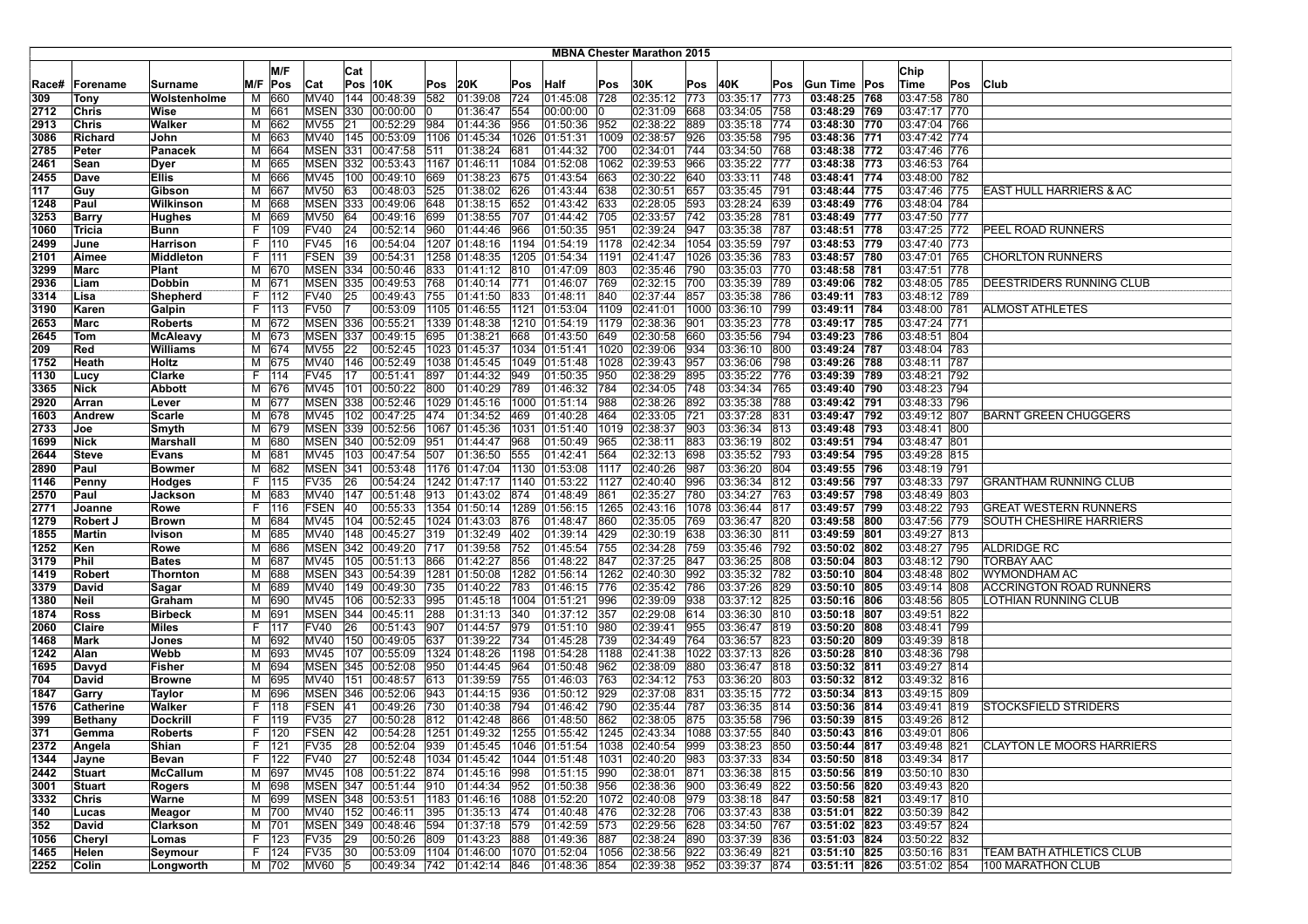| <b>MBNA Chester Marathon 2015</b> |              |                    |   |              |                     |            |                                                                                          |     |                                |             |                           |              |                      |                |                            |            |                              |                              |     |                                  |
|-----------------------------------|--------------|--------------------|---|--------------|---------------------|------------|------------------------------------------------------------------------------------------|-----|--------------------------------|-------------|---------------------------|--------------|----------------------|----------------|----------------------------|------------|------------------------------|------------------------------|-----|----------------------------------|
|                                   |              |                    |   | M/F          |                     |            |                                                                                          |     |                                |             |                           |              |                      |                |                            |            |                              |                              |     |                                  |
|                                   |              |                    |   |              |                     | Cat        |                                                                                          |     |                                |             |                           |              |                      |                |                            |            |                              | Chip                         |     |                                  |
| Race#                             | Forename     | Surname            |   | M/F Pos      | Cat                 |            | $Pos$ 10K                                                                                | Pos | 20K                            | Pos         | Half                      | Pos          | 30K                  | Pos            | 40K                        | Pos        | Gun Time Pos                 | Time                         | Pos | Club                             |
| 2281                              | ∣Peter       | <b>Matzen</b>      | М | 703          | <b>MSEN 350</b>     |            | 00:48:58                                                                                 | 617 | 01:37:36                       | 592         | 01:43:13                  | 592          | 02:30:41             | 652            | 03:36:27                   | 809        | 03:51:11 827                 | 03:50:26 834                 |     | <b>RAZZERS RUNNERS</b>           |
| 761                               | David        | <b>Edwards</b>     |   | M 704        |                     |            | MSEN 351 00:51:12                                                                        | 865 | 01:42:48                       | 864         | 01:48:37                  | 856          | 02:36:13             | 803            | 03:38:15                   | 845        | 03:51:17 828                 | 03:49:54 823                 |     | SALFORD METROPOLITAN AC          |
| 3144                              | Ben          | Scott              | м | 705          | <b>MSEN</b>         | 352        | 00:52:23                                                                                 | 977 | 01:42:48                       | 865         | 01:48:23                  | 849          | 02:33:31             | 731            | 03:35:11                   | 771        | 03:51:20 829                 | 03:50:24 833                 |     |                                  |
| 1207                              | Joanna       | <b>Shevlin</b>     |   | F   125      | FV35                | 31         | 00:52:39                                                                                 |     | 1011 01:46:02 1073             |             | 01:52:06                  | 1059         | 02:38:58             | 927            | 03:37:29                   | 832        | 03:51:22 830                 | 03:50:31 838                 |     | <b>HORSFORTH HARRIERS</b>        |
| 1482                              | Steve        | <b>Walters</b>     |   | M 706        |                     |            | MSEN 353 00:46:27 414                                                                    |     | $ 01:35:16 $ 478               |             | 01:41:21                  | 505          | 02:30:57             | 659            | 03:36:11                   | 1801       | 03:51:29 831                 | 03:50:06 828                 |     |                                  |
| 935                               | Alex         | Bowker             |   | M 707        |                     |            | MSEN 354 00:49:25                                                                        | 729 | $[01:39:33$ 739                |             | 01:45:32                  | 741          | 02:35:54             | 795            | 03:36:23                   | 806        | 03:51:30 832                 | 03:50:27 835                 |     |                                  |
| 2907                              | David        | Obrien             |   | M 708        |                     |            | MSEN 355 00:54:23                                                                        |     | 1241 01:48:51                  |             | 1222 01:54:57             | 1208         | 02:43:29             |                | 1084 03:38:51              | 859        | 03:51:40 833                 | 03:50:01 826                 |     | <b>BIRKENHEAD AC</b>             |
| 3161                              | Peter        | <b>Heyes</b>       |   | M 709        | <b>MV50</b>         | 65         | 00:50:36                                                                                 | 822 | 01:47:42 1158                  |             | 01:53:42                  | 1140         | 02:44:25             | $ 1110\rangle$ | 03:40:03                   | 881        | 03:51:41 834                 | 03:50:35 839                 |     |                                  |
| 607                               | Nick         | <b>Wilkins</b>     |   | M 710        | MV45                |            | 109 00:53:04                                                                             |     | 1090 01:45:49                  |             | 1055 01:52:33             | 1086         | 02:39:22             | 944            | 03:38:25                   | 852        | 03:51:44 835                 | 03:50:44 846                 |     | <b>DROITWICH AC</b>              |
| 2631                              | Adewale      | Kadiri             |   | M 711        | <b>MV45</b>         | 110        | 00:52:14 961                                                                             |     | 01:44:44 962                   |             | 01:50:37                  | 953          | 02:37:54             | 867            | 03:37:27                   | 830        | 03:51:50 836                 | 03:50:55 848                 |     | PURPLE PATCH RUNNERS             |
| 1440                              | Adrian       | <b>OLeary</b>      |   | M 712        | <b>MV45</b>         | 111        | 00:53:12  1119  01:46:29  1101  01:52:36                                                 |     |                                |             |                           | 1092         | 02:41:03             |                | 1002 03:38:49              | 858        | 03:51:52 837                 | 03:50:42 845                 |     |                                  |
| 292                               | Anna         | <b>Blomfield</b>   |   | F   126      | <b>FV50</b>         | 18         |                                                                                          |     | 00:47:59 513 01:37:22 582      |             | 01:42:59                  | 574          | 02:30:26             | 641            | 03:39:20                   | 865        | 03:51:53 838                 | 03:51:33 862                 |     | ROCHDALE HARRIERS & AC           |
| 2159                              | Paul         | Kain               |   | M 713        | MV40                |            | 153 00:54:31                                                                             |     | 1259 01:48:35   1206 01:54:37  |             |                           | 1195         | 02:43:12             |                | 1077 03:38:38              | 856        | 03:51:57 839                 | 03:50:01 825                 |     | <b>CHORLTON RUNNERS</b>          |
| 3217                              | David        | <b>Ashcroft</b>    |   | M 714        | <b>MSEN</b>         | 356        | 00:52:39                                                                                 |     | 1010 01:45:24   1013 01:51:21  |             |                           | 995          | 02:38:49             | 915            | 03:37:23                   | 827        | 03:52:02 840                 | 03:51:01 853                 |     |                                  |
| 642                               | Melvyn       | Clarke             |   | M 715        | <b>MV50</b>         | 66         | 00:53:12                                                                                 |     | 1117  01:43:45  904            |             | 01:49:33                  | 882          | 02:37:22             | 842            | 03:36:57                   | 824        | 03:52:08 841                 | 03:50:04 827                 |     |                                  |
| 1479                              | Kamil        | Karpiesiuk         |   | M 716        | <b>MSEN 357</b>     |            | 00:52:37                                                                                 |     | 1007 01:44:47                  | 967         | $ 01:50:42\rangle$        | 958          | 02:38:51             | 916            | 03:37:37                   | 835        | 03:52:09 842                 | 03:50:42 844                 |     |                                  |
| 2651                              | Andy         | Whaley             |   | M 717        | MV40                |            | 154 00:53:03                                                                             |     | 1087 01:46:38                  | 1106        | 01:52:41                  | 1096         | 02:39:51             | 962            | 03:37:49                   | 839        | 03:52:10 843                 | 03:50:41 843                 |     |                                  |
| 770                               | Michael      | Ollier             |   | M 718        | <b>MSEN 358</b>     |            | 00:51:18 871                                                                             |     | 01:42:40 862                   |             | 01:48:36                  | 855          | 02:37:17             | 837            | 03:37:42                   | 837        | 03:52:10 844                 | 03:50:31 837                 |     |                                  |
| 3345                              | Colin        | <b>Edwards</b>     |   | M 719        |                     |            | MSEN 359 00:51:51 916                                                                    |     | 01:43:54                       | 915         | 01:49:44                  | 899          | 02:37:24             | 845            | 03:37:29                   | 833        | 03:52:14 845                 | 03:50:30 836                 |     |                                  |
| 966                               | Donna        | Thompson           |   | F   127      | <b>FV35</b>         | 32         | 00:51:28                                                                                 | 883 | 01:44:33                       | 951         | 01:50:23                  | 938          | 02:39:34             | 950            | 03:38:04                   | 842        | 03:52:26 846                 | 03:50:37 841                 |     |                                  |
| 1098                              | Craig        | Sommerville        |   | M 720        |                     |            | MSEN 360 00:49:33                                                                        | 739 | 01:38:34                       | 698         | 01:44:24                  | 690          | 02:31:44             | 679            | 03:38:31                   | 1853       | 03:52:27 847                 | 03:51:39 867                 |     |                                  |
| 2743                              | David        | <b>Blyth</b>       |   | M 721        | <b>MV40</b>         |            | 155 00:49:33                                                                             | 740 | 01:40:10                       | 768         | 01:47:26                  | 808          | 02:34:03             | 747            | 03:38:34                   | 854        | 03:52:27 848                 | 03:51:38 866                 |     |                                  |
| 2995                              | Simon        | King               |   | M 722        | MV40                | 156        | 00:52:50                                                                                 |     | 1042 01:45:35                  |             | 1030 01:51:35             | 1015         | 02:38:48             | 914            | 03:38:03                   | 841        | 03:52:30 849                 | 03:51:29 861                 |     |                                  |
| 2919                              | Valery       | <b>Savinov</b>     |   | M 723        | <b>MV50</b>         | 67         | 00:48:06                                                                                 | 531 | 01:36:41                       | 549         | 01:42:23                  | 546          | 02:31:00             | 662            | 03:39:09                   | 863        | 03:52:30 850                 | 03:51:33 863                 |     |                                  |
| 2912                              | Richard      | Gledhill           |   | M 724        | <b>MV55</b>         | 23<br>12   | 00:53:06                                                                                 |     | 1096 01:47:23                  |             | 1146 01:53:28             | 1131<br>1107 | 02:41:44             |                | 1024 03:38:18              | 846        | 03:52:32 851                 | 03:50:35 840<br>03:50:56 849 |     | BUXTON & DISTRICT AC             |
| 863<br>3172                       | Kate<br>Paul | Ledin              |   | F   128      | <b>FV55</b><br>MV40 |            | 00:53:47<br> 00:49:14                                                                    | 687 | 1175 01:47:01                  | 1126<br>711 | 01:53:00                  | 708          | 02:41:06<br>02:33:23 | 726            | 1003 03:38:35<br>03:36:22  | 855<br>805 | 03:52:33 852<br>03:52:35 853 | 03:50:09 829                 |     |                                  |
| 1155                              | Christian    | <b>Morris</b>      |   | M 725<br>726 | <b>MV40</b>         | 157<br>158 | 00:52:11                                                                                 | 953 | 01:38:58<br>01:45:29           |             | 01:44:43<br>1018 01:51:10 | 981          | 02:37:53             | 865            | 03:36:42                   |            | 03:52:37 854                 | 03:51:21 858                 |     |                                  |
| 1090                              | Ellie        | Sanders<br>Wright  | М | F 129        | <b>FSEN</b>         | 43         | 00:48:31                                                                                 | 570 | 01:38:31                       | 691         | 01:44:13                  | 683          | 02:34:47             | 763            | 03:38:07                   | 816<br>843 | 03:52:39 855                 | 03:51:19 857                 |     |                                  |
| 3003                              | Adam         | <b>Butterfield</b> |   | M 727        |                     |            | MSEN 361 00:47:21                                                                        | 470 | 01:36:11                       | 527         | 01:41:54                  | 528          | 02:32:01             | 692            | 03:36:25                   | 807        | 03:52:42 856                 | 03:49:19 811                 |     |                                  |
| 1085                              | Setian       | Coulibaly          |   | M 728        |                     |            | MV45 112 00:52:20 970                                                                    |     | 01:45:06                       | 988         | 01:51:10                  | 983          | 02:39:54             | 969            | 03:38:46                   | 857        | 03:52:42 857                 | 03:50:52 847                 |     |                                  |
| 3147                              | Kevin        | <b>Buchanan</b>    |   | M 729        |                     |            | MSEN 362 00:51:42                                                                        | 901 | 01:43:45                       | 902         | 01:49:43                  | 895          | 02:37:12             | 833            | 03:37:25                   | 828        | 03:52:43 858                 | 03:51:25 860                 |     |                                  |
| 1409                              | <b>Rhys</b>  | <b>Evans</b>       |   | M 730        |                     |            | MSEN 363 00:52:31                                                                        | 992 | 01:45:09                       | 993         | 01:51:14                  | 989          | 02:38:00             | 870            | 03:38:21                   | 1848       | 03:52:46 859                 | 03:51:00 850                 |     |                                  |
| 1042                              | Stephen      | <b>Barratt</b>     |   | M 731        | <b>MV40</b>         |            | 159 00:51:50                                                                             | 915 | 01:44:02                       | 923         | 01:49:59                  | 910          | 02:37:05             | 827            | 03:38:23                   | 851        | 03:52:46 860                 | 03:51:36 865                 |     | SPIRIT OF MONMOUTH               |
| 3372                              | Iwan         | Evans              |   | M 732        |                     |            | MSEN 364 00:52:31                                                                        | 989 | 01:45:09                       | 992         | 01:51:13                  | 986          | 02:37:59             | 869            | 03:38:21                   | 849        | 03:52:47 861                 | 03:51:01 852                 |     |                                  |
| 937                               | Alan         | Lindsay            |   | M 733        | MV45                |            | 113 00:51:31                                                                             | 885 | 01:43:36 897                   |             | 01:49:44                  | 898          | 02:39:20             | 941            | 03:39:03                   | 862        | 03:52:52 862                 | 03:51:49 869                 |     |                                  |
| 793                               | lan          | Cragg              |   | M 734        |                     |            | MV45  114  00:56:12  1421  01:51:31                                                      |     |                                |             | 1343 01:57:35             | 1318         | 02:45:22             | 1141           | 03:39:01                   | 861        | 03:52:52 863                 | 03:51:00 851                 |     |                                  |
| 1952                              | David        | <b>OBrien</b>      |   | M 735        |                     |            | MSEN 365 00:52:20                                                                        | 968 | 01:44:41                       | 961         | 01:50:48                  | 961          | 02:43:19             |                | 1081 03:40:07              | 891        | 03:52:55 864                 | 03:52:22 875                 |     | <b>WYE VALLEY RUNNERS</b>        |
| 3325                              | Matthew      | Thorley            |   | M 736        | MSEN 366            |            | 00:55:37                                                                                 |     | 1360 01:50:20                  | 1295        | 01:56:21                  | 1273         | 02:43:32             | 1086           | 03:39:37                   | 873        | 03:53:03 865                 | 03:51:13 856                 |     |                                  |
| 2923                              | Jon Paul     | Challinor          |   | M 737        |                     |            | MSEN 367 00:47:57                                                                        | 509 | 01:36:35                       | 547         | 01:42:14                  | 540          | 02:35:07             | 770            | 03:39:30                   | 1867       | 03:53:08 866                 | 03:52:37 881                 |     |                                  |
| 1298                              | Mark         | <b>Newton</b>      |   | M 738        | <b>MSEN 368</b>     |            | 00:47:37                                                                                 | 488 | 01:36:38                       | 548         | 01:42:24                  | 547          | 02:28:33             | 602            | 03:39:31                   | 1868       | 03:53:12 867                 | 03:52:41 882                 |     |                                  |
| 3049                              | James        | Dubash             |   | M 739        | MV45                | 115        | 00:52:51                                                                                 |     | 1049 01:45:41                  |             | 1041 01:51:46             | 1026         | 02:39:52             | 964            | 03:39:35                   | 870        | 03:53:14 868                 | 03:52:04 872                 |     |                                  |
| 3369                              | Tristran     | <b>Duggleby</b>    |   | M 740        |                     |            | MSEN 369 00:47:00                                                                        | 448 | 01:34:47                       | 466         | 01:40:50                  | 478          | 02:31:56             | 686            | 03:39:15                   | 864        | 03:53:19 869                 | 03:52:32 877                 |     |                                  |
| 1507                              | Anthony      | <b>Cuthbertson</b> |   | M 741        | MV50 68             |            | 00:53:50                                                                                 |     | 1181 01:47:16                  | 1138        | 01:53:22                  | 1126         | 02:42:09             |                | 1034 03:40:01              | 880        | 03:53:22 870                 | 03:51:24 859                 |     |                                  |
| 585                               | William      | <b>Charles</b>     |   | M 742        |                     |            | MSEN 370 00:51:03                                                                        | 852 | [01:42:13]                     | 845         | 01:48:03                  | 833          | 02:37:34             | 851            | 03:40:03                   | 882        | 03:53:23 871                 | 03:52:36 880                 |     | WARRINGTON ROAD RUNNERS          |
| 1134                              | David        | <b>Broadley</b>    |   | M 743        | MV45                | 116        | 00:54:32                                                                                 |     | 1264  01:49:45  1264  01:55:50 |             |                           | 1250         | 02:43:59             |                | 1100 03:39:42              | 877        | 03:53:25 872                 | 03:51:55 870                 |     | <b>HALIFAX HARRIERS &amp; AC</b> |
| 988                               | Simon        | Walkden            |   | M 744        | MV40                | 160        | 00:49:17                                                                                 | 707 | 01:42:08                       | 843         | 01:48:23                  | 848          | 02:38:47             | 912            | 03:39:39                   | 876        | 03:53:28 873                 | 03:52:50 884                 |     | TOTLEY AC                        |
| 1937                              | Paul         | Scully             |   | M 745        | <b>MSEN 371</b>     |            | 00:54:21                                                                                 |     | 1234 01:48:02                  | 1184        | 01:54:05                  | 1166         | 02:42:38             |                | 1058 03:39:49              | 879        | 03:53:33 874                 | 03:52:02 871                 |     |                                  |
| 1318                              | Joel         | Thomas             |   | M 746        |                     |            | MSEN 372 00:52:22 974 01:43:27 891                                                       |     |                                |             | 01:49:44                  | 896          | 02:37:20 838         |                | 03:39:36 871               |            | 03:53:36 875                 | 03:52:05 873                 |     |                                  |
| 1632                              | Gunnar       | Menzel             |   | M   747      |                     |            | MV45  117  00:56:43  1490  01:51:47  1355  01:57:58  1337  02:45:48  1155  03:40:04  883 |     |                                |             |                           |              |                      |                |                            |            | 03:53:43 876                 | 03:51:11 855                 |     |                                  |
| 549                               | Simon        | Clarke             |   | M 748        |                     |            | MV40 161 00:49:09 661 01:39:34 742                                                       |     |                                |             | 01:45:26                  | 738          | 02:34:25 758         |                | 03:39:47 878               |            | 03:53:47 877                 | 03:52:52 885                 |     |                                  |
| 2616                              | Paul         | Whittaker          |   | M 749        |                     |            | MV40  162  00:50:09  785                                                                 |     | $ 01:41:48$ 829                |             | 01:47:38                  | 815          | 02:35:02             | 767            | 03:40:43 906               |            | 03:53:49 878                 | 03:53:07 892                 |     |                                  |
| 1118                              | Dale         | Robertson          |   | M 750        |                     |            | MSEN 373 00:52:33 996                                                                    |     | 01:45:23 1011                  |             | 01:51:29                  | 1006         | 02:39:45             | 959            | 03:40:05 886               |            | 03:53:54 879                 | 03:52:54 886                 |     |                                  |
| 1454                              | Jamie        | <b>Bradbury</b>    |   | M 751        |                     |            | MSEN 374 00:50:58 849                                                                    |     | 01:40:58 803                   |             | 01:46:43                  | 791          | 02:33:57             | 741            | 03:40:04                   | 885        | 03:54:05 880                 | 03:53:07 890                 |     | LYMM RUNNERS                     |
| 2888                              | lan          | Hurt               |   | M 752        | MV55 24             |            | 00:00:00 0                                                                               |     | 01:48:55 1226 01:55:02 1214    |             |                           |              | 02:43:32             |                | 1087 03:41:01 916          |            | 03:54:10 881                 | 03:52:35 879                 |     |                                  |
| 3215                              | Charles      | Allington          |   | M 753        |                     |            | MSEN 375 00:48:57 611 01:38:55 709                                                       |     |                                |             | 01:44:36                  | 701          | 02:31:45 680         |                | 03:40:56 913               |            | 03:54:11 882                 | 03:53:30 898                 |     |                                  |
| 1962                              | Neil         | <b>Bant</b>        |   | M 754        |                     |            | MV40 163 00:48:34 573 01:37:32 587                                                       |     |                                |             | 01:43:25                  | 608          | 02:36:13             | 804            | 03:41:54 939               |            | 03:54:13 883                 | 03:53:42 906                 |     | BEVERLEY ATHLETIC CLUB           |
| 2128                              | David        | Green              |   | M 755        | MV40                |            | 164  00:51:15  867  01:42:35  858                                                        |     |                                |             | 01:48:27                  | 850          | 02:36:02             | 799            | 03:40:10                   | 893        | 03:54:19 884                 | 03:52:31 876                 |     |                                  |
| 2844                              | Simon        | <b>Buckden</b>     |   | M 756        |                     |            | MV40  165  00:54:04  1208  01:47:46  1167  01:53:49  1150                                |     |                                |             |                           |              |                      |                | 02:42:22 1048 03:40:06 890 |            | 03:54:22 885                 | 03:52:34 878                 |     |                                  |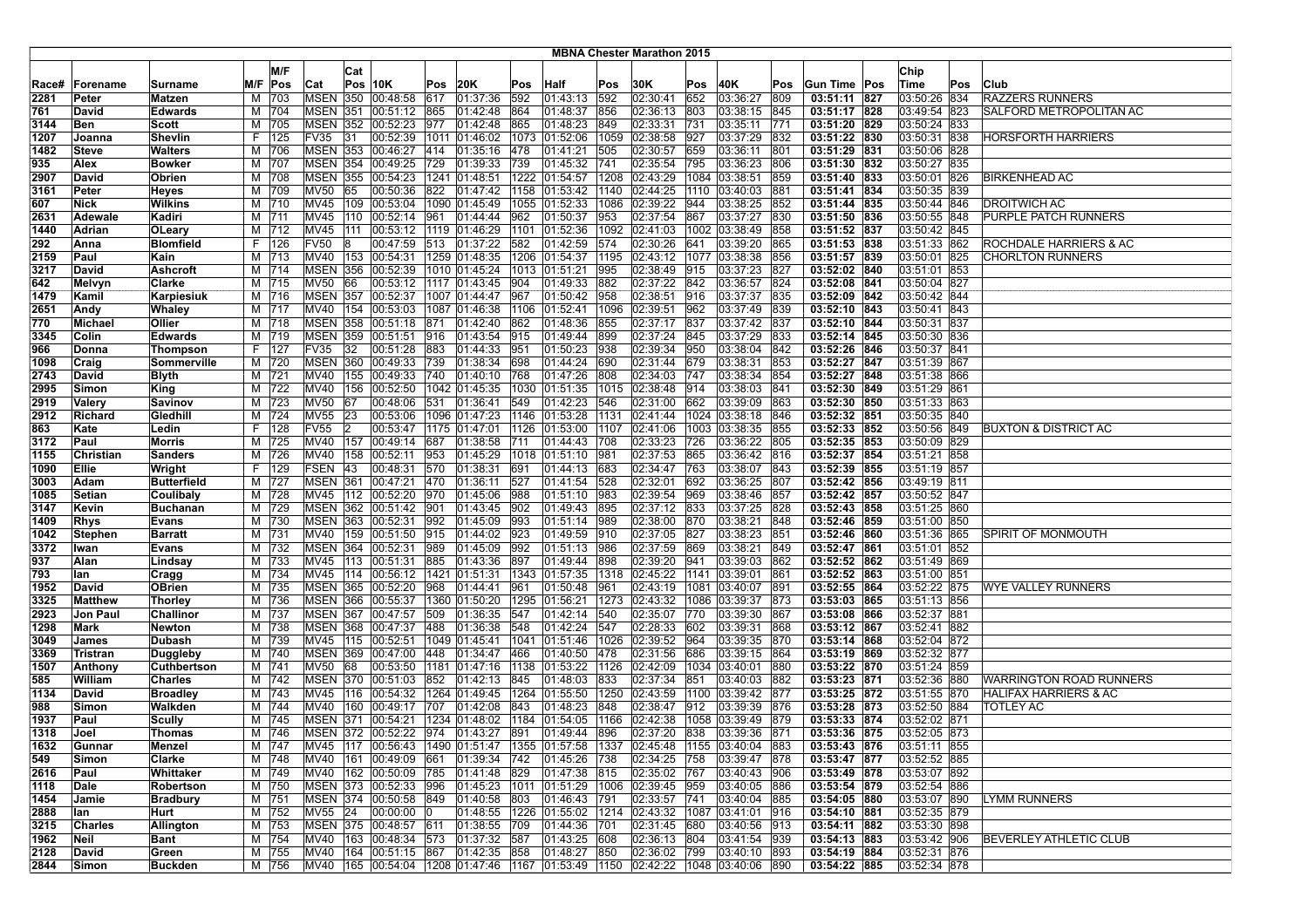|             |                 |                  |    |         |                 |     |                                                                                         |      |                   |      |                                |      | <b>MBNA Chester Marathon 2015</b> |      |                             |               |              |              |     |                                |
|-------------|-----------------|------------------|----|---------|-----------------|-----|-----------------------------------------------------------------------------------------|------|-------------------|------|--------------------------------|------|-----------------------------------|------|-----------------------------|---------------|--------------|--------------|-----|--------------------------------|
|             |                 |                  |    | M/F     |                 |     |                                                                                         |      |                   |      |                                |      |                                   |      |                             |               |              |              |     |                                |
|             |                 |                  |    |         |                 | Cat |                                                                                         |      |                   |      |                                |      |                                   |      |                             |               |              | Chip         |     |                                |
| Race#       | <b>Forename</b> | Surname          |    | M/F Pos | Cat             |     | <b>Pos 10K</b>                                                                          | Pos  | 20K               | Pos  | <b>Half</b>                    | Pos  | 30K                               | Pos  | 40K                         | Pos           | Gun Time Pos | Time         | Pos | <b>Club</b>                    |
| 2714        | Wayne           | <b>Booth</b>     | м  | 757     | MV40            | 166 | 00:53:09                                                                                |      | 1103 01:47:47     | 1169 | 01:53:58                       | 1156 | 02:43:06                          | 1070 | 03:40:50                    | 910           | 03:54:24 886 | 03:53:13 896 |     |                                |
| 1540        | Alex            | Morris           | м  | 758     | <b>MSEN</b>     |     | 376 00:49:24                                                                            | 727  | 01:39:22 733      |      | 01:44:52                       | 719  | 02:34:18                          | 755  | 03:40:06                    | 889           | 03:54:24 887 | 03:53:06 888 |     |                                |
| 3123        | Michael         | <b>Barrett</b>   | М  | 759     | <b>MV50</b>     | 69  | 00:53:58                                                                                | 1196 | 01:48:00          | 1181 | 01:54:05                       | 1165 | 02:42:25                          | 1049 | 03:40:05                    | 887           | 03:54:25 888 | 03:53:06 889 |     |                                |
| 2980        | Amy             | Hayes            | F. | 130     | FSEN 44         |     | 00:50:35                                                                                | 821  | 01:42:30          | 857  | 01:48:34                       | 853  | 02:36:50                          | 821  | 03:40:58                    | 914           | 03:54:26 889 | 03:53:50 910 |     |                                |
| 1048        | Alison          | Read             | F. | 131     | <b>FV40</b>     | 28  | 00:53:33                                                                                |      |                   |      | 1154 01:48:01 1182 01:54:12    |      | $1172$ 02:43:19                   |      | 1080 03:40:34               | 902           | 03:54:30 890 | 03:53:07 891 |     |                                |
| 2991        | Lisa            | Ingham           |    | F   132 | FV45            | 18  | 00:52:45                                                                                |      |                   |      | 1022 01:46:10 1083 01:52:27    | 1081 | 02:41:55                          |      | 1030 03:40:40               | 905           | 03:54:30 891 | 03:53:12 895 |     | BLACKBURN ROAD RUNNERS         |
| 3385        | Angelo          | Tomasso          | м  | 760     | MV40            | 167 | 00:52:44                                                                                |      |                   |      | 1021 01:46:52 1118 01:53:10    | 1118 | 02:42:56                          |      | 1063 03:41:03               | 917           | 03:54:31 892 | 03:53:07 893 |     | <b>MANCHESTER FRONTRUNNERS</b> |
| 1834        | Francis         | Gilchrist        | М  | 761     | MSEN 377        |     | 00:53:10                                                                                |      |                   |      | 1108 01:45:55 1061 01:52:00    | 1048 | 02:39:59                          | 971  | 03:40:49                    | 909           | 03:54:31 893 | 03:53:38 901 |     | SANDBACH STRIDERS              |
| 437         | Alex            | Kaiserman        | M  | 762     | <b>MSEN 378</b> |     | 00:56:43                                                                                |      |                   |      | 1489 01:52:24 1404 01:58:42    | 1374 | 02:46:32                          | 1187 | 03:41:24                    | 928           | 03:54:33 894 | 03:52:46 883 |     |                                |
| 1283        | Keith           | <b>Bird</b>      | M  | 763     | <b>MSEN 379</b> |     | 00:48:11                                                                                | 544  | 01:37:31          | 586  | 01:43:05                       | 579  | 02:31:54                          | 684  | 03:40:05                    | 888           | 03:54:34 895 | 03:53:58 917 |     |                                |
| 423         | Adam            | Rhodes           | м  | 764     |                 |     | MSEN 380 00:49:01                                                                       | 627  | 01:38:00 624      |      | 01:43:43                       | 636  | 02:36:25                          | 809  | 03:39:39                    | 875           | 03:54:35 896 | 03:53:48 909 |     | <b>KIRKSTALL HARRIERS</b>      |
| 944         | Ben             | Fairburn         | м  | 765     | <b>MSEN 381</b> |     | 00:50:46                                                                                | 834  | 01:42:16 849      |      | 01:48:16                       | 841  | 02:36:19                          | 807  | 03:41:21                    | 926           | 03:54:36 897 | 03:52:55 887 |     | <b>BEVERLEY ATHLETIC CLUB</b>  |
| 2807        | Hassan          | Afro             | М  | 766     |                 |     | MSEN 382 00:45:47                                                                       | 365  | $ 01:32:44 $ 398  |      | 01:38:44                       | 412  | 02:28:38                          | 605  | 03:40:20                    | 897           | 03:54:40 898 | 03:53:56 913 |     |                                |
| 2877        | Paul            | Fortune          | M  | 767     | <b>MSEN 383</b> |     | 00:49:12                                                                                | 673  | 01:40:02 760      |      | 01:45:52                       | 754  | 02:34:24                          | 757  | 03:41:13                    | 921           | 03:54:43 899 | 03:54:01 920 |     |                                |
| 2661        | Morag           | Davies           | F. | 133     | <b>FV40</b>     | 29  | 00:55:53                                                                                | 1386 | 00:00:00          | 10   | 01:57:21                       | 1309 | 02:45:37                          | 1150 | 03:40:22                    | 899           | 03:54:45 900 | 03:51:44 868 |     |                                |
| 1410        | Lee             | Lawrance         | M  | 768     | MV40            | 168 | 00:00:00                                                                                |      | 01:41:08 807      |      | 01:47:51                       | 827  | 02:51:48                          |      | 1377 03:43:45               | 986           | 03:54:48 901 | 03:54:12 923 |     | <b>BARNT GREEN CHUGGERS</b>    |
| 1770        | Martin          | Crowley          | М  | 769     | <b>MSEN 384</b> |     | 00:53:58                                                                                |      |                   |      | $1199$ 01:46:16 1089 01:52:09  | 1064 | 02:39:05                          | 932  | 03:38:08                    | 844           | 03:54:49 902 | 03:51:34 864 |     |                                |
| ∣1198       | Mike            | Pritchard        | M  | 770     | <b>MV50</b>     | 70  | 00:50:54                                                                                | 845  | 01:43:56 917      |      | 01:50:05                       | 922  | 02:40:20                          | 982  | 03:42:05                    | 943           | 03:54:50 903 | 03:53:57 914 |     |                                |
| 2894        | Adam            | <b>Fullwood</b>  |    | M  771  | <b>MV45</b>     | 118 | 00:50:34                                                                                | 819  | 01:41:42 824      |      | 01:47:41                       | 819  | 02:36:57                          | 822  | 03:40:18                    | 896           | 03:54:55 904 | 03:53:40 905 |     |                                |
| 1614        | Martin          | Sleath           | M  | 772     | MV60            | 16  | 00:49:28                                                                                | 733  | 01:39:58 753      |      | 01:45:59                       | 758  | 02:35:45                          | 788  | 03:39:31                    | 869           | 03:54:58 905 | 03:54:01 921 |     |                                |
| 3141        | Shaun           | Cavanagh         | M  | 773     | <b>MV50</b>     | 71  | 00:45:20                                                                                | 298  | $ 01:33:04 $ 413  |      | 01:39:45                       | 446  | 02:32:44                          | 717  | 03:40:45                    | 1907          | 03:54:59 906 | 03:54:31 930 |     | <b>CUMBERLAND AC</b>           |
| 237         | David           | Nixon            | м  | 774     | <b>MSEN 385</b> |     | 00:53:08                                                                                |      | 1102 01:44:56 977 |      | 01:50:50                       | 968  | 02:37:53                          | 866  | 03:39:37                    | 872           | 03:55:00 907 | 03:53:47 908 |     |                                |
| 2503        | Laurence        | Slann            | м  | 775     | <b>MSEN 386</b> |     | 00:47:57                                                                                | 510  | 01:36:28          | 542  | 01:42:06                       | 535  | 02:29:08                          | 615  | 03:35:41                    | 790           | 03:55:01 908 | 03:54:29 928 |     |                                |
| 2013        | Steven          | Meyer            | м  | 776     | <b>MSEN 387</b> |     | 00:52:55                                                                                |      |                   |      | 1062 01:45:27 1016 01:51:30    | 1008 | 02:38:51                          | 918  | 03:40:16                    | 894           | 03:55:02 909 | 03:53:59 918 |     |                                |
|             | Paul            | Worthington      |    | M 777   | <b>MSEN 388</b> |     | 00:50:23                                                                                | 804  | 01:41:20 814      |      | 01:47:15                       | 805  | 02:35:35                          | 782  | 03:40:18                    | 895           | 03:55:03 910 | 03:53:56 912 |     |                                |
| 2806<br>116 | lan             |                  |    | M 778   | MV55            | 25  | 00:52:37                                                                                |      |                   |      | 1006 01:45:33 1025 01:51:33    | 1010 | 02:40:28                          | 990  | 03:40:47                    | 908           | 03:55:04 911 | 03:53:39 904 |     |                                |
|             |                 | Thompson         |    |         | <b>MSEN 389</b> |     |                                                                                         |      |                   |      |                                |      |                                   | 928  |                             | 950           |              |              |     |                                |
| 2211        | Leam            | <b>McCullock</b> | M  | 779     | FSEN 45         |     | 00:52:55                                                                                |      |                   |      | 1061  01:45:48  1053  01:51:51 | 1036 | 02:38:58                          |      | 03:42:15                    |               | 03:55:05 912 | 03:53:57 916 |     |                                |
| 181         | Jessica         | Wilson           | F. | 134     |                 |     | 00:52:01                                                                                | 932  | 01:44:03          | 928  | 01:50:00                       | 914  | 02:38:34                          | 899  | 03:41:28                    | 931           | 03:55:05 913 | 03:54:00 919 |     |                                |
| 156         | Martin          | Tamblingson      | M  | 780     | <b>MSEN 390</b> |     | 00:54:33                                                                                |      | 1265 01:49:31     |      | 1254 01:55:45                  | 1246 | 02:45:11                          |      | 1133 03:42:02               | 941           | 03:55:08 914 | 03:53:38 902 |     |                                |
| 2642        | Deborah         | Stevenson        | F. | 135     | FV35            | 33  | 00:53:39                                                                                |      |                   |      | 1161 01:47:52 1176 01:54:08    | 1168 | 02:43:18                          |      | 1079 03:41:14               | 922           | 03:55:10 915 | 03:53:25 897 |     | TRAWDEN ATHLETIC CLUB          |
| 2739        | Andrew          | Mandefield       |    | M 781   | <b>MSEN 391</b> |     | 00:49:02                                                                                | 628  | 01:39:23 735      |      | 01:45:29                       | 740  | 02:37:50                          | 864  | 03:41:46                    | 933           | 03:55:10 916 | 03:54:16 926 |     |                                |
| 1702        | Lisa            | Knight           | F. | 136     | FSEN 46         |     | 00:49:12 675                                                                            |      | 01:39:57 751      |      | 01:45:57                       | 756  | 02:35:23                          | 779  | 03:40:38                    | 904           | 03:55:15 917 | 03:54:35 934 |     | CANNOCK & STAFFORD AC          |
| 3038        | <b>Robert</b>   | <b>Stubbs</b>    | м  | 782     | MSEN 392        |     | 00:53:20 1128 01:45:56 1064 01:52:02                                                    |      |                   |      |                                | 1053 | 02:40:25                          | 986  | 03:40:09                    | 892           | 03:55:17 918 | 03:52:21 874 |     |                                |
| 3305        | Nicole          | <b>Richards</b>  | F. | 137     | FSEN 47         |     | 00:54:11                                                                                |      |                   |      | 1218 01:47:25 1148 01:53:29    | 1132 | 02:40:35                          | 994  | 03:40:59                    | $ 915\rangle$ | 03:55:18 919 | 03:53:12 894 |     |                                |
| 857         | Andrew          | Spencer          | M  | 783     | <b>MSEN 393</b> |     | 00:51:56                                                                                | 923  | 01:43:57 918      |      | 01:49:55                       | 904  | 02:36:08                          | 802  | 03:40:53                    | 912           | 03:55:22 920 | 03:53:51 911 |     | ROSSENDALE HARRIERS & AC       |
| 1691        | Nicky           | Gardiner         | м  | 784     |                 |     | MSEN 394 00:49:06                                                                       | 644  | 01:38:16 653      |      | 01:43:57                       | 669  | 02:31:11                          | 671  | 03:40:26                    | 900           | 03:55:24 921 | 03:54:43 936 |     |                                |
| 2149        | Lee             | Scott            |    | M 785   |                 |     | MV40   169   00:52:20                                                                   | 967  | $ 01:44:38$ 959   |      | 01:50:37                       | 955  | 02:37:44                          | 855  | 03:41:22                    | 927           | 03:55:28 922 | 03:53:44 907 |     |                                |
| 3349        | Andrew          | Allen            | М  | 786     | <b>MSEN</b>     | 395 | 00:55:13                                                                                | 1328 |                   |      | 01:50:18  1292  01:56:32       | 1280 | 02:46:03                          | 1162 | 03:42:10                    | 947           | 03:55:29 923 | 03:54:15 924 |     |                                |
| 2273        | Sandra          | Mepham           | F. | 138     | <b>FV40</b>     | 30  | 00:51:38                                                                                | 894  | 01:44:17 937      |      | 01:50:28                       | 942  | 02:39:59                          | 970  | 03:41:25                    | 929           | 03:55:33 924 | 03:54:35 933 |     |                                |
| 1466        | Helen           | Calder           | F. | 139     | <b>FV40</b>     | 31  | 00:49:41                                                                                | 753  | 01:41:40          | 821  | 01:47:55                       | 830  | 02:39:06                          | 935  | 03:41:58                    | 1940          | 03:55:40 925 | 03:54:53 941 |     | STEEL CITY STRIDERS RC         |
| 2302        | John            | <b>Randles</b>   | м  | 787     | <b>MSEN 396</b> |     | 00:49:00                                                                                | 620  | 01:38:13 642      |      | 01:43:54                       | 662  | 02:31:58                          | 688  | 03:40:20                    | 898           | 03:55:43 926 | 03:54:50 938 |     |                                |
| 970         | Simon           | Scarfe           | м  | 788     | <b>MSEN 397</b> |     | 00:53:40                                                                                |      |                   |      | 1164  01:46:52  1119  01:53:02 | 1108 | 02:42:21                          |      | 1045 03:42:11               | 948           | 03:55:45 927 | 03:53:36 899 |     |                                |
| 2426        | Carl            | <b>Davies</b>    | м  | 789     |                 |     | MV40 170 00:53:05                                                                       |      | 1095 01:44:50 969 |      | 01:50:49                       | 966  | 02:37:44                          | 856  | 03:39:26                    | 866           | 03:55:47 928 | 03:53:39 903 |     |                                |
| 303         | Andy            | Foden            | м  | 790     | <b>MV55</b>     | 26  | 00:54:40                                                                                |      |                   |      | 1283 01:48:46 1216 01:55:04    | 1216 | 02:44:34                          | 1115 | 03:42:55                    | 965           | 03:55:47 929 | 03:54:15 925 |     |                                |
| 3062        | Andrew          | <b>Burton</b>    | м  | 791     | <b>MV40</b>     | 171 | 00:48:54                                                                                | 605  | [01:38:11]        | 636  | 01:44:49                       | 714  | 02:37:29                          | 849  | 03:40:50                    | 911           | 03:55:49 930 | 03:54:49 937 |     |                                |
| 3270        | mark            | lloyd            | м  | 792     | MV40            |     | 172 00:54:51                                                                            |      |                   |      | 1300 01:48:47  1217 01:54:52   | 1205 | 02:43:31                          |      | 1085 03:41:28               | 930           | 03:55:55 931 | 03:54:10 922 |     |                                |
| 2384        | Arthur          | Vadeisa          | м  | 793     | <b>MSEN</b>     | 398 | 00:52:54                                                                                | 1059 | 01:45:33          |      | 1020 01:51:45                  | 1024 | 02:40:35                          | 993  | 03:41:21                    | 925           | 03:56:01 932 | 03:53:57 915 |     |                                |
| 2953        | Malcolm         | Fraser           | М  | 794     | <b>MSEN 399</b> |     | 00:49:22                                                                                | 720  | 01:40:17          | 774  | 01:46:11                       | 772  | 02:34:42                          | 760  | 03:42:05                    | 944           | 03:56:04 933 | 03:55:03 945 |     |                                |
| 279         | Paul            | Stanley          |    | M 795   | MV50 72         |     | 00:47:36 487                                                                            |      | 01:36:00 518      |      | 01:41:55                       | 530  | 02:33:35 732                      |      | 03:42:22                    | 953           | 03:56:10 934 | 03:55:23 955 |     |                                |
| 3262        | Slavo           | Karczewski       |    | M 796   |                 |     | MV40 173 00:49:22 722 01:39:34 740 01:45:17 736                                         |      |                   |      |                                |      | 02:37:07 829                      |      | $ 03:41:45 $ $ 932$         |               | 03:56:10 935 | 03:55:35 965 |     |                                |
| 2881        | Angharad        | Rees             | F. | 140     | FV35 34         |     | 00:50:45 831 01:41:39 820                                                               |      |                   |      | 01:47:37 813                   |      | 02:38:04 874                      |      | $ 03:43:11 $ 973            |               | 03:56:10 936 | 03:55:19 952 |     |                                |
| 1273        | Matt            | Griffiths        |    | M 797   |                 |     | MSEN 400 00:45:58 377                                                                   |      | 01:36:03 523      |      | 01:41:35 516                   |      | 02:34:22 756                      |      | 03:42:31 956                |               | 03:56:11 937 | 03:55:50 972 |     | KENILWORTH RUNNERS             |
| 2282        | Matt            | Tate             | M  | 798     | MV40            |     | 174 00:50:51 840                                                                        |      | 01:42:35 860      |      | [01:48:41]                     | 859  | 02:38:33                          | 898  | 03:42:08                    | 945           | 03:56:11 938 | 03:54:29 929 |     |                                |
| 1278        | Jonny           | Whiteoak         |    | M 799   |                 |     | MV45 119 00:53:42 1166 01:47:03 1128 01:53:06                                           |      |                   |      |                                | 1113 | 02:39:44                          | 958  | 03:41:03 919                |               | 03:56:15 939 | 03:55:16 951 |     |                                |
| 2212        | Glen            | Burns            |    | M 800   |                 |     | MSEN 401 00:53:52 1185 01:53:16 1482 02:01:21 1548                                      |      |                   |      |                                |      |                                   |      | 02:55:15 1475 03:44:06 1002 |               | 03:56:19 940 | 03:54:20 927 |     |                                |
| 743         | James           | Peterson         |    | M 801   |                 |     | MSEN 402 00:53:34 1157 01:47:50 1175 01:54:10 1169 02:43:57 1097 03:42:14               |      |                   |      |                                |      |                                   |      |                             | 949           | 03:56:19 941 | 03:54:35 932 |     |                                |
| 115         | Matt            | Seddon           |    | M 802   |                 |     | MSEN 403 00:56:14 1425 01:52:25 1406 01:58:46                                           |      |                   |      |                                |      | 1383 02:49:27                     |      | 1271 03:44:04 999           |               | 03:56:21 942 | 03:54:39 935 |     |                                |
| 135         | Philip          | Harold           |    | M 803   |                 |     | MV45 120 00:51:54 920 01:44:24 942 01:50:18                                             |      |                   |      |                                | 932  | 02:38:03                          | 873  | 03:42:22                    | 954           | 03:56:22 943 | 03:55:12 949 |     |                                |
| 511         | <b>Lucy</b>     | Foster           |    | F   141 | FSEN 48         |     | $ 00:53:04$ $ 1092 01:46:39$ $ 1108 01:52:49$ $ 1102 02:43:04$ $ 1069 03:43:17$ $ 979 $ |      |                   |      |                                |      |                                   |      |                             |               | 03:56:24 944 | 03:55:24 956 |     |                                |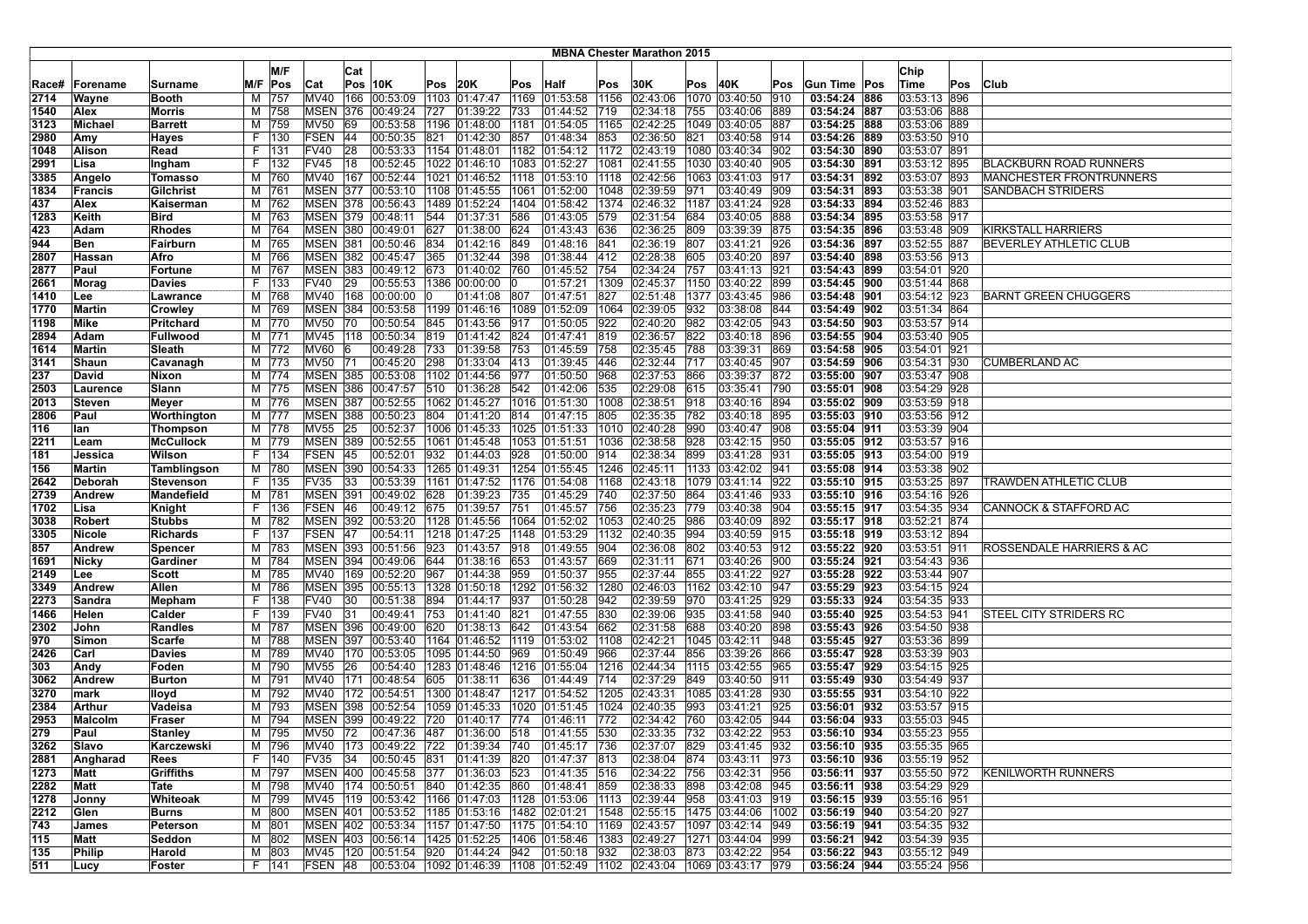|       |                 |                     |     |         |                 |     |                                                                           |      |                    |      |                                        |      | <b>MBNA Chester Marathon 2015</b> |      |                                                                                |      |                                  |                            |     |                                                           |
|-------|-----------------|---------------------|-----|---------|-----------------|-----|---------------------------------------------------------------------------|------|--------------------|------|----------------------------------------|------|-----------------------------------|------|--------------------------------------------------------------------------------|------|----------------------------------|----------------------------|-----|-----------------------------------------------------------|
|       |                 |                     |     |         |                 |     |                                                                           |      |                    |      |                                        |      |                                   |      |                                                                                |      |                                  |                            |     |                                                           |
|       |                 |                     |     | M/F     |                 | Cat |                                                                           |      |                    |      |                                        |      |                                   |      |                                                                                |      |                                  | Chip                       |     |                                                           |
| Race# | <b>Forename</b> | Surname             | M/F | Pos     | Cat             |     | Pos 10K                                                                   | Pos  | 20K                | Pos  | Half                                   | Pos  | 30K                               | Pos  | 40K                                                                            | Pos  | Gun Time Pos                     | Time                       | Pos | Club                                                      |
| 408   | Patrick         | <b>Norris</b>       | м   | 804     | MV45            | 121 | 00:52:15                                                                  | 962  | 01:45:17           | 1001 | 01:51:20                               | 993  | 02:41:16                          | 1008 | 03:43:03                                                                       | 969  | 03:56:25 945                     | 03:55:11 947               |     | FERC                                                      |
| 2556  | Laura           | Hudson              | F.  | 142     | FSEN            | 49  | 00:00:00                                                                  |      | 01:48:56           |      | 1228 01:55:02                          | 1212 | 02:45:20                          |      | 1138 03:42:59                                                                  | 1967 | 03:56:29 946                     | 03:54:52 940               |     |                                                           |
| 3324  | Keith           | Thompson            | M   | 805     | <b>MV40</b>     | 175 | 00:54:39                                                                  |      | 1282 01:49:23      |      | 1249 01:55:31                          | 1235 | 02:44:30                          | 1112 | 00:00:00                                                                       | 967  | 03:56:30 947                     | 03:55:28 959               |     |                                                           |
| 646   | Dave            | <b>Stevens</b>      | M   | 806     | MV50            | 173 | 00:52:54                                                                  |      | 1057 01:45:57      |      | 1067 01:52:00                          | 1047 | 02:41:45                          |      | 1025 03:42:35                                                                  | 959  | 03:56:30 948                     | 03:55:30 960               |     |                                                           |
| 1065  | Georgina        | <b>Barge</b>        | F.  | 143     | FSEN 50         |     | 00:56:11                                                                  |      | 1420 01:52:21      |      | 1395 01:58:46                          | 1381 | 02:49:17                          |      | 1265 03:43:56                                                                  | 994  | 03:56:33 949                     | 03:54:54 942               |     |                                                           |
| 2589  | Michael         | Wymer               | M   | 807     | MV40 176        |     | 00:53:58                                                                  |      |                    |      | 1195 01:48:52 1223 01:55:03            | 1215 | 02:44:06                          |      | 1103 03:42:28                                                                  | 955  | 03:56:33 950                     | 03:54:51 939               |     | <b>SALE HARRIERS MANCHESTER</b>                           |
| 1019  | Richard         | James               | M   | 808     | <b>MSEN 404</b> |     | 00:51:10                                                                  | 861  | 01:44:50 972       |      | 01:50:34                               | 947  | 02:37:47                          | 861  | 03:41:03                                                                       | 918  | 03:56:36 951                     | 03:55:47 970               |     | WREXHAM AMATEUR ATHLETIC CLUB                             |
| 920   | Kim             | <b>Humphreys</b>    | м   | 809     | <b>MV50</b>     | 74  | 00:51:11                                                                  | 864  | 01:43:49 010       |      | 01:50:30                               | 944  | 02:40:29                          | 991  | 03:41:53                                                                       | 938  | 03:56:38 952                     | 03:55:11 946               |     | STONE MASTER MARATHONERS                                  |
| 3233  | Wieslaw         | Drozdziel           | M   | 810     | <b>MV40</b>     | 177 | 00:53:31                                                                  | 1148 | 01:48:10           | 1188 | [01:54:22]                             | 1184 | 02:42:14                          | 1039 | 03:41:17                                                                       | 923  | 03:56:39 953                     | 03:55:22 953               |     |                                                           |
| 1946  | Martin          | Haste               | M   | 811     | <b>MV40</b>     |     | 178 00:51:09                                                              | 857  | 01:43:14           | 881  | 01:49:10                               | 872  | 02:37:02                          | 824  | 03:38:52                                                                       | 860  | 03:56:39 954                     | 03:55:40 966               |     |                                                           |
| 1689  | Mark            | <b>McCarthy</b>     | м   | 812     | <b>MV45</b>     |     | 122 00:52:07                                                              | 949  |                    |      | 01:45:40  1038  01:51:56               | 1040 | 02:42:10                          |      | 1035 03:42:39                                                                  | 960  | 03:56:44 955                     | 03:55:44 969               |     |                                                           |
| 2078  | Stephen         | Gorman              | м   | 813     | <b>MV40</b>     |     | 179 00:52:14                                                              | 959  | 01:43:41           | 900  | 01:49:56                               | 905  | 02:40:51                          | 997  | 03:42:10                                                                       | 946  | 03:56:47 956                     | 03:54:56 944               |     | PENNY LANE STRIDERS                                       |
| 2694  | Adam            | Eaton               | м   | 814     | <b>MSEN 405</b> |     | 00:49:00                                                                  | 621  | 01:38:31           | 692  | 01:44:27                               | 696  | 02:33:47                          | 736  | 03:41:10                                                                       | 920  | 03:56:47 957                     | 03:55:26 958               |     |                                                           |
| 455   | Nick            | Codling             | M   | 815     | <b>MV40</b>     | 180 | 00:53:05                                                                  | 1093 | 01:45:58           |      | 1068 01:52:02                          | 1051 | 02:41:15                          | 1007 | 03:43:06                                                                       | 970  | 03:56:53 958                     | 03:55:26 957               |     |                                                           |
| 296   | Rebecca         | Mills               | F.  | 144     | FSEN            | 51  | 00:50:25                                                                  | 807  | 01:41:50           | 832  | 01:47:45                               | 822  | 02:38:51                          | 917  | 03:43:15                                                                       | 978  | 03:56:58 959                     | 03:56:20 989               |     | SWINTON RUNNING CLUB                                      |
| 3120  | Ben             | Hough               | M   | 816     | <b>MSEN 406</b> |     | 00:51:58                                                                  | 929  |                    |      |                                        | 1055 | 02:38:57                          | 923  | 03:44:02                                                                       | 998  | 03:57:01 960                     | 03:56:08 981               |     |                                                           |
| 272   | Jude            | Hughes              | F.  | 145     | <b>FV40</b>     | 32  | 00:55:16                                                                  | 1332 |                    |      | 01:51:35  1347  01:58:00               | 1339 | 02:47:47                          |      | 1213 03:43:50                                                                  | 990  | 03:57:02 961                     | 03:55:16 950               |     | OSWESTRY OLYMPIANS                                        |
| 2369  | Gareth          | <b>Maguire</b>      | м   | 817     | <b>MSEN 407</b> |     | 00:47:43                                                                  | 494  | 01:40:34           | 791  | 01:46:23                               | 780  | 02:39:47                          | 960  | 03:42:48                                                                       | 962  | 03:57:06 962                     | 03:56:52 1003              |     |                                                           |
| 1040  | Alistair        | <b>Tanner</b>       | м   | 818     | <b>MV40</b>     | 181 | 00:53:36                                                                  |      |                    |      | 1159  01:48:16  1193  01:54:21         | 1181 | 02:41:57                          | 1031 | 03:42:18                                                                       | 952  | 03:57:06 963                     | 03:55:55 973               |     |                                                           |
| 2776  | Clare           | OCallaghan          | F.  | 146     | <b>FSEN</b>     | 52  | 00:54:39                                                                  |      |                    |      | 1280 01:49:57   1272 01:56:11          | 1258 | 02:44:55                          | 1122 | 03:42:35                                                                       | 957  | 03:57:08 964                     | 03:54:56 943               |     | PENNY LANE STRIDERS                                       |
| 380   | Christian       | Wilcox              | м   | 819     | MSEN 408        |     | 00:49:34                                                                  | 741  | 01:40:26 786       |      | 01:46:21                               | 1779 | 02:37:46                          | 858  | 03:43:17                                                                       | 1980 | 03:57:09 965                     | 03:56:01 975               |     |                                                           |
| 2502  | lain            | <b>Seville</b>      | м   | 820     | MV45            | 123 | 00:53:11                                                                  | 1111 | 01:44:50 970       |      | 01:50:46                               | 959  | 02:39:24                          | 948  | 03:41:48                                                                       | 935  | 03:57:10 966                     | 03:55:11 948               |     |                                                           |
| 1364  | Graham          | Connell             | M   | 821     | <b>MSEN 409</b> |     | 00:48:17                                                                  | 550  | 01:37:58           | 622  | 01:43:42                               | 634  | 02:30:20                          | 639  | 03:40:36                                                                       | 903  | 03:57:10 967                     | 03:56:32 996               |     | SWINTON RUNNING CLUB                                      |
| 2522  | Lee             | Teder               | М   | 822     |                 |     | MSEN 410 00:55:18                                                         |      |                    |      | 1334 01:54:07 1537 02:00:15            | 1505 | 02:48:28                          |      | 1230 03:44:55                                                                  | 1025 | 03:57:11 968                     | 03:55:31 961               |     |                                                           |
| 1757  | James           | Gordon              | М   | 823     | <b>MSEN 411</b> |     | 00:52:50                                                                  |      |                    |      | 1040 01:46:26   1098 01:52:36          | 1091 | 02:43:12                          |      | 1076 03:42:55                                                                  | 964  | 03:57:12 969                     | 03:55:32 964               |     | <b>TRISMART</b>                                           |
| 1518  | Hayley          | Whipp               | F.  | 147     | FV40            | 33  | 00:53:19                                                                  |      |                    |      | 1126 01:46:41 1109 01:52:34            | 1090 | 02:41:07                          |      | 1004 03:41:20                                                                  | 924  | 03:57:13 970                     | 03:53:36 900               |     | <b>RIPON RUNNERS</b>                                      |
| 2330  | <b>Steve</b>    | Tuite               | м   | 824     | MV45            | 124 | 00:53:35                                                                  |      | 1158 01:47:37 1156 |      | 01:53:44                               | 1142 | 02:42:45                          |      | 1060 03:43:02                                                                  | 968  | 03:57:16 971                     | 03:55:59 974               |     |                                                           |
| 3198  | Rob             | Kedian              | M   | 825     |                 |     | MSEN 412 00:43:43                                                         | 201  | 01:29:12           | 247  | 01:34:30                               | 251  | 02:27:20                          | 540  | 03:40:34                                                                       | 1901 | 03:57:16 972                     | 03:56:12 984               |     | <b>MANCHESTER YMCA HARRIERS</b>                           |
| 1174  | <b>Brian</b>    | Watson              | M   | 826     | <b>MSEN 413</b> |     | 00:51:43                                                                  | 903  | 01:43:46           | 905  | 01:49:39                               | 890  | 02:37:21                          | 840  | 03:43:08                                                                       | 972  | 03:57:17 973                     | 03:56:06 977               |     | <b>CAERPHILLY RUNNERS</b>                                 |
| 2165  | Kendra          | Hall                | F.  | 148     | FV40            | 34  | 00:53:00                                                                  |      |                    |      | 1077 01:45:56 1063 01:51:58            | 1044 | 02:42:44                          |      | 1059 03:42:58                                                                  | 966  | 03:57:21 974                     | 03:55:22 954               |     | <b>BRACKNELL FOREST RUNNERS</b>                           |
| 2632  | Kate            | Jayden              | F.  | 149     | FSEN 53         |     | 00:52:51                                                                  |      |                    |      | 1050  01:48:36  1208  01:54:54         | 1207 | 02:46:19                          |      | 1175 03:44:14                                                                  | 1005 | 03:57:22 975                     | 03:56:37 998               |     | <b>SANDBACH STRIDERS</b>                                  |
| 3128  | Lindi           | Day                 | F.  | 150     | <b>FV40</b>     | 35  | 00:53:03                                                                  |      | 1089 01:46:08      |      | 1082 01:52:17                          | 1069 | 02:41:24                          |      | 1016 03:43:49                                                                  | 989  | 03:57:23 976                     | 03:56:09 983               |     | FITMUMS AND FRIENDS                                       |
| 1782  | Matt            | Hart                | M   | 827     | MV40            | 182 | 00:52:51                                                                  |      | 1047 01:45:41      |      | 1040 01:51:46                          | 1027 | 02:38:37                          | 902  | 03:41:52                                                                       | 1937 | 03:57:25 977                     | 03:56:13 985               |     |                                                           |
| 2572  | John            | Macdonald           | M   | 828     | <b>MV40</b>     | 183 | 00:49:17                                                                  | 704  | 01:39:01           | 718  | 01:44:44                               | 709  | 02:33:38                          | 733  | 03:43:07                                                                       | 971  | 03:57:26 978                     | 03:56:28 993               |     |                                                           |
| 1443  | Henry           | <b>Powell-Jones</b> | M   | 829     | MSEN 414        |     | 00:45:28                                                                  | 322  | 01:31:46           | 356  | 01:37:26                               | 368  | 02:28:35                          | 604  | 03:42:04                                                                       | 942  | 03:57:26 979                     | 03:57:06 1010              |     |                                                           |
| 2052  | Linda           | <b>Massey</b>       | F.  | 151     | FSEN 54         |     | 00:53:07                                                                  |      | 1099 01:44:53 975  |      | 01:50:48                               | 963  | 02:40:03                          | 977  | 03:44:08                                                                       | 1004 | 03:57:29 980                     | 00:00:00 0                 |     |                                                           |
| 2918  | Peter           | Hutchinson          | M   | 830     |                 |     | MSEN 415 00:52:46                                                         |      | 1028 01:45:15 997  |      | 01:51:13                               | 987  | 02:40:52                          | 998  | 03:44:26                                                                       | 1014 | 03:57:29 981                     | 03:56:19 988               |     |                                                           |
| 2586  | Helen           | Kirkup              | F.  | 152     | <b>FV40</b>     | 36  | 00:56:37                                                                  |      | 1475 01:52:50      |      | 1442 01:59:18                          | 1430 | 02:48:39                          |      | 1244 03:43:44                                                                  | 985  | 03:57:36 982                     | 03:55:32 963               |     |                                                           |
| 3044  | Gerard          | <b>OConnor</b>      | м   | 831     | <b>MSEN 416</b> |     | 00:50:48                                                                  | 836  | 01:43:55           | 916  | 01:49:57                               | 907  | 02:38:22                          | 888  | 03:44:07                                                                       | 1003 | 03:57:39 983                     | 03:56:08 982               |     |                                                           |
| 1083  | Lesley          | Goodson             | F.  | 153     | <b>FV50</b>     | 19  | 00:53:12                                                                  |      | 1118 01:47:30      |      | 1152 01:53:39                          | 1138 | 02:44:10                          | 1106 | 03:43:12                                                                       | 1974 | 03:57:41 984                     | 03:55:41 967               |     | NORTH WALES ROAD RUNNING CLUB                             |
| 1615  | Jon             | <b>Evans</b>        | м   | 832     | MV45            | 125 | 00:53:11                                                                  |      | 1114 01:47:29 1151 |      | 01:53:37                               | 1135 | 02:44:09                          | 1105 | 03:43:13                                                                       | 1977 | 03:57:42 985                     | 03:55:41 968               |     | NORTH WALES ROAD RUNNING CLUB                             |
| 2990  | Darren          | Hill                | M   | 833     | <b>MSEN 417</b> |     | 00:54:19                                                                  |      | 1232 01:48:33      |      | 1202 01:54:40                          | 1198 | 02:45:02                          |      | 1130 03:44:20                                                                  | 1010 | 03:57:44 986                     | 03:55:48 971               |     |                                                           |
| 2833  | Gareth          | Llewellyn           | M   | 834     |                 |     | MSEN 418 00:53:40                                                         |      |                    |      | 1165 01:47:43 1161 01:53:46            | 1148 | 02:42:33                          |      | 1053 03:43:25                                                                  | 1981 | 03:57:45 987                     | 03:56:07 979               |     |                                                           |
| 2876  | <b>Thomas</b>   | <b>Marquis</b>      | м   | 835     |                 |     | MSEN 419 00:52:52                                                         |      | 1054 01:44:28 946  |      | 01:50:04                               | 1919 | 02:37:48                          | 863  | 03:41:49                                                                       | 936  | 03:57:45 988                     | 03:56:07 978               |     |                                                           |
| 287   | Dave            | Carroll             | M   | 836     | <b>MV45</b>     | 126 | 00:50:04                                                                  | 775  | 01:41:54           | 836  | 01:47:44                               | 821  | 02:37:05                          | 826  | 03:43:51                                                                       | 991  | 03:57:47 989                     | 03:56:41 999               |     | <b>BURY ATHLETIC CLUB</b>                                 |
| 1068  | Helen           | Lowe                | F.  | 154     | FV45            | 19  | 00:55:09                                                                  |      |                    |      | 1323  01:49:58  1273  01:56:14         | 1261 | 02:46:01                          | 1161 | 03:43:46                                                                       | 987  | 03:57:52 990                     | 03:56:04 976               |     |                                                           |
| 3367  | Sophie          | Benton              | F.  | 155     | FSEN            | 55  | 00:54:05                                                                  |      | 1211 01:49:08      |      | 1236 01:55:39                          | 1242 | 02:47:40                          |      | 1210 03:44:48                                                                  | 1020 | 03:57:57 991                     | 03:55:31 962               |     |                                                           |
| 1826  | Becky           | Jasper              | F.  | 156     | <b>FV35</b>     | 35  | 00:55:46                                                                  |      | 1378 01:50:51      |      | 1312 01:57:03                          | 1298 | 02:46:09                          |      | 1168 03:42:43                                                                  | 961  | 03:57:58 992                     | 03:54:33 931               |     |                                                           |
| 1011  | Simon           | Harbige             |     | M 837   | MV50 75         |     | 00:52:01                                                                  | 934  | 01:44:09 933       |      | 01:50:17                               | 931  | 02:41:03                          |      | 1001 03:42:35                                                                  | 958  | 03:58:00 993                     | 03:56:21 990               |     |                                                           |
| 456   | Jodie           | Tanner              | F.  | 157     | FSEN 56         |     |                                                                           |      |                    |      |                                        |      |                                   |      | 00:54:23  1239  01:49:24  1250  01:55:45  1247  02:46:07  1164  03:44:18  1009 |      | 03:58:09 994                     | 03:56:34 997               |     |                                                           |
| 2805  | Gordon          | Vivers              |     | M 838   | MV55 27         |     | 00:45:05 283 01:30:48 305                                                 |      |                    |      | 01:36:05 305                           |      | 02:16:53 285                      |      | 03:40:04                                                                       | 884  | 03:58:12 995                     | 03:58:00 1037              |     | ANNAN & DISTRICT                                          |
| 2880  | Philip          | <b>Everett</b>      |     | M 839   |                 |     | MSEN 420 00:50:07 779 01:41:02 804                                        |      |                    |      | 01:47:07                               | 802  | 02:37:23                          | 844  | 03:43:47                                                                       | 988  | 03:58:14 996                     | 03:56:44 1000              |     | <b>BARROW RUNNERS</b>                                     |
| 640   | Andrew          | Moon                | м   | 840     | MV45            |     | 127 00:52:43 1019 01:45:19 1006 01:51:24                                  |      |                    |      |                                        | 1000 | 02:40:38                          | 995  | 03:43:53                                                                       | 992  | 03:58:16 997                     | 03:56:57 1004              |     |                                                           |
| 1385  | <b>James</b>    | <b>Malone</b>       | м   | 841     |                 |     | MSEN 421 00:49:15                                                         | 693  | 01:38:20           | 667  | 01:43:50                               | 646  | 02:39:48                          | 961  | 03:45:46                                                                       | 1038 | 03:58:17 998                     | 03:57:43 1026              |     |                                                           |
| 3296  | Chris           | Pedlar              |     | M 842   |                 |     | MSEN 422 00:53:58 1200 01:49:52 1269 01:55:38                             |      |                    |      |                                        |      |                                   |      | 1240 02:43:49 1092 03:44:45                                                    | 1019 | 03:58:18 999                     | 03:56:49   1001            |     |                                                           |
| 3166  | Rafal           | Pasko               |     | M 843   |                 |     | MSEN 423 00:56:32 1467 01:52:23 1402 01:58:40 1370 02:47:36 1208 03:44:01 |      |                    |      |                                        |      |                                   |      |                                                                                | 997  |                                  | 03:58:18 1000 03:56:28 994 |     |                                                           |
| 2344  | kelly           | Harris              |     | F  158  | FV35            | 36  | 00:58:46                                                                  |      |                    |      | 1698 01:54:46 1561 02:00:55            | 1529 | 02:48:12 1226 03:44:05            |      |                                                                                | 1000 | 03:58:20   1001   03:56:14   986 |                            |     |                                                           |
| 2155  | lain            | Power               |     | M 844   |                 |     | MV45 128 00:54:49 1296 01:49:44 1263 01:55:49                             |      |                    |      |                                        | 1248 | 02:44:59                          |      | 1123 03:43:58                                                                  | 996  | 03:58:22   1002   03:56:19   987 |                            |     |                                                           |
| 2301  | Michelle        | <b>Brooks</b>       |     | F   159 | FV35 37         |     |                                                                           |      |                    |      | 00:49:16 696 01:40:07 764 01:46:40 789 |      |                                   |      | 02:37:06 828 03:45:56 1046                                                     |      |                                  |                            |     | 03:58:26   1003   03:57:54   1034   TRAWDEN ATHLETIC CLUB |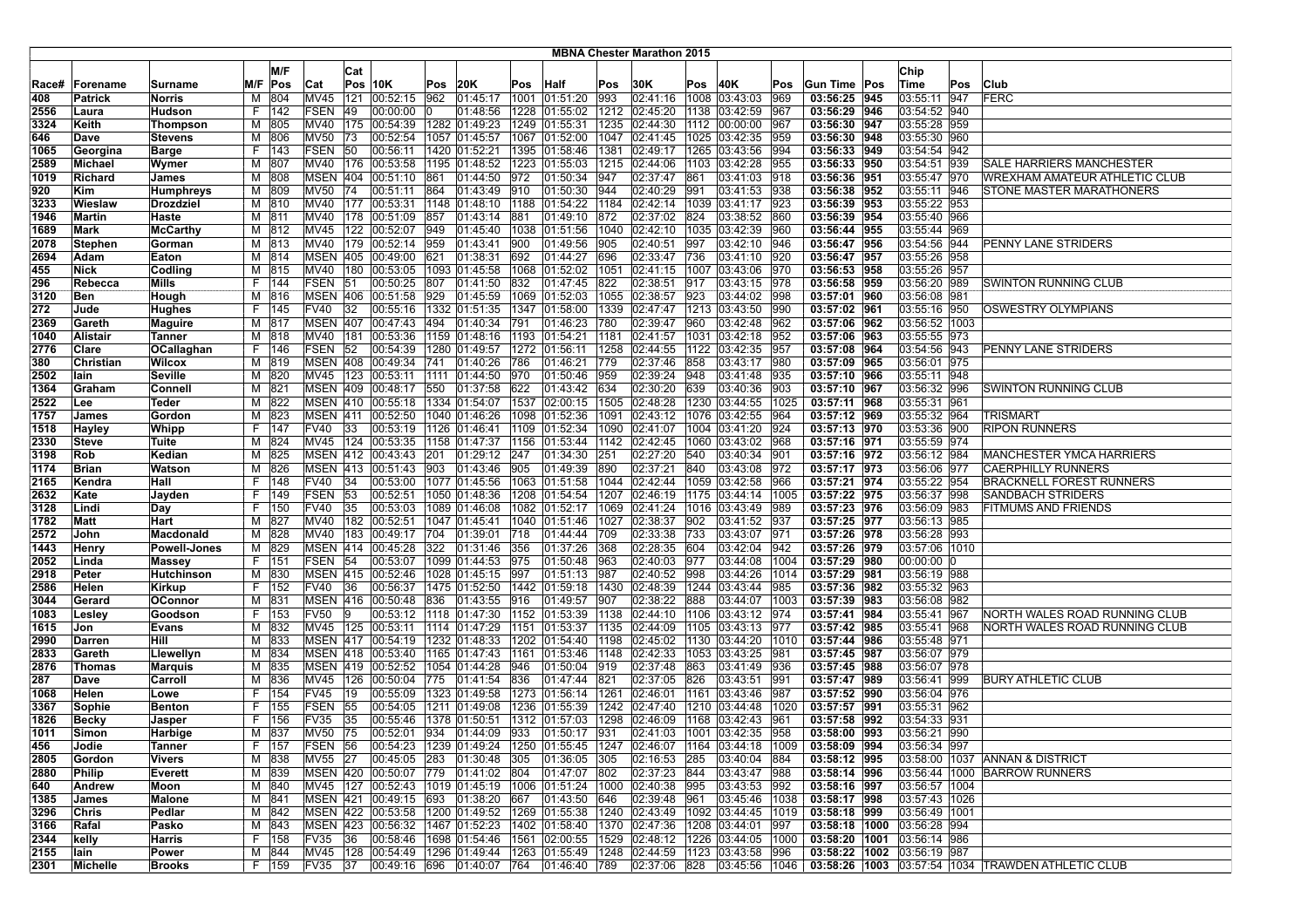|       |                    |                       |                |       |                 |     |                                                 |      |               |      |                                  |      | <b>MBNA Chester Marathon 2015</b> |      |                                                                                           |      |                                   |                                   |     |                                                          |
|-------|--------------------|-----------------------|----------------|-------|-----------------|-----|-------------------------------------------------|------|---------------|------|----------------------------------|------|-----------------------------------|------|-------------------------------------------------------------------------------------------|------|-----------------------------------|-----------------------------------|-----|----------------------------------------------------------|
|       |                    |                       |                |       |                 |     |                                                 |      |               |      |                                  |      |                                   |      |                                                                                           |      |                                   |                                   |     |                                                          |
|       |                    |                       |                | M/F   |                 | Cat |                                                 |      |               |      |                                  |      |                                   |      |                                                                                           |      |                                   | Chip                              |     |                                                          |
| Race# | Forename           | Surname               | M/F            | Pos   | Cat             |     | <b>Pos 10K</b>                                  | Pos  | 20K           | Pos  | Half                             | Pos  | 30K                               | Pos  | 40K                                                                                       | Pos  | Gun Time Pos                      | ∣Time                             | Pos | <b>Club</b>                                              |
| 801   | Moniaue            | Hollinshead           | F              | 160   | FV45            | 20  | 00:52:59                                        |      | 1073 01:45:41 |      | 1039 01:51:48                    | 1029 | 02:42:14                          | 1037 | 03:44:36                                                                                  | 1016 | 03:58:27   1004                   | 03:57:25   1019                   |     |                                                          |
| 2574  | Mark               | Deakin                | M              | 845   | MV45            | 129 | 00:48:31                                        | 571  | [01:39:01]    | 719  | 01:44:46                         | 713  | 02:32:31                          | 709  | 03:42:15                                                                                  | 1951 |                                   | 03:58:30   1005   03:57:07   1011 |     |                                                          |
| 1324  | Natalie            | Dellar                | F.             | 161   | <b>FV35</b>     | 38  | 00:55:31                                        | 1351 | 01:50:31      | 1307 | 01:56:43                         | 1287 | 02:46:30                          | 1185 | 03:44:53                                                                                  | 1024 | 03:58:34   1006                   | 03:57:05 1009                     |     | <b>STOURBRIDGE RC</b>                                    |
| 2893  | <b>Elspeth</b>     | Alexandra             | F.             | 162   | FV40            | 137 | 00:54:12                                        |      | 1221 01:50:07 |      | 1280 01:56:35                    | 1284 | 02:47:27                          |      | 1207 03:45:16                                                                             | 1034 | 03:58:34 1007                     | 03:57:17 1017                     |     |                                                          |
| 2435  | Julie              | Cavin riley           | F.             | 163   | FV35            | 39  | 00:52:31                                        | 991  |               |      | 01:50:46  1310  01:56:43         | 1286 | 02:46:36                          |      | 1188 03:45:26                                                                             | 1035 |                                   |                                   |     | 03:58:36   1008   03:57:35   1022   FYLDE COAST RUNNERS  |
| 1521  | Hannah             | Sargeant              | F.             | 164   | FSEN 57         |     | 00:50:54                                        | 843  | 01:43:33 892  |      | 01:49:26                         | 880  | 02:41:35                          |      | 1021 03:44:22                                                                             | 1012 |                                   | 03:58:37   1009   03:57:03   1008 |     |                                                          |
| 3387  | <b>Byron</b>       | <b>Cross</b>          | м              | 1846  | <b>MSEN 424</b> |     | 00:51:50                                        | 914  | 01:42:24      | 855  | 01:48:05                         | 834  | 02:35:46                          | 789  | 03:43:13                                                                                  | 975  |                                   | 03:58:40   1010   03:56:25   991  |     | WEST CHESHIRE ATHLETIC CLUB                              |
| 606   | Adam               | <b>McGrath</b>        | М              | 847   | <b>MSEN 425</b> |     | 00:49:39                                        | 747  | 01:39:47      | 748  | 01:45:33                         | 742  | 02:35:16                          | 774  | 03:44:15                                                                                  | 1006 |                                   | 03:58:40   1011   03:57:44   1027 |     |                                                          |
| 3069  | Paul               | Gilbertson            | M              | 848   | <b>MSEN 426</b> |     | 00:56:04                                        |      | 1405 01:52:27 |      | 1410 01:58:43                    | 1377 | 02:49:12                          | 1260 | 03:45:55                                                                                  | 1044 |                                   | 03:58:42   1012   03:57:02   1007 |     | <b>LIVERPOOL RUNNING CLUB</b>                            |
| 2688  | Keith              | Drummond              | M              | 849   | <b>MSEN 427</b> |     | 00:53:54                                        |      | 1189 01:48:08 |      | 1187 01:54:17                    | 1177 | 02:42:57                          |      | 1065 03:43:25                                                                             | 982  |                                   | 03:58:43 1013 03:56:27 992        |     |                                                          |
| 2138  | Margaret           | Heaslop               | F.             | 165   | FV35            | 40  | 00:47:31                                        | 478  | 01:38:33 694  |      | 01:44:49                         | 715  | 02:39:36                          | 951  | 03:45:01                                                                                  | 1027 |                                   |                                   |     | 03:58:43   1014   03:57:54   1033   BARNES RUNNERS       |
| 459   | Simon              | Kirkley               | M              | 850   |                 |     | MV40 184 00:53:48                               |      |               |      | 1177  01:47:45  1165  01:53:57   | 1154 | 02:44:51                          | 1121 | 03:44:18                                                                                  | 1008 |                                   |                                   |     | 03:58:46   1015   03:57:11   1013   TYNE BRIDGE HARRIERS |
| 698   | Cornel             | <b>Simons</b>         | м              | 851   | <b>MV45</b>     | 130 | 00:50:16                                        | 793  | 01:41:43 825  |      | 01:47:50                         | 826  | 02:37:46                          | 859  | 03:43:13                                                                                  | 976  |                                   | 03:58:49   1016   03:57:25   1018 |     |                                                          |
| 2062  | Scott              | Ingham                | м              | 852   | <b>MSEN 428</b> |     | 00:53:02                                        |      |               |      | 1083 01:45:34 1027 01:51:27      | 1004 | 02:38:11                          | 882  | 03:41:47                                                                                  | 934  |                                   | 03:58:50 1017 03:56:31 995        |     |                                                          |
| 1201  | Paul               | Cunliffe              | M              | 853   | MV45            | 131 | 00:54:10                                        |      | 1215 01:48:41 |      | 1214 01:54:51                    | 1203 | 02:44:37                          | 1117 | 03:45:05                                                                                  | 1029 |                                   | 03:58:50   1018   03:57:28   1020 |     |                                                          |
| 2915  | Sophia             | Falkingham            | F.             | 166   | FV35            | 41  | 00:56:34                                        |      | 1471 01:52:31 |      | 1415 01:59:01                    | 1404 | 02:48:53                          |      | 1247 03:45:08                                                                             | 1031 |                                   | 03:58:51   1019   03:57:00   1006 |     |                                                          |
| 3168  | <b>Stephen</b>     | Ensor                 | М              | 854   | MV40            | 185 | 00:56:13                                        |      |               |      | 1424 01:52:26   1408 01:58:47    | 1385 | 02:49:28                          |      | 1275 03:46:22                                                                             | 1062 |                                   | 03:58:52   1020   03:57:11   1012 |     |                                                          |
| 2964  | Allan              | Clarke                | м              | 855   |                 |     | MSEN 429 00:53:38                               |      |               |      | $1160$ 01:47:43 1162 01:53:45    | 1146 | 02:42:19                          |      | 1042 03:42:48                                                                             | 963  |                                   | 03:58:56 1021 03:56:07 980        |     |                                                          |
| 2263  | John               | Wynne                 | м              | 856   | MV40            | 186 | 00:52:26                                        | 981  |               |      | 01:45:20   1008   01:51:39       | 1017 | 02:41:22                          |      | 1012 03:43:58                                                                             | 995  |                                   | 03:58:57   1022   03:57:50   1030 |     |                                                          |
| 3116  | Peter              | Gale                  | M              | 857   | <b>MSEN 430</b> |     | 00:46:54                                        | 440  | 01:35:14 475  |      | 01:40:53                         | 479  | 02:38:43                          | 908  | 03:47:07                                                                                  | 1090 | 03:58:57 1023                     | 03:57:51 1032                     |     |                                                          |
| 3329  | Paul               | <b>Turner</b>         | M              | 858   | MV40            | 187 | 00:49:22                                        | 721  | 01:40:17 775  |      | 01:46:11                         | 773  | 02:35:50                          | 792  | 03:44:22                                                                                  | 1011 |                                   | 03:59:01   1024   03:58:00   1036 |     |                                                          |
| 1810  | <b>Christopher</b> | Huss                  | м              | 859   | MV60            |     | 00:53:11                                        |      |               |      | 1113  01:47:34  1155  01:53:46   | 1147 | 02:44:00                          | 1101 | 03:44:16                                                                                  | 1007 | 03:59:07 1025                     | 03:57:55 1035                     |     | <b>SHROPSHIRE SHUFFLERS</b>                              |
| 2350  | <b>Martyn</b>      | <b>Maguire</b>        | M              | 860   | <b>MSEN 431</b> |     | 00:54:57                                        |      | 1312 01:50:07 |      | 1281 01:56:20                    | 1269 | 02:45:52                          |      | 1158 03:45:52                                                                             | 1043 |                                   | 03:59:09 1026 03:57:39 1024       |     |                                                          |
| 2850  | Tony               | Stevenson             | м              | 861   |                 |     | MV45 132 00:52:26                               | 980  | 01:44:26 944  |      | 01:50:27                         | 940  | 02:38:30                          | 897  | 03:44:06                                                                                  | 1001 |                                   | 03:59:15 1027 03:57:35 1023       |     |                                                          |
| 1902  | Chris              | <b>Bradley</b>        | М              | 862   | MV45 133        |     | 00:55:57                                        |      |               |      | 1391 01:52:08 1381 01:58:24      | 1358 | 02:48:19                          |      | 1227 03:44:37                                                                             | 1017 |                                   | 03:59:17 1028 03:56:52 1002       |     |                                                          |
| 2431  | Graham             | <b>Richards</b>       | M              | 863   |                 |     | MSEN 432 00:53:07                               |      |               |      | 1100 01:46:00 1071 01:52:01      | 1049 | 02:41:30                          |      | 1018 03:46:12                                                                             | 1051 | 03:59:25 1029                     | 03:58:29 1048                     |     |                                                          |
| 1727  | Kate               | <b>McIntyre</b>       | F.             | 167   | FV50            | 10  | 00:54:47                                        |      |               |      | 1292  01:49:34  1258  01:55:56   | 1252 | 02:45:58                          |      | 1160 03:44:56                                                                             | 1026 |                                   |                                   |     | 03:59:28   1030   03:57:40   1025   VALLEY STRIDERS AC   |
| 340   | Karen              | Hatton                | F.             | 168   | <b>FV55</b>     |     | 00:54:02                                        |      | 1204 01:48:31 |      | 1199 01:54:51                    | 1204 | 02:45:01                          |      | 1129 03:45:02                                                                             | 1028 | 03:59:31 1031                     | 03:58:03 1038                     |     | <b>SAINT EDMUND PACERS</b>                               |
| 3092  | David              | Portas                | M              | 864   | MV70            |     | 00:55:26                                        |      | 1343 01:50:51 |      | 1313 01:56:59                    | 1294 | 02:47:07                          |      | 1198 03:44:52                                                                             | 1022 |                                   | 03:59:32   1032   03:57:31   1021 |     |                                                          |
| 3207  | Marc               | Potter                | M              | 865   |                 |     | MSEN 433 00:51:37                               | 893  | 01:45:01      | 985  | 01:51:18                         | 991  | 02:42:35                          |      | 1055 03:46:18                                                                             | 1056 |                                   | 03:59:33   1033   03:58:33   1051 |     | <b>RIVERSWAY ROAD RUNNERS</b>                            |
| 1816  | Gregor             | Mclachlan             | M              | 866   | MV40            |     | 188  00:48:38   580                             |      | 01:38:24 680  |      | 01:45:15                         | 732  | 02:38:15                          | 885  | 03:43:42                                                                                  | 984  |                                   | 03:59:40   1034   03:58:05   1039 |     |                                                          |
| 1738  | Julian             | <b>Paterek-Cotton</b> | $\overline{M}$ | 867   | <b>MV45</b>     | 134 | 00:00:00                                        |      | 01:51:01      |      | 1321 01:57:24                    | 1311 | 02:49:43                          |      | 1296 03:47:11                                                                             | 1093 | 03:59:45 1035                     | 03:58:35 1052                     |     |                                                          |
| 1159  | Craig              | Swift                 | м              | 868   | MV45            |     | 135 00:56:16                                    |      |               |      | 1431 01:52:43  1428 01:59:03     | 1409 | 02:48:08                          |      | 1225 03:44:50                                                                             | 1021 |                                   | 03:59:45   1036   03:57:00   1005 |     |                                                          |
| 3200  | lan                | Kirk                  | М              | 869   | <b>MV45</b>     | 136 | 00:52:47                                        |      |               |      | 1031  01:47:18  1142  01:53:21   | 1125 | 02:42:55                          |      | 1062 03:45:48                                                                             | 1040 | 03:59:49   1037                   | 03:58:25 1045                     |     | <b>IVANHOE RUNNERS</b>                                   |
| 2654  | Damon              | Bland                 | M              | 870   | <b>MV45</b>     |     | 137 00:52:47                                    |      | 1032 01:46:27 |      | 1099 01:52:20                    | 1073 | 02:39:39                          | 954  | 03:44:31                                                                                  | 1015 | 03:59:51   1038                   | 03:58:27 1047                     |     | IVANHOE RUNNERS                                          |
| 1907  | Neil               | <b>Edwards</b>        | M              | 871   | MV40            |     | 189 00:53:24                                    |      |               |      | 1139 01:47:59  1179 01:54:17     | 1176 | 02:45:00                          |      | 1127 03:46:32                                                                             | 1068 |                                   | 03:59:51   1039   03:58:35   1053 |     |                                                          |
| 490   | Claire             | Watmough              | F.             | 169   | FV40            | 38  | 00:56:17                                        |      |               |      | $ 1433 01:52:36$  1422  01:59:01 | 1405 | 02:49:04                          |      | 1254 03:46:02                                                                             | 1049 |                                   | 03:59:52 1040 03:58:19 1042       |     |                                                          |
| 1495  | <b>Debbie</b>      | <b>Elliott</b>        | F.             | 170   | FSEN            | 58  | 00:53:53                                        |      |               |      | 1186  01:47:03  1129  01:53:04   | 1110 | 02:41:53                          |      | 1029 03:44:52                                                                             | 1023 |                                   | 03:59:52   1041   03:57:46   1028 |     |                                                          |
| 3051  | Kenneth            | Graham                | м              | 872   | <b>MSEN 434</b> |     | 00:48:01                                        | 520  | 01:35:30      | 486  | [01:41:57]                       | 531  | 02:39:08                          | 937  | 03:47:40                                                                                  | 1106 | 03:59:56 1042                     | 03:59:20 1080                     |     |                                                          |
| 2349  | Lisa               | Fielding              | F.             | 171   | FV35            | 42  | 00:56:33                                        |      |               |      | 1470 01:52:46 1432 01:59:15      | 1426 | 02:49:33                          |      | 1281 03:46:13                                                                             | 1052 | 03:59:58 1043                     | 03:57:50 1029                     |     | ELLESMERE PORT RC                                        |
| 3368  | Dewi               | Jones                 | м              | 873   |                 |     | MSEN 435 00:57:49                               |      |               |      | 1607 01:55:12 1582 02:01:37      | 1567 | 02:51:18                          |      | 1359 03:46:37                                                                             | 1070 | 04:00:03 1044                     | 03:57:13 1014                     |     |                                                          |
| 776   | Alex               | Moore                 | M              | 874   | <b>MSEN 436</b> |     | 00:52:06                                        | 942  | 01:45:08      | 991  | 01:51:21                         | 994  | 02:42:03                          |      | 1033 03:46:47                                                                             | 1076 |                                   | 04:00:05   1045   03:58:31   1050 |     |                                                          |
| 2081  | Nicholas           | Brown                 | M              | 875   | <b>MSEN 437</b> |     | 00:52:40                                        |      |               |      | 1013  01:45:34  1029  01:51:39   | 1016 | 02:39:51                          | 963  | 03:45:08                                                                                  | 1032 |                                   | 04:00:07 1046 03:58:43 1060       |     |                                                          |
| 831   | Carl               | Yeates                | м              | 876   | <b>MV50</b>     | 76  | 00:54:05                                        |      | 1210 01:49:33 |      | 1256 01:55:52                    | 1251 | 02:46:11                          |      | 1170 03:46:19                                                                             | 1057 | 04:00:09 1047                     | 03:58:44   1061                   |     |                                                          |
| 1245  | Anthony            | Riley                 | M              | 877   | <b>MSEN 438</b> |     | 00:56:15                                        |      | 1426 01:51:44 |      | 1353 01:57:57                    | 1336 | 02:47:16                          |      | 1201 03:44:25                                                                             | 1013 | 04:00:11   1048                   | 03:57:15 1016                     |     |                                                          |
| 3103  | Roger              | Graham                | м              | 1878  | MV40            | 190 | 00:52:59                                        |      |               |      | 1074  01:47:49  1173  01:53:45   | 1143 | 02:43:10                          |      | 1075 03:47:20                                                                             | 1096 | 04:00:12   1049                   |                                   |     | 03:59:09 1074 PENSBY RUNNERS                             |
| 3201  | Brendan            | Loughrey              | м              | 879   | MV45            | 138 | 00:53:51                                        |      | 1182 01:48:10 |      | 1189 01:54:13                    | 1173 | 02:43:03                          |      | 1067 03:46:22                                                                             | 1063 | 04:00:13 1050                     | 03:58:17   1041                   |     | <b>ASTLEY &amp; TYLDESLEY ROAD RUNNER</b>                |
| 906   | Holly              | Game                  | F.             | 172   | <b>FSEN</b>     | 59  | 00:54:31                                        |      |               |      | 1261  01:49:59  1274  01:56:20   | 1270 | 02:47:48                          |      | 1214 03:46:43                                                                             | 1074 | 04:00:15 1051                     | 03:58:39   1055                   |     |                                                          |
| 2916  | Mike               | Carter                |                | M 880 |                 |     | MSEN 439 00:55:26 1342 01:50:57 1316 01:57:19   |      |               |      |                                  |      | 1306 02:48:37                     |      | 1241 03:46:49                                                                             | 1077 | 04:00:16   1052   03:58:41   1057 |                                   |     |                                                          |
| 1434  | Scott              | Whitney               |                | M 881 |                 |     |                                                 |      |               |      |                                  |      |                                   |      | MSEN  440  00:52:39  1012  01:45:25  1014  01:51:34  1012  02:42:59  1066  03:46:49  1078 |      |                                   | 04:00:17   1053   03:58:52   1064 |     |                                                          |
| 2019  | Mirjam             | Schaerer              | F.             | 173   |                 |     |                                                 |      |               |      |                                  |      |                                   |      | FSEN 60 00:57:40 1596 01:53:40 1514 02:00:00 1495 02:49:13 1262 03:46:20 1058             |      |                                   | 04:00:20 1054 03:58:30 1049       |     |                                                          |
| 2009  | Peter              | Morris                |                | M 882 |                 |     | MSEN 441 00:51:17 869 01:43:37 898              |      |               |      | 01:49:36                         | 886  |                                   |      | $ 02:39:16$ 939 03:46:50 1079                                                             |      |                                   | 04:00:20   1055   03:59:00   1071 |     |                                                          |
| 3293  | Dominic            | <b>OToole</b>         | м              | 883   |                 |     | MSEN 442 00:56:33 1469 01:52:47 1434 01:59:16   |      |               |      |                                  | 1429 | 02:49:04                          |      | 1255 03:46:03                                                                             | 1050 |                                   | 04:00:21   1056   03:58:05   1040 |     |                                                          |
| 3285  | Rob                | Moore                 | M              | 884   | MV50 77         |     | 00:57:00 1532 01:53:17 1489 01:59:46            |      |               |      |                                  | 1478 | 02:49:39                          |      | 1287 03:46:33                                                                             | 1069 |                                   | 04:00:21   1057   03:58:38   1054 |     |                                                          |
| 2324  | Mike               | Fairclough            |                | M 885 | MV50 78         |     | 00:48:41 588 01:38:55 708 01:44:41 704          |      |               |      |                                  |      |                                   |      | 02:32:50 719 03:47:09                                                                     | 1091 |                                   | 04:00:21 1058 03:59:11 1076       |     |                                                          |
| 2943  | Thomas             | Lassey                |                | M 886 |                 |     |                                                 |      |               |      |                                  |      |                                   |      | MSEN 443 00:54:21 1237 01:48:51 1220 01:55:12 1221 02:45:48 1156 03:46:37                 | 1071 |                                   | 04:00:22 1059 03:59:15 1078       |     |                                                          |
| 2139  | Andrew             | Gill                  |                | M 887 |                 |     | MSEN 444 00:47:19 466 01:37:10 573 01:43:33 617 |      |               |      |                                  |      | 02:37:14 834                      |      | 03:45:13 1033                                                                             |      |                                   | 04:00:22 1060 03:57:14 1015       |     |                                                          |
| 2061  | Mark               | Holt                  |                | M 888 |                 |     | MV40 191 00:50:13 788 01:41:44 826              |      |               |      | 01:47:37 814                     |      | 02:36:26 810                      |      | 03:45:55                                                                                  | 1045 |                                   | 04:00:24   1061   03:59:37   1086 |     |                                                          |
| 2839  | Neil               | Wilson-Perkin         |                | M 889 |                 |     |                                                 |      |               |      |                                  |      |                                   |      | MSEN 445 00:56:58 1525 01:53:15 1477 01:59:42 1467 02:50:20 1325 03:47:14 1095            |      | 04:00:27   1062   03:58:42   1058 |                                   |     |                                                          |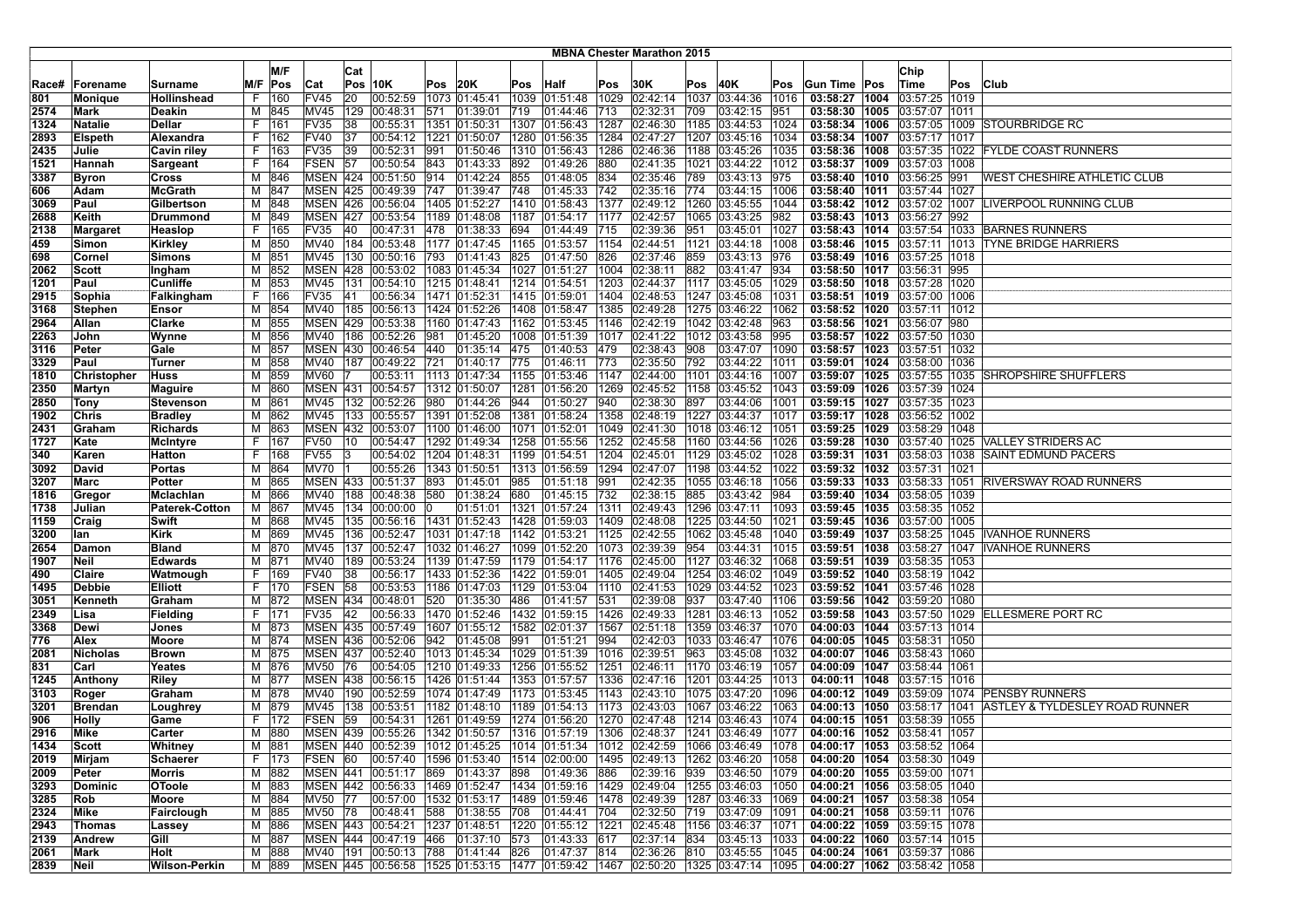|       |                 |                 |    |         |                 |           |                                                  |     |                          |      |                                      |      | <b>MBNA Chester Marathon 2015</b> |      |                                                                                           |      |                                   |                                                  |     |                                                              |
|-------|-----------------|-----------------|----|---------|-----------------|-----------|--------------------------------------------------|-----|--------------------------|------|--------------------------------------|------|-----------------------------------|------|-------------------------------------------------------------------------------------------|------|-----------------------------------|--------------------------------------------------|-----|--------------------------------------------------------------|
|       |                 |                 |    |         |                 |           |                                                  |     |                          |      |                                      |      |                                   |      |                                                                                           |      |                                   |                                                  |     |                                                              |
|       |                 |                 |    | M/F     |                 | Cat       |                                                  |     |                          |      |                                      |      |                                   |      |                                                                                           |      |                                   | Chip                                             |     |                                                              |
| Race# | <b>Forename</b> | <b>Surname</b>  |    | M/F Pos | Cat             |           | $Pos$ 10K                                        | Pos | 20K                      |      | Pos Half                             | Pos  | 30K                               | Pos  | 40K                                                                                       | Pos  | Gun Time Pos                      | Time                                             | Pos | <b>Club</b>                                                  |
| 1587  | <b>Suzanne</b>  | Harrison        | F  | 174     | <b>FV50</b>     | 111       | 00:56:41                                         |     | 1485 01:53:01            |      | 1451 01:59:26                        | 1440 | [02:49:18]                        |      | 1266 03:46:25                                                                             | 1066 | 04:00:28 1063                     | 03:58:26 1046                                    |     | SOUTH CHESHIRE HARRIERS                                      |
| 3240  | Mike            | Gandy           | м  | 890     | MV45            | 139       | 00:56:00                                         |     | 1397 01:52:41            |      | 1427 01:59:07                        | 1413 | 02:49:32                          | 1280 | 03:46:54                                                                                  | 1084 | 04:00:29 1064                     | 03:59:00   1069                                  |     |                                                              |
| 552   | John            | Culpin          | м  | 891     | MV45            |           | 140 00:54:27                                     |     | 1248 01:51:09            |      | 1326 01:57:35                        | 1317 | 02:48:37                          |      | 1242 03:46:14                                                                             | 1053 |                                   | 04:00:29   1065   03:58:25   1044                |     |                                                              |
| 964   | Lisa            | Phee            | F. | 175     | FV35            | 43        | 00:51:58                                         | 928 | 01:45:47                 |      | 1051 01:52:09                        | 1065 | 02:44:34                          |      | 1114 03:46:45                                                                             | 1075 | 04:00:33  1066                    | 03:59:26 1082                                    |     | <b>DUNSTABLE RRC</b>                                         |
| 1577  | Stewart         | <b>Unsworth</b> | М  | 892     | MV40            |           | 192 00:53:58                                     |     | 1201 01:48:34            |      | 1203 01:54:48                        | 1202 | 02:45:37                          |      | 1151 03:46:21                                                                             | 1061 | 04:00:34 1067                     | 03:58:39 1056                                    |     | <b>CORSHAM RUNNING CLUB</b>                                  |
| 1792  | Matthew         | <b>Masters</b>  | M  | 893     | <b>MSEN 446</b> |           | 00:54:54                                         |     |                          |      | 1306 01:48:16 1195 01:54:29          | 1189 | 02:44:50                          |      | 1120 03:46:00                                                                             | 1047 |                                   | 04:00:35   1068   03:58:20   1043                |     |                                                              |
| 2594  | Mike            | Houghton        | M  | 894     | MV45            | 141       | 00:51:57                                         | 925 | 01:43:46 906             |      | 01:49:56                             | 906  | 02:44:02                          |      | 1102 03:47:05                                                                             | 1089 |                                   | 04:00:37 1069 03:59:24 1081                      |     |                                                              |
| 1718  | Richard         | Hough           | м  | 895     | <b>MV45</b>     |           | 142 00:51:10                                     | 862 | 01:42:57 870             |      | 01:48:52                             | 864  | 02:38:42                          | 907  | 03:44:37                                                                                  | 1018 |                                   | 04:00:38   1070   03:59:34   1085                |     |                                                              |
| 3018  | Christopher     | <b>Briggs</b>   | м  | 896     |                 |           | MSEN 447 00:50:36                                | 823 | 01:41:23 815             |      | 01:47:27                             | 809  | 02:38:06                          | 876  | 03:45:49                                                                                  | 1042 |                                   | 04:00:39 1071 03:59:03 1072                      |     |                                                              |
| 1612  | Alun            | Lewis           | М  | 897     | <b>MV55</b>     | 28        |                                                  |     |                          |      | 00:52:49 1036 01:46:48 1115 01:53:05 | 1112 | 02:43:58                          |      | 1098 03:46:17                                                                             | 1055 |                                   | 04:00:40   1072   03:59:17   1079                |     | <b>HOWGILL HARRIERS</b>                                      |
| 2704  | Ben             | Coleman         | M  | 898     | <b>MSEN 448</b> |           | 00:53:49                                         |     | 1178 01:47:11            |      | 1137 01:53:14                        | 1121 | 02:43:07                          |      | 1072 03:45:49                                                                             | 1041 | 04:00:40 1073                     | 03:58:43 1059                                    |     |                                                              |
| 923   | Sabrina         | Pace-Humphreys  | F. | 176     | FV35            | 44        | 00:00:00 0                                       |     | 00:00:00 0               |      | 00:00:00                             | 10   | 00:00:00                          | 10   | 00:00:00                                                                                  |      |                                   |                                                  |     | 04:00:42   1074   03:59:29   1084   STROUD & DISTRICT AC     |
| 2312  | Peter           | Leatherbarrow   |    | M 899   |                 |           | MSEN 449 00:52:07 948                            |     |                          |      | 01:45:33 1021 01:51:43 1023 02:41:21 |      |                                   |      | 1011 03:47:22                                                                             | 1098 |                                   | 04:00:43   1075   03:59:47   1089                |     |                                                              |
| 2410  | Andrew          | Huddart         |    | M 900   |                 |           | MSEN 450 00:52:06                                | 944 |                          |      | 01:45:33 1023 01:51:34               |      | 1013 02:41:23                     |      | 1015 03:47:23                                                                             | 1099 |                                   | 04:00:43 1076 03:59:47 1090                      |     |                                                              |
| 799   | Angela          | Lipson          |    | F   177 | FV45            | 21        | 00:57:07                                         |     |                          |      | 1544  01:53:16  1481  01:59:50       | 1483 | 02:49:43                          |      | 1295 03:46:52                                                                             | 1081 |                                   | 04:00:44   1077   03:59:10   1075                |     |                                                              |
| 1681  | Kevin           | Ball            | м  | 901     | MV50            | 79        | 00:52:24                                         | 978 | 01:45:31                 |      | 1019 01:51:40                        | 1018 | 02:41:22                          |      | 1014 03:45:33                                                                             | 1037 | 04:00:45   1078                   | 03:58:53 1066                                    |     |                                                              |
| 2368  | Keith           | <b>Williams</b> | M  | 902     | <b>MV55</b>     | 29        | 00:56:54                                         |     | 1516 01:53:08            |      | 1470 01:59:34                        | 1449 | 02:49:26                          |      | 1269 03:46:23                                                                             | 1065 | 04:00:45 1079                     |                                                  |     | 03:58:50   1062   NEWMARKET JOGGERS                          |
| 3277  | Neil            | <b>Matthews</b> | м  | 903     |                 |           | MV45   143   00:57:07                            |     |                          |      | 1543 01:53:19 1493 01:59:49          |      | 1482 02:49:41                     |      | 1290 03:46:56                                                                             | 1087 |                                   | 04:00:46   1080   03:59:12   1077                |     |                                                              |
| 2754  | Woody           | <b>Manning</b>  | М  | 904     | <b>MSEN 451</b> |           | 00:55:09                                         |     |                          |      | 1322 01:51:02 1322 01:57:12          |      | 1300 02:47:07                     |      | 1199 03:46:38                                                                             | 1072 |                                   | 04:00:47   1081   03:59:00   1070                |     |                                                              |
| 3250  | <b>Matthew</b>  | Hough           | м  | 905     | MV40            | 193       | 00:54:16                                         |     |                          |      | 1230 01:47:10   1136 01:53:14        | 1120 | 02:44:36                          |      | 1116 03:45:33                                                                             | 1036 |                                   | 04:00:48   1082   03:57:51   1031                |     |                                                              |
| 139   | Paul            | Taylor          | M  | 906     | <b>MSEN 452</b> |           | 00:53:58                                         |     |                          |      | 1198 01:49:20   1244 01:55:34        | 1237 | 02:47:21                          |      | 1204 03:47:45                                                                             | 1108 |                                   | 04:00:48   1083   04:00:13   1099                |     |                                                              |
| 1567  | Ult             | Mulhern         | М  | 907     | <b>MV45</b>     | 144       | 00:54:43                                         |     |                          |      | 1288 01:51:17 1332 01:57:39          | 1320 | 02:48:55                          |      | 1248 03:46:42                                                                             | 1073 |                                   | 04:00:50   1084   03:59:08   1073                |     |                                                              |
| 2610  | David           | Pugh            | M  | 908     | <b>MV55</b>     | 30        | 00:54:00                                         |     |                          |      | 1203 01:48:39 1211 01:54:47          | 1201 | 02:45:18                          |      | 1137 03:45:07                                                                             | 1030 |                                   | 04:00:51 1085 03:59:00 1068                      |     |                                                              |
| 3259  | Mathew          | Jones           | М  | 909     | <b>MV45</b>     |           | 145 00:51:10                                     | 863 | 01:44:03 929             |      | 01:50:04                             | 920  | 02:38:53                          | 919  | 03:46:23                                                                                  | 1064 |                                   | 04:00:54   1086   03:58:51   1063                |     |                                                              |
| 1679  | Andy            | <b>Groves</b>   | м  | 910     | <b>MV45</b>     | 146       | 00:56:57                                         |     | 1522 01:55:01            |      | 1576 02:01:25                        | 1555 | 02:51:21                          |      | 1360 03:47:37                                                                             | 1105 |                                   | 04:01:02 1087 03:58:55 1067                      |     |                                                              |
| 330   | Mark            | Greenwood       | м  | 911     | <b>MSEN 453</b> |           | 00:45:26                                         |     | $ 314 $ $ 01:34:47 $ 467 |      | 01:40:42                             | 471  | 02:35:01                          | 766  | 03:46:00                                                                                  | 1048 | 04:01:03 1088                     | 04:00:04 1098                                    |     |                                                              |
| 91    | Shafiq          | Khan            | м  | 912     | <b>MV40</b>     | 194       | 00:57:10                                         |     |                          |      | 1553  01:53:25  1499  01:59:54       | 1488 | 02:49:48                          | 1305 | 03:46:55                                                                                  | 1086 | 04:01:10 1089                     | 03:59:37 1087                                    |     | <b>BLACKBURN ROAD RUNNERS</b>                                |
| 1877  | Joy             | <b>Margerum</b> | F. | 178     | FSEN            | 61        | 00:53:23                                         |     |                          |      | 1138 01:47:25 1147 01:53:45          | 1145 | 02:45:03                          | 1131 | 03:47:22                                                                                  | 1097 |                                   | 04:01:14 1090 03:59:29 1083                      |     | <b>VEGAN RUNNERS UK</b>                                      |
| 1030  | Keith           | Mahon           | м  | 913     | <b>MV50</b>     | 80        | 00:50:36                                         | 824 | 01:43:45 903             |      | 01:49:54                             | 1903 | 02:42:28                          |      | 1050 03:46:53                                                                             | 1083 |                                   | 04:01:19   1091   03:59:48   1092                |     | <b>VILLAGE ROAD RUNNERS</b>                                  |
| 2031  | Paul            | <b>Dullenty</b> | м  | 914     | MV40            | 195       | 00:50:31                                         | 813 | 01:43:12 879             |      | 01:49:37                             | 889  | 02:42:46                          |      | 1061 03:47:26                                                                             | 1100 |                                   | 04:01:24   1092   03:59:59   1096                |     |                                                              |
| 92    | Neil            | Webster         | м  | 915     | <b>MV45</b>     | 147       | 00:57:09                                         |     |                          |      | 1551 01:53:26 1500 01:59:55          | 1489 | 02:49:48                          |      | 1306 03:46:53                                                                             | 1082 |                                   | 04:01:25 1093 03:59:53 1094                      |     |                                                              |
| 3351  | Claire          | <b>Wilkins</b>  | F. | 179     | FV35            | 45        | 00:52:34                                         | 997 |                          |      | 01:46:14  1086  01:52:24             | 1076 | 02:42:15                          |      | 1040 03:43:39                                                                             | 983  |                                   | 04:01:25   1094   03:58:53   1065                |     | MEDWAY AND MAIDSTONE AC                                      |
| 565   | Rebecca         | Whincup         | F. | 180     | FV35            | 46        | 00:54:41                                         |     |                          |      | 1285 01:50:09 1283 01:56:10          | 1257 | 02:46:06                          |      | 1163 03:46:55                                                                             | 1085 | 04:01:33 1095                     | 03:59:57 1095                                    |     | TEAM BATH ATHLETICS CLUB                                     |
| 2622  | Tim             | Wheatland       | M  | 916     | <b>MV55</b>     | 31        | 00:52:36                                         |     | 1004 01:44:59            | 983  | 01:51:03                             | 977  | 02:39:41                          | 956  | 03:46:28                                                                                  | 1067 | 04:01:39 1096                     | 03:59:42 1088                                    |     | DAVID LLOYD REDWAY RUNNERS                                   |
| 1548  | Richard         | Smart           | м  | 917     | <b>MSEN 454</b> |           | 00:56:50                                         |     | 1507 01:53:05 1461       |      | 01:59:34                             | 1450 | 02:49:27                          |      | 1272 03:47:10                                                                             | 1092 | 04:01:41  1097                    | 03:59:47 1091                                    |     |                                                              |
| 1333  | John            | Gardiner        | M  | 918     | <b>MV45</b>     | 148       | 00:54:11                                         |     | 1219 01:51:57            |      | 1367 01:58:15                        | 1351 | 02:47:52                          |      | 1219 03:46:21                                                                             | 1059 | 04:01:42 1098                     | 04:00:02 1097                                    |     |                                                              |
| 537   | Lorna           | Kemp            | F. | 181     | FV35            | <b>47</b> | 00:56:24                                         |     | 1450 01:53:01            |      | 1449 01:59:29                        | 1445 | 02:50:00                          |      | 1313 03:48:02                                                                             | 1116 |                                   | 04:01:47   1099   03:59:51   1093                |     |                                                              |
| 1838  | Jen             | Smith           | F. | 182     | FSEN 62         |           | 00:54:49                                         |     |                          |      | 1295 01:50:36 1308 01:56:53          | 1290 | 02:47:59                          |      | 1223 03:47:36                                                                             | 1102 |                                   | 04:01:47   1100   04:00:21   1101                |     |                                                              |
| 2822  | Abi             | Pepperman       | F  | 183     | FSEN 63         |           | 00:53:10                                         |     |                          |      | 1109 01:47:27  1149 01:53:38         | 1136 | 02:43:24                          |      | 1082 03:46:21                                                                             | 1060 |                                   | 04:01:49   1101   04:00:20   1100                |     |                                                              |
| 1241  | Mark            | <b>Bennett</b>  | м  | 919     | <b>MSEN 455</b> |           | 00:49:03                                         | 633 | 01:38:16                 | 654  | 01:43:59                             | 673  | 02:38:38                          | 904  | 03:48:12                                                                                  | 1118 |                                   | 04:01:51  1102  04:01:04  1109                   |     |                                                              |
| 768   | Sarah           | Collins         | F. | 184     | FSEN            | 64        | 00:54:11                                         |     | 1220 01:48:56            | 1227 | $\sqrt{01:55:09}$                    | 1219 | 02:45:26                          | 1145 | 03:47:52                                                                                  | 1110 | 04:01:51 1103                     | 04:00:43 1105                                    |     |                                                              |
| 1217  | Carolyn         | <b>Binns</b>    | F. | 185     | FV45            | 22        | 00:49:12                                         | 672 | 01:42:54                 | 869  | 01:49:44                             | 897  | 02:42:11                          |      | 1036 03:47:36                                                                             | 1103 | 04:02:02 1104                     | 04:01:23 1116                                    |     |                                                              |
| 3339  | Phil            | Lynn            | м  | 920     | <b>MSEN 456</b> |           | 00:50:05                                         | 776 | 01:41:48 830             |      | 01:48:02                             | 831  | 02:40:27                          | 988  | 03:47:54                                                                                  | 1111 | 04:02:03 1105                     | 04:00:56 1107                                    |     |                                                              |
| 315   | Sarah           | Ferguson        | F. | 186     | FV35            | 48        | 00:56:55                                         |     |                          |      | 1517 01:53:05 1458 01:59:36          | 1455 | 02:49:23                          |      | 1268 03:48:28                                                                             | 1123 |                                   |                                                  |     | 04:02:10 1106 04:00:30 1102 NORTH WALES ROAD RUNNING CLUB    |
| 2798  | Raymond         | Procter         | M  | 921     | <b>MV45</b>     |           | 149 00:46:24                                     | 411 | 01:34:46 465             |      | 01:40:32                             | 467  | 02:32:39                          | 716  | 03:45:47                                                                                  | 1039 |                                   | 04:02:22 1107 04:01:44 1121                      |     |                                                              |
| 1180  | Alan            | Rice            | M  | 922     | <b>MSEN 457</b> |           | 00:52:05                                         | 940 | 01:43:42                 | 901  | 01:49:41                             | 893  | 02:39:53                          | 968  | 03:47:37                                                                                  | 1104 | 04:02:29 1108                     | 04:00:42 1104                                    |     |                                                              |
| 271   | Simon           | <b>Brown</b>    | M  | 923     | MV40            | 196       | 00:45:13                                         | 290 | 01:31:21                 | 345  | 01:36:50                             | 348  | 02:27:46                          | 579  | 03:49:32                                                                                  | 1135 | 04:02:33 1109                     | 04:01:23 1117                                    |     | <b>MASSEY FERGUSON RC</b>                                    |
| 868   | Benjamin        | Kapur           | м  | 924     | <b>MSEN 458</b> |           | $ 00:57:00 $ 1530 $ 01:53:05 $ 1456 $ 01:59:36 $ |     |                          |      |                                      | 1458 | 02:49:45                          |      | 1301 03:48:17                                                                             | 1121 | 04:02:38 1110                     | 04:00:55   1106                                  |     |                                                              |
| 1791  | Fiona           | Oakes           |    | F 187   | <b>FV40</b>     | 39        |                                                  |     |                          |      |                                      |      |                                   |      | 1464 02:49:43 1297 03:46:50                                                               | 1080 | 04:02:43 1111 04:01:06 1111       |                                                  |     | BEVERLEY ATHLETIC CLUB                                       |
| 357   | Julian          | Williams        |    | M 925   |                 |           |                                                  |     |                          |      |                                      |      |                                   |      | MV45  150  00:56:47  1500  01:52:01  1371  01:58:06  1345  02:47:17  1202  03:47:11  1094 |      |                                   | <b>04:02:44</b>   <b>1112</b> $ 04:00:37$   1103 |     |                                                              |
| 2782  | Susan           | Smerdon         |    | F   188 | <b>FV40</b>     | 40        | 00:54:29 1254 01:49:08 1235 01:55:20             |     |                          |      |                                      |      | 1228 02:46:07                     |      | 1166 03:47:55  1112                                                                       |      |                                   | 04:02:44   1113   04:01:17   1113                |     |                                                              |
| 246   | <b>Kevin</b>    | Morris          |    | M 926   | <b>MV50</b>     | 81        | 00:53:10 1107 01:47:07 1131 01:53:29             |     |                          |      |                                      | 1133 | 02:46:28                          |      | 1184 03:48:13 1120                                                                        |      |                                   | 04:02:46 1114 04:01:53 1122                      |     |                                                              |
| 601   | Paul            | Evans           |    | M 927   |                 |           | MV45 151 00:57:05 1539 01:53:20 1495 01:59:52    |     |                          |      |                                      |      | 1485 02:49:43                     |      | 1298 03:46:15 1054                                                                        |      |                                   | 04:02:54 1115 04:01:17 1114                      |     |                                                              |
| 2053  | John            | Anderson        | M  | 928     | <b>MV50</b>     | 82        | 00:54:37 1273 01:51:52 1361 01:58:04             |     |                          |      |                                      |      | 1344 02:47:58                     |      | 1222 03:48:52 1127                                                                        |      |                                   | 04:02:56   1116   04:01:34   1119                |     |                                                              |
| 1079  | Jimmy           | Kelly           | M  | 929     | MV45            |           | 152 00:57:08                                     |     |                          |      | 1546 01:53:29 1506 01:59:58          |      |                                   |      | 1491 02:49:49 1310 03:47:57 1114                                                          |      | 04:02:58 1117 04:01:25 1118       |                                                  |     | <b>WORKSOP HARRIERS</b>                                      |
| 2315  | Katherine       | Jacob           |    | F   189 | FV35 49         |           | $ 00:48:51$ 604 01:41:28 817 01:48:08            |     |                          |      |                                      | 838  |                                   |      | $02:41:33$ 1019 03:46:59 1088                                                             |      | 04:03:00 1118 04:01:57 1123       |                                                  |     |                                                              |
| 489   | Laura           | McCann          |    | F  190  | FV40 41         |           | 00:57:24 1573 01:54:59 1572 02:01:29             |     |                          |      |                                      |      | 1560 02:53:20                     |      | 1426 03:50:05 1142                                                                        |      |                                   | 04:03:01   1119   04:01:04   1110                |     |                                                              |
| 2362  | Wendy           | Woodhead        |    | F   191 | FSEN 65         |           |                                                  |     |                          |      |                                      |      |                                   |      | 00:55:29 1347 01:50:13 1286 01:56:17 1268 02:47:23 1206 03:48:12 1119                     |      |                                   |                                                  |     | 04:03:02   1120   04:01:07   1112   MANCHESTER HARRIERS & AC |
| 940   | Aaron           | Fawcett         |    | M 930   |                 |           |                                                  |     |                          |      |                                      |      |                                   |      | MSEN  459  00:53:54  1190  01:47:32  1154  01:53:39  1137  02:43:06  1071  03:48:19  1122 |      | 04:03:10   1121   04:01:18   1115 |                                                  |     |                                                              |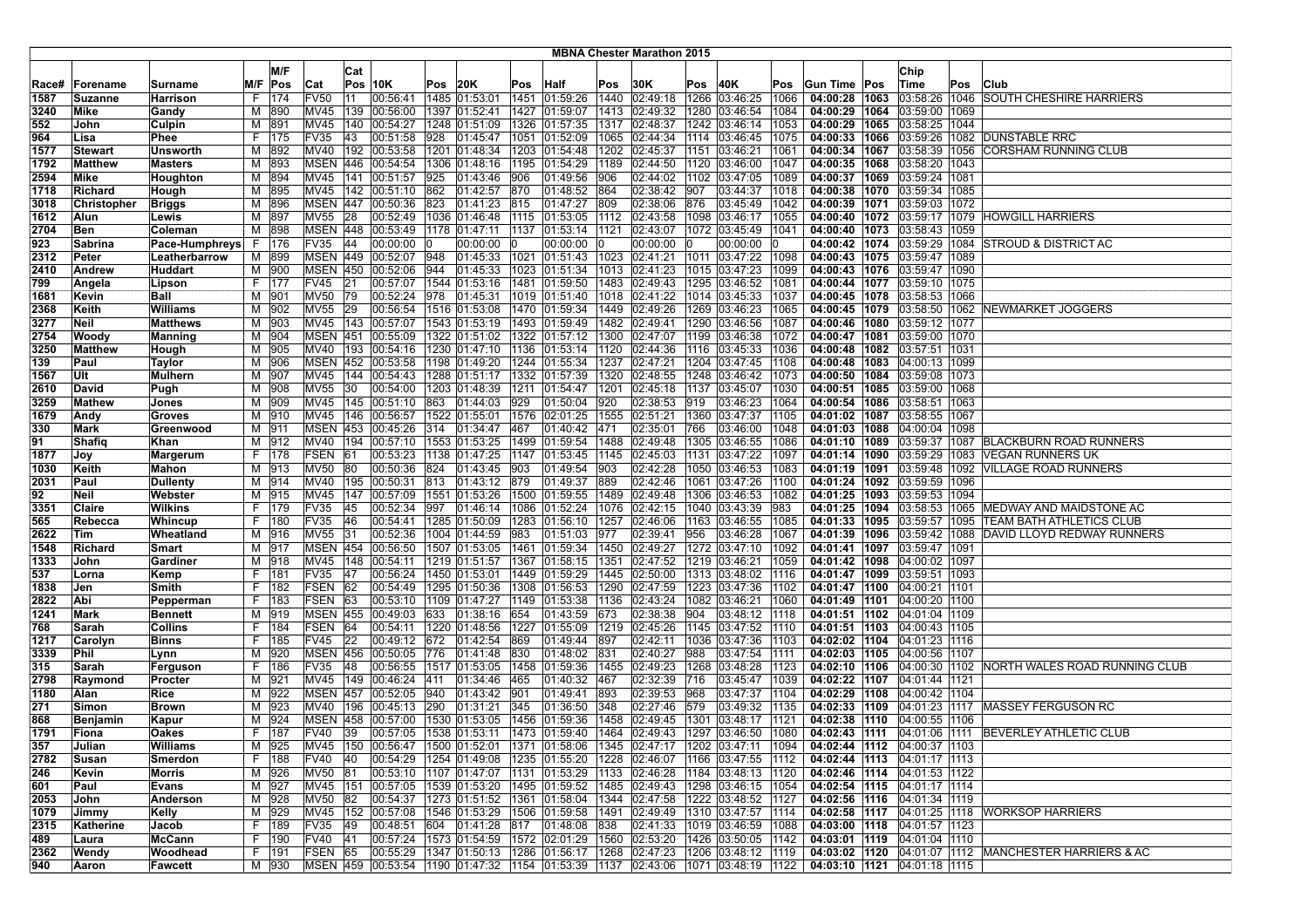| <b>MBNA Chester Marathon 2015</b> |              |                      |    |              |                 |     |                                               |      |                                |             |                      |             |                                                                                           |      |                                     |       |                                   |                                 |     |                                                                                                                                         |
|-----------------------------------|--------------|----------------------|----|--------------|-----------------|-----|-----------------------------------------------|------|--------------------------------|-------------|----------------------|-------------|-------------------------------------------------------------------------------------------|------|-------------------------------------|-------|-----------------------------------|---------------------------------|-----|-----------------------------------------------------------------------------------------------------------------------------------------|
|                                   |              |                      |    | M/F          |                 | Cat |                                               |      |                                |             |                      |             |                                                                                           |      |                                     |       |                                   | Chip                            |     |                                                                                                                                         |
| Race#                             | Forename     | Surname              |    | M/F  Pos     | Cat             |     | $Pos$ 10K                                     | Pos  | 20K                            | Pos         | Half                 | Pos         | 30K                                                                                       | Pos  | 40K                                 | Pos   | Gun Time Pos                      | Time                            | Pos | Club                                                                                                                                    |
| 314                               | Ben          | Hudson               | М  | 931          | <b>MSEN 460</b> |     | 00:52:38                                      |      | 1009 01:47:02                  | 1127        | 01:53:07             | 1116        | 02:42:21                                                                                  | 1046 | 03:47:52  1109                      |       | 04:03:16 1122                     |                                 |     | 04:01:36 1120 NORTH WALES ROAD RUNNING CLUB                                                                                             |
| 1749                              | Richard      | Spedding             |    | M 932        | MV45            | 153 | 00:48:55                                      | 606  | 01:38:28                       | 687         | 01:44:31             | 698         | 02:36:21                                                                                  | 808  | 03:43:56                            | 1993  | 04:03:18 1123                     |                                 |     | 04:02:24   1130   FYLDE COAST RUNNERS                                                                                                   |
| 2190                              | James        | Sellen               | м  | 933          | <b>MV50</b>     | 83  | 00:54:32                                      | 1263 | 01:47:57                       | 1178        | 01:53:58             | 1155        | 02:45:42                                                                                  |      | 1152 03:48:41                       | 1126  | 04:03:22 1124                     | 04:00:59 1108                   |     |                                                                                                                                         |
| 1386                              | Stephen      | Kinsella             | м  | 934          | <b>MSEN 461</b> |     | 00:51:53                                      | 918  | 01:44:02                       | 925         | 01:50:05             | 923         | 02:39:17                                                                                  | 940  | 03:47:56                            | 1113  | 04:03:23 1125                     | 04:02:13 1127                   |     |                                                                                                                                         |
| 2508                              | Nicola       | <b>Simpson</b>       | F. | 192          | FSEN 66         |     | 00:49:49                                      | 761  | 01:42:58 871                   |             | 01:49:06             | 871         | 02:40:24                                                                                  | 985  | 03:48:54 1128                       |       | 04:03:36 1126 04:02:20 1129       |                                 |     |                                                                                                                                         |
| 1931                              | Andrew       | Kenworthy            |    | M 935        | MV50 84         |     | 00:52:38                                      |      | 1008 01:45:53                  |             | 1058 01:52:10        | 1066        | 00:00:00                                                                                  | 10   | 00:00:00                            | 10    | 04:03:38   1127   04:02:13   1126 |                                 |     |                                                                                                                                         |
| 1818                              | Jonathan     | Newman               |    | M 936        |                 |     | MSEN 462 00:52:55                             |      | 1064 01:45:45                  |             | 1048 01:51:49        | 1034        | 02:39:21                                                                                  | 942  | $ 03:47:33 $ 1101                   |       | 04:03:45 1128                     | 04:02:36 1133                   |     |                                                                                                                                         |
| 600                               | Colin        | Winter               |    | M 937        | MV40            | 197 | 00:55:52                                      |      | 1382 01:54:50                  | 1565        | 02:00:47             | 1525        | 02:49:28                                                                                  |      | 1277 03:48:55 1129                  |       | 04:03:57   1129                   |                                 |     | 04:02:14 1128 NORTH SHIELDS POLYTECHNIC CLUB                                                                                            |
| 1128                              | Vicki        | Cleall               |    | F   193      | <b>FV40</b>     | 42  | 00:54:37                                      |      | 1272 01:49:15                  |             | 1240 01:55:29        | 1233        | 02:48:25                                                                                  |      | 1228 03:50:34 1157                  |       | 04:04:00 1130                     | 04:02:42   1135                 |     |                                                                                                                                         |
| 1923                              | Tahir        | Yasin                |    | M 938        | MV45            |     | 154 00:51:57                                  | 926  | 01:43:34                       | 893         | 01:49:37             | 888         | 02:38:40                                                                                  | 906  | 03:49:15                            | 1133  | 04:04:02 1131                     |                                 |     | 04:02:45 1136 DUDLEY KINGSWINFORD RC                                                                                                    |
| 2545                              | Stuart       | Boothman             |    | M 939        | <b>MV40</b>     |     | 198 00:56:06                                  |      | 1411 01:52:48 1440 01:59:14    |             |                      | 1421        | 02:49:46                                                                                  |      | 1304 03:50:14 1146                  |       | 04:04:07 1132                     | 04:02:29 1131                   |     |                                                                                                                                         |
| 2619                              | Stephen      | Hanlon               |    | M 940        | <b>MV50</b>     | 85  | 00:52:02                                      | 937  | 01:46:24                       |             | 1097 01:52:34        | 1088        | 02:43:57                                                                                  |      | 1096 03:49:32 1136                  |       | 04:04:13 1133                     | 04:03:11 1145                   |     |                                                                                                                                         |
| 1926                              | Andrew       | Wales                |    | M 941        | <b>MV40</b>     |     | 199 00:55:20                                  |      | 1337 01:52:04                  |             | 1377 01:58:37        | 1367        | 02:49:42                                                                                  |      | 1291 03:50:22 1150                  |       | 04:04:13 1134                     | 04:02:48   1138                 |     |                                                                                                                                         |
| 3326                              | dan          | thorp                | м  | 942          | MV45            | 155 | 00:55:20                                      |      | 1338 01:52:02                  |             | 1374 01:58:37        | 1368        | 02:49:42                                                                                  |      | 1292 03:50:23 1152                  |       | 04:04:13 1135                     | 04:02:48 1139                   |     |                                                                                                                                         |
| 551                               | Mary         | <b>Abbott</b>        | F. | 194          | <b>FV55</b>     |     | 00:56:49                                      |      | 1503 01:52:45 1429 01:59:13    |             |                      | 1420        | 02:49:05                                                                                  |      | 1257  03:48:40  1125                |       | 04:04:16   1136                   | 04:02:04 1125                   |     |                                                                                                                                         |
| 2819                              | Mike         | <b>Roberts</b>       |    | M 943        | MV40 200        |     | 00:56:28                                      |      | 1460 01:52:48                  |             | 1435 01:59:15        | 1428        | 02:51:34                                                                                  |      | 1367 03:50:19   1149                |       | 04:04:17 1137                     | 04:01:59 1124                   |     |                                                                                                                                         |
| 1723                              | James        | <b>Batchelor</b>     | м  | 944          |                 |     | MSEN 463 00:54:13                             |      | 1224 01:48:33                  |             | 1201 01:54:40        | 1197        | 02:46:18                                                                                  |      | 1174 03:48:05                       | 11117 | 04:04:21 1138                     | 04:02:37   134                  |     |                                                                                                                                         |
| 2772                              | Matt         | Toogood              |    | M 945        |                 |     | MSEN 464 00:54:40                             |      | 1284 01:49:21                  |             | 1245 01:55:26        | 1230        | 02:46:11                                                                                  |      | 1171 03:49:56 1141                  |       | 04:04:28 1139 04:02:54 1141       |                                 |     |                                                                                                                                         |
| 430                               | Lisa         | Parkinson            |    | F   195      | <b>FV40</b>     | 43  | 00:54:34                                      |      | 1269 01:49:22 1246 01:55:31    |             |                      | 1234        | 02:46:14                                                                                  |      | 1173 03:50:07 1143                  |       | 04:04:37 1140 04:02:45 1137       |                                 |     | ROSSENDALE HARRIERS & AC                                                                                                                |
| 3112                              | Simon        | Howe                 |    | M 946        | <b>MV40</b>     | 201 | 00:53:45                                      |      | 1173 01:48:15 1192             |             | 01:54:24             | 1185        | 02:45:35                                                                                  |      | 1147 03:49:29 1134                  |       | 04:04:39 1141                     | 04:03:27 1147                   |     |                                                                                                                                         |
| 2560                              | Christopher  | Pinson-Bradley       |    | M 947        | MV40            | 202 | 00:50:17                                      | 794  | 01:40:19 778                   |             | 01:46:03             | 762         | 02:35:20                                                                                  | 776  | 03:50:32   1156                     |       |                                   |                                 |     | 04:04:44   1142   04:03:30   1149   SNEYD STRIDERS                                                                                      |
| 1793                              | Nancey       | Walker               |    | F 196        | <b>FV35</b>     | 50  | 00:52:30                                      | 987  | 01:46:27                       | 1100        | 01:53:05             | 1111        | 02:45:00                                                                                  |      | 1124 03:50:11                       | 1144  | 04:04:51   1143                   | 04:03:05 1143                   |     |                                                                                                                                         |
| 2191                              | Charlene     | Jennings             |    | F   197      | <b>FSEN</b>     | 67  | 00:51:05                                      | 854  | 01:42:39                       | 861         | 01:48:39             | 858         | 02:42:21                                                                                  |      | 1044 03:48:30                       | 1124  | 04:04:55 1144                     | 04:03:34 1151                   |     |                                                                                                                                         |
| 1842                              | Paul         | Samuels              |    | M 948        | MV50 86         |     | 00:53:44                                      |      | 1168 01:47:46 1168 01:54:01    |             |                      | 1162        | 02:44:30                                                                                  |      | 1113 03:49:04 1131                  |       |                                   |                                 |     | 04:04:58 1145 04:03:31 1150 BOURNVILLE HARRIERS                                                                                         |
| 464                               | Paul         | <b>Atherton</b>      |    | M 949        | <b>MSEN 465</b> |     | 00:55:57                                      |      | 1392 01:52:20 1392 01:58:53    |             |                      | 1389        | 02:53:01                                                                                  |      | 1418 03:50:56                       | 1162  | 04:04:58 1146                     | 04:02:33   132                  |     |                                                                                                                                         |
| 1272                              | Roger        | Allison              |    | M 950        | MV45            | 156 | 00:52:05                                      | 941  | 01:44:50                       | 973         | 01:50:56             | 969         | 02:39:02                                                                                  | 930  | $03:47:58$ 1115                     |       | 04:04:58 1147                     | 04:03:37 1153                   |     |                                                                                                                                         |
| 861                               | Shayne       | Adams                | M  | 951          | MV45            | 157 | 00:54:45                                      |      | 1291 01:48:53                  |             | 1224 01:55:21        | 1229        | 02:48:00                                                                                  |      | 1224  03:49:02  1130                |       | 04:05:00 1148                     | 04:02:51 1140                   |     |                                                                                                                                         |
| 2512                              | Catherine    | Fyfe                 | F. | 198          | FSEN            | 68  | 00:54:23                                      |      | 1238 01:48:37                  |             | 1209 01:54:53        | 1206        | 02:45:18                                                                                  |      | 1136 03:49:12 1132                  |       | 04:05:05 1149                     | 04:03:29   1148                 |     |                                                                                                                                         |
| 2587                              | Zoe          | Heath                | F. | 199          | <b>FSEN</b>     | 69  | 00:53:56                                      |      | 1191 01:47:43                  | 1160        | 01:53:56             | 1153        | 02:45:23                                                                                  |      | 1142 03:50:23                       | 1153  | 04:05:10 1150                     | 04:03:10 1144                   |     |                                                                                                                                         |
| 845                               | Matthew      | Turner               |    | M 952        | MV40 203        |     | 00:00:00                                      |      |                                |             |                      |             | 1552 02:51:46                                                                             |      | 1376 03:50:36  1158                 |       | 04:05:19 1151 04:03:05 1142       |                                 |     |                                                                                                                                         |
| 270                               | Margaret     | <b>Britton</b>       | F. | 200          | <b>FV60</b>     |     | 00:56:57                                      |      | 1523  01:53:18  1491  01:59:45 |             |                      |             | 1475 02:50:19                                                                             |      | 1323 03:50:56 1163                  |       |                                   |                                 |     | 04:05:20   1152   04:03:36   1152   AIRECENTRE PACERS RC                                                                                |
| 2763                              | Alun         | Molyneux             |    | M 953        | MV45            |     | 158 00:51:19                                  | 872  | 01:42:14 847                   |             | 01:48:18             | 843         | 02:40:02 976                                                                              |      | 03:50:30 1154                       |       | 04:05:27   1153   04:04:26   1162 |                                 |     |                                                                                                                                         |
| 2011                              | Ben          | <b>Mercer</b>        | м  | 954          | <b>MSEN 466</b> |     | 00:49:02                                      | 630  | 01:40:21                       | 782         | 01:46:48             | 794         | 02:42:29                                                                                  |      | 1051 03:51:24 1171                  |       | 04:05:36 1154 04:04:41 1166       |                                 |     |                                                                                                                                         |
| 2571                              | Jay          | <b>Jennions</b>      | F. | 201          | <b>FV35</b>     | 51  | 00:44:54                                      | 268  | 02:15:32 2168                  |             | 02:20:47             | 2117        | 03:03:54                                                                                  |      | 1673 03:55:03                       | 1253  | 04:05:38 1155                     |                                 |     | 04:05:35 1179 DEESTRIDERS RUNNING CLUB                                                                                                  |
| 2028                              | Sally        | Windsor              | F. | 202          | FSEN 70         |     | 00:52:51                                      |      | 1048 01:46:08                  | 1081        | 01:52:23             | 1074        | 02:45:17                                                                                  |      | 1135 03:52:01                       | 1182  | 04:05:39 1156                     | 04:04:26 1161                   |     |                                                                                                                                         |
| 1875                              | Mike         | Griffiths            |    | M 955        | MV60 8          |     | 00:48:26                                      | 563  | 01:38:19 659                   |             | 01:44:04             | 677         | 02:34:52                                                                                  | 765  | 03:49:52 1140                       |       | 04:05:40 1157                     |                                 |     | 04:05:15   1172   WALLASEY AC                                                                                                           |
| 1071                              | Vincent      | Cornfield            |    | M 956        |                 |     | MV40 204 00:50:26                             | 808  | 01:42:16 850                   |             | 01:48:20             | 844         | 02:39:05                                                                                  | 933  | 03:51:11   1166                     |       | 04:05:44 1158 04:05:31 1177       |                                 |     |                                                                                                                                         |
| 351<br>2974                       | Milan<br>Zoe | Ackerman             | F. | M 957<br>203 | <b>FSEN</b>     | 171 | MSEN 467 00:51:28<br> 00:56:54                | 882  | 01:43:36<br>1513 01:55:07      | 896<br>1580 | 01:49:22<br>02:01:42 | 877<br>1569 | 02:38:09<br>02:52:26                                                                      | 879  | 03:52:28 1191<br>1392 03:51:24 1170 |       | 04:05:44 1159<br>04:05:49 1160    | 04:04:13 1158<br> 04:03:44 1154 |     |                                                                                                                                         |
| 531                               | Andrew       | Reynolds<br>Crossley |    | M 958        | MV45 159        |     | 00:54:55                                      |      | 1308 01:49:12 1239 01:55:18    |             |                      | 1227        | 02:46:59                                                                                  |      | 1194 03:51:04 1164                  |       | 04:05:55 1161                     | 04:04:06   1156                 |     |                                                                                                                                         |
| 462                               | Claire       | Lovatt               | F. | 204          | FSEN 72         |     | 00:53:45                                      |      | 1171 01:47:16                  | 1139        | 01:53:51             | 1152        | 02:45:51                                                                                  |      | 1157 03:49:44                       | 1139  | 04:05:56 1162                     | 04:04:12   1157                 |     |                                                                                                                                         |
| 3065                              | <b>Neil</b>  | Gallagher            |    | M 959        |                 |     | MSEN 468 00:50:33                             | 814  | 01:45:49                       |             | 1054 01:52:24        | 1077        | 02:47:38                                                                                  |      | 1209 03:52:12 1186                  |       | 04:05:57 1163                     | 04:05:06 1168                   |     |                                                                                                                                         |
| 634                               | Sam          | Morgan               |    | M 960        |                 |     | MSEN 469 00:53:02                             |      | 1081 01:45:55  1060 01:51:58   |             |                      | 1043        | 02:40:08                                                                                  | 978  | 03:50:15 1147                       |       | 04:06:09 1164 04:05:09 1169       |                                 |     |                                                                                                                                         |
| 1313                              | John         | <b>Macholc</b>       |    | M 961        | MV50 87         |     | 00:51:39                                      | 895  | 01:43:36                       | 895         | 01:49:59             | 913         | 02:43:45                                                                                  |      | 1091 03:50:41 1159                  |       | 04:06:12 1165                     | 04:04:33   1164                 |     |                                                                                                                                         |
| 3239                              | Dino         | Furio                | м  | 962          | <b>MV50</b>     | 88  | 00:54:50                                      |      | 1297 01:49:49                  | 1267        | 01:56:13             | 1260        | 02:47:51                                                                                  |      | 1215 03:51:28 1172                  |       | 04:06:13 1166                     | 04:04:30   1163                 |     |                                                                                                                                         |
| 1600                              | Lyn          | Brown                | F. | 205          | <b>FV60</b>     | 12  | 00:54:04                                      |      | 1206 01:50:26                  |             | 1300 01:56:50        | 1289        | 02:49:03                                                                                  |      | 1252 03:51:07 1165                  |       | 04:06:15   1167                   |                                 |     | 04:04:18 1159 STOCKSFIELD STRIDERS                                                                                                      |
| 2914                              | ∣Steven      | Shaw                 | м  | 963          | <b>MV55</b>     | 32  | 00:56:18                                      |      | 1435 01:51:26                  | 1337        | 01:57:30             | 1314        | 02:48:31                                                                                  |      | 1236 03:50:19 1148                  |       | 04:06:20 1168                     | 04:03:13 1146                   |     | <b>ROYTON ROAD RUNNERS</b>                                                                                                              |
| 2420                              | Peter        | Jones                | М  | 964          | <b>MV60</b>     | 19  | 00:52:49                                      |      | 1039 01:45:18                  |             | 1003 01:51:12        | 985         | 02:42:00                                                                                  |      | 1032 03:51:21                       | 1167  | 04:06:27 1169                     |                                 |     | 04:03:47   1155   LANGPORT RUNNERS                                                                                                      |
| 1917                              | David        | Barker               |    | M 965        |                 |     | MV45 160 00:51:37                             |      | 890 01:45:01                   | 984         | 01:51:19             | 992         | 02:42:36                                                                                  |      | 1056 03:49:37 1137                  |       |                                   |                                 |     | 04:06:32 1170 04:05:32 1178 RIVERSWAY ROAD RUNNERS                                                                                      |
| 722                               | Stephen      | Dale                 |    | M 1966       | MV50 89         |     |                                               |      |                                |             |                      |             |                                                                                           |      |                                     |       |                                   |                                 |     | 00:53:32  1153  01:47:49  1172  01:54:00  1159  02:45:32  1146  03:50:11  1145   04:06:48  1171  04:05:02  1167  BEVERLEY ATHLETIC CLUB |
| 3370                              | Alison       | Ogden                |    | F 206        | FV40 44         |     |                                               |      |                                |             |                      |             | $ 00:55:48$  1380 $ 01:52:07$  1379 $ 01:58:35$  1364 $ 02:51:37$  1371 $ 03:51:44$  1176 |      |                                     |       | 04:06:54 1172 04:04:40 1165       |                                 |     |                                                                                                                                         |
| 142                               | Jonathan     | Gore                 |    | M 967        |                 |     | MV40 205 00:56:10                             |      | 1416 01:52:23 1401 01:58:54    |             |                      | 1392        | 02:48:56                                                                                  |      | 1249 03:51:21  1168                 |       | 04:06:55 1173 04:04:20 1160       |                                 |     |                                                                                                                                         |
| 2976                              | Oli          | Keeble               |    | M 968        |                 |     | MSEN 470 00:54:14                             |      | 1225 01:49:47 1265 01:56:21    |             |                      | 1274        | 02:49:29                                                                                  |      | 1278 03:52:01 1183                  |       | 04:06:56 1174 04:05:42 1185       |                                 |     |                                                                                                                                         |
| 1416                              | Darren       | Small                |    | M 969        |                 |     | MSEN 471 00:51:55                             | 922  | 01:44:26 943                   |             | 01:50:26             | 939         | 02:40:00                                                                                  | 973  | 03:50:47 1161                       |       |                                   |                                 |     | 04:07:02   1175   04:06:08   1189   COBRA RUNNING & TRIATHLON CLUB                                                                      |
| 1287                              | Matthew      | Thorpe               |    | M 970        |                 |     | MSEN 472 00:50:14 790 01:40:08 767            |      |                                |             | 01:46:00             | 759         | 02:33:55                                                                                  |      | 740 03:52:11 1185                   |       |                                   |                                 |     | 04:07:04 1176 04:05:42 1184 ASTLEY & TYLDESLEY ROAD RUNNER                                                                              |
| 1097                              | Rachel       | Haslam               |    | F 207        |                 |     | FSEN 73 00:56:31                              |      |                                |             |                      |             | 1464 01:52:27  1409 01:58:55  1396 02:49:26  1270 03:52:55  1201                          |      |                                     |       |                                   |                                 |     | 04:07:04 1177 04:05:10 1170 ASTLEY & TYLDESLEY ROAD RUNNER                                                                              |
| 2240                              | Matt         | Dawson               |    | M   971      |                 |     | MV40 206 00:49:14 684 01:38:29 690            |      |                                |             | 01:44:23             | 687         | 02:41:14                                                                                  |      | 1005 03:53:35 1216                  |       | 04:07:06 1178 04:06:30 1197       |                                 |     |                                                                                                                                         |
| 2602                              | Jason        | Cruz                 |    | M 972        |                 |     | MV45 161 00:53:45 1170 01:47:59 1180 01:54:20 |      |                                |             |                      | 1180        | $ 02:45:36$  1149 $ 03:52:01$  1181                                                       |      |                                     |       | 04:07:11   1179   04:05:37   1181 |                                 |     |                                                                                                                                         |
| 3008                              | Karen        | Morley               |    | F 208        | FV55 5          |     |                                               |      |                                |             |                      |             | $ 00:55:54$  1387 $ 01:52:21$  1396 $ 01:58:56$  1397 $ 02:50:55$  1344 $ 03:51:59$  1178 |      |                                     |       |                                   |                                 |     | 04:07:11   1180   04:05:14   1171   MATLOCK ATHLETIC CLUB                                                                               |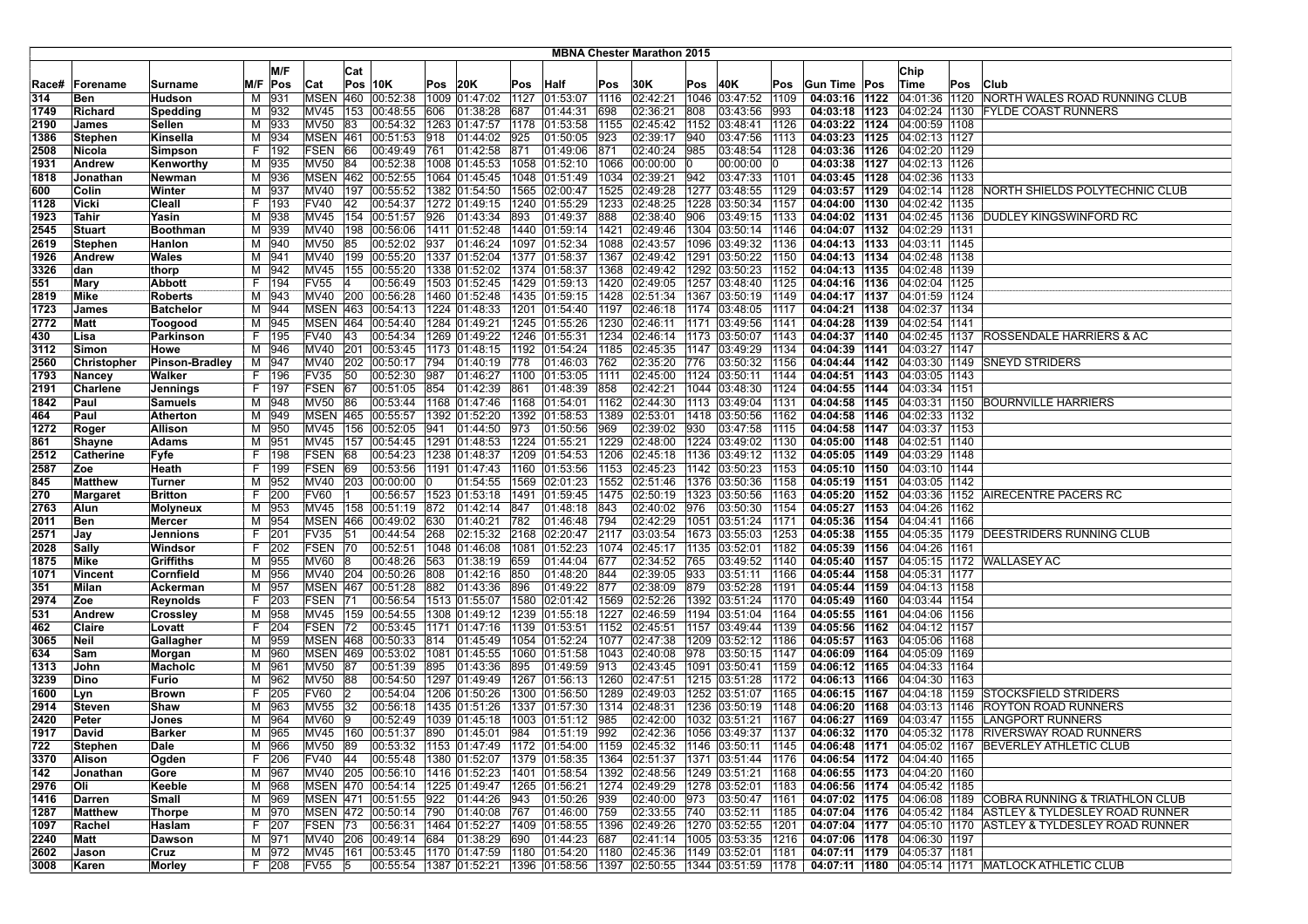|               | <b>MBNA Chester Marathon 2015</b> |                                |    |                |                                |     |                                                                           |         |                                |      |                                |              |                      |     |                                                                                |              |                                                            |                                   |     |                                                                                                                                                        |
|---------------|-----------------------------------|--------------------------------|----|----------------|--------------------------------|-----|---------------------------------------------------------------------------|---------|--------------------------------|------|--------------------------------|--------------|----------------------|-----|--------------------------------------------------------------------------------|--------------|------------------------------------------------------------|-----------------------------------|-----|--------------------------------------------------------------------------------------------------------------------------------------------------------|
|               |                                   |                                |    |                |                                |     |                                                                           |         |                                |      |                                |              |                      |     |                                                                                |              |                                                            |                                   |     |                                                                                                                                                        |
|               |                                   |                                |    | M/F            |                                | Cat |                                                                           | Pos 20K |                                |      |                                |              |                      |     |                                                                                |              |                                                            | Chip                              |     |                                                                                                                                                        |
| Race#<br>2232 | Forename<br> Gomer                | Surname<br><b>Williams</b>     | м  | M/F Pos<br>973 | Cat<br><b>MV45</b>             |     | $Pos$ 10K<br>162 00:56:16                                                 |         | 1430 01:53:07                  | Pos  | <b>Half</b><br>1466 01:59:36   | Pos<br>1457  | 30K<br>02:49:27      | Pos | 40K<br>1274 03:50:31                                                           | Pos<br>1155  | Gun Time Pos<br>04:07:12 1181                              | Time<br>04:05:30   1176           | Pos | Club                                                                                                                                                   |
| 3007          | Tessa                             | Whittaker                      |    | F 209          | <b>FV50</b>                    | 12  | 00:55:52                                                                  |         | 1384 01:52:20                  |      | 1394 01:58:55                  | 1395         | 02:50:55             |     | 1343 03:51:59                                                                  | 1180         | 04:07:13 1182                                              |                                   |     | 04:05:16   1173   MATLOCK ATHLETIC CLUB                                                                                                                |
| 864           | Stefan                            | Ledin                          |    | M 974          | <b>MV50</b>                    | 90  | 00:53:47                                                                  |         | 1174 01:47:01                  | 1125 | 01:53:00                       | 1106         | 02:43:04             |     | 1068 03:50:43                                                                  | 1160         | 04:07:15   1183                                            | 04:05:37 1180                     |     | <b>BUXTON &amp; DISTRICT AC</b>                                                                                                                        |
| 520           | Andrew                            | Grainger                       |    | M 975          | <b>MV50</b>                    | 191 | 00:55:08                                                                  |         | 1320 01:51:32                  |      | 1345 01:58:07                  | 1346         | 02:49:36             |     | 1283 03:51:42                                                                  | 1174         | 04:07:15 1184                                              |                                   |     | 04:05:38 1182 BEVERLEY ATHLETIC CLUB                                                                                                                   |
| 2374          | Lewis                             | Jones                          | М  | 976            |                                |     | MSEN 473 00:49:08                                                         | 656     | 01:38:27                       | 685  | 01:44:06                       | 679          | 02:31:09             | 669 | 03:50:22                                                                       | 1151         | 04:07:20 1185                                              | 04:06:37 1200                     |     |                                                                                                                                                        |
| 2132          | Scott                             | <b>Boardman</b>                |    | M 977          |                                |     | MSEN 474 00:52:56                                                         |         | 1066 01:45:41                  |      | 1042 01:51:48                  | 1030         | 02:41:20             |     | 1010 03:51:44                                                                  | 1175         | 04:07:25 1186                                              |                                   |     | 04:06:23 1192 BARLICK FELL RUNNERS                                                                                                                     |
| 1001          | Kevin                             | <b>Humphreys</b>               |    | M 978          |                                |     | MSEN 475 00:59:17                                                         |         | 1721 02:00:23                  |      | 1745 02:06:46                  | 1719         | 02:55:49             |     | 1494 03:53:22                                                                  | 1209         | 04:07:28 1187                                              | 04:05:18 1174                     |     |                                                                                                                                                        |
| 1819          | Hannah                            | Caulfield                      |    | F 210          | <b>FV35</b>                    | 52  | 00:57:32                                                                  |         | 1587 01:55:22 1586             |      | 02:01:57                       | 1578         | 02:53:40             |     | 1436 03:53:17                                                                  | 1207         | 04:07:30 1188                                              |                                   |     | 04:05:39 1183 DARWEN DASHERS RC                                                                                                                        |
| 2870          | Graham                            | Harvey                         |    | M 979          |                                |     | MV45 163 00:56:04                                                         |         | 1407 01:54:06                  |      | 1535 02:00:28                  | 1514         | 02:51:22             |     | 1361 03:52:46                                                                  | 1197         | 04:07:32 1189                                              | 04:05:22   1175                   |     |                                                                                                                                                        |
| 3261          | Oliver                            | Jones                          | M  | 980            | <b>MSEN 476</b>                |     | 00:49:09                                                                  | 664     | 01:39:59                       | 756  | 01:46:25                       | 781          | 02:41:49             |     | 1028 03:52:26                                                                  | 1190         | 04:07:42 1190                                              | 04:07:15 1214                     |     |                                                                                                                                                        |
| 2117          | Stuart                            | Gall                           | М  | 981            | <b>MSEN 477</b>                |     | 00:52:55                                                                  |         | 1060 01:47:00                  | 1123 | 01:53:23                       | 1130         | 02:45:05             |     | 1132 03:51:58                                                                  | 1177         | 04:07:47 1191                                              | 04:06:28 1195                     |     | <b>ST THERESAS A.C.</b>                                                                                                                                |
| 2633          | Brian                             | <b>Fitton</b>                  |    | M 982          | MV55 33                        |     | 00:50:46 835 01:44:50 971                                                 |         |                                |      | 01:51:11                       | 984          | 02:43:24             |     | 1083 03:53:27                                                                  | 1212         | 04:07:51   1192   04:07:11   1211                          |                                   |     |                                                                                                                                                        |
| 2278          | David                             | Horan                          |    | M 983          |                                |     | MSEN 478 00:54:12 1222 01:47:44 1164 01:54:01                             |         |                                |      |                                | 1161         | 02:43:49             |     | 1093 03:52:29                                                                  | 1192         | 04:07:54   1193   04:06:00   1186                          |                                   |     |                                                                                                                                                        |
| 3182          | <b>MICK</b>                       | <b>BULL</b>                    |    | M 984          | MV65                           | 13  | 00:56:19                                                                  |         | 1436 01:53:48                  |      | 1523 02:00:20                  | 1511         | 02:52:57             |     | 1411 03:54:07                                                                  | 1237         | 04:07:58 1194                                              |                                   |     | 04:06:41   1201   MIDDLETON HARRIERS AC                                                                                                                |
| 2578          | Roy                               | <b>Bailey</b>                  | М  | 985            |                                |     | MSEN 479 00:57:04                                                         |         | 1537 01:53:11                  |      | 1474 01:59:45                  | 1473         | 02:49:48             |     | 1307 03:52:49                                                                  | 1199         | 04:08:03   1195                                            | 04:06:31 1198                     |     |                                                                                                                                                        |
| 1124          | Amy                               | Duck                           | F. | 211            | FSEN 74                        |     | 00:53:32                                                                  |         | 1152 01:48:48                  |      | 1218 01:55:00                  | 1210         | 02:46:21             |     | 1177 03:52:22                                                                  | 1187         | 04:08:16 1196                                              | 04:07:05 1209                     |     | <b>STEEL CITY STRIDERS RC</b>                                                                                                                          |
| 3292          | David                             | OHagan                         | M  | 986            | MV45                           | 164 | 00:52:30                                                                  | 985     | 01:45:20                       |      | 1007 01:51:22                  | 999          | 02:43:08             |     | 1073 03:53:26                                                                  | 1211         | 04:08:22 1197                                              | 04:07:20 1217                     |     |                                                                                                                                                        |
| 1980          | Martin                            | Ross                           |    | M 987          |                                |     | MV40 207 00:52:21                                                         | 973     | 01:45:38                       |      | 1036 01:52:08                  | 1063         | 02:46:53             |     | 1193 03:52:33                                                                  | 1194         | 04:08:23 1198                                              |                                   |     | 04:06:42 1203 SKEGNESS COASTERS                                                                                                                        |
| 800           | Charlie                           | Butterfield                    |    | M 988          |                                |     | MSEN 480 00:56:25                                                         |         | 1452 01:53:15 1479 01:59:49    |      |                                | 1481         | 02:49:37             |     | 1284 03:51:23                                                                  | 1169         | 04:08:23   1199   04:06:49   1205                          |                                   |     |                                                                                                                                                        |
| 2042          | Michael                           | <b>Ross</b>                    |    | M 989          | MV65                           |     | 00:54:15                                                                  |         | 1228 01:48:59   1229 01:55:14  |      |                                | 1222         | 02:44:38             |     | 1118 03:47:42                                                                  | 1107         | 04:08:23 1200 04:07:02 1208                                |                                   |     |                                                                                                                                                        |
| 183           | Nicholas                          | Marangakis                     |    | M 990          | <b>MV50</b>                    | 92  | 00:56:03                                                                  |         | 1402 01:52:45                  |      | 1431 01:59:14                  | 1422         | 02:49:03             |     | 1253 03:53:03                                                                  | 1203         | 04:08:24 1201                                              | 04:06:24 1193                     |     |                                                                                                                                                        |
| 1940          | Erica                             | Spellman                       |    | F 212          | <b>FV45</b>                    | 23  | 00:53:28                                                                  |         | $1142$ $ 01:50:19$             |      | 1294 01:56:25                  | 1275         | 02:49:46             |     | 1303 03:54:05                                                                  | 1235         |                                                            | 04:08:26   1202   04:07:14   1213 |     |                                                                                                                                                        |
| 1475<br>1322  | <b>William</b><br>Chris           | <b>Bubridge-James</b><br>Smith |    | M 991<br>M 992 | <b>MV55</b><br><b>MSEN 481</b> | 34  | 00:57:43<br>00:52:12 958                                                  |         | 1601 01:53:49<br>01:45:47      |      | 1525 02:00:18<br>1052 01:52:07 | 1506<br>1060 | 02:52:50<br>02:41:22 |     | 1405 03:52:29<br>1013 03:52:25                                                 | 1193<br>1189 | 04:08:27 1203 04:06:01 1187<br>04:08:27 1204 04:07:12 1212 |                                   |     |                                                                                                                                                        |
| 1052          | Deborah                           | Culshaw                        | F. | 213            | <b>FV40</b>                    | 45  | 00:58:12   1648   01:55:06   1577   02:01:40                              |         |                                |      |                                | 1568         | 02:52:33             |     | 1396 03:53:28                                                                  | 1213         | 04:08:29 1205 04:06:01 1188                                |                                   |     |                                                                                                                                                        |
| 871           | Helen                             | <b>Edwards</b>                 |    | $F$ 214        | <b>FV35</b>                    | 53  | 00:55:45 1372 01:51:38                                                    |         |                                |      | 1349 01:57:54                  | 1331         | 02:48:34             |     | 1237 03:51:59                                                                  | 1179         |                                                            | 04:08:30 1206 04:06:29 1196       |     | <b>SOUTH CHESHIRE HARRIERS</b>                                                                                                                         |
| 563           | Alan                              | Robb                           | М  | 993            | <b>MV60</b>                    | 10  | 00:55:48                                                                  |         | 1379 01:52:30                  |      | 1414 01:58:57                  | 1400         | 02:49:48             |     | 1308 03:52:48                                                                  | 1198         | 04:08:41 1207                                              | 04:06:09 1190                     |     |                                                                                                                                                        |
| 415           | Rob                               | Gray                           | м  | 994            |                                |     | MSEN 482 00:56:48                                                         |         | 1502 01:53:05                  |      | 1457 01:59:33                  | 1448         | 02:49:34             |     | 1282 03:52:44                                                                  | 1196         |                                                            | 04:08:43 1208 04:06:49 1206       |     |                                                                                                                                                        |
| 2202          | Kerry                             | Gilliland                      | F. | 215            | FSEN                           | 75  | 00:58:12                                                                  |         | 1647 01:57:21                  |      | 1649 02:03:41                  | 1621         | 02:55:32             |     | 1484 03:53:59                                                                  | 1228         | 04:08:46 1209                                              | 04:06:32 1199                     |     |                                                                                                                                                        |
| 2703          | Owen                              | Harkin                         |    | M 995          | MV40 208                       |     | 00:53:14 1122 01:48:17                                                    |         |                                | 1196 | 01:54:37                       | 1194         | 02:46:09             |     | 1167 03:53:18                                                                  | 1208         | 04:08:54 1210 04:06:15 1191                                |                                   |     |                                                                                                                                                        |
| 737           | Tom                               | Metcalfe                       |    | M 996          |                                |     | MSEN 483 00:52:02 936 01:45:22 1010 01:51:29                              |         |                                |      |                                | 1007         | 02:39:08             | 936 | 03:53:44                                                                       | 1217         | 04:08:56 1211 04:07:36 1225                                |                                   |     |                                                                                                                                                        |
| 536           | Rosemary                          | Rogers                         |    | $F$ 216        | <b>FV65</b>                    |     | 00:53:01                                                                  |         | 1078 01:49:00   1232 01:55:29  |      |                                | 1232         | 02:47:44             |     | 1211 03:54:04                                                                  | 1232         |                                                            |                                   |     | 04:08:57   1212   04:07:23   1218   WEST CHESHIRE ATHLETIC CLUB                                                                                        |
| 2593          | Paula                             | Jones                          |    | F 217          | FSEN 76                        |     | 00:55:03                                                                  |         | 1317 01:51:08                  |      | 1325 01:57:44                  | 1323         | 02:50:00             |     | 1314 03:54:03                                                                  | 1229         |                                                            | 04:09:03 1213 04:07:32 1223       |     |                                                                                                                                                        |
| 1974          | Carl                              | Prince                         |    | M 997          | MV45                           | 165 | 00:51:43                                                                  | 905     | 01:44:57                       | 978  | 01:51:01                       | 975          | 02:43:44             |     | 1090 03:54:42                                                                  | 1247         |                                                            |                                   |     | 04:09:04 1214 04:08:10 1238 CHORLEY ATHLETIC AND TRIATHLON                                                                                             |
| 2500          | Kim                               | Burton                         | F. | 218            | FV35                           | 54  | 00:56:11                                                                  |         | 1419 01:52:34                  |      | 1417 01:59:09                  | 1416         | 02:51:35             |     | 1369 03:53:55                                                                  | 1226         | 04:09:07   1215   04:06:52   1207                          |                                   |     |                                                                                                                                                        |
| 1813          | Michelle                          | <b>Bennett</b>                 |    | F 219          | <b>FV35</b>                    | 55  | 00:53:31                                                                  |         | 1147 01:49:17                  |      | 1243 01:55:49                  | 1249         | 02:48:30             |     | 1234 03:53:52                                                                  | 1223         |                                                            | 04:09:13 1216 04:07:44 1227       |     |                                                                                                                                                        |
| 302           | Pete                              | Kendrick-Allott                |    | M 998          |                                |     | MSEN 484 00:52:46                                                         |         | 1025 01:45:41                  |      | 1043 01:51:42                  | 1021<br>1539 | 02:41:15             |     | 1006 03:55:06                                                                  | 1255         | 04:09:16 1217 04:07:59 1233                                |                                   |     |                                                                                                                                                        |
| 1696          | Nathan<br>Darryl                  | Catherall                      |    | M 999          | M   1000   MV45                | 166 | MSEN 485 00:56:44<br>00:53:00                                             |         | 1491 01:54:47<br>1076 01:45:51 |      | 1563 02:01:08<br>1056 01:51:55 | 1039         | 02:50:54<br>02:40:20 | 981 | 1341 03:53:51<br>03:53:45                                                      | 1220<br>1218 | 04:09:20 1219 04:08:18 1243                                | 04:09:18   1218   04:07:16   1215 |     |                                                                                                                                                        |
| 1197<br>283   | Sarah                             | Hyde<br>Swanston               | F. | 220            | <b>FV35</b>                    | 56  | 00:56:00                                                                  |         | 1398 01:52:38                  |      | 1423 01:59:06                  | 1412         | 02:50:55             |     | 1345 03:54:14                                                                  | 1239         |                                                            | 04:09:26 1220 04:07:39 1226       |     |                                                                                                                                                        |
| 1251          | Gillian                           | McLaughlin                     | F. | 221            | <b>FV40</b>                    | 46  | 00:56:40                                                                  |         | 1482 01:53:40                  |      | 1515 02:00:04                  | 1497         | 02:51:34             |     | 1368 03:53:52                                                                  | 1222         | 04:09:30 1221                                              | 04:07:24 1220                     |     |                                                                                                                                                        |
| 933           | Mike                              | Randall                        |    | M   1001       | <b>MSEN 486</b>                |     | 00:50:22                                                                  | 801     | 01:42:16                       | 848  | 01:48:20                       | 846          | 02:42:14             |     | 1038 03:54:23                                                                  | 1241         |                                                            | 04:09:34 1222 04:08:44 1251       |     |                                                                                                                                                        |
| 734           | Paul                              | <b>Bray</b>                    | м  |                |                                |     | 1002 MSEN 487 00:57:00                                                    |         | 1531 01:53:17                  |      | 1485 01:59:44                  | 1471         | 02:49:40             |     | 1289 03:53:16                                                                  | 1206         | 04:09:34 1223 04:07:52 1230                                |                                   |     |                                                                                                                                                        |
| 2093          | Elaine                            | McMillan                       | F. | 222            | <b>FV45</b>                    | 24  | 00:58:10                                                                  |         | 1639 01:55:27                  |      | 1590 02:01:54                  | 1575         | 02:53:19             |     | 1425 03:53:54                                                                  | 1225         | 04:09:35 1224 04:06:42 1202                                |                                   |     |                                                                                                                                                        |
| 2515          | Rhona                             | <b>Barker</b>                  |    | F 223          | <b>FV40</b>                    | 147 | 00:58:09                                                                  |         | 1637 01:55:27                  |      | 1591 02:01:55                  | 1577         | 02:53:20             |     | 1427 03:53:51                                                                  | 1221         |                                                            | 04:09:36 1225 04:06:42 1204       |     |                                                                                                                                                        |
| 3306          | Francis                           | <b>Roberts</b>                 | м  | 1003           | <b>MSEN 488</b>                |     | 00:54:50                                                                  |         | 1298 01:49:56                  |      | 1271 01:56:17                  | 1267         | 02:49:42             |     | 1293 03:52:36                                                                  | 1195         | 04:09:37 1226                                              | 04:07:57 1232                     |     |                                                                                                                                                        |
| 165           | Howard                            | Sidery                         | м  | 1004           | MV55                           | 35  | 00:56:08                                                                  |         | 1415 01:52:26                  | 1407 | 01:58:53                       | 1391         | 02:49:01             |     | 1251 03:53:07                                                                  | 1205         | 04:09:45 1227                                              | 04:07:10 1210                     |     |                                                                                                                                                        |
| 1100          | Gwyn                              | James                          | м  |                | 1005 MV40                      |     | 209 00:56:21                                                              |         | 1440 01:52:28                  |      | 1412 01:59:01                  | 1406         | 02:51:03             |     | 1348 03:55:15                                                                  | 1257         | 04:09:47 1228                                              | 04:07:29 1222                     |     |                                                                                                                                                        |
| 2885          | Jim                               | <b>Barrow</b>                  |    |                | M 1006 MV55 36                 |     | 00:57:10  1552  01:53:06  1463  01:59:29                                  |         |                                |      |                                |              | 1443 02:49:07        |     | 1258 03:53:24 1210                                                             |              |                                                            |                                   |     | 04:09:50 1229 04:08:17 1241 CITY OF CHESTER TRIATHLON CLUB                                                                                             |
| 702           | Sarah                             | Jewkes                         |    | F 224          | FSEN 177                       |     |                                                                           |         |                                |      |                                |              |                      |     | 00:54:58  1314  01:49:53  1270  01:56:05  1255  02:46:52  1191  03:53:56  1227 |              | 04:09:53 1230 04:08:17 1242                                |                                   |     |                                                                                                                                                        |
| 1741          | Rosie                             | Alcorn<br><b>Scullion</b>      |    | F 225          | FSEN 78                        |     | 00:51:55 921 01:44:30 948                                                 |         |                                |      | 01:50:33<br> 01:50:10          | 946<br>927   | 02:48:31<br>02:39:28 | 949 | 1235 03:54:57                                                                  | 1251         | 04:09:54 1231 04:07:28 1221<br>04:09:58 1232 04:08:39 1247 |                                   |     |                                                                                                                                                        |
| 2218<br>853   | John<br>Rachel                    | Rick                           |    | F 226          | M   1007   MV60   11<br>FV55 6 |     | 00:51:42 900 01:44:20 938<br>00:57:43   1602   01:56:58   1629   02:03:31 |         |                                |      |                                | 1612         | 02:55:26             |     | 03:49:38 1138<br>1481 03:54:45                                                 | 1248         |                                                            |                                   |     | 04:09:59 1233 04:07:44 1228 PENNY LANE STRIDERS                                                                                                        |
| 1704          | Martin                            | Flanagan                       |    |                |                                |     | M  1008   MSEN   489   00:54:29   1253   01:49:00   1230   01:55:15       |         |                                |      |                                | 1224         | 02:45:56             |     | 1159 03:54:34                                                                  | 1243         | 04:10:00 1234 04:07:35 1224                                |                                   |     |                                                                                                                                                        |
| 2963          | Francesca                         | Knight                         |    | F 227          | FSEN 79                        |     | 00:55:37 1361 01:51:56 1366 01:58:30                                      |         |                                |      |                                | 1361         | 02:50:21             |     | 1328 03:55:17                                                                  | 1259         | 04:10:01 1235 04:08:09 1237                                |                                   |     |                                                                                                                                                        |
| 2860          | Simon                             | Rex                            |    |                |                                |     | M 1009 MSEN 490 00:50:43 828 01:43:17 884                                 |         |                                |      | 01:49:28                       | 881          | 02:42:32             |     | 1052 03:54:04 1233                                                             |              | 04:10:02 1236 04:08:08 1236                                |                                   |     |                                                                                                                                                        |
| 1726          | Sarah                             | Marzaioli                      |    | F 228          | FV65                           |     | 00:56:57   1521   01:54:39   1555   02:01:19                              |         |                                |      |                                | 1543         |                      |     | 02:54:15 1450 03:55:13                                                         | 1256         |                                                            |                                   |     | 04:10:17   1237   04:08:11   1239   HASTINGS RUNNERS                                                                                                   |
| 748           | Masamichi                         | Iwase                          |    |                |                                |     | M  1010  MV45  167  00:57:06  1541  01:54:35  1551  02:01:06              |         |                                |      |                                |              |                      |     | 1535 02:52:05 1382 03:54:58 1252                                               |              | 04:10:19 1238 04:07:55 1231                                |                                   |     |                                                                                                                                                        |
| 1797          | Paul                              | Morris                         |    |                |                                |     |                                                                           |         |                                |      |                                |              |                      |     |                                                                                |              |                                                            |                                   |     | M  1011  MSEN  491  00:58:02  1623  01:57:09  1633  02:03:30  1610  02:55:18  1477  03:54:41  1246   04:10:20  1239  04:07:52  1229  STAFFORD HARRIERS |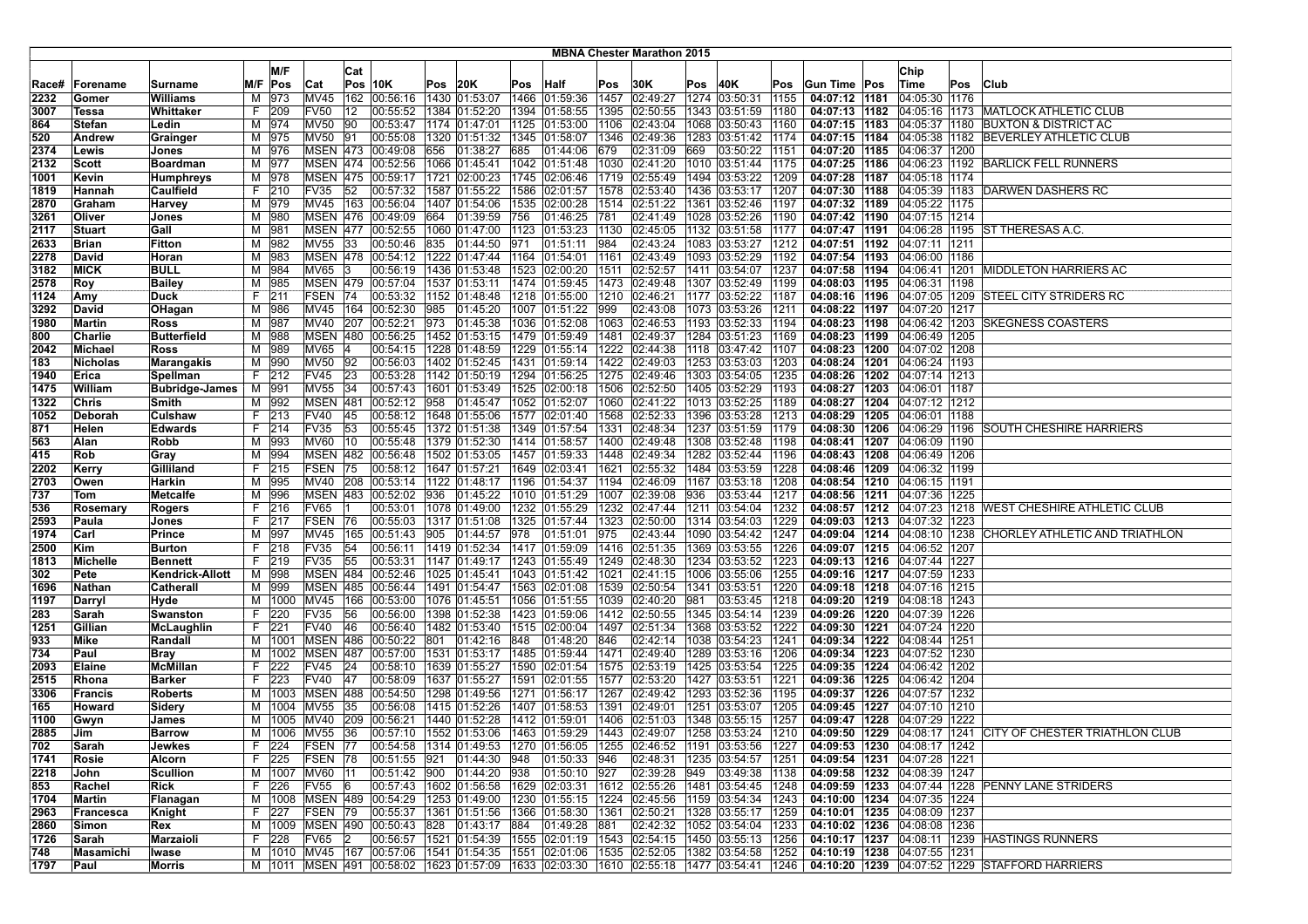|               |                     |                      |         |                 |                      |     |                                                                  |     |                                |     |                                   |              | <b>MBNA Chester Marathon 2015</b> |     |                                                                                                    |              |                                   |                                                                  |     |                                                                 |
|---------------|---------------------|----------------------|---------|-----------------|----------------------|-----|------------------------------------------------------------------|-----|--------------------------------|-----|-----------------------------------|--------------|-----------------------------------|-----|----------------------------------------------------------------------------------------------------|--------------|-----------------------------------|------------------------------------------------------------------|-----|-----------------------------------------------------------------|
|               |                     |                      |         | M/F             |                      |     |                                                                  |     |                                |     |                                   |              |                                   |     |                                                                                                    |              |                                   | Chip                                                             |     |                                                                 |
|               |                     |                      |         |                 |                      | Cat | Pos 10K                                                          |     |                                |     |                                   |              |                                   |     |                                                                                                    |              |                                   |                                                                  |     | Club                                                            |
| Race#<br>1508 | Forename            | Surname              |         | M/F Pos<br>1012 | Cat<br><b>MV40</b>   | 210 | 00:54:38                                                         | Pos | 20K                            | Pos | Half<br>1261 01:56:02             | Pos<br>1254  | 30K<br>02:48:38                   | Pos | 40K<br>1243 03:55:48                                                                               | Pos<br>1270  | Gun Time Pos<br>04:10:21 1240     | ∣Time<br>04:09:04 1255                                           | Pos | DUDLEY KINGSWINFORD RC                                          |
| 1986          | Russell<br>Chris    | Fox<br><b>Burton</b> | м<br>F. | 229             | FV35                 | 57  | 00:58:15                                                         |     | 1276 01:49:40<br>1653 01:55:51 |     | 1596 02:02:19                     | 1588         | 02:53:47                          |     | 1439 03:54:38                                                                                      | 1244         |                                   | 04:10:21   1241   04:07:19   1216                                |     |                                                                 |
| 372           |                     | <b>Baird</b>         | F.      | 230             | <b>FV50</b>          | 13  | 00:56:23                                                         |     | 1446 01:53:01                  |     | 1450 01:59:29                     | 1444         |                                   |     |                                                                                                    | 1264         |                                   | 04:10:22 1242 04:08:26 1244                                      |     |                                                                 |
| 1706          | Joyce<br>lan        | Upton                | м       | 1013            | MV45                 | 168 | 00:57:08                                                         |     | 1547 01:53:27                  |     | 1502 01:59:53                     | 1486         | 02:51:46<br>02:49:49              |     | 1374 03:55:34<br>1309 03:54:04                                                                     | 1234         |                                   | 04:10:24   1243   04:08:50   1252                                |     |                                                                 |
|               |                     |                      | F       | 231             | <b>FV40</b>          | 48  |                                                                  |     |                                |     | 1571 01:55:00 1573 02:01:28       | 1559         |                                   |     |                                                                                                    |              |                                   | 04:10:24 1244 04:08:27 1245                                      |     |                                                                 |
| 685<br>747    | Val                 | Barr                 |         |                 | <b>FSEN</b>          |     | 00:57:24                                                         |     |                                |     |                                   |              | 02:53:31                          |     | 1432 03:55:53                                                                                      | 1271         |                                   |                                                                  |     |                                                                 |
|               | Louise              | Clark                | F.      | 232             |                      | 80  | 00:56:28                                                         |     |                                |     | 1459 01:52:40   1425 01:59:07     |              | 1414 02:51:25                     |     | 1363 03:54:04                                                                                      | 1231         |                                   | 04:10:25   1245   04:07:24   1219                                |     |                                                                 |
| 2795          | Dave<br>Christopher | Mercer               | м       |                 | 1014 MV45            | 169 | 00:58:49                                                         |     |                                |     | 1702 01:56:07   1603   02:02:21   | 1591<br>1484 | 02:52:44                          |     | 1400 03:54:49                                                                                      | 1249<br>1278 |                                   | 04:10:31 1246 04:08:01 1235<br>04:10:38   1247   04:09:08   1256 |     |                                                                 |
| 442           |                     | Pilkington           | м       |                 | 1015 MV40            | 211 | 00:56:30                                                         |     | 1462 01:53:20                  |     | 1494 01:59:51                     | 1122         | 02:51:25                          |     | 1364 03:56:10                                                                                      |              |                                   |                                                                  |     |                                                                 |
| 957           | Paul                | Hodson               | м       | 1016            | MV40                 | 212 | 00:52:47                                                         |     | 1030 01:46:47                  |     | 1114 01:53:15                     |              | 02:46:22                          |     | 1178 03:52:49                                                                                      | 1200         |                                   | 04:10:39 1248 04:06:24 1194                                      |     |                                                                 |
| 3282          | Murraigh            | <b>McDonald</b>      | M       | 1017            | <b>MV40</b>          | 213 | 00:56:46                                                         |     |                                |     | 1497 01:52:56 1447 01:59:27       | 1442         | 02:49:46                          |     | 1302 03:54:04                                                                                      | 1230         |                                   | 04:10:44 1249 04:08:40 1250                                      |     |                                                                 |
| 915           | Dean                | <b>Chambers</b>      | М       | 1018            | <b>MV50</b>          | 93  | 00:54:56                                                         |     |                                |     | 1310 01:51:39  1350 01:58:02      | 1343         | 02:50:31                          |     | 1334 03:55:06                                                                                      | 1254         |                                   | 04:10:46 1250 04:08:30 1246                                      |     | 100 MARATHON CLUB                                               |
| 2059          | Ashley              | <b>Bryan</b>         | F.      | 233             | FSEN 81              |     | 00:55:46                                                         |     |                                |     | 1375 01:51:45 1354 01:58:14       |              | 1350 02:50:01                     |     | 1315 03:54:13                                                                                      | 1238         |                                   | 04:10:47   1251   04:08:01   1234                                |     |                                                                 |
| 961           | Clare               | <b>Morley</b>        | F.      | 234             | <b>FSEN 82</b>       |     | 00:00:00                                                         | 10  |                                |     | 01:45:39  1037  01:51:46          | 1025         | 02:45:44                          |     | 1153 03:55:48                                                                                      | 1269         |                                   | 04:10:47   1252   04:09:31   1262                                |     |                                                                 |
| 269           | Paul                | Terrill              | м       | 1019            | MV40                 | 214 | 00:56:36                                                         |     | 1472 01:52:50                  |     | 1444 01:59:20                     | 1432         | 02:49:12                          |     | 1261 03:53:31                                                                                      | 1215         |                                   | 04:10:48 1253 04:08:39 1248                                      |     |                                                                 |
| 3225          | James               | Chagas               | м       | 1020            | <b>MSEN 492</b>      |     | 00:54:03                                                         |     | 1205 01:48:08                  |     | 1186 01:54:21                     | 1183         | 02:45:20                          |     | 1139 00:00:00                                                                                      |              |                                   | 04:10:58   1254   04:09:46   1266                                |     |                                                                 |
| 745           | Rebecca             | Lant                 | F       | 235             | <b>FV40</b>          | 49  | 00:56:39                                                         |     |                                |     | 1480   01:52:40   1426   01:58:53 | 1388         | 02:50:26                          |     | 1332 03:55:33                                                                                      | 1263         |                                   | 04:11:00   1255   04:08:53   1254                                |     |                                                                 |
| 1510          | Neil                | Armstrong            | м       | 1021            | <b>MV40</b>          |     | 215 00:57:20                                                     |     |                                |     | 1567 01:55:55 1599 02:02:18       | 1586         | 02:54:41                          |     | 1456 03:56:03                                                                                      | 1275         |                                   | 04:11:03   1256   04:08:53   1253                                |     |                                                                 |
| 2143          | <b>Phillip</b>      | <b>Armistead</b>     | M       |                 | 1022 MSEN 493        |     | 00:56:49                                                         |     |                                |     | 1504 01:54:15   1539 02:00:57     | 1531         | 02:53:00                          |     | 1415 03:55:16                                                                                      | 1258         |                                   | 04:11:04   1257   04:08:16   1240                                |     |                                                                 |
| 334           | Paul                | Day                  | м       | 1023            | MV60                 | 12  | 00:52:53                                                         |     |                                |     | 1056  01:46:04   1075   01:52:10  | 1067         | 02:48:34                          |     | 1238 03:56:40                                                                                      | 1287         |                                   | 04:11:05 1258 04:09:56 1270                                      |     | LLISWERRY RUNNERS                                               |
| 2003          | Andrew              | Weaver               | M       | 1024            | <b>MV50</b>          | 94  | 00:54:37                                                         |     |                                |     | 1274 01:49:04   1234 01:55:15     | 1223         | 02:48:37                          |     | 1240 03:56:01                                                                                      | 1272         |                                   | 04:11:08 1259 04:09:51 1268                                      |     | DUDLEY KINGSWINFORD RC                                          |
| 382           | Claire              | Amos                 | F.      | 236             | FV45                 | 25  | 00:55:53                                                         |     |                                |     | 1385 01:51:56 1364 01:58:19       | 1353         | 02:51:50                          |     | 1378 03:56:01                                                                                      | 1273         |                                   | 04:11:11 1260 04:08:40 1249                                      |     | <b>LEIGHTON FUN RUNNERS</b>                                     |
| 2449          | Esther              | <b>Bramley</b>       | F.      | 237             | FSEN 83              |     | 00:53:27                                                         |     |                                |     | 1141 01:47:50 1174 01:54:12       | 1170         | 02:46:11                          |     | 1172 03:55:46                                                                                      | 1266         |                                   | 04:11:13  1261  04:09:48  1267                                   |     |                                                                 |
| 3091          | Gary                | Scott                | м       | 1025            | MV40 216             |     | 00:49:27                                                         | 732 | 01:42:35 859                   |     | 01:49:23                          | 878          | 02:43:55                          |     | 1095 03:54:19                                                                                      | 1240         |                                   | 04:11:20 1262 04:10:06 1274                                      |     |                                                                 |
| 2811          | Steve               | Hall                 | м       |                 | 1026 MV40            | 217 | 00:52:34                                                         | 999 | 01:44:46 965                   |     | 01:51:21                          | 997          | 02:41:26                          |     | 1017 03:52:10                                                                                      | 1184         |                                   | 04:11:27 1263 04:09:31 1261                                      |     |                                                                 |
| 2023          | Kimberley           | Larkin               | F       | 238             | FSEN 84              |     | 00:53:54                                                         |     | 1188 01:53:01                  |     | 1448 01:59:37                     | 1460         | 02:55:11                          |     | 1472 03:57:24                                                                                      | 1296         |                                   | 04:11:28   1264   04:10:15   1279                                |     |                                                                 |
| 890           | <b>Stuart</b>       | Taylor               | M       | 1027            |                      |     | MSEN 494 00:54:43                                                |     |                                |     | 1290 01:47:45 1166 01:54:14       | 1174         | 02:47:11                          |     | 1200 03:56:16                                                                                      | 1280         |                                   | 04:11:32   1265   04:09:12   1258                                |     |                                                                 |
| 1307          | Simon               | Hodgkinson           | М       | 1028            | MV40                 | 218 | 00:49:10                                                         | 668 | 01:40:21                       | 781 | 01:46:27                          | 782          | 02:41:48                          |     | 1027 03:55:41                                                                                      | 1265         |                                   | 04:11:35   1266   04:10:13   1277                                |     |                                                                 |
| 1767          | Owen-Parr           | Daniel               | M       | 1029            | <b>MV40</b>          | 219 | 00:57:21                                                         |     | 1569 01:56:26                  |     | 1609 02:04:03                     | 1638         | 02:51:46                          |     | 1375 03:56:06                                                                                      | 1276         |                                   | 04:11:37 1267 04:09:18 1260                                      |     |                                                                 |
| 2175          | Caroline            | Kirkbride            | F.      | 239             | <b>FV55</b>          |     | 00:56:03                                                         |     |                                |     | 1401 01:52:35 1420 01:59:04       | 1410         | 02:51:22                          |     | 1362 03:56:26                                                                                      | 1282         | 04:11:53 1268                     | 04:10:09 1276                                                    |     |                                                                 |
| 1777          | <b>Stephen</b>      | Price                | M       |                 | 1030 MV55            | 37  | 01:01:44                                                         |     |                                |     | 1914 02:04:37 1903 02:11:39       | 1886         | 03:02:18                          |     | 1637 03:57:21                                                                                      | 1295         |                                   | 04:11:57   1269   04:09:11   1257                                |     | LIVERPOOL RUNNING CLUB                                          |
| 3237          | Jacquline           | <b>Evans</b>         | F.      | 240             | FV35                 | 58  | 00:56:54                                                         |     |                                |     | 1515  01:53:51  1526  02:00:32    |              | 1517 02:53:25                     |     | 1431 03:57:04                                                                                      | 1292         |                                   | 04:11:57   1270   04:10:08   1275                                |     |                                                                 |
| 898           | Dermot              | Gough                | м       | 1031            | <b>MV40</b>          |     | 220 00:52:40                                                     |     | 1014 01:43:53 914              |     | 01:49:42                          | 894          | 02:37:36                          | 853 | 03:52:55                                                                                           | 1202         |                                   | 04:11:58   1271   04:09:34   1263                                |     |                                                                 |
| 3029          | Claire              | <b>Davies</b>        | F.      | 241             | FV35                 | 59  | 00:55:00                                                         |     |                                |     | 1315  01:50:53  1314  01:57:33    | 1315         | 02:51:38                          |     | 1372 03:58:17                                                                                      | 1306         |                                   | 04:12:03   1272   04:10:32   1283                                |     |                                                                 |
| 3232          | <b>Marianne</b>     | <b>Dodds</b>         | F.      | 242             | <b>FV35</b>          | 60  | 00:58:17                                                         |     | 1658 01:57:20                  |     | 1646 02:03:46                     | 1626         | 02:55:38                          |     | 1490 03:56:28                                                                                      | 1283         |                                   | 04:12:03   1273   04:09:55   1269                                |     |                                                                 |
| 2326          | <b>Trevor</b>       | Searle               | M       | 1032            | MV65                 |     | 00:55:16                                                         |     | 1331 01:51:36                  |     | 1348 01:58:00                     | 1338         | 02:47:46                          |     | 1212 03:55:33                                                                                      | 1262         |                                   | 04:12:06   1274   04:10:20   1281                                |     | OSWESTRY OLYMPIANS                                              |
| 2975          | Paul                | <b>Meadows</b>       | M       | 1033            |                      |     | MSEN 495 00:57:15                                                |     |                                |     | 1560 01:56:36 1614 02:03:18       |              | 1603 02:54:57                     |     | 1463 03:55:31                                                                                      | 1261         |                                   | 04:12:06 1275 04:09:17 1259                                      |     |                                                                 |
| 1760          | Cat                 | Oakes                | F.      | 243             | FSEN 85              |     | 00:57:05                                                         |     |                                |     | $ 1540 01:54:56$  1571  02:01:37  | 1565         | 02:54:45                          |     | 1457 03:56:14                                                                                      | 1279         |                                   | 04:12:06 1276 04:09:39 1264                                      |     |                                                                 |
| 3117          | Karl                | <b>Cliff</b>         | м       | 1034            | <b>MSEN 496</b>      |     | 00:49:13                                                         | 677 | 01:40:39 795                   |     | 01:46:50                          | 797          | 02:39:04                          | 931 | 03:56:28                                                                                           | 1284         |                                   | 04:12:06 1277 04:11:07 1290                                      |     | <b>STOKE FIT</b>                                                |
| 94            | Colin               | Green                | м       | 1035            | MV45                 | 170 | 00:58:19                                                         |     | 1662 01:57:21                  |     | 1647 02:03:48                     | 1629         | 02:55:37                          |     | 1489 03:54:07                                                                                      | 1236         |                                   | 04:12:07   1278   04:10:01   1272                                |     | <b>ROYTON ROAD RUNNERS</b>                                      |
| 2910          | Richard             | Smith                | M       | 1036            | <b>MSEN 497</b>      |     | 00:43:25                                                         | 195 | 01:31:03                       | 327 | 01:36:47                          | 346          | 02:25:58                          | 483 | 03:51:35                                                                                           | 1173         |                                   | 04:12:08   1279   04:12:03   1299                                |     | LAWLEY RUNNING CLUB                                             |
| 2320          | <b>Steven</b>       | <b>Andrews</b>       | м       | 1037            | MV40                 | 221 | 00:48:36                                                         | 577 | 01:38:13 645                   |     | 01:44:24                          | 689          | 02:37:41                          | 854 | 03:53:04                                                                                           | 1204         |                                   | 04:12:09   1280   04:11:02   1289                                |     |                                                                 |
| 627           | Johnny              | Emsden               | M       | 1038            | MV45                 | 171 | $ 00:53:40$  1162  01:53:24  1497  01:59:42                      |     |                                |     |                                   | 1468         | 02:53:15                          |     | 1422 03:57:46                                                                                      | 1301         |                                   | 04:12:16   1281   04:11:26   1292                                |     |                                                                 |
| 2328          | Andrew              | Hargreaves           | M       |                 |                      |     | 1039 MSEN 498 00:51:47 912 01:43:24 889                          |     |                                |     | 01:49:25                          | 879          | 02:37:46                          | 860 | 03:54:41                                                                                           | 1245         |                                   | 04:12:16 1282 04:10:14 1278                                      |     |                                                                 |
| 3042          | Jordan              | <b>Halstead</b>      | м       | 1040            |                      |     | MSEN 499 00:50:11                                                | 787 | 01:43:52 913                   |     | 01:50:34                          | 948          | 02:46:27                          |     | 1183 03:56:29                                                                                      | 1285         |                                   | 04:12:17   1283   04:11:29   1293                                |     |                                                                 |
| 1408          | Sarah               | <b>Brazier</b>       | F.      | 244             | <b>FV40</b>          | 50  | 00:59:21                                                         |     |                                |     | 1727 01:58:56  1702 02:05:47      | 1689         | 02:58:04                          |     | 1533 03:57:33                                                                                      | 1299         |                                   | 04:12:18   1284   04:09:42   1265                                |     |                                                                 |
| 709           | Syd                 | Meagor               | M       | 1041            | MV45                 | 172 | 00:54:33                                                         |     | 1266 01:49:00                  |     | 1231 01:55:17                     | 1225         | 02:46:20                          |     | 1176 03:53:54                                                                                      | 1224         |                                   | 04:12:21   1285   04:10:03   1273                                |     |                                                                 |
| 320           | Holly               | Chance               | F       | 245             | FSEN                 | 86  | 00:57:25                                                         |     |                                |     | 1577 01:56:46 1618 02:03:20       | 1604         | 02:55:35                          |     | 1485 03:57:25                                                                                      | 1297         |                                   | 04:12:27   1286   04:10:17   1280                                |     |                                                                 |
| 3089          | Len                 | Jackson              | м       | 1042            | <b>MV55</b>          | 38  | 00:54:19                                                         |     |                                |     | 1233 01:50:26   1301 01:56:54     | 1291         | 02:48:36                          |     | 1239 03:57:18                                                                                      | 1293         | 04:12:28 1287                     |                                                                  |     | 04:11:36 1294 NORTH WALES ROAD RUNNING CLUB                     |
| 971           | Alex                | Crook                |         |                 |                      |     | M  1043  MV45  173  00:52:30  988                                |     |                                |     | $ 01:45:26$  1015  01:51:42       |              | 1022 02:46:07                     |     | 1165 03:56:48                                                                                      | 1289         |                                   |                                                                  |     | 04:12:32   1288   04:10:58   1287   ALDRIDGE RC                 |
| 1167          | Hisayo              | Kawahara             | F.      | 246             | FV50 14              |     |                                                                  |     |                                |     |                                   |              |                                   |     | 00:51:46  911  01:46:48  1116  01:53:23  1128  02:46:59  1195  03:58:23  1308                      |              |                                   | 04:12:39 1289 04:11:18 1291                                      |     |                                                                 |
| 2932          | Antony              | Money                |         |                 |                      |     |                                                                  |     |                                |     |                                   |              |                                   |     | M  1044  MV45  174  00:54:21  1235  01:48:26  1197  01:54:32  1190  02:46:32  1186  03:56:34  1286 |              |                                   |                                                                  |     | 04:12:42   1290   04:11:36   1295   NORTH NORFOLK BEACH RUNNERS |
| 744           | Joanna              | Corwood              | F.      | 247             | FV35                 | 61  | 00:55:14  1330  01:51:00  1318  01:57:21                         |     |                                |     |                                   |              | 1310 02:52:51                     |     | 1407 03:57:20  1294                                                                                |              |                                   | 04:12:43   1291   04:10:57   1286                                |     |                                                                 |
| 2192          | Alastair            | MacDonald            | М       |                 |                      |     | 1045   MSEN   500   00:56:49   1505   01:54:15   1538   02:00:56 |     |                                |     |                                   | 1530         | 02:53:00                          |     | 1416 03:55:46                                                                                      | 1268         |                                   | 04:12:46   1292   04:09:58   1271                                |     |                                                                 |
| 2925          | Ged                 | <b>Bretherton</b>    | M       | 1046            | MV50 95              |     | 00:55:30 1348 01:51:49 1358 01:58:07                             |     |                                |     |                                   |              | 1347 02:49:16                     |     | 1264 03:54:53                                                                                      | 1250         | 04:12:49 1293 04:11:00 1288       |                                                                  |     |                                                                 |
| 143           | Stuart              | Isherwood            |         |                 | M   1047   MV55   39 |     | 00:56:10 1417 01:52:21 1397 01:58:46                             |     |                                |     |                                   |              | 1384 02:48:25                     |     | 1229 03:55:24 1260                                                                                 |              |                                   |                                                                  |     | 04:12:56 1294 04:10:21 1282 LANCASHIRE CONSTABULARY AC          |
| 2598          | Antony              | Kerslake             |         |                 | M   1048   MV50   96 |     | 00:53:22 1134 01:46:17 1091 01:52:34                             |     |                                |     |                                   |              | 1089 02:46:24                     |     | 1180 03:58:41                                                                                      | 1314         |                                   | 04:13:00 1295 04:10:57 1285                                      |     |                                                                 |
| 2599          | Karl                | Rixham               |         |                 |                      |     | M  1049  MSEN  501  00:53:21  1132  01:46:17  1090  01:52:34     |     |                                |     |                                   | 1087         | 02:46:24                          |     | 1181 03:58:37 1313                                                                                 |              |                                   | 04:13:00 1296 04:10:57 1284                                      |     |                                                                 |
| 1247          | Roy                 | <b>Stevens</b>       | M       |                 | 1050 MV60 13         |     | 00:49:15 690 01:38:28 686                                        |     |                                |     | 01:44:12                          | 682          | 02:35:47                          | 791 | 03:53:29                                                                                           | 1214         |                                   |                                                                  |     | 04:13:07   1297   04:12:30   1304   LYTHAM ST ANNES RR CLUB     |
| 2662          | Nick                | Trueman              |         |                 |                      |     | M  1051  MSEN  502  00:51:52  917  01:44:24  941                 |     |                                |     | 01:50:32 945                      |              |                                   |     | 02:42:21 1047 03:56:02 1274                                                                        |              | 04:13:23   1298   04:11:55   1297 |                                                                  |     |                                                                 |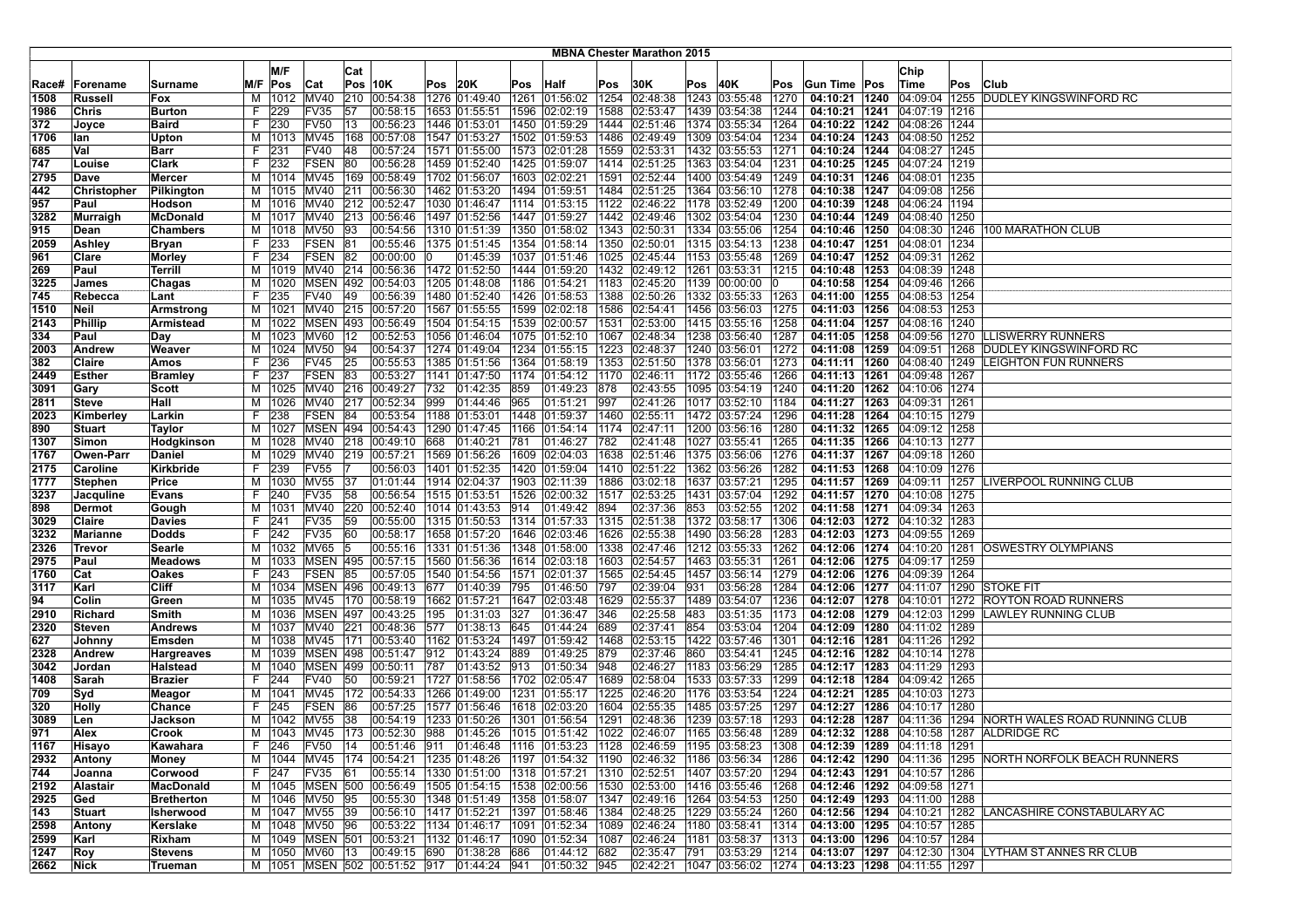|               |                  |                           |         |        |                         |     |                                                                  |      |                  |     |                                             |              | <b>MBNA Chester Marathon 2015</b> |      |                                                                                                                                       |              |                                   |                                   |     |                                                                                                                   |
|---------------|------------------|---------------------------|---------|--------|-------------------------|-----|------------------------------------------------------------------|------|------------------|-----|---------------------------------------------|--------------|-----------------------------------|------|---------------------------------------------------------------------------------------------------------------------------------------|--------------|-----------------------------------|-----------------------------------|-----|-------------------------------------------------------------------------------------------------------------------|
|               |                  |                           |         | M/F    |                         |     |                                                                  |      |                  |     |                                             |              |                                   |      |                                                                                                                                       |              |                                   | Chip                              |     |                                                                                                                   |
|               |                  | Surname                   |         | Pos    |                         | Cat | <b>Pos 10K</b>                                                   |      | 20K              |     | Pos Half                                    |              |                                   |      | 40K                                                                                                                                   |              |                                   | ∣Time                             |     | <b>Club</b>                                                                                                       |
| Race#<br>171  | Forename<br>Peer | Boril Kornbeck O M        | M/F     | 1052   | Cat<br>MV45             |     | 175 00:56:05                                                     | Pos  | 1410 01:52:23    |     | 1399 01:58:42                               | Pos<br>1375  | 30K<br>02:50:29                   | Pos  | 1333 03:56:58                                                                                                                         | Pos<br>1291  | Gun Time Pos<br>04:13:31 1299     | 04:11:48 1296                     | Pos | CITY OF CHESTER TRIATHLON CLUB                                                                                    |
| 948           | Helen            |                           | F.      | 248    | FV35                    | 62  | 00:54:50                                                         |      |                  |     | 1299 01:49:35   1259 01:55:41               | 1244         | 02:44:39                          |      | 1119 03:53:46                                                                                                                         | 1219         |                                   | 04:13:48   1300   04:12:12   1302 |     |                                                                                                                   |
| 1530          | Matthew          | Maguire<br>Wall           | м       | 1053   | <b>MSEN</b>             | 503 | 00:52:53                                                         |      | 1055 01:47:21    |     | 1144 01:53:33                               | 1134         | 02:43:58                          |      | 1099 03:56:55                                                                                                                         | 1290         | 04:13:57 1301                     | 04:12:34 1305                     |     |                                                                                                                   |
| 147           | Svlvie           | Cresswell                 | F.      | 249    | FV50                    | 15  | 00:55:21                                                         |      | 1340 01:52:24    |     | 1403 01:59:09                               | 1415         | 02:50:54                          |      | 1342 03:58:19                                                                                                                         | 1307         |                                   | 04:14:07   1302   04:12:44   1311 |     |                                                                                                                   |
| 3164          | Marco            | Mancioli                  | м       | 1054   | MV45                    |     | 176 00:46:21                                                     | 407  | 01:31:47 357     |     | 01:37:08                                    | 354          | 02:22:46                          | 415  | 03:52:24                                                                                                                              | 1188         |                                   | 04:14:07 1303 04:12:16 1303       |     |                                                                                                                   |
| 2726          | Dave             |                           |         | 1055   | MV45                    |     | 177 00:58:33                                                     |      |                  |     | 1683 01:57:24   1652 02:03:52               | 1633         | 02:55:57                          |      | 1496 03:58:00                                                                                                                         | 1304         |                                   |                                   |     | 04:14:08   1304   04:12:00   1298   FITMUMS AND FRIENDS                                                           |
| 2846          | John             | Sunman<br>Passey          | M<br>м  | 1056   | <b>MSEN 504</b>         |     | 00:52:01                                                         | 933  | 01:44:45 963     |     | 01:50:56                                    | 970          | 02:45:00                          |      | 1125 03:57:56                                                                                                                         | 1303         |                                   | 04:14:15   1305   04:12:50   1313 |     |                                                                                                                   |
| 2528          | Luke             | <b>Bidwell</b>            | м       | 1057   | <b>IMSEN</b>            | 505 | 00:51:58                                                         | 927  | 01:43:47 909     |     | 01:49:46                                    | 900          | 02:38:07                          | 877  | 03:55:46                                                                                                                              | 1267         |                                   | 04:14:17   1306   04:12:12   1301 |     |                                                                                                                   |
| 1883          | Phil             | Bellamy                   | M       | 1058   | <b>MV50</b>             | 197 | 00:48:07                                                         | 536  | 01:41:07         | 806 | 01:47:48                                    | 823          | 02:46:22                          |      | 1179 03:59:20                                                                                                                         | 1324         | 04:14:18 1307                     | 04:13:00 1320                     |     | <b>SALTWELL HARRIERS</b>                                                                                          |
| 1319          | Teresa           | Halliday                  | F.      | 250    | <b>FV45</b>             | 26  | 00:59:31                                                         | 1737 | 02:00:06         |     | 1736 02:06:44                               | 1714         | 03:00:15                          |      | 1591 04:00:14                                                                                                                         | 1343         | 04:14:18 1308                     | 04:12:10 1300                     |     | COBRA RUNNING & TRIATHLON CLUB                                                                                    |
| 1703          | Ming             | Li                        | м       |        | 1059 MSEN 506           |     | 00:48:57                                                         | 614  | 01:40:01         | 758 | 01:46:19                                    | 777          | 02:47:06                          |      | 1197 03:59:31                                                                                                                         | 1332         |                                   | 04:14:19   1309   04:12:54   1316 |     |                                                                                                                   |
| 2339          | lan              | Prime                     | м       | 1060   | MV40                    |     | 222 00:54:10                                                     |      |                  |     | 1217  01:50:00  1276  01:56:25              |              | 1277 02:49:38                     |      | 1286 03:59:29                                                                                                                         | 1329         |                                   | 04:14:23   1310   04:12:38   1308 |     |                                                                                                                   |
| 2525          | Neil             | West                      | м       | 1061   | <b>MSEN</b>             | 507 | 00:54:10                                                         |      |                  |     | 1216 01:50:00  1277 01:56:25                | 1276         | 02:49:37                          |      | 1285 03:59:30                                                                                                                         | 1331         |                                   |                                   |     | 04:14:23   1311   04:12:38   1307   STOKE FIT                                                                     |
| 109           | Giuseppe         | Serra                     | м       | 1062   | MV45                    | 178 | 00:54:39                                                         |      | 1279 01:50:21    |     | 1297 01:56:48                               | 1288         | 02:49:40                          |      | 1288 03:56:20                                                                                                                         | 1281         |                                   | 04:14:25   1312   04:12:52   1315 |     |                                                                                                                   |
| 2504          | <b>Patrick</b>   | Cooney                    | м       | 1063   | MV55                    | 40  | 00:50:56                                                         | 848  | 01:40:20         | 780 | 01:46:14                                    | 775          | 02:38:44                          | 909  | 03:56:08                                                                                                                              | 1277         |                                   |                                   |     | 04:14:28   1313   04:13:22   1325   ELLESMERE PORT RC                                                             |
| 670           | Sybil            | Kennedy                   | F       | 251    | <b>FV50</b>             | 16  | 00:56:46                                                         |      | 1499 01:55:00    |     | 1574 02:01:31                               | 1561         | 02:55:39                          |      | 1491 03:59:10                                                                                                                         | 1319         |                                   | 04:14:41   1314   04:12:36   1306 |     | HELENSBURGH AAC                                                                                                   |
| 3373          | Chris            | Frost                     | м       | 1064   | <b>MSEN 508</b>         |     | 00:50:55                                                         | 847  | 01:45:03         | 986 | 01:51:25                                    | 1002         | 02:46:42                          |      | 1190 04:00:04                                                                                                                         | 1339         |                                   | 04:14:53   1315   04:14:04   1343 |     |                                                                                                                   |
| 2769          | Andrew           | Jones                     | м       | 1065   | <b>MSEN 509</b>         |     | 00:52:50                                                         |      |                  |     | 1044 01:45:46   1050 01:51:49               | 1032         | 02:49:11                          |      | 1259 04:01:22                                                                                                                         | 1361         |                                   | 04:14:55   1316   04:13:42   1332 |     |                                                                                                                   |
| 3118          | Jonathan         | Kaplan                    | м       | 1066   | MV45                    |     | 179 00:59:23                                                     |      |                  |     | 1731 01:58:12   1679 02:04:49               | 1663         | 02:59:07                          |      | 1562 04:01:31                                                                                                                         | 1368         |                                   | 04:14:58   1317   04:13:21   1324 |     |                                                                                                                   |
| 3066          | Jonathan         | <b>Morton</b>             | M       | 1067   | <b>MV40</b>             | 223 | 00:58:15                                                         |      |                  |     | 1651 01:58:05 1676 02:04:18                 | 1648         | 02:56:15                          |      | 1500 04:00:11                                                                                                                         | 1341         |                                   | 04:15:03 1318 04:12:52 1314       |     |                                                                                                                   |
| 2270          | Rachel           | Adams                     | F.      | 252    | FV40                    | 51  | 00:56:41                                                         |      |                  |     | 1487 01:53:29 1505 01:59:55                 | 1490         | 02:52:07                          |      | 1386 03:58:30                                                                                                                         | 1311         | 04:15:03 1319 04:13:01 1322       |                                   |     |                                                                                                                   |
| 547           | Robin            | Fox                       | м       | 1068   | MV45                    | 180 | 00:56:08                                                         |      |                  |     | 1414  01:53:45  1518  02:00:06              | 1499         | 02:54:09                          |      | 1446 03:59:38                                                                                                                         | 1334         |                                   | 04:15:09   1320   04:12:58   1319 |     |                                                                                                                   |
| 3162          | Catherine        | Horsfall                  | F       | 253    | FV35                    | 63  | 00:56:54                                                         |      |                  |     | 1512 01:54:15 1540 02:00:48                 | 1526         | 02:54:11                          |      | 1447 03:58:43                                                                                                                         | 1315         |                                   | 04:15:09   1321   04:13:09   1323 |     |                                                                                                                   |
| 1944          | Dave             | Oakes                     | м       |        | 1069 MV45               | 181 | 00:57:32                                                         |      |                  |     | 1585  01:55:07  1578  02:01:32              | 1562         | 02:52:38                          |      | 1398 03:58:25                                                                                                                         | 1309         | 04:15:09 1322 04:12:58 1318       |                                   |     |                                                                                                                   |
| 1023          | Richard          | Bunn                      | м       | 1070   | MV40                    |     | 224 00:52:27                                                     |      | 983 01:44:50 974 |     | 01:50:50                                    | 967          | 02:44:16                          |      | 1108 03:59:25                                                                                                                         | 1327         |                                   |                                   |     | 04:15:10   1323   04:13:44   1333   PEEL ROAD RUNNERS                                                             |
| 2592          | Vincenzo         | Safina                    | м       |        | 1071 MV45               |     | 182 00:53:00                                                     |      |                  |     | 1075 01:46:24 1096 01:52:38                 | 1093         | 02:47:17                          |      | 1203 04:00:24                                                                                                                         | 1345         |                                   | 04:15:11 1324 04:13:59 1341       |     |                                                                                                                   |
| 1276          | Michael          | Shelton                   | м       | 1072   | MSEN                    | 510 | 00:52:46                                                         |      |                  |     | 1026  01:45:24  1012  01:51:21              | 998          | 02:44:07                          |      | 1104 03:59:16                                                                                                                         | 1322         |                                   |                                   |     | 04:15:12   1325   04:13:37   1329   MORNINGTON CHASERS                                                            |
| 2947          | Suzanna          | Heppenstall               | F.      | 254    | <b>FV35</b>             | 64  | 00:52:32                                                         | 994  | 01:47:20         |     | 1143 01:53:58                               | 1158         | 02:45:25                          | 1143 | 03:59:03                                                                                                                              | 1317         | 04:15:12 1326                     | 04:13:36 1328                     |     | DENBIGHSHIRE TRIATHLON CLUB                                                                                       |
| 2874          | Claire           | Clarke                    | F.      | 255    | <b>FSEN</b>             | 87  | 00:52:35                                                         |      | 1001 01:46:06    |     | 1079 01:52:27                               | 1080         | 02:45:26                          |      | 1144 03:59:16                                                                                                                         | 1323         | 04:15:13 1327                     | 04:13:37 1330                     |     | <b>PRESTATYN RUNNING CLUB</b>                                                                                     |
| 2095          | Peter            | Holden                    | M       |        | 1073  MV40              | 225 | 00:54:57                                                         |      |                  |     | 1311 01:49:26  1253 01:55:40                | 1243         | 02:45:22                          |      | 1140 03:57:54                                                                                                                         | 1302         |                                   | 04:15:19   1328   04:13:48   1335 |     |                                                                                                                   |
| 221           | John             | Tierney                   | м       |        | 1074 MV50 98            |     | 00:57:18                                                         |      |                  |     | 1563  01:53:31  1509  02:00:04              | 1496         | 02:52:07                          |      | 1385 03:59:48                                                                                                                         | 1336         | 04:15:21 1329 04:13:59 1342       |                                   |     |                                                                                                                   |
| 2760          | Matthew          | Cook                      | м       | 1075   | <b>MSEN 511</b>         |     | 00:48:59                                                         | 619  | 01:40:12 769     |     | 01:46:13                                    | 774          | 02:38:38                          | 905  | 03:56:43                                                                                                                              | 1288         |                                   | 04:15:23   1330   04:12:56   1317 |     |                                                                                                                   |
| 387           | Andy             | Kane                      | м       | 1076   |                         |     | MSEN 512 00:56:20                                                |      |                  |     | $ 1439 01:52:48$  1439  01:59:15            | 1427         | 02:51:52                          |      | 1380 03:57:31                                                                                                                         | 1298         |                                   | 04:15:24   1331   04:13:37   1331 |     | HARTLEPOOL BURN ROAD HARRIERS                                                                                     |
| 1401          | Paul             | Burrows                   | м       | 1077   | MV40                    | 226 | 00:53:29                                                         |      |                  |     | 1145  01:49:15  1241  01:55:35              | 1238         | 02:53:08                          |      | 1420 04:01:37                                                                                                                         | 1371         |                                   | 04:15:27   1332   04:14:11   1344 |     |                                                                                                                   |
| 3140          | Geraldine        | Jones                     | F       | 256    | <b>FV50</b>             | 17  | 00:56:41                                                         |      |                  |     | 1484 01:52:45 1430 01:59:27                 | 1441         | 02:53:46                          |      | 1437 03:59:11                                                                                                                         | 1320         |                                   | 04:15:38   1333   04:12:48   1312 |     |                                                                                                                   |
| 855           | Jane             | Walker                    | F.      | 257    | <b>FV50</b>             | 18  | 00:59:23                                                         |      |                  |     | 1730 01:58:22   1684 02:05:08               | 1676         | 02:58:00                          |      | 1531 03:59:28                                                                                                                         | 1328         |                                   | 04:15:40   1334   04:12:43   1310 |     |                                                                                                                   |
| 854           | Lesley           | Jones                     | F.      | 258    | FV55                    | 18  | 00:59:22   1729   01:58:22   1683   02:05:08                     |      |                  |     |                                             | 1675         | 02:57:59                          |      | 1529 03:59:24                                                                                                                         | 1326         |                                   | 04:15:40   1335   04:12:42   1309 |     |                                                                                                                   |
| 1312          | Joanne           | Unsworth                  | F.      | 259    | FSEN 88                 |     | 00:57:42                                                         |      | 1598 01:55:26    |     | 1589 02:01:58                               | 1580         | 02:54:55                          |      | 1462 04:00:50                                                                                                                         | 1352         |                                   | 04:15:42   1336   04:13:54   1339 |     |                                                                                                                   |
| 2611          | Paul             | Gratrick                  | M       | 1078   | <b>MSEN 513</b>         |     | 00:51:42                                                         | 902  | 01:44:02         | 924 | 01:50:08                                    | 925          | 02:43:37                          |      | 1089 03:57:36                                                                                                                         | 1300         |                                   | 04:15:43   1337   04:14:50   1355 |     |                                                                                                                   |
| 122           | Neil             | <b>Davies</b>             | м       | 1079   | MV55                    | 41  | 00:56:01                                                         |      | 1399 01:52:07    |     | 1380 01:58:35                               | 1365         | 02:50:19                          |      | 1322 04:00:42                                                                                                                         | 1349         | 04:15:46   1338                   | 04:13:50 1336                     |     |                                                                                                                   |
| 1844          | Amanda           | Marlow                    | F       | 260    | FV45                    | 27  | 00:54:29                                                         |      | 1255 01:49:24    |     | 1251 01:56:26                               | 1278         | 02:52:05                          |      | 1384 04:00:28                                                                                                                         | 1347         | 04:15:50 1339                     |                                   |     | 04:14:24 1349 KETTERING TOWN HARRIERS                                                                             |
| 3052          | <b>Stephen</b>   | Horrocks                  | м       | 1080   | MV60                    | 14  | 00:53:31                                                         |      |                  |     | 1150  01:49:59  1275  01:56:54              | 1292         | 02:52:53                          |      | 1409 04:00:25                                                                                                                         | 1346         |                                   | 04:15:52   1340   04:15:02   1356 |     |                                                                                                                   |
| 751           | Mike             | Thomason                  | м       | 1081   | MV60                    | 15  | 00:58:16                                                         |      |                  |     | 1655 01:57:42 1664 02:04:38                 |              | 1654 02:58:28                     |      | 1547 04:00:48                                                                                                                         | 1350         | 04:15:57   1341   04:13:44   1334 |                                   |     |                                                                                                                   |
| 609           | <b>Dan</b>       | Lewis                     | м       | 1082   | <b>MSEN 514</b>         |     | 00:57:08                                                         |      | 1545 01:53:27    |     | 1503 01:59:58                               | 1492         | 02:53:00                          |      | 1414 03:58:29                                                                                                                         | 1310         |                                   | 04:15:58   1342   04:14:19   1346 |     |                                                                                                                   |
| 2337          | Lee              | Arnold                    | м       | 1083   | MV40<br><b>MSEN 515</b> | 227 | 00:59:31                                                         |      |                  |     | 1738 01:59:45   1724 02:06:28               | 1703         | [03:00:14]                        |      | 1588 04:01:11                                                                                                                         | 1358         |                                   | 04:15:59   1343   04:13:26   1327 |     |                                                                                                                   |
| 3317          | Jason            | <b>Standish</b>           | M       | 1084   |                         |     | 00:59:48                                                         |      |                  |     | 1761   02:00:08   1738   02:06:44           | 1715         | 03:00:26                          |      | 1600 04:01:25                                                                                                                         | 1362         |                                   | 04:16:00   1344   04:13:51   1337 |     |                                                                                                                   |
| 3303          | IAN              | <b>RAWLINSON</b>          | м<br>F. | 1085   | MSEN<br><b>FSEN</b>     | 516 | 00:59:49<br>00:55:32                                             |      | 1764 02:00:10    |     | 1739 02:06:46                               | 1718<br>1528 | 03:00:14                          |      | 1589 04:01:29                                                                                                                         | 1365<br>1354 | 04:16:01   1345   04:13:53   1338 |                                   |     |                                                                                                                   |
| 3380<br>589   | Sophia<br>Tim    | Hatfield<br>Pocock        |         | 261    | M   1086   MV55   42    | 89  | 00:55:28  1346  01:52:01  1372  01:58:24                         |      |                  |     | 1353 01:54:04   1532 02:00:54               |              | 02:55:07<br>1357 02:51:04         |      | 1471 04:00:56<br>1349 04:00:14                                                                                                        | 1342         |                                   | 04:16:02   1346   04:13:22   1326 |     | 04:16:02   1347   04:14:41   1353   HARROGATE HARRIERS & AC                                                       |
|               |                  |                           | F.      |        |                         |     |                                                                  |      |                  |     |                                             |              |                                   |      |                                                                                                                                       |              |                                   |                                   |     |                                                                                                                   |
| 1545 <br>1830 | Sarah<br>Lindsay | Millett<br><b>Beeston</b> |         | 262    | FV35 65                 |     |                                                                  |      |                  |     | 00:52:24  979  01:44:53  976  01:50:56  971 |              |                                   |      | 02:40:01  975  03:58:36  1312  <br>M  1087  MV45  183  00:56:58  1526  01:53:07  1467  01:59:40  1463  02:52:52  1408  04:01:42  1375 |              |                                   |                                   |     | 04:16:06 1348 04:14:26 1350 WELLINGBOROUGH & DISTRICT AC<br>04:16:15   1349   04:14:23   1348   SANDBACH STRIDERS |
| 773           | Andy             | Harney                    | M       |        |                         |     | 1088   MSEN   517   00:55:24   1341   01:51:07   1324   01:57:33 |      |                  |     |                                             |              |                                   |      | 1316   02:48:47   1245   03:58:55   1316                                                                                              |              |                                   | 04:16:17   1350   04:13:01   1321 |     |                                                                                                                   |
| 2997          | Paul             | Foster                    | м       | 1089   |                         |     | MSEN 518 00:53:20 1130 01:51:00 1320 01:58:00                    |      |                  |     |                                             |              | 1341 02:51:16                     |      | 1358 04:01:57 1380                                                                                                                    |              |                                   |                                   |     | 04:16:18   1351   04:15:20   1360   CARNEGIE HARRIERS                                                             |
| 2998          | Avril            | <b>ODonnell</b>           | F.      | 263    | FSEN 90                 |     | 00:53:20 1129 01:51:00 1319 01:58:00                             |      |                  |     |                                             |              | 1340 02:51:16                     |      | 1356 04:02:01                                                                                                                         | 1382         |                                   |                                   |     | 04:16:18 1352 04:15:20 1359 CARNEGIE HARRIERS                                                                     |
| 3377          | Ruth             | Rigden                    | F.      | 264    | FV35 66                 |     | 00:53:02 1079 01:50:01 1279 01:56:21                             |      |                  |     |                                             |              | 1271 02:53:07                     |      | 1419 03:59:39 1335                                                                                                                    |              |                                   |                                   |     | 04:16:20 1353 04:13:58 1340 SOUTH CHESHIRE HARRIERS                                                               |
| 1758          | Bartek           | Buczkowski                |         | M 1090 |                         |     | MSEN 519 00:58:17 1657 01:57:22 1651 02:03:46                    |      |                  |     |                                             |              | 1625 02:55:35                     |      | 1486 04:01:39 1372                                                                                                                    |              |                                   | 04:16:31   1354   04:14:21   1347 |     |                                                                                                                   |
| 2473          | Ruth             | Cannon                    | F.      | 265    | FV45 28                 |     | 00:55:36                                                         |      |                  |     | 1359 01:53:51 1527 02:00:20                 |              | 1510 02:57:41                     |      | 1524 03:59:52 1337                                                                                                                    |              |                                   | 04:16:41 1355 04:14:17 1345       |     |                                                                                                                   |
| 3035          | Annmarie         | Williams                  |         | F 266  | FV45 29                 |     | 00:52:58 1070 01:48:36 1207 01:55:02                             |      |                  |     |                                             |              | 1213 02:50:58                     |      | 1346 04:02:11 1385                                                                                                                    |              |                                   |                                   |     | 04:16:45   1356   04:15:40   1368   PENNY LANE STRIDERS                                                           |
| 145           | Gillian          | <b>Borthwick</b>          |         | F 267  | FV50 19                 |     |                                                                  |      |                  |     |                                             |              |                                   |      | 00:56:31 1463 01:52:35 1421 01:59:14 1423 02:54:27 1453 04:01:30 1367                                                                 |              |                                   |                                   |     | 04:16:46   1357   04:14:40   1352   STOCKTON STRIDERS AC                                                          |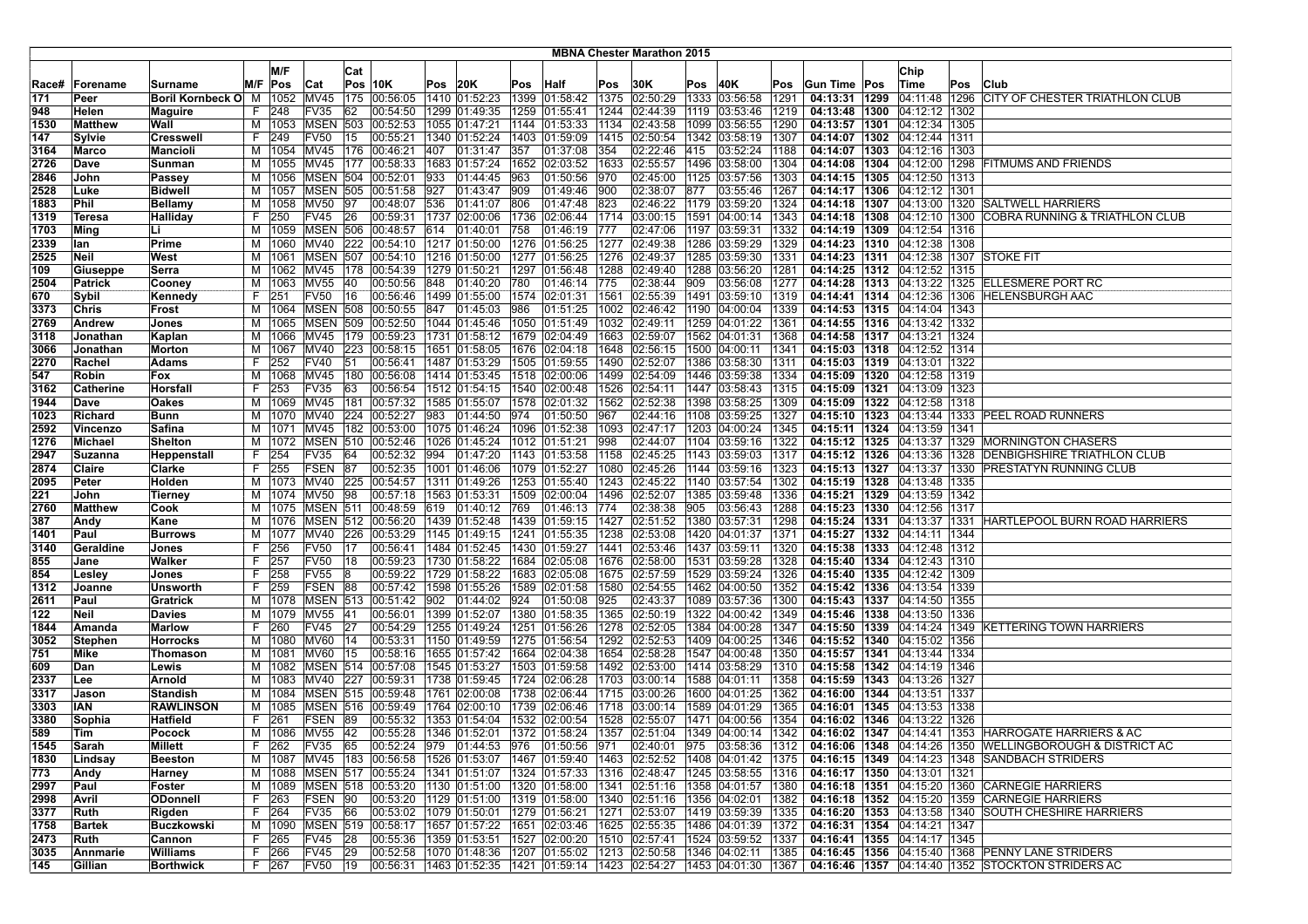|             |                           |                           |         |             |                         |     |                                               |     |                  |     |                                                                                                    |      | <b>MBNA Chester Marathon 2015</b>    |     |                                |              |                                                                                                               |                                                    |      |                                                               |
|-------------|---------------------------|---------------------------|---------|-------------|-------------------------|-----|-----------------------------------------------|-----|------------------|-----|----------------------------------------------------------------------------------------------------|------|--------------------------------------|-----|--------------------------------|--------------|---------------------------------------------------------------------------------------------------------------|----------------------------------------------------|------|---------------------------------------------------------------|
|             |                           |                           |         | M/F         |                         |     |                                               |     |                  |     |                                                                                                    |      |                                      |     |                                |              |                                                                                                               |                                                    |      |                                                               |
|             |                           |                           |         |             |                         | Cat |                                               |     |                  |     |                                                                                                    |      |                                      |     |                                |              |                                                                                                               | Chip                                               |      |                                                               |
| Race#       | Forename                  | Surname                   |         | M/F Pos     | Cat                     |     | <b>Pos 10K</b>                                | Pos | 20K              |     | Pos Half                                                                                           | Pos  | 30K                                  | Pos | 40K                            | Pos          | Gun Time Pos                                                                                                  | ∣Time                                              | Pos  | <b>Club</b>                                                   |
| 538         | Stephen                   | <b>Braithwaite</b>        | М       | 1091        | <b>MV40</b>             | 228 | 00:51:31                                      | 884 | 01:47:43         |     | 1163 01:54:05                                                                                      | 1167 | 02:50:39                             |     | 1337 04:01:29                  | 1366         | 04:16:50 1358                                                                                                 | 04:15:20   1361                                    |      |                                                               |
| 3006        | Marc                      | Quinn                     | м       |             | 1092 MV40               |     | 229 00:52:56                                  |     | 1065 01:46:31    |     | 1103 01:52:42                                                                                      | 1097 | 02:44:23                             |     | 1109 04:00:07                  | 1340         | 04:16:52 1359                                                                                                 | $ 04:15:42\rangle$                                 | 1369 |                                                               |
| 1622        | Phillip                   | Hill                      | м       | 1093        | <b>MSEN</b>             | 520 | 00:54:38<br>00:56:33                          |     | 1277 01:53:45    |     | 1520 02:00:19                                                                                      | 1507 | 02:50:21                             |     | 1327 04:02:22                  | 1388<br>1357 | 04:16:53   1360                                                                                               | 04:15:54<br>04:14:45                               | 1373 |                                                               |
| 1629        | Tim                       | <b>Murray</b>             | м       | 1094        | <b>IMSEN</b>            | 521 | 1095 MSEN 522 00:51:09                        |     | 1468 01:52:48    |     | 1438 01:59:21                                                                                      | 1434 | 02:50:58                             |     | 1347 04:01:06                  |              | 04:16:54 1361                                                                                                 |                                                    | 1354 |                                                               |
| 2902        | David                     | <b>Arrowsmith</b>         | м       |             |                         |     |                                               | 859 |                  |     | 01:45:17   1002   01:52:26                                                                         |      |                                      |     | 1079 02:52:34 1397 04:01:54    | 1378         | 04:16:56   1362   04:15:03   1357                                                                             |                                                    |      |                                                               |
| 2550        | Lee                       | <b>Shorrock</b>           | м       |             |                         |     | 1096   MSEN   523   00:57:38                  |     |                  |     | 1592 01:55:19   1585 02:02:00                                                                      |      | 1582 02:53:53                        |     | 1440 03:59:29                  | 1330         |                                                                                                               |                                                    |      | 04:16:58 1363 04:15:20 1362 DARWEN DASHERS RC                 |
| 3012<br>559 | <b>Steve</b><br>Keri      | Liddiard<br><b>Ilston</b> | м<br>F. | 1097<br>268 | <b>MSEN 524</b><br>FSEN | 91  | 00:58:02<br>00:56:22                          |     | 1624 01:57:08    |     | 1632 02:03:32<br> 1443  01:53:14  1476  01:59:45                                                   |      | 1613 02:55:27<br>1477 02:54:21       |     | 1482 04:01:26<br>1451 04:01:44 | 1364<br>1377 | 04:17:01   1364<br>04:17:04 1365                                                                              | 04:14:36<br>04:15:29 1366                          | 1351 |                                                               |
| 2539        | <b>Mark</b>               | Till                      | М       | 1098        | MV40                    | 230 | 00:50:17                                      | 795 | 01:41:42         | 823 | 01:48:37                                                                                           | 857  | 02:45:47                             |     | 1154 04:03:04                  | 1402         | 04:17:13 1366                                                                                                 | 04:15:58 1375                                      |      | <b>ISNEYD STRIDERS</b>                                        |
| 2657        |                           |                           | F.      | 269         | <b>FV35</b>             | 67  | 00:56:05                                      |     | 1408 01:52:28    |     | 1411 01:58:44                                                                                      | 1378 |                                      |     | 1340 04:01:40                  | 1374         | 04:17:26 1367                                                                                                 |                                                    |      | LIVERPOOL RUNNING CLUB                                        |
| 364         | <b>Jessica</b><br>Abbas   | Garrigan<br>Ismail        | M       |             | 1099 MV50               | 99  | 00:52:21                                      |     | 972 01:44:32 950 |     | 01:50:28                                                                                           | 943  | 02:50:48<br>02:39:53 967             |     | 04:00:24                       | 1344         |                                                                                                               | 04:15:45 1370<br>04:17:31   1368   04:15:48   1371 |      |                                                               |
| 2068        | Steve                     | Leighfield                | м       |             | 1100 MV40               | 231 | 00:57:25                                      |     |                  |     | 1576  01:53:32  1510  01:59:42                                                                     | 1465 | 02:50:03  1317  04:02:33             |     |                                | 1392         | 04:17:44   1369   04:15:26                                                                                    |                                                    | 1365 |                                                               |
| 2102        | Neil                      | Peck                      |         | M   1101    | MV45                    | 184 | 00:54:07                                      |     | 1212 01:50:29    |     | 1305 01:57:00                                                                                      | 1296 | 02:52:16                             |     | 1388 04:04:06                  | 1418         | 04:17:54 1370 04:16:34                                                                                        |                                                    | 1379 |                                                               |
| 1850        | Helen                     | <b>Edwards</b>            | F.      | 270         | <b>FV50</b>             | 20  | 00:53:18                                      |     | 1124 00:00:00    | 10  | 00:00:00                                                                                           |      | 00:00:00                             | -10 | 00:00:00                       |              | 04:17:56 1371 04:16:46                                                                                        |                                                    |      | 1385 NEWPORT AND DISTRICT RC                                  |
| 2187        | Jon                       | <b>Barton</b>             | м       | 1102        | MV45                    | 185 | 00:58:44                                      |     | 1694 01:56:59    |     | 1630 02:03:22                                                                                      | 1607 | $ 02:55:14$  1474   03:59:57         |     |                                | 1338         | 04:17:57   1372   04:15:25                                                                                    |                                                    | 1363 |                                                               |
| 717         | Robin                     | Graham                    | м       | 1103        | MV40                    | 232 | 00:52:50                                      |     | 1041 01:47:32    |     | 1153 01:54:21                                                                                      | 1182 | 02:52:13 1387 04:01:25               |     |                                | 1363         | 04:17:58   1373   04:16:39                                                                                    |                                                    |      | 1383 BAILDON RUNNERS                                          |
| 2693        | Jane                      | Grime                     | F.      | 271         | <b>FV40</b>             | 52  | 00:54:17                                      |     |                  |     | 1231 01:50:54 1315 01:57:48                                                                        | 1325 | 02:53:24   1430   04:02:40           |     |                                | 1397         | 04:17:58 1374 04:16:14                                                                                        |                                                    | 1376 |                                                               |
| 753         | Chris                     | Hankinson                 |         | M   1104    | <b>MV45</b>             | 186 | 00:49:25                                      | 728 | 01:40:34 792     |     | 01:47:11                                                                                           | 804  | 02:45:35  1148  04:03:38             |     |                                | 1412         | 04:18:04   1375   04:17:30   1398                                                                             |                                                    |      |                                                               |
| 261         | Andrew                    | <b>Addicott</b>           |         |             |                         |     | M  1105   MSEN   525   00:52:49               |     |                  |     | 1037 01:46:16 1087 01:52:24                                                                        |      |                                      |     | 1075  02:42:16  1041  03:59:10 | 1318         |                                                                                                               |                                                    |      | 04:18:06   1376   04:16:39   1382   CARDIFF TRIATHLETES       |
| 2307        | Mike                      | Finch                     | м       | 1106        | MSEN                    | 526 | 00:53:05                                      |     | 1094 01:47:08    |     | 1133 01:54:35                                                                                      | 1192 | 02:47:51   1217   04:03:33           |     |                                | 1411         |                                                                                                               | 04:18:09   1377   04:17:17   1392                  |      |                                                               |
| 2154        | Nicholas                  | <b>Britton</b>            | м       | 1107        | MSEN                    | 527 | 00:58:12                                      |     |                  |     | 1646 01:58:47   1697   02:05:02                                                                    | 1673 | 02:57:59                             |     | 1530 04:03:43                  | 1413         | 04:18:11 1378 04:15:56                                                                                        |                                                    | 1374 |                                                               |
| 1745        | Abi                       | Price                     | F.      | 272         | <b>FSEN</b>             | 92  | 00:55:26                                      |     |                  |     | 1344 01:51:12 1328 01:57:41                                                                        | 1321 | 02:50:03                             |     | 1316 04:02:37                  | 1396         | 04:18:16 1379                                                                                                 | 04:16:43                                           | 1384 |                                                               |
| 3384        | Gerard                    | <b>McCarthy</b>           |         | M   1108    | <b>MV55</b>             | 43  | 00:54:05                                      |     | 1209 01:48:51    |     | 1221 01:55:02                                                                                      | 1211 | 02:47:51                             |     | 1216 04:02:36                  | 1394         | 04:18:23   1380   04:16:25                                                                                    |                                                    | 1377 |                                                               |
| 1413        | Christopher               | Fielding                  | M       |             | 1109 MV45 187           |     | 00:53:50   1180   01:46:20   1092   01:52:30  |     |                  |     |                                                                                                    |      |                                      |     | 1084 02:44:27 1111 04:01:40    | 1373         | 04:18:26   1381   04:16:46   1386                                                                             |                                                    |      |                                                               |
| 2415        | Nik                       | <b>Barnett</b>            |         |             | M  1110  MV40           | 233 | 01:01:59                                      |     | 1934 02:04:21    |     | 1875 02:10:59                                                                                      | 1845 | 03:05:58  1705  04:03:55             |     |                                | 1416         |                                                                                                               | 04:18:28   1382   04:15:25                         | 1364 |                                                               |
| 1636        | Spencer                   | Ashworth                  | м       | 11111       | MSEN                    | 528 | 00:53:33                                      |     |                  |     | 1155 01:48:02 1183 01:54:12                                                                        | 1171 | 02:44:14   1107   03:59:14           |     |                                | 1321         | 04:18:31 1383                                                                                                 | 04:17:10                                           | 1391 |                                                               |
| 528         | Anthony                   | <b>Brown</b>              | м       | 11112       | <b>IMSEN</b>            | 529 | 00:59:56                                      |     |                  |     | 1775   02:00:59   1762   02:07:56                                                                  | 1745 | 03:02:18                             |     | 1636 04:03:22                  | 1408         |                                                                                                               | 04:18:36   1384   04:15:12                         | 1358 |                                                               |
| 3186        | paul                      | Cavanagh                  | м       | 1113        | MV40                    | 234 | 00:47:31                                      | 479 | 01:37:14         | 576 | 01:43:16                                                                                           | 594  | 02:41:17                             |     | 1009 04:01:32                  | 1369         | 04:18:39 1385                                                                                                 | 04:17:31                                           | 1399 | <b>MERSEY TRI</b>                                             |
| 257         | John                      | Farmer                    | м       | 1114        | MV40                    | 235 | 00:59:43                                      |     |                  |     | 1750 02:00:02 1733 02:06:42                                                                        |      | 1712   02:59:39   1574   04:01:57    |     |                                | 1379         | 04:18:40 1386                                                                                                 | 04:16:27 1378                                      |      |                                                               |
| 972         | Jess                      | Mcmullan                  | F.      | 273         | <b>FV35</b>             | 68  | 00:51:40                                      | 896 |                  |     | 01:46:42 1110 01:54:00                                                                             | 1160 | $[02:52:56 \mid 1410 \mid 04:04:31]$ |     |                                | 1428         |                                                                                                               |                                                    |      | 04:18:44   1387   04:18:23   1425   ST THERESAS A.C.          |
| 2197        | Mathew                    | Venables                  | М       | 1115        | <b>MSEN 530</b>         |     | 00:54:30                                      |     |                  |     | 1257  01:49:12  1237  01:55:33                                                                     | 1236 | 02:49:56                             |     | 1312 04:02:36                  | 1393         |                                                                                                               | 04:18:45 1388 04:16:56 1387                        |      |                                                               |
| 485         | <b>Nikki</b>              | Clarke                    | F.      | 274         | <b>FV45</b>             | 30  | 00:54:27                                      |     | 1249 01:48:54    |     | 1225 01:55:11                                                                                      |      | 1220 02:47:23                        |     | 1205 04:02:26                  | 1389         | 04:18:46 1389                                                                                                 | 04:17:38                                           | 1404 |                                                               |
| 939         | Elizabeth                 | Underhill                 |         | F 275       | FSEN 93                 |     | 00:57:52                                      |     |                  |     | 1612 01:56:55 1625 02:03:39                                                                        | 1619 | 02:57:16                             |     | 1516 04:01:13                  | 1360         | 04:18:47   1390   04:15:34                                                                                    |                                                    | 1367 |                                                               |
| 2020        | George                    | <b>Tilbury</b>            | м       | 1116        | MSEN                    | 531 | 00:51:36                                      | 889 | 01:45:13         | 996 | 01:52:10                                                                                           | 1068 | 02:49:43                             |     | 1299 04:04:27                  | 1426         | 04:18:56 1391                                                                                                 | 04:17:29                                           | 1397 |                                                               |
| 1430        | llan                      | <b>Roberts</b>            | м       | 1117        | MV40                    | 236 | 00:48:22                                      | 560 | 01:41:09         | 809 | 01:47:51                                                                                           | 828  | 02:53:17                             |     | 1424 04:05:47                  | 1451         | 04:18:59   1392   04:18:23                                                                                    |                                                    | 1424 |                                                               |
| 2548        | Charlie                   | Allen                     | м       | 1118        | MV40                    | 237 | 00:55:11                                      |     |                  |     | 1327 01:50:00 1278 01:57:46                                                                        | 1324 | 02:54:07                             |     | 1444 04:04:16                  | 1422         |                                                                                                               | 04:19:10 1393 04:16:38 1381                        |      |                                                               |
| 706         | Nicholas                  | Bunn                      |         |             |                         |     | M  1119   MSEN   532   00:55:08               |     |                  |     | 1319 01:49:49   1266   01:56:15                                                                    | 1264 | 02:49:43                             |     | 1294 04:01:33                  | 1370         | 04:19:12   1394   04:17:17   1393                                                                             |                                                    |      |                                                               |
| 1621        | Ben                       | <b>Davies</b>             | м       | 1120        | <b>MSEN 533</b>         |     | 00:52:42                                      |     |                  |     | 1016 01:47:48 1170 01:54:25                                                                        | 1186 | 02:52:27                             |     | 1393 04:03:19                  | 1405         | 04:19:12 1395                                                                                                 | 04:17:54                                           | 1409 |                                                               |
| 2784        | Louida                    | Ryan                      | F.      | 276         | FSEN                    | 94  | 00:57:08                                      |     | 1548 01:54:35    |     | 1552 02:01:21                                                                                      | 1550 | 02:56:31                             |     | 1508 04:03:19                  | 1406         | 04:19:15   1396                                                                                               | 04:17:20                                           | 1394 |                                                               |
| 2783        | Zane                      | Ryan                      | м       | 1121        | MSEN                    | 534 | 00:57:09                                      |     | 1549 01:54:35    |     | 1553 02:01:21                                                                                      | 1549 | 02:56:30                             |     | 1506 04:03:20                  | 1407         | 04:19:15 1397                                                                                                 | 04:17:20                                           | 1395 |                                                               |
| 155         | Lesley                    | Wain                      | F.      | 277         | <b>FV40</b>             | 53  | 00:55:49                                      |     | 1381 01:52:50    |     | 1443 01:59:21                                                                                      |      | 1433 02:53:40                        |     | 1435 04:02:19                  | 1387         | 04:19:15   1398                                                                                               | 04:17:10                                           | 1390 |                                                               |
| 418         | Gareth                    | <b>Roberts</b>            | M       | 1122        | <b>MV55</b>             | 44  | 00:52:52                                      |     |                  |     | 1052 01:46:35 1104 01:52:52                                                                        | 1103 | 02:45:00                             |     | 1126 04:00:49                  | 1351         | 04:19:17   1399   04:17:45                                                                                    |                                                    | 1406 |                                                               |
| 2960        | Linda                     | Cromwell                  | F.      | 278         | <b>FV55</b>             | 19  | 00:52:51                                      |     |                  |     | 1046 01:48:40 1213 01:55:09                                                                        |      |                                      |     | 1218  02:51:09  1351  04:03:02 | 1401         | 04:19:20 1400 04:18:07 1415                                                                                   |                                                    |      |                                                               |
| 1571        | <b>Joanne</b>             | Abbott                    | F.      | 279         | <b>FV45</b>             | 31  | 00:52:51                                      |     |                  |     | 1045 01:48:40   1212 01:55:08                                                                      |      | 1217 02:51:09                        |     | 1352 04:03:02                  | 1400         |                                                                                                               |                                                    |      | 04:19:20   1401   04:18:06   1414   SCARBOROUGH ATHLETIC CLUB |
| 2549        | Hannah                    | Ormerod                   | F.      | 280         | <b>FSEN 95</b>          |     | 00:57:14                                      |     | 1559 01:55:59    |     | 1602 02:02:58                                                                                      | 1600 | 02:58:16                             |     | 1545 04:04:25                  | 1425         | 04:19:23 1402                                                                                                 | 04:17:50                                           | 1408 | <b>CITY OF CHESTER TRIATHLON CLUB</b>                         |
| 2625        | Kate                      | <b>Morris</b>             | F.      | 281         | FSEN 96                 |     | 00:58:02                                      |     | 1625 01:59:50    |     | 1728 02:06:29                                                                                      | 1704 | 02:59:41                             |     | 1575 04:03:53                  | 1415         | 04:19:25 1403                                                                                                 |                                                    |      | 04:15:51 1372 BENTHAM BEAGLES RUNNING CLUB                    |
| 2683        | Cheryl                    | Hutchins                  | F.      | 282         | FV55                    | 10  | 00:55:11                                      |     | 1326 01:55:09    |     | 1581 02:02:00                                                                                      | 1583 | 02:59:10                             |     | 1564 04:04:34                  | 1430         | 04:19:25 1404                                                                                                 | 04:17:23   1396                                    |      | <b>SANDBACH STRIDERS</b>                                      |
| 2715        | Andy                      | Sealeaf                   | м       | 1123        | <b>MSEN 535</b>         |     | 00:53:03                                      |     |                  |     | 1088 01:48:35 1204 01:55:36                                                                        |      | 1239 02:56:02                        |     | 1498 04:03:13                  | 1403         | 04:19:31 1405                                                                                                 | 04:17:37                                           | 1403 |                                                               |
| 1219        | lan                       | Mylrea                    |         | M   1124    |                         |     | MSEN 536 00:58:57 1707 01:58:36 1692 02:05:31 |     |                  |     |                                                                                                    |      |                                      |     | 1683  02:57:45  1526  04:03:18 | 1404         | 04:19:33 1406 04:16:38 1380                                                                                   |                                                    |      |                                                               |
| 2855        | Claire                    | Greenwood                 | F.      | 283         | FSEN 197                |     |                                               |     |                  |     |                                                                                                    |      |                                      |     |                                |              | 1388   1733   1733   179   1719   1706   1709   1709   1709   1625   1627   1435   1437   1438   1407   17104 |                                                    |      |                                                               |
| 1145        | Neela                     | Chavan                    | F.      | 284         | FV35 69                 |     |                                               |     |                  |     | 00:55:19 1336 01:51:58 1368 01:58:41 1373 02:55:16 1476 04:04:16 1421                              |      |                                      |     |                                |              | 04:19:33 1408 04:17:33 1400                                                                                   |                                                    |      |                                                               |
| 3297        | Kevin                     | phillips                  |         |             |                         |     |                                               |     |                  |     | M  1125  MV40  238  00:55:27  1345  01:51:15  1330  01:57:42  1322  02:49:44  1300  04:01:44  1376 |      |                                      |     |                                |              | 04:19:41   1409   04:18:08   1416                                                                             |                                                    |      |                                                               |
| 1308        | Andrew                    | Oates                     |         |             | M   1126   MV50         |     | 100  00:54:08  1213  01:50:28  1304  01:56:59 |     |                  |     |                                                                                                    |      |                                      |     | 1295 02:50:05  1319 04:01:59   | 1381         |                                                                                                               |                                                    |      | 04:19:41   1410   04:18:21   1422   BLACKBURN ROAD RUNNERS    |
| 2845        | Jonathan                  | Lamb                      |         |             | M   1127   MV50         |     | 101 00:54:38                                  |     |                  |     | 1275 01:49:37 1260 01:56:14                                                                        |      |                                      |     | 1263  02:53:00  1417  04:04:41 | 1433         | 04:19:42   1411   04:17:54   1410                                                                             |                                                    |      |                                                               |
| 1733        | Simon                     | <b>Bromley</b>            |         |             |                         |     |                                               |     |                  |     | M  1128  MSEN 537  00:57:23  1570  01:54:39  1556  02:01:05  1534  02:53:16  1423  04:02:27  1391  |      |                                      |     |                                |              | 04:19:43 1412 04:17:05 1389                                                                                   |                                                    |      |                                                               |
| 213         | <b>Edward James Leach</b> |                           |         |             |                         |     |                                               |     |                  |     | M  1129  MV40  239  00:54:48  1294  01:53:25  1498  02:00:19  1508  02:54:58  1464  04:03:26       |      |                                      |     |                                | 1409         | 04:19:48 1413 04:17:57 1411                                                                                   |                                                    |      |                                                               |
| 837         | Mike                      | <b>Brady</b>              |         |             |                         |     | M  1130  MV50  102  00:58:09                  |     |                  |     | 1636 01:54:33   1550   02:00:36   1518   02:51:28   1366   04:01:01   1356                         |      |                                      |     |                                |              |                                                                                                               |                                                    |      | 04:19:51   1414   04:17:40   1405   SPECTRUM STRIDERS         |
| 3274        | Jonathon                  | Marsh                     |         |             |                         |     |                                               |     |                  |     | M  1131  MV45  188  00:56:16  1429  01:52:12  1384  01:58:33  1363  02:51:16  1357  04:02:27  1390 |      |                                      |     |                                |              | 04:19:55   1415   04:17:33   1401                                                                             |                                                    |      |                                                               |
| 3227        | Andrew                    | <b>Cliff</b>              |         |             |                         |     |                                               |     |                  |     | M  1132  MV45  189  00:49:07  649  01:38:14  648  01:43:52  659                                    |      |                                      |     | 02:45:16 1134 04:04:29 1427    |              | 04:19:58 1416 04:19:11 1436                                                                                   |                                                    |      |                                                               |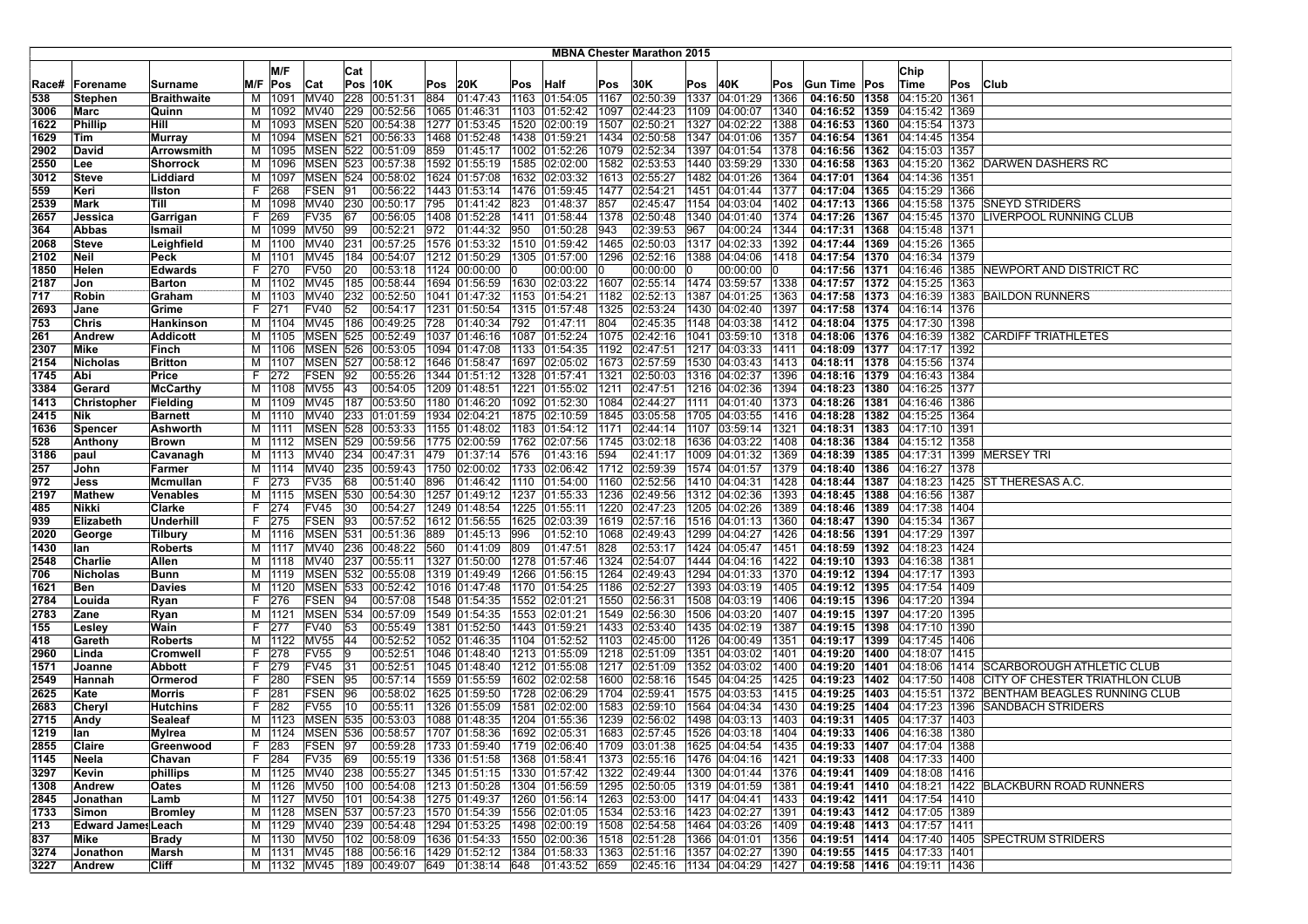|             |                |                      |    |                    |                       |     |                                                                     |                |                                                |      |               |              | <b>MBNA Chester Marathon 2015</b> |     |                                                                                          |              |                                                   |                                                      |     |                                                                                                                                                     |
|-------------|----------------|----------------------|----|--------------------|-----------------------|-----|---------------------------------------------------------------------|----------------|------------------------------------------------|------|---------------|--------------|-----------------------------------|-----|------------------------------------------------------------------------------------------|--------------|---------------------------------------------------|------------------------------------------------------|-----|-----------------------------------------------------------------------------------------------------------------------------------------------------|
|             |                |                      |    |                    |                       |     |                                                                     |                |                                                |      |               |              |                                   |     |                                                                                          |              |                                                   |                                                      |     |                                                                                                                                                     |
|             |                |                      |    | M/F                |                       | Cat |                                                                     |                |                                                |      |               |              |                                   |     |                                                                                          |              |                                                   | Chip                                                 |     |                                                                                                                                                     |
| Race#       | Forename       | <b>Surname</b>       |    | M/F Pos            | Cat                   |     | $Pos$ 10K                                                           | <b>Pos 20K</b> |                                                | Pos  | <b>Half</b>   | Pos          | 30K                               | Pos | 40K                                                                                      | Pos          | Gun Time Pos                                      | Time                                                 | Pos | <b>Club</b>                                                                                                                                         |
| 2249        | Susan          | Rowland              |    | 285                | <b>FV50</b>           | 21  | 01:00:04                                                            |                | 1780 02:01:07                                  |      | 1765 02:08:00 | 1750         | 03:02:00                          |     | 1630 04:04:24                                                                            | 1424         | 04:20:05 1417                                     | 04:17:49   1407                                      |     |                                                                                                                                                     |
| 2401        | Neil           | Adams                |    |                    | M   1133   MV45       |     | 190 00:53:31                                                        |                | 1149 01:51:25                                  |      | 1334 01:58:48 | 1387         | 02:57:57                          |     | 1528 04:05:43                                                                            | 1448         | 04:20:08 1418                                     | 04:19:07   1434                                      |     |                                                                                                                                                     |
| 1993        | Rachel         | Cole-Fletcher        | F. | 286                | FSEN                  | 98  | 01:00:03                                                            |                | 1778 01:59:43                                  | 1722 | 02:06:37      | 1706         | 03:01:01                          |     | 1611 04:05:12                                                                            | 1439         | 04:20:08 1419                                     | 04:17:35 1402                                        |     |                                                                                                                                                     |
| 2791        | Mark           | Foster               |    | M   1134           | MV40                  |     | 240 00:46:33                                                        | 422            | 01:36:17                                       | 536  | 01:42:22      | 545          | 02:38:57                          | 925 | 03:59:23                                                                                 | 1325         | 04:20:12 1420 04:18:18 1419                       |                                                      |     |                                                                                                                                                     |
| 1113        | Michael        | <b>MacMillan</b>     |    |                    | M   1135   MV45       |     | 191 00:51:23 875                                                    |                | 01:44:40 960                                   |      | 01:50:56      | 972          | 02:50:23                          |     | 1330 04:07:03                                                                            | 1466         | 04:20:24 1421 04:19:13 1438                       |                                                      |     |                                                                                                                                                     |
| 2666        | Lynda          | Ellis                | F. | 287                | <b>FV40</b>           | 54  | 00:55:03                                                            |                | 1316 01:51:09 1327 01:57:50                    |      |               | 1326         | 02:53:22                          |     | 1428 04:04:38                                                                            | 1432         |                                                   | 04:20:24 1422 04:18:54 1432                          |     |                                                                                                                                                     |
| 1739        | Katie          | Harris               | F. | 288                | FSEN                  | 99  | 00:58:06                                                            |                | 1628 01:57:12   1636 02:03:50                  |      |               | 1632         | 02:58:36                          |     | 1550 04:03:30                                                                            | 1410         |                                                   | 04:20:30   1423   04:18:06   1413                    |     |                                                                                                                                                     |
| 2770        | Phil           | Martin               |    | M   1136           | <b>MSEN 538</b>       |     | 00:52:11                                                            | 956            | 01:45:18                                       |      | 1005 01:52:30 | 1085         | 02:48:29                          |     | 1232 04:02:45                                                                            | 1399         |                                                   | 04:20:30   1424   04:18:18   1420                    |     |                                                                                                                                                     |
| 1267        | Andrea         | Lawton-Hyde          | F. | 289                | FSEN                  | 100 | 00:56:13                                                            |                | 1423 01:53:41                                  |      | 1517 02:00:27 | 1513         | 02:55:53                          |     | 1495 04:04:20                                                                            | 1423         |                                                   | 04:20:33 1425 04:18:05 1412                          |     |                                                                                                                                                     |
| 412         | David          | Lowndes              |    |                    | M   1137   MV45       |     | 192 00:56:22                                                        |                | 1445 01:52:52                                  |      | 1445 01:59:25 | 1438         | 02:52:21                          |     | 1390 04:02:10                                                                            | 1384         | 04:20:39 1426                                     | 04:18:16   1418                                      |     |                                                                                                                                                     |
| 243         | Graham         | Johnson              |    |                    |                       |     | M  1138   MSEN   539   00:56:02                                     |                | 1400   01:52:46   1433   01:59:14              |      |               | 1425         | 02:54:23                          |     | 1452 04:05:12                                                                            | 1438         | 04:20:39 1427 04:18:40 1429                       |                                                      |     |                                                                                                                                                     |
| 2538        | lan            | <b>McCaddon</b>      |    |                    | M   1139   MV50       |     | 103 00:53:03                                                        |                | 1086 01:49:22 1248 01:55:59                    |      |               | 1253         | 02:54:55                          |     | 1461 04:05:36                                                                            | 1446         | 04:20:40   1428   04:19:09   1435                 |                                                      |     |                                                                                                                                                     |
| 1837        | Adrian         | Mottram              |    |                    | M   1140   MV45       |     | 193 00:56:24                                                        |                | 1448 01:52:54                                  |      | 1446 01:59:26 | 1439         | 02:52:22                          |     | 1391 04:02:12                                                                            | 1386         |                                                   | 04:20:40   1429   04:18:18   1421                    |     |                                                                                                                                                     |
| 1014        | Matthew        | Charnley             |    |                    |                       |     | M  1141  MSEN  540  00:56:04                                        |                | 1406 01:52:17                                  |      | 1388 01:58:57 | 1399         | 02:55:20                          |     | 1479 04:05:14                                                                            | 1440         |                                                   | 04:20:40 1430 04:18:48 1431                          |     |                                                                                                                                                     |
| 2184        | John           | <b>Saunders</b>      |    |                    | M   1142   MV55       | 45  | 00:52:19                                                            | 966            | 01:43:46                                       | 907  | 01:49:35      | 884          | 02:39:39                          | 953 | 04:00:56                                                                                 | 1355         |                                                   | 04:20:41   1431   04:19:36   1441                    |     | AMPTHILL & FLITWICK FLYERS RC                                                                                                                       |
| 144         | Nicholas       | <b>Abbinante</b>     |    |                    |                       |     | M  1143   MSEN   541   00:54:38                                     |                | 1278 01:50:24                                  |      | 1298 01:57:08 | 1299         | 02:52:50                          |     | 1406 04:03:52                                                                            | 1414         | 04:20:45   1432   04:19:11   1437                 |                                                      |     |                                                                                                                                                     |
| 3102        | Tony           | <b>Rivers</b>        |    |                    | M   1144   MV45       |     | 194 00:55:38                                                        |                | 1362 01:51:33                                  |      | 1346 01:57:56 | 1335         | 02:50:24                          |     | 1331 04:04:37                                                                            | 1431         |                                                   |                                                      |     | 04:20:48   1433   04:18:58   1433   AIRECENTRE PACERS RC                                                                                            |
| 2458        | Katharine      | Leach                | F. | 290                | <b>FSEN</b>           |     | 101 00:54:21                                                        |                | 1236 01:48:10   1190 01:54:57                  |      |               | 1209         | 02:51:10                          |     | 1354 04:05:04                                                                            | 1437         |                                                   | 04:20:48   1434   04:18:15   1417                    |     |                                                                                                                                                     |
| 2859        | Paul           | <b>Williams</b>      |    |                    | M   1145   MV45       |     | 195 00:51:07                                                        |                | 856 01:45:37                                   |      | 1033 01:52:03 | 1054         | 02:50:48                          |     | 1339 04:05:20                                                                            | 1442         |                                                   | 04:20:53   1435   04:20:15   1447                    |     |                                                                                                                                                     |
| 1690        | Lee            | Mullan               |    |                    | M   1146   MV45       | 196 | 00:55:54                                                            |                | 1388 01:48:41                                  |      | 1215 01:54:40 | 1196         | 02:46:10                          |     | 1169 03:59:33                                                                            | 1333         |                                                   | 04:20:53 1436 04:18:30 1427                          |     |                                                                                                                                                     |
| 2440        | Paul           | Oldfield             |    |                    | M   1147   MV55       | 46  | 00:56:03                                                            |                | 1404 01:52:03                                  |      | 1376 01:58:31 | 1362         | 02:52:38                          |     | 1399 04:00:40                                                                            | 1348         | 04:20:55 1437 04:18:27 1426                       |                                                      |     | <b>CLWYDIAN RANGE RUNNERS</b>                                                                                                                       |
| 506         | James          | Flann                |    |                    |                       |     | M  1148   MSEN   542   00:55:58                                     |                | 1393 01:51:28                                  |      | 1338 01:57:50 | 1327         | 02:51:42                          |     | 1373 04:02:07                                                                            | 1383         | 04:21:04 1438                                     | 04:18:21 1423                                        |     |                                                                                                                                                     |
| 133         | Wona           | Donnelly             | F. | 291                | <b>FV45</b>           | 32  | 00:50:20                                                            | 798            | 01:44:02                                       | 921  | 01:50:13      | 930          | 02:42:37                          |     | 1057 04:07:39                                                                            | 1479         | 04:21:05   1439   04:20:20   1449                 |                                                      |     |                                                                                                                                                     |
| 1634        | Dan            | Williams             |    |                    | M   1149   MV40       |     | 241 00:59:00                                                        |                | 1709 01:58:27                                  |      | 1687 02:05:00 | 1668         | 02:57:30                          |     | 1519 04:04:43                                                                            | 1434         | 04:21:07 1440 04:18:47 1430                       |                                                      |     |                                                                                                                                                     |
| 2781        | Andy           | Bush                 |    |                    | M   1150   MV50       | 104 | 00:54:54                                                            |                | 1307 01:50:09                                  |      | 1284 01:57:13 | 1303         | 02:56:24                          |     | 1504 04:05:01                                                                            | 1436         |                                                   | 04:21:16 1441 04:18:31 1428                          |     | <b>ROAD RUNNERS CLUB</b>                                                                                                                            |
| 2803        | Karen          | Sabbatini            |    | F 292              | <b>FV40</b>           | 55  | 00:49:44                                                            |                | 758 01:39:50                                   | 749  | 01:45:46      | 751          | 02:34:11                          | 752 | 03:58:03                                                                                 | 1305         |                                                   | 04:21:34   1442   04:20:41   1456                    |     |                                                                                                                                                     |
| 1448        | Justin         | <b>Fenwick-scott</b> |    |                    |                       |     | M  1151  MSEN  543  00:56:21                                        |                | 1441   01:51:42   1351   01:57:53              |      |               | 1330         | 02:48:50                          |     | 1246 04:02:37                                                                            | 1395         | 04:21:49 1443                                     | 04:19:22 1440                                        |     |                                                                                                                                                     |
| 866         | Chris          | Salkeld              |    |                    | M   1152   MV40       | 242 | 00:57:06                                                            |                | 1542 01:53:07                                  | 1465 | 01:59:38      | 1461         | 02:52:50                          |     | 1403 04:04:33                                                                            | 1429         |                                                   | 04:21:51 1444 04:19:14 1439                          |     |                                                                                                                                                     |
| 996         | Paul           | <b>Atherton</b>      |    | M 1153             |                       |     | MSEN 544 00:56:32                                                   |                | 1465 01:52:35                                  |      | 1419 01:59:11 | 1419         | 02:49:28                          |     | 1276 04:04:07                                                                            | 1419         | 04:21:53 1445                                     | 04:20:00 1445                                        |     |                                                                                                                                                     |
| 1396        | <b>Briah</b>   | <b>Andrews</b>       |    |                    |                       |     | M  1154   MV40   243   00:52:34<br>M  1155   MV45   197   00:57:11  |                | 1000 01:45:33   1024 01:51:51                  |      |               | 1035         | 02:51:08                          |     | 1350 04:07:08                                                                            | 1471         | 04:21:57   1446   04:20:29   1455                 |                                                      |     |                                                                                                                                                     |
| 190         | Matthew        | Whetton              |    |                    |                       |     |                                                                     |                | 1554  01:53:28  1504  01:59:59                 |      |               | 1494         | 02:53:57                          |     | 1442 04:05:55                                                                            | 1455         | 04:21:57   1447   04:20:25   1452                 |                                                      |     |                                                                                                                                                     |
| 1138<br>510 | Nathan<br>John | Jones<br>Shaw        |    | M   1156<br>M 1157 | MV40                  |     | MSEN 545 00:58:20<br>244 00:55:10                                   |                | 1665 01:57:27   1655 02:03:49<br>1325 01:51:29 |      | 1340 01:58:29 | 1631<br>1359 | 02:55:41<br>02:56:17              |     | 1492 04:05:35<br>1501 04:06:46                                                           | 1444<br>1463 | 04:22:00 1448                                     | 04:19:54   1444<br>04:22:02   1449   04:20:04   1446 |     |                                                                                                                                                     |
| 2660        | Christabel     | <b>Dickson</b>       | F. | 293                | FSEN                  |     | 102 00:49:44                                                        | 757            | 01:42:50                                       | 868  | 01:49:05      | 870          | 02:41:43                          |     | 1023 04:02:44                                                                            | 1398         |                                                   | 04:22:03   1450   04:20:52   1459                    |     |                                                                                                                                                     |
| 2111        | Kirsty         | Davies               | F. | 294                | FSEN                  |     | 103 00:57:28                                                        |                | 1581 01:57:45   1665 02:05:02                  |      |               | 1672         | 03:01:37                          |     | 1624 04:08:02                                                                            | 1482         | 04:22:06   1451   04:20:48   1457                 |                                                      |     | <b>ELLESMERE PORT RC</b>                                                                                                                            |
| 2507        | Paul           | Folly                |    |                    |                       |     | M  1158   MSEN   546   00:55:18   1335   01:51:26   1336   01:57:56 |                |                                                |      |               | 1334         | 02:54:40                          |     | 1455 04:06:13                                                                            | 1458         | 04:22:06 1452 04:19:36 1442                       |                                                      |     |                                                                                                                                                     |
| 699         | lan            | Sullivan             |    |                    |                       |     | M  1159   MV40   245   00:55:34                                     |                | 1356 01:52:02   1375 01:58:40                  |      |               | 1371         | 02:54:08                          |     | 1445 04:05:55                                                                            | 1454         |                                                   | 04:22:14 1453 04:20:24 1451                          |     |                                                                                                                                                     |
| 780         | Michael        | <b>Hughes</b>        |    |                    |                       |     | M  1160   MSEN  547  00:00:00                                       |                | 01:52:23   1400   01:58:44                     |      |               | 1379         | 02:51:10                          |     | 1353 04:05:53                                                                            | 1453         |                                                   | 04:22:21   1454   04:20:18   1448                    |     |                                                                                                                                                     |
| 3119        | Ben            | Bevan                |    |                    | M   1161   MSEN   548 |     | 00:55:40                                                            |                | 1365 01:51:30                                  |      | 1341 01:57:55 | 1332         | 02:53:47                          |     | 1438 04:07:23                                                                            | 1476         | 04:22:23 1455                                     | 04:20:51 1458                                        |     |                                                                                                                                                     |
| 2432        | Matt           | Fowler               |    |                    |                       |     | M  1162   MSEN   549   00:51:18                                     | 870            | 01:46:43                                       | 1111 | 01:53:19      | 1124         | 02:52:50                          |     | 1404 04:06:12                                                                            | 1457         |                                                   | 04:22:36   1456   04:21:54   1477                    |     |                                                                                                                                                     |
| 2476        | Mark           | Stanton              |    | M   1163   MV50    |                       |     | 105 00:54:52                                                        |                | 1303  01:50:42  1309  01:56:57                 |      |               | 1293         | 02:49:04                          |     | 1256 04:01:12                                                                            | 1359         | 04:22:37 1457                                     | 04:20:28 1454                                        |     |                                                                                                                                                     |
| 2075        | Zhifu          | Qiu                  |    | M   1164           |                       |     | MSEN 550 00:53:57                                                   |                | 1193 01:48:31                                  |      | 1200 01:54:40 | 1199         | 02:47:57                          |     | 1221 04:04:04                                                                            | 1417         | 04:22:40   1458   04:20:26   1453                 |                                                      |     |                                                                                                                                                     |
| 872         | Angela         | <b>Beesley</b>       | F. | 295                | FV40                  | 56  | 01:00:08                                                            |                | 1782 01:56:46 1619 02:03:17                    |      |               | 1602         | 02:57:15                          |     | 1515 04:05:46                                                                            | 1449         | 04:22:47 1459 04:20:22 1450                       |                                                      |     |                                                                                                                                                     |
| 603         | Emma           | Goldberg             | F. | 296                | <b>FV40</b>           | 57  | 00:57:09                                                            |                | 1550 01:54:31                                  |      | 1549 02:01:09 | 1540         | 02:54:53                          |     | 1458 04:05:19                                                                            | 1441         | 04:22:51 1460                                     | 04:19:52 1443                                        |     |                                                                                                                                                     |
| 3375        | Mark           | Tamlin               |    | M   1165   MV40    |                       | 246 | 00:57:29                                                            |                | 1582 01:55:39                                  |      | 1595 02:02:12 | 1584         | 02:56:55                          |     | 1511 04:07:06                                                                            | 1470         | 04:23:09 1461                                     | [04:20:58]1460                                       |     | <b>TEAM PIE</b>                                                                                                                                     |
| 495         | Russel         | Lowe                 |    | M   1166           | MV40                  | 247 | 00:53:33                                                            |                | 1156 01:47:48                                  |      | 1171 01:54:15 | 1175         | 02:49:27                          |     | 1273 04:07:14                                                                            | 1473         |                                                   | 04:23:13   1462   04:21:28   1467                    |     |                                                                                                                                                     |
| 1784        | James          | Dale                 | м  | 1167               | MSEN                  | 551 | 00:53:58                                                            |                | 1194 01:53:30                                  |      | 1507 02:01:08 | 1536         | 02:58:11                          |     | 1540 04:08:17                                                                            | 1484         | 04:23:19 1463                                     | 04:21:41   1472                                      |     |                                                                                                                                                     |
| 1321        | Julie          | Dale                 | F. | 297                | <b>FV50</b>           | 22  | 00:53:58                                                            |                | 1197 01:53:30                                  |      | 1508 02:01:08 | 1538         | 02:58:11                          |     | 1541 04:08:17                                                                            | 1485         | 04:23:20 1464                                     | 04:21:42   1473                                      |     |                                                                                                                                                     |
| 1538        | Stephen        | Gittins              |    |                    |                       |     | M  1168  MV45  198  00:52:41  1015  01:46:58  1122  01:53:17        |                |                                                |      |               | 1123         | 02:49:00                          |     |                                                                                          |              | $ 1250 04:05:52 1452 04:23:23 1465 04:22:01 1480$ |                                                      |     |                                                                                                                                                     |
| 2032        | Julia          | Moore                | F. | 298                | FV50 23               |     |                                                                     |                |                                                |      |               |              |                                   |     |                                                                                          |              |                                                   |                                                      |     | 02:00:43   1461  ROCHDALE HARRIERS & AC   1522   1522   258:20   1546   04:06:53   1465   04:23:24   1466   04:21:00   1461  ROCHDALE HARRIERS & AC |
| 470         | Sharon         | Elliot               |    | F 299              | FV40 58               |     |                                                                     |                |                                                |      |               |              |                                   |     | $ 00:52:03 $ 938 $ 01:50:13 $ 1288 $ 01:57:30 $ 1313 $ 02:55:12 $ 1473 $ 04:07:25 $ 1477 |              | 04:23:29 1467 04:21:30 1468                       |                                                      |     |                                                                                                                                                     |
| 2542        | Frank          | Beecroft             |    |                    |                       |     | M  1169  MV50  106  00:53:40  1163  01:50:11  1285  01:57:03        |                |                                                |      |               |              |                                   |     | 1297  02:52:29  1394  04:06:20  1460                                                     |              |                                                   |                                                      |     | 04:23:31   1468   04:22:42   1491   SALTAIRE STRIDERS                                                                                               |
| 809         | Sam            | Kellet               |    |                    |                       |     | M  1170  MSEN  552  00:55:31  1349  01:51:50  1359  01:58:20        |                |                                                |      |               | 1355         | 02:49:15                          |     | 1263 04:04:11                                                                            | 1420         | 04:23:38   1469   04:21:10   1462                 |                                                      |     |                                                                                                                                                     |
| 982         | lain           | Weatherall           |    | M   1171           |                       |     | MSEN 553 00:57:52 1613 01:56:21                                     |                |                                                |      | 1608 02:02:58 | 1599         | 02:57:38                          |     | 1523 04:07:03                                                                            | 1467         | 04:23:42 1470 04:21:37 1470                       |                                                      |     |                                                                                                                                                     |
| 1580        | Karen          | Taylor               |    | F 300              | FV40 59               |     | 00:59:22 1728 02:00:14 1741 02:07:26                                |                |                                                |      |               |              | 1737 03:05:18                     |     | 1697 04:09:27 1500                                                                       |              |                                                   |                                                      |     | 04:23:43 1471 04:21:37 1471 EDEN RUNNERS                                                                                                            |
| 2650        | lan            | <b>Davies</b>        |    |                    |                       |     | M  1172  MV45  199  00:56:37  1476  01:53:41  1516  02:00:22        |                |                                                |      |               |              | 1512 02:56:02                     |     | 1497 04:07:22 1475                                                                       |              | 04:23:47 1472 04:21:46 1476                       |                                                      |     |                                                                                                                                                     |
| 2434        | Peter          | Conroy               |    |                    |                       |     | M  1173  MV40  248  00:56:55  1518  01:53:11  1472  01:59:42        |                |                                                |      |               | 1466         | 02:51:27                          |     | 1365 04:08:11 1483                                                                       |              | 04:23:48 1473 04:22:00 1479                       |                                                      |     |                                                                                                                                                     |
| 635         | Tania          | <b>Brandon</b>       |    | F 301              | FV45                  | 33  | 00:52:50 1043 01:47:29 1150 01:54:03                                |                |                                                |      |               | 1164         | 02:47:55                          |     | 1220 04:05:46 1450                                                                       |              |                                                   |                                                      |     | 04:23:50 1474 04:22:08 1482 OSWESTRY OLYMPIANS                                                                                                      |
| 983         | Andrew         | Wakefield            |    |                    |                       |     | M  1174  MSEN  554  00:52:20  969  01:44:35  955                    |                |                                                |      | 01:50:49 964  |              |                                   |     | 02:42:57  1064  04:05:33  1443                                                           |              |                                                   |                                                      |     | 04:23:55 1475 04:22:33 1488 BARNSLEY HARRIERS                                                                                                       |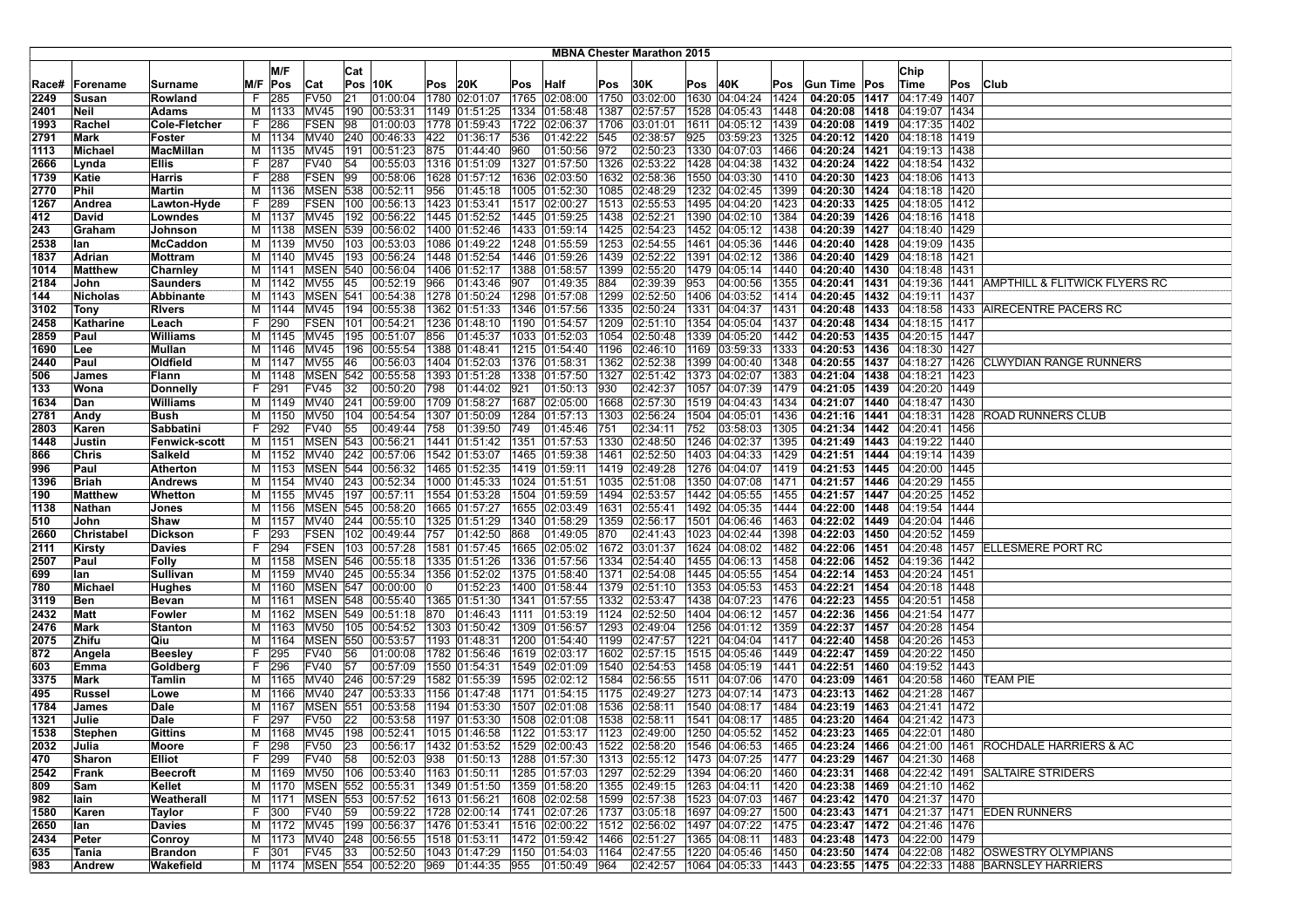|       |                 |                    |    |          |                   |     |                                                                         |      |               |                                                          |      | <b>MBNA Chester Marathon 2015</b> |     |                                                                                                    |      |                                         |                                   |     |                                                                    |
|-------|-----------------|--------------------|----|----------|-------------------|-----|-------------------------------------------------------------------------|------|---------------|----------------------------------------------------------|------|-----------------------------------|-----|----------------------------------------------------------------------------------------------------|------|-----------------------------------------|-----------------------------------|-----|--------------------------------------------------------------------|
|       |                 |                    |    | M/F      |                   |     |                                                                         |      |               |                                                          |      |                                   |     |                                                                                                    |      |                                         |                                   |     |                                                                    |
|       |                 |                    |    |          |                   | Cat |                                                                         |      |               |                                                          |      |                                   |     |                                                                                                    |      |                                         | Chip                              |     |                                                                    |
| Race# | <b>Forename</b> | Surname            |    | M/F Pos  | <b>Cat</b>        |     | Pos 10K                                                                 | Pos  | 20K           | Pos Half                                                 | Pos  | 30K                               | Pos | 40K                                                                                                | Pos  | Gun Time Pos                            | Time                              | Pos | <b>Club</b>                                                        |
| 2405  | David           | Lean               | м  |          | 1175 MV45         | 200 | 00:58:32                                                                |      | 1682 01:57:10 | 1634 02:03:49                                            | 1630 | 02:58:30                          |     | 1548 04:06:18                                                                                      | 1459 | 04:23:56 1476                           | 04:21:35   1469                   |     |                                                                    |
| 391   | Paul            | Huggins            | M  |          | 1176 MV45         | 201 | 00:56:49                                                                |      |               | 1506 01:53:05   1459 01:59:35                            | 1454 | 02:52:59                          |     | 1413 04:06:53                                                                                      | 1464 |                                         | 04:23:59 1477 04:22:04 1481       |     |                                                                    |
| 3050  | Justin          | Singleton          | м  | 1177     | <b>MSEN</b>       | 555 | 00:50:09                                                                | 784  | 01:43:52 012  | 01:50:19                                                 | 933  | 02:48:29                          |     | 1233 04:07:17                                                                                      | 1474 | 04:24:02 1478                           | 04:23:17 1501                     |     |                                                                    |
| 558   | Tim             | Richardson         | M  | 1178     | MV50              | 107 | 00:55:35                                                                |      | 1358 01:50:21 | 1296 01:56:34                                            | 1281 | 02:52:58                          |     | 1412 04:07:03                                                                                      | 1468 |                                         | 04:24:11   1479   04:21:43   1474 |     |                                                                    |
| 1640  | Mark            | Jackson            |    |          |                   |     | M  1179   MSEN   556   00:57:25                                         |      |               | 1578 01:53:33   1511 02:00:12                            |      | 1502 02:54:04                     |     | 1443 04:09:08                                                                                      | 1496 |                                         | 04:24:12   1480   04:22:56   1495 |     |                                                                    |
| 916   | Matt            | Padley             |    | M   1180 |                   |     | MSEN 557 00:56:46                                                       |      |               | 1498 01:53:07   1468 01:59:35                            |      | 1453 02:53:23                     |     | 1429 04:08:27                                                                                      | 1487 |                                         | 04:24:12   1481   04:22:15   1483 |     |                                                                    |
| 2827  | Lisa            | Lee                | F  | 302      | FV35              | 70  | 00:59:46                                                                |      |               | 1756 02:00:58   1761 02:08:04                            | 1752 | 03:03:11                          |     | 1656 04:09:00                                                                                      | 1495 |                                         | 04:24:17   1482   04:22:44   1492 |     |                                                                    |
| 3254  | martin          | hunt               | м  | 1181     | MV45              | 202 | 00:57:27                                                                |      |               | 1579   01:51:54   1363   01:58:23                        | 1356 | 02:56:36                          |     | 1510 04:06:26                                                                                      | 1462 |                                         | 04:24:20   1483   04:21:15   1464 |     |                                                                    |
| 2035  | Michael         | Hodges             | м  | 1182     | MV60              | 16  | 00:58:58                                                                |      | 1708 01:58:14 | 1680 02:04:53                                            | 1665 | 02:58:52                          |     | 1558 04:06:24                                                                                      | 1461 |                                         | 04:24:24   1484   04:21:26   1466 |     |                                                                    |
| 3181  | Stuart          | Brown              | м  | 1183     | <b>MV50</b>       | 108 | 00:56:19                                                                |      | 1437 01:51:31 | 1342 01:58:56                                            | 1398 | 02:55:02                          |     | 1466 04:08:41                                                                                      | 1490 |                                         |                                   |     | 04:24:25   1485   04:21:17   1465   ROYTON ROAD RUNNERS            |
| 1017  | Claire          | Matchwick          | F. | 303      |                   |     | FSEN 104 00:54:34                                                       |      |               | 1268 01:49:12  1238 01:55:28                             | 1231 | 02:48:28                          |     | 1231 04:08:18                                                                                      | 1486 |                                         |                                   |     | 04:24:33   1486   04:23:11   1499   ASTLEY & TYLDESLEY ROAD RUNNER |
| 879   | peter           | murphy             |    | M   1184 | MV55 47           |     | 00:59:46                                                                |      |               | 1755 01:58:04 1675 02:04:56                              |      | 1667 02:59:17                     |     | 1566 04:05:36                                                                                      | 1447 |                                         | 04:24:34 1487 04:21:14 1463       |     |                                                                    |
| 1493  | Liam            | <b>Atkins</b>      | м  | 1185     | <b>MSEN</b>       | 558 | 00:53:44                                                                |      |               | $1169$ 01:47:18 1141 01:53:40                            | 1139 | 02:50:39                          |     | 1336 04:07:27                                                                                      | 1478 |                                         | 04:24:34 1488 04:22:25 1485       |     |                                                                    |
| 2968  | Deb             | Pugh               | F  | 304      | <b>FV50</b>       | 24  | 00:59:50                                                                |      |               | 1769 02:00:06 1737 02:06:46                              | 1717 | 03:00:20                          |     | 1595 04:05:36                                                                                      | 1445 |                                         | 04:24:40 1489 04:22:34 1489       |     |                                                                    |
| 3283  | Marty           | <b>McQuaid</b>     | м  | 1186     | <b>MSEN 559</b>   |     | 00:47:52                                                                | 504  | 01:43:02 875  | 01:50:39                                                 | 957  | 02:49:53                          |     | 1311 04:08:58                                                                                      | 1492 |                                         | 04:24:42   1490   04:23:38   1512 |     |                                                                    |
| 2108  | Colin           | Anderson           | M  | 1187     | MV40              |     | 249 00:59:44                                                            |      |               | 1751 02:00:49   1754 02:07:35                            | 1740 | 03:03:23                          |     | 1663 04:08:59                                                                                      | 1493 |                                         | 04:24:43   1491   04:22:31   1486 |     |                                                                    |
| 841   | Paul            | <b>Edmunds</b>     | м  | 1188     |                   |     | MSEN 560 00:59:43                                                       |      |               | 1749 02:00:50 1755 02:07:35                              | 1739 | 03:03:23                          |     | 1664 04:08:59                                                                                      | 1494 |                                         | 04:24:43   1492   04:22:31   1487 |     |                                                                    |
| 1591  | <b>Stephen</b>  | Hamer              |    |          |                   |     | M  1189   MV40   250   00:53:08                                         |      |               | 1101 01:47:53 1177 01:54:28                              | 1187 | 02:58:53                          |     | 1560 04:10:36                                                                                      | 1523 |                                         | 04:24:53   1493   04:23:29   1505 |     |                                                                    |
| 1025  | Alastair        | <b>Sherren</b>     |    | M   1190 | <b>MSEN 561</b>   |     | 00:56:13                                                                |      |               | 1422  01:51:58  1370  01:58:30                           | 1360 | 02:49:32                          |     | 1279 04:09:30                                                                                      | 1503 |                                         | 04:24:54   1494   04:21:56   1478 |     |                                                                    |
| 2879  | <b>Bernie</b>   | Smyth              | М  | 1191     | MSEN              | 562 | 00:55:46                                                                |      |               | 1377 01:51:29 1339 01:57:51                              | 1328 | 02:56:23                          |     | 1503 04:07:49                                                                                      | 1480 |                                         | 04:25:03   1495   04:22:25   1484 |     |                                                                    |
| 2445  | Mike            | White              | м  | 1192     | MV60              | 17  | 00:54:25                                                                |      |               | $ 1243 01:49:16$ $ 1242 01:55:38$                        | 1241 | 02:52:05                          |     | 1383 04:08:35                                                                                      | 1489 |                                         | 04:25:03   1496   04:22:44   1493 |     |                                                                    |
| 1759  | Rebecca         | Skade              | F. | 305      | FSEN              | 105 | 00:54:57                                                                |      |               | 1313 01:53:39 1513 02:00:20                              | 1509 | 03:00:46                          |     | 1607 04:09:49                                                                                      | 1506 |                                         | 04:25:05 1497 04:23:29 1504       |     | DELAMERE SPARTANS                                                  |
| 1808  | Sonia           | Lee                | F. | 306      | FV45              | 34  | 00:58:45                                                                |      |               | 1697  01:59:25  1707  02:06:18                           | 1701 | 02:59:50                          |     | 1577 04:07:13                                                                                      | 1472 |                                         | 04:25:16 1498 04:22:44 1494       |     | <b>CITY OF SHEFFIELD AC</b>                                        |
| 3016  | James           | Harrison           | м  | 1193     | <b>MSEN 563</b>   |     | 01:01:45                                                                |      |               | 1918 02:04:46   1912 02:11:55                            |      | 1904 03:06:08                     |     | 1710 04:09:30                                                                                      | 1501 | 04:25:18 1499 04:22:56 1496             |                                   |     |                                                                    |
| 2152  | Clare           | Bryan              | F. | 307      | FV35              | 71  | 00:55:59                                                                |      |               | 1396 01:52:14  1387 01:58:46                             | 1382 | 02:57:06                          |     | 1514 04:09:24                                                                                      | 1499 |                                         | 04:25:21 1500 04:23:31 1507       |     |                                                                    |
| 2049  | David           | Fisher             | м  | 1194     | <b>MSEN 564</b>   |     | 01:00:18                                                                |      |               | 1798 02:00:42 1751 02:07:21                              | 1734 | 03:01:07                          |     | 1614 04:08:32                                                                                      | 1488 |                                         | 04:25:23 1501 04:21:45 1475       |     |                                                                    |
| 2118  | Dan             | <b>Bentley</b>     | м  | 1195     | <b>IMSEN</b>      | 565 | 01:02:33                                                                |      |               | 1968   02:01:55   1792   02:08:48                        | 1772 | 03:04:18                          |     | 1680 04:09:35                                                                                      | 1505 |                                         | 04:25:29 1502 04:22:35 1490       |     |                                                                    |
| 2377  | Sara            | Grasham            | F. | 308      | FV45              | 35  | 00:56:21                                                                |      |               | 1442 01:54:47 1562 02:01:25                              | 1554 | 02:58:57                          |     | 1561 04:09:30                                                                                      | 1502 |                                         | 04:25:31   1503   04:23:13   1500 |     |                                                                    |
| 818   | Victoria        | <b>Bird</b>        | F. | 309      | <b>FV35</b>       | 72  | 00:56:39                                                                |      | 1481 01:53:01 | 1452 01:59:34                                            | 1451 | 02:52:44                          |     | 1401 04:11:01                                                                                      | 1530 | 04:25:33 1504                           | 04:23:33 1509                     |     |                                                                    |
| 3014  | Andy            | Kehoe              |    | M   1196 | MV40 251          |     | 00:55:42   1367   01:52:14   1386   01:59:11                            |      |               |                                                          |      | 1418 02:58:09                     |     | 1537 04:08:55                                                                                      | 1491 |                                         | 04:25:33   1505   04:23:27   1503 |     |                                                                    |
| 2333  | Kevin           | Owens              | м  | 1197     |                   |     | MSEN 566 00:56:26                                                       |      |               | 1455  01:53:05  1460  01:59:43                           |      | 1469 02:55:45                     |     | 1493 04:10:35                                                                                      | 1522 |                                         | 04:25:45   1506   04:23:58   1516 |     |                                                                    |
| 548   | Alex            | Cleeland           | м  | 1198     | <b>MSEN 567</b>   |     | 00:52:19                                                                | 965  |               | 01:46:04  1078  01:52:25                                 | 1078 | 02:47:01                          |     | 1196 04:11:30                                                                                      | 1540 |                                         | 04:25:52   1507   04:24:46   1523 |     |                                                                    |
| 2256  | Peter           | Finch              | м  | 1199     | MSEN              | 568 | 00:53:06                                                                |      |               | 1097  01:47:08  1134  01:54:36                           | 1193 | 02:56:32                          |     | 1509 04:11:20                                                                                      | 1539 |                                         | 04:25:59   1508   04:25:08   1532 |     |                                                                    |
| 2554  | Anna            | Campbell           | F. | 310      | FSEN              | 106 | 00:57:59                                                                |      | 1621 01:58:01 | 1674 02:04:55                                            | 1666 | 03:00:15                          |     | 1590 04:09:17                                                                                      | 1497 |                                         | 04:26:03   1509   04:23:32   1508 |     |                                                                    |
| 2836  | Hayley          | Robinson           | F. | 311      | FSEN              | 107 | 01:01:51                                                                |      |               | 1929 02:04:24 1881 02:11:29                              | 1871 | 03:10:02                          |     | 1802 04:12:51                                                                                      | 1560 |                                         | 04:26:03   1510   04:23:21   1502 |     |                                                                    |
| 917   | Jacqueline      | Reid               | F. | 312      | FV45              | 36  | 00:58:50                                                                |      |               | 1703 02:02:35 1817 02:10:14                              |      | 1823 03:09:11                     |     | 1783 04:12:02                                                                                      | 1547 |                                         |                                   |     | 04:26:07   1511   04:23:57   1515   METROPOLITAN POLICE AC         |
| 1705  | Graeme          | Monteith           |    |          | M   1200   MV45   | 203 | 00:53:04                                                                |      |               | 1091  01:48:14  1191  01:54:45                           |      | 1200  02:50:21                    |     | 1329 04:09:52                                                                                      | 1509 |                                         | 04:26:13   1512   04:25:09   1533 |     |                                                                    |
| 3333  | <b>Chris</b>    | Warren             | м  | 1201     | MV45              | 204 | 00:59:48                                                                |      |               | 1762 02:03:15 1837 02:10:08                              | 1819 | 03:05:58                          |     | 1706 04:09:35                                                                                      | 1504 |                                         | 04:26:15   1513   04:23:38   1511 |     |                                                                    |
| 2713  | Ede             | Harrison           | F. | 313      | <b>FSEN</b>       | 108 | 01:02:31                                                                |      | 1965 02:05:11 | 1936 02:12:00                                            | 1908 | 03:07:08                          |     | 1732 04:10:22                                                                                      | 1516 |                                         | 04:26:24   1514   04:23:29   1506 |     |                                                                    |
| 491   | David           | <b>Rogers</b>      | м  | 1202     | MSEN              | 569 | 01:01:11                                                                |      |               | 1858 02:03:54 1859 02:10:59                              | 1846 | 03:06:10                          |     | 1711 04:09:51                                                                                      | 1508 |                                         | 04:26:24   1515   04:23:42   1513 |     |                                                                    |
| 1539  | Helen           | Myers              | F. | 314      | FV45              | 37  | 01:00:24                                                                |      |               | 1808 02:01:50 1790 02:08:55                              | 1775 | 03:04:56                          |     | 1689 04:09:18                                                                                      | 1498 |                                         | 04:26:33 1516 04:23:00 1497       |     |                                                                    |
| 195   | Peter           | <b>Bishop</b>      | M  | 1203     | <b>MV45</b>       |     | 205 00:53:20                                                            |      |               | 1131  01:46:36  1105  01:53:00                           | 1105 | 02:50:21                          |     | 1326 04:10:29                                                                                      | 1520 |                                         |                                   |     | 04:26:37   1517   04:24:27   1518   NORTH DERBYSHIRE RC            |
| 2457  | Danny           | <b>Roberts</b>     | M  |          |                   |     | 1204   MSEN   570   00:59:05                                            |      |               | 1712 01:57:54 1672 02:04:46                              | 1661 | 02:59:16                          |     | 1565 04:09:51                                                                                      | 1507 | 04:26:38 1518 04:23:02 1498             |                                   |     |                                                                    |
| 3176  | Stephen         | Knight             | м  | 1205     | MV45              |     | 206 00:54:33                                                            |      |               | 1267 01:49:00   1233 01:55:18                            | 1226 | 02:51:36                          |     | 1370 04:10:23                                                                                      | 1517 |                                         | 04:26:45   1519   04:24:27   1519 |     |                                                                    |
| 1859  | Elaine          | Stone              | F. | 315      | <b>FV55</b>       | 111 | 01:00:21                                                                |      |               | 1802 02:02:16 1809 02:09:15                              | 1784 | 03:04:56                          |     | 1688 04:10:56                                                                                      | 1528 |                                         | 04:26:46   1520   04:24:31   1521 |     | GREAT YARMOUTH ROAD RUNNERS                                        |
| 3048  | Craig           | Keenan             | м  | 1206     | MV40              |     | 252 00:52:35                                                            |      |               | 1003  01:46:54  1120  01:53:23                           | 1129 | 02:52:46                          |     | 1402 04:12:04                                                                                      | 1548 |                                         | 04:26:46   1521   04:24:50   1524 |     |                                                                    |
| 3135  | Deborah         | Roscoe             | F  | 316      | FV35              | 73  | 01:00:57                                                                | 1829 |               | 02:01:45  1787  02:08:32                                 | 1765 | 03:05:34                          |     | 1702 04:11:10                                                                                      | 1535 |                                         | 04:26:50   1522   04:23:37   1510 |     |                                                                    |
| 1939  | Mark            | Spendlove          | M  | 1207     | MV45              | 207 | 00:49:50                                                                | 764  |               | 01:49:42  1262  01:57:13                                 | 1301 | 02:58:10                          |     | 1539 04:11:37                                                                                      | 1543 | 04:26:56 1523                           | $\sqrt{04:26:00}$   1550          |     |                                                                    |
| 1912  | Benjamin        | Moran              |    |          |                   |     | M  1208  MSEN  571  00:57:30  1584  01:56:18  1607  02:03:41            |      |               |                                                          |      | 1622 02:59:09                     |     | 1563 04:10:05                                                                                      |      | $ 1510 $ 04:27:01 1524 $ 04:24:30 1520$ |                                   |     |                                                                    |
| 542   | Mark            | Walker             |    |          | M  1209  MV55  48 |     |                                                                         |      |               | 00:57:04  1536  01:55:58  1601  02:02:50  1598  03:00:44 |      |                                   |     | 1605  04:10:50  1524                                                                               |      |                                         | 04:27:12   1525   04:24:15   1517 |     |                                                                    |
| 3231  | Fay             | <b>Dellimore</b>   | F. | 317      | FV50 25           |     | 01:03:20 1994 02:04:31 1892 02:11:36                                    |      |               |                                                          |      | 1879 03:08:51                     |     | 1775 04:12:59                                                                                      | 1561 |                                         | 04:27:17   1526   04:25:30   1537 |     |                                                                    |
| 2356  | Christopher     | Taylor             |    |          |                   |     | M  1210  MV40  253  00:59:12  1715  02:00:00  1730  02:06:47            |      |               |                                                          |      | 1720   03:02:28                   |     | 1642 04:11:32 1542                                                                                 |      |                                         | 04:27:21   1527   04:25:03   1529 |     |                                                                    |
| 1020  | Adam            | Corner             | M  | 1211     |                   |     | MSEN 572 00:58:35 1684 01:58:23 1685 02:05:01                           |      |               |                                                          | 1669 | 02:58:44                          |     | 1553 04:10:24                                                                                      | 1518 |                                         | 04:27:25 1528 04:25:00 1527       |     | EVENWOOD ROAD RUNNERS                                              |
| 3100  | Zoe             | Hancock            | F. | 318      | FV35              | 74  | 00:58:07                                                                |      |               | 1631 01:57:15 1641 02:03:36                              | 1615 | 03:01:02                          |     | 1612 04:10:53                                                                                      | 1527 |                                         | 04:27:26   1529   04:25:06   1531 |     |                                                                    |
| 2091  | Ben             | Usher              |    |          |                   |     | M  1212   MSEN   573   00:50:53   842   01:40:02   759   01:45:35   743 |      |               |                                                          |      | 02:38:14                          | 884 | 04:05:57 1456                                                                                      |      | 04:27:26   1530   04:26:18   1561       |                                   |     |                                                                    |
| 1018  | Joanne          | Foster             |    | F 319    |                   |     |                                                                         |      |               |                                                          |      |                                   |     | FV40 60 00:58:35 1687 01:58:24 1686 02:05:02 1671 02:58:44 1554 04:10:28 1519                      |      |                                         |                                   |     | 04:27:26 1531 04:25:02 1528 EVENWOOD ROAD RUNNERS                  |
| 2576  | Dennis          |                    |    |          |                   |     | M  1213  MV45  208  00:58:42  1692  01:57:39  1663  02:04:43            |      |               |                                                          |      | 1659 03:00:02                     |     | 1583 04:10:15 1513                                                                                 |      |                                         | 04:27:28 1532 04:23:50 1514       |     | <b>SPECTRUM STRIDERS</b>                                           |
| 2738  | Gary            | Yarwood<br>Watkins |    |          |                   |     | M  1214  MV45  209  00:51:44  909  01:45:10  994                        |      |               | 01:51:26                                                 |      | 1003 02:43:53                     |     | 1094 04:07:06                                                                                      | 1469 |                                         | 04:27:31   1533   04:26:16   1560 |     |                                                                    |
|       |                 |                    |    |          |                   |     |                                                                         |      |               |                                                          |      |                                   |     |                                                                                                    |      |                                         |                                   |     |                                                                    |
| 904   | Stuart          | Mellows            |    |          |                   |     |                                                                         |      |               |                                                          |      |                                   |     | M  1215  MV50  109  00:57:20  1566  01:58:54  1701  02:07:57  1746  03:08:30  1755  04:13:01  1563 |      |                                         |                                   |     | 04:27:34   1534   04:25:36   1539   WELLINGBOROUGH & DISTRICT AC   |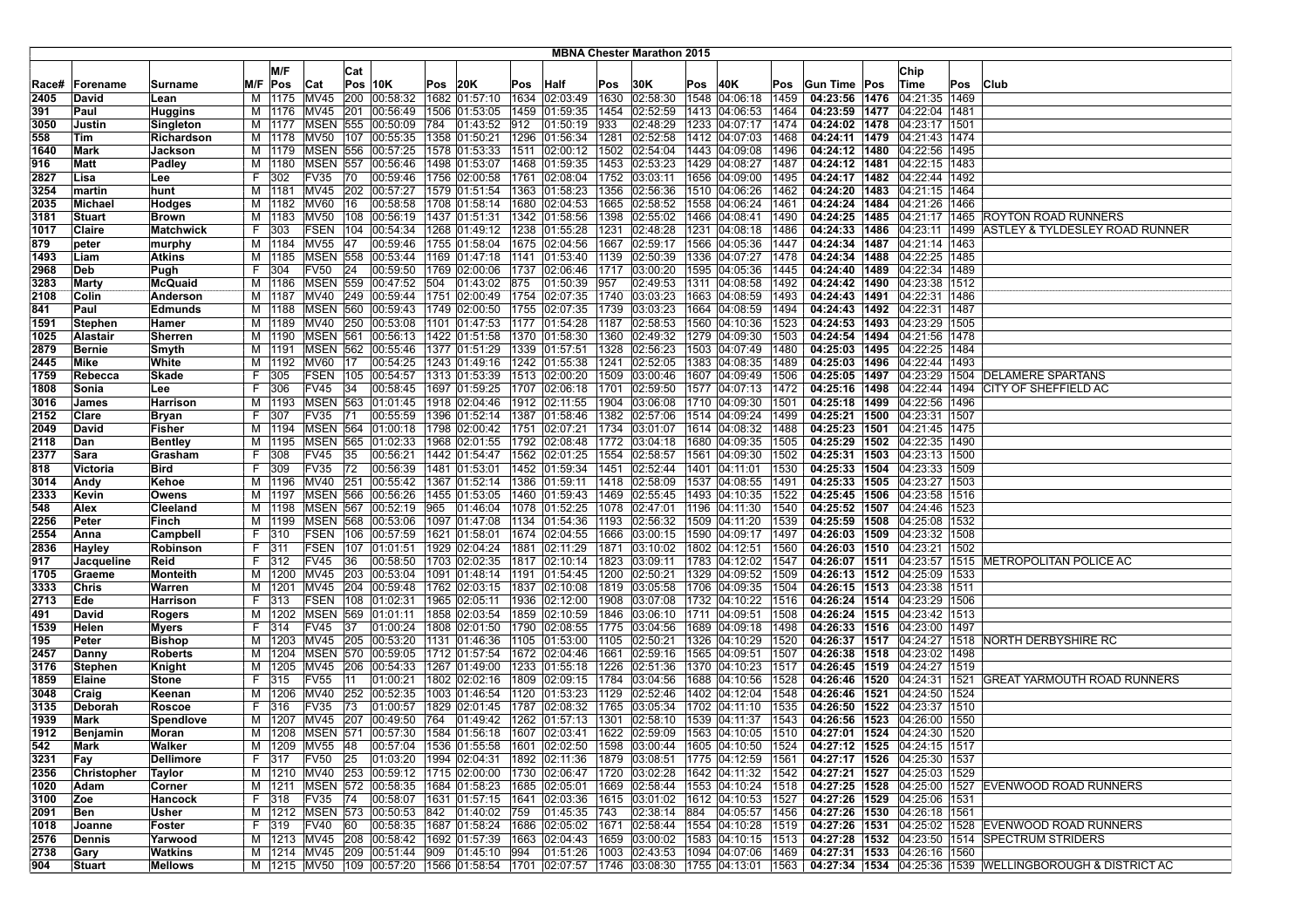|       |              |                   |    |                 |                       |     |                                                                     |      |                                 |      |               |      | <b>MBNA Chester Marathon 2015</b> |     |                    |      |                                                                                                                                             |                                   |      |                                                           |
|-------|--------------|-------------------|----|-----------------|-----------------------|-----|---------------------------------------------------------------------|------|---------------------------------|------|---------------|------|-----------------------------------|-----|--------------------|------|---------------------------------------------------------------------------------------------------------------------------------------------|-----------------------------------|------|-----------------------------------------------------------|
|       |              |                   |    |                 |                       |     |                                                                     |      |                                 |      |               |      |                                   |     |                    |      |                                                                                                                                             |                                   |      |                                                           |
|       |              |                   |    | M/F             |                       | Cat |                                                                     |      |                                 |      |               |      |                                   |     |                    |      |                                                                                                                                             | Chip                              |      |                                                           |
| Race# | Forename     | Surname           |    | M/F Pos         | Cat                   |     | Pos 10K                                                             | Pos  | 20K                             | Pos  | Half          | Pos  | 30K                               | Pos | 40K                | Pos  | Gun Time Pos                                                                                                                                | ∣Time                             | Pos  | <b>Club</b>                                               |
| 903   | Kim          | Freeman           | F  | 320             | <b>FV45</b>           | 38  | 00:57:20                                                            |      | 1565 01:58:54                   |      | 1700 02:07:57 | 1747 | 03:08:31                          |     | 1758 04:13:05      | 1567 | 04:27:35 1535                                                                                                                               | 04:25:37   1541                   |      |                                                           |
| 1254  | Diane        | <b>Mason</b>      | F. | 321             | <b>FV50</b>           | 26  | 00:56:41                                                            |      | 1486 01:57:31                   | 1657 | 02:04:19      | 1649 | 03:01:12                          |     | 1616 04:11:08      | 1532 | 04:27:38 1536                                                                                                                               | 04:25:36                          | 1540 | <b>SOUTH CHESHIRE HARRIERS</b>                            |
| 2745  | Lee          | Harris            |    |                 | M   1216   MSEN   574 |     | 00:51:16                                                            | 868  | 01:45:37                        |      | 1032 01:52:44 | 1098 | 02:55:32                          |     | 1483 04:12:34      | 1555 | 04:27:44 1537                                                                                                                               | 04:26:03 1552                     |      |                                                           |
| 321   | Gary         | Stratton          | м  | 1217            | <b>MSEN 575</b>       |     | 00:58:14                                                            |      | 1649 01:57:16                   |      | 1643 02:04:19 | 1650 | 03:01:33                          |     | 1620 04:11:48      | 1544 | 04:27:46   1538                                                                                                                             | 04:25:34 1538                     |      |                                                           |
| 2948  | Stephen      | Ruud              | М  |                 | 1218   MSEN   576     |     | 00:59:15                                                            |      | 1718 02:00:38                   |      | 1749 02:07:25 | 1736 | 03:02:04                          |     | 1632 04:10:16      | 1514 | 04:27:48 1539                                                                                                                               | 04:24:56 1526                     |      |                                                           |
| 2588  | David        | <b>Maciver</b>    | м  |                 | 1219 MV50             | 110 | 00:54:09                                                            |      | 1214 01:48:02 1185 01:54:02     |      |               | 1163 | 02:45:01                          |     | 1128 04:07:58      | 1481 |                                                                                                                                             |                                   |      | 04:27:49   1540   04:26:16   1559   SCOTTISH ATHLETICS    |
| 2038  | Sally        | <b>Bromilow</b>   | F. | 322             | <b>FV40</b>           | 61  | 01:02:14                                                            |      | 1949 02:04:12 1869 02:11:03     |      |               | 848  | 03:08:53                          |     | 1777 04:12:01      | 1546 | 04:27:49 1541                                                                                                                               | 04:25:37 1542                     |      |                                                           |
| 1088  | Lisa         | Vercelli          |    | 323             | <b>FV35</b>           | 75  | 00:59:45                                                            |      | 1753  01:59:25  1708            |      | 02:06:05      | 1695 | 03:00:23                          |     | 1596 04:12:33      | 1554 | 04:27:53 1542                                                                                                                               | 04:24:51 1525                     |      |                                                           |
| 1964  | Don          | <b>Melvin</b>     |    | M   1220   MV60 |                       | 18  | 00:56:07                                                            |      | 1412 01:53:17                   |      | 1488 01:59:54 | 1487 | 02:54:14                          |     | 1449 04:10:11      | 1512 | 04:27:59 1543                                                                                                                               | 04:26:02   1551                   |      |                                                           |
| 3210  | Carl         | Rushton           | м  | 1221            | MV45                  | 210 | 00:54:23                                                            |      | 1240 01:49:22                   | 1247 | 01:56:27      | 1279 | 02:55:03                          |     | 1467 04:10:09      | 1511 | 04:28:00 1544                                                                                                                               | 04:25:42 1545                     |      | <b>CHEADLE RC</b>                                         |
| 1143  | Julie        | Townsend          | F. | 324             | <b>FSEN</b>           | 109 | 01:01:12                                                            |      | 1860 02:04:26                   | 1883 | 02:11:19      | 1860 | 03:06:58                          |     | 1723 04:12:07      | 1549 | 04:28:00 1545                                                                                                                               | 04:25:16 1534                     |      |                                                           |
| 1295  | Gail         | <b>Schofield</b>  | F. | 325             | <b>FV40</b>           | 62  | 00:58:35                                                            |      | 1685 01:59:36   1716   02:06:18 |      |               | 1700 | 03:02:01                          |     | 1631 04:11:19      | 1537 |                                                                                                                                             |                                   |      | 04:28:06 1546 04:25:57 1549 STAINLAND LIONS RUNNING CLUB  |
| 3255  | oliver       | hunt              |    | M   1222        |                       |     | MSEN 577 00:57:53                                                   |      | 1615 01:54:52   1566 02:01:28   |      |               | 1558 | 02:58:41                          |     | 1552 04:10:33      | 1521 | 04:28:08 1547                                                                                                                               | 04:25:03 1530                     |      |                                                           |
| 986   | Suzie        | Connor            | F. | 326             | <b>FV40</b>           | 63  | 00:57:44                                                            |      | 1603 01:56:29                   |      | 1611 02:03:31 | 1611 | 02:59:51                          |     | 1578 04:10:51      | 1525 | 04:28:11   1548                                                                                                                             | 04:25:48 1546                     |      |                                                           |
| 1942  | Suzanne      | Robinson          | F. | 327             | FSEN                  | 110 | 00:58:45                                                            |      | 1696 01:59:32                   | 1711 | 02:06:07      | 1697 | 03:01:14                          |     | 1617 04:11:08      | 1534 | 04:28:13   1549                                                                                                                             | 04:25:28 1536                     |      |                                                           |
| 3131  | Maximilien   | Kisseh            |    | M   1223        | <b>MSEN 578</b>       |     | 00:59:20                                                            |      | 1724 01:59:41                   | 1720 | 02:06:41      | 1710 | 03:03:36                          |     | 1669 04:13:03      | 1564 | 04:28:16 1550                                                                                                                               | 04:27:22 1568                     |      |                                                           |
| 576   | Jon          | <b>McLeod</b>     | м  |                 | 1224 MV45             | 211 | 00:57:34                                                            |      | 1588 01:54:46                   |      | 1560 02:01:37 | 1566 | 02:57:02                          |     | 1513 04:10:17      | 1515 | 04:28:17 1551                                                                                                                               | 04:25:25 1535                     |      |                                                           |
| 3130  | Fiona        | <b>Barlow</b>     | F. | 328             | <b>FV40</b>           | 64  | 00:59:21                                                            |      | 1726 01:59:42   1721 02:06:42   |      |               | 1711 | 03:03:37                          |     | 1670 04:13:03      | 1565 | 04:28:17   1552   04:27:23   1569                                                                                                           |                                   |      |                                                           |
| 2343  | Rob          | Ball              | м  |                 |                       |     | 1225   MSEN   579   00:54:26                                        |      | 1245 01:53:17                   |      | 1484 02:00:05 | 1498 | 02:59:32                          |     | 1570 04:11:11      | 1536 | 04:28:19 1553                                                                                                                               | 04:26:04 1553                     |      |                                                           |
| 2342  | Lucy         | Young             | F  | 329             | <b>FV50</b>           | 27  | 00:54:28                                                            |      | 1252 01:53:17                   |      | 1487 02:00:09 | 1500 | 02:59:32                          |     | 1571 04:11:08      | 1533 |                                                                                                                                             | 04:28:21   1554   04:26:05   1554 |      |                                                           |
| 2228  | Graham       | <b>Smallman</b>   | м  | 1226 MV60       |                       | 19  | 01:01:10                                                            |      | 1854 02:04:29                   |      | 1885 02:11:23 | 1865 | 03:08:33                          |     | 1760 04:13:03      | 1566 |                                                                                                                                             | 04:28:23 1555 04:25:40 1543       |      |                                                           |
| 3183  | peter        | burgess           | м  | 1227            | MSEN                  | 580 | 00:56:10                                                            |      | 1418 01:52:33                   |      | 1416 01:58:55 | 1394 | 02:50:45                          |     | 1338 04:11:52      | 1545 | 04:28:24 1556                                                                                                                               | 04:25:50 1547                     |      | CITY OF CHESTER TRIATHLON CLUB                            |
| 2375  | David        | Aldred            | M  |                 | 1228   MSEN   581     |     | 00:56:45                                                            |      | 1494 01:53:53                   |      | 1530 02:00:29 | 1515 | 02:58:30                          |     | 1549 04:11:31      | 1541 | 04:28:24 1557                                                                                                                               | 04:24:46 1522                     |      |                                                           |
| 2366  | John         | Clucas            | м  |                 | 1229 MV50             | 111 | 00:54:26                                                            |      | 1246 01:52:12 1383 01:59:04     |      |               | 1411 | 02:58:09                          |     | 1538 04:10:52      | 1526 | 04:28:26 1558                                                                                                                               |                                   |      | 04:26:11 1557 BLACKBURN ROAD RUNNERS                      |
| 778   | Paul         | Jones             |    |                 | M   1230   MV45       |     | 212 00:57:36                                                        |      | 1591 01:57:52   1670 02:05:50   |      |               | 1691 | 03:02:40                          |     | 1646 04:12:50      | 1559 |                                                                                                                                             |                                   |      | 04:28:27 1559 04:26:09 1555 WEST END RUNNERS              |
| 777   | Jane         | Hull              | F. | 330             | <b>FV45</b>           | 39  | 00:58:11                                                            |      | 1642 01:57:52 1671 02:05:50     |      |               | 1693 | 03:02:41                          |     | 1647 04:12:47      | 1556 | 04:28:27 1560                                                                                                                               |                                   |      | 04:26:09 1556 WEST END RUNNERS                            |
| 2452  | <b>Clive</b> | Naylor            | м  | 1231            | <b>MV55</b>           | 49  | 00:54:26                                                            |      | 1247 01:52:19                   | 1391 | 02:00:14      | 1503 | 03:02:06                          |     | 1634 04:14:27      | 1598 | 04:28:37 1561                                                                                                                               | 04:27:21 1567                     |      |                                                           |
| 397   | Alison       | Campbell          | F. | 331             | <b>FV45</b>           | 40  | 00:58:25                                                            |      | 1675 01:58:51                   |      | 1698 02:05:29 | 1681 | 02:59:58                          |     | 1580 04:11:05      | 1531 |                                                                                                                                             | 04:28:37 1562 04:26:14 1558       |      |                                                           |
| 2742  | Glyn         | Price             | м  | 1232            | <b>MSEN</b>           | 582 | 00:54:34                                                            |      | 1270 01:51:13                   |      | 1329 01:57:51 | 1329 | 02:56:58                          |     | 1512 04:13:00      | 1562 | 04:28:56 1563                                                                                                                               | 04:26:57 1564                     |      | <b>SHROPSHIRE SHUFFLERS</b>                               |
| 2467  | Angela       | Smith             | F. | 332             | <b>FV40</b>           | 65  | 00:55:31                                                            |      | 1352 01:56:40                   |      | 1616 02:04:09 | 1644 | 03:03:16                          |     | 1662 04:13:53      | 1582 | 04:29:05 1564                                                                                                                               | 04:27:37                          | 1576 |                                                           |
| 298   | Rachel       | Merino            | F. | 333             | <b>FV45</b>           | 41  | 00:59:48                                                            |      | 1760 02:02:05   1797 02:09:25   |      |               | 1790 | 03:07:11                          |     | 1733 04:11:20      | 1538 |                                                                                                                                             |                                   |      | 04:29:06 1565 04:25:41 1544 HORWICH R M I HARRIERS        |
| 894   | Coleen       | Suckling          | F. | 334             | <b>FSEN 111</b>       |     | 00:59:51                                                            |      | 1771 02:00:29  1747 02:07:40    |      |               | 1743 | 03:06:07                          |     | 1708 04:14:24      | 1597 | 04:29:11   1566                                                                                                                             | 04:27:04 1565                     |      |                                                           |
| 114   | Rachel       | <b>Threadkell</b> | F. | 335             | <b>FV45</b>           | 42  | 00:59:41                                                            |      | 1745 02:03:15 1833 02:10:18     |      |               | 1826 | 03:07:06                          |     | 1731 04:12:15      | 1551 | 04:29:12 1567                                                                                                                               | 04:26:29   1562                   |      |                                                           |
| 893   | Paul         | Corn              |    | M   1233   MV50 |                       | 112 | 00:56:58                                                            |      | 1524 01:53:17                   |      | 1486 01:59:47 | 1479 | 02:52:19                          |     | 1389 04:13:17      | 1571 | 04:29:17   1568                                                                                                                             | 04:27:29 1572                     |      |                                                           |
| 653   | Chris        | Gatrell           | м  | 1234            | <b>MSEN</b>           | 583 | 00:54:53                                                            |      | 1304 01:50:50                   | 1311 | 01:57:29      | 1312 | 02:54:55                          |     | 1460 04:10:56      | 1529 | 04:29:17   1569                                                                                                                             | 04:28:04 1589                     |      |                                                           |
| 2857  | Craig        | <b>Phillips</b>   | М  | 1235            | <b>MSEN</b>           | 584 | 01:02:03                                                            |      | 1938 02:04:40                   | 1905 | 02:10:18      | 1827 | 03:01:10                          |     | 1615 04:12:49      | 1558 |                                                                                                                                             | 04:29:28 1570 04:26:42 1563       |      |                                                           |
| 1462  | Shaun        | Johnson           |    |                 | M   1236   MV40       | 254 | 00:56:26                                                            |      | 1456 01:52:23                   |      | 1398 01:58:59 | 1403 | 02:56:24                          |     | 1505 04:12:20      | 1552 | 04:29:29 1571 04:27:13 1566                                                                                                                 |                                   |      |                                                           |
| 2238  | Scott        | Huxley            |    |                 | M   1237   MV40       |     | 255 00:52:42                                                        |      | 1017 01:47:07                   |      | 1132 01:53:58 | 1157 | 02:53:31                          |     | 1433 04:12:47      | 1557 |                                                                                                                                             | 04:29:30   1572   04:27:47   1578 |      |                                                           |
| 291   | Toby         | <b>Shipley</b>    |    |                 | M   1238   MV40       | 256 | 00:58:22                                                            |      | 1670 01:56:55                   |      | 1624 02:03:38 | 1616 | 02:59:33                          |     | 1572 04:13:56      | 1584 | 04:29:39 1573                                                                                                                               | 04:28:00 1586                     |      | CITY OF CHESTER TRIATHLON CLUB                            |
| 3300  | David        | <b>Powell</b>     | м  | 1239            | <b>MV40</b>           | 257 | 00:50:27                                                            | 810  | 01:40:58                        | 801  | 01:46:49      | 796  | 02:34:08                          | 750 | 03:33:00           | 743  |                                                                                                                                             | 04:29:45 1574 03:45:27 748        |      |                                                           |
| 3256  | dawn         | hunt              |    | 336             | FV45                  | 43  | 00:58:49                                                            | 1701 | 01:59:48                        | 1727 | 02:06:37      | 1707 | 03:07:04                          |     | 1727 04:13:19      | 1572 | 04:29:53 1575                                                                                                                               | 04:25:56 1548                     |      |                                                           |
| 697   | Kayleigh     | Husband           | F. | 337             | FSEN                  |     | 112 01:01:24                                                        |      | 1876 02:02:44                   |      | 1819 02:09:44 | 1804 | 03:05:09                          |     | 1695 04:13:45      | 1580 | 04:29:54 1576                                                                                                                               | 04:27:25 1570                     |      |                                                           |
| 997   | Simon        | Hibbott           |    |                 | M   1240   MV45       |     | 213 00:58:20                                                        |      | 1664 01:57:24                   |      | 1653 02:03:53 | 1634 | 03:00:24                          |     | 1598 04:15:07      | 1614 | 04:30:04 1577 04:27:58 1584                                                                                                                 |                                   |      |                                                           |
| 726   | Robert       | Briggs            |    |                 |                       |     | M   1241   MV40   258   00:57:24                                    |      | 1572 01:55:32   1592 02:02:17   |      |               | 1585 | 02:57:31                          |     | 1520 04:12:32      | 1553 | 04:30:09   1578   04:27:37   1575                                                                                                           |                                   |      |                                                           |
| 130   | Neirin       | <b>Roberts</b>    |    |                 | M 1242 MSEN 585       |     | [00:56:56]                                                          |      | 1519 01:53:26                   |      | 1501 02:01:20 | 1545 | 03:00:02                          |     | 1582 04:13:52      | 1581 | 04:30:10 1579                                                                                                                               | 04:27:56 1581                     |      | <b>TATTENHALL RUNNERS</b>                                 |
| 2148  | Maciej       | Biernacki         | м  | 1243            | MSEN                  | 586 | 00:54:16                                                            |      | 1229 01:51:07                   |      | 1323 01:58:20 | 1354 | 03:01:00                          |     | 1610 04:14:11      | 1592 | 04:30:13 1580                                                                                                                               | 04:28:28 1603                     |      |                                                           |
| 265   | John         | Nicholson         | м  | 1244            | MV <sub>50</sub>      | 113 | 00:59:43                                                            |      | 1748 02:00:01                   | 1731 | 02:06:42      | 1713 | 03:00:49                          |     | 1608 04:14:00      | 1588 | 04:30:16 1581                                                                                                                               | 04:28:03 1587                     |      |                                                           |
| 3028  | Adrian       | Kendrick          |    | M   1245   MV50 |                       |     | 114 01:02:05                                                        |      | 1942 02:04:56                   |      | 1922 02:11:56 | 1906 | 03:08:03                          |     | 1745 04:13:10      | 1569 | 04:30:19 1582 04:27:57 1582                                                                                                                 |                                   |      |                                                           |
| 3013  | Dwain        | Ritchie           |    |                 |                       |     | M  1246   MSEN   587   01:02:05   1941   02:04:56   1920   02:11:56 |      |                                 |      |               | 1907 | 03:08:02                          |     | 1744 04:14:21      | 1596 | 04:30:20 1583 04:27:57 1583                                                                                                                 |                                   |      |                                                           |
| 1857  | Paul         | Atkinson          |    |                 |                       |     |                                                                     |      |                                 |      |               |      |                                   |     |                    |      | M  1247  MV40  259  00:53:45  1172  01:50:28  1303  01:57:13  1302  02:57:52  1527  04:13:30  1573   <b>04:30:24  1584</b>  04:28:15  1592  |                                   |      |                                                           |
| 2982  | Paul         | Koffman           |    |                 |                       |     |                                                                     |      |                                 |      |               |      |                                   |     |                    |      | M  1248  MV40  260  01:00:29  1814  02:01:09  1767  02:08:00  1749  03:03:37  1671  04:13:10  1570   <b>04:30:26  1585  </b> 04:27:44  1577 |                                   |      |                                                           |
| 796   | Shannon      | Houghton          |    | F 338           |                       |     | FSEN 113 00:57:52 1611 01:59:31 1710 02:06:48                       |      |                                 |      |               | 1721 | 03:06:53                          |     | 1720 04:15:11      | 1616 | 04:30:26 1586 04:28:21 1598                                                                                                                 |                                   |      |                                                           |
| 1099  | Steve        | <b>Worswick</b>   |    |                 |                       |     | M  1249  MV40  261  00:57:39  1594  01:57:33  1658  02:04:50        |      |                                 |      |               | 1664 | 03:04:02                          |     | 1677 04:13:34      | 1575 |                                                                                                                                             |                                   |      | 04:30:28   1587   04:28:08   1591   RED ROSE ROAD RUNNERS |
| 2289  | David        | Gaffin            |    |                 |                       |     | M  1250  MV40  262  00:55:41  1366  01:54:55  1570  02:02:32        |      |                                 |      |               | 1594 | 03:00:25                          |     | 1599 04:15:36 1626 |      | 04:30:30   1588   04:28:48   1611                                                                                                           |                                   |      |                                                           |
| 316   | Barry        | Johnson           |    |                 |                       |     | M  1251  MSEN  588  01:00:23  1806  02:00:56  1759  02:07:47        |      |                                 |      |               | 1744 | 03:03:34                          |     | 1667 04:13:35      | 1576 | 04:30:33 1589 04:27:29 1571                                                                                                                 |                                   |      |                                                           |
| 2601  | Andrew       | Hull              |    |                 |                       |     | M  1252  MV55  50  00:56:05  1409  01:53:45  1521  02:00:36         |      |                                 |      |               |      | 1519 03:00:24                     |     | 1597 04:14:03 1589 |      | 04:30:34 1590 04:28:41 1609                                                                                                                 |                                   |      |                                                           |
| 883   | Richard      | <b>Perks</b>      |    |                 |                       |     | M  1253  MV40  263  00:59:44  1752  02:01:13  1771  02:08:07        |      |                                 |      |               | 1756 | 03:02:24                          |     | 1638 04:13:37      | 1577 | 04:30:36 1591 04:27:55 1580                                                                                                                 |                                   |      |                                                           |
| 2951  | Matt         | Taylor            |    |                 |                       |     | M  1254  MV40  264  00:57:56  1620  01:55:54  1598  02:02:24        |      |                                 |      |               |      | 1593 02:57:36                     |     | 1521 04:13:07 1568 |      |                                                                                                                                             |                                   |      | 04:30:37   1592   04:28:32   1604   EDEN RUNNERS          |
| 1989  | <b>Jamie</b> | <b>Hibbert</b>    |    |                 |                       |     |                                                                     |      |                                 |      |               |      |                                   |     |                    |      | M  1255  MSEN  589  00:57:30  1583  01:55:53  1597  02:02:48  1597  02:59:44  1576  04:14:46  1605   04:30:38  1593  04:28:05  1590         |                                   |      |                                                           |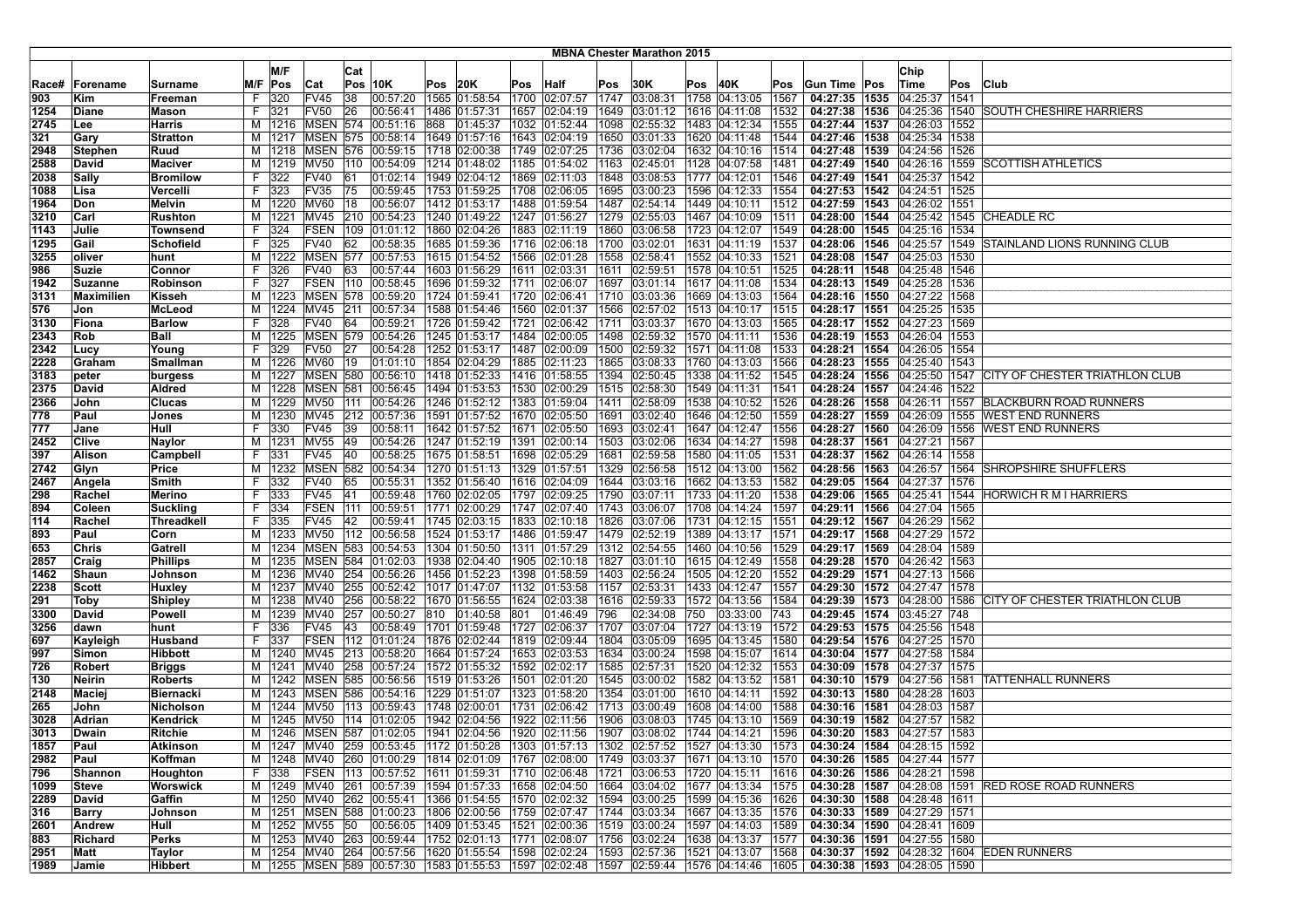|              |                |                   |          |               |                                |     |                                                              |     |               |     |                                                 |              | <b>MBNA Chester Marathon 2015</b> |     |                                                                                                    |              |                                   |                                   |     |                                                           |
|--------------|----------------|-------------------|----------|---------------|--------------------------------|-----|--------------------------------------------------------------|-----|---------------|-----|-------------------------------------------------|--------------|-----------------------------------|-----|----------------------------------------------------------------------------------------------------|--------------|-----------------------------------|-----------------------------------|-----|-----------------------------------------------------------|
|              |                |                   |          |               |                                |     |                                                              |     |               |     |                                                 |              |                                   |     |                                                                                                    |              |                                   |                                   |     |                                                           |
|              |                |                   |          | M/F           |                                | Cat |                                                              |     |               |     |                                                 |              |                                   |     |                                                                                                    |              |                                   | Chip                              |     |                                                           |
| Race#        | Forename       | Surname           |          | M/F Pos       | Cat                            |     | <b>Pos 10K</b>                                               | Pos | 20K           |     | Pos Half                                        | Pos          | 30K                               | Pos | 40K                                                                                                | Pos          | Gun Time Pos                      | ∣Time                             | Pos | <b>Club</b>                                               |
| 3056         | Peter          | Smith             | м        | 1256          | <b>MSEN</b>                    | 590 | 00:53:13                                                     |     |               |     | 1120 01:51:25 1335 01:58:58                     | 1401         | 02:59:27                          |     | 1568 04:16:11                                                                                      | 1639         | 04:30:39 1594                     | 04:29:23   1618                   |     |                                                           |
| 1339         | Nicola         | Paice             | F.       | 339           | FV45                           | 44  | 01:01:06                                                     |     |               |     | $1841$ 02:03:36 1847 02:10:32                   | 1829         | 03:08:45                          |     | 1771 04:14:36                                                                                      | 1600         | 04:30:41   1595   04:27:59   1585 |                                   |     | <b>HOGWEED TROTTERS</b>                                   |
| 473          | Neil           | Dobinson          | м        | 1257          | <b>MSEN</b>                    | 591 | 00:55:58                                                     |     | 1394 01:52:20 |     | 1393 01:58:53                                   | 1390         | 02:59:33                          |     | 1573 04:15:04                                                                                      | 1613         | 04:30:42   1596                   | 04:28:17 1594                     |     |                                                           |
| 721          | Sarah          | Fane              | F.       | 340           | FSEN                           | 114 | 01:01:42                                                     |     | 1905 02:04:24 |     | 1879 02:11:33                                   | 1875         | 03:08:27                          |     | 1754 04:14:10                                                                                      | 1591         | 04:30:44   1597   04:28:03   1588 |                                   |     |                                                           |
| 1604         | Lee            | Seddon            | м        | 1258          |                                |     | MSEN 592 00:54:00                                            |     |               |     | 1202 01:51:47   1356 01:58:41                   |              | 1372 02:58:06                     |     | 1534 04:14:13                                                                                      | 1593         | 04:30:48 1598 04:29:19 1617       |                                   |     |                                                           |
| 1104         | Cameron        | Dick              | M        | 1259          | MV40                           |     | 265 00:56:07                                                 |     |               |     | 1413 01:53:02 1453 01:59:30                     | 1446         | 02:54:37                          |     | 1454 04:15:41                                                                                      | 1627         |                                   | 04:30:48 1599 04:29:04 1615       |     |                                                           |
| 950          | Rebecca        | Suri              | F        | 341           | FV40                           | 66  | 00:57:25                                                     |     |               |     | 1574  01:55:17  1583  02:02:18                  | 1587         | 03:01:42                          |     | 1629 04:13:58                                                                                      | 1586         |                                   | 04:30:56   1600   04:27:48   1579 |     |                                                           |
| 1985         | Rebecca        | Heron             | F.       | $ 342\rangle$ | FSEN                           | 115 | 01:00:21                                                     |     | 1805 02:01:11 |     | 1770 02:08:03                                   | 1751         | 03:04:59                          |     | 1691 04:14:05                                                                                      | 1590         |                                   | 04:30:57   1601   04:28:18   1595 |     |                                                           |
| 912          | Benjamin       | ODonovan          | M        | 1260          | <b>MSEN</b>                    | 593 | 01:00:11                                                     |     | 1785 02:01:20 |     | 1777 02:08:11                                   | 1757         | 03:05:08                          |     | 1694 04:14:14                                                                                      | 1594         |                                   | 04:30:57   1602   04:28:28   1602 |     |                                                           |
| 2954         | Andrew         | Crompton          | M        | 1261          | <b>MV40</b>                    | 266 | 00:52:58                                                     |     |               |     | 1071 01:46:47 1113 01:53:07                     | 1115         | 02:50:16                          |     | 1321 04:15:10                                                                                      | 1615         | 04:30:58 1603 04:29:24 1619       |                                   |     |                                                           |
| 1557         | Louise         | Croton            | F.       | 343           | <b>FSEN 116</b>                |     | 00:59:50                                                     |     |               |     | 1768 02:02:04   1796 02:09:25                   | 1791         | 03:06:56                          |     | 1722 04:14:35                                                                                      | 1599         | 04:30:58   1604   04:28:27   1601 |                                   |     |                                                           |
| 432          | John           | Hammersley        |          |               | M   1262   MSEN   594          |     | 00:55:46                                                     |     |               |     | 1376 01:54:05 1534 02:01:14                     | 1542         | 03:03:15                          |     | 1659 04:13:58                                                                                      | 1585         | 04:30:59   1605   04:27:35   1574 |                                   |     |                                                           |
| 3341         | Gregory        | Wilson            | M        | 1263          | <b>MSEN 595</b>                |     | 00:55:46                                                     |     |               |     | 1374  01:54:05  1533  02:01:14                  | 1541         | 03:03:15                          |     | 1660 04:13:53                                                                                      | 1583         |                                   | 04:30:59 1606 04:27:34 1573       |     |                                                           |
| 3073         | Adam           | <b>Tysoe</b>      | M        | 1264          | <b>MSEN 596</b>                |     | 00:58:21                                                     |     |               |     | 1668 01:56:57 1627 02:03:38                     | 1618         | 03:02:37                          |     | 1645 04:15:44                                                                                      | 1631         |                                   | 04:31:00 1607 04:28:16 1593       |     | LIVERPOOL RUNNING CLUB                                    |
| 425          | Damian         | <b>Flynn</b>      | м        | 1265          | MSEN                           | 597 | 01:01:48                                                     |     | 1924 02:04:33 |     | 1896 02:11:36                                   | 1882         | 03:08:41                          |     | 1766 04:14:38                                                                                      | 1601         | 04:31:01   1608                   | 04:28:19 1596                     |     |                                                           |
| 934          | <b>Robert</b>  | Douglas           | M        | 1266          | <b>MSEN 598</b>                |     | 00:57:25                                                     |     | 1575 01:56:47 |     | 1620 02:03:38                                   | 1617         | 03:01:35                          |     | 1622 04:16:35                                                                                      | 1644         | 04:31:03   1609   04:28:44   1610 |                                   |     |                                                           |
| 2671         | Gillian        | Verdin            | F.       | 344           | <b>FSEN</b>                    | 117 | 00:58:21                                                     |     |               |     | 1666 01:56:58 1628 02:03:40                     | 1620         | 03:02:37                          |     | 1644 04:15:44                                                                                      | 1630         | 04:31:04   1610   04:28:20   1597 |                                   |     |                                                           |
| 2066         | Sarah          | Basey             | F.<br>F. | 345           | <b>FV40</b><br><b>FSEN 118</b> | 67  | 01:01:42  1910  02:04:34  1899  02:11:36                     |     |               |     |                                                 | 1881<br>1546 | 03:08:41                          |     | 1768 04:14:40                                                                                      | 1603         | 04:31:05   1611   04:28:22   1599 |                                   |     |                                                           |
| 718          | Sarah          | Morgan            |          | 346           |                                |     | $ 00:55:42\rangle$                                           |     |               |     | 1368 01:54:42   1557 02:01:20                   |              | 03:02:52                          |     | 1649 04:15:14                                                                                      | 1618         |                                   | 04:31:09   1612   04:29:00   1614 |     |                                                           |
| 2125         | <b>Richard</b> | <b>Broster</b>    | м        | 1267          | <b>MV40</b>                    | 267 | 00:58:21                                                     |     |               |     | 1669 01:57:22   1650 02:03:57                   | 1635         | 02:59:32                          |     | 1569 04:14:56                                                                                      | 1608         |                                   | 04:31:10   1613   04:28:52   1613 |     |                                                           |
| 1288         | Edward         | Day<br>Carvalho   | м        | 1268<br>1269  | MSEN<br><b>MSEN 600</b>        | 599 | 00:52:55                                                     |     |               |     | 1063 01:46:21   1094   01:52:45                 | 1099<br>1352 | 02:50:06                          |     | 1320 04:12:07                                                                                      | 1550         | 04:31:10   1614   04:30:01   1629 | 04:31:11   1615   04:29:36   1627 |     | DAVID LLOYD REDWAY RUNNERS                                |
| 1853<br>3221 | Jason<br>Mark  |                   | M<br>м   |               | <b>MSEN 601</b>                |     | 00:55:13<br> 00:58:11                                        |     | 1643 01:57:21 |     | 1329  01:51:58  1369  01:58:18<br>1648 02:03:46 | 1627         | 02:53:39<br>02:58:40              |     | 1434 04:14:16<br>1551 04:15:21                                                                     | 1595<br>1620 | 04:31:13   1616   04:29:06   1616 |                                   |     |                                                           |
|              |                | <b>Blackwood</b>  |          | 1270          | 1271 MV50                      | 115 | 01:01:36                                                     |     |               |     | 1892 02:04:25   1882 02:11:30                   |              | 1872 03:08:37                     |     | 1762 04:14:50                                                                                      | 1607         |                                   |                                   |     | 04:31:13 1617 04:28:25 1600 HYDE PARK HARRIERS            |
| 781<br>96    | Phil           | Hammond<br>Madden | M<br>F.  | 347           | <b>FV40</b>                    | 68  | 01:01:43                                                     |     | 1912 02:04:31 |     | 1893 02:11:36                                   | 1880         | 03:08:41                          |     | 1767 04:14:38                                                                                      | 1602         |                                   | 04:31:18 1618 04:28:36 1605       |     | LIVERPOOL RUNNING CLUB                                    |
| 95           | Amena<br>Dave  | Fawkner           | М        | 1272          | MV40                           | 268 | 01:01:43                                                     |     |               |     | 1913  02:04:33  1897  02:11:39                  | 1885         | 03:10:00                          |     | 1801 04:14:47                                                                                      | 1606         |                                   | 04:31:20   1619   04:28:37   1606 |     | MASSEY FERGUSON RUNNING CLUB                              |
| 2838         | Donna          | Crellin           | F.       | 348           | FV45                           | 45  | 01:02:49                                                     |     |               |     | 1975  02:07:18  1980  02:14:27                  | 1964         | 03:10:38                          |     | 1813 04:14:57                                                                                      | 1609         |                                   | 04:31:30   1620   04:28:51   1612 |     |                                                           |
| 969          | Stephen        | Templeton         | M        | 1273          | <b>MV40</b>                    | 269 | 00:52:34                                                     | 998 | 01:52:34      |     | 1418 01:59:14                                   | 1424         | 02:57:23                          |     | 1517 04:14:58                                                                                      | 1610         |                                   |                                   |     | 04:31:30 1621 04:29:30 1625 PONT-Y-PWL & DISTRICT RUNNERS |
| 2701         | Simon          | Tree              | м        | 1274          | <b>MSEN</b>                    |     | 602 00:59:15                                                 |     | 1719 01:58:29 |     | 1688 02:05:41                                   | 1686         | 03:04:44                          |     | 1686 04:15:14                                                                                      | 1617         | 04:31:36   1622   04:29:24   1620 |                                   |     |                                                           |
| 3251         | Josh           | Hoyle             | м        |               |                                |     | 1275   MSEN   603   00:58:36                                 |     |               |     | 1688 02:00:45   1752 02:08:17                   |              | 1761 03:09:17                     |     | 1786 04:17:16                                                                                      | 1655         | 04:31:45   1623   04:30:03   1631 |                                   |     |                                                           |
| 638          | Amy            | Baynton           | F.       | 349           |                                |     | FSEN  119  00:53:49  1179  01:49:25  1252  01:56:11          |     |               |     |                                                 |              | 1259 02:57:42                     |     | 1525 04:15:56                                                                                      | 1635         | 04:31:51 1624 04:29:37 1628       |                                   |     |                                                           |
| 2402         | Rachel         | Falconer          | F        | 350           |                                |     | FSEN   120   00:54:32   1262   01:57:07   1631   02:04:17    |     |               |     |                                                 | 1647         | 03:03:35                          |     | 1668 04:16:55                                                                                      | 1650         | 04:32:09   1625   04:30:34   1637 |                                   |     |                                                           |
| 2604         | Neil           | <b>Stott</b>      | м        | 1276          | MV40                           |     | 270 01:01:42                                                 |     | 1906 02:04:39 |     | 1904 02:11:41                                   | 1888         | 03:08:43                          |     | 1769 04:15:00                                                                                      | 1611         | 04:32:12   1626   04:29:28   1622 |                                   |     |                                                           |
| 3111         | Martin         | Ratchford         | м        | 1277          | <b>MSEN</b>                    | 604 | 00:54:27                                                     |     | 1250 01:50:30 |     | 1306 01:57:19                                   | 1308         | 02:59:54                          |     | 1579 04:15:02                                                                                      | 1612         | 04:32:14 1627                     | 04:30:15 1633                     |     |                                                           |
| 3090         | <b>Stewart</b> | Pickup            | M        | 1278          | <b>MSEN 605</b>                |     | 00:00:00                                                     |     | 01:32:35      | 388 | 01:38:35                                        | 406          | 02:46:52                          |     | 1192 04:13:32                                                                                      | 1574         | 04:32:17   1628   04:29:28   1623 |                                   |     |                                                           |
| 2959         | Andrew         | Smith             | M        |               | 1279 MV40                      |     | 271 00:57:36                                                 |     |               |     | 1590 01:58:34  1691 02:05:32                    | 1684         | 03:05:15                          |     | 1696 04:17:31                                                                                      | 1660         |                                   |                                   |     | 04:32:18 1629 04:31:22 1652 SWINTON RUNNING CLUB          |
| 1160         | Gary           | Flanagan          | M        | 1280          |                                |     | MSEN 606 01:02:25                                            |     |               |     | 1961 02:04:32   1895 02:11:21                   | 1862         | 03:04:43                          |     | 1685 04:15:42                                                                                      | 1629         | 04:32:18   1630   04:29:30   1624 |                                   |     |                                                           |
| 1938         | Kathryn        | Spendlove         | F.       | 351           | <b>FV50</b>                    | 28  | 01:00:19                                                     |     |               |     | 1800 02:02:16 1810 02:09:27                     | 1795         | 03:09:40                          |     | 1792 04:15:33                                                                                      | 1625         |                                   | 04:32:20   1631   04:29:26   1621 |     | <b>HEANOR RUNNING CLUB</b>                                |
| 3378         | Liz            | <b>McPhai</b>     | F.       | 352           | FSEN                           | 121 | 00:56:44                                                     |     |               |     | 1492 01:56:42 1617 02:03:34                     | 1614         | 03:02:17                          |     | 1635 04:15:20                                                                                      | 1619         |                                   | 04:32:22   1632   04:29:32   1626 |     |                                                           |
| 2705         | Paul           | Muldoon           | м        | 1281          | <b>MSEN 607</b>                |     | 00:49:07                                                     | 651 |               |     | $[01:48:48$  1219  01:56:10                     | 1256         | 03:01:03                          |     | 1613 00:00:00                                                                                      |              |                                   | 04:32:34   1633   04:31:49   1659 |     | WINSTON RUNNERS                                           |
| 2741         | Chris          | <b>Truswell</b>   | M        | 1282          | <b>MSEN 608</b>                |     | 00:54:31                                                     |     | 1260 01:51:56 |     | 1365 01:59:22                                   | 1436         | 03:00:18                          |     | 1594 04:15:46                                                                                      | 1633         | 04:32:42 1634                     | 04:30:58 1646                     |     |                                                           |
| 1147         | Rebekah        | Hereward          | F.       | 353           |                                |     | FSEN 122 01:00:07                                            |     |               |     | 1781 02:02:39   1818 02:09:56                   | 1808         | 03:08:31                          |     | 1759 04:15:32                                                                                      | 1624         | 04:32:42   1635   04:30:02   1630 |                                   |     |                                                           |
| 833          | Adam           | Chadwick          | M        |               |                                |     | 1283   MSEN   609   00:56:25                                 |     |               |     | 1451  01:53:18  1492  02:00:15                  | 1504         | 03:00:09                          |     | 1585 04:15:26                                                                                      | 1621         | 04:32:47 1636 04:30:46 1640       |                                   |     |                                                           |
| 3334         | Andrea         | Williams          | F        | 354           | FV40                           | 69  | 00:59:30                                                     |     |               |     | 1735 02:00:47 1753 02:08:32                     | 1766         | 03:07:26                          |     | 1738 04:17:06                                                                                      | 1652         |                                   | 04:32:51   1637   04:30:33   1636 |     |                                                           |
| 2207         | Kenneth        | Osborne           | М        | 1284          | MV45                           | 214 | 00:56:22                                                     |     | 1444 01:53:52 |     | 1528 02:00:50                                   | 1527         | 03:02:05                          |     | 1633 04:17:49                                                                                      | 1666         |                                   | 04:32:51   1638   04:31:32   1654 |     |                                                           |
| 1009         | John           | <b>Buckley</b>    | M        | 1285          | MV40                           |     | 272 00:56:27                                                 |     |               |     | 1457 01:54:30 1548 02:01:53                     | 1574         | 03:04:56                          |     | 1690 04:17:36                                                                                      | 1663         |                                   | 04:32:58   1639   04:30:40   1639 |     |                                                           |
| 2486         | Peter          | Smith             | м        | 1286          | MV40                           | 273 | 00:57:32                                                     |     | 1586 01:55:23 |     | 1588 02:01:57                                   | 1579         | 03:00:33                          |     | 1602 04:16:46                                                                                      | 1648         | 04:32:59 1640 04:30:33 1635       |                                   |     |                                                           |
| 2749         | Kevin          | Smith             | м        | 1287          |                                |     | MSEN 610 00:59:31                                            |     |               |     | 1736 02:01:35 1786 02:08:38                     | 1767         | 03:03:33                          |     | 1666 04:16:45                                                                                      | 1647         | 04:33:01   1641   04:30:34   1638 |                                   |     |                                                           |
| 3248         | Roslyn         | Homan             | F.       | 355           | FV50                           | 29  |                                                              |     |               |     | 01:01:48  1925  02:05:29  1946  02:13:25        |              | 1944 03:10:05                     |     | 1805 04:17:46                                                                                      | 1665         | 04:33:06 1642 04:30:27 1634       |                                   |     |                                                           |
| 3134         | David          | Peters            |          |               |                                |     |                                                              |     |               |     |                                                 |              |                                   |     | M  1288  MSEN  611  00:57:12  1555  01:56:16  1605  02:03:21  1605  03:00:43  1604  04:13:37  1578 |              | 04:33:10   1643   04:28:39   1607 |                                   |     |                                                           |
| 3104         | Kenny          | Jermyn            |          | M   1289      |                                |     |                                                              |     |               |     |                                                 |              |                                   |     | MSEN 612 00:57:13 1556 01:56:16 1606 02:03:22 1606 03:00:43 1603 04:13:37 1579                     |              |                                   | 04:33:11 1644 04:28:41 1608       |     |                                                           |
| 1218         | Claire         | <b>Bridge</b>     | F.       | 356           | FV40 70                        |     | $ 00:56:36 \t  1474 \t  01:55:35 \t  1594 \t  02:02:43 \t$   |     |               |     |                                                 |              | 1596 03:02:54                     |     | 1651 04:16:14  1640                                                                                |              |                                   |                                   |     | 04:33:23 1645 04:31:05 1648 BLACKBURN HARRIERS & AC       |
| 3021         | Alex           | Hirst             | M        |               |                                |     | 1290 MSEN 613 01:01:22 1873 02:02:08 1800 02:08:58           |     |               |     |                                                 |              | 1777 03:03:15                     |     | 1661 04:13:59                                                                                      | 1587         | 04:33:25   1646   04:30:48   1641 |                                   |     |                                                           |
| 447          | <b>Bruce</b>   | Clapton           | м        | 1291          |                                |     | MV45 215 01:01:15 1865 02:05:05 1932 02:11:49                |     |               |     |                                                 |              | 1894 03:07:05                     |     | 1730 04:17:29                                                                                      | 1659         | 04:33:30   1647   04:30:54   1643 |                                   |     |                                                           |
| 507          | Hazel          | Carter            | F.       | 357           | FV35 76                        |     | 01:01:17 1866 02:05:04 1930 02:11:48                         |     |               |     |                                                 |              |                                   |     | 1893 03:07:05 1729 04:17:29                                                                        | 1658         |                                   |                                   |     | 04:33:31 1648 04:30:54 1644 CHESTER                       |
| 2153         | Tammy          | Harrison-Round    |          | F 358         | FV35 77                        |     | 00:56:23 1447 01:58:11 1678 02:05:24                         |     |               |     |                                                 |              |                                   |     | 1679 03:05:00 1692 04:18:31                                                                        | 1670         |                                   |                                   |     | 04:33:32 1649 04:31:54 1660 LOSTOCK AC                    |
| 1463         | Gemma          | Johnson           |          | F 359         |                                |     | FSEN 123 01:01:40 1896 02:04:50 1915 02:12:03                |     |               |     |                                                 |              | 1910 03:09:06                     |     | 1782 04:16:58                                                                                      | 1651         | 04:33:35 1650 04:31:19 1651       |                                   |     |                                                           |
| 2829         | Sarah          | Edgar             |          | F 360         | FV45                           | 46  | 00:56:32 1466 01:52:30 1413 01:59:01                         |     |               |     |                                                 |              | 1407 02:57:38                     |     | 1522 04:14:41                                                                                      | 1604         |                                   |                                   |     | 04:33:38 1651 04:31:07 1650 VALE ROYAL AC                 |
| 3165         | Tony           | <b>Bramwell</b>   |          |               |                                |     | M  1292  MV50  116  00:57:34  1589  01:54:21  1541  02:00:57 |     |               |     |                                                 |              |                                   |     | 1532  02:55:23  1480  04:17:20                                                                     | 1656         | 04:33:39 1652 04:31:57 1661       |                                   |     |                                                           |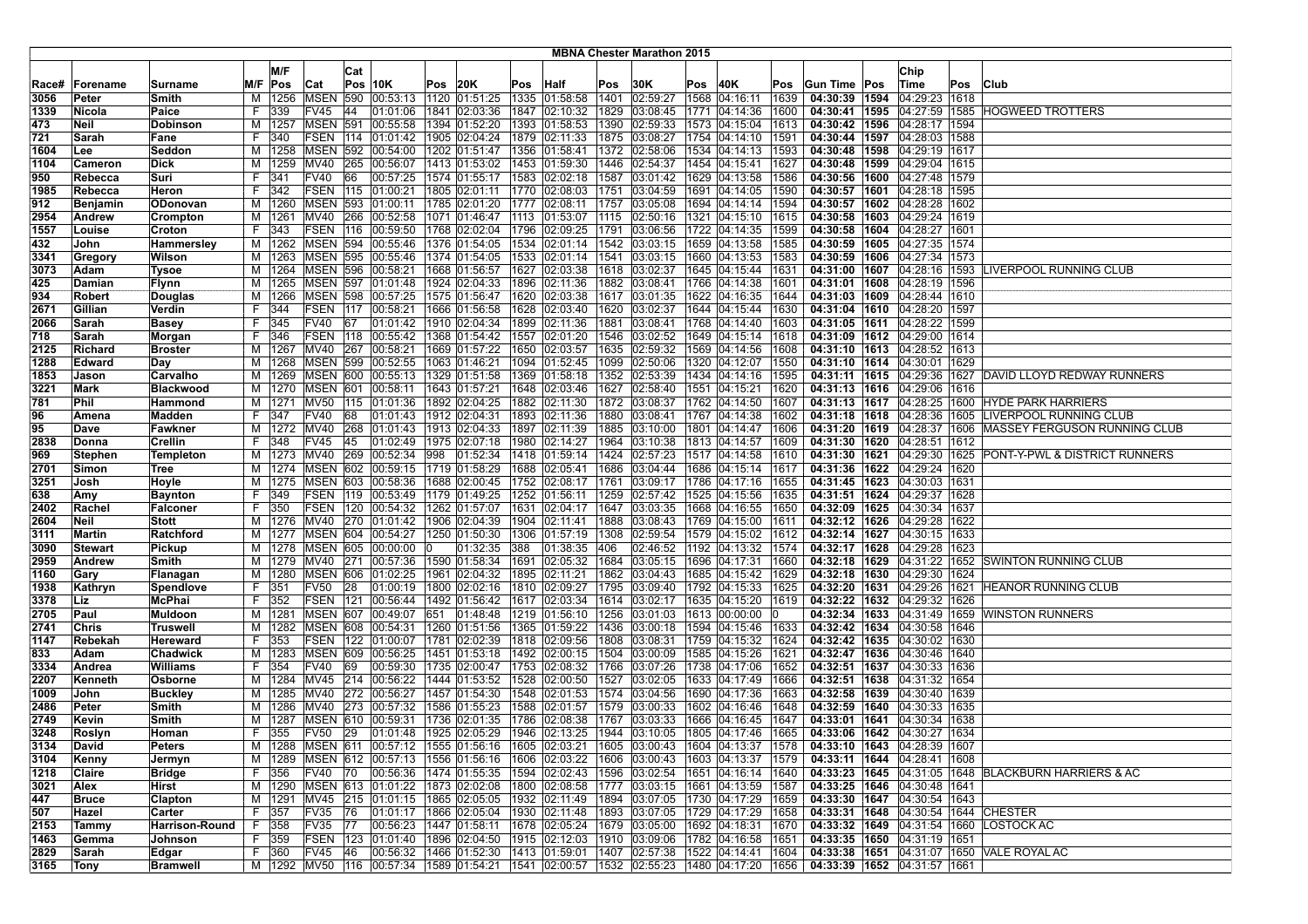|              |                             |                     |         |             |                     |     |                                               |      |                                |                                                                                                    |              | <b>MBNA Chester Marathon 2015</b> |     |                                                  |              |                                   |                                                      |      |                                                                                                                                                                  |
|--------------|-----------------------------|---------------------|---------|-------------|---------------------|-----|-----------------------------------------------|------|--------------------------------|----------------------------------------------------------------------------------------------------|--------------|-----------------------------------|-----|--------------------------------------------------|--------------|-----------------------------------|------------------------------------------------------|------|------------------------------------------------------------------------------------------------------------------------------------------------------------------|
|              |                             |                     |         | M/F         |                     |     |                                               |      |                                |                                                                                                    |              |                                   |     |                                                  |              |                                   |                                                      |      |                                                                                                                                                                  |
|              |                             |                     |         |             |                     | Cat |                                               |      |                                |                                                                                                    |              |                                   |     |                                                  |              |                                   | Chip                                                 |      |                                                                                                                                                                  |
| Race#        | Forename                    | Surname             |         | M/F Pos     | Cat                 |     | <b>Pos 10K</b>                                | Pos  | 20K                            | Pos Half                                                                                           | Pos          | 30K                               | Pos | 40K                                              | Pos          | Gun Time Pos                      | Time                                                 | Pos  | Club                                                                                                                                                             |
| 981          | Craig                       | Priestnall          | м       | 1293        | <b>MSEN</b>         | 614 | 00:57:16                                      |      | 1561 01:54:03                  | 1531 02:00:40                                                                                      | 1520         | 02:55:06                          |     | 1470 00:00:00                                    |              | 04:33:39 1653                     |                                                      |      | 04:31:39 1655 NEWCASTLE (STAFFS) TRI CLUB                                                                                                                        |
| 2386         | Joanne                      | Robson              | F       | 361         | FV35                | 78  | 00:57:52                                      |      | 1610 02:01:27                  | 1781 02:09:07                                                                                      | 1780         | 03:09:13                          |     | 1784 04:17:35                                    | 1662         | 04:33:44   1654   04:31:40   1657 |                                                      |      |                                                                                                                                                                  |
| 2635         | Mark                        | Humphreys           | M       | 1294        | <b>MV40</b>         | 274 | 00:54:42<br>00:58:12                          | 1286 | 01:51:16                       | 1331 01:57:39                                                                                      | 1319         | 02:50:20                          |     | 1324 04:17:06                                    | 1653         | 04:33:47   1655<br>04:33:50 1656  |                                                      |      | 04:32:04 1667 WALLASEY AC                                                                                                                                        |
| 2033         | John                        | Lacy                | м       | 1295        | <b>MV50</b>         | 117 |                                               | 1645 | 02:00:01                       | 1732 02:07:08                                                                                      | 1727         | 03:04:19                          |     | 1682 00:00:00                                    |              | 04:33:50 1657 04:32:01 1663       | 04:32:01 1664                                        |      |                                                                                                                                                                  |
| 2073         | Wayne                       | Lacy                | M       |             |                     |     | 1296 MSEN 615 00:58:11                        |      | 1644 02:01:08                  | 1766 02:07:08                                                                                      |              |                                   |     | 1726  03:04:18  1681  04:17:14                   | 1654         |                                   |                                                      |      |                                                                                                                                                                  |
| 652          | Clare                       | Allum               | F       | 362         |                     |     | FSEN   124   01:01:26                         |      |                                | 1878 02:03:48 1852 02:10:54                                                                        |              |                                   |     | 1843  03:07:30  1739  04:16:28                   | 1642         |                                   | 04:33:58 1658 04:30:57 1645                          |      |                                                                                                                                                                  |
| 2575         | Sarah                       | Kennedy             | F       | 363         | FV35                | 79  | 00:57:01                                      |      | 1534 01:55:00                  | 1575 02:01:45                                                                                      | 1570         | 03:01:37                          |     | 1623 04:15:54                                    | 1634         | 04:34:01   1659   04:30:11        |                                                      | 1632 |                                                                                                                                                                  |
| 182          | Lee                         | Anderson            | м       | 1297        | <b>MSEN 616</b>     |     | 00:57:48                                      |      | 1605 01:57:34                  | 1659 02:04:25                                                                                      |              | 1652 03:04:20                     |     | 1683 04:17:52                                    | 1668         |                                   | 04:34:02   1660   04:31:39   1656                    |      |                                                                                                                                                                  |
| 1554         | Lee                         | Grady               | м       | 1298        | <b>MSEN 617</b>     |     | 00:58:06                                      |      | 1630 01:57:17                  | 1645 02:03:45                                                                                      | 1624         | 02:59:27                          |     | 1567 04:15:42                                    | 1628         | 04:34:07 1661                     | 04:31:46                                             | 1658 |                                                                                                                                                                  |
| 1599         | Jakob                       | Poolton             | M       | 1299        |                     |     | MSEN 618 01:04:34                             |      | 2030 02:09:13                  | 2005 02:16:49                                                                                      | 2002         | 03:11:07                          |     | 1824 04:18:48                                    | 1675         |                                   | 04:34:11   1662   04:30:51   1642                    |      |                                                                                                                                                                  |
| 1843         | Paul                        | <b>Marlow</b>       | м       | 1300        | MV50                |     | 118  00:56:42  1488  01:52:38                 |      |                                | 1424 01:59:10                                                                                      | 1417         | 02:58:08                          |     | 1536 04:16:10                                    | 1636         |                                   |                                                      |      | 04:34:12 1663 04:32:13 1671 KETTERING TOWN HARRIERS                                                                                                              |
| 1586         | Zoe                         | <b>Edwards</b>      | F       | 364         |                     |     | FSEN 125 00:56:53                             |      | 1511 01:52:09                  | 1382 01:58:36                                                                                      | 1366         | 02:56:18                          |     | 1502 04:16:30                                    | 1643         |                                   | 04:34:13   1664   04:31:06   1649                    |      |                                                                                                                                                                  |
| 1783         | <b>Nicholas</b>             | <b>Roberts</b>      | М       | 1301        |                     |     | MSEN 619 00:57:03                             |      | 1535 01:51:43                  | 1352 01:58:10                                                                                      | 1349         | 02:56:10                          |     | 1499 04:15:44                                    | 1632         |                                   | 04:34:16   1665   04:32:00   1662                    |      |                                                                                                                                                                  |
| 2695         | Jane                        | <b>Nicholson</b>    | F       | 365         | <b>FV50</b>         | 30  | 00:58:18                                      |      | 1660 01:57:14                  | 1639 02:04:04                                                                                      | 1641         | 03:00:09                          |     | 1584 04:15:31                                    | 1622         |                                   | 04:34:26 1666 04:32:06                               |      | 1669 PENNY LANE STRIDERS                                                                                                                                         |
| 1997         | <b>Mark</b>                 | Helme               | M       | 1302        | <b>MV50</b>         | 119 | 00:58:19                                      |      | 1661 01:57:15                  | 1642 02:04:04                                                                                      |              | 1642 03:00:09                     |     | 1586 04:15:32                                    | 1623         | 04:34:27 1667                     |                                                      |      | 04:32:08 1670 PENNY LANE STRIDERS                                                                                                                                |
| 2441         | <b>Becky</b>                | <b>Ridley</b>       | F       | 366         | <b>FSEN</b>         | 126 | 00:58:16                                      |      | 1656 01:56:29                  | 1612 02:03:25                                                                                      |              | 1608 03:02:25                     |     | 1639 04:16:39                                    | 1646         |                                   | 04:34:28   1668   04:31:26   1653                    |      |                                                                                                                                                                  |
| 1115         | Simon                       | <b>Patient</b>      | М       | 1303        | MV45                |     | 216 00:58:25                                  |      | 1676 01:55:56                  | 1600 02:02:21                                                                                      |              | 1590 03:01:41                     |     | 1628 04:17:21                                    | 1657         | 04:34:28 1669 04:32:21 1673       |                                                      |      |                                                                                                                                                                  |
| 1915         | Claire                      | Baker               | F       | 367         | <b>FSEN</b>         | 127 | 01:00:20                                      |      |                                | 1801 02:02:15  1807 02:09:25                                                                       |              |                                   |     | 1789  03:09:13  1785  00:00:00                   |              |                                   |                                                      |      | 04:34:35 1670 04:32:20 1672 GREAT YARMOUTH ROAD RUNNERS                                                                                                          |
| 2390         | <b>Billy</b>                | Sergeson            |         | M   1304    | <b>MV45</b>         |     | 217 01:01:15                                  |      | 1863 02:01:58                  | 1794 02:09:03                                                                                      |              | 1779 03:06:06                     |     | 1707 04:16:11                                    | 1637         |                                   |                                                      |      | 04:34:40   1671   04:32:03   1666   PENNY LANE STRIDERS                                                                                                          |
| 2351         | Anne                        | Oxbrough            | F       | 368         | <b>FV35</b>         | 80  | 01:01:13                                      |      | 1861 02:01:58                  | 1793 02:09:02                                                                                      | 1778         | 03:06:07                          |     | 1709 04:16:11                                    | 1638         |                                   |                                                      |      | 04:34:41   1672   04:32:03   1665   PENNY LANE STRIDERS                                                                                                          |
| 1034         | lan                         | <b>Fairhurst</b>    | м       |             |                     |     | 1305 MSEN 620 01:06:01                        |      | 2120 02:08:41                  | 1997 02:15:39                                                                                      | 1987         |                                   |     | 03:10:49  1818  04:16:48                         | 1649         |                                   | 04:34:41 1673 04:31:02 1647                          |      |                                                                                                                                                                  |
| 3000         | Christopher                 | De Rycke            | м       | 1306        | MSEN                | 621 | 00:53:14                                      |      | 1121 01:51:48                  | 1357 01:59:34                                                                                      |              | 1452 03:03:00                     |     | 1653 04:19:41                                    | 1684         |                                   | 04:34:53   1674   04:33:49   1686                    |      |                                                                                                                                                                  |
| 1794         | Robert                      | Jenkins             | м       | 1307        | <b>MV40</b>         |     | 275 00:56:56                                  |      | 1520 01:53:45                  | 1519 02:00:32                                                                                      | 1516         | 03:00:26                          |     | 1601 04:17:36                                    | 1664         |                                   | 04:35:00   1675   04:33:12   1677                    |      |                                                                                                                                                                  |
| 2562         | Jonathan                    | Kettle              | M       |             | 1308 MV40           | 276 | 00:55:55                                      |      | 1390 01:54:23                  | 1542 02:01:45                                                                                      |              | 1571 03:03:04                     |     | 1654 04:18:53                                    | 1676         | 04:35:04 1676 04:33:30 1680       |                                                      |      |                                                                                                                                                                  |
| 2558         | Lisa                        | Wright              | F       | 369         | FV45                | 47  | 00:55:54                                      |      |                                | 1389 01:54:24 1543 02:01:46                                                                        |              | 1572 03:03:05                     |     | 1655 04:18:55                                    | 1677         |                                   | 04:35:04 1677 04:33:31 1681                          |      |                                                                                                                                                                  |
| 1742         | <b>James</b>                | Duffy               | M       | 1309        | <b>MV45</b>         |     | 218 00:54:43                                  |      | 1289 01:50:19                  | 1293 01:57:18                                                                                      |              | 1304 02:58:49                     |     | 1557 00:00:00                                    |              |                                   | 04:35:22   1678   04:33:17   1679                    |      |                                                                                                                                                                  |
| 667          | Nicky                       | <b>Bridges</b>      | F       | 370         | <b>FV40</b>         | 71  | 00:58:51                                      |      | 1704 02:00:25                  | 1746 02:07:37                                                                                      | 1741         | 03:09:01                          |     | 1781 04:19:08                                    | 1679         |                                   | 04:35:24   1679   04:33:12   1676                    |      |                                                                                                                                                                  |
| 2748         | Kirsty                      | Challen             | F       | 371         | FV35                | 81  | 01:01:07                                      | 1846 | 02:04:46                       | 1913 02:11:45                                                                                      | 1891         | 03:10:47                          |     | 1815 04:19:42                                    | 1685         | 04:35:36   1680   04:32:55   1674 |                                                      |      |                                                                                                                                                                  |
| 1008         | Lee                         | Hughes              | м       | 1310        |                     |     | MSEN 622 00:52:48                             |      | 1033 01:45:55                  | 1059 01:52:18                                                                                      | 1070         | 02:47:52                          |     | 1218 00:00:00                                    |              | 04:35:42 1681                     | 04:34:14   1688                                      |      |                                                                                                                                                                  |
| 3235         | Richard                     | Edwardson           |         | M   1311    |                     |     | MSEN 623 00:58:09                             |      | 1638 01:57:56                  | 1673 02:04:47                                                                                      |              |                                   |     | 1662  03:02:32  1643  04:17:52                   | 1667         | 04:35:46 1682 04:32:05 1668       |                                                      |      |                                                                                                                                                                  |
| 3213         | <b>Mark</b>                 | Walsh               |         |             |                     |     | M  1312 MV45  219  00:59:29                   |      | 1734 02:00:57                  | 1760 02:08:48                                                                                      |              |                                   |     | 1773  03:09:29  1788  00:00:00                   |              |                                   |                                                      |      | 04:36:06 1683 04:34:37 1695 CITY OF CHESTER TRIATHLON CLUB                                                                                                       |
| 2494         | <b>Terry</b>                | Poole               | м       | 1313 MV55   |                     | 51  | 00:50:50                                      | 839  | 01:47:00                       | 1124 01:53:49                                                                                      | 1151         | 02:58:47                          |     | 1556 04:20:44                                    | 1692         |                                   |                                                      |      | 04:36:09 1684 04:34:39 1697 THORNTON CLEVELEYS RUNNING CLUB                                                                                                      |
| 1977         | Chris                       | Holden              | м       |             |                     |     | 1314   MSEN 624   00:56:51                    |      | 1508 01:53:03                  | 1455 01:59:36                                                                                      | 1456         | 02:58:13                          |     | 1542 04:19:49                                    | 1686         |                                   | 04:36:19 1685 04:34:26 1692                          |      | <b>SANDBACH STRIDERS</b>                                                                                                                                         |
| 775          | Lowri                       | Owen                | F       | 372         | <b>FSEN</b>         | 128 | 01:04:55                                      |      | 2048 02:09:20                  | 2008 02:17:00                                                                                      | 2004         | 03:12:18                          |     | 1847 04:19:26                                    | 1682         | 04:36:26   1686                   | 04:33:15 1678                                        |      |                                                                                                                                                                  |
| 2353         | Mark                        | Perez               | M       | 1315        | <b>MV40</b>         | 277 | 00:59:20                                      |      | 1725 01:58:39                  | 1694 02:05:27                                                                                      | 1680         | 03:00:45                          |     | 1606 04:18:47                                    | 1674         | 04:36:26   1687                   | 04:33:43 1683                                        |      |                                                                                                                                                                  |
| 1480         | Mikala                      | Chew                | F       | 373         | FV35                | 82  | 01:01:50                                      |      | 1928 02:04:24                  | 1880 02:11:28                                                                                      |              |                                   |     | 1870  03:10:02  1803  04:19:59                   | 1688         | 04:36:27 1688 04:33:45 1685       |                                                      |      |                                                                                                                                                                  |
| 2479         | Gemma                       | Sampson             | F.<br>F | 374         | <b>FSEN</b>         |     | 129 00:56:40                                  |      |                                | 1483 01:54:44 1559 02:01:59                                                                        |              |                                   |     | 1581  03:04:01  1676  04:20:11                   | 1691         |                                   | 04:36:30   1689   04:34:24   1691                    |      |                                                                                                                                                                  |
| 1817         | Rachel                      | Laws                |         | 375         | <b>FV40</b>         | 72  | 01:00:39                                      |      | 1819 02:02:18                  | 1813 02:09:36                                                                                      | 1799         | 03:08:12                          |     | 1748 04:19:02                                    | 1678         |                                   | 04:36:40   1690   04:33:44   1684                    |      |                                                                                                                                                                  |
| 2779         | Andy                        | Redmond             | M       | 1316        | <b>MV45</b>         | 220 | 01:04:53                                      |      | 2046 02:09:07                  | 2001 02:16:22                                                                                      | 1991         | 03:12:51                          |     | 1854 04:20:03                                    | 1690         | 04:36:50                          | $1691$ 04:33:08 1675                                 |      |                                                                                                                                                                  |
| 1191         | Tim<br>Heidi                | Wigginton           | м<br>F  | 1317<br>376 | <b>MV45</b><br>FSEN | 221 | 00:59:42                                      |      | 1746 01:59:35<br>2158 02:13:55 | 1715 02:06:15<br>2144 02:21:32                                                                     | 1699<br>2124 | 03:01:39<br>03:18:29              |     | 1626 04:17:32                                    | 1661<br>1704 | 04:36:57 1693                     | 04:36:55   1692   04:34:17   1689<br>04:33:35   1682 |      |                                                                                                                                                                  |
| 862          |                             | <b>Barton</b>       |         | 1318 MV40   |                     |     | 130 01:06:41                                  |      |                                |                                                                                                    |              |                                   |     | 1949 04:21:22                                    |              |                                   |                                                      |      |                                                                                                                                                                  |
| 3330<br>2347 | patrick<br>Daniel           | walsh<br>Thwaites   | M<br>M  |             |                     |     | 278 01:01:48<br> 1319   MSEN   625   01:01:31 |      |                                | 1926  02:04:58  1923  02:12:04<br>1885 02:02:18 1812 02:09:28                                      | 1911         | 03:11:15                          |     | 1829 00:00:00<br> 1798  03:08:16  1750  04:21:34 | 1707         | 04:37:04 1695 04:34:10 1687       | 04:37:01   1694   04:34:23   1690                    |      |                                                                                                                                                                  |
| 1753         | Mandy                       | <b>Ruess</b>        | F       | 377         | <b>FV50</b>         | 131 | 00:58:48                                      |      |                                | 1700 01:59:48 1726 02:07:18                                                                        | 1733         | 03:06:55                          |     | 1721 04:19:30                                    | 1683         |                                   | 04:37:09   1696   04:34:42   1698                    |      |                                                                                                                                                                  |
| 3199         | Lorraine                    | Kelsey              | F       | 378         | FSEN                | 131 | 00:50:23                                      | 805  | 02:01:19                       | 1776 02:10:08                                                                                      | 1817         | 03:10:11                          |     | 1807 04:23:07                                    | 1726         |                                   |                                                      |      | 04:37:12   1697   04:36:30   1720   CLAPHAM CHASERS                                                                                                              |
| 1968         | Neil                        | Churchill           |         | M   1320    | MV40                |     | 279 00:57:39                                  |      | 1595 01:54:53                  | 1568 02:01:19                                                                                      | 1544         | 02:54:53                          |     | 1459 04:16:25                                    | 1641         |                                   | 04:37:19   1698   04:35:02   1700                    |      |                                                                                                                                                                  |
| 2424         | Joanne                      | <b>Brown</b>        | F.      | 379         | <b>FV35</b>         | 83  | 01:05:17                                      | 2066 | 02:11:48                       | 2069 02:19:16                                                                                      | 2054         | 03:16:34                          |     | 1923 04:20:45                                    | 1695         | 04:37:20   1699   04:34:29   1694 |                                                      |      |                                                                                                                                                                  |
| 2423         | Paul                        | <b>Brown</b>        | м       | 1321        | <b>MV40</b>         | 280 | 01:05:16                                      |      | 2065 02:11:47                  | 2067 02:19:15                                                                                      |              | 2050 03:16:33                     |     | 1922 00:00:00                                    |              |                                   | 04:37:20   1700   04:34:29   1693                    |      | <b>TRAWDEN ATHLETIC CLUB</b>                                                                                                                                     |
| 1264         | Anne                        | Nilsson             | F       | 380         | FV35                | 84  |                                               |      |                                |                                                                                                    |              |                                   |     | 1874  03:10:25  1810  04:20:51                   | 1699         | 04:37:23 1701 04:34:38 1696       |                                                      |      |                                                                                                                                                                  |
| 342          |                             |                     |         |             |                     |     |                                               |      |                                |                                                                                                    |              |                                   |     |                                                  |              |                                   |                                                      |      |                                                                                                                                                                  |
| 994          | James<br>Mike               | Saville<br>Addelman |         |             |                     |     |                                               |      |                                | M  1323  MV50  120  01:01:01  1831  02:03:54  1858  02:11:10  1850  03:08:49  1773  00:00:00  0    |              |                                   |     |                                                  |              |                                   | 04:37:32 1703 04:35:53 1710                          |      | M  1322  MV40  281  00:58:18  1659  01:58:31  1689  02:05:05  1674  03:00:16  1593  04:18:42  1671   <b>04:37:30  1702</b>  04:35:23  1705  WIMBLEDON WINDMILERS |
| 3184         | linda jane                  | burton              | F.      | 381         | FV50                | 32  |                                               |      |                                | 00:57:41  1597  01:58:40  1695  02:07:30  1738  03:07:35  1740  04:21:46  1710                     |              |                                   |     |                                                  |              |                                   |                                                      |      | 04:37:43   1704   04:36:02   1713   LYMM RUNNERS                                                                                                                 |
| 1327         | Daniel                      | Maddock             |         |             |                     |     | 1324   MSEN   626   01:01:47                  |      |                                | 1923 02:06:34 1967 02:13:31                                                                        |              |                                   |     | 1949   03:11:58   1839   04:21:25   1705         |              |                                   |                                                      |      | 04:37:45 1705 04:35:06 1701 TRENTHAM RC                                                                                                                          |
| 3197         |                             |                     | M<br>F  | 382         | FV35                | 85  | 01:01:13  1862  02:04:02  1860  02:11:11      |      |                                |                                                                                                    |              |                                   |     | 1853  03:12:09  1842  04:21:45  1709             |              |                                   |                                                      |      | 04:37:50 1706 04:34:43 1699 FOUNTAIN FUN RUNNERS                                                                                                                 |
| 2296         | v_hulme@hotiHulme<br>Louise |                     | F.      | 383         | FV40 73             |     | 01:01:42 1909 02:04:30 1888 02:11:34          |      |                                |                                                                                                    |              |                                   |     | 1877 03:13:48 1872 04:20:45 1694                 |              |                                   |                                                      |      | 04:37:50   1707   04:35:06   1702   MOW COP RUNNERS                                                                                                              |
| 758          | Trevor                      | Finney              |         |             |                     |     |                                               |      |                                | M  1325  MSEN  627  00:59:13  1716  02:00:17  1742  02:07:14  1731  03:06:26  1714  04:21:13  1701 |              |                                   |     |                                                  |              | 04:37:52   1708   04:35:49   1708 |                                                      |      |                                                                                                                                                                  |
|              |                             | Highley             |         |             |                     |     | M 1326 MV40 282 00:54:14                      |      |                                | 1226 01:51:00 1317 01:57:55                                                                        |              |                                   |     | 1333 02:58:07 1535 04:18:43 1672                 |              |                                   | 04:38:22   1709   04:36:43   1723                    |      |                                                                                                                                                                  |
| 1075         | Steven                      | Haslam              |         | M   1327    |                     |     |                                               |      |                                |                                                                                                    |              |                                   |     |                                                  | 1669         |                                   |                                                      |      |                                                                                                                                                                  |
| 2584<br>2686 | David                       | Geeson              |         |             |                     |     | MV45 222 00:55:31 1350 01:51:50 1360 01:58:08 |      |                                |                                                                                                    |              |                                   |     | 1348  03:02:52  1650  04:17:58                   |              | 04:38:27   1710   04:36:38   1722 |                                                      |      |                                                                                                                                                                  |
|              | <b>Janet</b>                | Cook                |         | F 384       | FV50 33             |     |                                               |      |                                | 00:58:44  1695  01:58:41  1696  02:05:40  1685  03:03:11  1657  04:21:25  1706                     |              |                                   |     |                                                  |              | 04:38:29 1711 04:35:39 1707       |                                                      |      |                                                                                                                                                                  |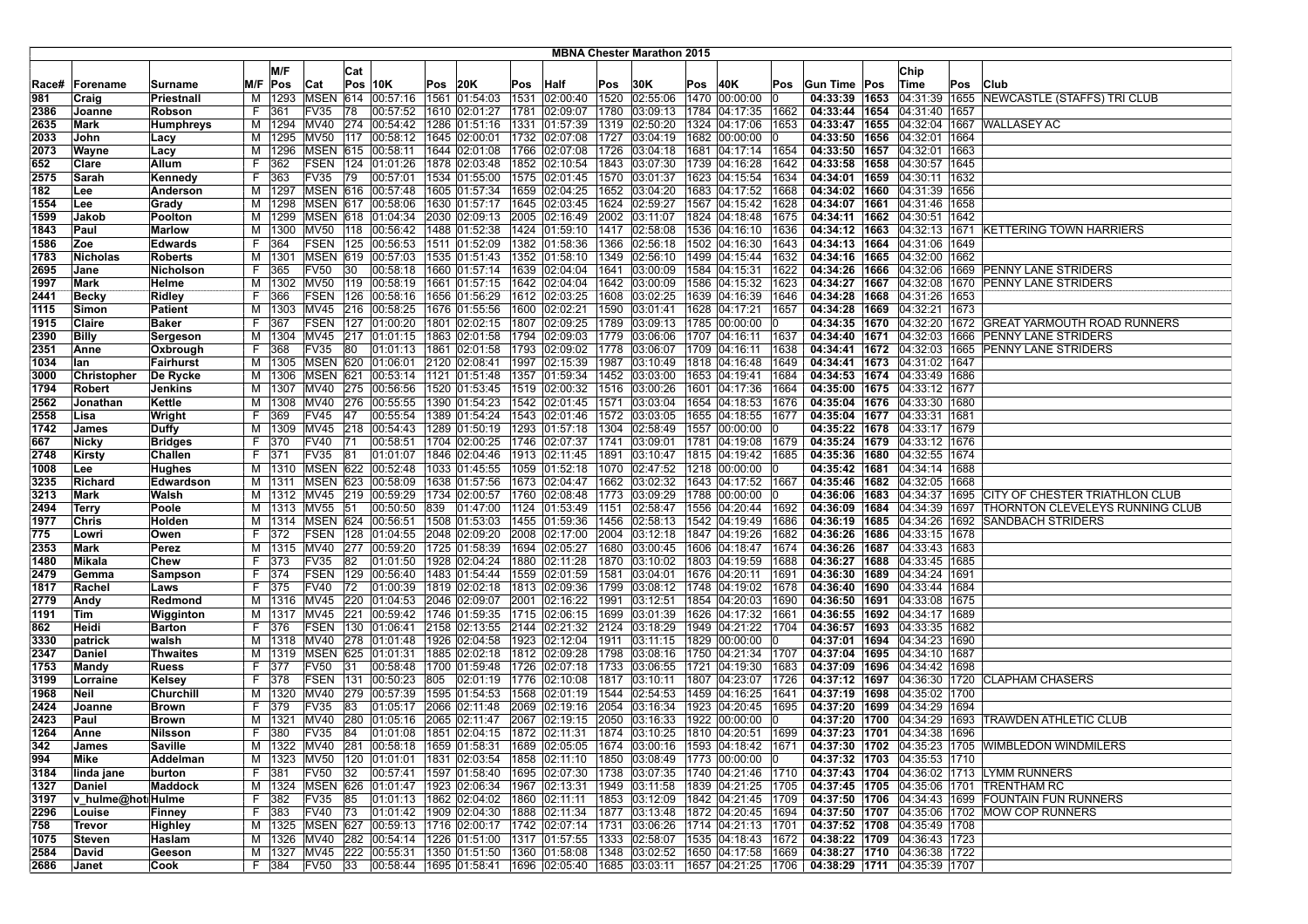|       |                   |                       |    |          |                 |     |                                      |      |               |     |                                                                                                            |      | <b>MBNA Chester Marathon 2015</b> |     |                                      |      |                                   |               |     |                                                            |
|-------|-------------------|-----------------------|----|----------|-----------------|-----|--------------------------------------|------|---------------|-----|------------------------------------------------------------------------------------------------------------|------|-----------------------------------|-----|--------------------------------------|------|-----------------------------------|---------------|-----|------------------------------------------------------------|
|       |                   |                       |    |          |                 |     |                                      |      |               |     |                                                                                                            |      |                                   |     |                                      |      |                                   |               |     |                                                            |
|       |                   |                       |    | M/F      |                 | Cat |                                      |      |               |     |                                                                                                            |      |                                   |     |                                      |      |                                   | Chip          |     |                                                            |
| Race# | Forename          | Surname               |    | M/F Pos  | Cat             |     | <b>Pos 10K</b>                       | Pos  | 20K           |     | Pos Half                                                                                                   | Pos  | 30K                               | Pos | 40K                                  | Pos  | Gun Time   Pos                    | Time          | Pos | <b>Club</b>                                                |
| 711   | Nigel             | Worthington           | M  | 1328     | <b>MV40</b>     | 283 | 00:52:46                             |      | 1027 01:46:21 |     | 1095 01:52:39                                                                                              | 1094 | 02:50:35                          |     | 1335 04:19:50                        | 1687 | 04:38:34   1712   04:37:29   1733 |               |     |                                                            |
| 2464  | Ashley            | Power                 | M  |          | 1329 MSEN       |     | 628 00:56:45                         |      | 1495 01:54:26 |     | 1545 02:01:08                                                                                              | 1537 | 02:58:53                          |     | 1559 04:18:44                        | 1673 | 04:38:36   1713   04:36:30   1719 |               |     |                                                            |
| 3328  | Elizabeth         | Tunna                 | F  | 385      | <b>FSEN</b>     | 132 | 00:55:43                             |      | 1369 01:54:48 |     | 1564 02:02:20                                                                                              | 1589 | 03:07:04                          |     | 1726 04:20:47                        | 1697 | 04:38:43   1714   04:35:08   1703 |               |     |                                                            |
| 3268  | Matthew           | Laidler               | М  | 1330     | <b>MSEN</b>     | 629 | 01:05:10                             |      | 2061 02:10:50 |     | 2035 02:18:05                                                                                              | 2017 | 03:14:59                          |     | 1898 00:00:00                        |      | 04:38:44   1715   04:35:18   1704 |               |     |                                                            |
| 2895  | Dave              | Tomlinson             | м  | 1331     | <b>MV50</b>     |     | 121 01:00:34                         |      | 1818 02:02:11 |     | 1804 02:09:26                                                                                              |      |                                   |     | 1794  03:08:22  1752  04:20:50       | 1698 | 04:38:52   1716   04:35:52   1709 |               |     |                                                            |
| 2285  | Peter             | Knight                | м  | 1332     | <b>MV50</b>     |     | 122 01:04:03                         |      | 2011 02:11:26 |     | 2056 00:00:00 0                                                                                            |      | 02:53:08  1421  04:16:37          |     |                                      | 1645 | 04:38:53 1717 04:36:34 1721       |               |     |                                                            |
| 203   | Jo                | Little                | F  | 386      | FSEN            |     | 133 01:04:07                         |      | 2014 02:07:28 |     | 1985 02:14:40                                                                                              |      | 1970 03:12:16 1846 00:00:00       |     |                                      |      | 04:38:53   1718   04:35:37   1706 |               |     |                                                            |
| 3132  | Stephen           | <b>Newell</b>         | м  | 1333     | MV50            |     | 123 00:56:54                         |      | 1514 01:53:10 |     | 1471 01:59:39                                                                                              | 1462 | 02:56:31                          |     | 1507 00:00:00                        |      | 04:38:54   1719   04:37:06   1726 |               |     |                                                            |
| 897   | Julian            | Williams              | M  | 1334     | <b>MV45</b>     | 223 | 00:45:10                             | 287  | 01:31:10      | 336 | 01:36:34                                                                                                   | 338  | 02:21:52                          | 390 | 04:00:55                             | 1353 |                                   |               |     | 04:38:55 1720 04:38:17 1747 PENISTONE FOOTPATH RUNNERS & A |
| 245   | Julie             | Parkes                | F  | 387      | <b>FV45</b>     | 48  | 01:02:45                             |      | 1972 02:08:16 |     | 1990 02:15:34                                                                                              | 1985 |                                   |     | 03:14:40 1888 04:22:15               | 1717 | 04:38:55 1721 04:36:18 1716       |               |     |                                                            |
| 228   | Nicola            | Daunt                 | F  | 388      | FV35            | 86  | 01:05:21                             |      | 2076 02:11:41 |     | 2064 02:19:30                                                                                              |      | 2072 03:15:32 1905 04:21:41       |     |                                      | 1708 |                                   |               |     | 04:38:57 1722 04:35:55 1711 CITY OF CHESTER TRIATHLON CLUB |
| 2719  | Annemarie         | <b>Pickstock</b>      | F  | 389      | FV40            | 74  | 01:01:30                             |      |               |     | 1883 02:06:39 1972 02:13:59                                                                                |      |                                   |     | 1958 03:12:15 1844 04:22:43          | 1721 | 04:38:59   1723   04:36:00   1712 |               |     |                                                            |
| 1221  | Neil              | Wilson                | м  | 1335     | <b>MV40</b>     | 284 | 00:59:45                             |      | 1754 02:04:36 |     | 1901 02:12:10                                                                                              |      | 1916 03:10:57                     |     | 1821 04:22:56                        | 1723 | 04:39:00 1724 04:37:16 1728       |               |     |                                                            |
| 515   | Kath              | <b>Parkinson-Bell</b> | F  | 390      | <b>FV45</b>     | 49  | 01:01:34                             |      | 1889 02:04:41 |     | 1907 02:11:53                                                                                              |      | 1902 03:10:04                     |     | 1804 04:21:58                        | 1713 | 04:39:01   1725   04:36:06   1714 |               |     |                                                            |
| 2106  | Rachael           | Coriam                | F  | 391      | <b>FSEN</b>     | 134 | 00:57:28                             |      | 1580 01:57:46 |     | 1666 02:05:02                                                                                              |      | 1670 03:06:29                     |     | 1715 04:23:29                        | 1730 | 04:39:08   1726                   | 04:37:51 1737 |     |                                                            |
| 242   | Ray               | Tran                  | м  | 1336     | MV45            | 224 | 00:53:11                             |      | 1110 01:45:56 |     | 1065 01:52:02                                                                                              |      | 1052 02:46:25                     |     | 1182 04:20:02                        | 1689 | 04:39:21 1727                     |               |     | 04:38:30 1751 CITY OF CHESTER TRIATHLON CLUB               |
| 1505  | Mike              | Papworth              | м  | 1337     | MV45            | 225 | 01:00:17                             |      |               |     | 1793 02:02:14 1806 02:09:15                                                                                |      | 1783 03:05:27                     |     | 1698 04:20:45                        | 1696 |                                   |               |     | 04:39:22 1728 04:36:28 1717 BROMLEY VETERANS AC            |
| 1509  | lan               | Chapman               |    |          | M   1338   MV50 |     | 124 01:00:17                         |      |               |     | 1794 02:02:14  1805 02:09:15  1782 03:05:29                                                                |      |                                   |     | 1699 04:20:44                        | 1693 |                                   |               |     | 04:39:22   1729   04:36:28   1718   BROMLEY VETERANS AC    |
| 2100  | William           | <b>Mitchell</b>       |    |          | M   1339   MV70 |     | 00:59:26                             |      | 1732 01:59:46 |     | 1725 02:06:55                                                                                              |      | 1722 03:07:51                     |     | 1742 04:22:42                        | 1720 |                                   |               |     | 04:39:46   1730   04:36:08   1715   SHELTON STRIDERS       |
| 3252  | Jacqueline        | <b>Hughes</b>         | F  | 392      | FV45            | 50  | 01:00:49                             |      | 1824 02:03:50 |     | 1854 02:10:52                                                                                              | 1840 | 03:07:36                          |     | 1741 04:21:53                        | 1712 | 04:39:49   1731   04:36:44   1724 |               |     |                                                            |
| 2675  | Stephen           | Sutherland            | M  |          | 1340 MV45       |     | 226 01:00:10                         |      | 1783 02:05:33 |     | 1948 02:12:48                                                                                              | 1939 | 03:13:47                          |     | 1871 04:23:56                        | 1734 | 04:39:53 1732 04:37:23 1729       |               |     |                                                            |
| 707   | Richard           | Cornes                | м  | 1341     | MSEN            | 630 | 00:55:08                             |      | 1321 01:49:49 |     | 1268 01:56:15                                                                                              |      | 1266 02:53:57                     |     | 1441 04:22:54                        | 1722 | 04:39:57   1733                   | 04:38:02 1743 |     |                                                            |
| 2463  | Faith             | Royle                 | F  | 393      | <b>FV60</b>     |     | 00:59:34                             |      | 1739 01:59:38 |     | 1717 02:07:11                                                                                              |      | 1729 03:07:05                     |     | 1728 04:21:15                        | 1702 |                                   |               |     | 04:39:59 1734 04:37:25 1732 ROYTON ROAD RUNNERS            |
| 2065  | Jo                | Robinson              | F  | 394      | FV35            | 87  | 01:04:30                             |      |               |     | 2026 02:09:17 2006 02:16:24                                                                                |      | 1993 03:13:48 1874 04:23:11       |     |                                      | 1728 | 04:40:06 1735 04:37:04 1725       |               |     |                                                            |
| 2198  | Jessica           | Wade                  | F  | 395      | FSEN 135        |     | 00:58:28                             |      | 1677 02:00:05 |     | 1735 02:07:16                                                                                              |      | 1732 03:08:52 1776 04:22:01       |     |                                      | 1714 | 04:40:12 1736 04:38:01 1742       |               |     |                                                            |
| 1657  | Jemma             | Williams              | F  | 396      | FSEN 136        |     | 00:59:41                             |      | 1744 02:01:51 |     | 1791 02:09:23                                                                                              |      |                                   |     | 1787 03:08:13 1749 04:22:14          | 1716 | 04:40:23 1737 04:37:07 1727       |               |     |                                                            |
| 2692  | Karl              | <b>Manifold</b>       | M  | 1342     | MSEN            | 631 | 00:58:51                             |      | 1705 01:58:32 |     | 1690 02:05:50                                                                                              | 1692 | 03:04:28                          |     | 1684 04:21:22                        | 1703 | 04:40:28   1738   04:37:33   1734 |               |     |                                                            |
| 1127  | Estelle           | Graham                | F  | 397      | <b>FV45</b>     | 51  | 01:00:11                             | 1784 | 02:02:46      |     | 1822 02:10:03                                                                                              | 1814 | 03:09:32                          |     | 1789 04:23:14                        | 1729 | 04:40:30   1739   04:37:56   1741 |               |     |                                                            |
| 825   | Stephen           | Holden                | м  | 1343     |                 |     | MSEN 632 00:53:22                    | 1135 | 01:53:14      |     | 1475 02:01:34                                                                                              | 1563 | 03:06:59 1724 00:00:00            |     |                                      |      | 04:40:36 1740 04:39:36 1766       |               |     |                                                            |
| 1994  | Nicola            | Kay                   | F  | 398      |                 |     | FSEN 137 01:01:43                    |      | 1911 02:04:31 |     | 1890 02:11:35                                                                                              |      |                                   |     | 1878  03:13:32  1863  00:00:00       | ю    | 04:40:37   1741   04:37:54   1738 |               |     |                                                            |
| 1638  | Graeme            | Park                  | м  |          | 1344 MV40       |     | 285 01:04:36                         |      |               |     | 2037 02:10:59 2038 02:19:00                                                                                |      |                                   |     | 2041 03:18:19 1946 00:00:00 0        |      | 04:40:40   1742   04:37:35   1735 |               |     |                                                            |
| 3234  | Amy               | Easton                | F  | 399      | <b>FSEN</b>     |     | 138 01:01:11                         |      | 1857 02:06:30 |     | 1962 02:13:31                                                                                              |      | 1948 03:13:05                     |     | 1860 04:23:09 1727                   |      | 04:40:41   1743   04:37:24   1731 |               |     |                                                            |
| 2144  | Ewan              | Easton                | м  |          | 1345 MV50       |     | 125 01:01:11                         |      | 1855 02:06:30 |     | 1963 02:13:31                                                                                              | 1946 | 03:13:04                          |     | 1859 00:00:00                        |      | 04:40:41   1744   04:37:24   1730 |               |     |                                                            |
| 1157  | Mark              | Heard                 | М  | 1346     | <b>MV40</b>     | 286 | 00:56:17                             |      | 1434 01:53:21 |     | 1496 01:59:37                                                                                              | 1459 | 02:55:19                          |     | 1478  04:19:16                       | 1680 | 04:40:50 1745                     | 04:38:06 1744 |     |                                                            |
| 2597  | Dave              | Taylor                | M  | 1347     | <b>MV50</b>     | 126 | 01:01:30                             |      | 1884 02:04:17 |     | 1873 02:11:22                                                                                              | 1864 | 03:08:30                          |     | 1757 04:22:19                        | 1718 | 04:40:51   1746   04:37:55   1739 |               |     |                                                            |
| 1558  | <b>Tracy Jane</b> | Ball                  | F  | 400      | <b>FV50</b>     | 34  | 00:59:50                             |      | 1765 02:02:03 |     | 1795 02:09:25                                                                                              |      |                                   |     | 1788  03:08:19  1751  04:21:48       | 1711 | 04:40:53 1747 04:38:21 1748       |               |     |                                                            |
| 2160  | lan               | Parsonage             |    |          | M   1348   MV40 | 287 | 00:56:47                             |      |               |     | 1501  01:55:22  1587  02:01:26                                                                             |      | 1557 02:58:01                     |     | 1532 00:00:00                        |      | 04:40:57   1748   04:39:23   1764 |               |     |                                                            |
| 1644  | Neil              | <b>Thomas</b>         | м  |          | 1349 MV40       | 288 | 01:02:23                             |      | 1956 02:05:02 |     | 1928 02:12:11                                                                                              |      | 1917 03:11:21                     |     | 1832 04:24:03                        | 1740 | 04:41:00   1749   04:37:41   1736 |               |     |                                                            |
| 730   | Claire            | Small                 | F  | 401      | FV35            | 88  | 00:58:11                             |      | 1641 02:00:18 |     | 1744 02:08:16                                                                                              | 1758 | 03:11:12                          |     | 1828 04:24:46                        | 1752 | 04:41:02   1750   04:38:46   1753 |               |     |                                                            |
| 274   | Andrew            | <b>Fishwick</b>       | м  | 1350     | <b>MSEN</b>     | 633 | 00:57:53                             |      | 1614 01:56:56 |     | 1626 02:03:27                                                                                              | 1609 | 03:02:27                          |     | 1641 00:00:00                        |      | 04:41:05   1751   04:38:31   1752 |               |     |                                                            |
| 1736  | Sophie            | <b>Brown</b>          | F  | 402      | <b>FSEN</b>     |     | 139 01:02:10                         |      |               |     | 1946 02:06:18 1958 02:13:39                                                                                | 1954 | 03:13:01                          |     | 1858 04:23:56                        | 1735 | 04:41:08   1752   04:37:55   1740 |               |     |                                                            |
| 1979  | Dea               | <b>Ditchfield</b>     | F  | 403      | FV45            | 52  | 00:52:57                             |      | 1068 01:46:30 |     | 1102 01:52:41                                                                                              | 1095 | 02:49:22                          |     | 1267 04:19:20                        | 1681 |                                   |               |     | 04:41:13 1753 04:40:18 1774 BEDFORD HARRIERS AC            |
| 2800  | Cris              | Wood                  | M  | 1351     | <b>MV40</b>     |     | 289 01:00:41                         |      |               |     | 1820 02:05:00 1925 02:12:21                                                                                |      | 1924 03:12:49 1852 00:00:00       |     |                                      |      | 04:41:26 1754 04:38:52 1754       |               |     |                                                            |
| 2801  | Liz               | Wood                  | F  | 404      | <b>FV35</b>     | 89  | 01:00:41                             |      | 1822 02:05:01 |     | 1926 02:12:22                                                                                              |      |                                   |     | 1926 03:12:49 1853 04:23:30          | 1731 | 04:41:26   1755   04:38:53   1755 |               |     |                                                            |
| 503   | Fiona             | Rogerson              | F  | 405      | <b>FV40</b>     | 75  | 01:01:23                             |      | 1875 02:04:07 |     | 1868 02:11:11                                                                                              | 1851 | 03:10:27                          |     | 1811 00:00:00                        |      | 04:41:28 1756 04:38:26 1750       |               |     |                                                            |
| 407   | Michael           | Martindale            |    | M   1352 | MSEN            | 634 | 01:05:57                             |      | 2115 02:12:03 |     | 2095 02:19:19                                                                                              |      | 2057 03:18:49                     |     | 1957 04:24:13                        | 1744 | 04:41:30   1757   04:38:14   1746 |               |     |                                                            |
| 2380  | Michelle          | Evers                 | F  | 406      | FSEN            | 140 | 01:02:24                             | 1958 | 02:04:53      |     | 1916 02:11:50                                                                                              | 1895 | 03:07:18                          |     | 1735 04:24:14                        | 1745 | 04:41:36 1758                     | 04:39:06 1757 |     |                                                            |
| 2381  | Rachel            | Evers                 | F  | 407      | <b>FSEN</b>     | 141 | 01:02:25                             |      |               |     | 1959 02:04:53 1917 02:11:51                                                                                |      |                                   |     | 1897  03:07:19  1736  04:24:15       | 1746 | 04:41:36   1759   04:39:06   1758 |               |     |                                                            |
| 1763  | Mathew            | Hayes                 |    | M   1353 | MV40            |     |                                      |      |               |     | $ 290 01:05:09 2058 02:12:48 2120 02:20:03 2106 03:17:56 1939 04:23:50$                                    |      |                                   |     |                                      | 1733 | 04:41:50   1760   04:38:14   1745 |               |     |                                                            |
| 947   | Danny             | Newell                |    |          |                 |     |                                      |      |               |     | M  1354  MSEN  635  01:01:56  1933  02:06:03  1956  02:13:25  1943  03:12:47  1851  04:23:43  1732         |      |                                   |     |                                      |      | 04:41:50   1761   04:38:23   1749 |               |     |                                                            |
| 1372  | Dan               | Godzisz               |    | M 1355   | MV40            |     | 291 00:00:00 0                       |      | 00:00:00 0    |     | 00:00:00 0                                                                                                 |      | 00:00:00 0                        |     | 04:27:54 1785                        |      | $04:41:55$  1762  00:00:00  0     |               |     |                                                            |
| 1371  | Clare             | Godzisz               | F. | 408      | FV40            | 76  |                                      |      |               |     | 01:00:51  1826  02:04:42  1908  02:11:51  1896  03:11:19  1830  04:25:27  1757                             |      |                                   |     |                                      |      |                                   |               |     | 04:41:56   1763   04:39:29   1765   TEWKESBURY ALLRUNNERS  |
| 1325  | Nicola            | Jennings              | F. | 409      | <b>FV40</b>     | 77  |                                      |      |               |     | 01:01:46 1921 02:06:34 1966 02:13:31                                                                       |      |                                   |     | 1947  03:14:05  1878  04:24:52  1753 |      |                                   |               |     | 04:41:58   1764   04:39:18   1760   TRENTHAM RC            |
| 2443  | <b>Steve</b>      | Jones                 | M  | 1356     | <b>MV50</b>     | 127 | 01:01:39 1895 02:04:05 1865 02:10:57 |      |               |     |                                                                                                            |      |                                   |     | 1844 03:06:45 1718 00:00:00          |      | 04:42:04   1765   04:39:18   1761 |               |     |                                                            |
| 2293  | Kay               | Maxwell               | F. | 410      | FV35            | 90  |                                      |      |               |     | 01:01:40 1898 02:04:36 1902 02:12:28 1930 03:09:55 1799 04:23:58 1736                                      |      |                                   |     |                                      |      | 04:42:07   1766   04:39:19   1762 |               |     |                                                            |
| 2037  | Eileen            | Ingham                |    | F 411    | <b>FV65</b>     | 13  |                                      |      |               |     | $[01:02:11$ $[1947]$ $[02:05:16$ $[1938]$ $[02:12:22$ $[1925]$ $[03:10:58]$ $[1822]$ $[04:22:10]$ $[1715]$ |      |                                   |     |                                      |      |                                   |               |     | 04:42:11  1767  04:39:15  1759  ROYTON ROAD RUNNERS        |
| 2711  | Warren            | Symonds               |    |          |                 |     | M   1357   MV50   128   01:01:33     |      |               |     | 1888 02:04:22 1876 02:11:26                                                                                |      |                                   |     | 1867 03:08:30 1756 04:23:06 1725     |      | 04:42:13 1768 04:39:20 1763       |               |     |                                                            |
| 126   | Bernie            | Leadbeater            |    | M   1358 | MV60 20         |     |                                      |      |               |     | $ 00.59.49 $  1763  02:00:17  1743  02:07:10  1728  03:07:58  1743  04:24:00  1737                         |      |                                   |     |                                      |      | 04:42:13  1769  04:39:52  1768    |               |     |                                                            |
| 3337  | Matt              | Wood                  |    |          |                 |     |                                      |      |               |     | M  1359  MSEN  636  00:53:02  1082  01:52:24  1405  01:59:58  1493  03:02:55  1652  00:00:00  0            |      |                                   |     |                                      |      | 04:42:16 1770 04:41:12 1792       |               |     |                                                            |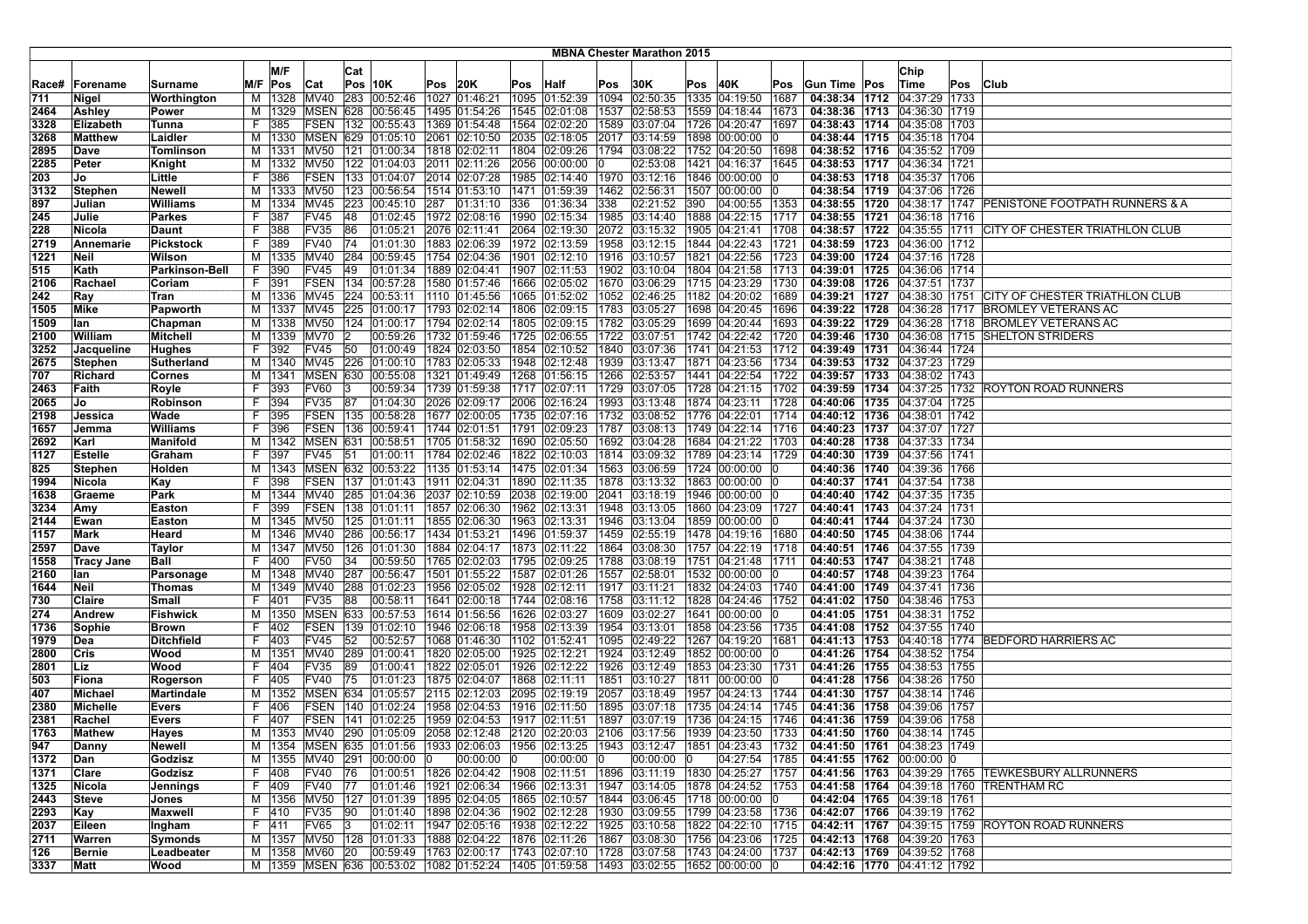|              |                          |                               |    |                          |                            |          |                                                                                                                                     |                |                                               |      |                                |              | <b>MBNA Chester Marathon 2015</b> |      |                                     |              |                                                                                                                  |                                   |     |                                                         |
|--------------|--------------------------|-------------------------------|----|--------------------------|----------------------------|----------|-------------------------------------------------------------------------------------------------------------------------------------|----------------|-----------------------------------------------|------|--------------------------------|--------------|-----------------------------------|------|-------------------------------------|--------------|------------------------------------------------------------------------------------------------------------------|-----------------------------------|-----|---------------------------------------------------------|
|              |                          |                               |    | M/F                      |                            |          |                                                                                                                                     |                |                                               |      |                                |              |                                   |      |                                     |              |                                                                                                                  |                                   |     |                                                         |
|              |                          |                               |    |                          |                            | Cat      |                                                                                                                                     |                |                                               |      |                                |              |                                   |      |                                     |              |                                                                                                                  | Chip                              |     |                                                         |
| Race#        | Forename                 | Surname                       |    | M/F Pos                  | Cat                        |          | $Pos$ 10K                                                                                                                           | <b>Pos 20K</b> |                                               | Pos  | Half                           | Pos          | 30K                               | Pos  | 40K                                 | Pos          | Gun Time Pos                                                                                                     | ∣Time                             | Pos | Club                                                    |
| 2231         | Jonny                    | Wignall                       | м  | 1360                     | MV40                       |          | 292 00:56:53                                                                                                                        |                | 1510 01:53:16                                 |      | 1483 01:59:47                  | 1480         | 02:55:01                          | 1465 | 04:23:00                            | 1724         | 04:42:16 1771                                                                                                    | 04:40:25 1778                     |     |                                                         |
| 1412         | Hadyn                    | Johnson                       |    | M   1361   MV40          |                            |          | 293 00:56:30                                                                                                                        |                | 1461 01:54:38                                 |      | 1554 02:01:52                  | 1573         | 03:05:37                          |      | 1703 00:00:00                       |              | 04:42:19 1772                                                                                                    |                                   |     | 04:40:15 1772 PRESTATYN RUNNING CLUB                    |
| 191          | Jonathan                 | Little                        | м  |                          | 1362 MV55                  | 52       | 01:04:06                                                                                                                            |                | 2013 02:07:28                                 | 1984 | 02:14:40                       | 1969         | 03:12:16                          |      | 1845 00:00:00                       |              | 04:42:21 1773                                                                                                    | 04:39:05 1756                     |     |                                                         |
| 1303         | Nicola                   | <b>Briffett</b>               | F. | 1412                     | <b>FV40</b>                | 78       | 01:02:29                                                                                                                            |                | 1963 02:05:44                                 |      | 1952 02:13:32                  | 1950         | 03:16:06                          |      | 1911 04:27:16                       | 1777         | 04:42:22 1774 04:40:58 1785                                                                                      |                                   |     |                                                         |
| 2224         | Timmy                    | Osborne                       |    |                          | M   1363   MV40            |          | 294 00:54:25                                                                                                                        |                | 1244 01:53:47                                 |      | 1522 02:01:23                  | 1553         | 03:08:38                          |      | 1764 04:25:41                       | 1761         | 04:42:31 1775 04:41:09 1787                                                                                      |                                   |     |                                                         |
| 3115         | Peter                    | <b>Moffatt</b>                |    | M   1364                 | <b>MV55</b>                | 53       | 01:02:06                                                                                                                            |                | 1943 02:04:14 1871 02:11:31                   |      |                                | 1873         | 03:09:46                          |      | 1797 04:24:23                       | 1749         | 04:42:37   1776   04:39:43   1767                                                                                |                                   |     |                                                         |
| 2085         | Bex                      | <b>Francis-Jones</b>          |    | F 413                    |                            |          | FSEN   142   00:56:38                                                                                                               |                | 1479 01:55:19                                 |      | 1584 02:02:21                  | 1592         | 03:03:53                          |      | 1672 04:25:15                       | 1754         | 04:42:50 1777 04:40:55 1784                                                                                      |                                   |     |                                                         |
| 936          | Rob                      | <b>Butler</b>                 |    | M   1365   MV45          |                            | 227      | 00:52:43                                                                                                                            |                | 1018 01:46:13                                 |      | 1085 01:52:46                  | 1100         | 02:50:04                          |      | 1318 04:21:13                       | 1700         | 04:42:50   1778   04:41:30   1797                                                                                |                                   |     |                                                         |
| 2268         | Andrew                   | Lifford                       |    | M   1366                 | <b>MSEN</b>                | 637      | 00:57:00                                                                                                                            |                | 1533 01:53:15                                 |      | 1478 01:59:45                  | 1472         | 02:54:14                          |      | 1448 04:24:17                       | 1747         | 04:42:53 1779 04:41:12 1791                                                                                      |                                   |     |                                                         |
| 219          | Zoe                      | <b>Mitchell</b>               | F. | 414                      | <b>FV35</b>                | 91       | 00:53:29                                                                                                                            |                | 1146 01:57:38                                 |      | 1662 02:04:15                  | 1646         | 03:05:33                          |      | 1700 04:28:10                       | 1788         | 04:42:56 1780                                                                                                    |                                   |     | 04:42:09   1808   BARNSLEY ATHLETIC CLUB                |
| 2398         | John                     | Hindley                       |    |                          | M  1367  MV40              |          | 295 01:01:19 1870 02:03:07                                                                                                          |                |                                               |      | 1832 02:10:21                  | 1828         | 03:08:50                          |      | 1774 04:25:16                       | 1755         |                                                                                                                  |                                   |     | 04:42:57   1781   04:40:09   1769   PENNY LANE STRIDERS |
| 220          | Lee                      | Mitchell                      |    | M   1368   MV40          |                            | 296      | 00:53:28   1144   01:57:37                                                                                                          |                |                                               |      | 1661 02:04:14                  | 1645         | 03:05:33                          |      | 1701 04:28:08                       | 1787         |                                                                                                                  |                                   |     | 04:42:57 1782 04:42:09 1809 KINGSTONE RUNNERS BARNSLEY  |
| 3173         | Erica                    | <b>Dillon</b>                 | F. | 415                      | <b>FV35</b>                | 92       | 00:59:42                                                                                                                            |                | 1747 02:05:34                                 |      | 1949 02:15:46                  | 1988         | 03:19:19                          |      | 1979 04:26:45                       | 1769         | 04:42:58 1783 04:40:11 1770                                                                                      |                                   |     |                                                         |
| 2469         | Sarah                    | <b>Rylance</b>                |    | F 416<br>F  417          | <b>FV35</b><br><b>FV35</b> | 93<br>94 | 01:04:35<br>01:04:35                                                                                                                |                | 2033 02:11:04                                 |      | 2043 02:18:45<br>2042 02:18:44 | 2034         | 03:17:51                          |      | 1937 04:26:04                       | 1764         | 04:43:11   1784   04:40:24   1777                                                                                |                                   |     |                                                         |
| 2250<br>2404 | Sarah<br>Sarah           | Shirley                       |    | F 418                    | <b>FV40</b>                | 79       | 01:01:42   1907   02:04:34   1900   02:11:37                                                                                        |                | 2031 02:11:03                                 |      |                                | 2033<br>1883 | 03:17:51                          |      | 1936 04:26:04<br>1875 04:27:35      | 1763         | 04:43:12 1785<br>04:43:14 1786                                                                                   | 04:40:24 1776                     |     |                                                         |
|              |                          | <b>Hughes</b>                 | F. |                          | <b>FV50</b>                | 35       |                                                                                                                                     |                |                                               |      |                                | 1762         | 03:13:50                          |      |                                     | 1780         |                                                                                                                  | 04:40:17 1773                     |     | 04:40:33   1780   WEST CHESHIRE ATHLETIC CLUB           |
| 534          | Faith                    | Foote                         |    | 419                      |                            |          | 00:59:53  1772  02:01:13  1773  02:08:22                                                                                            |                |                                               |      |                                |              | 03:06:48                          |      | 1719 04:22:39                       | 1719         | 04:43:16 1787                                                                                                    |                                   |     |                                                         |
| 2223<br>2740 | <b>Charles</b><br>Denise | Southern<br><b>Benvin</b>     |    | M   1369   MV50<br>F 420 | <b>FV45</b>                | 53       | 129 00:55:17<br>00:58:25                                                                                                            |                | 1333 01:52:19  1390 01:59:21<br>1673 01:59:05 |      | 1705 02:06:29                  | 1435<br>1705 | 03:03:24<br>03:09:56              |      | 1665 04:24:26<br>1800 04:24:17 1748 | 1750         | 04:43:17   1788   04:41:30   1796                                                                                |                                   |     | 04:43:20   1789   04:41:11   1789   ELVET STRIDERS      |
| 186          | Gary                     | <b>Williams</b>               |    | M   1370   MV50          |                            |          | 130 01:05:21                                                                                                                        |                | 2075 02:11:43                                 |      | 2066 02:19:32                  | 2079         | 03:17:58                          |      | 1940 04:27:03                       | 1771         | 04:43:23   1790   04:40:22   1775                                                                                |                                   |     |                                                         |
| 2110         | Ellie                    | Rees                          |    | F 421                    | FSEN                       |          | 143 01:01:15                                                                                                                        |                | 1864 02:05:04   1931 02:12:14                 |      |                                | 1920         | 03:13:14                          |      | 1861 04:25:59                       | 1762         | 04:43:26 1791 04:40:15 1771                                                                                      |                                   |     |                                                         |
| 830          | lan                      | Humphreys                     |    | M   1371                 | MV45                       |          | 228 01:00:24                                                                                                                        |                | 1809 02:00:55                                 |      | 1757 02:08:06                  | 1754         | 03:06:30                          |      | 1716 04:25:36                       | 1759         | 04:43:28 1792 04:40:50 1782                                                                                      |                                   |     |                                                         |
| 482          | Julie                    | Liggett                       | F. | 422                      | <b>FV40</b>                | 80       | 01:05:26                                                                                                                            |                | 2083 02:12:00                                 | 2087 | 02:19:27                       | 2066         | 03:17:53                          |      | 1938 04:26:19                       | 1766         |                                                                                                                  |                                   |     | 04:43:29 1793 04:40:32 1779 NORTH BROOK                 |
| 250          | Mike                     | <b>Duncombe</b>               |    |                          | M   1372   MV55            | 54       | 01:01:41                                                                                                                            |                | 1901 02:04:31                                 |      | 1891 02:11:34                  | 1876         | 03:08:39                          |      | 1765 04:25:23                       | 1756         | 04:43:32 1794 04:40:47 1781                                                                                      |                                   |     |                                                         |
| 1674         | Katie                    | Ryan                          | F. | 423                      | FSEN                       |          | 144 01:00:14                                                                                                                        |                | 1789 02:01:29   1782 02:08:27                 |      |                                | 1763         | 03:03:12                          |      | 1658 04:24:05                       | 1741         |                                                                                                                  |                                   |     | 04:43:33 1795 04:41:10 1788 GLAXO HOAD HILL HARRIERS    |
| 2744         | Helen                    | <b>Patterson</b>              |    | F 424                    | <b>FV40</b>                | 81       | 00:59:37                                                                                                                            |                | 1742 02:01:09                                 |      | 1768 02:08:05                  | 1753         | 03:08:37                          |      | 1763 04:26:06                       | 1765         | 04:43:55   1796   04:41:12   1790                                                                                |                                   |     |                                                         |
| 3308         | Anthony                  | Roome                         |    | M   1373   MV40          |                            |          | 297 00:59:37                                                                                                                        |                | 1743   02:02:16   1808   02:08:06             |      |                                | 1755         | 03:08:36                          |      | 1761 00:00:00                       |              | 04:43:56   1797   04:41:14   1793                                                                                |                                   |     |                                                         |
| 103          | Fred                     | Randles                       | м  |                          | 1374 MV45                  | 229      | 00:58:06                                                                                                                            |                | 1627 01:57:14                                 | 1637 | 02:04:03                       | 1637         | 03:04:52                          |      | 1687 04:25:32                       | 1758         | 04:43:58 1798 04:41:35 1798                                                                                      |                                   |     |                                                         |
| 2837         | <b>Robert</b>            | Sullivan                      | м  |                          | 1375 MV45                  | 230      | 00:56:45                                                                                                                            |                | 1496 01:53:08                                 |      | 1469 02:00:10                  | 1501         | 03:04:06                          |      | 1678 04:28:47                       | 1803         | 04:43:59 1799                                                                                                    | 04:41:57 1805                     |     |                                                         |
| 2656         | David                    | <b>Edwards</b>                |    |                          | M   1376   MV55            | 55       | 01:01:46 1919 00:00:00                                                                                                              |                |                                               | - 10 | 02:11:40                       | 1887         | 03:08:44                          |      | 1770 00:00:00                       |              |                                                                                                                  |                                   |     | 04:44:03   1800   04:41:24   1795   ABERGELE HARRIERS   |
| 1244         | Andy                     | Green                         |    |                          |                            |          | M  1377   MSEN   638   01:01:32                                                                                                     |                | 1886 02:04:30 1889 02:12:02                   |      |                                | 1909         | 03:08:05                          |      | 1747 04:25:39                       | 1760         |                                                                                                                  |                                   |     | 04:44:17   1801   04:41:20   1794   PUDSEY PACERS RC    |
| 3366         | lan                      | Moore                         |    |                          | M   1378   MV45            |          | 231 01:05:59                                                                                                                        |                | 2116 02:11:56                                 |      | 2083 02:19:21                  | 2058         | 03:18:51                          |      | 1959 00:00:00                       |              | 04:44:18   1802   04:41:03   1786                                                                                |                                   |     |                                                         |
| 1598         | Andrew                   | <b>Burrill</b>                |    | M   1379   MV50          |                            |          | 131 00:56:24                                                                                                                        |                | 1449 01:54:29                                 |      | 1547 02:01:25                  | 1556         | 03:00:54                          |      | 1609 04:24:09                       | 1743         | 04:44:23   1803   04:42:22   1814                                                                                |                                   |     |                                                         |
| 1078         | Helen                    | Pugh                          | F. | 425                      | FSEN                       |          | 145 01:01:42                                                                                                                        |                | 1908 02:04:34                                 | 1898 | 02:11:39                       | 1884         | 03:10:48                          |      | 1816 04:27:05                       | 1772         | 04:44:24   1804   04:41:42   1799                                                                                |                                   |     |                                                         |
| 2883         | Tom                      | Harmston                      |    | M   1380                 |                            |          | MSEN 639 00:58:28                                                                                                                   |                | 1678 01:58:39                                 |      | 1693 02:05:45                  | 1688         | 03:07:15                          |      | 1734 00:00:00                       |              | 04:44:26   1805   04:41:50   1801                                                                                |                                   |     |                                                         |
| 194          | Gillian                  | Mitchell                      | F. | 426                      | <b>FV45</b>                | 54       | 01:02:04                                                                                                                            |                | 1939 02:05:01                                 |      | 1927 02:12:27                  | 1929         | 03:12:35                          |      | 1848 04:29:11                       | 1812         |                                                                                                                  |                                   |     | 04:44:29 1806 04:42:09 1810 WOLVERHAMPTON & BILSTON     |
| 3381         | David                    | <b>McCullough</b>             |    | M   1381                 |                            |          | MSEN 640 01:02:46                                                                                                                   |                | 1974 02:04:04                                 |      | 1864 02:11:11                  | 1852         | 03:11:07                          |      | 1825 04:26:41                       | 1768         | 04:44:38   1807   04:40:53   1783                                                                                |                                   |     |                                                         |
| 2581         | Sarah                    | <b>Ruston</b>                 |    | F 427                    | <b>FV50</b>                | 36       | 00:57:55                                                                                                                            |                | 1619 01:58:09                                 |      | 1677 02:05:30                  | 1682         | 03:06:33                          |      | 1717 04:26:37                       | 1767         | 04:44:40   1808   04:41:43   1800                                                                                |                                   |     |                                                         |
| 2851         | Jillian                  | Heywood                       |    | F 428                    | <b>FV40</b>                | 82       | 00:59:35                                                                                                                            |                | 1741 01:59:38                                 |      | 1718 02:06:40                  | 1708         | 03:08:05                          |      | 1746 04:27:12                       | 1775         | 04:44:45 1809                                                                                                    |                                   |     | 04:42:12 1812 ROYTON ROAD RUNNERS                       |
| 2272         | Tom                      | Whitfield                     |    | M 1382                   | MSEN 641                   |          | 00:55:34                                                                                                                            |                | 1355 01:51:54                                 |      | 1362 01:58:39                  | 1369         | 03:00:00                          |      | 1581 04:24:29                       | 1751         | 04:45:08 1810 04:41:56 1804                                                                                      |                                   |     |                                                         |
| 1214         | Kayleigh                 | Charnock                      | F. | 429                      | FSEN                       |          | 146 00:59:06                                                                                                                        |                | 1713 02:05:07                                 | 1934 | 02:12:37                       | 1935         | 03:14:38                          |      | 1886 00:00:00                       |              | 04:45:11 1811                                                                                                    | 04:43:21 1827                     |     |                                                         |
| 826          | Markie                   | Urso                          | F. | 1430                     | <b>FSEN</b>                |          | 147 01:05:19                                                                                                                        |                | 2070 02:11:56                                 |      | 2082 02:19:18                  | 2056         | 03:18:57                          |      | 1962 04:27:28                       | 1779         | 04:45:17   1812   04:41:54   1803                                                                                |                                   |     |                                                         |
| 1765         | Martin                   | Creasor                       |    | M   1383   MV50          |                            |          | 132 01:05:53                                                                                                                        |                | 2110 02:11:55                                 |      | 2079 02:19:14                  | 2049         | 03:18:45                          |      | 1955 04:27:16                       | 1776         | 04:45:18 1813 04:41:54 1802                                                                                      |                                   |     |                                                         |
| 2446         | Kathryn                  | Mee                           | F. | 431                      | <b>FV35</b>                | 95       | 01:02:00                                                                                                                            |                | 1936 02:04:59                                 |      | 1924 02:12:19                  | 1923         | 03:15:26                          |      | 1902 04:27:47                       | 1784         | 04:45:20   1814   04:42:18   1813                                                                                |                                   |     |                                                         |
| 1811         | Alec                     | Lowe                          |    | M   1384                 |                            |          | MSEN 642 01:01:35                                                                                                                   |                | 1890 02:03:04                                 |      | 1827 02:10:08                  | 1818         | 03:12:06                          |      | 1840 04:28:28                       | 1795         | 04:45:21   1815   04:43:04   1820                                                                                |                                   |     |                                                         |
| 329          | lan                      | Davidson                      |    | M   1385   MV60          |                            | 21       | 00:58:11                                                                                                                            |                | 1640 01:57:27                                 |      | 1654 02:04:44                  | 1660         | 03:07:25                          |      | 1737 04:26:47 1770                  |              | 04:45:21   1816   04:42:58   1819                                                                                |                                   |     |                                                         |
| 1812         | Lianne                   | Lowe                          | F. | 432                      | FV35                       | 96       | 01:01:08                                                                                                                            |                | 1850 02:03:05                                 |      | 1829 02:10:06                  | 1815         | 03:12:07                          |      | 1841 00:00:00                       |              |                                                                                                                  | 04:45:21   1817   04:43:05   1821 |     |                                                         |
| 1010         | Tracy                    | <b>Buckley</b>                |    | F 433                    | <b>FV40</b>                | 83       | 01:01:09                                                                                                                            |                | 1853 02:03:05                                 |      | 1830 02:10:16                  | 1825         | 03:11:51                          |      | 1838 04:28:27 1794                  |              | 04:45:22   1818   04:43:06   1822                                                                                |                                   |     |                                                         |
| 2097         | Tracy                    | Poole                         |    | F 434                    | <b>FV40</b>                | 84       | 01:03:07 1986 02:09:07 2002 02:16:40                                                                                                |                |                                               |      |                                |              | 1997 03:16:27                     |      |                                     |              | $ 1918 04:29:00 1810 04:45:33 1819 04:42:53 1816$                                                                |                                   |     |                                                         |
| 2107         | Kris                     | Parkinson                     |    | F  435                   |                            |          |                                                                                                                                     |                |                                               |      |                                |              |                                   |      |                                     |              | FV40 85 01:03:08 1988 02:09:07 2003 02:16:41 1999 03:16:28 1920 04:28:55 1806 <b>04:45:33 1820</b> 04:42:54 1818 |                                   |     |                                                         |
| 604          | Daniel                   | Walker                        |    |                          |                            |          | M  1386  MSEN  643  00:48:21  554  01:41:38  818                                                                                    |                |                                               |      | 01:48:29                       | 851          |                                   |      | 02:51:58 1381 04:24:06 1742         |              | 04:45:38 1821 04:43:53 1834                                                                                      |                                   |     |                                                         |
| 2226         | Mark                     | Hornby                        |    |                          |                            |          | M  1387  MV45  232  01:06:15  2140  02:11:13  2048  02:18:44                                                                        |                |                                               |      |                                |              | 2032 03:16:42                     |      | 1926 04:27:10 1773                  |              | 04:45:40   1822   04:41:57   1806                                                                                |                                   |     |                                                         |
| 2215         | lain                     | <b>Phillips</b>               |    |                          |                            |          | M  1388  MV40  298  01:06:16  2141  02:11:12  2047  02:18:44<br>M  1389   MSEN   644   00:53:28   1143   01:56:52   1623   02:04:41 |                |                                               |      |                                | 2031<br>1658 | 03:16:42<br>03:11:26              |      | 1927 04:27:11<br>1833 04:31:12      | 1774<br>1833 | 04:45:45   1823   04:42:02   1807<br>04:45:47   1824   04:45:19   1855                                           |                                   |     | <b>OSWESTRY OLYMPIANS</b>                               |
| 2298<br>1787 | Mark<br>Garry            | <b>Humphreys</b><br>Davenport |    |                          |                            |          | M  1390  MV45  233  01:03:43  2003  02:09:19  2007  02:16:46                                                                        |                |                                               |      |                                | 2001         | 03:16:08                          |      | 1913 04:27:55 1786                  |              | 04:45:48 1825 04:42:09 1811                                                                                      |                                   |     |                                                         |
| 1190         | Paul                     | Roper                         |    |                          |                            |          | M  1391  MV50  133  01:02:15  1950  02:07:13  1977  02:14:50                                                                        |                |                                               |      |                                |              |                                   |      | 1971 03:15:36 1906 04:28:30 1796    |              |                                                                                                                  |                                   |     | 04:45:54   1826   04:42:54   1817   LYMM RUNNERS        |
| 1664         | Alex                     | Woolfenden                    |    |                          |                            |          | M  1392  MV40  299  00:56:38  1478  01:52:50  1441  01:59:18                                                                        |                |                                               |      |                                | 1431         | 02:55:05                          |      | 1469 04:28:47 1802                  |              | 04:45:58   1827   04:43:55   1835                                                                                |                                   |     |                                                         |
| 1796         | Bev                      | <b>Bellerby</b>               |    | F 436                    | FV45 55                    |          | 00:58:48   1699   02:03:22   1840   02:11:21                                                                                        |                |                                               |      |                                | 1863         | 03:12:12                          |      | 1843 04:30:05                       | 1823         | 04:45:58   1828   04:44:31   1845                                                                                |                                   |     |                                                         |
| 2928         | John Paul                | Murphy                        |    |                          |                            |          | M  1393  MSEN  645  00:53:18  1125  01:53:18  1490  02:00:44                                                                        |                |                                               |      |                                |              |                                   |      |                                     |              | $ 1523 03:02:27 1640 04:29:22 1816 04:46:04 1829 04:44:09 1839$                                                  |                                   |     |                                                         |
|              |                          |                               |    |                          |                            |          |                                                                                                                                     |                |                                               |      |                                |              |                                   |      |                                     |              |                                                                                                                  |                                   |     |                                                         |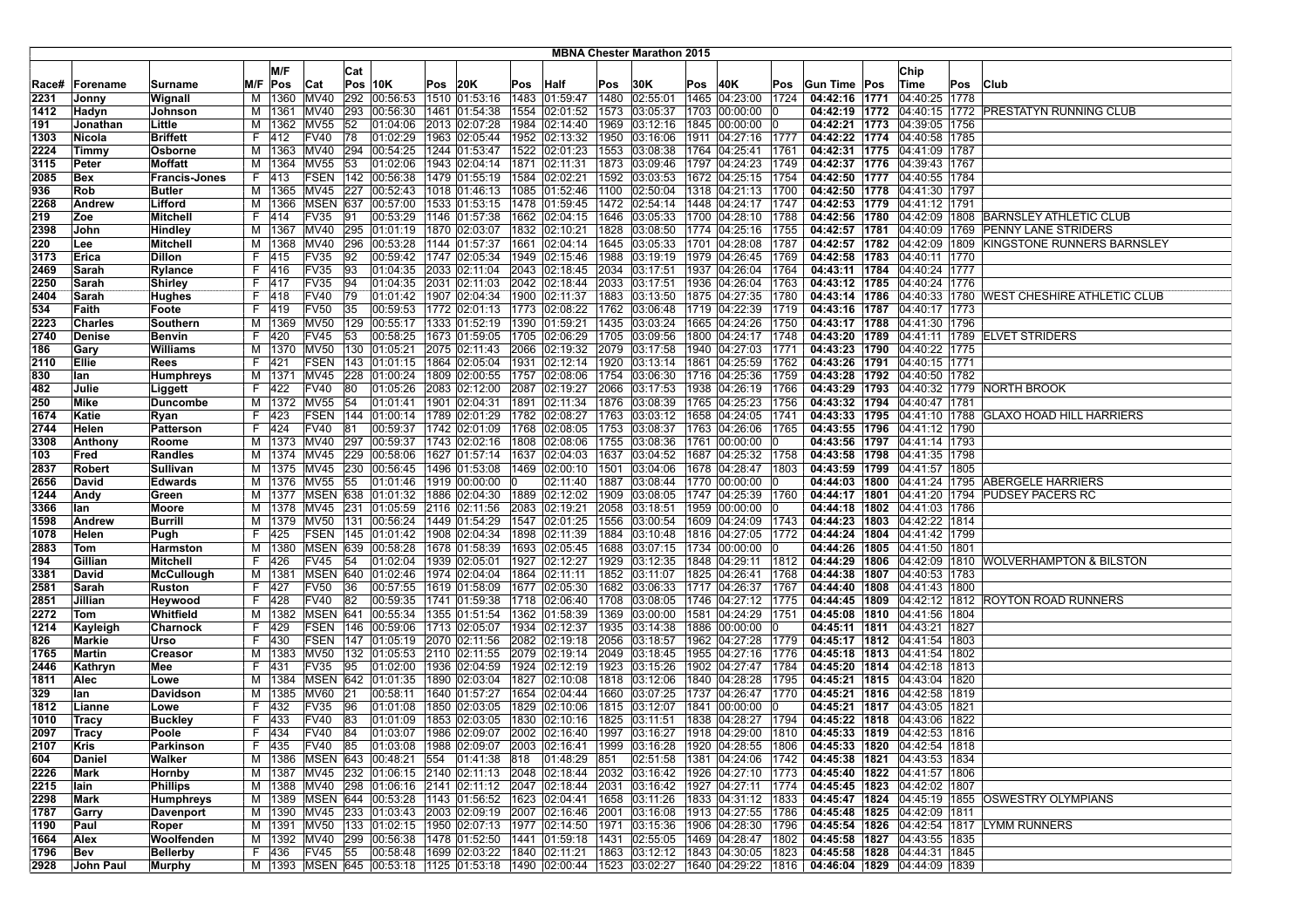|             |                |                    |        |                        |                        |     |                                               |      |               |     |                                                                                                                             |      | <b>MBNA Chester Marathon 2015</b> |     |                                                               |      |                                                            |                                                             |      |                                                             |
|-------------|----------------|--------------------|--------|------------------------|------------------------|-----|-----------------------------------------------|------|---------------|-----|-----------------------------------------------------------------------------------------------------------------------------|------|-----------------------------------|-----|---------------------------------------------------------------|------|------------------------------------------------------------|-------------------------------------------------------------|------|-------------------------------------------------------------|
|             |                |                    |        |                        |                        |     |                                               |      |               |     |                                                                                                                             |      |                                   |     |                                                               |      |                                                            |                                                             |      |                                                             |
|             |                |                    |        | M/F                    |                        | Cat |                                               |      |               |     |                                                                                                                             |      |                                   |     |                                                               |      |                                                            | Chip                                                        |      |                                                             |
| Race#       | Forename       | Surname            |        | M/F Pos                | Cat                    |     | $Pos$ 10K                                     | Pos  | 20K           |     | Pos Half                                                                                                                    | Pos  | 30K                               | Pos | 40K                                                           | Pos  | Gun Time Pos                                               | Time                                                        | Pos  | <b>Club</b>                                                 |
| 1168        | Nic            | <b>Harlow</b>      | м      | 1394                   | MV45                   | 234 | 00:57:53                                      |      | 1616 01:57:36 |     | 1660 02:04:40                                                                                                               | 1657 | 03:09:17                          |     | 1787 04:28:51                                                 | 1805 | 04:46:04 1830                                              | 04:43:14 1824                                               |      |                                                             |
| 910         | Nerys          | Winnard            | F      | 437                    | FV35                   | 97  | 00:58:43                                      |      | 1693 02:03:06 |     | 1831 02:10:46                                                                                                               | 1835 |                                   |     | $ 03:13:58$  1877  04:28:26                                   | 1793 | 04:46:06   1831   04:43:27   1829                          |                                                             |      |                                                             |
| 550         | Rachel         | Clarke             | F      | 438                    | <b>FV35</b>            | 98  | 01:01:08                                      | 1852 | 02:04:23      |     | 1878 02:12:17                                                                                                               | 1922 | 03:14:40                          |     | 1887 04:29:01                                                 | 1811 | 04:46:07 1832                                              | 04:43:12 1823                                               |      |                                                             |
| 1299        | John           | Holubjowsky        | м      | 1395                   | <b>MV50</b>            | 134 | 01:02:23                                      |      | 1957 02:05:02 |     | 1929 02:12:11                                                                                                               |      | 1919 03:10:10                     |     | 1806 04:27:17                                                 | 1778 | 04:46:10 1833                                              | 04:42:50 1815                                               |      |                                                             |
| 1393        | Laura          | Campbell           | F      | 439                    | FV35                   | 99  | 00:57:47                                      |      | 1604 02:02:09 |     | 1801 02:10:01                                                                                                               |      | 1810 03:11:44                     |     | 1836 04:29:27                                                 | 1817 |                                                            | 04:46:16 1834 04:44:01 1838                                 |      |                                                             |
| 2523        | Andrew         | Keeffe             |        | M   1396               |                        |     | MSEN 646 00:54:47                             |      |               |     | 1293 01:50:24   1299 01:57:19                                                                                               |      | 1307 02:55:03                     |     | 1468 04:27:37                                                 | 1782 |                                                            | 04:46:20   1835   04:43:52   1833                           |      |                                                             |
| 192         | Neil           | Roff               | м      | 1397                   | <b>MV45</b>            | 235 | 01:01:35                                      |      | 1891 02:06:56 |     | 1975 02:14:14                                                                                                               | 1961 | 03:16:08                          |     | 1912 04:29:00                                                 | 1809 |                                                            | 04:46:27   1836   04:43:14   1825                           |      | <b>THORNBURY RC</b>                                         |
| 629         | Daniel         | Lunt               | м      | 1398                   | MSEN 647               |     | 01:00:41                                      |      | 1821 02:04:53 |     | 1918 02:11:54                                                                                                               | 1903 |                                   |     | $ 03:10:49$  1817  04:29:16                                   | 1815 |                                                            | 04:46:28   1837   04:43:58   1837                           |      |                                                             |
| 835         | Katie          | <b>Roberts</b>     | F      | 440                    | FSEN                   | 148 | 00:58:36                                      | 1689 | 02:01:13      |     | 1772 02:08:43                                                                                                               | 1770 | 03:13:45                          |     | 1870 04:29:34                                                 | 1818 |                                                            | 04:46:31 1838 04:44:17 1841                                 |      |                                                             |
| 3139        | Tim            | Lyttle             | M      |                        | 1399 MV45              | 236 | 01:02:37                                      |      | 1970 02:08:03 |     | 1988 02:15:39                                                                                                               | 1986 | 03:14:46                          |     | 1891 04:28:21                                                 | 1790 |                                                            | 04:46:31 1839 04:43:20 1826                                 |      |                                                             |
| 376         | Hannah         | Walsh              | F      | 1441                   | FSEN                   |     | 149  01:01:40  1899  02:05:15                 |      |               |     | 1937 02:13:39                                                                                                               |      |                                   |     | 1955  03:14:54  1895  04:28:12                                | 1789 |                                                            | 04:46:34   1840   04:43:47   1831                           |      |                                                             |
| 1003        | Phil           | Sigley             | м      | 1400                   |                        |     | MSEN 648 00:52:52                             |      |               |     | 1053 01:45:44 1045 01:51:52                                                                                                 |      | 1037 02:51:11                     |     | 1355 04:27:35                                                 | 1781 | 04:46:35 1841 04:45:23 1859                                |                                                             |      |                                                             |
| 404         | Deborah        | Tagg               | F      | 442                    | <b>FV50</b>            | 137 | 01:06:07                                      |      |               |     | 2133 02:12:16 2107 02:19:35                                                                                                 |      | 2082 03:19:06                     |     | 1970 04:28:40                                                 | 1799 |                                                            | 04:46:35 1842 04:43:27 1828                                 |      |                                                             |
| 481         | Alison         | <b>Murray</b>      | F      | 443                    | <b>FSEN</b>            | 150 | 00:59:55                                      |      | 1774 02:03:31 |     | 1842 02:11:12                                                                                                               | 1854 | 03:13:20                          |     | 1862 04:29:15                                                 | 1814 |                                                            | 04:46:41   1843   04:44:10   1840                           |      |                                                             |
| 313         | Nicola         | Cartwright         | F.     | 444                    | <b>FV35</b>            | 100 | 01:05:33                                      | 2090 | 02:10:06      |     | 2020 02:17:21                                                                                                               | 2007 | 03:16:43                          |     | 1928 04:28:39                                                 | 1798 |                                                            |                                                             |      | 04:46:41   1844   04:43:49   1832   PUDSEY PACERS RC        |
| 1328        | Nicola         | Wheldrake          | F      | 445                    | <b>FSEN</b>            | 151 | 01:06:00                                      |      | 2119 02:12:02 |     | 2092 02:19:26                                                                                                               | 2064 | 03:19:00                          |     | 1963 04:28:34                                                 | 1797 | 04:46:45   1845                                            | 04:43:31 1830                                               |      |                                                             |
| 2308        | <b>Stuart</b>  | Poetker            | м      | 1401                   |                        |     | MSEN 649 00:58:06                             |      | 1629 01:58:15 |     | 1681 02:05:50                                                                                                               | 1690 | 03:15:55                          |     | 1910 04:30:42                                                 | 1826 |                                                            | 04:46:59   1846   04:44:37   1848                           |      |                                                             |
| 2309        | Gemma          | <b>Williams</b>    | F      | 446                    | FSEN                   |     | 152 00:58:07                                  |      |               |     | 1634 01:58:15   1682 02:05:51                                                                                               |      | 1694 03:13:34                     |     | 1864 04:30:43                                                 | 1827 |                                                            | 04:46:59   1847   04:44:38   1849                           |      |                                                             |
| 3059        | Steve          | <b>Bassam</b>      |        | M   1402               | MV60                   | 22  | 01:02:46                                      |      | 1973 02:09:29 |     | 2012 02:17:12                                                                                                               | 2006 | 03:19:01                          |     | 1966 04:30:59                                                 | 1829 |                                                            |                                                             |      | 04:47:03   1848   04:44:22   1843   MIDDLETON HARRIERS AC   |
| 427         | John           | Haygarth           | м      | 1403                   | MV <sub>50</sub>       | 135 | 00:59:50                                      |      | 1766 02:03:19 |     | 1838 02:10:51                                                                                                               | 1839 | 03:13:43                          |     | 1868 00:00:00                                                 |      | 04:47:09 1849                                              | 04:45:17 1854                                               |      |                                                             |
| 2173        | Thomas         | <b>Backhouse</b>   | M      | 1404                   | MSEN                   |     | 650 00:49:37                                  | 744  | [01:42:48]    | 867 | 01:50:37                                                                                                                    | 954  | 02:58:46                          |     | 1555 04:29:34                                                 | 1819 | 04:47:10 1850 04:45:28 1860                                |                                                             |      |                                                             |
| 1613        | Alison         | Pulleyn            | F      | 447                    | FV45                   | 56  | 01:08:11                                      |      | 2214 02:15:46 |     | 2174 02:23:15                                                                                                               | 2159 | 03:23:30                          |     | 2050 04:29:53                                                 | 1822 | 04:47:15   1851                                            | 04:44:21   1842                                             |      |                                                             |
| 975         | Joseph         | <b>McCaw</b>       | M      |                        | 1405 MV45              | 237 | 01:02:38                                      |      | 1971 02:11:54 |     | 2075 02:19:29                                                                                                               | 2068 | 03:20:05                          |     | 1995 04:30:39                                                 | 1825 |                                                            | 04:47:19   1852   04:44:27   1844                           |      |                                                             |
| 2428        | Mark           | <b>Bullock</b>     | М      |                        | 1406   MSEN 651        |     | 00:54:30                                      |      | 1256 01:49:34 |     | 1257 01:56:21                                                                                                               |      |                                   |     | 1272 03:05:54 1704 04:31:32                                   | 1837 | 04:47:21 1853 04:45:35 1862                                |                                                             |      |                                                             |
| 1435        | Lee            | Manford            | М      | 1407                   |                        |     | MSEN 652 00:55:34                             |      | 1357 01:53:38 |     | 1512 02:00:40                                                                                                               |      | 1521 03:05:08                     |     | 1693 00:00:00                                                 |      |                                                            | 04:47:28 1854 04:46:01 1867                                 |      |                                                             |
| 335         | <b>Suzanne</b> | Smith              | F      | 448                    | FV40                   | 86  | 00:58:39                                      |      | 1691 01:57:46 |     | 1668 02:05:13                                                                                                               |      |                                   |     | 1678 03:06:24 1712 04:28:25                                   | 1791 | 04:47:28 1855                                              |                                                             |      | 04:45:12 1853 KESWICK AAC                                   |
| 684         | Dennis         | Cartwright         | M      | 1408                   | <b>MSEN 653</b>        |     | 00:58:38                                      |      | 1690 01:57:46 |     | 1667 02:05:12                                                                                                               |      |                                   |     | 1677  03:06:24  1713  04:28:25                                | 1792 |                                                            | 04:47:28   1856   04:45:12   1852                           |      |                                                             |
| 2973        | Joanne         | <b>Sweeney</b>     | F      | 449                    | FSEN                   | 153 | 00:00:00                                      |      | 02:04:13      |     | 1870 02:11:17                                                                                                               | 1859 | 00:00:00                          |     | 00:00:00                                                      |      |                                                            | 04:47:35 1857 04:44:35                                      | 1847 |                                                             |
| 1259        | Richard        | Thomas             | м      | 1409                   | <b>MSEN 654</b>        |     | 01:01:06                                      |      | 1843 02:04:20 |     | 1874 02:11:47                                                                                                               | 1892 |                                   |     | 03:12:47 1850 04:28:59                                        | 1807 | 04:47:39 1858 04:44:49 1850                                |                                                             |      |                                                             |
| 98          | Annabeth       | Orton              | F      | 450                    |                        |     | FSEN 154 01:06:04                             |      |               |     | 2132 02:12:09 2100 02:19:30                                                                                                 |      |                                   |     | 2073 03:19:10 1975 04:28:42                                   | 1801 |                                                            |                                                             |      | 04:47:40 1859 04:44:32 1846 SALFORD HARRIERS & AC           |
| 492         | Sean           | Gresty             | M      |                        |                        |     | 1410 MSEN 655 01:03:08                        |      | 1989 02:08:21 |     | 1992 02:15:48                                                                                                               |      | 1989 03:20:08                     |     | 1996 04:31:43                                                 | 1842 |                                                            | 04:47:40 1860 04:43:56 1836                                 |      |                                                             |
| 1559        | Paul           | <b>Boustead</b>    | м      | 1411                   | <b>MV40</b>            |     | 300 00:56:36                                  |      | 1473 01:54:42 |     | 1558 02:01:35                                                                                                               |      | 1564 03:04:13                     |     | 1679 04:29:52                                                 | 1821 |                                                            | 04:47:44   1861   04:45:20   1856                           |      |                                                             |
| 1737        | Sarah          | Faliveno           | F      | 451                    | <b>FV35</b>            | 101 | 01:00:17                                      |      | 1795 02:06:04 |     | 1957 02:13:22                                                                                                               | 1942 | 03:14:25                          |     | 1882 04:32:07                                                 | 1847 |                                                            | 04:47:48   1862   04:45:21   1857                           |      |                                                             |
| 2884        | Julia          | White              | F      | 452                    | <b>FV35</b>            | 102 | 00:54:51                                      |      | 1302 01:50:13 |     | 1287 01:56:35                                                                                                               | 1282 | 02:55:36                          |     | 1487 04:24:00                                                 | 1738 | 04:48:06 1863                                              |                                                             |      | 04:46:32 1873 WARRINGTON RUNNING CLUB                       |
| 97          | Paul           | McKay              | M      | 1412                   | <b>MV45</b>            |     | 238 01:06:04                                  |      | 2130 02:12:11 |     | 2103 02:19:31                                                                                                               |      | 2074 03:19:09                     |     | 1974 04:28:41                                                 | 1800 | 04:48:06 1864                                              |                                                             |      | 04:44:58 1851 HUNCOTE HARRIERS                              |
| 571         | Lindsay        | Plumb              | F      | 453                    | <b>FSEN</b>            |     | 155 00:59:47                                  |      | 1758 02:05:57 |     | 1955 02:13:34                                                                                                               |      |                                   |     | 1952  03:17:05  1932  04:31:05                                | 1831 |                                                            |                                                             |      | 04:48:08 1865 04:46:34 1874 WARRINGTON RUNNING CLUB         |
| 2977        | Naomi          | Atkin              | F.     | 454                    |                        |     | FSEN   156   00:55:40                         |      | 1363 02:02:31 |     | 1816 02:09:43                                                                                                               |      |                                   |     | 1803  03:15:40  1907  04:31:10                                | 1832 |                                                            |                                                             |      | 04:48:08 1866 04:45:57 1866 SHROPSHIRE SHUFFLERS            |
| 2615        | John           | Bryan              | м      | 1413                   | <b>MSEN</b>            | 656 | 00:54:51                                      |      | 1301 01:50:15 |     | 1290 01:56:35                                                                                                               |      | 1283 02:55:37                     |     | 1488 04:24:01                                                 | 1739 |                                                            |                                                             |      | 04:48:09   1867   04:46:34   1875   WARRINGTON RUNNING CLUB |
| 2905        | James          | Thomas             | м      | 1414                   | <b>MV40</b>            | 301 | 00:55:52                                      |      | 1383 01:52:12 |     | 1385 01:58:54                                                                                                               | 1393 | 03:01:40                          |     | 1627 04:28:59                                                 | 1808 |                                                            | 04:48:22   1868   04:47:04   1879                           |      |                                                             |
| 1740        | <b>James</b>   | <b>Thomas</b>      | м      | 1415                   | <b>MSEN</b>            | 657 | 00:55:40                                      |      | 1364 01:52:01 |     | 1373 01:58:43                                                                                                               | 1376 | 03:01:31                          |     | 1619 04:28:49                                                 | 1804 | 04:48:22 1869                                              | 04:46:52 1876                                               |      |                                                             |
| 1971        | Bernard        | Ashurst            | M      | 1416                   | MV60                   | 23  | 01:02:13                                      |      | 1948 02:07:29 |     | 1986 02:15:06                                                                                                               |      |                                   |     | 1977 03:16:32 1921 04:31:40                                   | 1839 |                                                            | 04:48:27   1870   04:45:52   1863                           |      |                                                             |
| 1336        | Mariam         | Allen              | F      | 455                    | FSEN                   | 157 | 01:06:03                                      |      | 2128 02:12:49 |     | 2121 02:19:40                                                                                                               | 2086 | 03:18:22   1947   04:30:37        |     |                                                               | 1824 |                                                            |                                                             |      | 04:48:37   1871   04:45:22   1858   LEIGHTON FUN RUNNERS    |
| 3024        | Charlie        | Crowl              | F      | 456                    | FV40                   | 87  | 01:00:56                                      |      | 1828 02:05:25 |     | 1942 02:12:48                                                                                                               |      |                                   |     | 1940  03:15:22  1901  04:31:13<br>1889 03:14:48 1892 04:31:41 | 1834 | 04:48:45 1872 04:46:22 1870                                |                                                             |      |                                                             |
| 369<br>3386 | Gary<br>Peter  | Annett<br>Woodward | м<br>M | 1417 MV40<br>1418      | <b>MV40</b>            | 303 | 302 01:01:52<br> 00:59:51                     |      | 1770 01:56:16 |     | 1930 02:04:44  1910 02:11:42<br>1604 02:03:09                                                                               | 1601 | 03:03:55                          |     | 1674 04:29:38                                                 | 1841 |                                                            | 04:48:52   1873   04:46:13   1869<br>04:48:54 1874 04:45:32 | 1861 |                                                             |
|             |                |                    |        |                        |                        |     |                                               |      |               |     |                                                                                                                             |      |                                   |     |                                                               | 1820 |                                                            |                                                             |      | Triguru                                                     |
| 1774        | Victoria       | Walker             | F      | 457                    | <b>FV35</b>            |     | 103 00:59:09                                  |      | 1714 01:59:28 |     | 1709 02:06:26                                                                                                               | 1702 | 03:07:03                          |     | 1725 04:31:05                                                 | 1830 |                                                            | 04:48:57   1875   04:46:09   1868                           |      |                                                             |
| 2970        | <b>Betsan</b>  | Llewelyn-Jones     | F      | 458                    | FSEN                   | 158 | 01:06:07                                      |      | 2134 02:12:24 |     | 2110 02:19:45                                                                                                               | 2090 | 03:19:53                          |     | 1991 00:00:00                                                 |      | 04:49:06 1876                                              | 04:45:55   1865                                             |      |                                                             |
| 1662        | Becci<br>Gary  | Slade<br>Burt      | F      | 459<br>M   1419   MV45 | <b>FSEN</b>            |     | 159 01:05:10                                  |      | 2059 02:11:52 |     | 2073 02:19:21                                                                                                               |      | 2059 03:18:50                     |     | 1958 04:30:52 1828<br> 1533  03:01:34  1621  00:00:00         |      | 04:49:25 1877 04:45:52 1864                                | 04:49:29 1878 04:47:44 1885                                 |      |                                                             |
| 2830        |                |                    |        |                        |                        |     | 239  00:56:59  1529  01:54:07  1536  02:01:04 |      |               |     |                                                                                                                             |      |                                   |     |                                                               |      |                                                            |                                                             |      |                                                             |
| 1107        | Howard         | Crook              | м      |                        |                        |     |                                               |      |               |     | 1420   MV45   240   01:02:27   1962   02:05:21   1939   02:12:30   1933   03:12:57   1856   04:31:27   1835                 |      |                                   |     |                                                               |      | 04:49:31   1879   04:46:25   1871                          |                                                             |      |                                                             |
| 3031        | Lynne          | Lewis              | F      | 460                    | FV45                   | 57  |                                               |      |               |     | $ 01:01:26$  1877 $ 02:07:21$  1982 $ 02:15:23$  1980 $ 03:19:44$  1988 $ 04:32:30$  1854                                   |      |                                   |     |                                                               |      |                                                            | 04:49:37   1880   04:46:58   1877   M2Ms                    |      |                                                             |
| 2112        | <b>Laura</b>   | Forker             | F.     | 461                    |                        |     |                                               |      |               |     | FSEN 160 01:05:14 2064 02:11:34 2059 02:19:22 2060 03:19:07 1972 04:33:28                                                   |      |                                   |     | 04:31:53                                                      | 1859 |                                                            | 04:49:41   1881   04:46:32   1872                           |      |                                                             |
| 276         | Paul           | McClenaghan        | M<br>F | 1421                   | <b>MV50</b>            | 88  | 136 01:01:41 1902 02:05:49 1953 02:12:06      |      |               |     |                                                                                                                             |      | 1912 00:00:00 0                   |     |                                                               | 1844 |                                                            | 04:49:43   1882   04:47:00   1878                           |      |                                                             |
| 2834        | Julie          | Adams              | F.     | 462<br>463             | <b>FV40</b><br>FV40 89 |     | 01:01:55                                      |      | 1932 02:08:21 |     | 1991 02:16:07<br>00:59:05 1711 02:02:09 1802 02:09:49 1806 03:13:35 1865 04:32:07 1846                                      |      |                                   |     | 1990 03:19:50 1989 04:34:02                                   | 1865 | 04:49:44 1883 04:48:16 1894<br>04:49:45 1884 04:47:16 1882 |                                                             |      |                                                             |
| 1105        | Alex           | Gilbert            |        |                        |                        |     |                                               |      |               |     | M  1422  MSEN  658  00:58:21  1667  02:00:10  1740  02:07:59  1748  03:12:40  1849  04:32:15                                |      |                                   |     |                                                               |      | 04:50:00 1885 04:47:54 1887                                |                                                             |      |                                                             |
| 1701        | Owen           | Thomas             |        |                        |                        |     |                                               |      |               |     |                                                                                                                             |      |                                   |     | 1651 03:09:41 1793 04:32:03                                   | 1849 |                                                            |                                                             |      |                                                             |
| 3185        | Darren         | carradice          |        |                        |                        |     | M   1423   MV45   241   00:55:46              |      |               |     | 1373 01:56:51 1622 02:04:24<br>M  1424  MV45  242  01:02:51  1976  02:08:29  1996  02:15:32  1983  03:13:40  1867  04:32:14 |      |                                   |     |                                                               | 1845 |                                                            |                                                             |      | 04:50:03   1886   04:48:13   1892   DALLAM RUNNING CLUB     |
| 2451        | Mark           | Slavin             |        |                        |                        |     |                                               |      |               |     |                                                                                                                             |      |                                   |     |                                                               | 1848 |                                                            | 04:50:11   1887   04:48:55   1901                           |      |                                                             |
| 953         | Catherine      | Thomas             |        | F 464                  | FV45 58                |     |                                               |      |               |     | $ 01:05:31 $ 2086 02:12:33 2115 02:19:46 2093 03:19:40 1987 04:32:28                                                        |      |                                   |     |                                                               | 1853 | 04:50:16   1888   04:47:06   1881                          |                                                             |      |                                                             |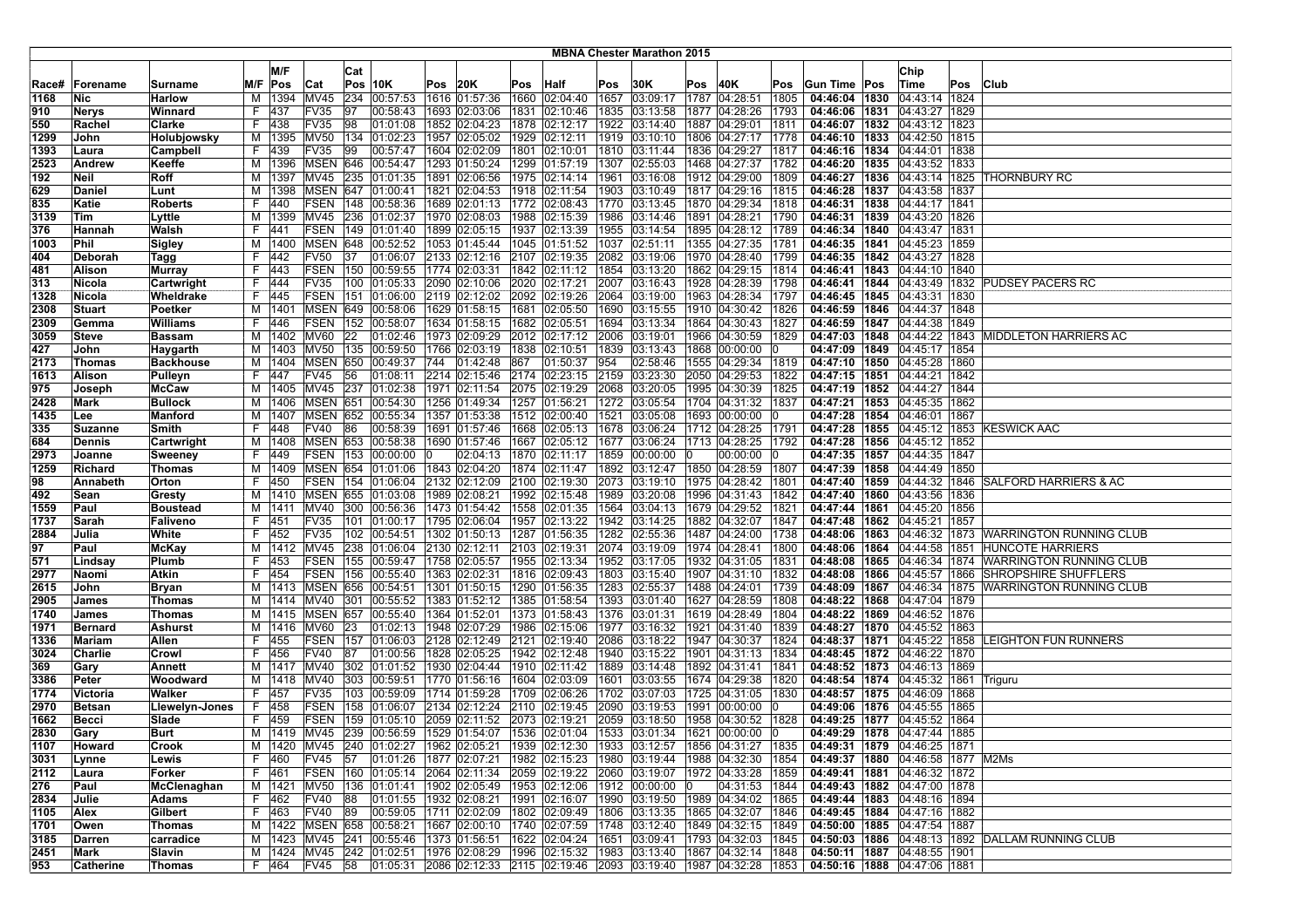|       |                    |                  |     |           |                  |     |                                                                                              |      |                                   |     |                                   |      | <b>MBNA Chester Marathon 2015</b> |             |                                                                           |      |                                   |                                   |      |                                                                |
|-------|--------------------|------------------|-----|-----------|------------------|-----|----------------------------------------------------------------------------------------------|------|-----------------------------------|-----|-----------------------------------|------|-----------------------------------|-------------|---------------------------------------------------------------------------|------|-----------------------------------|-----------------------------------|------|----------------------------------------------------------------|
|       |                    |                  |     |           |                  |     |                                                                                              |      |                                   |     |                                   |      |                                   |             |                                                                           |      |                                   |                                   |      |                                                                |
|       |                    |                  |     | M/F       |                  | Cat |                                                                                              |      |                                   |     |                                   |      |                                   |             |                                                                           |      |                                   | Chip                              |      |                                                                |
| Race# | Forename           | Surname          | M/F | Pos       | Cat              |     | <b>Pos 10K</b>                                                                               | Pos  | 20K                               | Pos | <b>Half</b>                       | Pos  | 30K                               | Pos         | 40K                                                                       | Pos  | Gun Time Pos                      | <b>Time</b>                       | Pos  | <b>Club</b>                                                    |
| 954   | Tracey             | <b>Pritchard</b> |     | 465       | FV45             | 59  | 01:05:30                                                                                     | 2085 | 02:12:33                          |     | 2116 02:19:47                     | 2094 | 03:19:39                          | 1986        | 04:32:28                                                                  | 1852 | 04:50:16 1889                     | 04:47:06                          | 1880 |                                                                |
| 662   | Mick               | <b>Pursglove</b> | M   |           | 1425   MSEN      |     | 659  01:00:15  1791  02:02:58  1825  02:10:07                                                |      |                                   |     |                                   | 1816 | 03:11:30                          |             | 1834 04:31:39                                                             | 1838 |                                   | 04:50:36   1890   04:47:32   1883 |      |                                                                |
| 2094  | Anthony            | Jones            | м   | 1426      | MV45             | 243 | 01:01:40                                                                                     | 1897 | 02:04:40                          |     | 1906 02:12:07                     | 1914 | 03:16:37                          |             | 1924 04:34:32                                                             | 1872 |                                   | 04:50:44   1891   04:47:58   1888 |      | <b>WINSTON RUNNERS</b>                                         |
| 3264  | <b>Rhys</b>        | Kirk             | M   | 1427      | MSEN             | 660 | 01:00:51                                                                                     | 1825 | 02:02:07                          |     | 1799 02:10:03                     | 1813 | 03:11:20                          |             | 1831 04:31:32                                                             | 1836 |                                   | 04:50:53   1892   04:47:49   1886 |      |                                                                |
| 483   | Rachel             | Liggett          | F   | 466       | FV40             | 90  | 01:05:26                                                                                     |      | 2081 02:12:01                     |     | 2088 02:19:27                     | 2065 | 03:20:04                          |             | 1994 04:33:24                                                             | 1858 |                                   |                                   |      | 04:51:08   1893   04:48:11   1891   NORTHBROOK ATHLETIC CLUB   |
| 93    | Stephen            | <b>Bellis</b>    | M   | 1428      | MV60             | 24  | 00:59:50                                                                                     |      |                                   |     | 1767 02:00:05 1734 02:06:45       | 1716 | 03:00:15                          |             | 1592 04:27:41                                                             | 1783 |                                   |                                   |      | 04:51:09   1894   04:49:02   1903   BUCKLEY RUNNERS            |
| 878   | Stacey             | <b>Andrew</b>    | F   | 467       | <b>FSEN 161</b>  |     | 01:06:02                                                                                     |      |                                   |     | 2124 02:14:00 2145 02:21:57       | 2135 | 03:22:07                          |             | 2026 04:34:52                                                             | 1877 | 04:51:10 1895                     | 04:48:38 1896                     |      | <b>FLYDE COAST RUNNERS</b>                                     |
| 3017  | Andrew             | <b>Evans</b>     | М   | 1429      | MSEN             | 661 | 01:01:45                                                                                     |      |                                   |     | 1917   02:04:46   1911   02:11:55 | 1905 | [03:14:45]                        |             | 1889 04:33:20                                                             | 1857 |                                   | 04:51:12   1896   04:48:50   1900 |      |                                                                |
| 355   | Samantha           | <b>Black</b>     | F   | 468       | FSEN             | 162 | 01:02:17                                                                                     |      | 1952 02:04:02 1861                |     | 02:11:27                          | 1868 | 03:14:09                          |             | 1879 04:32:22                                                             | 1851 |                                   | 04:51:16   1897   04:48:02   1889 |      |                                                                |
| 3311  | Hannah             | Sadowska         | F.  | 469       | FSEN             | 163 | 01:02:18                                                                                     |      | 1953 02:04:03                     |     | 1862 02:11:27                     | 1869 | 03:14:10                          |             | 1880 04:32:22                                                             | 1850 | 04:51:16 1898                     | 04:48:03 1890                     |      |                                                                |
| 2906  | Beverly            | <b>Hughes</b>    | F.  | 1470      | FV45             | 60  | 01:04:22                                                                                     |      |                                   |     | 2022 02:10:28 2025 02:18:10       | 2019 | 03:19:03                          |             | 1968 04:32:58                                                             | 1855 |                                   | 04:51:17   1899   04:47:40   1884 |      |                                                                |
| 196   | Roger              | Comish           | M   | 1430 MV50 |                  | 137 | 00:57:49                                                                                     |      |                                   |     | 1606 01:54:29 1546 02:01:22       | 1551 | 03:13:00                          |             | 1857 04:33:37                                                             | 1861 |                                   | 04:51:27   1900   04:49:25   1909 |      |                                                                |
| 1950  | ΙAΙ                | Anderson         | м   | 1431      | <b>MV50</b>      | 138 | 00:58:25                                                                                     |      |                                   |     | 1674 02:01:33   1783 02:09:22     | 1785 | 03:11:03                          |             | 1823 04:31:45                                                             | 1843 |                                   | 04:51:27   1901   04:48:41   1898 |      |                                                                |
| 1780  | Richard            | <b>Davies</b>    | м   | 1432      | <b>MV40</b>      | 304 | 01:01:07                                                                                     |      |                                   |     | 1847 02:04:06   1867 02:11:52     | 1900 | 03:16:21                          |             | 1917 04:33:41                                                             | 1862 |                                   | 04:51:32   1902   04:48:14   1893 |      |                                                                |
| 2637  | Jennifer           | Roscoe           | F.  | 471       | <b>FSEN</b>      | 164 | 00:57:39                                                                                     |      |                                   |     | 1593 02:00:38 1748 02:08:57       | 1776 | 03:14:36                          |             | 1885 04:33:14                                                             | 1856 |                                   | 04:51:35   1903   04:48:59   1902 |      |                                                                |
| 1399  | Lesley             | Muggeridge       | F.  | 472       | FV45             | 61  | 01:06:00                                                                                     |      | 2118 02:12:01                     |     | 2089 02:19:32                     | 2078 | 03:21:30                          |             | 2013 04:34:12                                                             | 1867 | 04:51:46   1904   04:48:31   1895 |                                   |      | LEIGHTON FUN RUNNERS                                           |
| 2421  | Joanne             | Grindey          | F.  | 473       | <b>FV35</b>      |     | 104 01:01:29                                                                                 |      | 1881 02:06:37                     |     | 1969 02:14:21                     | 1962 | 03:18:07                          |             | 1943 04:35:40                                                             | 1885 |                                   | 04:51:51  1905  04:49:08  1904    |      |                                                                |
| 2422  | Paula              | Elson            | F.  | 474       | <b>FV40</b>      | 91  | 01:01:29                                                                                     |      | 1880 02:06:37                     |     | 1970 02:14:22                     | 1963 | 03:18:06                          |             | 1942 04:35:41                                                             | 1886 |                                   | 04:51:52  1906  04:49:09  1905    |      |                                                                |
| 545   | Martin             | <b>Pratley</b>   | м   | 1433      | <b>MV50</b>      |     | 139 01:01:54                                                                                 |      | 1931 02:05:27                     |     | 1944 02:12:44                     | 1937 | 03:15:17                          |             | 1900 04:34:13                                                             | 1868 |                                   | 04:52:03   1907   04:49:24   1908 |      |                                                                |
| 593   | Penny              | Moreton          | F.  | 475       | FV <sub>55</sub> | 12  | 01:06:39                                                                                     |      |                                   |     | 2154 02:14:55 2159 02:22:56       | 2156 | 03:25:32                          |             | 2079 04:35:04                                                             | 1879 |                                   | 04:52:14   1908   04:48:39   1897 |      | <b>GLAXO HOAD HILL HARRIERS</b>                                |
| 282   | James              | Kilmurray        | м   | 1434      | MSEN             |     | 662 01:03:01                                                                                 |      |                                   |     | 1981 02:06:50 1973 02:14:07       | 1960 | 03:12:51                          |             | 1855 04:34:35                                                             | 1873 | 04:52:21   1909   04:49:15   1906 |                                   |      |                                                                |
| 3113  | Sarah              | Davidson         | F.  | 476       | <b>FV35</b>      | 105 | 01:04:38                                                                                     |      | 2039 02:11:51                     |     | 2072 02:19:16                     | 2052 | 03:18:11                          |             | 1944 04:33:30                                                             | 1860 |                                   | 04:52:28 1910 04:49:19 1907       |      |                                                                |
| 1899  | Paul               | Evans            | м   | 1435      | <b>MV50</b>      |     | 140 00:56:03                                                                                 |      | 1403 01:57:17                     |     | 1644 02:04:02                     | 1636 | 03:08:25                          |             | 1753 04:31:41                                                             | 1840 |                                   |                                   |      | 04:52:51 1911 04:50:25 1912 WEE COUNTY HARRIERS                |
| 3145  | John               | <b>Evans</b>     | м   |           | 1436 MSEN        | 663 | 00:50:05                                                                                     | 777  | 01:41:26 816                      |     | 01:49:59                          | 912  | 02:46:38                          |             | 1189 04:29:12                                                             | 1813 | 04:52:55 1912 04:52:04 1932       |                                   |      |                                                                |
| 2731  | Brian              | Newham           | м   | 1437      | <b>MV60</b>      | 25  | 01:02:31                                                                                     |      |                                   |     | 1964 02:09:45 2017 02:17:30       | 2009 | 03:19:57                          |             | 1992 04:35:43                                                             | 1887 |                                   | 04:53:05   1913   04:50:20   1910 |      |                                                                |
| 2727  | Louise             | Scott            | F.  | 477       | FV45             | 62  | 01:01:42                                                                                     |      |                                   |     | 1903 02:06:31 1964 02:14:32       | 1966 | 03:18:03                          |             | 1941 04:34:45                                                             | 1875 |                                   | 04:53:07 1914 04:50:21 1911       |      |                                                                |
| 3060  | Paul               | <b>Daintith</b>  | M   | 1438      | <b>MSEN 664</b>  |     | 01:04:44                                                                                     |      |                                   |     | 2042 02:10:49 2034 02:18:10       | 2021 | 03:19:01                          |             | 1965 04:34:43                                                             | 1874 |                                   | 04:53:13   1915   04:48:42   1899 |      |                                                                |
| 3383  | Andrew             | <b>Brannan</b>   | м   | 1439      | MV45             | 244 | 00:57:21                                                                                     |      |                                   |     | 1568 01:56:29 1610 02:04:03       | 1639 | 03:09:00                          |             | 1780 04:33:45                                                             | 1863 |                                   | 04:53:27   1916   04:51:08   1919 |      |                                                                |
| 1537  | Chris              | Hughes           | м   | 1440      | <b>MV50</b>      | 141 | 01:01:41                                                                                     |      | 1900 02:07:17                     |     | 1979 02:15:29                     | 1981 | 03:19:26                          |             | 1981 04:35:49                                                             | 1889 |                                   | 04:53:30   1917   04:50:40   1914 |      |                                                                |
| 2022  | Ashleigh           | Gardner          | F.  | 478       |                  |     | FSEN 165 01:05:30                                                                            |      |                                   |     | 2084 02:10:49 2033 02:18:20       | 2024 | 03:18:13                          |             | 1945 04:35:56                                                             | 1890 |                                   |                                   |      | 04:53:39   1918   04:52:25   1943   PUDSEY PACERS RC           |
| 448   | Chris              | Mason            | м   | 1441      |                  |     | MSEN 665 00:58:29                                                                            |      |                                   |     | 1679   01:59:57   1729   02:07:24 | 1735 | 03:09:39                          |             | 1791 04:34:24                                                             | 1871 |                                   | 04:53:49   1919   04:51:22   1924 |      |                                                                |
| 160   | Kier               | Humphreys        | М   | 1442      | <b>MSEN</b>      | 666 | 00:56:15                                                                                     |      |                                   |     | 1427 01:53:02   1454 01:59:31     | 1447 | 03:03:56                          |             | 1675 04:39:34                                                             | 1932 |                                   | 04:53:50 1920 04:52:03 1931       |      | <b>SITTINGBOURNE STRIDERS</b>                                  |
| 1756  | Kate               | Tuck             | F.  | 479       | FSEN             | 166 | 01:00:19                                                                                     |      |                                   |     | $ 1799 02:02:16$  1811  02:09:27  | 1796 | 03:09:54                          |             | 1798 04:36:10                                                             | 1892 |                                   | 04:53:52   1921   04:50:58   1916 |      |                                                                |
| 3246  | David              | Henderson        | M   | 1443      | <b>MV55</b>      | 56  | 01:05:20                                                                                     |      |                                   |     | 2074 02:13:17 2127 02:20:50       | 2118 | 03:23:48                          |             | 2056 04:35:45                                                             | 1888 |                                   | 04:53:59   1922   04:50:40   1913 |      |                                                                |
| 2934  | Rachel             | Cullen           | F   | 480       | <b>FV40</b>      | 92  | 01:05:47                                                                                     |      | 2105 02:12:07                     |     | 2096 02:19:31                     | 2075 | 03:19:07                          |             | 1973 04:33:54                                                             | 1864 |                                   | 04:54:00   1923   04:50:49   1915 |      |                                                                |
| 1209  | Neil               | McGough          | M   | 1444      | <b>MV45</b>      |     | 245 01:05:32                                                                                 |      |                                   |     | 2087 02:12:09 2098 02:19:41       | 2087 | 03:22:18                          |             | 2030 04:36:29                                                             | 1896 |                                   | 04:54:12   1924   04:51:03   1917 |      |                                                                |
| 1803  | Pamela             | Binns            | F.  | 481       | FV70             |     | 01:05:21                                                                                     |      |                                   |     | 2078 02:12:13 2105 02:19:57       |      | 2104  03:25:12  2068  04:34:50    |             |                                                                           | 1876 |                                   |                                   |      | 04:54:13   1925   04:51:10   1920   LYTHAM ST ANNES RR CLUB    |
| 1514  | Dawn               | Callaghan        | F.  | 482       | <b>FV40</b>      | 93  | 01:05:32                                                                                     |      |                                   |     | 2088 02:12:03 2093 02:19:32       | 2080 | 03:20:43                          |             | 2003 04:35:23                                                             | 1882 |                                   | 04:54:21   1926   04:51:12   1921 |      |                                                                |
| 1513  | Sylvia             | Lancaster        | F.  | 483       | <b>FV60</b>      | 14  | 01:05:32                                                                                     |      | 2089 02:12:03                     |     | 2094 02:19:33                     | 2081 | 03:20:44                          |             | 2005 04:35:22                                                             | 1881 |                                   | 04:54:22   1927   04:51:12   1922 |      |                                                                |
| 2962  | Stuart             | Dean             | M   | 1445      | <b>MSEN 667</b>  |     | 00:56:59                                                                                     |      |                                   |     | 1528 01:56:39   1615 02:03:47     | 1628 | 03:11:36                          |             | 1835 04:34:15                                                             | 1869 |                                   | 04:54:31   1928   04:52:45   1947 |      |                                                                |
| 3078  | John               | Howarth          | м   | 1446      | MV40             | 305 | 00:59:04                                                                                     |      |                                   |     | 1710 02:03:32 1843 02:11:13       | 1855 | 03:16:28                          |             | 1919 04:37:30                                                             | 1909 | 04:54:34   1929   04:52:18   1940 |                                   |      |                                                                |
| 3353  | Sharon             | <b>Basford</b>   | F.  | 484       | <b>FV40</b>      | 94  | 00:58:35                                                                                     |      |                                   |     | 1686  02:01:35  1785  02:09:22    | 1786 | 03:16:11                          |             | 1914 04:37:05                                                             | 1903 |                                   |                                   |      | 04:54:35   1930   04:52:06   1933   TATTENHALL RUNNERS         |
| 2114  | Caroline           | Constable        | F.  | 485       | FV45             | 63  | 01:01:28                                                                                     |      | 1879 02:04:48 1914 02:12:11       |     |                                   |      | 1918 03:16:49                     |             | 1930 04:36:55                                                             | 1901 | 04:54:37 1931 04:52:08 1934       |                                   |      |                                                                |
| 2624  | Diane              | Armstrong        | F.  | 486       | FV35             | 106 | 00:58:07                                                                                     |      |                                   |     | 1633 02:01:26   1780 02:09:26     | 1792 | 03:19:32                          |             | 1983 04:35:36                                                             | 1883 |                                   |                                   |      | 04:54:39 1932 04:51:05 1918 BENTHAM BEAGLES RUNNING CLUB       |
| 2030  | Sarah              | Tree             | F.  | 487       | FV35             | 107 | 01:06:54                                                                                     |      | 2172 02:17:24                     |     | 2191 02:25:54                     | 2186 | 03:28:49                          |             | 2112 04:37:20                                                             | 1906 |                                   | 04:54:41   1933   04:51:15   1923 |      |                                                                |
| 3033  | Adam               | Wrighton         | M   | 1447      | <b>MSEN</b>      | 668 | 00:58:57                                                                                     |      | 1706   01:58:57   1703   02:06:11 |     |                                   | 1698 | 03:10:56                          |             | 1820 04:35:02                                                             | 1878 |                                   | 04:54:44   1934   04:52:02   1930 |      |                                                                |
| 3020  | <b>Stephen</b>     | Munt             | м   | 1448      | <b>MSEN</b>      | 669 | 00:55:59                                                                                     |      | 1395 01:51:31                     |     | 1344 01:58:01                     | 1342 | 03:02:43                          |             | 1648 04:35:12                                                             | 1880 |                                   | 04:54:46   1935   04:52:10   1935 |      |                                                                |
| 3010  | Jennifer           | Lawrence         | F.  | 488       | <b>FV35</b>      | 108 | 01:04:10 2020 02:11:01                                                                       |      |                                   |     | 2041 02:17:55                     | 2015 | 03:21:54                          |             | 2021 04:39:22                                                             | 1930 |                                   |                                   |      | 04:55:07   1936   04:52:31   1945   ST HELENS STRIDERS         |
| 2181  | Eunice             | Nopondo          | F.  | 489       | <b>FV50</b>      | 38  | 01:04:07 2017 02:09:12 2004 02:16:42                                                         |      |                                   |     |                                   |      | 2000 00:00:00                     | $ 0\rangle$ | 04:34:19                                                                  |      |                                   |                                   |      | 1870   04:55:07   1937   04:52:00   1929   PENNY LANE STRIDERS |
| 3193  | Malcolm            | Gumbrell         |     |           | M  1449  MV65  6 |     |                                                                                              |      |                                   |     |                                   |      |                                   |             | $01:04:34$ 2029 02:10:15 2023 02:17:54 2014 03:19:39 1985 04:35:40 1884   |      |                                   |                                   |      | 04:55:08   1938   04:51:53   1926   WINCHESTER & DISTRICT AC   |
| 1685  | Rachel             | lvins            | F.  | 490       | FV45 64          |     |                                                                                              |      |                                   |     |                                   |      |                                   |             | $ 01:04:38 $ 2038 02:11:25 2055 02:18:49 2037 03:19:03 1967 04:36:14 1893 |      |                                   | 04:55:08   1939   04:51:34   1925 |      |                                                                |
| 277   | Dawn               | Thorneycroft     |     | F 491     | FV40 95          |     | 01:03:05 1984 02:10:47 2031 02:18:51                                                         |      |                                   |     |                                   | 2038 | 03:22:08                          |             | 2027 04:37:45                                                             | 1910 | 04:55:10 1940 04:52:13 1936       |                                   |      |                                                                |
| 1305  | Rachel             | Kaye             | F.  | 492       | <b>FSEN</b>      |     | 167  01:05:38  2096  02:11:39  2063  02:19:12  2047  03:20:11                                |      |                                   |     |                                   |      |                                   |             | 1997 04:36:40                                                             | 1900 |                                   | 04:55:15   1941   04:52:17   1938 |      |                                                                |
| 2567  | Beth               | Perkins          | F.  | 493       | FSEN             |     | 168 01:05:20 2071 02:11:54 2077 02:19:23                                                     |      |                                   |     |                                   | 2061 | 03:23:36                          |             | 2052 04:38:05                                                             | 1917 |                                   |                                   |      | 04:55:15   1942   04:51:56   1927   BLACKBURN ROAD RUNNERS     |
| 3382  | Rowena             | Doherty          | F.  | 494       | FV40 96          |     | 01:05:21 2077 02:11:55 2080 02:19:24 2063 03:23:35 2051 04:38:06                             |      |                                   |     |                                   |      |                                   |             |                                                                           | 1918 |                                   |                                   |      | 04:55:15   1943   04:51:57   1928   BLACKBURN ROAD RUNNERS     |
| 1886  | Neil               | Eisenhauer       |     |           |                  |     | M  1450  MV45  246  00:57:17  1562  01:59:45  1723  02:07:38  1742  03:16:17  1915  04:37:08 |      |                                   |     |                                   |      |                                   |             |                                                                           | 1905 | 04:55:16 1944 04:53:07 1954       |                                   |      |                                                                |
| 1204  | Matt               | Wang             |     | M   1451  |                  |     | MSEN 670 00:57:42 1600 01:55:07 1579 02:01:54                                                |      |                                   |     |                                   |      |                                   |             | 1576 03:01:17 1618 04:34:04                                               | 1866 | 04:55:22 1945 04:52:53 1950       |                                   |      |                                                                |
| 322   | Karen              | <b>Eccles</b>    |     | F 495     | <b>FV50</b>      | 39  | 00:57:50 1608 01:59:34 1713 02:06:56                                                         |      |                                   |     |                                   |      |                                   |             | 1723 03:08:57 1778 04:38:10                                               | 1919 |                                   |                                   |      | 04:55:23   1946   04:52:17   1937   PLYMOUTH HARRIERS          |
| 253   | Emma Louise Winter |                  |     | F 496     |                  |     | FSEN 169 00:57:51 1609 01:59:34 1714 02:06:57 1724 03:08:59 1779 04:38:13 1920               |      |                                   |     |                                   |      |                                   |             |                                                                           |      | 04:55:23   1947   04:52:17   1939 |                                   |      |                                                                |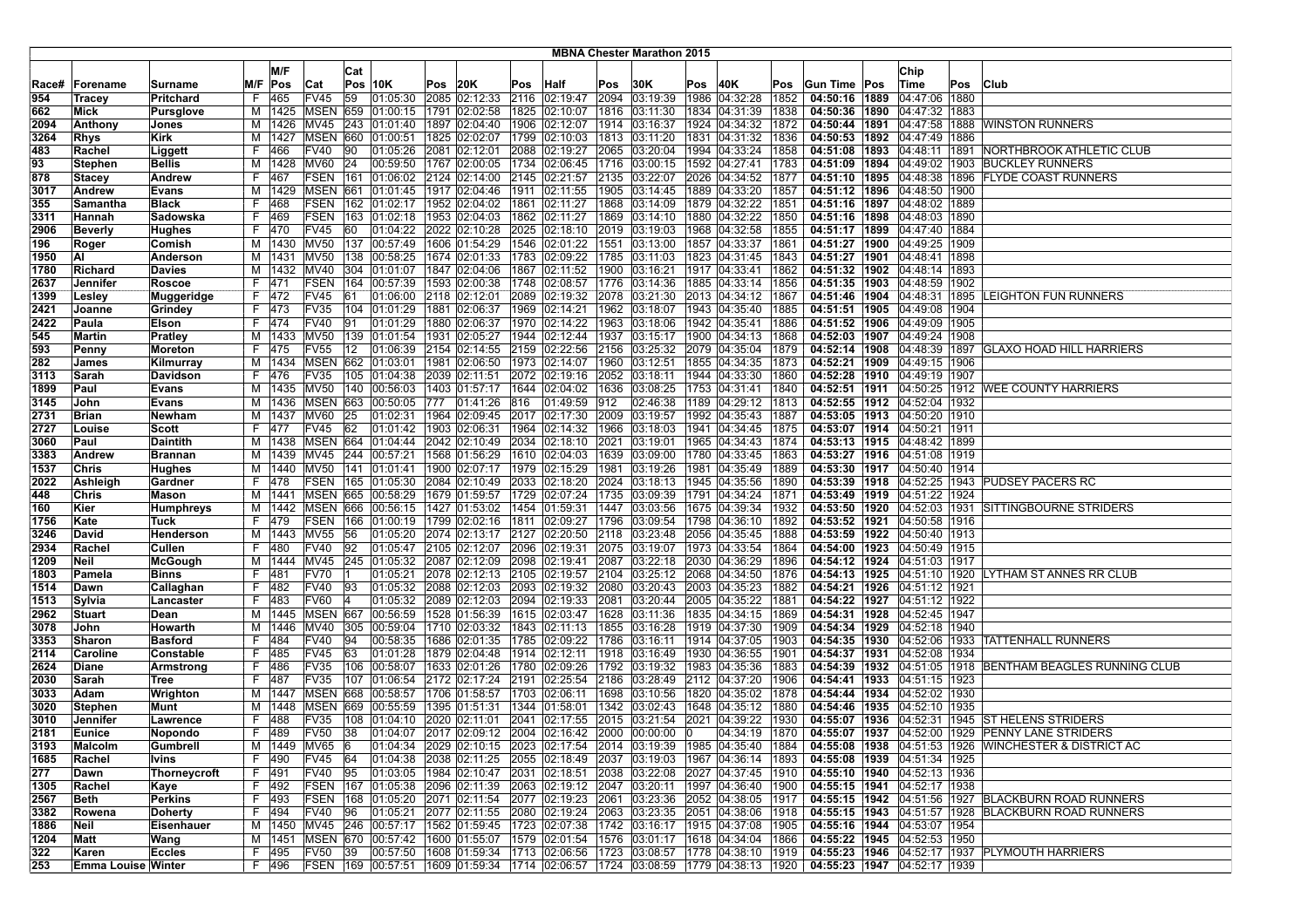|       |               |                  |    |                 |             |     |                                      |     |               |          |                                           |      | <b>MBNA Chester Marathon 2015</b> |     |                                                                                                    |      |                                   |      |                                   |      |                                                         |
|-------|---------------|------------------|----|-----------------|-------------|-----|--------------------------------------|-----|---------------|----------|-------------------------------------------|------|-----------------------------------|-----|----------------------------------------------------------------------------------------------------|------|-----------------------------------|------|-----------------------------------|------|---------------------------------------------------------|
|       |               |                  |    |                 |             |     |                                      |     |               |          |                                           |      |                                   |     |                                                                                                    |      |                                   |      |                                   |      |                                                         |
|       |               |                  |    | M/F             |             | Cat |                                      |     |               |          |                                           |      |                                   |     |                                                                                                    |      |                                   |      | Chip                              |      |                                                         |
| Race# | Forename      | Surname          |    | $M/F$ Pos       | Cat         |     | <b>Pos 10K</b>                       | Pos | 20K           | Pos Half |                                           | Pos  | 30K                               | Pos | 40K                                                                                                | Pos  | <b>Gun Time Pos</b>               |      | Time                              | Pos  | Club                                                    |
| 951   | Robert        | <b>Astley</b>    | м  | 1452            | MV45        |     | 247 01:03:18                         |     | 1992 02:11:53 |          | 2074 02:19:05                             | 2043 | 03:22:59                          |     | 2040 04:36:30                                                                                      | 1897 | 04:55:30                          | 1948 |                                   |      | 04:52:24 1941 PENNY LANE STRIDERS                       |
| 952   | Joanne        | Sutherland       |    | F 497           | FV40        | 97  | 01:03:18                             |     | 1993 02:11:57 |          | 2085 02:19:18                             | 2055 |                                   |     | 03:23:01 2041 04:36:38                                                                             | 1898 | 04:55:31   1949                   |      |                                   |      | 04:52:24   1942   PENNY LANE STRIDERS                   |
| 2092  | Thomas        | Wright           | М  | 1453            | <b>MSEN</b> | 671 | 01:01:05                             |     | 1840 02:01:49 |          | 1789 02:08:43                             | 1769 |                                   |     | 03:10:55  1819  04:37:24                                                                           | 1908 | 04:55:33 1950                     |      | 04:53:25 1959                     |      |                                                         |
| 2036  | Margaret      | Hodges           | F. | 498             | <b>FV55</b> | 13  | 01:00:13                             |     | 1788 02:02:45 |          | 1821 02:10:53                             | 1841 | $\sqrt{03:15:50}$                 |     | 1909 04:35:57                                                                                      | 1891 | 04:55:38 1951                     |      | 04:52:39 1946                     |      |                                                         |
| 1707  | Elizabeth     | Allison          | F. | 499             | <b>FV50</b> | 40  | 00:59:47                             |     | 1759 02:03:15 |          | 1836 02:10:50                             | 1837 | 03:13:37                          |     | 1866 04:38:42                                                                                      | 1927 |                                   |      |                                   |      | 04:55:45 1952 04:53:37 1961 TRAWDEN ATHLETIC CLUB       |
| 1442  | Stewart       | Williams         |    | M   1454   MV40 |             |     | 306 00:59:35                         |     | 1740 02:00:51 |          | 1756 02:09:28                             | 1797 | 03:14:21                          |     | 1881 04:36:55                                                                                      | 1902 |                                   |      | 04:55:57   1953   04:52:56   1951 |      |                                                         |
| 1211  | Shaun         | Jervis           |    | M   1455   MSEN |             |     | 672 00:59:46                         |     | 1757 02:01:10 |          | 1769 02:09:13                             | 1781 | 03:15:07                          |     | 1899 04:37:07                                                                                      | 1904 |                                   |      | 04:56:01   1954   04:52:29   1944 |      |                                                         |
| 359   | Tamlyn        | Embley           | F. | 500             | FV35        |     | 109 01:00:26                         |     | 1811 02:03:32 |          | 1844 02:10:53                             | 1842 |                                   |     | 03:14:46   1890   04:38:26                                                                         | 1925 | 04:56:09 1955                     |      | 04:53:45 1963                     |      |                                                         |
| 1943  | Nicola        | Ryan             | F. | 501             | <b>FSEN</b> |     | 170 01:01:44                         |     | 1915 02:03:35 |          | 1845 02:10:43                             | 1831 |                                   |     | 03:14:32 1883 04:36:18                                                                             | 1894 | 04:56:12 1956                     |      | 04:52:48                          | 1948 |                                                         |
| 2008  | Stephen       | Ryan             |    | M   1456   MSEN |             |     | 673 01:01:46                         |     | 1922 02:03:35 |          | 1846 02:10:43                             | 1832 |                                   |     | 03:14:35 1884 04:36:19                                                                             | 1895 | 04:56:13 1957                     |      | 04:52:49 1949                     |      |                                                         |
| 2158  | <b>Robert</b> | Farley           |    |                 |             |     | M  1457   MSEN   674   01:04:28      |     | 2025 02:11:15 |          | 2049 02:18:56                             |      |                                   |     | 2039 03:21:13 2010 04:39:24                                                                        | 1931 |                                   |      |                                   |      | 04:56:16   1958   04:53:03   1953   PENNY LANE STRIDERS |
| 562   | Marietjie     | Airey            | F. | 502             | FV55        | 14  | 01:02:58                             |     | 1980 02:07:21 |          | 1983 02:15:07                             | 1978 | 03:18:31                          |     | 1950 04:36:38                                                                                      | 1899 | 04:56:22 1959 04:53:51 1966       |      |                                   |      |                                                         |
| 1144  | Paul          | Hopewell         |    | M   1458   MV40 |             |     | 307 01:01:19                         |     | 1869 02:05:51 |          | 1954 02:13:32                             | 1951 |                                   |     | 03:18:28   1948   04:38:25                                                                         | 1924 |                                   |      | 04:56:22   1960   04:53:22   1958 |      |                                                         |
| 900   | Toby          | <b>Brazier</b>   | м  |                 | 1459 MSEN   |     | 675 01:06:43                         |     | 2161 02:14:34 |          | 2153 02:22:09                             | 2140 | 03:23:28                          |     | 2048 04:37:21                                                                                      | 1907 | 04:56:23 1961 04:52:58            |      |                                   | 1952 |                                                         |
| 2608  | Olivia        | <b>Bartley</b>   | F. | 503             | FV35        |     | 110 01:02:04                         |     | 1940 02:06:51 |          | 1974 02:14:55                             | 1972 |                                   |     | 03:19:26  1982  04:38:29                                                                           | 1926 | 04:56:30 1962                     |      | 04:53:37 1960                     |      |                                                         |
| 3075  | Lynne         | Thumpston        | F. | 504             | FV55        | 15  | 01:07:48                             |     | 2208 02:19:40 |          | 2225 02:27:26                             |      | 2213 03:31:06 2145 04:40:51       |     |                                                                                                    | 1943 | 04:56:43 1963                     |      |                                   |      | 04:53:18 1955 YEOVIL TOWN RRC                           |
| 1044  | Andrew        | Gaunt            |    | M   1460   MV50 |             |     | 142 01:00:15                         |     | 1790 02:02:07 |          | 1798 02:10:37                             |      |                                   |     | 1830  03:17:29  1935 04:38:03                                                                      | 1916 |                                   |      | 04:56:45   1964   04:53:47   1964 |      |                                                         |
| 2887  | Lucy          | <b>Broughton</b> | F. | 505             | <b>FV45</b> | 65  | 01:06:35 2152 02:14:59               |     |               |          | 2161 02:22:50                             |      | 2154 03:25:14 2069 04:38:21       |     |                                                                                                    | 1923 | 04:56:51 1965 04:53:22 1957       |      |                                   |      |                                                         |
| 2886  | Paul          | <b>Broughton</b> |    | M   1461   MV45 |             |     | 248 01:06:32 2150 02:14:58           |     |               |          | 2160 02:22:47                             | 2151 | 03:25:11                          |     | 2067 04:38:19                                                                                      | 1922 | 04:56:51   1966                   |      | 04:53:20 1956                     |      |                                                         |
| 486   | Mathew        | <b>Williams</b>  |    | M   1462   MV40 |             |     | 308 00:57:42                         |     | 1599 02:00:55 |          | 1758 02:08:39                             | 1768 |                                   |     | 03:14:52 1893 04:37:50                                                                             | 1914 |                                   |      | 04:56:54 1967 04:55:09 1969       |      |                                                         |
| 1563  | David         | <b>Evans</b>     |    | M   1463   MV50 |             |     | 143 01:06:41                         |     | 2157 02:14:30 |          | 2152 02:22:05                             | 2138 |                                   |     | 03:23:56 2057 04:37:53                                                                             | 1915 | 04:57:09 1968 04:53:40            |      |                                   | 1962 |                                                         |
| 449   | Callum        | <b>Beckett</b>   | м  |                 | 1464 MSEN   |     | 676 01:02:25                         |     | 1960 02:05:38 |          | 1951 02:13:36                             | 1953 |                                   |     | 03:21:31 2014 04:39:13                                                                             | 1928 | 04:57:12 1969                     |      | 04:53:48                          | 1965 |                                                         |
| 1865  | Claire        | <b>Hopkins</b>   | F. | 1506            |             |     | FSEN 171 01:01:04                    |     | 1836 02:10:37 |          | 2029 02:18:58                             |      |                                   |     | 2040 03:23:18 2045 04:40:22                                                                        | 1935 | 04:57:37 1970 04:55:26            |      |                                   | 1974 |                                                         |
| 686   | Greg          | Hammond          |    |                 |             |     | M  1465   MSEN   677   01:01:50      |     | 1927 02:06:23 |          | 1960 02:14:02                             |      |                                   |     | 1959 03:15:49 1908 04:40:27                                                                        | 1936 | 04:57:39 1971 04:54:37 1968       |      |                                   |      |                                                         |
| 1285  | Jez           | Clay             |    |                 |             |     | M   1466   MSEN   678   01:07:19     |     | 2179 02:14:20 |          | 2149 02:21:53                             |      | 2134  03:22:19  2031  04:39:54    |     |                                                                                                    | 1933 |                                   |      | 04:57:41   1972   04:54:14   1967 |      |                                                         |
| 579   | Garry         | Vernon           |    | M   1467   MV45 |             |     | 249 01:00:23                         |     | 1807 02:03:41 |          | 1848 02:11:05                             | 1849 |                                   |     | 03:19:00 1964 04:42:12                                                                             | 1962 |                                   |      |                                   |      | 04:57:48 1973 04:55:19 1970 FETCH EVERYONE              |
| 2304  | Katherine     | Speirs           | F. | 1507            |             |     | FSEN 172 01:01:20                    |     | 1871 02:03:03 |          | 1826 02:09:56                             | 1807 |                                   |     | 03:09:42  1796  04:37:47                                                                           | 1911 |                                   |      | 04:58:11   1974   04:55:22   1972 |      |                                                         |
| 2303  | Angus         | <b>Speirs</b>    |    | M   1468   MSEN |             |     | 679 01:01:22                         |     | 1874 02:03:04 |          | 1828 02:09:56                             | 1809 |                                   |     | 03:09:42 1795 04:37:48                                                                             | 1912 | 04:58:12 1975 04:55:24            |      |                                   | 1973 |                                                         |
| 2039  | Paul          | Conning          | М  |                 |             |     | 1469   MSEN   680   00:58:24         |     | 1672 01:59:01 |          | 1704 02:07:11                             | 1730 |                                   |     | 03:16:20   1916   04:39:15                                                                         | 1929 |                                   |      | 04:58:19   1976   04:55:30   1975 |      |                                                         |
| 3295  | Mark          | Pearson          |    |                 |             |     | M  1470   MSEN   681   01:02:06      |     | 1944 02:05:23 |          | 1941 02:12:47                             |      |                                   |     | 1938  03:18:42  1953  04:40:19                                                                     | 1934 | 04:58:58   1977   04:56:15   1977 |      |                                   |      |                                                         |
| 930   | Andrew        | Lloyd            |    |                 |             |     | M  1471  MSEN  682  01:06:48         |     | 2170 02:13:08 |          | 2126 02:20:51                             |      | 2120 03:25:01                     |     | 2065 04:41:30                                                                                      | 1950 |                                   |      | 04:59:08 1978 04:55:21 1971       |      |                                                         |
| 255   | Colin         | Gill             |    | M   1472   MV65 |             |     | 01:04:53                             |     | 2047 02:13:41 |          | 2136 02:21:36                             | 2126 | 03:24:47 2063 04:40:38            |     |                                                                                                    | 1938 |                                   |      |                                   |      | 04:59:11   1979   04:56:04   1976   TEAM COCO           |
| 1032  | Gareth        | Armstrong        |    |                 |             |     | M   1473   MSEN   683   00:57:54     |     | 1617 01:57:30 |          | 1656 02:04:26                             | 1653 |                                   |     | 03:08:46  1772  04:41:36                                                                           | 1954 |                                   |      | 04:59:16   1980   04:56:40   1982 |      |                                                         |
| 792   | Alan          | Cooper           |    | M   1474   MV65 |             |     | 00:58:19                             |     | 1663 01:59:33 |          | 1712 02:07:07                             | 1725 |                                   |     | 03:09:38  1790  04:37:49                                                                           | 1913 | 04:59:24 1981                     |      | 04:57:04                          | 1984 |                                                         |
| 654   | Emily         | <b>Evans</b>     | F  | 508             | <b>FSEN</b> |     | 173 01:01:04                         |     | 1834 02:03:48 |          | 1853 02:11:16                             | 1857 |                                   |     | 03:17:05  1931  04:40:47                                                                           | 1942 | 04:59:40   1982   04:56:39        |      |                                   | 1981 |                                                         |
| 3281  | Sharon        | McDonagh         | F. | 509             | FV45        | 66  | 01:09:35                             |     | 2242 02:20:24 |          | 2242 02:28:14 2230 03:29:52 2126 04:41:33 |      |                                   |     |                                                                                                    | 1952 | 04:59:58 1983 04:56:36 1980       |      |                                   |      |                                                         |
| 3280  | Tom           | <b>McDonagh</b>  |    | M   1475   MV50 |             |     | 144 01:09:36                         |     | 2244 02:20:24 |          | 2241 02:28:14                             |      |                                   |     | 2229 03:29:52 2127 04:41:32                                                                        | 1951 | 04:59:58   1984   04:56:36   1979 |      |                                   |      |                                                         |
| 2821  | Carol         | Culley           |    | F 510           | FV60        |     | 01:06:26                             |     | 2148 02:12:37 |          | 2117 02:20:16                             | 2111 | 03:24:21                          |     | 2059 04:41:33                                                                                      | 1953 | 05:00:00 1985                     |      |                                   |      | 04:57:13 1987 HAYLE RUNNERS                             |
| 1355  | Tori          | <b>Jeffery</b>   |    | F 511           | <b>FSEN</b> |     | 174 01:05:34                         |     | 2091 02:13:23 |          | 2129 02:21:25                             | 2123 | 03:25:26                          |     | 2076 04:41:24                                                                                      | 1948 | 05:00:06                          | 1986 |                                   |      | 04:56:23 1978 EAST HULL HARRIERS & AC                   |
| 1037  | Sylvia        | Gittins          | F. | 512             | <b>FV65</b> |     | 01:05:20                             |     | 2073 02:12:13 |          | 2104 02:19:57                             | 2103 | 03:25:21                          |     | 2075 04:40:46                                                                                      | 1941 |                                   |      | 05:00:10 1987 04:57:07 1985 LSA   |      |                                                         |
| 2708  | Pamela        | Hardman          |    | 513             | <b>FV55</b> | 16  | 01:05:18                             |     | 2067 02:12:09 |          | 2097 02:19:56                             |      |                                   |     | 2102 03:25:17 2071 04:40:45                                                                        | 1940 | 05:00:11                          | 1988 |                                   |      | 04:57:08   1986   LYTHAM ST ANNES RR CLUB               |
| 3278  | Nicky         | <b>Matthews</b>  |    | F 1514          | FV50        | 41  | 01:08:41                             |     | 2227 02:19:39 |          | 2224 02:27:35                             | 2217 |                                   |     | 03:30:46 2138 04:41:53                                                                             | 1960 |                                   |      | 05:00:30   1989   04:57:00   1983 |      |                                                         |
| 2055  | Marc          | Isaacs           |    |                 |             |     | M  1476   MSEN   684   01:03:28      |     | 1999 02:07:11 |          | 1976 02:14:36                             |      |                                   |     | 1968  03:14:55  1896  04:40:53                                                                     | 1944 |                                   |      | 05:00:41   1990   04:57:42   1989 |      |                                                         |
| 813   | Jonathan      | Drake            |    |                 |             |     | M  1477   MSEN   685   01:06:02      |     | 2125 02:11:56 |          | 2081 02:19:29                             | 2070 | 03:21:51                          |     | 2019 04:42:14                                                                                      | 1963 |                                   |      | 05:00:43 1991 04:57:32 1988       |      |                                                         |
| 2607  | <b>Robert</b> | Wilson           |    | M   1478   MV45 |             |     | 250 01:06:41                         |     | 2156 02:14:50 |          | 2157 02:22:25                             | 2145 | 03:23:44                          |     | 2055 04:41:07                                                                                      | 1946 | 05:01:06                          |      | 1992 04:57:58                     | 1993 |                                                         |
| 2722  | Michael       | <b>Bolton</b>    |    | M   1479   MV50 |             |     | 145 01:00:25                         |     | 1810 02:05:26 |          | 1943 02:12:29                             | 1931 | 03:13:43                          |     | 1869  04:40:38                                                                                     | 1939 | 05:01:10   1993   04:58:18        |      |                                   | 2001 |                                                         |
| 546   | Ruth          | <b>Benzimra</b>  | F. | 515             | <b>FV50</b> | 42  | 01:03:33                             |     | 2000 02:11:20 |          | 2052 02:20:06                             | 2107 |                                   |     | 03:26:18 2085 04:42:58                                                                             | 1968 | 05:01:13 1994                     |      | 04:58:04                          |      | 1995   100 MARATHON CLUB                                |
| 2952  | Georgina      | Price            | F. | 516             | <b>FSEN</b> |     | 175  01:06:10  2136 02:12:55         |     |               |          | 2123 02:20:40                             | 2116 |                                   |     | 03:25:59 2082 04:44:40                                                                             | 1999 | 05:01:14 1995                     |      | 04:58:04 1996                     |      |                                                         |
| 125   | Linda         | Grover           |    | F   517         | <b>FV45</b> | 67  | 01:06:24 2145 02:13:51               |     |               |          |                                           |      |                                   |     | 2142 02:21:34 2125 03:24:23 2060 04:41:23                                                          | 1947 | 05:01:17   1996   04:57:55   1992 |      |                                   |      |                                                         |
| 326   | Mike          | McCabe           |    |                 |             |     |                                      |     |               |          |                                           |      |                                   |     | M  1480  MSEN  686  01:07:44  2202  02:20:21  2239  02:29:00  2237  03:34:32  2176  04:43:47  1980 |      | 05:01:19   1997   04:58:01   1994 |      |                                   |      |                                                         |
| 848   | Kieran        | Jones            |    |                 |             |     |                                      |     |               |          |                                           |      |                                   |     | M  1481  MSEN  687  00:56:26  1454  01:53:07  1464  01:59:45  1476  02:58:16  1544  04:44:33  1997 |      | 05:01:19 1998 04:59:32 2024       |      |                                   |      |                                                         |
| 1627  | Stephen       | Robinson         |    |                 |             |     |                                      |     |               |          |                                           |      |                                   |     | M  1482  MSEN  688  01:00:52  1827  02:01:48  1788  02:09:26  1793  03:14:53  1894  04:41:49  1957 |      | 05:01:21   1999   04:57:44   1990 |      |                                   |      |                                                         |
| 1188  | Rachelle      | Smith            |    | F 518           | FV35        |     |                                      |     |               |          |                                           |      |                                   |     | 111 01:03:34 2001 02:08:48 1998 02:16:37 1996 03:21:28 2012 04:43:15 1972                          |      |                                   |      |                                   |      | 05:01:25 2000 04:58:13 1997 BARNSLEY HARRIERS           |
| 1880  | Tracey        | Sims             |    | F 519           | FV45        | 68  | 01:09:46 2248 02:19:33 2218 02:27:21 |     |               |          |                                           |      |                                   |     | 2209 03:29:16 2119 04:43:12                                                                        | 1971 |                                   |      |                                   |      | 05:01:27 2001 04:57:53 1991 HERMITAGE HARRIERS          |
| 3114  | Louise        | Simpson          |    | F 520           |             |     |                                      |     |               |          |                                           |      |                                   |     | FSEN 176 01:06:04 2129 02:13:39 2134 02:22:33 2146 03:31:04 2143 04:42:36 1966                     |      |                                   |      |                                   |      | 05:01:30 2002 04:58:16 1998 SOUTHEND                    |
| 3126  | Mike          | Leatherbarrow    |    |                 |             |     |                                      |     |               |          |                                           |      |                                   |     | M  1483  MV40  309  01:06:04  2131  02:13:40  2135  02:22:33  2147  03:31:04  2144  04:42:31  1965 |      |                                   |      |                                   |      | 05:01:30 2003 04:58:16 1999 SOUTHPORT WATERLOO AC       |
| 2868  | Imogen        | <b>Harley</b>    |    | F  521          |             |     |                                      |     |               |          |                                           |      |                                   |     | FSEN 177 01:02:55 1979 02:09:32 2014 02:17:54 2013 03:23:10 2044 04:44:33 1996                     |      |                                   |      | 05:01:32 2004 04:58:21 2002       |      |                                                         |
| 3294  | Zenek         | Osnovianenko     |    |                 |             |     |                                      |     |               |          |                                           |      |                                   |     | M  1484  MV45  251  01:00:11  1786  02:02:45  1820  02:10:02  1812  03:09:42  1794  04:41:50  1959 |      | 05:01:35 2005 04:59:01 2014       |      |                                   |      |                                                         |
| 727   | Robert        | McDiarmid        |    |                 |             |     |                                      |     |               |          |                                           |      |                                   |     | M  1485  MSEN  689  01:04:45  2044  02:12:19  2109  02:19:44  2088  03:20:33  2002  04:41:24  1949 |      | 05:01:36 2006 04:58:36 2011       |      |                                   |      |                                                         |
|       |               |                  |    |                 |             |     |                                      |     |               |          |                                           |      |                                   |     |                                                                                                    |      |                                   |      |                                   |      |                                                         |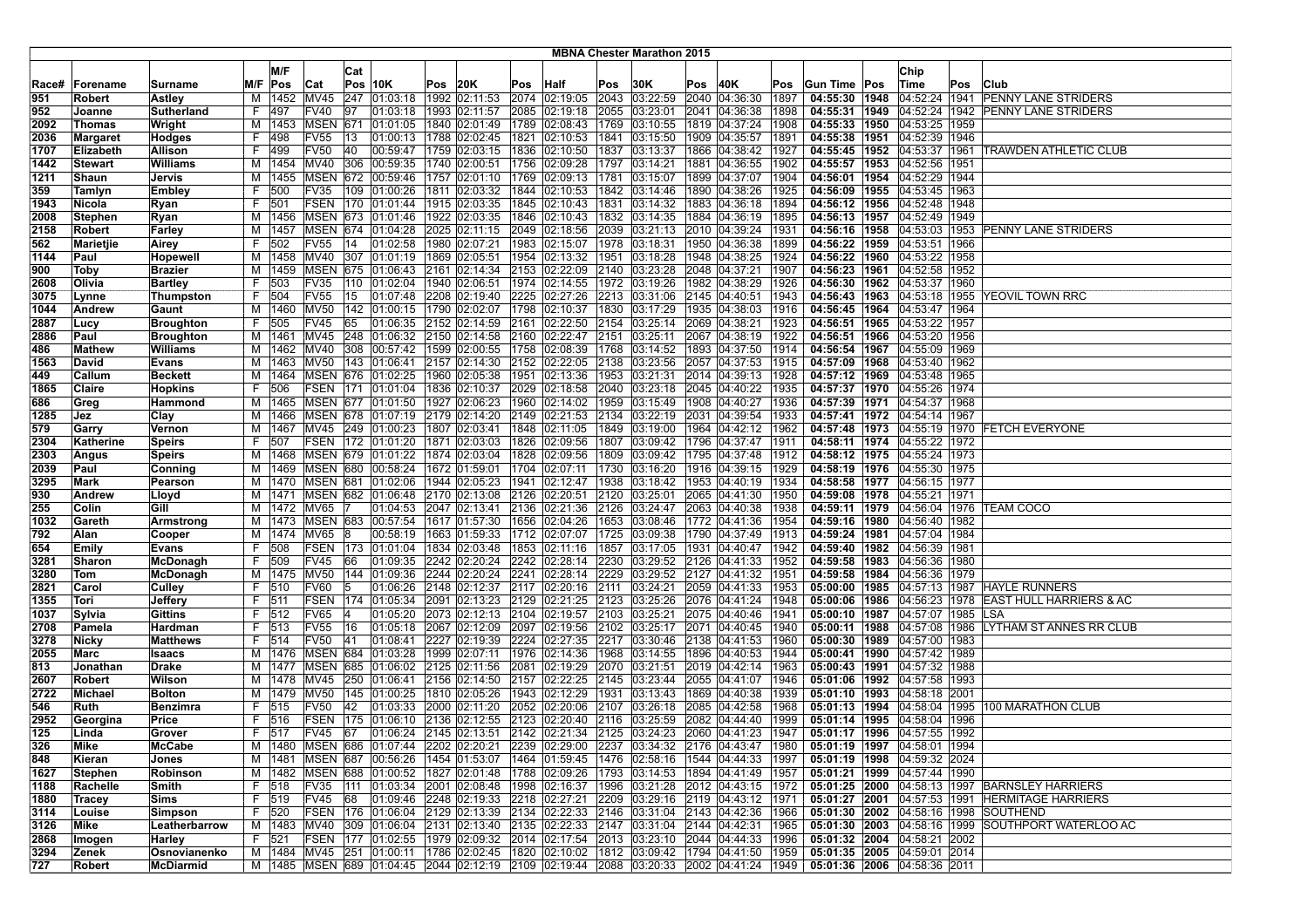|              |                  |                        |        |              |                         |     |                                                                                                    |      |                             |                                                              |              | <b>MBNA Chester Marathon 2015</b>            |     |                                                                         |              |                                                            |                             |     |                                                     |
|--------------|------------------|------------------------|--------|--------------|-------------------------|-----|----------------------------------------------------------------------------------------------------|------|-----------------------------|--------------------------------------------------------------|--------------|----------------------------------------------|-----|-------------------------------------------------------------------------|--------------|------------------------------------------------------------|-----------------------------|-----|-----------------------------------------------------|
|              |                  |                        |        | M/F          |                         |     |                                                                                                    |      |                             |                                                              |              |                                              |     |                                                                         |              |                                                            |                             |     |                                                     |
|              |                  |                        |        |              |                         | Cat |                                                                                                    |      |                             |                                                              |              |                                              |     |                                                                         |              |                                                            | Chip                        |     |                                                     |
| Race#        | Forename         | Surname                |        | M/F Pos      | Cat                     |     | Pos 10K                                                                                            | Pos  | 20K                         | Pos Half                                                     | Pos          | 30K                                          | Pos | 40K                                                                     | Pos          | Gun Time Pos                                               | Time                        | Pos | <b>Club</b>                                         |
| 812          | Andrew           | Ruscoe-Icke            | M      | 1486         | <b>MV50</b>             |     | 146 01:04:10                                                                                       |      | 2019 02:10:08               | 2021 02:18:16                                                | 2023         | 03:22:03                                     |     | 2022 04:42:08                                                           | 1961         | 05:01:36 2007                                              | 04:58:32 2007               |     |                                                     |
| 1348         | Michaela         | Keane                  | F.     | 522          | FSEN                    |     | 178  01:02:32  1967  02:12:14  2106  02:20:26                                                      |      |                             |                                                              | 2114         | 03:25:26                                     |     | 2077 04:43:33                                                           | 1976         | 05:01:38 2008 04:58:35 2010                                |                             |     |                                                     |
| 1347         | Shaun            | Wake                   | M      | 1487         | <b>MSEN</b>             | 690 | 01:02:31                                                                                           | 1966 |                             | 02:04:55  1919  02:12:08                                     | 1915         | 03:13:55                                     |     | 1876 04:43:32                                                           | 1975         |                                                            | 05:01:38 2009 04:58:35 2009 |     |                                                     |
| 591          | Daniel           | Hall                   | м      | 1488         | <b>MSEN</b>             | 691 | 01:05:57                                                                                           |      | 2113 02:12:02 2091 02:19:31 |                                                              | 2076         | 03:20:43                                     |     | 2004 04:42:20                                                           | 1964         | 05:01:39 2010 04:58:18 2000                                |                             |     |                                                     |
| 2262         | Malc             | Smith                  | M      |              |                         |     | 1489  MV50  147  01:06:10  2137  02:12:40  2118  02:19:56                                          |      |                             |                                                              | 2101         | 03:24:39                                     |     | 2062 04:41:49                                                           | 1958         |                                                            |                             |     | 05:01:45 2011 04:58:22 2003 ALMOST ATHLETES         |
| 941          | Hilary           | Hall                   | F.     | 523          |                         |     | FSEN 179 01:05:00                                                                                  |      |                             | 2051 02:11:15 2050 02:19:08                                  | 2044         | 03:26:27                                     |     | 2091 04:43:59                                                           | 1986         |                                                            | 05:01:45 2012 04:58:33 2008 |     |                                                     |
| 639          | Tom              | <b>Murray</b>          | м      |              | 1490 MV55               | 57  | 01:01:21                                                                                           |      |                             | 1872 02:04:29   1886 02:11:52                                | 1901         | 03:14:58                                     |     | 1897 04:40:57                                                           | 1945         |                                                            | 05:01:51 2013 04:59:06 2015 |     |                                                     |
| 2987         | Lee              | Davies                 | м      | 1491         |                         |     | MSEN 692 00:56:26                                                                                  |      |                             | 1453  01:53:06  1462  01:59:44                               | 1470         | 02:58:15                                     |     | 1543 04:44:33                                                           | 1995         | 05:01:58 2014 05:00:10 2029                                |                             |     |                                                     |
| 1824         | Fiona            | Murray                 | F      | 524          | FSEN                    | 180 | 01:04:40                                                                                           |      | 2041 02:11:22               | 2053 02:19:11                                                | 2046         | 03:26:20                                     |     | 2088 04:44:21                                                           | 1993         |                                                            | 05:02:04 2015 04:58:41 2012 |     |                                                     |
| 1639         | Alex             | Metcalfe               | M      |              | 1492 MV40               |     | 310 00:54:15                                                                                       |      |                             | 1227 01:52:04   1378 01:58:44                                | 1380         | 03:31:32                                     |     | 2152 04:48:03                                                           | 2035         | 05:02:12 2016 05:01:05 2038                                |                             |     |                                                     |
| 2204         | Leanne           | Morgan-Hillam          | F      | 525          | FV35                    |     | 112  01:06:22  2144  02:14:55  2158  00:00:00                                                      |      |                             |                                                              |              |                                              |     | 03:29:05 2113 04:43:57                                                  | 1985         | 05:02:14 2017 04:59:16 2017                                |                             |     |                                                     |
| 1867         | Emma             | Waters                 | F.     | 526          | <b>FV40</b>             | 98  | 01:07:30 2190 02:19:24 2217 02:27:11                                                               |      |                             |                                                              |              | 2203 03:30:31                                |     | 2136 04:43:55                                                           | 1984         | 05:02:14 2018 04:58:30 2004                                |                             |     |                                                     |
| 3133         | Rachel           | <b>Beddows</b>         | F.     | 527          | FV40                    | 99  |                                                                                                    |      |                             | 01:07:30 2187 02:19:21 2208 02:27:09                         | 2201         | 03:30:47                                     |     | 2139 04:43:45                                                           | 1978         |                                                            |                             |     | 05:02:15 2019 04:58:31 2005 ELLESMERE PORT RC       |
| 1222         | Sue              | Ledsom                 | F.     | 528          | FV45                    | 69  | 01:07:29                                                                                           |      | 2186 02:19:21               | 2210 02:27:08                                                | 2200         | 03:30:48                                     |     | 2141 04:43:46                                                           | 1979         |                                                            | 05:02:15 2020 04:58:31 2006 |     | <b>ELLESMERE PORT RC</b>                            |
| 1281         | Johnny           | Wild                   | M      | 1493         | MV <sub>55</sub>        | 58  |                                                                                                    |      |                             | 01:06:40 2155 02:14:49 2156 02:22:25                         | 2143         | 03:23:44                                     |     | 2054 04:43:29                                                           | 1974         |                                                            | 05:02:26 2021 04:59:17 2020 |     | LYTHAM ST ANNES RR CLUB                             |
| 1715         | Justine          | Carpenter              | F.     | 529          |                         |     | FSEN   181   01:01:03                                                                              |      | 1833 02:06:31               | 1965 02:15:01                                                | 1974         | 03:23:25                                     |     | 2047 04:45:01                                                           | 2004         | 05:02:26 2022 05:00:53 2035                                |                             |     |                                                     |
| 1966         | Nina             | Esmund                 | F.     | 530          | <b>FV40</b>             |     | 100   01:06:45   2164   02:14:35   2154   02:22:10                                                 |      |                             |                                                              | 2141         | 03:23:57                                     |     | 2058 04:43:18                                                           | 1973         | 05:02:28 2023 04:59:17 2019                                |                             |     |                                                     |
| 3077         | <b>Stephen</b>   | Lloyd                  |        | M   1494     |                         |     | MSEN 693 01:06:52 2171 02:11:50 2070 02:19:16                                                      |      |                             |                                                              | 2051         | 03:22:32                                     |     | 2032 04:43:02                                                           | 1969         | 05:02:30 2024 04:58:58 2013                                |                             |     |                                                     |
| 1775         | helen            | sammons                | F.     | 531          | <b>FV40</b>             | 101 | 00:00:00                                                                                           |      | 00:00:00 0                  | 00:00:00                                                     |              | 03:26:24                                     |     | 2089 04:47:41                                                           | 2026         |                                                            | 05:02:32 2025 00:00:00 0    |     |                                                     |
| 1728         | Michael          | <b>Edwards</b>         | M      | 1495         | <b>MSEN</b>             | 694 | 00:58:30   1681   01:59:21   1706   02:08:44                                                       |      |                             |                                                              | 1771         | 03:29:57                                     |     | 2128 04:44:43                                                           | 2000         |                                                            | 05:02:32 2026 05:00:36 2032 |     |                                                     |
| 1776         | Sally            | Haycock                | F.     | 532          | FV40                    |     | 102 01:05:57 2114 02:12:02 2090 02:19:29                                                           |      |                             |                                                              | 2069         | 03:23:10                                     |     | 2043 04:44:25                                                           | 1994         | 05:02:33 2027 04:59:17 2018                                |                             |     |                                                     |
| 201          | Peter            | Weatherhead            | M      | 1496         | <b>MV55</b>             | 59  | 01:03:06                                                                                           |      |                             | 1985 02:09:54 2019 02:17:32                                  | 2011         | 03:20:24                                     |     | 1999 04:43:53                                                           | 1983         | 05:02:36 2028 04:59:50 2027                                |                             |     |                                                     |
| 2796         | Radoslav         | Ivanchev               | М      | 1497         | <b>MSEN 695</b>         |     | 00:58:23                                                                                           |      |                             | 1671  02:01:34  1784  02:09:40                               | 1801         | 03:19:06                                     |     | 1971 04:45:44                                                           | 2010         | 05:02:45 2029 05:00:43 2033                                |                             |     |                                                     |
| 1053         | Phil             | Duckworth              | M      |              |                         |     | 1498   MSEN   696   01:05:10   2060   02:10:42   2030   02:18:02                                   |      |                             |                                                              | 2016         | 03:22:06                                     |     | 2024 04:45:10                                                           | 2005         | 05:02:47 2030 04:59:37 2025                                |                             |     |                                                     |
| 99           | Alison           | Morton                 | F.     | 533          |                         |     | FSEN 182 01:08:44                                                                                  |      |                             | 2231 02:19:40 2226 02:27:25                                  |              | 2212 03:30:48                                |     | 2140 04:44:15                                                           | 1991         |                                                            | 05:02:49 2031 04:59:21 2022 |     |                                                     |
| 100          | Gary             | Dixon                  | M      | 1499         | MV50                    |     | 148 01:07:53                                                                                       |      |                             | 2210 02:19:22 2213 02:27:10                                  | 2202         | 03:30:50                                     |     | 2142 04:44:01                                                           | 1987         |                                                            | 05:02:51 2032 04:59:09 2016 |     | 100 MARATHON CLUB                                   |
| 2459         | Mary             | Sinnott                | F.     | 534          | FV35                    | 113 | 01:05:36                                                                                           |      |                             | 2092 02:11:56 2084 02:20:16                                  | 2109         | 03:25:40                                     |     | 2080 04:44:11                                                           | 1990         | 05:02:54 2033 04:59:32 2023                                |                             |     | <b>BIRKENHEAD AC</b>                                |
| 2373         | Kenneth          | <b>Butler</b>          | M<br>F | 1500         | <b>MV70</b>             |     | 01:06:33                                                                                           |      |                             | 2151 02:14:48 2155 02:22:46                                  | 2150         | 03:26:27                                     |     | 2092 04:43:51                                                           | 1981         |                                                            | 05:03:07 2034 04:59:19 2021 |     |                                                     |
| 1015         | Lynnette         | Cassidy                |        | 535          | <b>FV50</b>             | 43  | 01:08:51                                                                                           |      | 2236 02:20:41               | 2245 02:29:01                                                | 2239         | 03:33:58                                     |     | 2167 04:46:02                                                           | 2012         | 05:03:14 2035 04:59:44 2026                                |                             |     |                                                     |
| 3072         | Matthew          | Kearns                 | M      | 1501         |                         |     | MSEN 697 01:07:31                                                                                  |      |                             | 2193 02:12:28 2114 02:20:16                                  |              | 2110 03:25:15 2070 04:44:39<br>1687 03:17:21 |     | 1933 04:45:23                                                           | 1998         |                                                            |                             |     | 05:03:20 2036 05:00:03 2028 LEIGH HARRIERS & AC     |
| 1302         | Sharon           | Wood                   | F.     | 536          | FV40                    |     | 103 00:58:05                                                                                       |      |                             | 1626 01:57:49 1669 02:05:42                                  |              |                                              |     |                                                                         | 2007         |                                                            | 05:03:23 2037 05:00:44 2034 |     |                                                     |
| 1667<br>1990 | Shaun<br>Richard | <b>Bowen</b><br>Parkes | м<br>м | 1502<br>1503 | <b>MSEN 698</b><br>MV40 | 311 | 00:56:58<br> 01:02:20                                                                              |      |                             | 1527 01:56:31 1613 02:03:42                                  | 1623<br>1975 | 03:19:15<br> 03:22:04                        |     | 1977 04:48:26                                                           | 2038<br>1989 | 05:03:25 2038 05:01:29 2041<br>05:03:34 2039 05:00:20 2030 |                             |     |                                                     |
| 774          | Diane            | Hall                   | F      | 537          | <b>FV55</b>             | 17  | 01:07:45                                                                                           |      |                             | 1954 02:07:16   1978 02:15:03<br>2205 02:17:18 2188 02:25:19 | 2181         | 03:28:48                                     |     | 2023 04:44:10<br>2111 04:44:43                                          | 2001         |                                                            | 05:03:59 2040 05:00:30 2031 |     | NEW MARSKE HARRIERS CLUB                            |
| 2365         | Bart             | Wnuk                   | м      | 1504         |                         |     | MSEN 699 00:56:53                                                                                  |      |                             | 1509 01:52:48 1436 01:59:02                                  | 1408         | 02:51:51                                     |     | 1379 04:42:44                                                           | 1967         | 05:04:00 2041 05:02:00 2045                                |                             |     |                                                     |
| 354          | Gavin            | Wright                 | M      |              |                         |     | 1505 MSEN 700 01:03:01                                                                             |      |                             | 1982 02:07:20 1981 02:15:30                                  |              | 1982 03:18:44                                |     | 1954 04:44:57                                                           | 2003         |                                                            | 05:04:11 2042 05:01:23 2040 |     |                                                     |
| 2732         | <b>Charles</b>   | Jarman                 |        |              | M   1506   MV70   4     |     | 01:05:08                                                                                           |      |                             | 2056 02:11:31 2057 02:19:02                                  |              | 2042 03:18:39 1952 04:38:18                  |     |                                                                         | 1921         |                                                            |                             |     | 05:04:12 2043 05:01:01 2036 RUGELEY RUNNERS         |
| 3088         | <b>Bryan</b>     | <b>Davies</b>          | м      |              |                         |     | 1507 MV40 312 01:01:05                                                                             |      |                             | 1838 02:04:42   1909 02:12:24                                | 1927         | 03:19:23                                     |     | 1980 04:44:15                                                           | 1992         |                                                            | 05:04:13 2044 05:01:06 2039 |     |                                                     |
| 235          | Tom              | Jones                  | м      | 1508         | <b>MSEN 701</b>         |     | 01:01:05                                                                                           |      |                             | 1839 02:04:23   1877 02:13:16                                | 1941         | 03:20:53                                     |     | 2006 04:44:08                                                           | 1988         |                                                            | 05:04:26 2045 05:01:03 2037 |     |                                                     |
| 1067         | Alex             | Connell                | м      | 1509         | MV45                    |     | 252 00:54:56                                                                                       |      |                             | 1309 01:50:27  1302 01:57:19                                 | 1305         | 03:00:14                                     |     | 1587 04:43:11                                                           | 1970         |                                                            | 05:04:32 2046 05:01:59 2044 |     |                                                     |
| 1680         | Daniel           | Rockley                | M      | 1510         |                         |     | MSEN 702 01:04:33                                                                                  |      |                             | 2028 02:10:54 2036 02:18:43                                  | 2030         | 03:23:19                                     |     | 2046 04:45:19                                                           | 2006         | 05:04:55 2047 05:01:44 2043                                |                             |     |                                                     |
| 1256         | Kenneth          | Harrison               | M      | 1511         |                         |     | MV45 253 01:04:57                                                                                  |      |                             | 2049 02:09:24 2010 02:17:37                                  |              | 2012 03:22:44                                |     | 2035 04:45:31                                                           | 2008         | 05:04:58 2048 05:01:34 2042                                |                             |     |                                                     |
| 1975         | Keith            | Smith                  | м      |              |                         |     | 1512 MSEN 703 01:00:17                                                                             |      |                             | 1796 02:09:50 2018 02:18:21                                  |              | 2025 03:27:43                                |     | 2101 04:46:40                                                           | 2018         | 05:05:14 2049 05:04:08 2066                                |                             |     |                                                     |
| 742          | Daniel           | <b>Stoker</b>          | м      | 1513         | <b>MSEN 704</b>         |     | 00:58:29                                                                                           |      |                             | 1680 02:01:00 1763 02:10:02                                  | 1811         | 03:19:34                                     |     | 1984 04:45:57                                                           | 2011         |                                                            | 05:05:31 2050 05:03:12 2054 |     |                                                     |
| 1616         | Dawn             | Greenwood              | F.     | 538          | <b>FV50</b>             | 44  | 01:08:11                                                                                           |      |                             | 2213 02:15:46 2173 02:23:14                                  | 2157         | 03:23:30                                     |     | 2049 04:41:45                                                           | 1956         |                                                            | 05:05:33 2051 05:02:38 2048 |     |                                                     |
| 1497         | Sue              | Kennedy                | F.     | 539          | FV55                    | 18  | 01:08:09                                                                                           |      |                             | 2212 02:15:46 2172 02:23:14                                  | 2158         | 03:23:38                                     |     | 2053 04:41:44                                                           | 1955         | 05:05:33 2052 05:02:38 2047                                |                             |     |                                                     |
| 1046         | <b>Beverley</b>  | <b>McGrath</b>         | F.     | 540          | FV45                    | 70  | 01:05:18                                                                                           |      | 2068 02:10:29               | 2026 02:18:45                                                | 2035         | 03:25:18                                     |     | 2073 04:47:20                                                           | 2023         | 05:05:47 2053                                              | 05:02:39 2049               |     |                                                     |
| 3152         | Paul             | Holt                   | M      | 1514         | MV40                    |     | 313 00:56:19 1438 01:54:52 1567 02:02:33                                                           |      |                             |                                                              | 1595         | 03:19:52                                     |     | 1990 04:50:53                                                           | 2046         | 05:06:00 2054 05:04:24 2068                                |                             |     |                                                     |
| 2051         | <b>Robert</b>    | Griggs                 |        |              | M   1515   MV75         |     |                                                                                                    |      |                             |                                                              |              |                                              |     | $ 01:05:39 $ $ 2097 02:10:57 2037 02:18:33 2026 03:18:45 1956 04:43:36$ | 1977         | 05:06:01 2055 05:02:58 2052                                |                             |     |                                                     |
| 167          | Craig            | Bailey                 |        |              |                         |     | M  1516  MSEN  705  01:05:09  2057  02:09:24  2009  02:17:11  2005  03:21:54  2020  04:46:58  2019 |      |                             |                                                              |              |                                              |     |                                                                         |              | 05:06:08 2056 05:02:41 2050                                |                             |     |                                                     |
| 1708         | Aggy             | Meers                  | F.     | 541          |                         |     | FV35  114  01:04:35  2034  02:09:31  2013  02:17:25  2008  03:25:07  2066  04:47:09  2020          |      |                             |                                                              |              |                                              |     |                                                                         |              | 05:06:11 2057 05:02:52 2051                                |                             |     |                                                     |
| 289          | ∣Liz             | Morgan                 | F.     | 542          |                         |     | FSEN   183   01:03:56   2007   02:09:05   2000   02:16:41                                          |      |                             |                                                              |              |                                              |     | 1998 03:16:40 1925 04:43:52 1982                                        |              |                                                            |                             |     | 05:06:12 2058 05:02:35 2046 PEEL ROAD RUNNERS       |
| 3071         | David            | <b>Niblock</b>         | M      |              | 1517 MV55 60            |     | 01:03:42 2002 02:08:50 1999 02:16:27                                                               |      |                             |                                                              |              | 1995 03:21:18                                |     | 2011 04:45:33                                                           | 2009         | 05:06:14 2059 05:03:10 2053                                |                             |     |                                                     |
| 1309         | Graeme           | Richardson             | м      |              |                         |     | 1518   MV45   254   01:01:18   1868   02:02:50   1823   02:10:15                                   |      |                             |                                                              | 1824         |                                              |     | 03:13:48 1873 04:44:55                                                  | 2002         | 05:06:18 2060 05:03:40 2059                                |                             |     |                                                     |
| 797          | Stewart          | Edney                  |        |              |                         |     | M  1519  MV45  255  01:01:12  1859  02:10:18  2024  02:19:29  2067  03:25:56  2081  04:46:15  2013 |      |                             |                                                              |              |                                              |     |                                                                         |              | 05:06:41 2061 05:03:42 2060                                |                             |     |                                                     |
| 1735         | Sophie           | Gilkes                 |        | F 543        |                         |     | FSEN 184 01:01:42 1904 02:10:32 2027 02:19:52 2100 03:26:19 2087 04:46:39 2017                     |      |                             |                                                              |              |                                              |     |                                                                         |              | 05:06:41 2062 05:04:06 2065                                |                             |     |                                                     |
| 895          | Graeme           | Spencer                |        |              |                         |     | M  1520  MV45  256  00:55:45  1370  01:52:18  1389  01:58:48                                       |      |                             |                                                              |              |                                              |     | 1386 02:57:26 1518 04:40:34                                             | 1937         |                                                            |                             |     | 05:06:42 2063 05:04:41 2075 SOUTH CHESHIRE HARRIERS |
| 2618         | Emma             | Mooney                 |        | F 544        |                         |     | FV35  115  01:05:46  2104  02:12:00  2086  02:19:47                                                |      |                             |                                                              | 2095         |                                              |     | 03:28:22 2106 04:47:57                                                  | 2032         | 05:06:45 2064 05:03:18 2055                                |                             |     |                                                     |
| 2225         | Dave             | <b>Bailey</b>          |        | M   1521     |                         |     | MV40 314 01:04:07 2015 02:11:07 2046 02:18:37                                                      |      |                             |                                                              |              |                                              |     | 2028 03:22:52 2039 04:46:30 2015                                        |              | 05:06:49 2065 05:03:30 2056                                |                             |     |                                                     |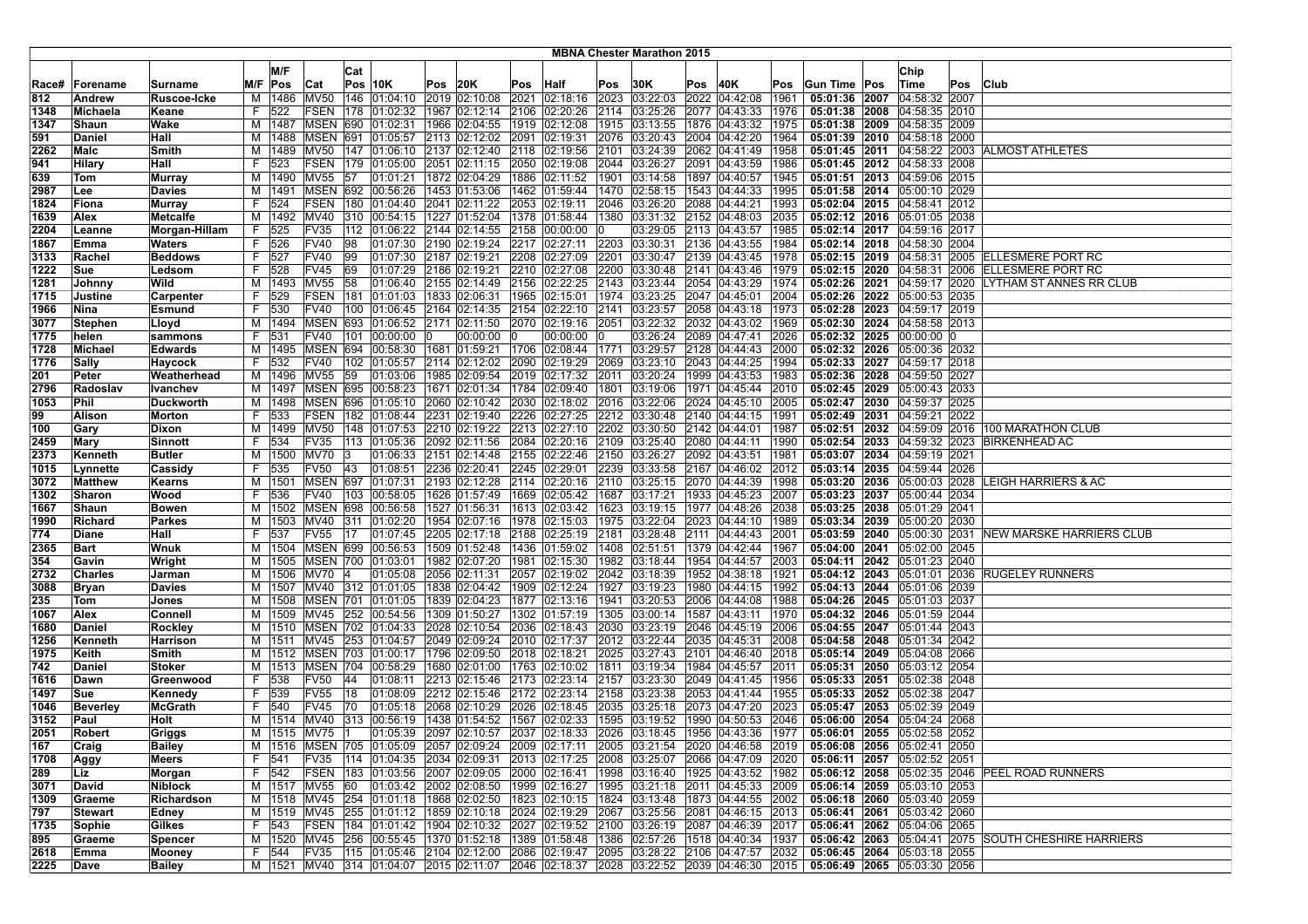|       |                      |                       |    |          |                   |              |                                                                                                    |      |               |                                                    |      | <b>MBNA Chester Marathon 2015</b> |     |                                                                       |      |              |                                |     |                                                   |
|-------|----------------------|-----------------------|----|----------|-------------------|--------------|----------------------------------------------------------------------------------------------------|------|---------------|----------------------------------------------------|------|-----------------------------------|-----|-----------------------------------------------------------------------|------|--------------|--------------------------------|-----|---------------------------------------------------|
|       |                      |                       |    |          |                   |              |                                                                                                    |      |               |                                                    |      |                                   |     |                                                                       |      |              |                                |     |                                                   |
|       |                      |                       |    | M/F      |                   | Cat          |                                                                                                    |      |               |                                                    |      |                                   |     |                                                                       |      |              | Chip                           |     |                                                   |
| Race# | Forename             | Surname               |    | M/F Pos  | Cat               |              | Pos $ 10K $                                                                                        | Pos  | 20K           | Pos Half                                           | Pos  | 30K                               | Pos | 40K                                                                   | Pos  | Gun Time Pos | Time                           | Pos | <b>Club</b>                                       |
| 2465  | Joni                 | Stubbs-Thrush         | F. | 545      | FV35              |              | 116 01:01:07                                                                                       |      | 1845 02:08:23 | 1993 02:16:22                                      | 1992 | 03:22:37                          |     | 2033 04:47:48                                                         | 2030 |              | 05:06:52 2066 05:04:24 2070    |     |                                                   |
| 1862  | Peter                | Morgan                |    |          |                   |              | M   1522   MSEN   706   01:01:07                                                                   |      |               | 1848 02:08:25  1995 02:16:25                       | 1994 | 03:22:41                          |     | 2034 04:47:49                                                         | 2031 |              | 05:06:52 2067 05:04:24 2071    |     |                                                   |
| 2378  | Derek                | <b>Ralphs</b>         | м  | 1523     | MV50              |              | 149 01:04:07                                                                                       | 2016 | 02:11:07      | 2045 02:18:37                                      | 2029 | 03:22:51                          |     | 2036 04:46:31                                                         | 2016 |              | 05:06:54 2068 05:03:36 2057    |     |                                                   |
| 967   | Jo                   | Osmond                | F. | 546      | FSEN              |              | 185 01:03:04                                                                                       |      | 1983 02:10:11 | 2022 02:18:11                                      | 2022 | 03:24:24                          |     | 2061 04:49:27                                                         | 2044 |              | 05:06:58 2069 05:04:12 2067    |     |                                                   |
| 3249  | matt                 | honeyghan             | M  |          |                   |              | 1524   MSEN   707   01:04:45   2045   02:09:39   2015   02:17:31                                   |      |               |                                                    |      |                                   |     | 2010 03:22:13 2029 04:47:18                                           | 2022 |              | 05:06:59 2070 05:03:51 2062    |     |                                                   |
| 2438  | Frank                | Finnigan              |    | M 1525   |                   |              | MV50 150 01:06:12 2139 02:16:05 2178 02:23:48                                                      |      |               |                                                    |      | 2169 03:27:10                     |     | 2098 04:48:00                                                         | 2033 |              | 05:07:03 2071 05:03:58 2064    |     |                                                   |
| 2527  | Jackie               | <b>Bidwell</b>        | F. | 547      | FV45              | 171          | 01:05:52 2109 02:15:46 2175 02:23:29                                                               |      |               |                                                    | 2163 | 03:26:51                          |     | 2096 04:47:40                                                         | 2025 |              | 05:07:03 2072 05:03:38 2058    |     |                                                   |
| 2004  | <b>Hitesh</b>        | Patel                 | M  |          | 1526   MSEN   708 |              | 00:53:03                                                                                           |      |               | 1085 01:51:21  1333 01:58:59                       | 1402 | 03:10:29                          |     | 1812 04:47:46                                                         | 2029 |              | 05:07:09 2073 05:04:45 2077    |     |                                                   |
| 3228  | <b>Michael</b>       | Connor                | м  | 1527     |                   |              | MSEN 709 01:04:06                                                                                  |      | 2012 02:11:07 | 2044 02:18:37                                      | 2027 | 03:22:52                          |     | 2038 04:46:27                                                         | 2014 |              | 05:07:12 2074 05:03:54 2063    |     |                                                   |
| 2316  | Kieran               | <b>Dowling</b>        | M  | 1528     | MV40              |              | 315 01:05:37                                                                                       |      |               | 2095 02:17:06 2187 02:24:55                        | 2178 |                                   |     | 03:29:13 2117 04:47:43                                                | 2028 |              | 05:07:16 2075 05:04:37 2074    |     |                                                   |
| 2317  | Sally                | Armst                 | F. | 548      |                   |              | FSEN   186   01:05:37   2094   02:17:05   2186   02:24:53                                          |      |               |                                                    |      |                                   |     | 2177 03:29:13 2116 04:47:43                                           | 2027 |              | 05:07:16 2076 05:04:37 2073    |     |                                                   |
| 2021  | Stephen              | Glover                | M  |          |                   |              | 1529 MSEN 710 01:06:45 2163 02:17:22 2190 02:25:35 2184 03:26:00                                   |      |               |                                                    |      |                                   |     | 2083 04:47:20                                                         | 2024 |              | 05:07:19 2077 05:03:51 2061    |     |                                                   |
| 1332  | Gordon               |                       | M  | 1530     | MV50              |              | 151 01:05:26                                                                                       |      |               | 2082 02:12:09 2099 02:20:00                        | 2105 | 03:25:21                          |     | 2074 04:48:02                                                         | 2034 |              | 05:07:48 2078 05:04:24 2069    |     |                                                   |
|       |                      | Graham                |    |          |                   |              |                                                                                                    |      |               |                                                    |      |                                   |     |                                                                       |      |              |                                |     |                                                   |
| 1889  | Teresa joanne Walker |                       | F. | 549      | FV45              | 72           | 01:05:01                                                                                           |      |               | 2053 02:13:42 2137 02:21:50                        | 2132 | 03:27:53                          |     | 2102 04:51:18                                                         | 2053 |              | 05:07:50 2079 05:04:34 2072    |     |                                                   |
| 1841  | Harriette            | Knight                | F. | 550      | <b>FSEN</b>       |              | 187 01:03:14                                                                                       |      |               | 1991 02:12:59 2124 02:22:40                        | 2148 | 03:29:47                          |     | 2125 04:49:59                                                         | 2045 |              | 05:07:50 2080 05:04:44 2076    |     |                                                   |
| 2986  | Helen                | Boyer                 | F. | 551      | FV40              |              | 104 01:05:01                                                                                       |      |               | 2052 02:11:48 2068 02:19:35                        | 2083 | 03:27:58                          |     | 2103 04:47:09                                                         | 2021 |              |                                |     | 05:08:19 2081 05:04:45 2078 PRESTON HARRIERS      |
| 1126  | <b>Thomas</b>        | Sharpe                | м  | 1531     |                   |              | MSEN 711 01:06:44 2162 02:15:33 2170 02:23:30                                                      |      |               |                                                    |      |                                   |     | 2164 03:25:18 2072 04:48:24                                           | 2037 |              | 05:08:52 2082 05:05:04 2079    |     |                                                   |
| 805   | Anna                 | Poulter               | F. | 552      | FV35              |              |                                                                                                    |      |               |                                                    |      |                                   |     |                                                                       | 2036 |              | 05:09:04 2083 05:05:55 2081    |     |                                                   |
| 2099  | Shirley              | <b>OBrien</b>         | F. | 553      | FV45              | 73           | 01:05:08                                                                                           |      |               | 2055 02:15:16 2164 02:23:28                        |      | 2162 03:30:16                     |     | 2133 04:51:39                                                         | 2055 |              | 05:09:08 2084 05:06:14 2082    |     |                                                   |
| 3286  | Samantha             | Morris                | F. | 554      | <b>FV40</b>       |              | 105 01:08:28                                                                                       |      |               | 2219 02:19:36 2221 02:27:48                        | 2221 | 03:34:29                          |     | 2174 04:50:56                                                         | 2048 |              | 05:09:28 2085 05:05:45 2080    |     |                                                   |
| 3336  | christopher          | wong                  | М  |          | 1532 MV45         |              | 257 01:01:46 1920 02:05:30 1947 02:13:26                                                           |      |               |                                                    | 1945 | 03:24:51                          |     | 2064 04:49:07                                                         | 2041 |              | 05:10:02 2086 05:07:22 2085    |     |                                                   |
| 105   | Lee                  | Hill                  | F. | 555      | FV40              |              | 106 01:06:11                                                                                       |      |               | 2138 02:14:21 2150 02:21:52                        | 2133 | 03:28:29                          |     | 2108 04:52:16                                                         | 2064 |              |                                |     | 05:10:06 2087 05:06:44 2083 MASSEY FERGUSON RC    |
| 1433  | David                | <b>Hartley Wilson</b> |    | M   1533 |                   |              | MSEN 712 01:06:41                                                                                  |      |               | 2159 02:14:25 2151 02:22:02                        | 2136 |                                   |     | 03:27:22 2099 04:49:21                                                | 2043 |              | 05:10:29 2088 05:06:57 2084    |     |                                                   |
| 2600  | Mark                 | Oliver                |    |          |                   |              | M   1534   MV45   258   01:01:39                                                                   |      |               |                                                    |      |                                   |     | 1894 02:14:06   2146   02:22:48   2152   03:31:37   2153   04:51:40   | 2056 |              |                                |     | 05:10:40 2089 05:08:07 2091 ROYTON ROAD RUNNERS   |
| 3331  | Stephen              | Ward                  |    |          | M   1535   MV45   |              | 259 01:02:54                                                                                       |      |               | 1978 02:13:25 2130 02:22:25                        |      |                                   |     | 2144 03:31:31 2150 04:51:01                                           | 2051 |              | 05:10:46 2090 05:07:35 2086    |     |                                                   |
| 2399  | Neil                 | <b>Robins</b>         | м  |          | 1536 MV45         |              | 260 01:05:49                                                                                       |      |               | 2106 02:13:44 2138 02:22:16                        | 2142 |                                   |     | 03:31:32 2151 04:51:03                                                | 2052 |              | 05:10:46 2091 05:07:37 2087    |     |                                                   |
| 1747  | Sarah                | Jones                 | F. | 556      | FV35              | 118          | 01:05:22 2079 02:16:24 2182 02:24:40                                                               |      |               |                                                    | 2174 | 03:31:29                          |     | 2149 04:52:18                                                         | 2065 |              | 05:11:12 2092 05:08:07 2090    |     |                                                   |
| 2605  | Karen                | Duke                  | F. | 557      | <b>FV50</b>       | 45           |                                                                                                    |      |               | 01:03:22  1996  02:12:27  2113  02:21:09           | 2121 | 03:29:46                          |     | 2124 04:50:55                                                         | 2047 |              | 05:11:16 2093 05:08:19 2092    |     |                                                   |
| 1665  | Cameron              | Rennie                | M  | 1537     |                   |              | MSEN 713 01:02:00                                                                                  |      |               | 1935 02:06:18 1959 02:13:58                        | 1957 | 03:22:07                          |     | 2025 04:51:25                                                         | 2054 |              | 05:11:17 2094 05:08:41 2094    |     |                                                   |
| 1913  | Gary                 | Self                  | M  |          |                   |              | 1538 MV40 316 00:58:07 1632 01:57:14 1638 02:04:39                                                 |      |               |                                                    |      |                                   |     | 1656  03:10:46  1814  04:48:44                                        | 2039 |              | 05:11:20 2095 05:08:59 2095    |     |                                                   |
| 1914  | <b>Chris</b>         | Grange                | м  |          |                   |              | 1539 MSEN 714 00:58:08 1635 01:57:14 1640 02:04:39                                                 |      |               |                                                    |      | 1655 03:10:21                     |     | 1808 04:48:45                                                         | 2040 |              | 05:11:20 2096 05:09:00 2096    |     |                                                   |
| 3287  | jade                 | morrissey             | F. | 558      |                   |              | FSEN   188   01:05:37   2093   02:16:13   2181   02:24:40                                          |      |               |                                                    |      |                                   |     | 2173 03:32:15 2154 04:52:01                                           | 2060 |              | 05:11:24 2097 05:07:38 2088    |     |                                                   |
| 1210  | Alison               | McGough               | F. | 559      | FV40              | 107          | 01:08:52 2237 02:19:40 2227 02:27:50                                                               |      |               |                                                    | 2222 | 03:33:37                          |     | 2160 04:52:12                                                         | 2062 |              | 05:11:33 2098 05:08:05 2089    |     |                                                   |
| 2958  | Clair                | Mansfield             | F. | 560      | <b>FV45</b>       | 74           |                                                                                                    |      |               | 01:06:56  2174  02:15:33  2171  02:23:42           | 2168 | 03:30:40                          |     | 2137 04:53:05                                                         | 2068 |              | 05:11:41 2099 05:08:36 2093    |     |                                                   |
|       |                      |                       |    |          |                   |              |                                                                                                    |      |               |                                                    |      |                                   |     |                                                                       |      |              |                                |     |                                                   |
| 790   | Theresa              | <b>Galanides</b>      | F. | 561      | <b>FV40</b>       |              | 108 01:03:46                                                                                       |      |               | 2004 02:13:32 2133 02:21:37                        | 2127 | 03:29:18                          |     | 2120 04:52:30                                                         | 2066 |              | 05:11:49 2100 05:09:17 2097    |     |                                                   |
| 163   | David                | Holdway               | М  |          | 1540 MV50         |              | 152 00:00:00 0                                                                                     |      |               | 02:01:23 1778 02:10:12 1820 03:21:37 2015 04:51:59 |      |                                   |     |                                                                       | 2057 |              | 05:12:14 2101 05:10:02 2104    |     |                                                   |
| 164   | Jennifer             | Holdway               | F. | 562      | FSEN              |              | 189 00:56:27 1458 02:01:24 1779 02:10:13 1821 03:21:39 2017 04:52:00                               |      |               |                                                    |      |                                   |     |                                                                       | 2058 |              | 05:12:14 2102 05:10:02 2105    |     |                                                   |
| 2058  | <b>Chris</b>         | <b>Mutton</b>         |    | M   1541 | <b>MV45</b>       | 261          | 01:04:02 2010 02:07:48 1987 02:15:03                                                               |      |               |                                                    |      | 1976 03:20:02                     |     | 1993 04:49:14                                                         | 2042 |              | 05:12:47 2103 05:09:31 2098    |     |                                                   |
| 1882  | Amanda               | Lee                   | F. | 563      | <b>FV40</b>       | 109          | 00:59:18                                                                                           |      |               | 1722 02:01:16 1774 02:08:16                        | 1759 | 03:15:32                          |     | 1904 04:52:15                                                         | 2063 |              | 05:12:53 2104 05:10:08 2107    |     |                                                   |
| 1732  | Anthony              | <b>Dickinson</b>      | M  |          | 1542 MV45         |              | 262 00:59:18 1723 02:01:16 1775 02:08:16                                                           |      |               |                                                    | 1760 | 03:15:32                          |     | $1903$ 04:52:12                                                       | 2061 |              | 05:12:54 2105 05:10:08 2108    |     |                                                   |
| 1150  | Peter                | Milner                | м  | 1543     |                   |              | MSEN 715 01:00:42 1823 02:03:53 1857 02:11:45                                                      |      |               |                                                    | 1890 | 03:21:39                          |     | 2016 04:52:01                                                         | 2059 |              | 05:12:55 2106 05:09:57 2103    |     |                                                   |
| 2474  | Tony                 | Lever                 | м  | 1544     | MV65              | ١9           | 01:10:15                                                                                           |      |               | 2255 02:20:43 2246 02:28:39                        | 2232 | 03:33:47                          |     | 2164 04:53:09                                                         | 2070 |              | 05:13:20 2107 05:09:47 2101    |     |                                                   |
| 1823  | Sarah                | Dodd                  | F  | 564      | FV35              |              | 119  01:04:39  2040  02:11:24  2054  02:19:11                                                      |      |               |                                                    |      |                                   |     | 2045 03:26:19 2086 04:53:15                                           | 2071 |              |                                |     | 05:13:27 2108 05:10:04 2106 CUMBRIA CONSTABULARY  |
| 280   | <b>James</b>         | Fergus                | м  | 1545     |                   |              | MSEN 716 01:06:28                                                                                  |      |               | 2149 02:12:18 2108 02:19:29                        | 2071 | 03:21:49                          |     | 2018 04:54:07                                                         | 2074 |              | 05:13:28 2109 05:09:52 2102    |     |                                                   |
| 159   | Andrew               | Walker                | M  | 1546     | MV <sub>55</sub>  | 161          | 01:06:48                                                                                           |      |               | 2169 02:16:44 2185 02:24:45                        | 2175 | 03:29:07                          |     | 2115 04:53:07                                                         | 2069 |              | 05:13:40 2110 05:10:16 2110    |     |                                                   |
| 1661  | Judith               | Cutler                | F. | 565      | FV50              | 46           | 01:06:48                                                                                           |      |               | 2168 02:19:02 2207 02:27:21                        | 2210 | 03:35:35                          |     | 2183 04:54:10                                                         | 2075 |              | 05:13:48 2111 05:10:14 2109    |     |                                                   |
| 2468  | Janos                | Andras                | м  | 1547     |                   |              | MSEN 717 01:08:51                                                                                  |      |               | 2234 02:20:37 2244 02:27:33                        | 2216 | 03:34:27                          |     | 2172 04:55:16                                                         | 2083 |              | 05:14:04 2112 05:10:42 2111    |     |                                                   |
| 1450  | Claire               | Royce                 | F. | 566      | FV35              |              | 120 01:07:30                                                                                       |      |               | 2191 02:18:13 2202 02:26:09                        | 2188 | 03:30:08                          |     | 2130 04:53:31                                                         | 2072 |              | 05:14:23 2113 05:11:24 2113    |     |                                                   |
| 2493  | Margaret             | Williams              | F. | 567      | FV75              |              |                                                                                                    |      |               |                                                    |      |                                   |     | 01:08:34 2220 02:19:22 2211 02:27:19 2207 03:34:00 2168 04:54:02 2073 |      |              |                                |     | 05:14:31 2114 05:10:43 2112 ABERGELE HARRIERS     |
| 1546  | Jemima               | Ridley                | F. | 1568     |                   |              | FSEN  190  01:00:21  1803  02:02:20  1814  02:09:39  1800  03:10:24  1809  04:55:29  2087          |      |               |                                                    |      |                                   |     |                                                                       |      |              | 05:14:48 2115 $ 05:11:53$ 2114 |     |                                                   |
| 434   | David                | ashcroft              |    |          |                   |              | M  1548  MSEN  718  01:02:21  1955  02:11:01  2039  02:19:50  2099  03:26:37  2093  04:55:40  2088 |      |               |                                                    |      |                                   |     |                                                                       |      |              | 05:15:07 2116 05:12:26 2116    |     |                                                   |
| 3124  | Andrew               | Amos                  |    |          |                   |              | M  1549  MSEN  719  01:02:17  1951  02:09:44  2016  02:18:46  2036  03:29:14  2118  04:55:09  2082 |      |               |                                                    |      |                                   |     |                                                                       |      |              | 05:15:22 2117 05:12:35 2120    |     |                                                   |
| 3258  | barbara              | johnston-read         | F. | 569      | <b>FV55</b>       | $ 19\rangle$ | 01:07:41 2197 02:19:40 2229 02:28:10                                                               |      |               |                                                    |      |                                   |     | 2226 03:33:57 2166 04:56:14 2091                                      |      |              | 05:15:24 2118 05:12:52 2122    |     |                                                   |
| 513   | Helen                | Shaw                  | F. | 570      | FV35              |              | 121 01:04:44 2043 02:14:09 2148 02:23:31                                                           |      |               |                                                    |      |                                   |     | 2165 03:34:34 2177 04:55:53 2089                                      |      |              | 05:15:36 2119 05:12:33 2119    |     |                                                   |
| 1418  | Simon                | Lister                |    |          |                   |              | M  1550  MV45  263  01:01:11  1856  02:04:28  1884  02:12:06  1913  03:22:52  2037  04:54:43  2081 |      |               |                                                    |      |                                   |     |                                                                       |      |              |                                |     | 05:15:41 2120 05:12:51 2121 TRAWDEN ATHLETIC CLUB |
| 426   | Linda                | Fothergill            |    | F 571    |                   |              | FV45 75 01:05:18 2069 02:15:56 2177 02:24:46 2176 03:34:05 2169 04:55:20 2084                      |      |               |                                                    |      |                                   |     |                                                                       |      |              | 05:15:45 2121 05:12:14 2115    |     |                                                   |
| 740   | Jamie                | <b>Powell</b>         |    |          |                   |              | M  1551  MSEN  720  01:05:55  2111  02:13:26  2131  02:21:42  2128  03:29:25  2121  04:56:43  2092 |      |               |                                                    |      |                                   |     |                                                                       |      |              | 05:15:45 2122 05:12:28 2117    |     |                                                   |
|       |                      |                       |    | F 572    |                   |              | FSEN 191 01:05:57 2112 02:13:27 2132 02:21:43 2129 03:29:25 2122 04:56:44 2093                     |      |               |                                                    |      |                                   |     |                                                                       |      |              |                                |     |                                                   |
| 739   | Katie                | Powell                |    |          |                   |              |                                                                                                    |      |               |                                                    |      |                                   |     |                                                                       |      |              | 05:15:46 2123 05:12:29 2118    |     |                                                   |
| 3110  | Eric                 | Henderson             |    |          |                   |              | M  1552  MSEN  721  00:57:54  1618  02:00:41  1750  02:08:55  1774  03:17:28  1934  04:52:33  2067 |      |               |                                                    |      |                                   |     |                                                                       |      |              | 05:16:23 2124 05:13:50 2127    |     |                                                   |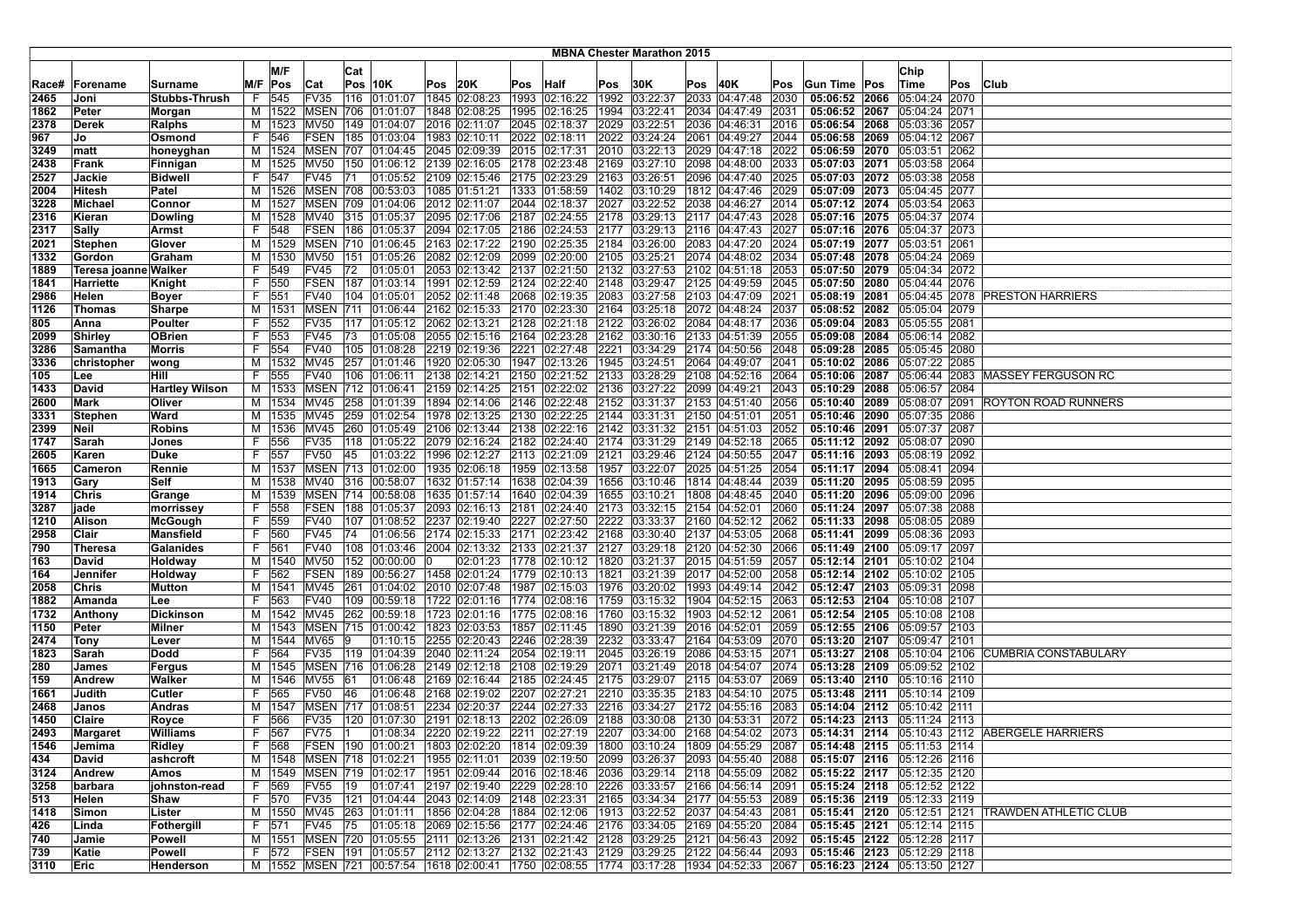|              |                           |                         |    |                        |                      | <b>MBNA Chester Marathon 2015</b> |                                                                     |                |                                              |      |               |              |                      |     |                                                                                              |      |                             |  |                             |     |                                                    |
|--------------|---------------------------|-------------------------|----|------------------------|----------------------|-----------------------------------|---------------------------------------------------------------------|----------------|----------------------------------------------|------|---------------|--------------|----------------------|-----|----------------------------------------------------------------------------------------------|------|-----------------------------|--|-----------------------------|-----|----------------------------------------------------|
|              |                           |                         |    | M/F                    |                      |                                   |                                                                     |                |                                              |      |               |              |                      |     |                                                                                              |      |                             |  |                             |     |                                                    |
|              |                           |                         |    |                        |                      | Cat                               |                                                                     |                |                                              |      |               |              |                      |     |                                                                                              |      |                             |  | Chip                        |     |                                                    |
| Race#        | Forename                  | Surname                 |    | M/F Pos                | Cat                  |                                   | $Pos$ 10K                                                           | <b>Pos 20K</b> |                                              | Pos  | Half          | Pos          | 30K                  | Pos | 40K                                                                                          | Pos  | Gun Time Pos                |  | Time                        | Pos | <b>Club</b>                                        |
| 2526         | Stephen                   | Clarke                  | М  | 1553                   | <b>MSEN 722</b>      |                                   | 00:57:14                                                            |                | 1558 02:02:22                                |      | 1815 02:11:02 | 1847         | 03:26:44             |     | 2094 04:55:55                                                                                | 2090 | 05:16:27 2125               |  | 05:14:07 2130               |     |                                                    |
| 2242         | David                     | <b>Bridgewater</b>      |    |                        |                      |                                   | M   1554   MSEN   723   01:00:04                                    |                | 1779 02:04:56                                |      | 1921 02:14:58 | 1973         | 03:28:12             |     | 2104 04:57:41                                                                                | 2096 | 05:16:33 2126               |  | 05:13:47 2126               |     |                                                    |
| 1154         | Nerys                     | Jones                   | F. | 573                    | FSEN                 | 192                               | 01:06:59                                                            |                | 2176 02:16:08                                |      | 2180 02:24:03 | 2171         | 03:33:14             |     | 2156 04:59:06                                                                                | 2102 | 05:16:49 2127               |  | 05:13:38 2125               |     |                                                    |
| 2123         | Andy                      | Fisher                  | M  | 1555                   |                      |                                   | MSEN 724 01:01:02                                                   |                | 1832 02:04:03                                |      | 1863 02:11:52 | 1899         | 03:18:53             |     | 1961 04:54:12                                                                                | 2078 | 05:16:49 2128               |  | 05:13:31 2124               |     |                                                    |
| 2981         | Gareth                    | <b>Harrison</b>         |    |                        |                      |                                   | M  1556   MSEN   725   01:01:07                                     |                | 1849 02:04:06   1866 02:11:52                |      |               | 1898         | 03:18:52             |     | 1960 04:54:12                                                                                | 2077 | 05:16:49 2129 05:13:31 2123 |  |                             |     |                                                    |
| 847          | Scott                     | Harrison                |    |                        |                      |                                   | M  1557   MSEN   726   01:06:25   2147   02:15:32   2169   02:23:36 |                |                                              |      |               | 2167         | 03:28:35             |     | 2109 04:55:27                                                                                | 2085 |                             |  | 05:17:06 2130 05:14:02 2129 |     |                                                    |
| 2566         | Rick                      | Wilson                  |    |                        | M  1558  MV45        |                                   | 264 01:05:20                                                        |                | 2072 02:11:54                                |      | 2078 02:19:24 | 2062         | 03:26:24             |     | 2090 04:58:19                                                                                | 2098 |                             |  |                             |     | 05:17:11 2131 05:13:52 2128 BLACKBURN ROAD RUNNERS |
| 2788         | Ruairidh                  | <b>Beath</b>            |    |                        | M   1559   MV45      |                                   | 265 01:01:04                                                        |                | 1835 02:03:47                                |      | 1851 02:11:16 | 1858         | 03:33:37             |     | 2159 04:54:14                                                                                | 2079 |                             |  | 05:17:51 2132 05:14:37 2131 |     |                                                    |
| 3047         | lan                       | Cooke                   | м  | 1560                   | MV45                 | 266                               | 01:01:05                                                            |                | 1837 02:03:47                                |      | 1850 02:11:16 | 1856         | 03:19:04             |     | 1969 04:54:11                                                                                | 2076 | 05:17:52 2133               |  | 05:14:38 2132               |     |                                                    |
| 2789         | Julie                     | <b>Beath</b>            | F. | 574                    | <b>FV45</b>          | 76                                | 01:01:06                                                            |                | 1844 02:03:51                                |      | 1855 02:11:20 | 1861         | 03:33:40             |     | 2161 04:54:15                                                                                | 2080 | 05:17:53 2134               |  | 05:14:39 2133               |     |                                                    |
| 247          | Gabi                      | Berkelmann              |    | F  575                 | FSEN                 |                                   | 193 01:06:01                                                        |                | 2121 02:12:45 2119 02:22:05                  |      |               | 2137         | 03:32:25             |     | 2155 04:58:45                                                                                | 2101 | 05:18:20 2135 05:15:07 2136 |  |                             |     |                                                    |
| 788          | <b>Sarah</b>              | Shaw                    | F. | 576                    | <b>FV45</b>          | 77                                | 01:05:50                                                            |                | 2108 02:15:03 2162 02:23:35                  |      |               | 2166         | 03:34:28             |     | 2173 04:57:36                                                                                | 2095 | 05:18:22 2136 05:14:58 2135 |  |                             |     |                                                    |
| 789          | <b>Sue</b>                | Sroka                   | F. | 577                    | <b>FV40</b>          |                                   | 110 00:00:00                                                        |                | 02:18:26                                     |      | 2203 02:26:58 | 2197         | 03:37:51             |     | 2191 05:01:03                                                                                | 2114 |                             |  | 05:18:22 2137 00:00:00 0    |     |                                                    |
| 1390         | David                     | <b>Sells</b>            | м  | 1561                   | <b>MV45</b>          | 267                               | 01:07:31                                                            |                | 2192 02:19:23                                |      | 2216 02:27:15 | 2204         | 03:35:05             |     | 2179 04:58:42                                                                                | 2100 |                             |  | 05:18:30 2138 05:14:47 2134 |     |                                                    |
| 1486         | Shaun                     | Lonsdale                | м  |                        | 1562 MSEN            |                                   | 727 01:01:32                                                        |                | 1887 02:04:30                                |      | 1887 02:12:15 | 1921         | 03:28:23             |     | 2107 04:57:30                                                                                | 2094 | 05:18:39 2139               |  | 05:15:43 2140               |     |                                                    |
| 2924         | lain                      | Webster                 | м  |                        | 1563 MV45            |                                   | 268 01:07:42                                                        |                | 2199 02:18:52 2206 02:26:34                  |      |               | 2193         | 03:40:12             |     | 2204 04:59:33                                                                                | 2104 | 05:18:48 2140 05:15:18 2139 |  |                             |     |                                                    |
| 216          | <b>Sarah</b>              | Corcoran                | F. | 578                    | <b>FV40</b>          |                                   | 111 01:04:58                                                        |                | 2050 02:12:11                                |      | 2102 02:20:25 | 2113         | 03:26:46             |     | 2095 04:55:29                                                                                | 2086 |                             |  |                             |     | 05:19:05 2141 05:15:55 2141 BEARBROOK RUNNING CLUB |
| 3106         | Ellie                     | Hopkinson               |    | F 579                  | <b>FSEN</b>          |                                   | 194 01:08:37                                                        |                | 2224 02:21:09 2252 02:29:47                  |      |               | 2247         | 03:38:07             |     | 2193 04:59:57                                                                                | 2107 |                             |  | 05:19:07 2142 05:15:15 2137 |     |                                                    |
| 3105         | Jim                       | Hopkinson               |    |                        | M   1564   MV45      |                                   | 269 01:08:38                                                        |                | 2225 02:21:09                                |      | 2253 02:29:47 | 2246         | 03:38:07             |     | 2194 04:59:52 2106                                                                           |      |                             |  |                             |     | 05:19:08 2143 05:15:17 2138 HORSFORTH HARRIERS     |
| 2024         | Corey                     | Edwardson               |    | M   1565               | <b>MSEN 728</b>      |                                   | 00:54:54                                                            |                | 1305 01:58:53                                |      | 1699 02:08:30 | 1764         | 03:22:11             |     | 2028 05:00:58                                                                                | 2113 |                             |  | 05:19:33 2144 05:16:44 2143 |     |                                                    |
| 2126         | Dawn                      | Simcoe                  | F. | 580                    |                      |                                   | FSEN   195   01:04:24                                               |                | 2023 02:11:42                                |      | 2065 02:20:24 | 2112         | 03:33:45             |     | 2163 05:00:42                                                                                | 2111 | 05:19:55 2145 05:16:14 2142 |  |                             |     |                                                    |
| 1987         | Tom                       | <b>Burton</b>           |    | M   1566               |                      |                                   | MSEN 729 00:58:15                                                   |                | 1652 02:11:01                                |      | 2040 02:18:10 | 2020         | 03:28:13             |     | 2105 04:57:45                                                                                | 2097 | 05:20:14 2146               |  | 05:17:12 2144               |     |                                                    |
| 1041         | Felicity                  | Towns                   | F. | 581                    | <b>FV35</b>          |                                   | 122 01:07:26                                                        |                | 2184 02:19:35 2219 02:27:21                  |      |               | 2208         | 03:33:54             |     | 2165 05:00:40 2110                                                                           |      | 05:21:06 2147               |  |                             |     | 05:17:36 2145 SOUTH DERBYSHIRE ROAD RUNNERS        |
| 460          | Emily                     | Wong                    | F. | 582                    | <b>FSEN</b>          |                                   | 196 01:01:17 1867 02:08:12 1989 02:18:09                            |                |                                              |      |               | 2018         | 03:37:30             |     | 2189 05:03:06 2124                                                                           |      | 05:21:09 2148 05:18:32 2151 |  |                             |     |                                                    |
| 1596         | Dennis                    | <b>Michaels</b>         |    | M   1567               | <b>MV65</b>          | 10                                | 01:07:17                                                            |                | 2178 02:21:19 2255 02:30:20                  |      |               | 2250         | 03:40:48             |     | 2210 05:01:34                                                                                | 2117 |                             |  |                             |     | 05:21:09 2149 05:18:44 2155 NORTHERN VETERANS AC   |
| 2935         | Deirdre                   | Gogan                   |    | F 583                  | <b>FV60</b>          | 16                                | 01:10:08                                                            |                | 2253 02:24:10 2271 02:32:05                  |      |               | 2260         | 03:40:06             |     | 2203 05:01:21                                                                                | 2115 | 05:21:21 2150 05:18:29 2149 |  |                             |     |                                                    |
| 373          | Jill                      | Saint                   | F. | 584                    | <b>FV40</b>          |                                   | 112 01:08:23                                                        |                | 2217 02:15:19 2165 02:23:25                  |      |               | 2161         | 03:30:24             |     | 2135 05:00:09 2109                                                                           |      | 05:21:22 2151 05:18:37 2153 |  |                             |     |                                                    |
| 374          | Andrew                    | Saint                   | M  | 1568                   | <b>MV55</b>          | 62                                | 01:08:20<br>197 01:05:14                                            |                | 2216 02:15:15 2163                           |      | 02:23:22      | 2160         | 03:30:19             |     | 2134 05:00:02                                                                                | 2108 | 05:21:23 2152 05:18:34 2152 |  |                             |     |                                                    |
| 1379         | Andrea                    | <b>Humphreys</b>        | F. | 585                    | FSEN                 |                                   |                                                                     |                | 2063 02:11:34                                |      | 2058 02:19:35 | 2084         | 03:35:20             |     | 2182 05:03:58<br>2205 05:04:18 2129                                                          | 2127 | 05:21:25 2153               |  |                             |     | 05:18:15 2148 SITTINGBOURNE STRIDERS               |
| 1893         | Lisa                      | <b>Elstob</b>           |    | F 586                  | <b>FV45</b>          | 78                                | 01:07:26                                                            |                | 2183 02:17:42 2200 02:26:38                  |      |               | 2194         | 03:40:36             |     |                                                                                              |      | 05:21:30 2154 05:20:06 2161 |  |                             |     |                                                    |
| 3347         | Darrin                    | Percy                   |    |                        | M  1569  MV50        |                                   | 153 01:07:29                                                        |                | 2185 02:19:21                                |      | 2209 02:27:08 | 2199         | 03:34:11             |     | 2170 05:01:34 2118                                                                           |      |                             |  |                             |     | 05:21:43 2155 05:17:59 2146 ELLESMERE PORT RC      |
| 1956<br>2188 | Mel<br>Julie              | Lilley<br><b>Bownes</b> | F. | M   1570   MV55<br>587 | <b>FV50</b>          | 63<br>47                          | 01:06:45<br> 01:10:49                                               |                | 2165 02:17:24<br>2262 02:20:43 2247 02:28:54 |      | 2192 02:26:30 | 2192<br>2235 | 03:38:31<br>03:37:44 |     | 2195 00:00:00<br>2190 05:01:56 2120                                                          |      | 05:21:45 2157               |  | 05:21:43 2156 05:18:44 2156 |     | 05:18:12 2147 CROFT AMBREY RC                      |
| 1746         | Matt                      | Marsh                   | м  | 1571                   | MV45                 |                                   | 270 01:08:44                                                        |                | 2232 02:21:03                                |      | 2250 02:28:29 | 2231         | 03:33:29             |     | 2158 05:01:26                                                                                | 2116 | 05:22:00 2158               |  | 05:18:31 2150               |     | DAVID LLOYD REDWAY RUNNERS                         |
| 1069         | Jason                     | Hoare                   | м  |                        | 1572 MV45            | 271                               | 01:07:38                                                            |                | 2196 02:20:26                                |      | 2243 02:28:55 | 2236         | 03:39:12             |     | 2200 05:03:00                                                                                | 2123 | 05:22:15 2159 05:18:39 2154 |  |                             |     |                                                    |
| 1382         | Louise                    | <b>Mathews</b>          | F. | 588                    | <b>FV50</b>          | 48                                | 01:05:50                                                            |                | 2107 02:12:11                                |      | 2101 02:20:51 | 2119         | 03:31:19             |     | 2146 04:59:34 2105                                                                           |      | 05:22:25 2160 05:19:15 2158 |  |                             |     |                                                    |
| 2873         | Will                      | Jones                   |    |                        |                      |                                   | M  1573   MSEN   730   00:56:37                                     |                | 1477  01:52:48  1437  01:59:23               |      |               | 1437         | 03:11:09             |     | 1827 04:58:23                                                                                | 2099 | 05:22:38 2161 05:20:35 2162 |  |                             |     |                                                    |
| 1655         | Daniel                    | <b>Russell</b>          |    |                        |                      |                                   | M  1574   MSEN   731   00:56:44                                     |                | 1493 01:56:50                                |      | 1621 02:06:06 | 1696         | 03:25:32             |     | 2078 04:59:17 2103                                                                           |      |                             |  | 05:23:00 2162 05:20:58 2165 |     |                                                    |
| 3267         | takeshi                   | kuronaga                | м  |                        | 1575 MV40            | 317                               | 01:05:42                                                            |                | 2100 02:11:54                                |      | 2076 02:19:31 | 2077         | 03:29:06             |     | 2114 05:01:49                                                                                | 2119 | 05:23:12 2163               |  | 05:19:37 2159               |     |                                                    |
| 587          | ∣Lynda                    | Copson                  | F. | 589                    | <b>FV50</b>          | 49                                | 01:06:35                                                            |                | 2153 02:20:13                                | 2237 | 02:28:12      | 2228         | 03:38:52             |     | 2198 05:03:08 2125                                                                           |      |                             |  |                             |     | 05:23:44 2164 05:20:01 2160 HILLINGDON AC          |
| 1970         | Simon                     | Bennett                 |    |                        | M   1576   MV45      |                                   | 272 01:10:26                                                        |                | 2257 02:24:20                                |      | 2273 02:33:05 | 2268         | 03:42:32             |     | 2215 05:02:55                                                                                | 2122 | 05:23:57 2165               |  | 05:18:54 2157               |     | <b>BLACKBURN ROAD RUNNERS</b>                      |
| 637          | Ella                      | <b>Edwards</b>          | F. | 1590                   | <b>FV40</b>          |                                   | 113  01:07:14  2177  02:18:39  2204  02:26:55                       |                |                                              |      |               | 2196         | 03:36:45             |     | 2187 05:04:36                                                                                | 2130 | 05:24:00 2166 05:20:44 2164 |  |                             |     |                                                    |
| 657          | Michael                   | <b>McManus</b>          |    | M   1577   MV60        |                      | 26                                | 01:06:08 2135 02:14:09 2147 02:22:08                                |                |                                              |      |               | 2139         | 03:28:37             |     | 2110 05:03:59 2128                                                                           |      | 05:24:25 2167 05:20:36 2163 |  |                             |     |                                                    |
| 2119         | Richard                   | Hillam                  |    |                        | M   1578   MV40      |                                   | 318 01:08:52                                                        |                | 2238 02:20:20 2238 02:28:11                  |      |               | 2227         | 03:36:12             |     | 2186 00:00:00                                                                                |      |                             |  | 05:24:35 2168 05:21:07 2166 |     |                                                    |
| 3203         | Gaus                      | monshi                  |    |                        |                      |                                   | M  1579   MSEN   732   01:00:18                                     |                | 1797 02:05:22                                |      | 1940 02:13:47 | 1956         | 03:27:26             |     | 2100 05:02:07 2121                                                                           |      | 05:24:49 2169 05:22:05 2167 |  |                             |     |                                                    |
| 1504         | Adam                      | <b>Holmes</b>           | м  |                        |                      |                                   | 1580   MSEN   733   01:00:13                                        |                | 1787 02:12:27                                |      | 2112 02:22:41 | 2149         | 03:37:54             |     | 2192 05:06:12 2133                                                                           |      | 05:24:54 2170               |  | 05:22:35 2171               |     |                                                    |
| 2825         | David                     | <b>Phillips</b>         | м  | 1581                   | MV70                 |                                   | 01:07:22                                                            |                | 2181 02:18:46                                |      | 2205 02:26:45 | 2195         | 03:35:05             |     | 2178 05:03:14 2126                                                                           |      | 05:25:13 2171               |  |                             |     | 05:22:14 2169 MASSEY FERGUSON RC                   |
| 1955         | Richard                   | <b>Macfarlane</b>       | М  |                        |                      |                                   | 1582   MV40   319   01:04:24   2024   02:13:48   2139   02:22:54    |                |                                              |      |               | 2155         | 03:35:11             |     | 2181 05:04:46                                                                                | 2131 | 05:25:20 2172 05:22:12 2168 |  |                             |     |                                                    |
| 2856         | Andrew                    | Zahringer               |    |                        |                      |                                   | M  1583  MSEN  734  01:02:03  1937  02:06:37  1971  02:16:50        |                |                                              |      |               |              |                      |     | 2003 03:33:20 2157 05:04:52 2132                                                             |      | 05:25:22 2173 05:22:35 2172 |  |                             |     |                                                    |
| 1963         | ∣Patsy                    | Hodgson                 |    | F  591                 | FV50 50              |                                   |                                                                     |                |                                              |      |               |              |                      |     | $ 01:07:45 $ 2206 $ 02:17:19 $ 2189 $ 02:25:20 $ 2182 $ 03:35:07 $ 2180 $ 05:06:51 $ 2137    |      | 05:25:52 2174 05:22:24 2170 |  |                             |     |                                                    |
| 1033         | Sean                      | Taylor                  |    |                        |                      |                                   | M  1584  MV40  320  00:49:09  665  01:39:16  728                    |                |                                              |      | 01:45:14 731  |              |                      |     | 02:40:13 980 05:00:57 2112                                                                   |      | 05:26:14 2175 05:25:10 2178 |  |                             |     |                                                    |
| 3084         | Ruth                      | <b>Massey</b>           |    | F 592                  |                      |                                   |                                                                     |                |                                              |      |               |              |                      |     | FSEN  198  01:07:21  2180  02:20:44  2248  02:29:18  2243  03:41:25  2211  05:07:59  2139    |      | 05:26:38 2176 05:23:23 2173 |  |                             |     |                                                    |
| 3083         | <b>Raymond Cha Massey</b> |                         |    |                        | M   1585 MV70        | 16                                | 00:00:00 0                                                          |                | 00:00:00 0                                   |      | 00:00:00      | ю            | 00:00:00             | 10  | 00:00:00 0                                                                                   |      |                             |  | 05:26:52 2177 05:23:37 2176 |     |                                                    |
| 356          | Melessa                   | Hall                    |    | F 593                  | <b>FV35</b>          |                                   | 123  01:14:34  2284  02:28:35  2287  02:36:50                       |                |                                              |      |               | 2276         |                      |     | 03:43:07 2217 05:06:46 2135                                                                  |      |                             |  |                             |     | 05:26:57 2178 05:23:30 2174 OLDHAM & ROYTON H & AC |
| 358          | Peter                     | Williams                |    |                        | M   1586   MV55   64 |                                   |                                                                     |                |                                              |      |               |              |                      |     | 01:14:34 2285 02:28:35 2286 02:36:52 2277 03:43:08 2218 05:06:45 2134                        |      |                             |  |                             |     | 05:26:59 2179 05:23:33 2175 OLDHAM & ROYTON H & AC |
| 849          | Joanne                    | Coulthard               |    | F 594                  |                      |                                   |                                                                     |                |                                              |      |               |              |                      |     | FV40 114 01:05:03 2054 02:13:52 2143 02:22:48 2153 03:39:01 2199 00:00:00 0                  |      |                             |  |                             |     | 05:27:37 2180 05:24:17 2177 BLACKBURN ROAD RUNNERS |
| 3041         | Jennifer                  | <b>Reynolds</b>         |    | F  595                 |                      |                                   | FSEN  199  01:03:57  2008  02:11:51  2071  02:20:28                 |                |                                              |      |               |              |                      |     | 2115 03:38:42 2196 05:09:46 2150                                                             |      | 05:28:47 2181 05:25:11 2179 |  |                             |     |                                                    |
| 1114         | Angela                    | Jones                   |    | F 596                  | <b>FV40</b>          |                                   | 115 01:09:48 2249 02:19:40 2228 02:27:43                            |                |                                              |      |               | 2220         |                      |     | 03:38:47 2197 05:07:26 2138                                                                  |      |                             |  |                             |     | 05:28:59 2182 05:25:29 2180 ST HELENS STRIDERS     |
| 2590         | Ursula                    | Scott                   |    | F 597                  | FV45                 |                                   |                                                                     |                |                                              |      |               |              |                      |     | 79   01:03:53   2006   02:12:24   2111   02:19:45   2092   03:30:02   2129   05:08:21   2141 |      |                             |  |                             |     | 05:29:00 2183 05:26:06 2184 CENTURION RC           |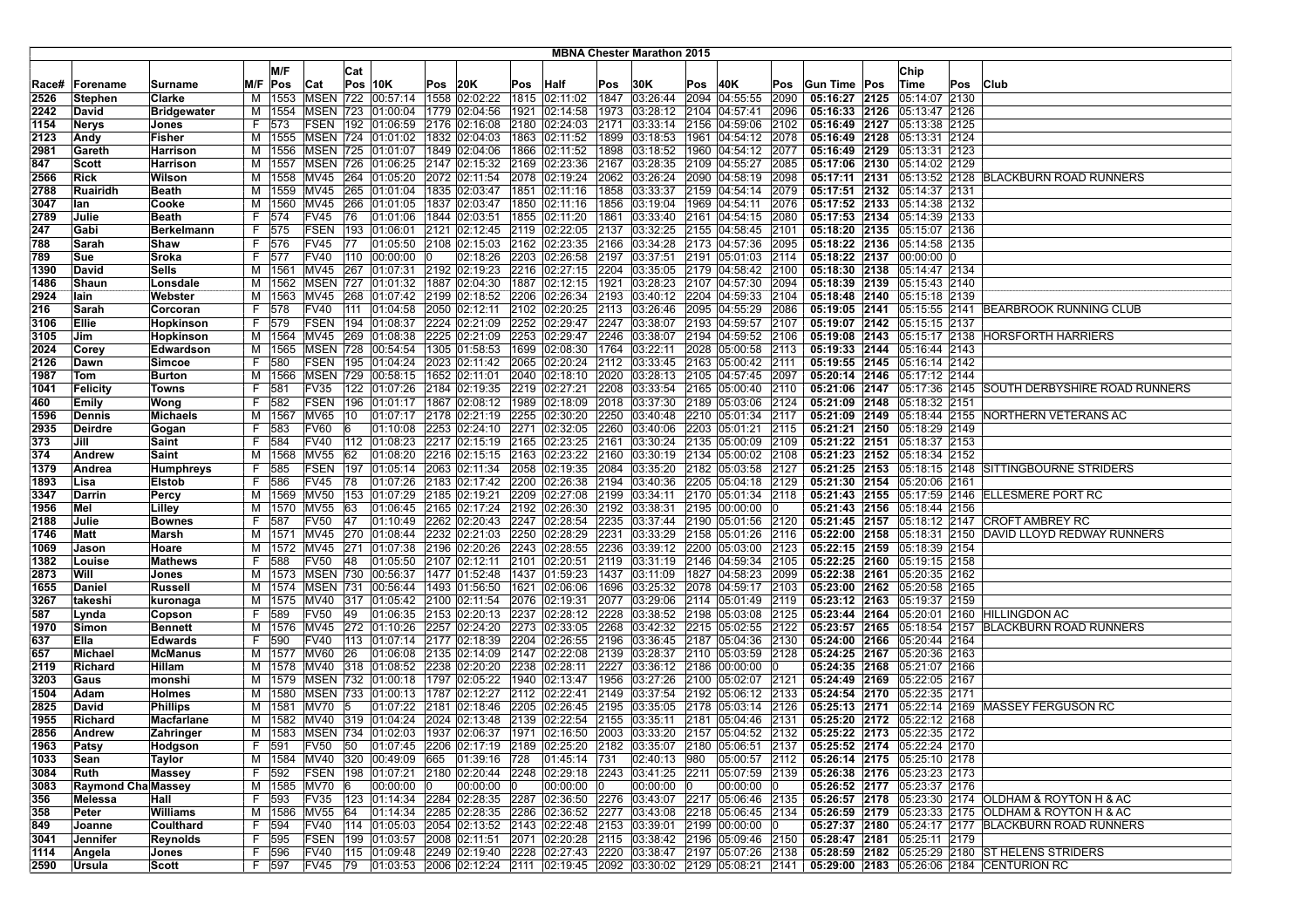| <b>MBNA Chester Marathon 2015</b> |                  |                  |    |                    |             |     |                                                                                                    |          |               |          |                                           |      |                        |         |                                                |      |                                                                                                                                   |  |               |     |                                                             |
|-----------------------------------|------------------|------------------|----|--------------------|-------------|-----|----------------------------------------------------------------------------------------------------|----------|---------------|----------|-------------------------------------------|------|------------------------|---------|------------------------------------------------|------|-----------------------------------------------------------------------------------------------------------------------------------|--|---------------|-----|-------------------------------------------------------------|
|                                   |                  |                  |    |                    |             |     |                                                                                                    |          |               |          |                                           |      |                        |         |                                                |      |                                                                                                                                   |  |               |     |                                                             |
|                                   |                  |                  |    | M/F                |             | Cat |                                                                                                    |          |               |          |                                           |      |                        |         |                                                |      |                                                                                                                                   |  | Chip          |     |                                                             |
| Race#                             | Forename         | Surname          |    | M/F Pos            | Cat         |     | $Pos$ 10K                                                                                          | Pos  20K |               | Pos Half |                                           | Pos  | 30K                    | Pos 40K |                                                | Pos  | <b>Gun Time Pos</b>                                                                                                               |  | Time          | Pos | <b>Club</b>                                                 |
| 451                               | Joanne           | Love             | F. | 598                | FV35        |     | 124 01:06:02                                                                                       |          | 2122 02:17:37 |          | 2198 02:26:58                             | 2198 | 03:40:40               |         | 2209 05:08:27                                  | 2142 | 05:29:12 2184 05:25:59 2183                                                                                                       |  |               |     |                                                             |
| 232                               | Moira            | Cossali-Francis  |    | F 599              | <b>FV55</b> | 20  | 01:13:27                                                                                           |          | 2281 02:30:47 |          | 2300 02:39:19                             | 2289 |                        |         | 03:48:35 2245 05:09:23                         | 2146 | 05:29:29 2185                                                                                                                     |  | 05:25:43 2181 |     |                                                             |
| 233                               | Jane             | Craven           | F. | 600                | <b>FV40</b> | 116 | 01:13:27                                                                                           |          | 2280 02:30:47 |          | 2299 02:39:18                             | 2288 |                        |         | 03:48:35 2246 05:09:23                         | 2147 | 05:29:30 2186                                                                                                                     |  | 05:25:44 2182 |     |                                                             |
| 234                               | Matthew          | Haythornthwaite  |    | M   1587           | <b>MSEN</b> |     | 735 01:06:00                                                                                       |          | 2117 02:21:11 |          | 2254 02:30:27                             | 2251 |                        |         | 03:43:51 2219 05:09:14 2145                    |      | 05:29:36 2187 05:26:23 2185                                                                                                       |  |               |     |                                                             |
| 172                               | Carol            | Greenhalgh       |    | F 601              | FV40        |     | 117 01:00:21                                                                                       |          | 1804 02:16:37 |          | 2184 02:24:11                             |      |                        |         | 2172 03:40:38 2208 05:10:17 2152               |      | 05:29:39 2188 05:27:33 2191                                                                                                       |  |               |     |                                                             |
| 3125                              | Katie            | Thomas           |    | F 602              | <b>FSEN</b> |     | 200 01:01:36                                                                                       |          | 1893 02:15:56 |          | 2176 02:25:25 2183 03:39:14 2201 00:00:00 |      |                        |         |                                                |      |                                                                                                                                   |  |               |     | 05:29:40 2189 05:26:52 2186 BOURNVILLE HARRIERS             |
| 660                               | Jo               | Yarnall          |    | F 603              | FV45        | 80  | 01:13:46                                                                                           |          | 2283 02:30:37 |          | 2298 02:39:37                             | 2291 |                        |         | 03:54:59 2262 05:11:47 2160                    |      |                                                                                                                                   |  |               |     | 05:30:12 2190 05:27:03 2188 ALDRIDGE RC                     |
| 661                               | Emmett           | Graham           |    | M   1588   MV55    |             | 65  | 01:13:00 2277 02:30:06                                                                             |          |               |          | 2294 02:39:23                             | 2290 |                        |         | 03:54:56 2261 05:11:45                         | 2159 |                                                                                                                                   |  |               |     | 05:30:13 2191 05:27:03 2187 FETCH EVERYONE                  |
| 658                               | Wayne            | Jackson          |    |                    |             |     | M  1589   MSEN   736   00:59:15                                                                    |          | 1720 02:03:15 |          | 1835 02:10:44                             | 1833 |                        |         | 03:19:15 1976 04:51:00                         | 2049 | 05:30:22 2192 05:09:32 2099                                                                                                       |  |               |     |                                                             |
| 665                               | Andrew           | Ince             | М  |                    | 1590 MV40   | 321 | 00:59:15                                                                                           |          | 1717 02:03:15 |          | 1834 02:10:44                             |      |                        |         | 1834 03:19:16 1978 04:51:00                    | 2050 | 05:30:23 2193 05:09:33 2100                                                                                                       |  |               |     |                                                             |
| 1773                              | Helen            | Ross             | F. | 1604               | <b>FV40</b> |     | 118 01:03:53                                                                                       |          | 2005 02:11:16 |          | 2051 02:19:37                             |      |                        |         | 2085 03:33:44 2162 05:11:17                    | 2154 | 05:30:34 2194 05:27:04 2189                                                                                                       |  |               |     |                                                             |
| 1623                              | lan              | Lowis            |    | M   1591   MV55    |             | 66  | 01:04:33                                                                                           |          | 2027 02:11:38 |          | 2060 02:19:48                             | 2098 |                        |         | 03:20:23 1998 05:12:10 2161                    |      | 05:30:35 2195 05:27:43 2193                                                                                                       |  |               |     |                                                             |
| 2056                              | Margaret         | Lowis            | F. | 605                | FV55        | 21  | 01:04:35                                                                                           |          | 2032 02:11:38 |          | 2061 02:19:48                             | 2096 |                        |         | 03:20:26 2000 05:12:21 2164                    |      |                                                                                                                                   |  |               |     | 05:30:37 2196 05:27:44 2194 Carlisle Tri Club               |
| 2720                              | Stephen          | <b>Harbach</b>   |    | M   1592   MV55    |             | 67  | 01:04:36                                                                                           |          | 2036 02:11:39 |          | 2062 02:19:48                             | 2097 | 03:20:56 2007 05:12:21 |         |                                                | 2165 | 05:30:37 2197 05:27:45 2195                                                                                                       |  |               |     |                                                             |
| 2718                              | <b>Attila</b>    | <b>Szegedi</b>   | М  |                    | 1593   MSEN |     | 737 01:07:35 2195 02:24:21                                                                         |          |               |          | 2274 02:34:58                             | 2271 |                        |         | 03:44:31 2222 05:11:42                         | 2158 | 05:31:07 2198 05:29:39 2205                                                                                                       |  |               |     |                                                             |
| 1991                              | Debbi            | Payne            | F. | 606                | <b>FV45</b> | 81  | 01:09:48 2250 02:19:35                                                                             |          |               |          | 2220 02:28:01                             | 2225 |                        |         | 03:42:03 2214 05:10:46 2153                    |      |                                                                                                                                   |  |               |     | 05:31:08 2199 05:27:34 2192 HERMITAGE HARRIERS              |
| 2450                              | Paul             | <b>Newbrook</b>  |    | M   1594   MV45    |             |     | 273 01:11:09                                                                                       |          | 2263 02:24:19 |          | 2272 02:32:39                             | 2265 |                        |         | 03:44:42 2225 05:11:30 2156                    |      | 05:31:16 2200 05:27:26 2190                                                                                                       |  |               |     |                                                             |
| 2480                              | Laura            | Fell             | F. | 607                | FSEN        |     | 201 01:09:46 2247 02:23:24                                                                         |          |               |          | 2268 02:32:46                             |      |                        |         | 2266 03:43:03 2216 05:11:20                    | 2155 | 05:31:18 2201 05:28:52 2200                                                                                                       |  |               |     |                                                             |
| 909                               | Vicki            | Davison          |    | F 608              | <b>FV40</b> |     | 119 01:10:01                                                                                       |          | 2251 02:23:29 |          | 2269 02:32:06                             | 2261 |                        |         | 03:44:45 2226 05:12:41 2166                    |      | 05:31:42 2202 05:27:55 2196                                                                                                       |  |               |     |                                                             |
| 2698                              | Claire           | Rayner           | F. | 609                | <b>FSEN</b> |     | 202 01:08:54                                                                                       |          | 2239 02:23:44 |          | 2270 02:32:22                             | 2263 |                        |         | 03:45:01 2229 05:12:57 2167                    |      |                                                                                                                                   |  |               |     | 05:31:53 2203 05:28:21 2198 BRAMHALL RUNNERS                |
| 1729                              | Matt             | Quarmby          |    |                    |             |     | M  1595   MSEN   738   00:55:45                                                                    |          | 1371 01:55:33 |          | 1593 02:04:03                             | 1640 |                        |         | 03:16:45   1929   05:06:47   2136              |      | 05:31:57 2204 05:29:56 2209                                                                                                       |  |               |     |                                                             |
| 2972                              | Lowri            | Earith           |    | 610                | <b>FSEN</b> |     | 203 01:06:43 2160 02:19:22                                                                         |          |               |          | 2212 02:27:54                             | 2223 | 03:40:38 2207 05:11:31 |         |                                                | 2157 | 05:32:01 2205                                                                                                                     |  | 05:28:17 2197 |     |                                                             |
| 1261                              | Katherine        | <b>Bilcliffe</b> | F. | 611                |             |     | FSEN 204 01:06:19 2142 02:13:50                                                                    |          |               |          | 2140 02:21:48                             |      |                        |         | 2130 03:35:43 2184 05:12:13                    | 2162 | 05:32:05 2206 05:29:12 2201                                                                                                       |  |               |     |                                                             |
| 350                               | Ken              | Mullen           |    |                    |             |     | M 1596 MSEN 739 01:06:20 2143 02:13:51                                                             |          |               |          |                                           |      |                        |         | 2141 02:21:49 2131 03:35:45 2185 05:12:15 2163 |      | 05:32:07 2207 05:29:13 2202                                                                                                       |  |               |     |                                                             |
| 1896                              | Ben              | Hannah           |    |                    |             |     | M  1597   MSEN   740   01:07:48   2207   02:19:39                                                  |          |               |          | 2222 02:27:29                             |      |                        |         | 2215 03:31:22 2147 05:08:04 2140               |      | 05:32:10 2208 05:28:45 2199                                                                                                       |  |               |     |                                                             |
| 1260                              | Andrew           | Kinney           |    | M   1598   MV45    |             |     | 274 01:01:45 1916 02:06:25                                                                         |          |               |          | 1961 02:14:33                             | 1967 |                        |         | 03:30:13 2131 05:08:49 2144                    |      |                                                                                                                                   |  |               |     | 05:32:10 2209 05:29:28 2204 HARLOW RC                       |
| 1091                              | Claudia          | Trecarichi       |    | F 612              | <b>FSEN</b> |     | 205 01:06:02 2126 02:21:21                                                                         |          |               |          | 2256 02:31:20                             | 2253 |                        |         | 03:51:10 2255 05:13:42 2171                    |      | 05:32:47 2210 05:30:57 2213                                                                                                       |  |               |     |                                                             |
| 2853                              | Nick             | Allars           |    | M   1599   MV60    |             | 27  | 01:07:41                                                                                           |          | 2198 02:22:32 |          | 2263 02:31:34                             | 2257 |                        |         | 03:44:19 2221 00:00:00                         |      |                                                                                                                                   |  |               |     | 05:33:01 2211 05:29:27 2203 HUNCOTE HARRIERS                |
| 238                               | <b>Elizabeth</b> | Norris           | F. | 613                | <b>FSEN</b> |     | 206 01:02:37                                                                                       |          | 1969 02:10:48 |          | 2032 02:19:13                             | 2048 |                        |         | 03:29:45 2123 05:09:25 2148                    |      | 05:33:02 2212 05:29:51 2208                                                                                                       |  |               |     |                                                             |
| 1425                              | David            | <b>Morrell</b>   |    | M   1600   MV40    |             |     | 322 01:08:41                                                                                       |          | 2226 02:22:31 |          |                                           |      |                        |         | 2262 02:31:32 2254 03:46:40 2236 05:14:27 2174 |      | 05:33:03 2213 05:29:42 2206                                                                                                       |  |               |     |                                                             |
| 1426                              | Kelly            | Kerrigan         |    | F 614              |             |     | FSEN 207 01:08:43                                                                                  |          | 2229 02:22:33 |          | 2264 02:31:34                             | 2255 |                        |         | 03:46:42 2237 05:14:28 2175                    |      | 05:33:03 2214 05:29:43 2207                                                                                                       |  |               |     |                                                             |
| 2863                              | Stefi            | <b>McMaster</b>  | F. | 615                |             |     | FSEN 208 01:06:46 2166 02:19:56                                                                    |          |               |          | 2233 02:29:35                             |      |                        |         | 2245 03:45:45 2232 05:12:59 2169               |      | 05:33:23 2215 05:30:12 2210                                                                                                       |  |               |     |                                                             |
| 2866                              | lan              | Salisbury        |    | M 1601             |             |     | MSEN 741 01:06:48 2167 02:19:57                                                                    |          |               |          | 2234 02:29:35                             | 2244 |                        |         | 03:45:46 2233 05:12:58                         | 2168 | 05:33:23 2216 05:30:13 2212                                                                                                       |  |               |     |                                                             |
| 784                               | Lucille          | <b>Buttery</b>   | F. | 616                | <b>FSEN</b> |     | 209 01:06:24 2146 02:21:31                                                                         |          |               |          | 2257 02:31:35                             | 2258 |                        |         | 03:48:34 2244 05:13:03                         | 2170 | 05:33:37 2217 05:31:07 2214                                                                                                       |  |               |     |                                                             |
| 2909                              | Graham           | Macdonald        |    |                    |             |     | M  1602   MSEN   742   01:08:24                                                                    |          | 2218 02:19:23 |          |                                           |      |                        |         | 2214 02:27:40 2219 03:40:38 2206 05:08:39 2143 |      | 05:34:00 2218 05:30:12 2211                                                                                                       |  |               |     |                                                             |
| 2724                              | <b>Brigitta</b>  | Csorba           | F. | 617                |             |     | FSEN 210 00:00:00                                                                                  | 10       | 02:24:22      |          |                                           |      |                        |         | 2275 02:35:02 2272 03:47:58 2240 05:14:48 2177 |      | 05:34:03 2219 05:32:34 2217                                                                                                       |  |               |     |                                                             |
| 2573                              | <b>Szilard</b>   | Csiha            |    |                    |             |     | M  1603   MSEN   743   01:07:35   2194   02:24:26                                                  |          |               |          | 2276 02:35:03                             |      |                        |         | 2273 03:48:00 2242 05:14:44 2176               |      | 05:34:04 2220 05:32:34 2218                                                                                                       |  |               |     |                                                             |
| 2685                              | Simon            | <b>Kirkby</b>    |    | M   1604   MV40    |             |     | 323 01:10:34                                                                                       |          | 2260 02:29:14 |          | 2291 02:38:11                             | 2283 |                        |         | 03:50:48 2254 05:15:27 2182                    |      |                                                                                                                                   |  |               |     | 05:35:00 2221 05:32:02 2216 LOSTOCK AC                      |
| 343                               | Chris            | Sagar            | М  |                    | 1605 MV45   |     | 275 01:09:20                                                                                       |          | 2241 02:21:56 |          | 2258 02:30:17                             | 2249 |                        |         | 03:41:43 2212 05:14:16                         | 2172 | 05:35:15 2222 05:31:55 2215                                                                                                       |  |               |     |                                                             |
| 136                               | Russell          | <b>Harper</b>    |    | M   1606   MV50    |             |     | 154 01:10:14                                                                                       |          | 2254 02:39:02 |          | 2314   00:00:00                           |      |                        |         | 03:34:30 2175 05:15:16                         | 2179 | 05:35:49 2223 05:32:58 2219                                                                                                       |  |               |     |                                                             |
| 2501                              | Sandra           | <b>Bentley</b>   |    | 618                | FV45        | 82  | 01:03:07                                                                                           |          | 1987 02:09:28 |          |                                           |      |                        |         | 2011 02:19:44 2089 03:44:35 2223 05:19:55 2188 |      | 05:36:38 2224                                                                                                                     |  |               |     | 05:33:20 2221 WIDNES WASPS LADIES R C                       |
| 3175                              | Wesley           | <b>Bodman</b>    |    |                    |             |     | M  1607   MSEN   744   00:59:57                                                                    |          | 1776 02:05:35 |          | 1950 02:14:31                             |      |                        |         | 1965  03:34:26  2171  05:14:21                 | 2173 | 05:36:47 2225 05:33:34 2223                                                                                                       |  |               |     |                                                             |
| 1375                              | Kerry            | Tankard          |    |                    |             |     | M  1608  MV45  276  01:00:32                                                                       |          | 1817 02:02:11 |          | 1803 02:09:43                             |      |                        |         | 1802 03:18:38 1951 05:09:40 2149               |      | 05:36:47 2226 05:33:46 2224                                                                                                       |  |               |     |                                                             |
| 1625                              | Andy             | Slater           |    |                    |             |     | M  1609   MSEN   745   01:10:07                                                                    |          | 2252 02:22:05 |          | 2261 02:30:38                             |      |                        |         | 2252 03:44:49 2227 05:15:54 2184               |      | 05:36:51 2227 05:33:16 2220                                                                                                       |  |               |     |                                                             |
| 2583                              | Sarah            | Gilbert          |    | $\overline{F}$ 619 | <b>FV40</b> |     | 120 01:11:27                                                                                       |          | 2266 02:24:37 |          | 2277 02:32:57                             | 2267 | 03:45:00               |         | 2228 05:15:23                                  | 2181 | 05:36:58 2228                                                                                                                     |  | 05:33:27 2222 |     |                                                             |
| 1121                              | Anwen            | Morgan           | F. | 620                | FSEN        |     | 211  01:06:58  2175  02:21:06                                                                      |          |               |          | 2251 02:30:05                             | 2248 |                        |         | $ 03:45:56$ 2234 05:15:41                      | 2183 | 05:37:02 2229                                                                                                                     |  | 05:33:50 2225 |     |                                                             |
| 440                               | <b>Stuart</b>    | <b>Bell</b>      |    | M   1610   MSEN    |             |     | 746 01:01:30                                                                                       |          | 1882 02:04:32 |          | 1894 02:12:26                             | 1928 |                        |         | 03:27:05 2097 05:09:48                         | 2151 | 05:37:30 2230                                                                                                                     |  | 05:34:33 2228 |     |                                                             |
| 1743                              | Lisa             | <b>Richards</b>  | F. | 621                | <b>FV45</b> | 83  |                                                                                                    |          |               |          | 01:13:14 2278 02:31:04 2302 02:39:59      |      |                        |         | 2294 03:55:04 2263 05:17:13                    | 2185 | 05:37:53 2231                                                                                                                     |  | 05:34:20 2226 |     |                                                             |
| 1239                              | Gwen             | James            |    | F 622              | <b>FV50</b> | 51  | 01:07:43 2201 02:19:41                                                                             |          |               |          |                                           |      |                        |         | 2230 02:27:38 2218 03:37:28 2188 05:15:21 2180 |      |                                                                                                                                   |  |               |     | 05:37:53 2232 05:34:22 2227 THORNTON CLEVELEYS RUNNING CLUB |
| 3376                              | Rachel           | Toone            | F. | 623                |             |     |                                                                                                    |          |               |          |                                           |      |                        |         |                                                |      | FSEN  212  01:07:44  2203  02:20:21  2240  02:29:00  2238  03:41:47  2213  05:15:05  2178   <b>05:38:18  2233</b>  05:35:01  2230 |  |               |     |                                                             |
| 222                               | Alexis           | <b>Baty</b>      |    | F 624              | FV50        |     |                                                                                                    |          |               |          |                                           |      |                        |         |                                                |      |                                                                                                                                   |  |               |     | 05:38:27 2234 05:34:59 2229 WREXHAM AMATEUR ATHLETIC CLUB   |
| 3284                              | Liam             | Mellon           |    |                    |             |     | M 1611 MSEN 747 01:00:31 1815 02:03:23 1841 02:10:51 1838 03:20:58 2008 05:21:40 2194              |          |               |          |                                           |      |                        |         |                                                |      | 05:38:37 2235 05:35:55 2232                                                                                                       |  |               |     |                                                             |
| 383                               | Maxine           | Marshall         |    | F 625              | FV55        | 22  | 01:13:20 2279 02:30:56 2301 02:41:26                                                               |          |               |          |                                           |      |                        |         | 2296 03:53:10 2259 05:18:13 2187               |      |                                                                                                                                   |  |               |     | 05:39:24 2236 05:35:37 2231 LEIGHTON FUN RUNNERS            |
| 3338                              | Frankie          | Yan              |    |                    |             |     | M 1612 MSEN 748 01:00:31 1816 02:03:22 1839 02:10:49 1836 03:20:58 2009 05:21:39 2193              |          |               |          |                                           |      |                        |         |                                                |      | 05:39:37 2237 05:36:54 2233                                                                                                       |  |               |     |                                                             |
| 3150                              | Adnaan           | Mohamed          |    |                    |             |     | M  1613  MV45  277  01:09:36  2243  02:23:03  2266  02:32:18  2262  03:56:30  2268  05:23:36  2196 |          |               |          |                                           |      |                        |         |                                                |      | 05:41:24 2238 05:39:47 2239                                                                                                       |  |               |     |                                                             |
| 281                               | Kayte            | Powell           |    | F 626              |             |     | FSEN 213 01:08:37 2222 02:27:02 2281 02:36:12 2275 03:49:16 2251 05:20:13 2189                     |          |               |          |                                           |      |                        |         |                                                |      | 05:41:38 2239 05:38:03 2234                                                                                                       |  |               |     |                                                             |
| 121                               | Kerry            | <b>Purvis</b>    |    | F 627              |             |     | FSEN 214 00:59:54 1773 02:10:36 2028 02:19:45 2091 03:44:35 2224 00:00:00 0                        |          |               |          |                                           |      |                        |         |                                                |      |                                                                                                                                   |  |               |     | 05:41:46 2240 05:38:29 2235 KNOWSLEY HARRIERS               |
| 2172                              | Michelle         | Bird             |    | F 628              | FV40        |     | 121 01:05:41 2098 02:19:58 2236 02:29:08 2240 03:47:28 2238 05:21:19 2190                          |          |               |          |                                           |      |                        |         |                                                |      |                                                                                                                                   |  |               |     | 05:42:06 2241 05:38:59 2236 LIVERPOOL RUNNING CLUB          |
| 1961                              | Rukiye           | Forshaw          |    | F 629              | FV35        |     | 125  01:05:44  2103  02:19:58  2235  02:29:10  2241  03:47:37  2239  05:21:20  2191                |          |               |          |                                           |      |                        |         |                                                |      | 05:42:08 2242 05:39:00 2237                                                                                                       |  |               |     |                                                             |